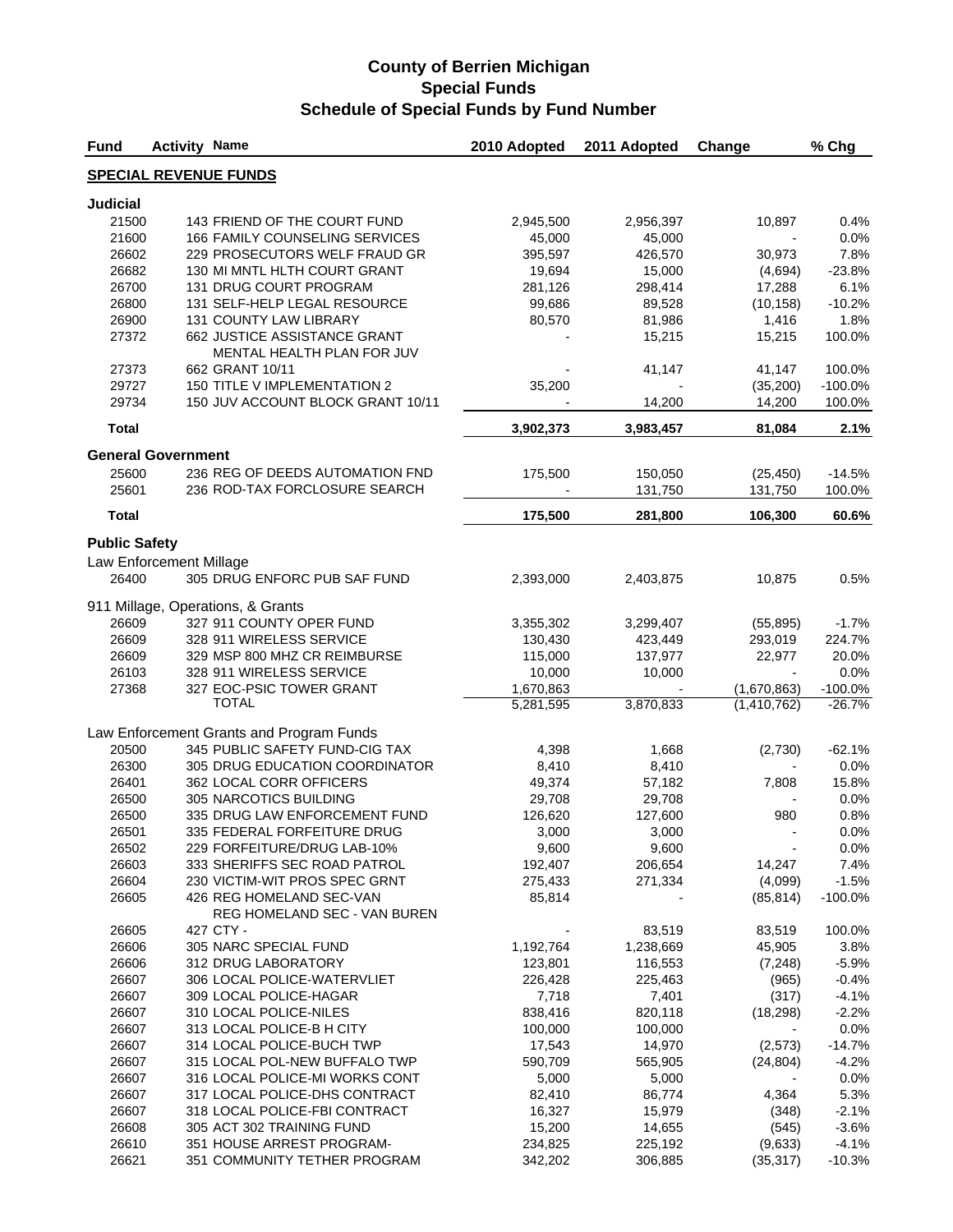| <b>Fund</b>                 | <b>Activity Name</b> |                                                         | 2010 Adopted | 2011 Adopted | Change      | % Chg              |
|-----------------------------|----------------------|---------------------------------------------------------|--------------|--------------|-------------|--------------------|
| 26635                       |                      | 327 B C SHERIFF SPEC TEAMS                              | 267,687      | 231,693      | (35,994)    | $-13.4%$           |
| 26665                       |                      | 151 COMPREHENS COM COR PROG 10/11                       |              | 104,299      | 104,299     | 100.0%             |
| 26680                       |                      | 151 COMPRENS COMM COR PROG                              | 189,150      |              | (189, 150)  | $-100.0%$          |
| 26683                       |                      | 313 EQUIP & JAIL MGMT - BH                              | 13,336       |              | (13, 336)   | $-100.0%$          |
| 26683                       |                      | 351 EQUIP & JAIL MGT-BC JAIL                            | 61,987       | 61,987       |             | 0.0%               |
| 26685                       |                      | 351 JUST ASSIS GRNT BC 09/10                            |              | 14,866       | 14,866      | 100.0%             |
| 26686                       |                      | 169 DRUG TREATMENT GRANT 09/12                          |              | 117,716      | 117,716     | 100.0%             |
| 26687                       |                      | 169 MENTAL HLTH COURT GRANT 09/10                       |              | 19,443       | 19,443      | 100.0%             |
|                             |                      | 426 CERT-HM-VAN BUREN                                   |              |              |             |                    |
| 26699                       |                      |                                                         |              | 7,082        | 7,082       | 100.0%             |
| 27322                       |                      | 428 HAZ MAT EMERG PREPARE<br>HOMELAND SECURITY REGION 5 | 43,615       | 44,735       | 1,120       | 2.6%               |
| 27371                       |                      | 426 TRAINING                                            |              | 5,063        | 5,063       | 100.0%             |
|                             |                      | <b>TOTAL</b>                                            | 5,153,882    | 5,149,123    | (4, 759)    | $-0.1%$            |
| <b>Animal Control Funds</b> |                      |                                                         |              |              |             |                    |
| 29801                       |                      | 430 ANIMAL CONTROL                                      | 11,000       | 11,000       |             | 0.0%               |
| <b>Total</b>                |                      |                                                         | 12,839,477   | 11,434,831   | (1,404,646) | $-10.9%$           |
| <b>Public Works</b>         |                      |                                                         |              |              |             |                    |
| 29600                       |                      | 441 BOARD OF PUBLIC WORKS                               | 1,000        | 5,000        | 4,000       | 400.0%             |
| <b>Total</b>                |                      |                                                         | 1,000        | 5,000        | 4,000       | 400.0%             |
| <b>Health and Welfare</b>   |                      |                                                         |              |              |             |                    |
| Health                      |                      |                                                         |              |              |             |                    |
| 22100                       |                      | 601 HEALTH ADMINISTRATION 100                           | 1,710,873    | 1,605,350    | (105, 523)  | $-6.2%$            |
| 22100                       |                      | 603 HEALTH-NURSING - 700                                | 416,176      | 492,905      | 76,729      | 18.4%              |
| 22100                       |                      | 607 HEALTH-COMM PREVENT HLTH                            | 148,304      | 216,467      | 68,163      | 46.0%              |
| 22100                       |                      | 614 HEALTH-HEARING - 423                                | 112,148      | 89,389       | (22, 759)   | $-20.3%$           |
| 22100                       |                      | 622 ENVIRONMENTAL HEALTH 200                            | 912,019      | 830,552      | (81, 467)   |                    |
|                             |                      | <b>TOTAL</b>                                            | 3,299,520    | 3,234,663    | (64, 857)   | $-8.9%$<br>$-2.0%$ |
|                             |                      |                                                         |              |              |             |                    |
|                             |                      | <b>Health Grants and Programs</b>                       |              |              |             |                    |
| 22101                       |                      | 601 HEALTH-DRUG COURT/DRUG                              | 208,544      | 198,000      | (10, 544)   | $-5.1%$            |
| 22120                       |                      | 620 HEALTH-BIOTERROR EMERG                              | 175,943      | 167,444      | (8, 499)    | $-4.8%$            |
| 22120                       |                      | 625 BIO-TERR PHASE 1 & 2                                | 191,625      |              | (191, 625)  | $-100.0%$          |
| 22121                       |                      | 620 HEALTH-EH-NONCOMMUNITY                              | 23,000       | 16,500       | (6,500)     | $-28.3%$           |
| 22124                       |                      | 620 INFANT MORTALITY                                    | 24,761       |              | (24, 761)   | $-100.0%$          |
| 22130                       |                      | 620 HEALTH-V.D.- 313                                    | 323,597      | 242,987      | (80,610)    | $-24.9%$           |
| 22132                       |                      | 620 HEALTH-SUBSTANCE ABUSE-IOP                          | 12,000       | 3,500        | (8,500)     | $-70.8%$           |
| 22134                       |                      | 620 COMMUNITY ANTI-DRUG                                 | 100,000      | 101,527      | 1,527       | 1.5%               |
| 22135                       |                      | 620 HLTH-"GENERATION WITH                               | 95,532       |              | (95, 532)   | $-100.0%$          |
| 22138                       |                      | 620 HEALTH-ALCOHOL DRUG                                 | 654,914      | 624,990      | (29, 924)   | $-4.6%$            |
| 22139                       |                      | 620 HEALTH-DRUG PREVENTION                              | 334,827      | 301,000      | (33, 827)   | $-10.1%$           |
| 22154                       |                      | 620 BREAST & CERVICAL CANCER                            |              | 46,000       |             |                    |
|                             |                      |                                                         | 60,000       |              | (14,000)    | $-23.3%$           |
| 22155                       |                      | 620 HEALTH-FAMILY PLANNING                              | 511,303      | 478,586      | (32, 717)   | $-6.4%$            |
| 22161                       |                      | 620 HEALTH-IMMUNIZATIONS                                | 211,195      | 169,317      | (41, 878)   | $-19.8%$           |
| 22162                       |                      | 620 HEALTH-T B CONTROL                                  | 107,101      | 69,992       | (37, 109)   | $-34.6%$           |
| 22163                       |                      | 620 HEALTH-LEAD ABATEMENT                               | 54,638       | 42,600       | (12,038)    | $-22.0%$           |
| 22163                       |                      | 628 HUD LEAD PAINT HAZARD CONTROL                       |              | 937,776      | 937,776     | 100.0%             |
| 22168                       |                      | 620 ACCRED & QUAL IMP/PUB HLTH-                         | 80,000       | 44,046       | (35, 954)   | $-44.9%$           |
| 22170                       |                      | 620 HEALTH-WIC GRANT-413                                | 611,635      | 685,928      | 74,293      | 12.1%              |
| 22174                       |                      | 620 FARMERS MARKET                                      |              | 3,000        | 3,000       | 100.0%             |
| 22185                       |                      | 620 HEALTH-CRIPPLED CHILDREN                            | 152,109      | 128,608      | (23, 501)   | $-15.5%$           |
| 22193                       |                      | 620 HEALTH-AIDS COUNSELING &                            | 101,813      | 80,187       | (21, 626)   | $-21.2%$           |
| 22198                       |                      | 620 HEALTH-PRENATAL & EARLY                             | 599,395      | 497,250      | (102, 145)  | $-17.0%$           |
|                             |                      | <b>TOTAL</b>                                            | 4,633,932    | 4,839,238    | 205,306     | 4.4%               |
| <b>Social Services</b>      |                      |                                                         |              |              |             |                    |
| 29000                       |                      | 670 SOCIAL SERVICES                                     | 742,000      | 644,870      | (97, 130)   | $-13.1%$           |
|                             |                      |                                                         |              |              |             |                    |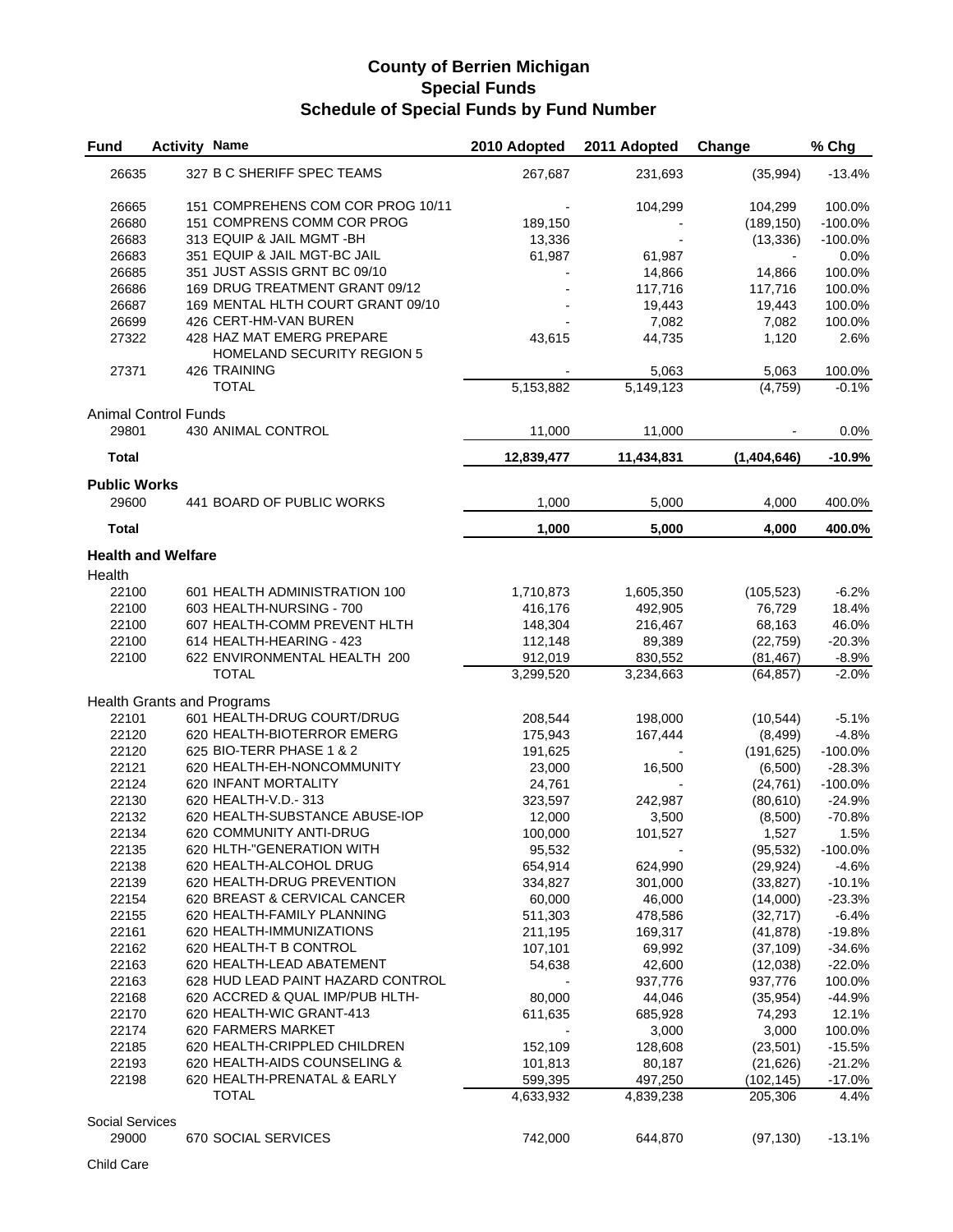| <b>Fund</b>    | <b>Activity Name</b>           |                                                 | 2010 Adopted      | 2011 Adopted | Change               | % Chg                 |
|----------------|--------------------------------|-------------------------------------------------|-------------------|--------------|----------------------|-----------------------|
| 29200          |                                | 662 CHILD CARE-JUVENILE CTR                     | 3,528,564         | 3,455,315    | (73, 249)            | $-2.1%$               |
| 29200          |                                | 664 CHILD CARE-FOSTER CARE                      | 2,558,631         | 2,553,606    | (5,025)              | $-0.2%$               |
| 29200          |                                | 667 AFTER SCHOOL/TRUANCY                        | 198,033           | 314,743      | 116,710              | 58.9%                 |
| 29200          |                                | 668 HOME BASED SERVICES                         | 1,778,695         | 1,767,291    | (11, 404)            | $-0.6%$               |
| 29201          |                                | 670 CHILD CARE-DEPT OF SOCIAL                   | 831,200           | 967,444      | 136,244              | 16.4%                 |
|                |                                | <b>TOTAL</b>                                    | 8,895,123         | 9,058,399    | 163,276              | 1.8%                  |
|                | Other Health and Welfare       |                                                 |                   |              |                      |                       |
| 29400          |                                | <b>683 VETERANS TRUST</b>                       | 16,975            | 14,320       | (2,655)              | $-15.6%$              |
| <b>Total</b>   |                                |                                                 | 17,587,550        | 17,791,490   | 203,940              | 1.2%                  |
|                | <b>Recreation and Cultural</b> |                                                 |                   |              |                      |                       |
| 20800          |                                | 751 PARKS & RECREATION                          | 862,434           | 850,732      | (11, 702)            | $-1.4%$               |
| 21100          |                                | 269 HISTORICAL-MAINTENANCE                      | 5,000             | 5,000        |                      | 0.0%                  |
| 21300          |                                | 328 BERR COMM FDN-MOTORCYCLE                    | 17,200            | 12,500       | (4,700)              | $-27.3%$              |
| 21400          |                                | 149 GENEROUS JUROR PROGRAM                      | 4,000             | 3,000        | (1,000)              | $-25.0%$              |
| 27000          |                                | 672 SENIOR CITIZEN FUND-1988                    | 2,066,450         | 2,067,450    | 1,000                | 0.0%                  |
| 27100          |                                | 739 LIBRARY BOARD                               | 110,000           | 96,000       | (14,000)             | $-12.7%$              |
| <b>Total</b>   |                                |                                                 | 3,065,084         | 3,034,682    | (30, 402)            | $-1.0%$               |
|                | <b>Community Development</b>   |                                                 |                   |              |                      |                       |
| 27414          |                                | 728 08/09 MSHDA CDBG REHAB                      | 75,000            |              | (75,000)             | $-100.0%$             |
| 27417          |                                | 728 10/11 MSHDA CDBG REHAB GRNT                 |                   | 250,300      | 250,300              | 100.0%                |
| <b>Total</b>   |                                |                                                 | 75,000            | 250,300      | 175,300              | 233.7%                |
|                |                                | <b>Other Governmental Activities</b>            |                   |              |                      |                       |
| 21700          |                                | 255 4 WINDS-LOCAL REVENUE                       | 79,169            | 96,686       | 17,517               | 22.1%                 |
| 22700          |                                | 529 ENVIRONMENTAL AFFAIRS                       | 400,400           | 359,700      | (40, 700)            | $-10.2%$              |
| 22700          |                                | 531 INFRASTRUCTURE                              | 1,557,388         | 1,414,513    | (142, 875)           | $-9.2%$               |
| 22700          |                                | 532 LOCAL UNITS                                 | 116,280           | 75,500       | (40, 780)            | $-35.1%$              |
| 28100          |                                | 728 BC PUB TRAN FUND/BUS PTOG                   | 1,370,500         | 1,187,500    | (183,000)            | $-13.4%$              |
| 28114          |                                | 728 CLEAN SWEEP PEST COL GRT                    | 6,000             | 6,000        |                      | 0.0%                  |
| 28200          |                                | 728 CAPITAL BUS PURC GRANT-                     | 852,100           | 447,500      | (404, 600)           | $-47.5%$              |
| 29703          |                                | 215 CAMPAIGN FINANCE ADM FUND                   | 100               | 100          |                      | 0.0%                  |
| 29728          |                                | 275 HOLLYWOOD BASIN WETLAND                     | 262,863           | 8,500        | (254, 363)           | $-96.8%$              |
| 62000          |                                | 253 HOMESTEAD AUDIT                             | 33,057            | 90,950       | 57,893               | 175.1%                |
| <b>Total</b>   |                                |                                                 | 4,677,857         | 3,686,949    | (990, 908)           | $-21.2%$              |
|                |                                | <b>Total Special Revenue Funds</b>              | 42,323,841        | 40,468,509   | (1,855,332)          | $-4.4%$               |
|                |                                |                                                 |                   |              |                      |                       |
|                |                                | <b>CAPITAL PROJECTS FUNDS</b>                   |                   |              |                      |                       |
| 24500          |                                | 258 INFORMATION SYSTEMS                         | 400,000           | 525,000      | 125,000              | 31.3%                 |
| 24500<br>41300 |                                | 430 ANIMAL CONTROL<br>430 BERRIEN COUNTY ANIMAL | 750,000<br>13,800 | 7,000        | (750,000)<br>(6,800) | $-100.0%$<br>$-49.3%$ |
|                |                                |                                                 |                   |              |                      |                       |
|                |                                | <b>Total Capital Projects Funds</b>             | 1,163,800         | 532,000      | (631, 800)           | $-54.3%$              |
|                |                                | <b>INTERNAL SERVICE FUNDS</b>                   |                   |              |                      |                       |
| 67701          |                                | 851 WORKMENS COMPENSATION-                      | 390,542           | 306,833      | (83,709)             | $-21.4%$              |
| 67702          |                                | 852 SELF INS HLTH CARE/TERM                     | 15,202,800        | 14,408,718   | (794, 082)           | $-5.2%$               |
| 67703          |                                | 851 SELF INS-UNEMP COMP                         | 47,630            | 90,464       | 42,834               | 89.9%                 |
|                |                                | <b>Total Internal Service Funds</b>             | 15,640,972        | 14,806,015   | (834, 957)           | $-5.3%$               |
|                | <b>GOVERNMENTAL FUNDS</b>      |                                                 |                   |              |                      |                       |
| 28500          |                                | 253 REVENUE SHARING RESERVE                     | 3,208,819         | 3,656,553    | 447,734              | 14.0%                 |
| 40300          |                                | 261 CAPITAL RESERVE FUND                        |                   | 809,839      | 809,839              | 100.0%                |
|                |                                | <b>Total Governmental Funds</b>                 | 3,208,819         | 4,466,392    | 1,257,573            | 39.2%                 |
|                |                                |                                                 |                   |              |                      |                       |
|                | <b>FIDUCIARY FUNDS</b>         |                                                 |                   |              |                      |                       |
| 72100          |                                | 253 LIBRARY PENAL FINES                         | 1,615,500         | 1,605,740    | (9,760)              | $-0.6%$               |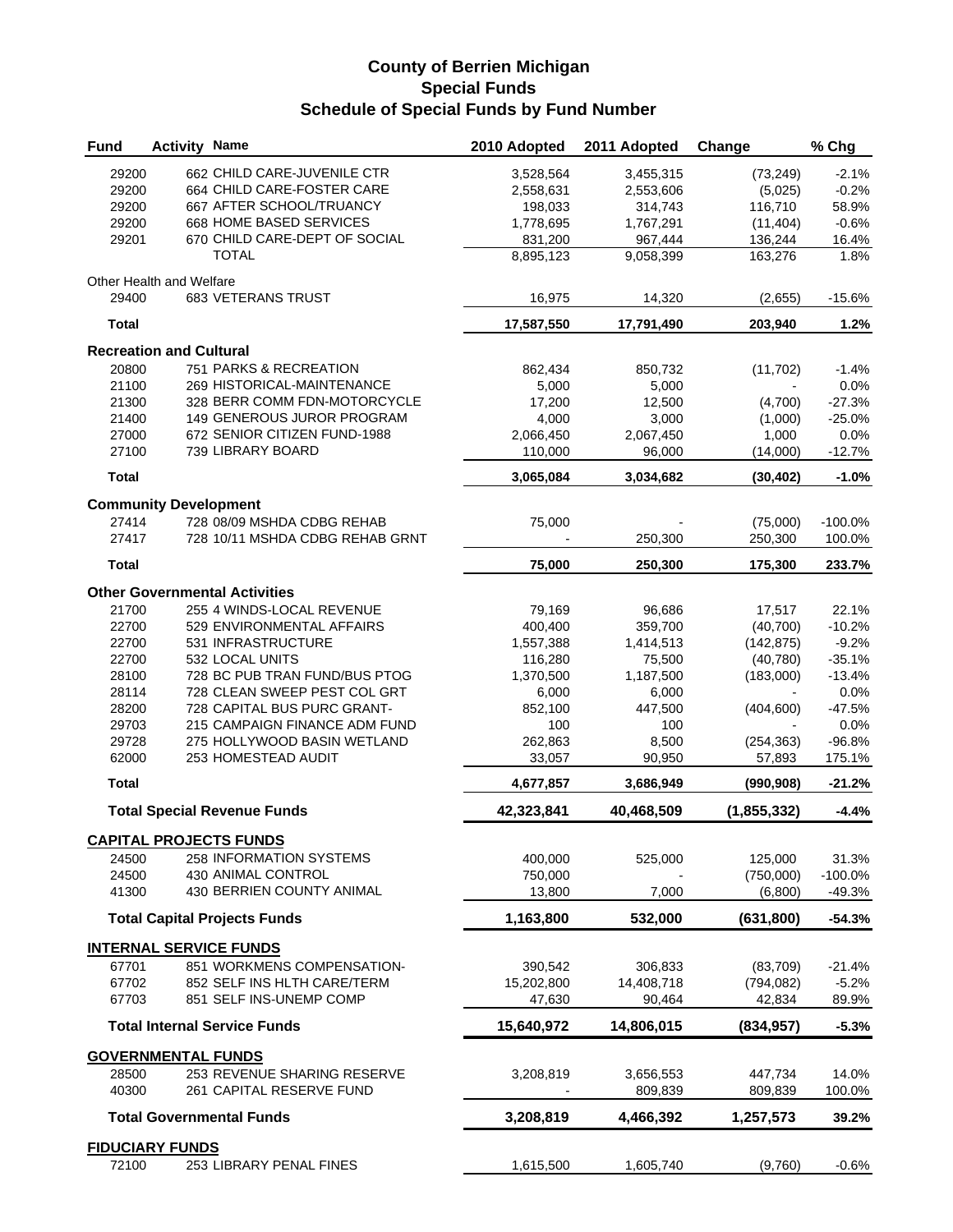| <b>Fund</b>  | <b>Activity Name</b>                  | 2010 Adopted | 2011 Adopted | Change      | % Chg     |
|--------------|---------------------------------------|--------------|--------------|-------------|-----------|
|              | <b>Total Fiduciary Funds</b>          | 1,615,500    | 1,605,740    | (9,760)     | $-0.6%$   |
|              | <b>ENTERPRISE FUNDS</b>               |              |              |             |           |
| 61704        | 254 DELIN TAX FORECLOSURE FD          | 10,000       |              | (10,000)    | $-100.0%$ |
| 61705        | 254 DELIN TAX FORECLOSURE FD          | 10,000       |              | (10,000)    | $-100.0%$ |
| 61706        | 254 DELIN TAX FORECLOSURE FD          | 12,845       | 10,000       | (2,845)     | $-22.1%$  |
| 61707        | 254 DELIN TAX FORECLOSURE FN          | 551,824      | 29,675       | (522, 149)  | $-94.6%$  |
| 61708        | 254 DELIN TAX FORECLOSURE FD          | 405,125      | 541,293      | 136,168     | 33.6%     |
|              | DELIN TAX FORCLOSURE FD 2009          |              |              |             |           |
| 61709        | 254 LEVY                              |              | 113,775      | 113,775     | 100.0%    |
| 61800        | 253 DEL, PERSONAL PROPERTY TAX        | 45,850       | 45,475       | (375)       | $-0.8\%$  |
|              | <b>Total Enterprise Funds</b>         | 1,035,644    | 740,218      | (295,426)   | -28.5%    |
|              | <b>ECONOMIC DEVELOPMENT COMPONENT</b> |              |              |             |           |
| 28700        | 728 COMM DEV SUPPLEMENTAL             | 13,409       | 20,503       | 7,094       | 52.9%     |
|              | <b>Total EDC Component</b>            | 13,409       | 20,503       | 7,094       | 52.9%     |
| <b>TOTAL</b> |                                       | 65,001,985   | 62,639,377   | (2,362,608) | $-3.6%$   |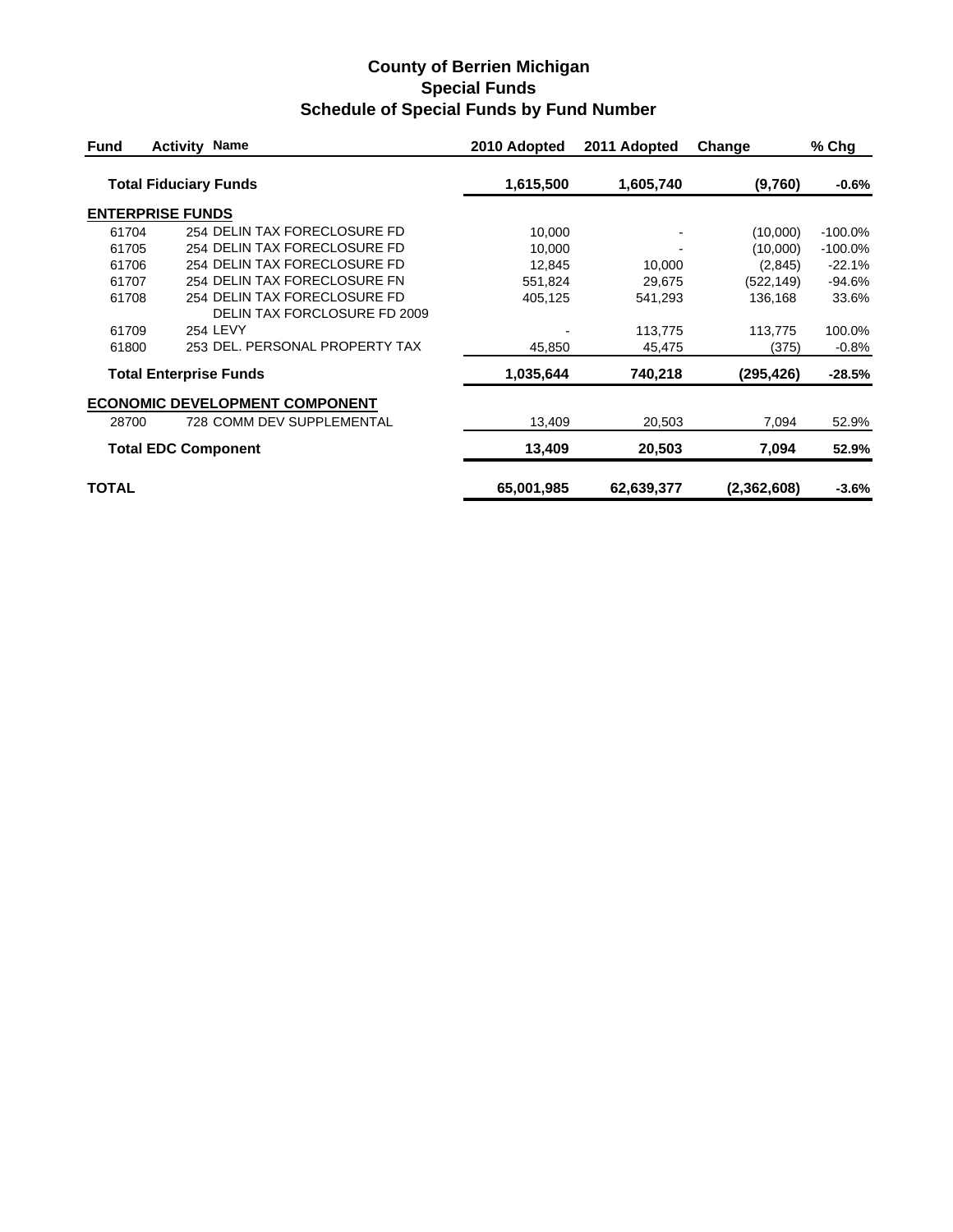**2011 DEPARTMENTAL REVENUE**

| <b>ACCOUNT NUMBER</b> | <b>DEPARTMENT</b>                          | <b>ADOPTED BUDGET</b> |
|-----------------------|--------------------------------------------|-----------------------|
| 205.00-345            | PUBLIC SAFETY FUND-CIG TAX                 | \$1,668.00            |
| 208.00-751            | <b>PARKS &amp; RECREATION</b>              | \$850,732.00          |
| 211.00-269            | HISTORICAL-MAINTENANCE                     | \$5,000.00            |
| 213.00-328            | BERR COMM FDN-MOTORCYCLE                   | \$12,500.00           |
| 214.00-149            | <b>GENEROUS JUROR PROGRAM</b>              | \$3,000.00            |
| 215.00-143            | FRIEND OF THE COURT FUND                   | \$2,956,397.00        |
| 216.00-166            | <b>FAMILY COUNSELING SERVICES FUND</b>     | \$45,000.00           |
| 217.00-255            | 4 WINDS-LOCAL REVENUE SHARING              | \$96,686.00           |
| 221.00-601            | <b>HEALTH ADMINISTRATION 100</b>           | \$1,605,350.00        |
| 221.00-603            | HEALTH-NURSING - 700                       | \$492,905.00          |
| 221.00-607            | <b>HEALTH-COMM PREVENT HLTH SRV</b>        | \$216,467.00          |
| 221.00-614            | <b>HEALTH-HEARING - 423</b>                | \$89,389.00           |
| 221.00-622            | <b>ENVIRONMENTAL HEALTH 200</b>            | \$830,552.00          |
| 221.01-601            | HEALTH-DRUG COURT/DRUG TREATMENT FUND      | \$198,000.00          |
| 221.20-620            | <b>HEALTH-BIOTERROR EMERG PREPAREDNESS</b> | \$167,444.00          |
| 221.21-620            | HEALTH-EH-NONCOMMUNITY WATER               | \$16,500.00           |
| 221.30-620            | <b>HEALTH-V.D.-313</b>                     | \$242,987.00          |
| 221.32-620            | <b>HEALTH-SUBSTANCE ABUSE-IOP</b>          | \$3,500.00            |
| 221.34-620            | COMMUNITY ANTI-DRUG COALITION              | \$101,527.00          |
| 221.38-620            | HEALTH-ALCOHOL DRUG TREATMENT              | \$624,990.00          |
| 221.39-620            | <b>HEALTH-DRUG PREVENTION</b>              | \$301,000.00          |
| 221.54-620            | BREAST & CERVICAL CANCER CONTROL           | \$46,000.00           |
| 221.55-620            | HEALTH-FAMILY PLANNING GRANT-440           | \$478,586.00          |
| 221.61-620            | HEALTH-IMMUNIZATIONS                       | \$169,317.00          |
| 221.62-620            | <b>HEALTH-T B CONTROL</b>                  | \$69,992.00           |
| 221.63-620            | <b>HEALTH-LEAD ABATEMENT PROGRAM</b>       | \$42,600.00           |
| 221.63-628            | HUD LEAD PAINT HAZARD CONTROL PROGRAM      | \$937,776.00          |
| 221.68-620            | ACCRED & QUAL IMP/PUB HLTH-RW JOHN         | \$44,046.00           |
| 221.70-620            | <b>HEALTH-WIC GRANT-413</b>                | \$685,928.00          |
| 221.74-620            | <b>FARMERS MARKET</b>                      | \$3,000.00            |
| 221.85-620            | <b>HEALTH-CRIPPLED CHILDREN</b>            | \$128,608.00          |
| 221.93-620            | <b>HEALTH-AIDS COUNSELING &amp; TEST</b>   | \$80,187.00           |
| 221.98-620            | HEALTH-PRENATAL & EARLY CHILDHOOD PROGRAM  | \$497,250.00          |
| 227.00-529            | <b>ENVIRONMENTAL AFFAIRS</b>               | \$359,700.00          |
| 227.00-531            | INFRASTRUCTURE IMPROVEMENTS                | \$1,414,513.00        |
| 227.00-532            | <b>LOCAL UNITS</b>                         | \$75,500.00           |
| 245.00-258            | <b>INFORMATION SYSTEMS</b>                 | \$525,000.00          |
| 256.00-236            | REG OF DEEDS AUTOMATION FND                | \$150,050.00          |
| 256.01-236            | ROD-TAX FORCLOSURE SEARCH                  | \$131,750.00          |
| 261.03-328            | 911 WIRELESS SERVICE CHARGES               | \$10,000.00           |
| 263.00-305            | DRUG EDUCATION COORDINATOR                 | \$8,410.00            |
| 264.00-305            | DRUG ENFORC PUB SAF FUND                   | \$2,403,875.00        |
| 264.01-362            | LOCAL CORR OFFICERS TRAINING FUND          | \$57,182.00           |
| 265.00-305            | <b>NARCOTICS BUILDING</b>                  | \$29,708.00           |
| 265.00-335            | DRUG LAW ENFORCEMENT FUND                  | \$127,600.00          |
| 265.01-335            | FEDERAL FORFEITURE DRUG LAW ENF            | \$3,000.00            |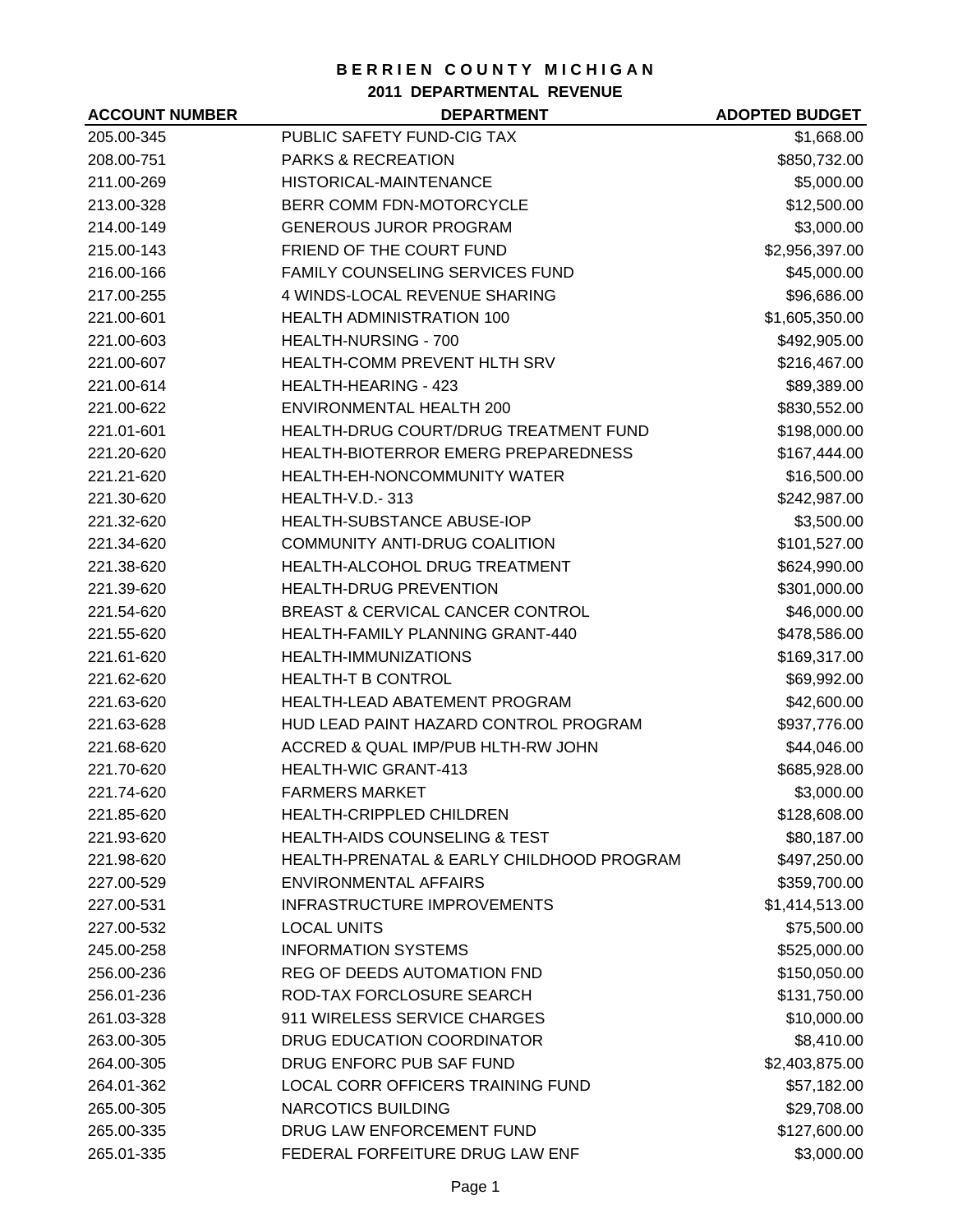| <b>ACCOUNT NUMBER</b> | <b>DEPARTMENT</b>                                | <b>ADOPTED BUDGET</b> |
|-----------------------|--------------------------------------------------|-----------------------|
| 265.02-229            | FORFEITURE/DRUG LAB-10%                          | \$9,600.00            |
| 266.02-229            | PROSECUTORS WELF FRAUD GR                        | \$426,570.00          |
| 266.03-333            | SHERIFFS SEC ROAD PATROL                         | \$206,654.00          |
| 266.04-230            | <b>VICTIM-WIT PROS SPEC GRNT</b>                 | \$271,334.00          |
| 266.05-427            | REG HOMELAND SEC - VAN BUREN CTY - 2010          | \$83,519.00           |
| 266.06-305            | <b>NARC SPECIAL FUND</b>                         | \$1,238,669.00        |
| 266.06-312            | <b>DRUG LABORATORY</b>                           | \$116,553.00          |
| 266.07-306            | <b>LOCAL POLICE-WATERVLIET</b>                   | \$225,463.00          |
| 266.07-309            | <b>LOCAL POLICE-HAGAR</b>                        | \$7,401.00            |
| 266.07-310            | <b>LOCAL POLICE-NILES</b>                        | \$820,118.00          |
| 266.07-313            | <b>LOCAL POLICE-B H CITY</b>                     | \$100,000.00          |
| 266.07-314            | <b>LOCAL POLICE-BUCH TWP</b>                     | \$14,970.00           |
| 266.07-315            | <b>LOCAL POL-NEW BUFFALO TWP</b>                 | \$565,905.00          |
| 266.07-316            | LOCAL POLICE-MI WORKS CONT                       | \$5,000.00            |
| 266.07-317            | LOCAL POLICE-DHS CONTRACT                        | \$86,774.00           |
| 266.07-318            | LOCAL POLICE-FBI CONTRACT                        | \$15,979.00           |
| 266.08-305            | <b>ACT 302 TRAINING FUND</b>                     | \$14,655.00           |
| 266.09-327            | 911 COUNTY OPER FUND                             | \$3,299,407.00        |
| 266.09-328            | 911 WIRELESS SERVICE CHARGE                      | \$423,449.00          |
| 266.09-329            | MSP 800 MHZ CR REIMBURSE                         | \$137,977.00          |
| 266.10-351            | HOUSE ARREST PROGRAM-SHERIFFS                    | \$225,192.00          |
| 266.21-351            | <b>COMMUNITY TETHER PROGRAM</b>                  | \$306,885.00          |
| 266.35-327            | <b>B C SHERIFF SPEC TEAMS</b>                    | \$231,693.00          |
| 266.65-151            | COMPREHENS COM COR PROG 10/11                    | \$104,299.00          |
| 266.82-130            | MI MNTL HLTH COURT GRANT-SCAO 09                 | \$15,000.00           |
| 266.83-351            | EQUIP & JAIL MGT-BC JAIL                         | \$61,987.00           |
| 266.85-351            | JUST ASSIS GRNT BC 09/10                         | \$14,866.00           |
| 266.86-169            | DRUG TREATMENT GRANT 09/12                       | \$117,716.00          |
| 266.87-169            | MENTAL HLTH COURT GRANT 09/10                    | \$19,443.00           |
| 266.99-426            | <b>CERT-HM-VAN BUREN</b>                         | \$7,082.00            |
| 267.00-131            | DRUG COURT PROGRAM                               | \$298,414.00          |
| 268.00-131            | SELF-HELP LEGAL RESOURCE CNTR                    | \$89,528.00           |
| 269.00-131            | <b>COUNTY LAW LIBRARY</b>                        | \$81,986.00           |
| 270.00-672            | SENIOR CITIZEN FUND-1988 LEVY                    | \$2,067,450.00        |
| 271.00-739            | <b>LIBRARY BOARD</b>                             | \$96,000.00           |
| 273.22-428            | HAZ MAT EMERG PREPARE GRANT                      | \$44,735.00           |
| 273.71-426            | <b>HOMELAND SECURITY REGION 5 TRAINING GRANT</b> | \$5,063.00            |
| 273.72-662            | JUSTICE ASSISTANCE GRANT - BRIDGING THE GAP 10   | \$15,215.00           |
| 273.73-662            | MENTAL HEALTH PLAN FOR JUV GRANT                 | \$41,147.00           |
| 274.17-728            | MSHDA CDBG REHAB GRANT 2010-11                   | \$250,300.00          |
| 281.00-728            | BC PUB TRAN FUND/BUS PTOG                        | \$1,187,500.00        |
| 281.14-728            | CLEAN SWEEP PEST COL GRT 791N800029              | \$6,000.00            |
| 282.00-728            | CAPITAL BUS PURC GRANT-FEDERAL                   | \$447,500.00          |
| 285.00-253            | REVENUE SHARING RESERVE FUND                     | \$3,656,553.00        |
| 287.00-728            | COMM DEV SUPPLEMENTAL SVS                        | \$20,503.00           |
| 290.00-670            | <b>SOCIAL SERVICES</b>                           | \$644,870.00          |
| 292.00-662            | CHILD CARE-JUVENILE CTR                          | \$3,455,315.00        |
| 292.00-664            | CHILD CARE-FOSTER CARE                           | \$2,553,606.00        |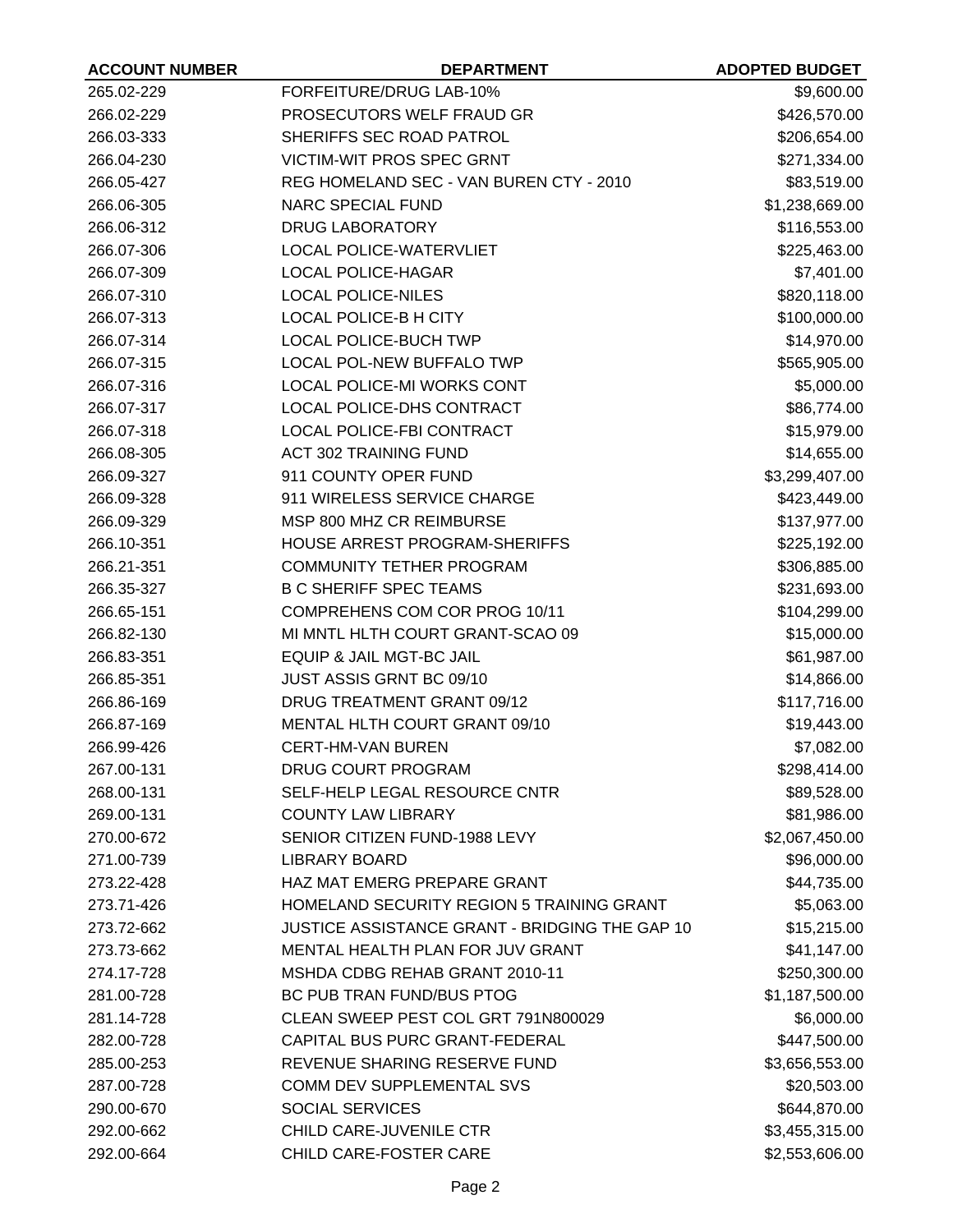| <b>ACCOUNT NUMBER</b> | <b>DEPARTMENT</b>                              | <b>ADOPTED BUDGET</b> |
|-----------------------|------------------------------------------------|-----------------------|
| 292.00-667            | AFTER SCHOOL/TRUANCY ACADEMY                   | \$314,743.00          |
| 292.00-668            | <b>HOME BASED SERVICES</b>                     | \$1,767,291.00        |
| 292.01-670            | CHILD CARE-DEPT OF SOCIAL SERVICES             | \$967,444.00          |
| 294.00-683            | <b>VETERANS TRUST</b>                          | \$14,320.00           |
| 296.00-441            | <b>BOARD OF PUBLIC WORKS</b>                   | \$5,000.00            |
| 297.03-215            | <b>CAMPAIGN FINANCE ADM FUND</b>               | \$100.00              |
| 297.28-275            | <b>HOLLYWOOD BASIN WETLAND GRANT</b>           | \$8,500.00            |
| 297.34-150            | <b>JUV ACCOUNT BLOCK GRANT</b>                 | \$14,200.00           |
| 298.01-430            | ANIMAL CONTROL NEUTER/SPAY PGM                 | \$11,000.00           |
| 403.00-261            | <b>CAPITAL RESERVE FUND</b>                    | \$809,839.00          |
| 413.00-430            | BERRIEN COUNTY ANIMAL SHELTER CONSTRUCTION FUN | \$7,000.00            |
| 617.06-254            | DELIN TAX FORECLOSURE FD 2006 LEVY             | \$10,000.00           |
| 617.07-254            | DELIN TAX FORECLOSURE FN 2007 LEVY             | \$29,675.00           |
| 617.08-254            | DELIN TAX FORECLOSURE FD 2008 LEVY             | \$541,293.00          |
| 617.09-254            | DELIN TAX FORCLOSURE FD 2009 LEVY              | \$113,775.00          |
| 618.00-253            | DEL. PERSONAL PROPERTY TAX                     | \$45,475.00           |
| 620.00-253            | HOMESTEAD AUDIT ADMINISTRATION FUND            | \$90,950.00           |
| 677.01-851            | <b>WORKMENS COMPENSATION-SELF INSURANCE</b>    | \$306,833.00          |
| 677.02-852            | SELF INS HLTH CARE/TERM CLAIM LIAB             | \$14,408,718.00       |
| 677.03-851            | SELF INS-UNEMP COMP RESERVE FUND               | \$90,464.00           |
| 721.00-136            | <b>LIBRARY PENAL FINES</b>                     | \$1,446,000.00        |
| 721.00-150            | LIBRARY PENAL FINES                            | \$100.00              |
| 721.00-215            | <b>LIBRARY PENAL FINES</b>                     | \$158,400.00          |
| 721.00-253            | <b>LIBRARY PENAL FINES</b>                     | \$1,240.00            |
|                       | <b>TOTAL</b>                                   | \$62,639,377.00       |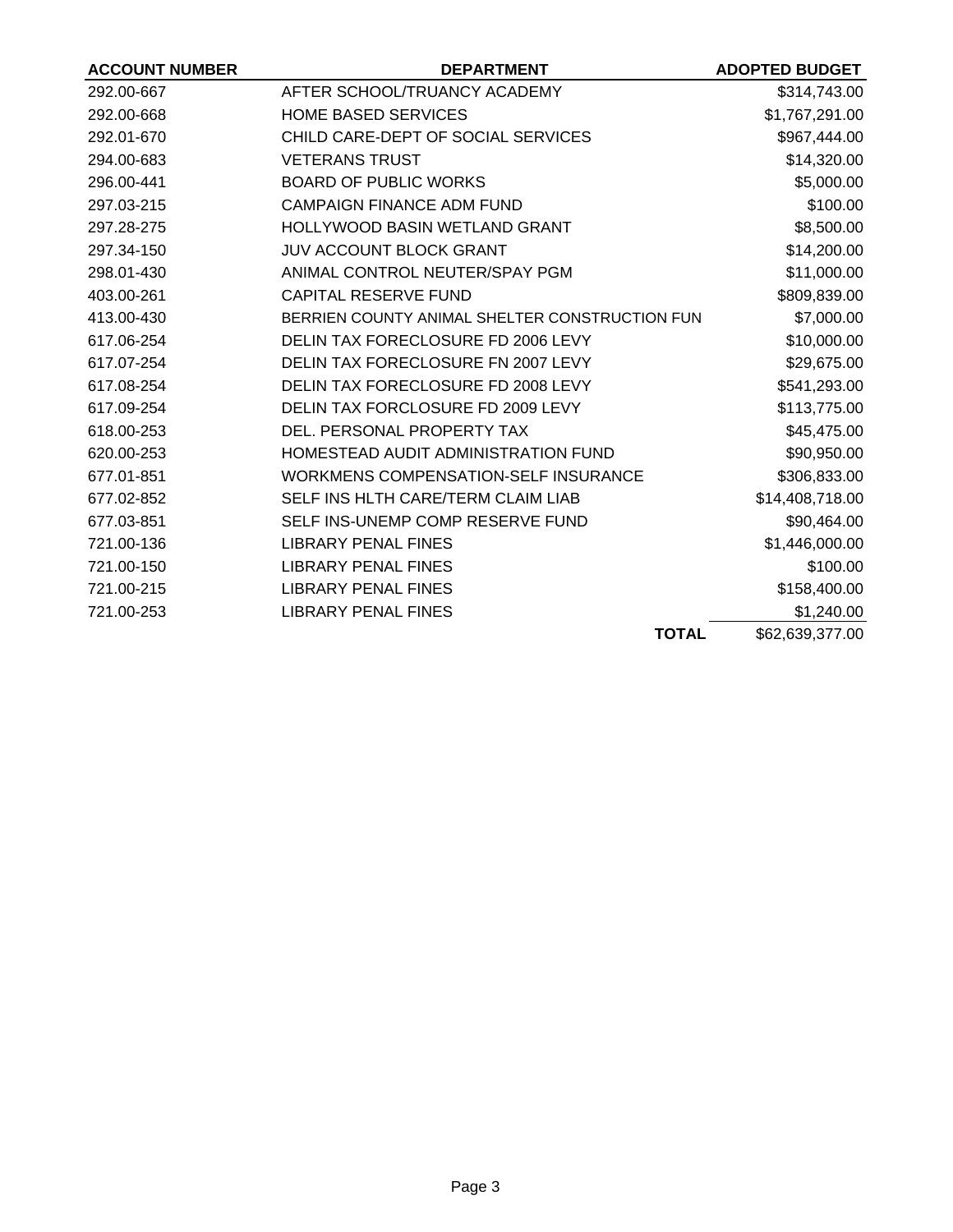**2011 DEPARTMENTAL EXPENSE**

| <b>ACCOUNT NUMBER</b> | <b>DEPARTMENT</b>                          | <b>ADOPTED BUDGET</b> |
|-----------------------|--------------------------------------------|-----------------------|
| 205.00-345            | PUBLIC SAFETY FUND-CIG TAX                 | \$1,668.00            |
| 208.00-751            | <b>PARKS &amp; RECREATION</b>              | \$850,732.00          |
| 211.00-269            | <b>HISTORICAL-MAINTENANCE</b>              | \$5,000.00            |
| 213.00-328            | BERR COMM FDN-MOTORCYCLE                   | \$12,500.00           |
| 214.00-149            | <b>GENEROUS JUROR PROGRAM</b>              | \$3,000.00            |
| 215.00-143            | FRIEND OF THE COURT FUND                   | \$2,956,397.00        |
| 216.00-166            | <b>FAMILY COUNSELING SERVICES FUND</b>     | \$45,000.00           |
| 217.00-255            | 4 WINDS-LOCAL REVENUE SHARING              | \$96,686.00           |
| 221.00-601            | <b>HEALTH ADMINISTRATION 100</b>           | \$1,605,350.00        |
| 221.00-603            | HEALTH-NURSING - 700                       | \$492,905.00          |
| 221.00-607            | HEALTH-COMM PREVENT HLTH SRV               | \$216,467.00          |
| 221.00-614            | <b>HEALTH-HEARING - 423</b>                | \$89,389.00           |
| 221.00-622            | <b>ENVIRONMENTAL HEALTH - 200</b>          | \$830,552.00          |
| 221.01-601            | HEALTH-DRUG COURT/DRUG TREATMENT FUND      | \$198,000.00          |
| 221.20-620            | <b>HEALTH-BIOTERROR EMERG PREPAREDNESS</b> | \$167,444.00          |
| 221.21-620            | HEALTH-EH-NONCOMMUNITY WATER               | \$16,500.00           |
| 221.30-620            | <b>HEALTH-V.D.-313</b>                     | \$242,987.00          |
| 221.32-620            | <b>HEALTH-SUBSTANCE ABUSE-IOP</b>          | \$3,500.00            |
| 221.34-620            | COMMUNITY ANTI-DRUG COALITION              | \$101,527.00          |
| 221.38-620            | HEALTH-ALCOHOL DRUG TREATMENT              | \$624,990.00          |
| 221.39-620            | HEALTH-DRUG PREVENTION                     | \$301,000.00          |
| 221.54-620            | BREAST & CERVICAL CANCER CONTROL           | \$46,000.00           |
| 221.55-620            | HEALTH-FAMILY PLANNING GRANT-440           | \$478,586.00          |
| 221.61-620            | HEALTH-IMMUNIZATIONS                       | \$169,317.00          |
| 221.62-620            | <b>HEALTH-T B CONTROL</b>                  | \$69,992.00           |
| 221.63-620            | <b>HEALTH-LEAD ABATEMENT PROGRAM</b>       | \$42,600.00           |
| 221.63-628            | HUD LEAD PAINT HAZARD CONTROL PROGRAM      | \$937,776.00          |
| 221.68-620            | ACCRED & QUAL IMP/PUB HLTH-RW JOHN         | \$44,046.00           |
| 221.70-620            | <b>HEALTH-WIC GRANT-413</b>                | \$685,928.00          |
| 221.74-620            | <b>FARMERS MARKET</b>                      | \$3,000.00            |
| 221.85-620            | <b>HEALTH-CRIPPLED CHILDREN</b>            | \$128,608.00          |
| 221.93-620            | <b>HEALTH-AIDS COUNSELING &amp; TEST</b>   | \$80,187.00           |
| 221.98-620            | HEALTH-PRENATAL & EARLY CHILDHOOD PROGRAM  | \$497,250.00          |
| 227.00-529            | <b>ENVIRONMENTAL AFFAIRS</b>               | \$359,700.00          |
| 227.00-531            | INFRASTRUCTURE IMPROVEMENTS                | \$1,414,513.00        |
| 227.00-532            | <b>LOCAL UNITS</b>                         | \$75,500.00           |
| 245.00-258            | <b>INFORMATION SYSTEMS</b>                 | \$525,000.00          |
| 256.00-236            | REG OF DEEDS AUTOMATION FND                | \$150,050.00          |
| 256.01-236            | ROD-TAX FORCLOSURE SEARCH                  | \$131,750.00          |
| 261.03-328            | 911 WIRELESS SERVICE CHARGES               | \$10,000.00           |
| 263.00-305            | DRUG EDUCATION COORDINATOR                 | \$8,410.00            |
| 264.00-305            | DRUG ENFORC PUB SAF FUND                   | \$2,403,875.00        |
| 264.01-362            | LOCAL CORR OFFICERS TRAINING FUND          | \$57,182.00           |
| 265.00-305            | <b>NARCOTICS BUILDING</b>                  | \$29,708.00           |
| 265.00-335            | DRUG LAW ENFORCEMENT FUND                  | \$127,600.00          |
| 265.01-335            | FEDERAL FORFEITURE DRUG LAW ENF            | \$3,000.00            |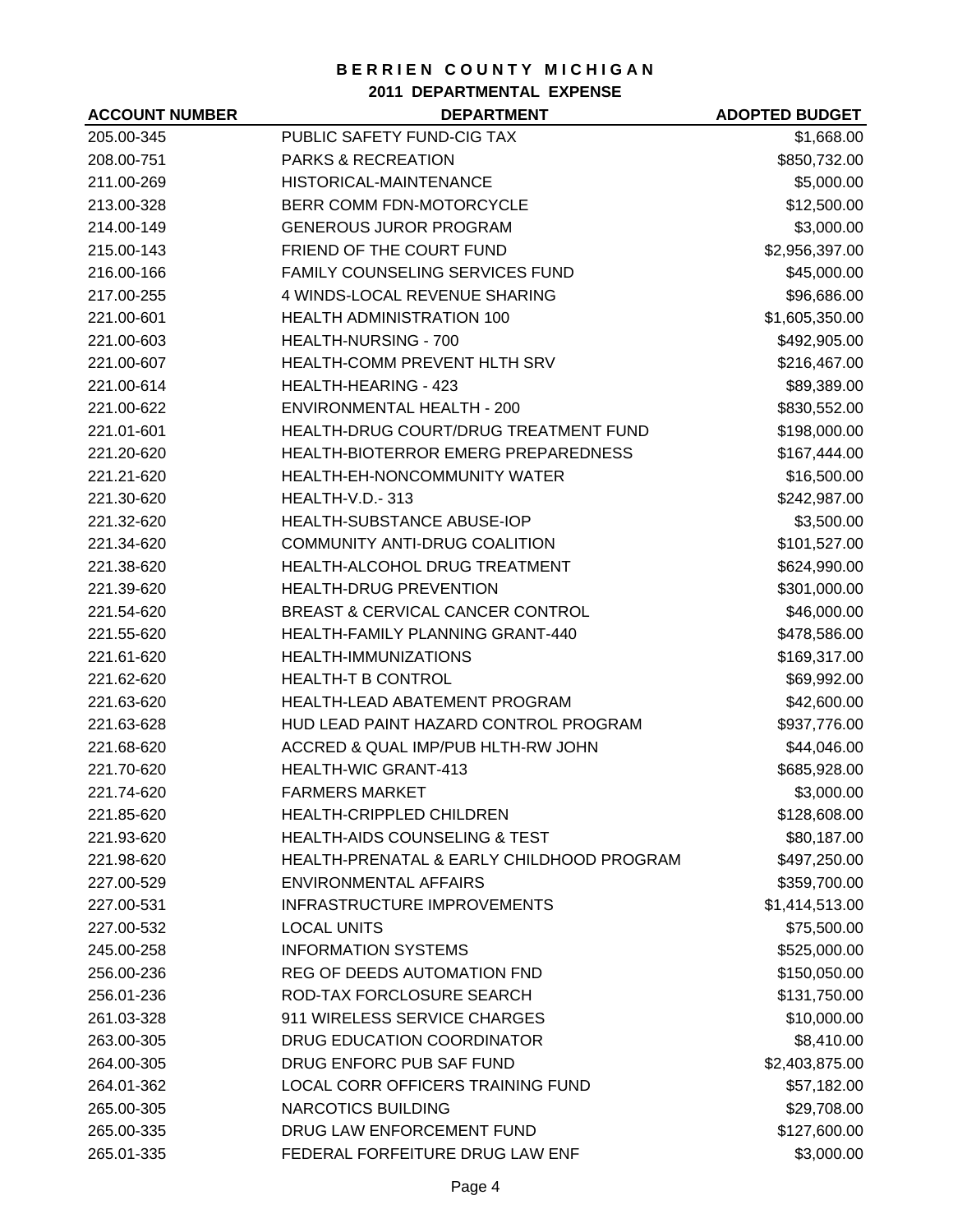| <b>ACCOUNT NUMBER</b> | <b>DESCRIPTION</b>                               | <b>ADOPTED BUDGET</b> |
|-----------------------|--------------------------------------------------|-----------------------|
| 265.02-229            | FORFEITURE/DRUG LAB-10%                          | \$9,600.00            |
| 266.02-229            | PROSECUTORS WELF FRAUD GR                        | \$426,570.00          |
| 266.03-333            | SHERIFFS SEC ROAD PATROL                         | \$206,654.00          |
| 266.04-230            | <b>VICTIM-WIT PROS SPEC GRNT</b>                 | \$271,334.00          |
| 266.05-427            | REG HOMELAND SEC - VAN BUREN CTY - 2010          | \$83,519.00           |
| 266.06-305            | <b>NARC SPECIAL FUND</b>                         | \$1,238,669.00        |
| 266.06-312            | <b>DRUG LABORATORY</b>                           | \$116,553.00          |
| 266.07-306            | <b>LOCAL POLICE-WATERVLIET</b>                   | \$225,463.00          |
| 266.07-309            | <b>LOCAL POLICE-HAGAR</b>                        | \$7,401.00            |
| 266.07-310            | <b>LOCAL POLICE-NILES</b>                        | \$820,118.00          |
| 266.07-313            | <b>LOCAL POLICE-B H CITY</b>                     | \$100,000.00          |
| 266.07-314            | <b>LOCAL POLICE-BUCH TWP</b>                     | \$14,970.00           |
| 266.07-315            | <b>LOCAL POL-NEW BUFFALO TWP</b>                 | \$565,905.00          |
| 266.07-316            | LOCAL POLICE-MI WORKS CONT                       | \$5,000.00            |
| 266.07-317            | LOCAL POLICE-DHS CONTRACT                        | \$86,774.00           |
| 266.07-318            | LOCAL POLICE-FBI CONTRACT                        | \$15,979.00           |
| 266.08-305            | <b>ACT 302 TRAINING FUND</b>                     | \$14,655.00           |
| 266.09-327            | 911 COUNTY OPER FUND                             | \$3,299,407.00        |
| 266.09-328            | 911 WIRELESS SERVICE CHARGE                      | \$423,449.00          |
| 266.09-329            | MSP 800 MHZ CR REIMBURSE                         | \$137,977.00          |
| 266.10-351            | HOUSE ARREST PROGRAM-SHERIFFS                    | \$225,192.00          |
| 266.21-351            | <b>COMMUNITY TETHER PROGRAM</b>                  | \$306,885.00          |
| 266.35-327            | <b>B C SHERIFF SPEC TEAMS</b>                    | \$231,693.00          |
| 266.65-151            | COMPREHENS COM COR PROG 10/11                    | \$104,299.00          |
| 266.82-130            | MI MNTL HLTH COURT GRANT-SCAO 09                 | \$15,000.00           |
| 266.83-351            | EQUIP & JAIL MGT-BC JAIL                         | \$61,987.00           |
| 266.85-351            | JUST ASSIS GRNT BC 09/10                         | \$14,866.00           |
| 266.86-169            | DRUG TREATMENT GRANT 09/12                       | \$117,716.00          |
| 266.87-169            | MENTAL HLTH COURT GRANT 09/10                    | \$19,443.00           |
| 266.99-426            | <b>CERT-HM-VAN BUREN</b>                         | \$7,082.00            |
| 267.00-131            | DRUG COURT PROGRAM                               | \$298,414.00          |
| 268.00-131            | SELF-HELP LEGAL RESOURCE CNTR                    | \$89,528.00           |
| 269.00-131            | <b>COUNTY LAW LIBRARY</b>                        | \$81,986.00           |
| 270.00-672            | SENIOR CITIZEN FUND-1988 LEVY                    | \$2,067,450.00        |
| 271.00-739            | <b>LIBRARY BOARD</b>                             | \$96,000.00           |
| 273.22-428            | HAZ MAT EMERG PREPARE GRANT                      | \$44,735.00           |
| 273.71-426            | <b>HOMELAND SECURITY REGION 5 TRAINING GRANT</b> | \$5,063.00            |
| 273.72-662            | JUSTICE ASSISTANCE GRANT - BRIDGING THE GAP 10   | \$15,215.00           |
| 273.73-662            | MENTAL HEALTH PLAN FOR JUV GRANT                 | \$41,147.00           |
| 274.17-728            | MSHDA CDBG REHAB GRANT 2010-11                   | \$250,300.00          |
| 281.00-728            | BC PUB TRAN FUND/BUS PTOG                        | \$1,187,500.00        |
| 281.14-728            | CLEAN SWEEP PEST COL GRT 791N800029              | \$6,000.00            |
| 282.00-728            | CAPITAL BUS PURC GRANT-FEDERAL                   | \$447,500.00          |
| 285.00-253            | REVENUE SHARING RESERVE FUND                     | \$3,656,553.00        |
| 287.00-728            | COMM DEV SUPPLEMENTAL SVS                        | \$20,503.00           |
| 290.00-670            | <b>SOCIAL SERVICES</b>                           | \$644,870.00          |
| 292.00-662            | CHILD CARE-JUVENILE CTR                          | \$3,455,315.00        |
| 292.00-664            | CHILD CARE-FOSTER CARE                           | \$2,553,606.00        |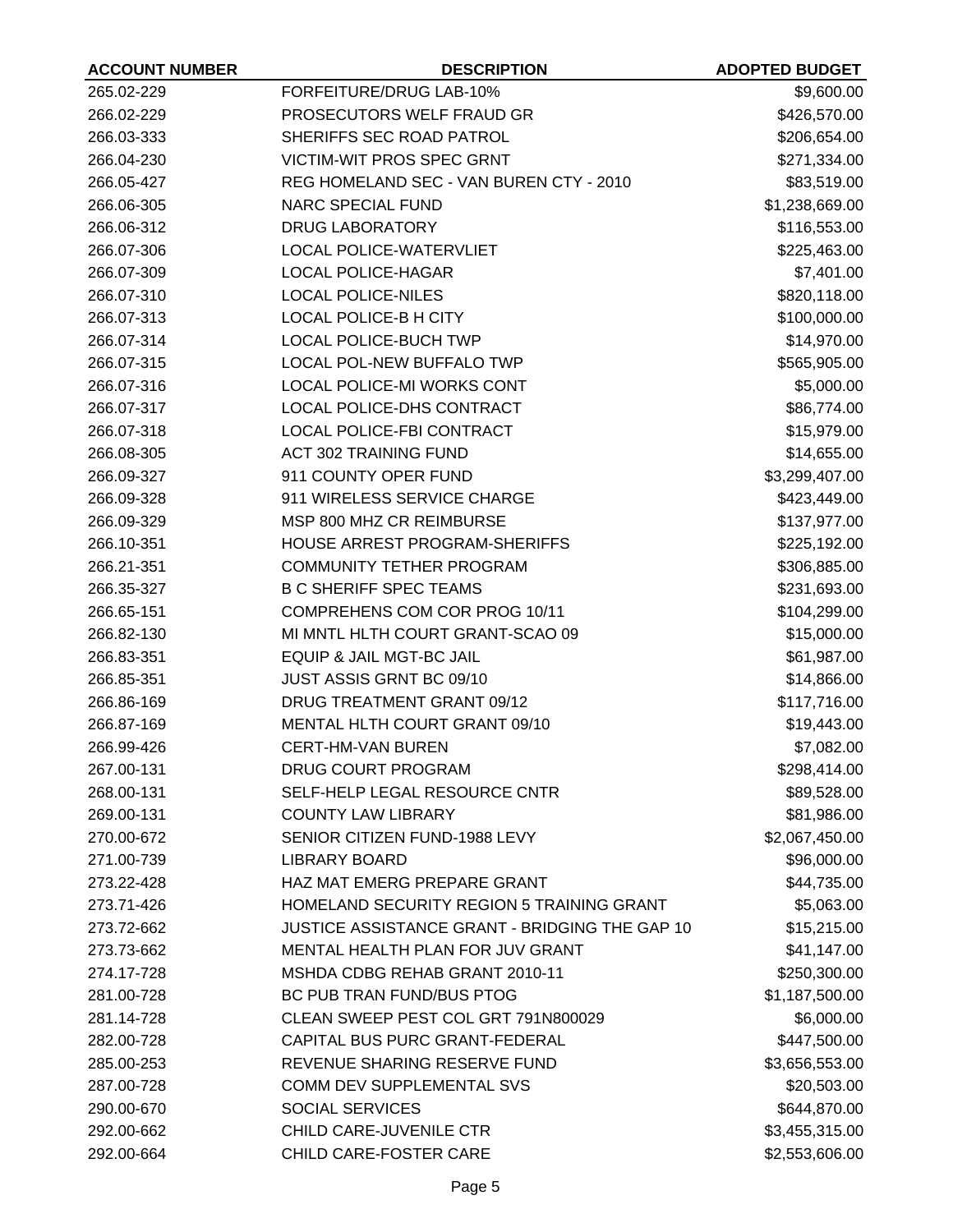| <b>ACCOUNT NUMBER</b> | <b>DESCRIPTION</b>                             | <b>ADOPTED BUDGET</b> |
|-----------------------|------------------------------------------------|-----------------------|
| 292.00-667            | AFTER SCHOOL/TRUANCY ACADEMY                   | \$314,743.00          |
| 292.00-668            | <b>HOME BASED SERVICES</b>                     | \$1,767,291.00        |
| 292.01-670            | CHILD CARE-DEPT OF SOCIAL SERVICES             | \$967,444.00          |
| 294.00-683            | <b>VETERANS TRUST</b>                          | \$14,320.00           |
| 296.00-441            | <b>BOARD OF PUBLIC WORKS</b>                   | \$5,000.00            |
| 297.03-215            | <b>CAMPAIGN FINANCE ADM FUND</b>               | \$100.00              |
| 297.28-275            | HOLLYWOOD BASIN WETLAND GRANT                  | \$8,500.00            |
| 297.34-150            | <b>JUV ACCOUNT BLOCK GRANT</b>                 | \$14,200.00           |
| 298.01-430            | ANIMAL CONTROL NEUTER/SPAY PGM                 | \$11,000.00           |
| 403.00-261            | CAPITAL RESERVE FUND                           | \$809,839.00          |
| 413.00-430            | BERRIEN COUNTY ANIMAL SHELTER CONSTRUCTION FUN | \$7,000.00            |
| 617.06-254            | DELIN TAX FORECLOSURE FD 2006 LEVY             | \$10,000.00           |
| 617.07-254            | DELIN TAX FORECLOSURE FN 2007 LEVY             | \$29,675.00           |
| 617.08-254            | DELIN TAX FORECLOSURE FD 2008 LEVY             | \$541,293.00          |
| 617.09-254            | DELIN TAX FORCLOSURE FD 2009 LEVY              | \$113,775.00          |
| 618.00-253            | DEL. PERSONAL PROPERTY TAX                     | \$45,475.00           |
| 620.00-253            | HOMESTEAD AUDIT ADMINISTRATION FUND            | \$90,950.00           |
| 677.01-851            | WORKMENS COMPENSATION-SELF INSURANCE           | \$306,833.00          |
| 677.02-852            | SELF INS HLTH CARE/TERM CLAIM LIAB             | \$14,408,718.00       |
| 677.03-851            | SELF INS-UNEMP COMP RESERVE FUND               | \$90,464.00           |
| 721.00-253            | LIBRARY PENAL FINES                            | \$1,605,740.00        |
|                       | <b>TOTAL</b>                                   | \$62,639,377.00       |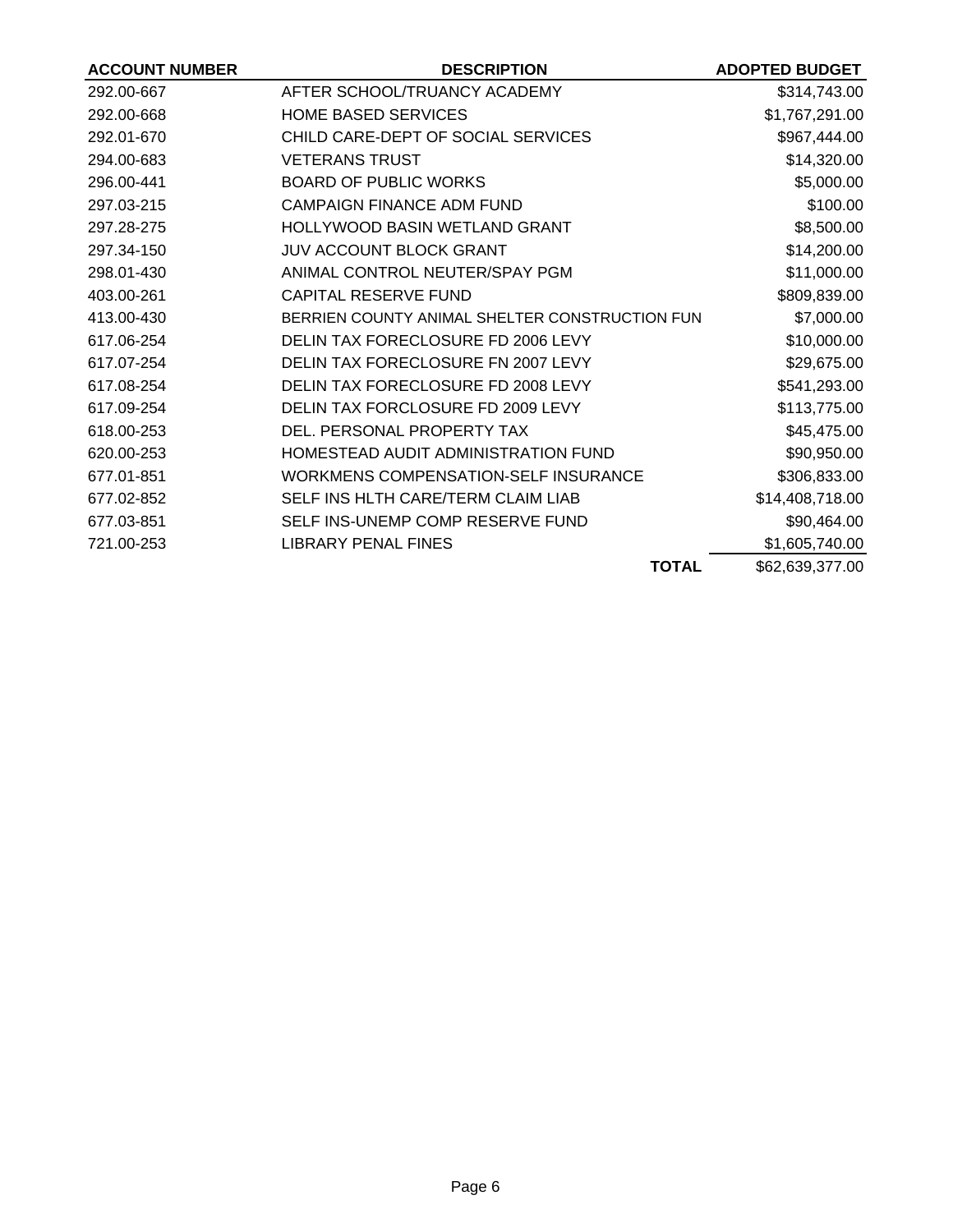### **2011 DEPARTMENTAL REVENUE**

**205.00 - 345 PUBLIC SAFETY FUND-CIG TAX**

| <b>ACCOUNT NUMBER</b> | <b>DESCRIPTION</b>  |                        | <b>ADOPTED BUDGET</b> |
|-----------------------|---------------------|------------------------|-----------------------|
| 699.07                | LOCAL CIGARETTE TAX |                        | \$1,668.00            |
|                       |                     | <b>ACTIVITY TOTALS</b> | \$1.668.00            |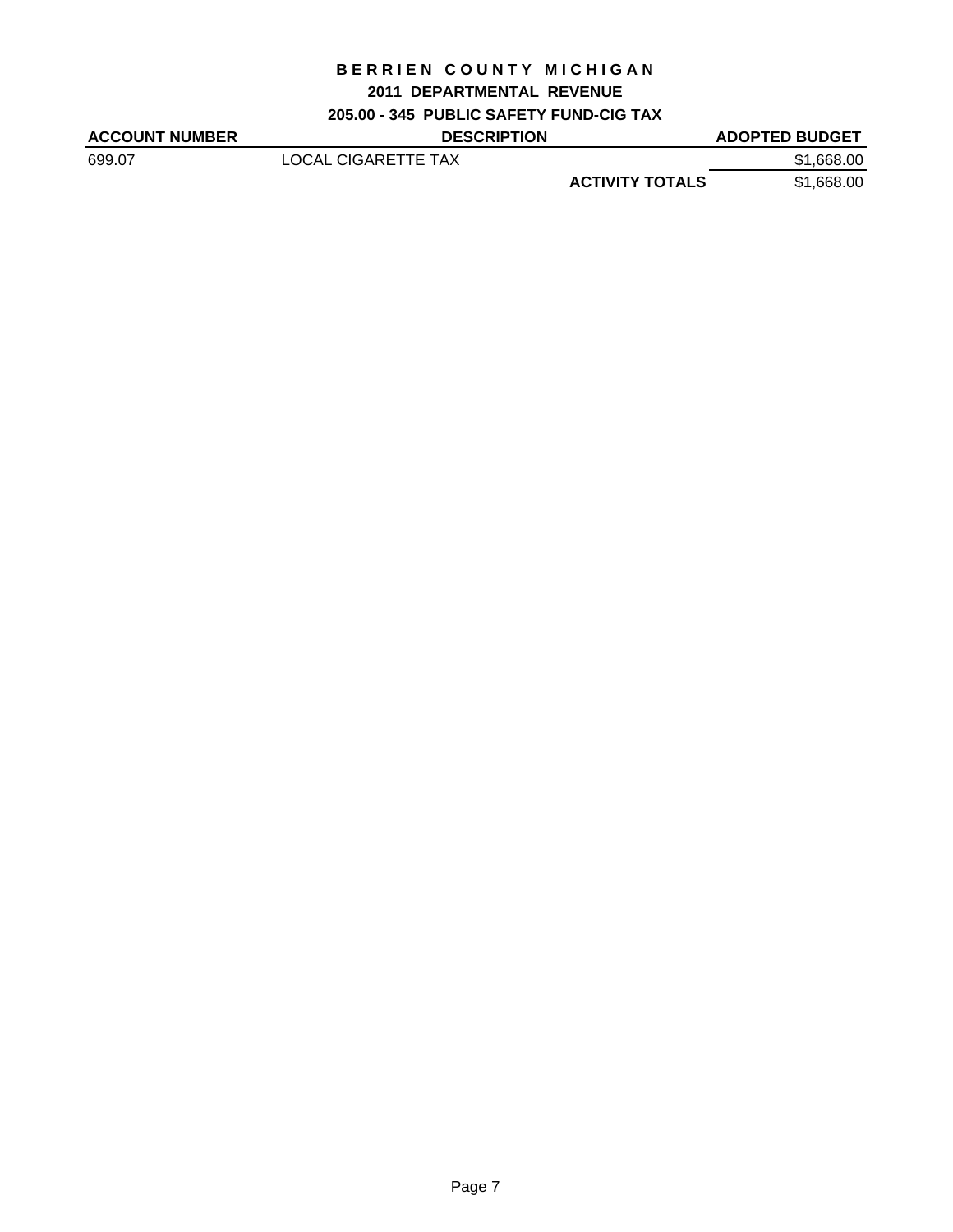## **2011 DEPARTMENTAL REVENUE**

**208.00 - 751 PARKS & RECREATION**

| <b>ACCOUNT NUMBER</b> | <b>DESCRIPTION</b>              | <b>ADOPTED BUDGET</b>                  |
|-----------------------|---------------------------------|----------------------------------------|
| 646.01                | FOOD AND BEVERAGE SALES         | \$9,400.00                             |
| 650.00                | SALES-VARIOUS                   | \$19,025.00                            |
| 651.00                | USE AND ADMISSION FEES          | \$344,250.00                           |
| 668.00                | <b>RENT</b>                     | \$48,400.00                            |
| 669.00                | EQUIPMENT RENTAL                | \$8,200.00                             |
| 675.00                | DUE FROM OTHER SOURCES          | \$54,195.00                            |
| 686.00                | <b>OTHER REIMBURSEMENTS</b>     | \$41,254.00                            |
| 699.00                | <b>CONTRIBUTION OTHER FUNDS</b> | \$326,008.00                           |
|                       |                                 | \$850,732.00<br><b>ACTIVITY TOTALS</b> |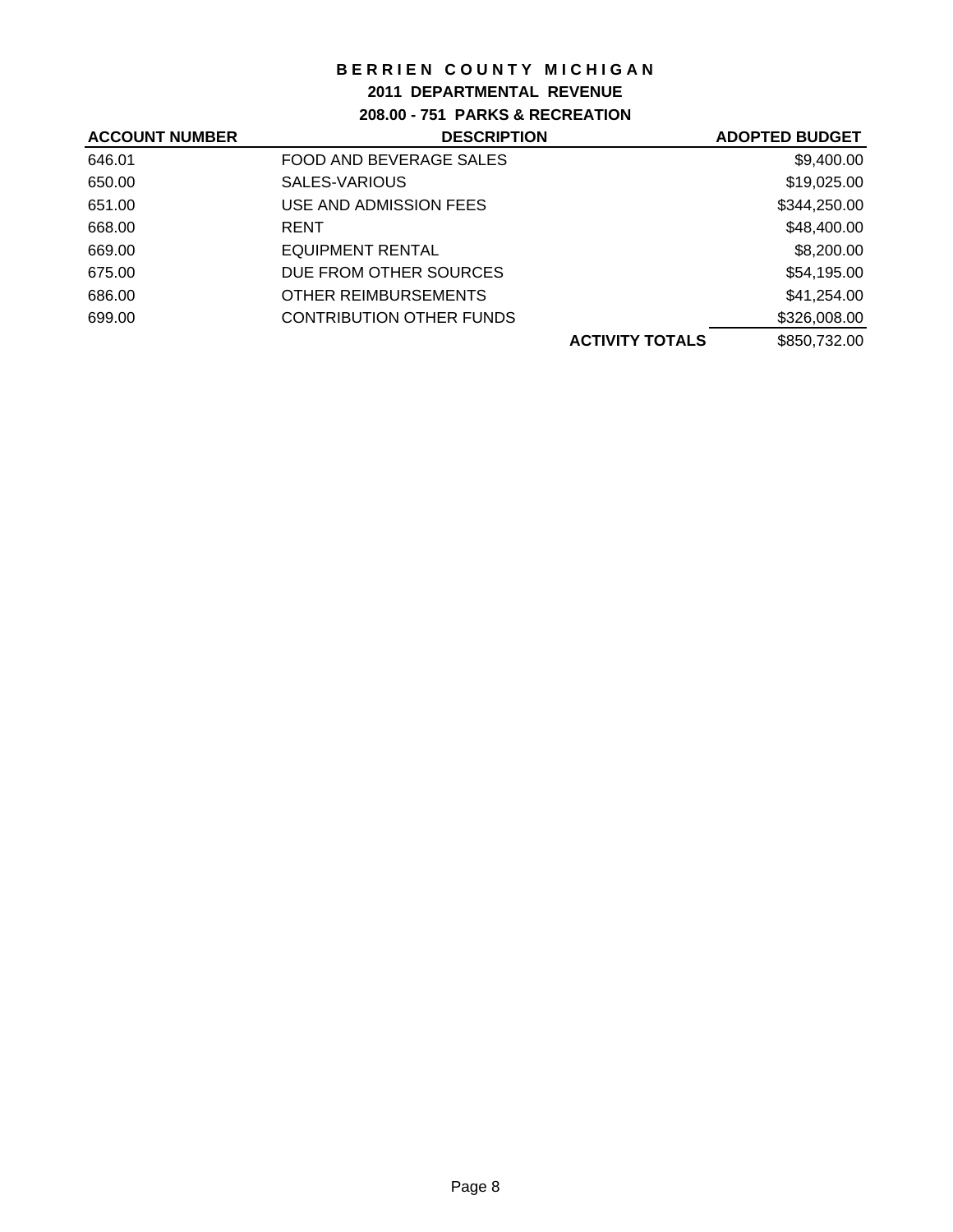#### **2011 DEPARTMENTAL REVENUE**

#### **211.00 - 269 HISTORICAL-MAINTENANCE**

ACCOUNT NUMBER DESCRIPTION DESCRIPTION ADOPTED BUDGET 699.00 CONTRIBUTION OTHER FUNDS \$5,000.00 **ACTIVITY TOTALS** \$5,000.00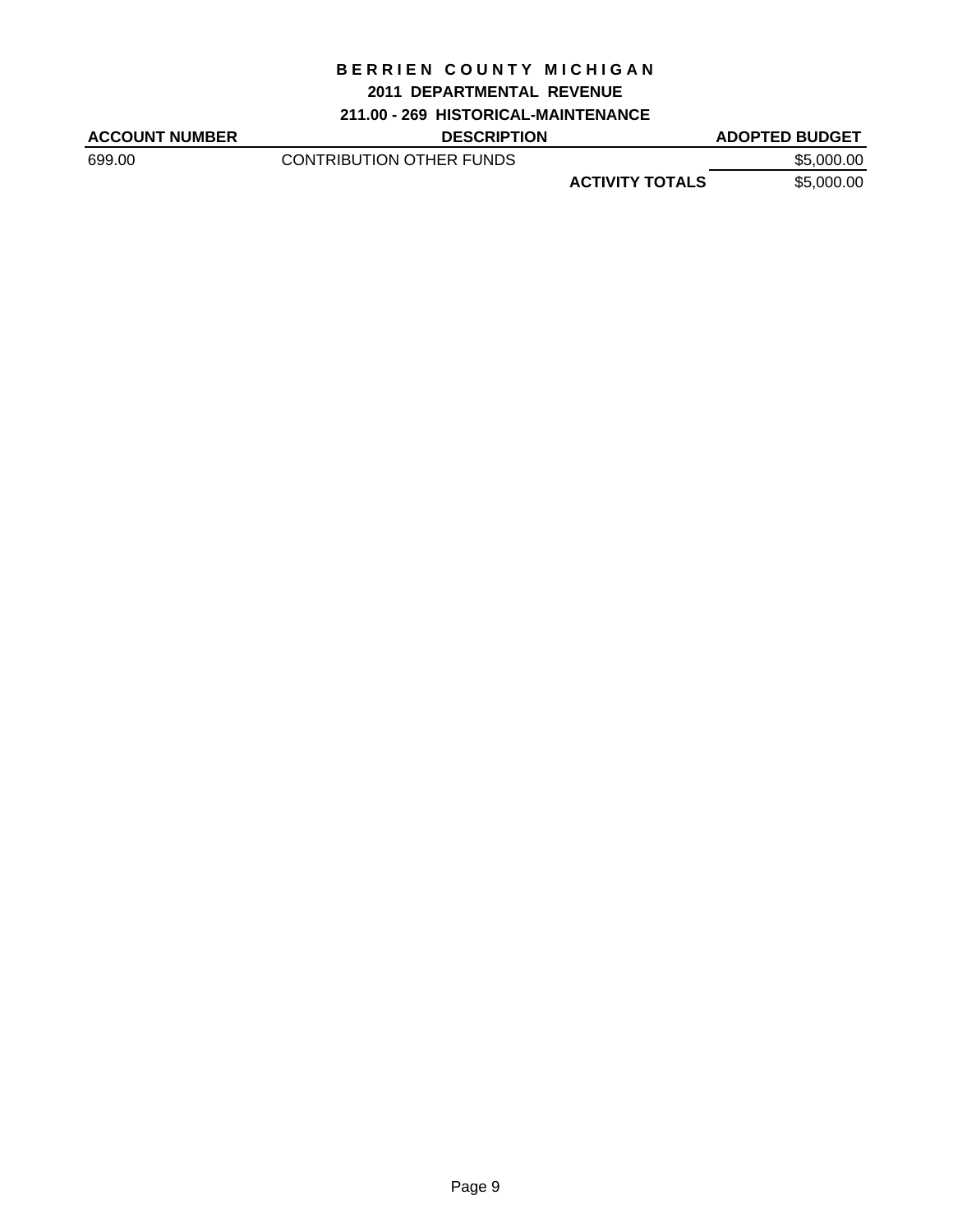## **2011 DEPARTMENTAL REVENUE**

## **213.00 - 328 BERR COMM FDN-MOTORCYCLE**

| <b>ACCOUNT NUMBER</b> | <b>DESCRIPTION</b>     |                        | <b>ADOPTED BUDGET</b> |
|-----------------------|------------------------|------------------------|-----------------------|
| 671.01                | DONATION-BERR COMM FND |                        | \$12,500.00           |
|                       |                        | <b>ACTIVITY TOTALS</b> | \$12,500.00           |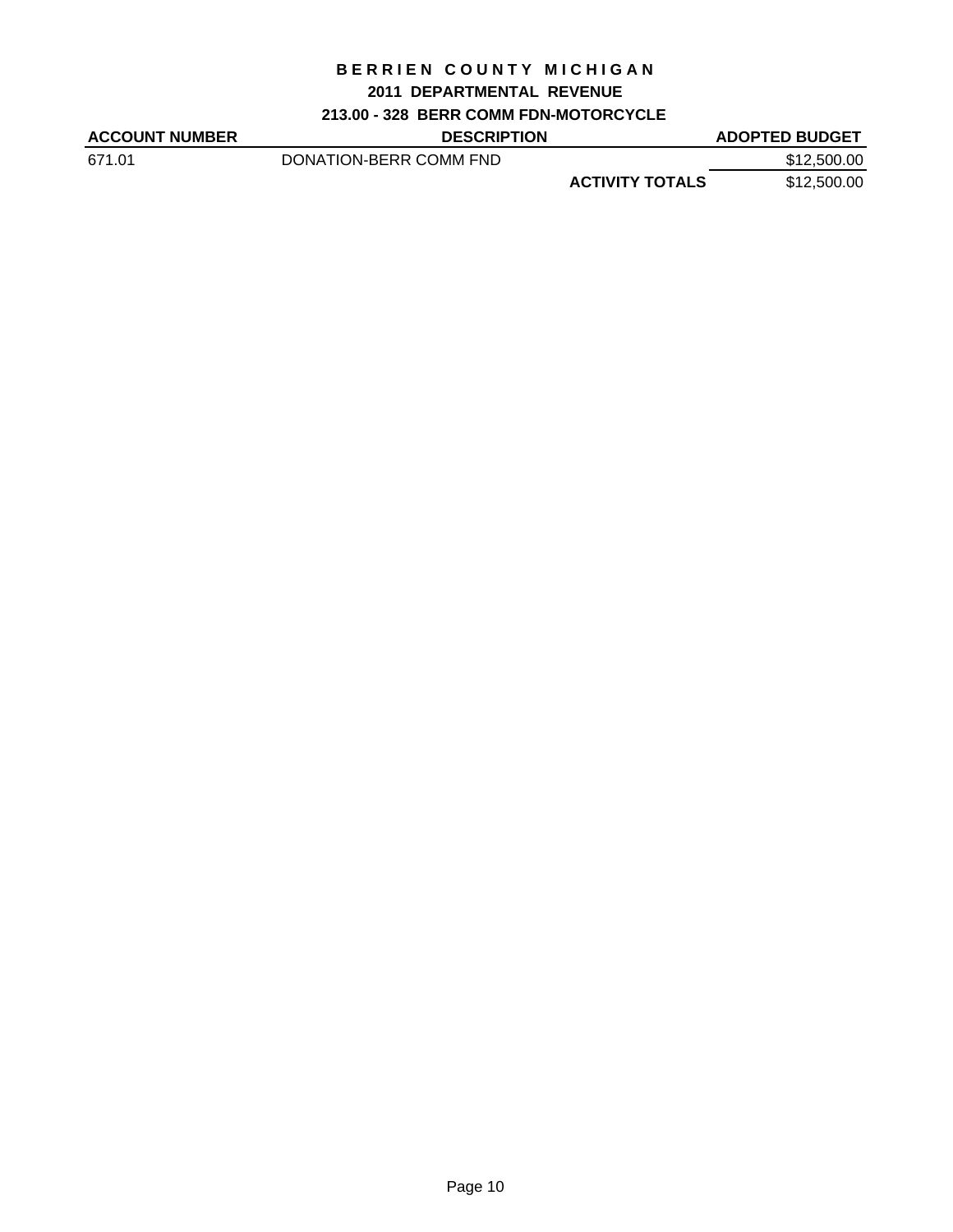### **2011 DEPARTMENTAL REVENUE**

**214.00 - 149 GENEROUS JUROR PROGRAM**

| <b>ACCOUNT NUMBER</b> | <b>DESCRIPTION</b> |                        | <b>ADOPTED BUDGET</b> |
|-----------------------|--------------------|------------------------|-----------------------|
| 671.02                | DONATIONS-JURORS   |                        | \$3,000.00            |
|                       |                    | <b>ACTIVITY TOTALS</b> | \$3,000.00            |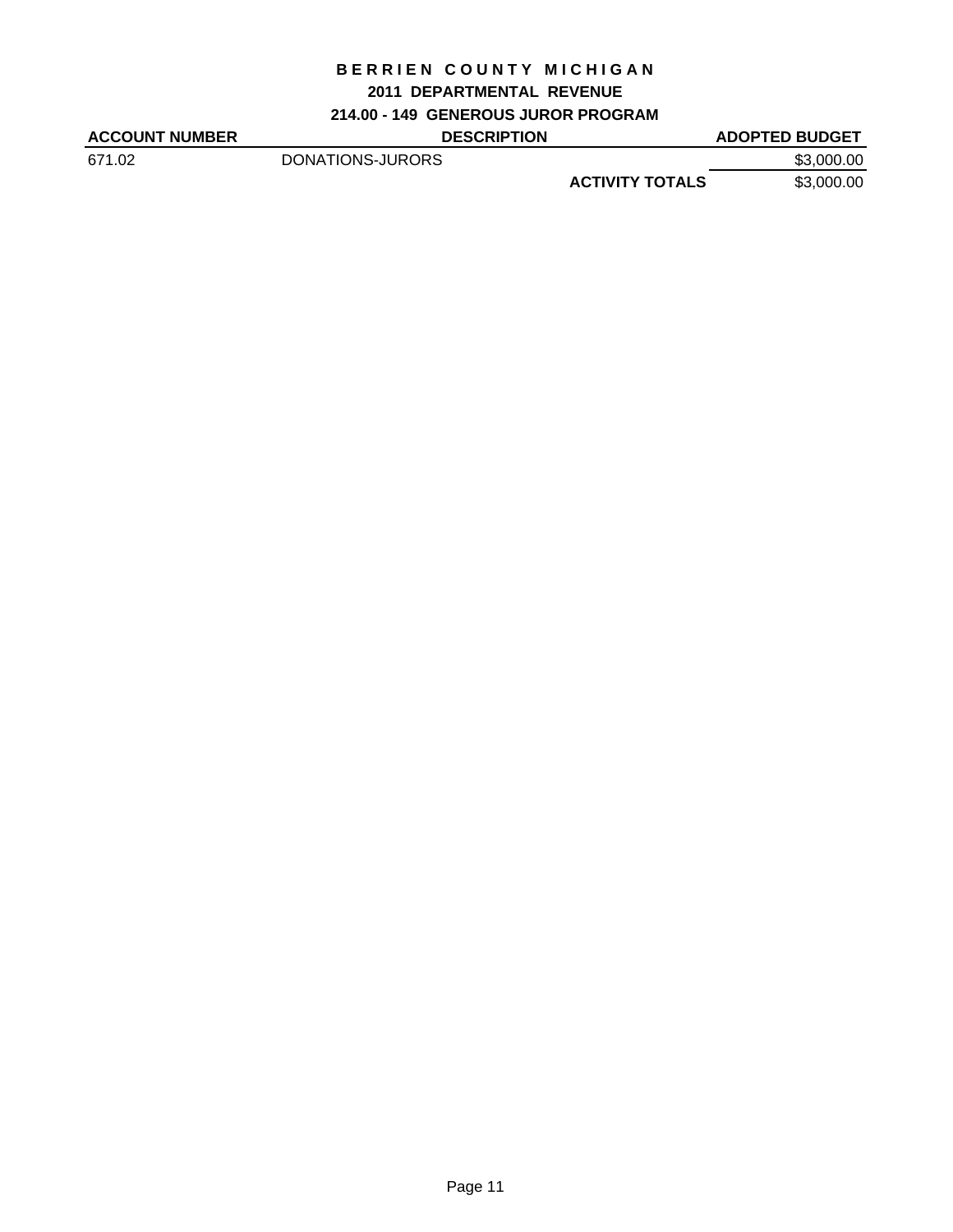## **2011 DEPARTMENTAL REVENUE**

**215.00 - 143 FRIEND OF THE COURT FUND**

| <b>DESCRIPTION</b>              | <b>ADOPTED BUDGET</b>  |
|---------------------------------|------------------------|
| <b>GRANTS-FEDERAL</b>           | \$1,676,892.00         |
| FRIEND OF CT. SPL. REIMB        | \$300,000.00           |
| <b>FOC-BWEF PAYMENTS</b>        | \$9,600.00             |
| NON IV-D JUDGMENT FEE           | \$35,000.00            |
| FRIEND OF THE COURT FEES        | \$175,000.00           |
| <b>REFUNDS FRIEND COURT</b>     | \$2,500.00             |
| <b>CONTRIBUTION OTHER FUNDS</b> | \$757,405.00           |
|                                 | \$2,956,397.00         |
|                                 | <b>ACTIVITY TOTALS</b> |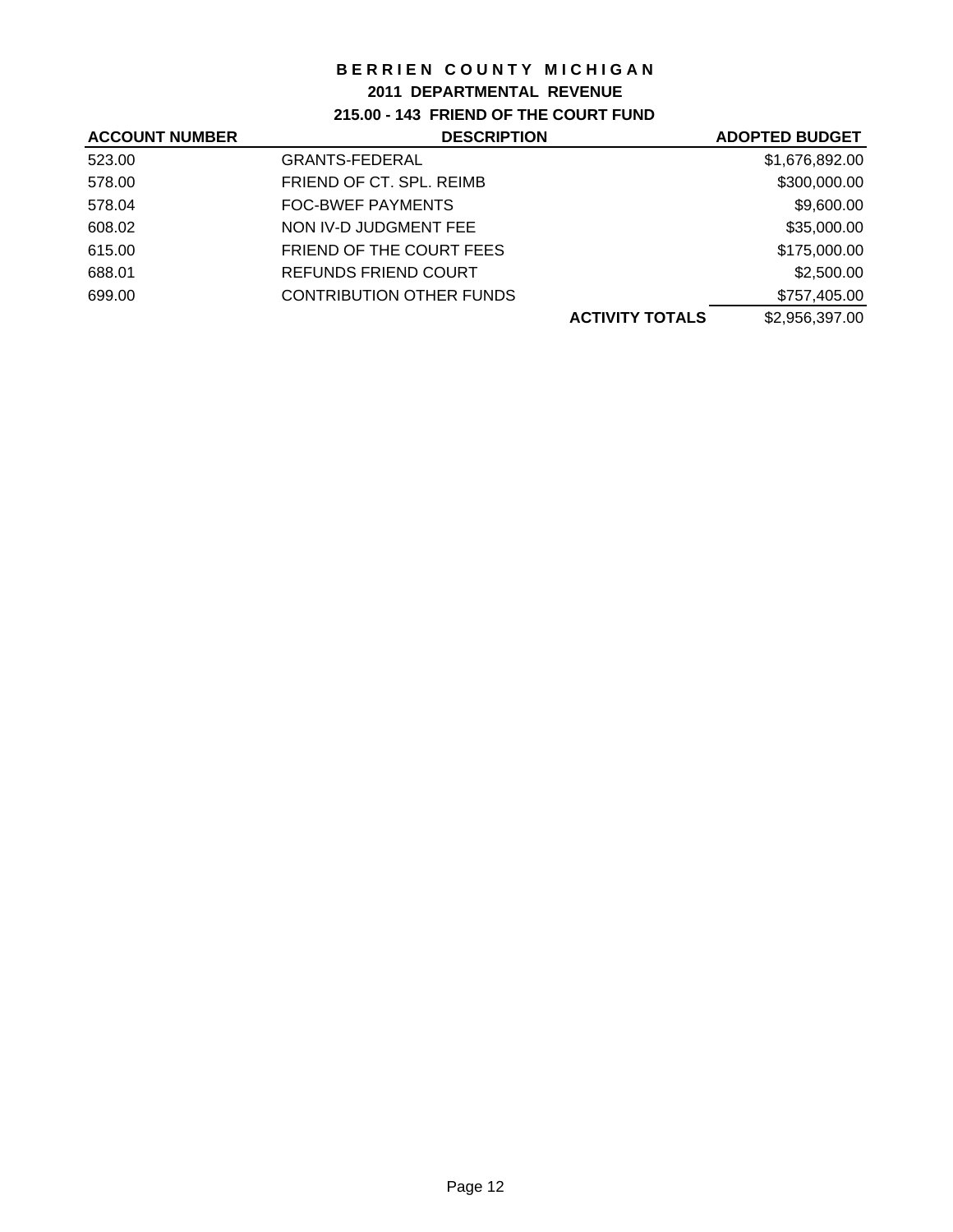### **2011 DEPARTMENTAL REVENUE**

## **216.00 - 166 FAMILY COUNSELING SERVICES FUND**

| <b>ACCOUNT NUMBER</b> | <b>DESCRIPTION</b>     | <b>ADOPTED BUDGET</b> |
|-----------------------|------------------------|-----------------------|
| 479.00                | MARRIAGE LICENSES      | \$20,000.00           |
| 686.00                | OTHER REIMBURSEMENTS   | \$25,000.00           |
|                       | <b>ACTIVITY TOTALS</b> | \$45,000.00           |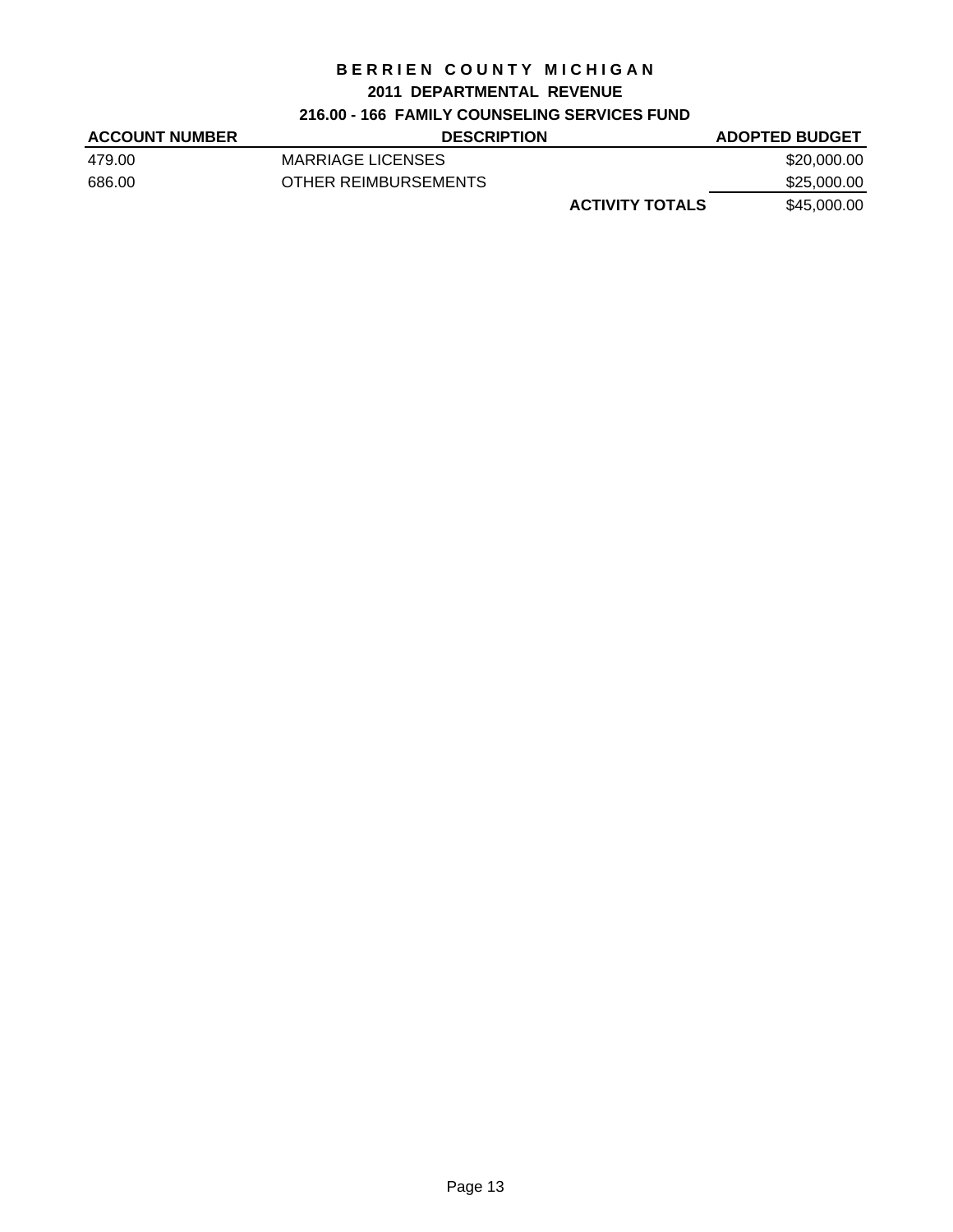### **2011 DEPARTMENTAL REVENUE**

### **217.00 - 255 4 WINDS-LOCAL REVENUE SHARING**

| <b>ACCOUNT NUMBER</b> |                | <b>DESCRIPTION</b> |                        | <b>ADOPTED BUDGET</b> |
|-----------------------|----------------|--------------------|------------------------|-----------------------|
| 580.00                | 4 WINDS CASINO |                    |                        | \$96,686.00           |
|                       |                |                    | <b>ACTIVITY TOTALS</b> | \$96,686.00           |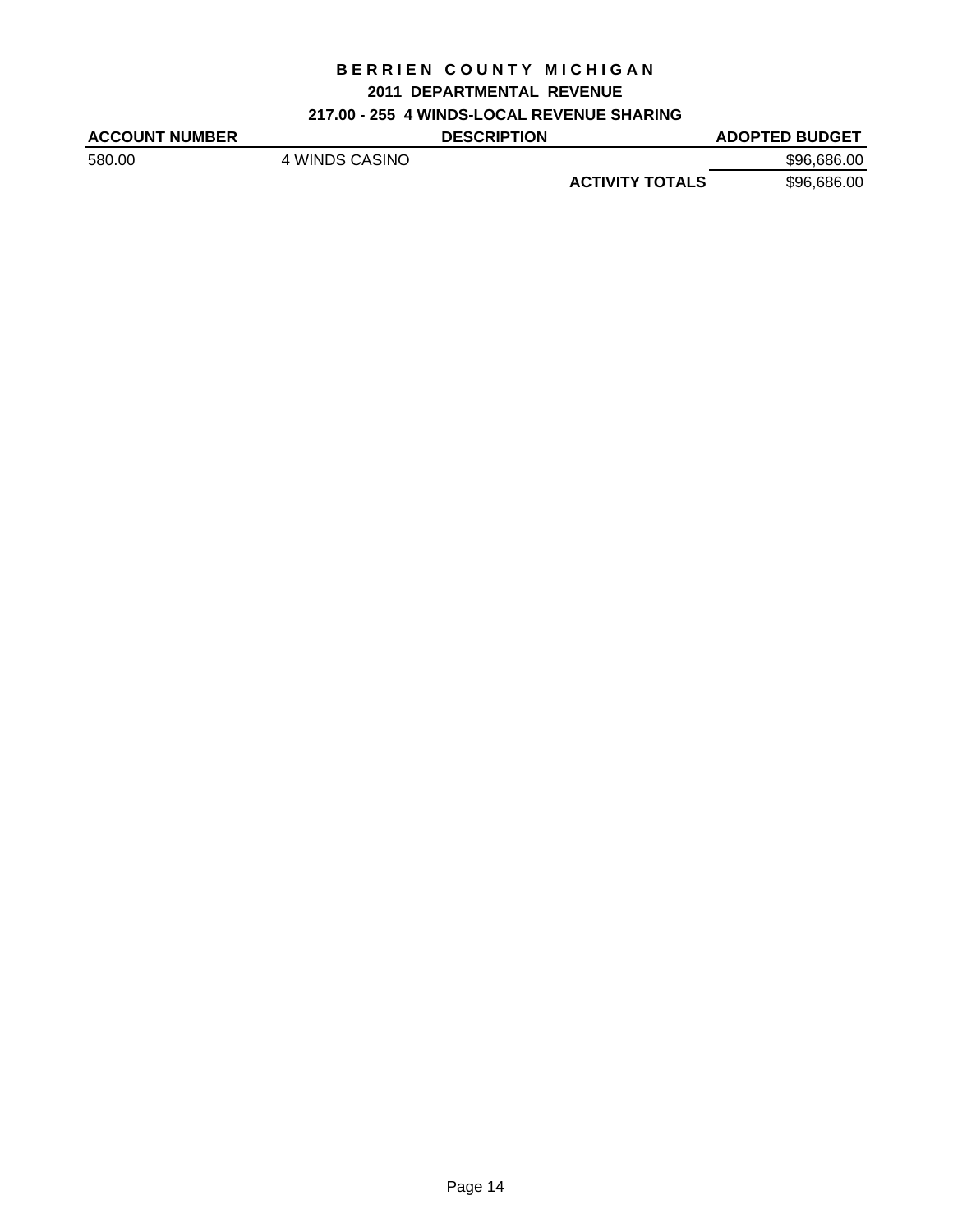### **2011 DEPARTMENTAL REVENUE**

**221.00 - 601 HEALTH ADMINISTRATION 100**

| <b>DESCRIPTION</b>              | <b>ADOPTED BUDGET</b>  |
|---------------------------------|------------------------|
| <b>BURIAL PERMITS</b>           | \$100.00               |
| ADMIN COST REIMBURSEMENT        | \$276,069.00           |
| DUE FROM OTHER SOURCES          | \$150,000.00           |
| INDIGENT CARE AGREE REIMB       | \$50,000.00            |
| REIMB-POKAGON-NBALRSB           | \$30,000.00            |
| OTHER REIMBURSEMENTS            | \$117,234.00           |
| <b>CONTRIBUTION OTHER FUNDS</b> | \$981,947.00           |
|                                 | \$1,605,350.00         |
|                                 | <b>ACTIVITY TOTALS</b> |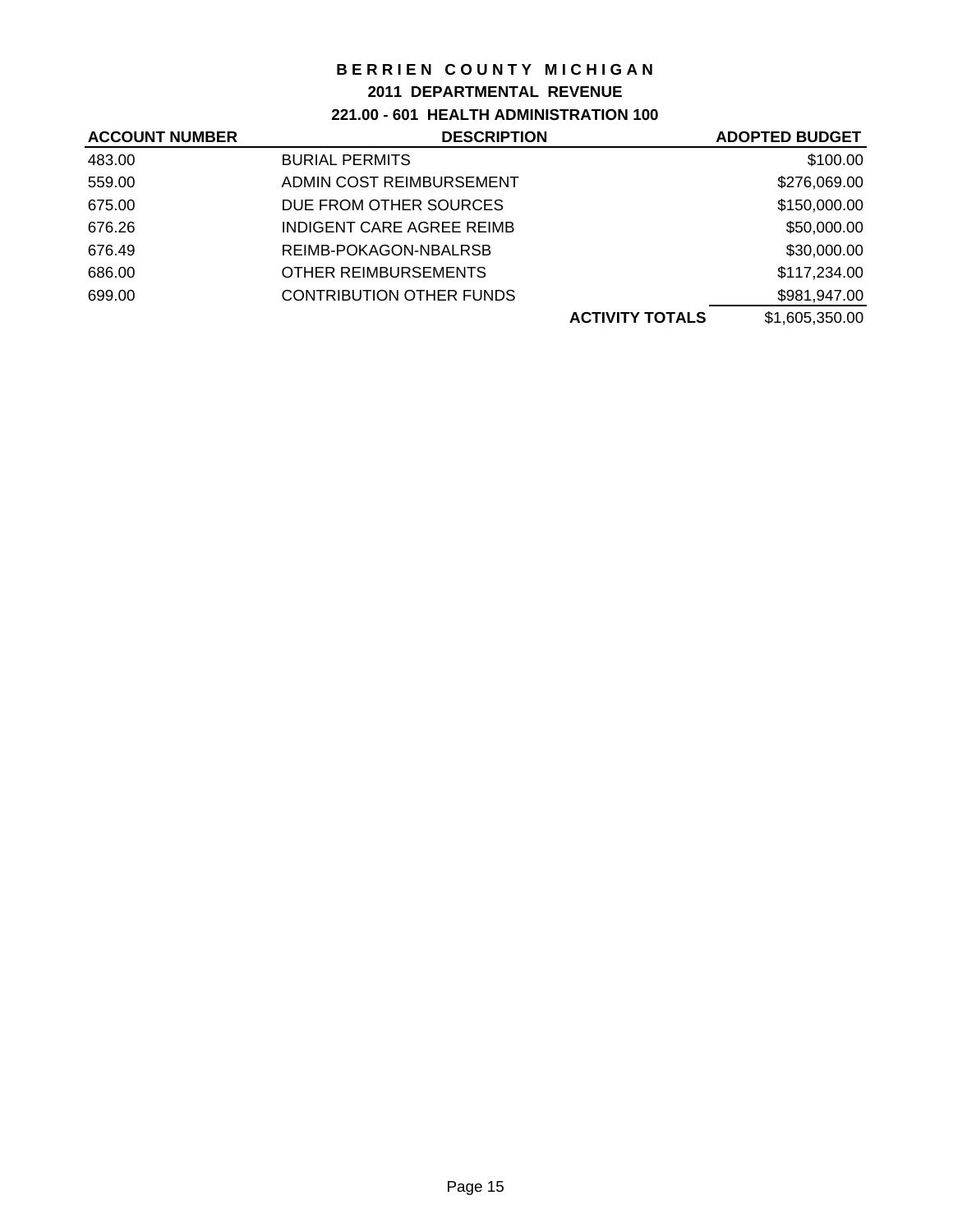## **2011 DEPARTMENTAL REVENUE**

**221.00 - 603 HEALTH-NURSING - 700**

| <b>ACCOUNT NUMBER</b> | <b>DESCRIPTION</b>         | <b>ADOPTED BUDGET</b> |
|-----------------------|----------------------------|-----------------------|
| 559.00                | ADMIN COST REIMBURSEMENT   | \$85,165.00           |
| 638.00                | <b>CLINIC FEE</b>          | \$10,000.00           |
| 638.05                | <b>CLINIC FEES-FLU</b>     | \$51,551.00           |
| 675.00                | DUE FROM OTHER SOURCES     | \$50.00               |
| 676.26                | INDIGENT CARE AGREE REIMB  | \$342,136.00          |
| 699.07                | <b>LOCAL CIGARETTE TAX</b> | \$4,003.00            |
|                       | <b>ACTIVITY TOTALS</b>     | \$492,905.00          |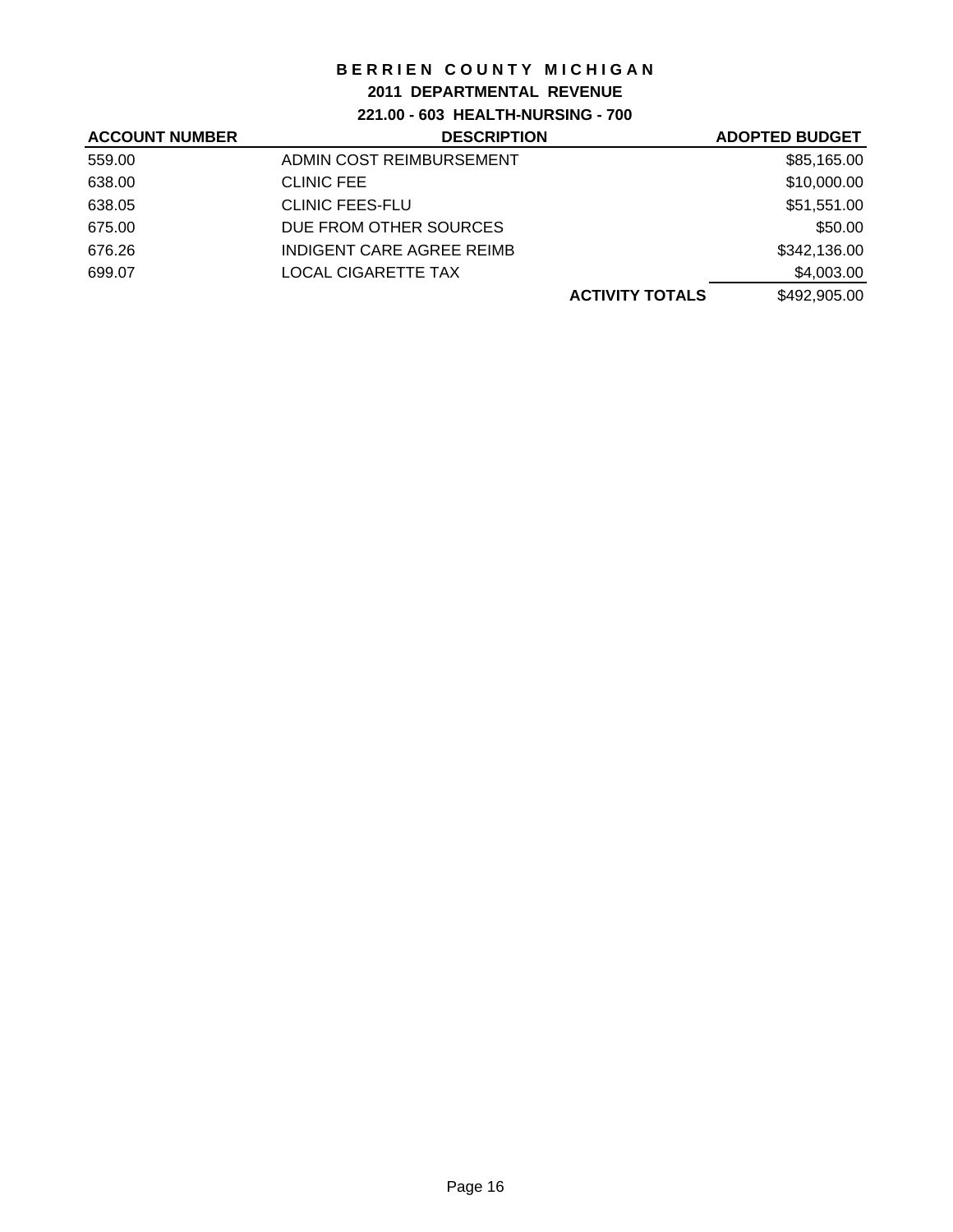### **2011 DEPARTMENTAL REVENUE**

## **221.00 - 607 HEALTH-COMM PREVENT HLTH SRV**

| <b>ACCOUNT NUMBER</b> | <b>DESCRIPTION</b>       |                        | <b>ADOPTED BUDGET</b> |
|-----------------------|--------------------------|------------------------|-----------------------|
| 559.00                | ADMIN COST REIMBURSEMENT |                        | \$216,467.00          |
|                       |                          | <b>ACTIVITY TOTALS</b> | \$216,467.00          |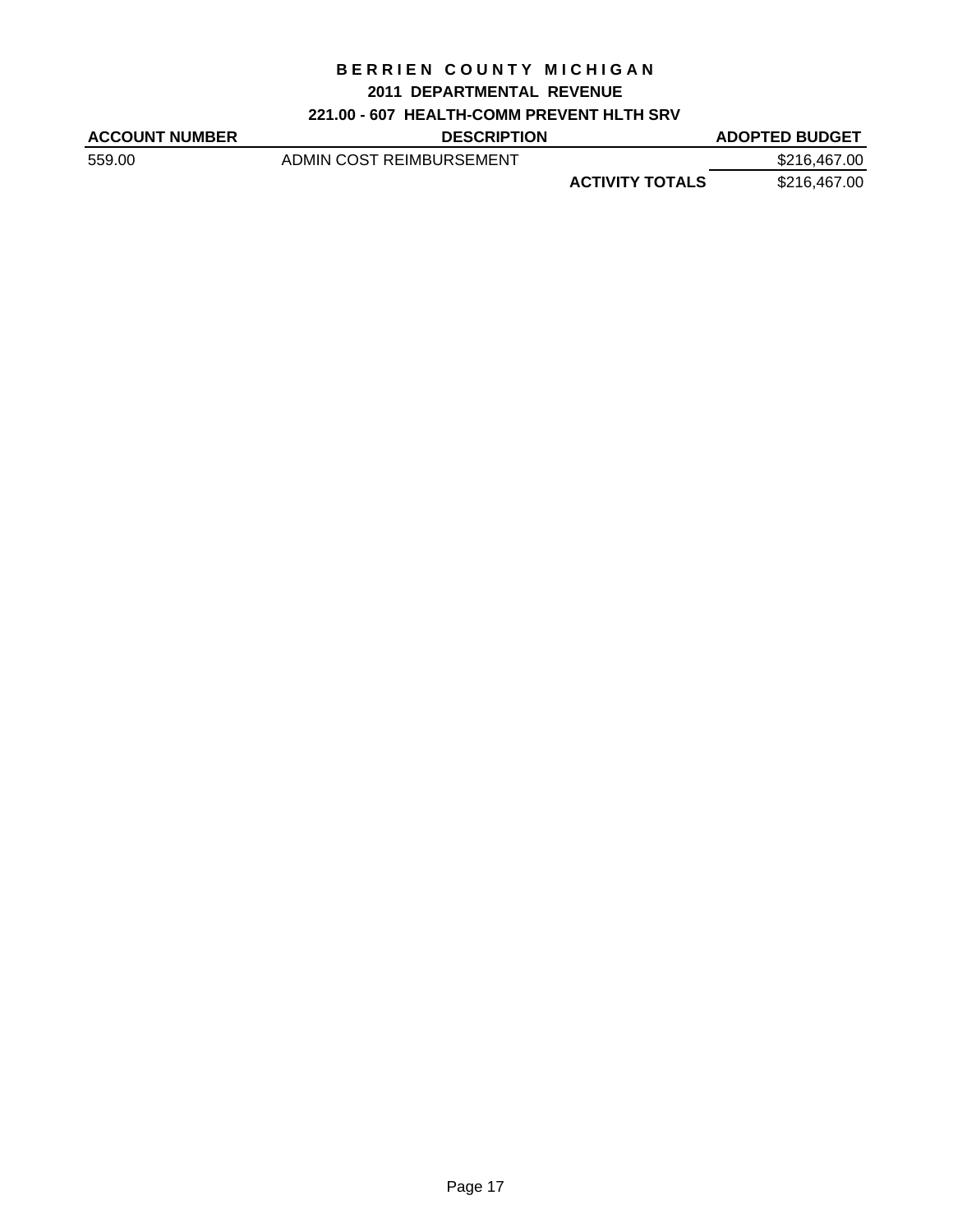### **2011 DEPARTMENTAL REVENUE**

**221.00 - 614 HEALTH-HEARING - 423**

| <b>ACCOUNT NUMBER</b> | <b>DESCRIPTION</b>     | <b>ADOPTED BUDGET</b> |
|-----------------------|------------------------|-----------------------|
| 555.01                | STATE COST SHARING     | \$80,785.00           |
| 638.01                | <b>MEDICAID FEES</b>   | \$8,604.00            |
|                       | <b>ACTIVITY TOTALS</b> | \$89,389.00           |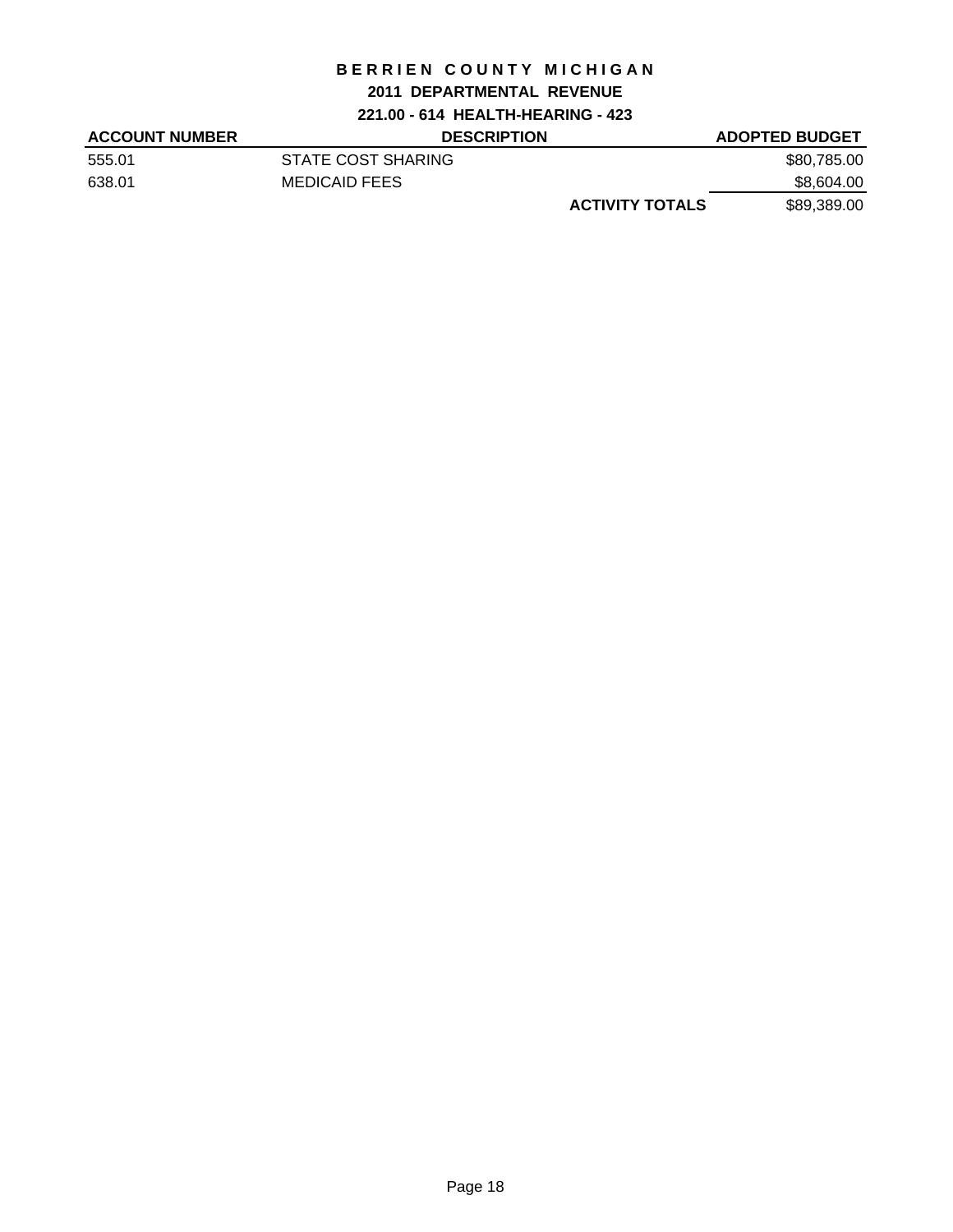### **2011 DEPARTMENTAL REVENUE**

**221.00 - 622 ENVIRONMENTAL HEALTH 200**

| <b>DESCRIPTION</b>           |                        | <b>ADOPTED BUDGET</b> |
|------------------------------|------------------------|-----------------------|
| <b>FOOD SERVICE LICENSES</b> |                        | \$150,000.00          |
| <b>SEPTIC TANK PERMITS</b>   |                        | \$60,000.00           |
| SEPTAGE AND OTHER            |                        | \$5,500.00            |
| <b>WELL PERMITS</b>          |                        | \$40,000.00           |
| <b>STATE COST SHARING</b>    |                        | \$280,014.00          |
| ADMIN COST REIMBURSEMENT     |                        | \$242,307.00          |
| TRAILER PARK & CAMP LIC      |                        | \$500.00              |
| PLAT FILING & INSPECTION     |                        | \$5,000.00            |
| OTHER HEALTH INSPECTIONS     |                        | \$300.00              |
| CHILD CARE ORGANIZ-STATE     |                        | \$7,000.00            |
| SWIM POOL INSPECT-STATE      |                        | \$5,000.00            |
| <b>LOAN EVALUATIONS</b>      |                        | \$500.00              |
| NON-COM WATER SUPPLY         |                        | \$33,431.00           |
| DUE FROM OTHER SOURCES       |                        | \$1,000.00            |
|                              | <b>ACTIVITY TOTALS</b> | \$830,552.00          |
|                              |                        |                       |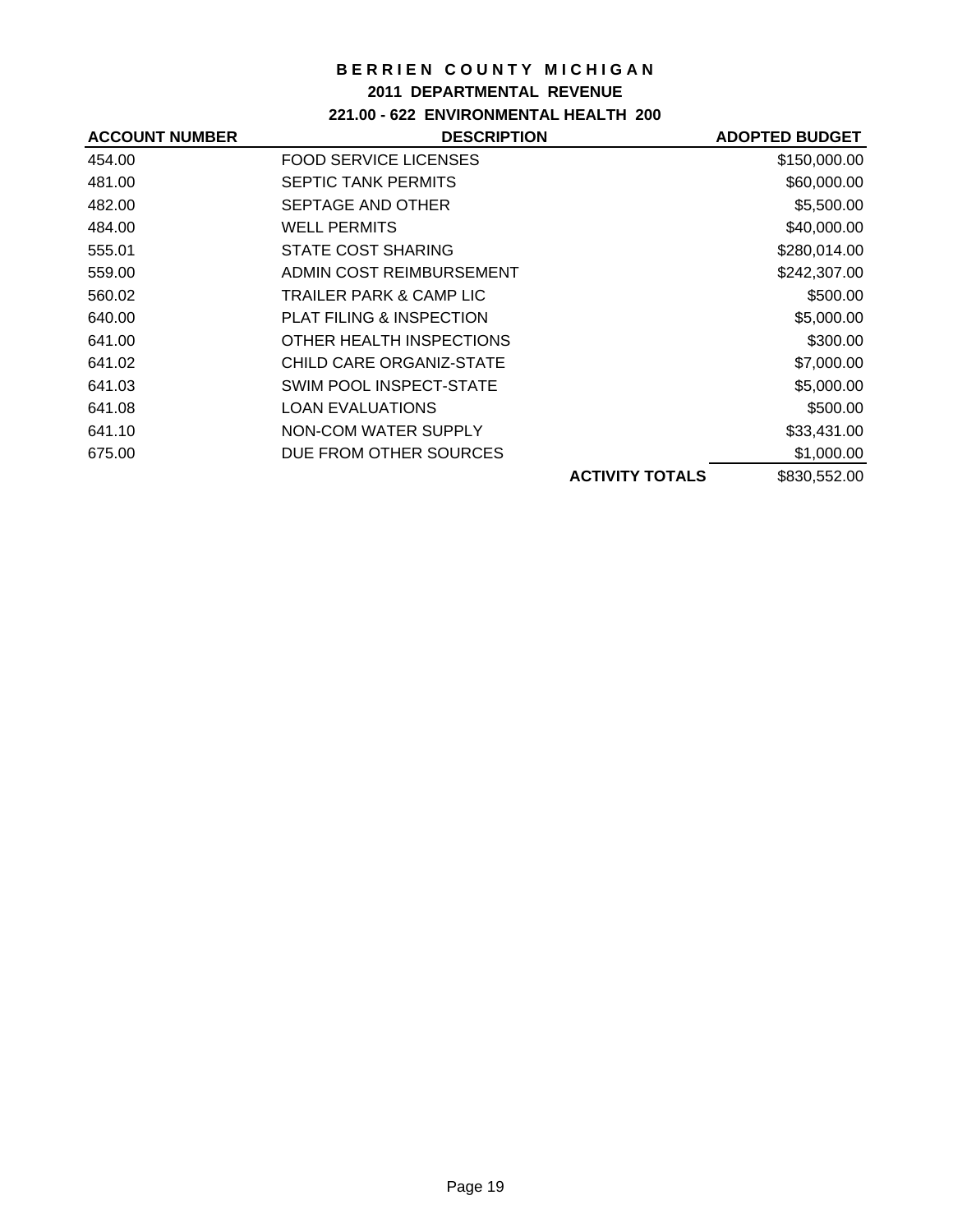#### **2011 DEPARTMENTAL REVENUE**

#### **221.01 - 601 HEALTH-DRUG COURT/DRUG TREATMENT FUND**

| <b>ACCOUNT NUMBER</b> | <b>DESCRIPTION</b>       | <b>ADOPTED BUDGET</b> |
|-----------------------|--------------------------|-----------------------|
| 638.07                | CLIENT TREATMENT REIMB   | \$65,000.00           |
| 699.00                | CONTRIBUTION OTHER FUNDS | \$133,000.00          |
|                       | <b>ACTIVITY TOTALS</b>   | \$198,000.00          |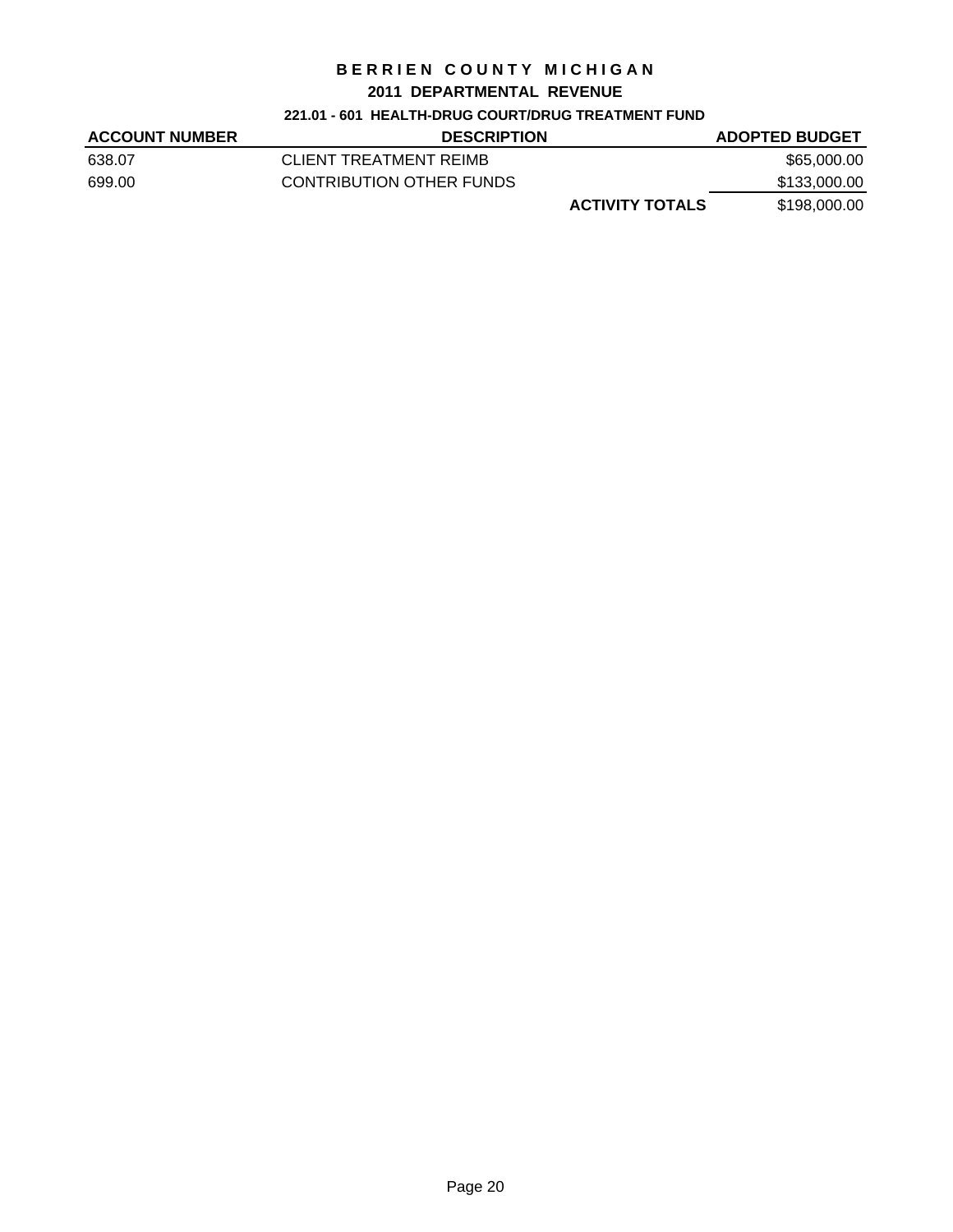#### **2011 DEPARTMENTAL REVENUE**

### **221.20 - 620 HEALTH-BIOTERROR EMERG PREPAREDNESS**

| <b>ACCOUNT NUMBER</b> | <b>DESCRIPTION</b>     | <b>ADOPTED BUDGET</b> |
|-----------------------|------------------------|-----------------------|
| 523.00                | <b>GRANTS-FEDERAL</b>  | \$138,213.00          |
| 675.00                | DUE FROM OTHER SOURCES | \$29,231.00           |
|                       | <b>ACTIVITY TOTALS</b> | \$167,444.00          |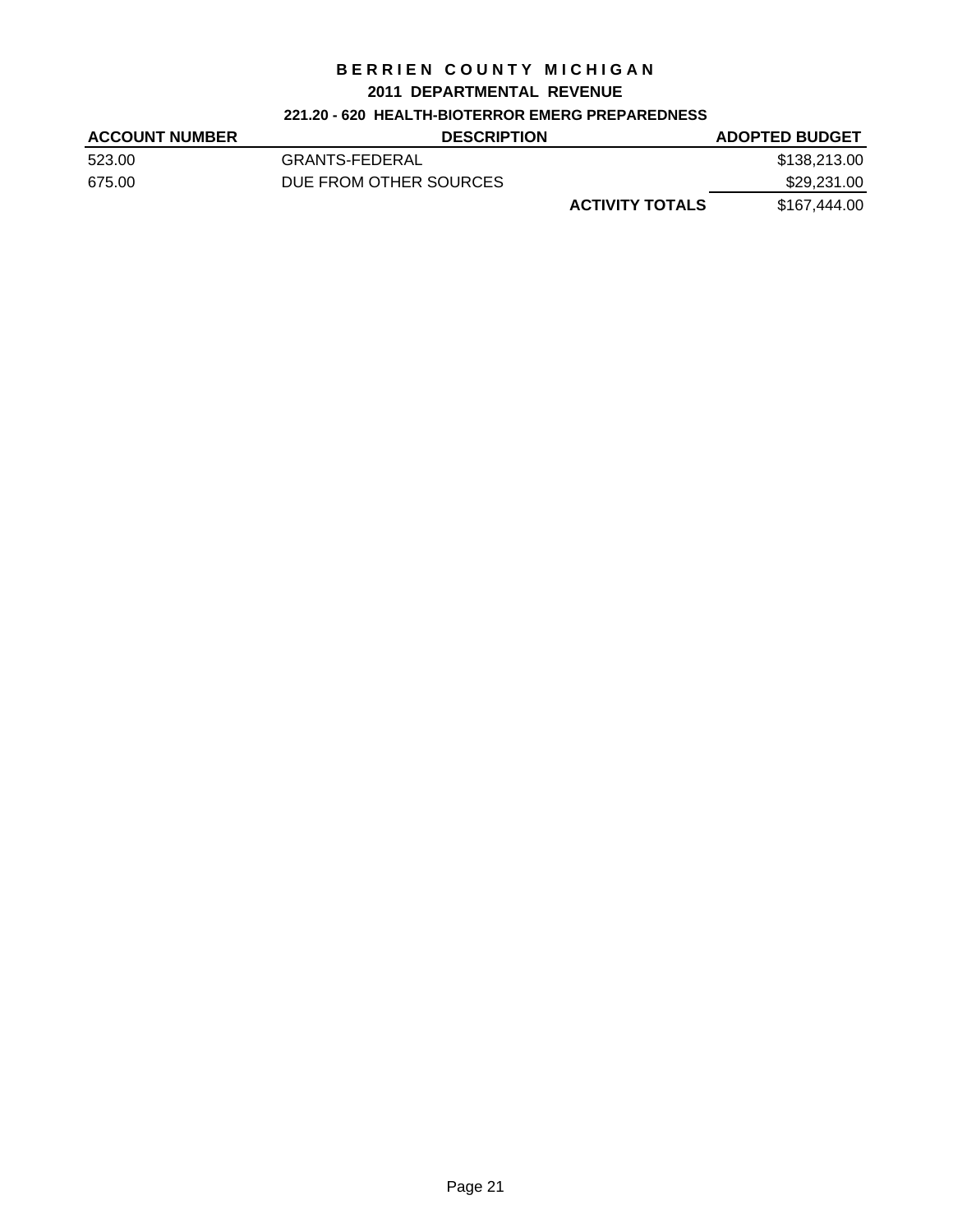## **2011 DEPARTMENTAL REVENUE**

**221.21 - 620 HEALTH-EH-NONCOMMUNITY WATER**

| <b>ACCOUNT NUMBER</b> |                       | <b>DESCRIPTION</b> |                        | <b>ADOPTED BUDGET</b> |
|-----------------------|-----------------------|--------------------|------------------------|-----------------------|
| 523.00                | <b>GRANTS-FEDERAL</b> |                    |                        | \$16,500.00           |
|                       |                       |                    | <b>ACTIVITY TOTALS</b> | \$16,500.00           |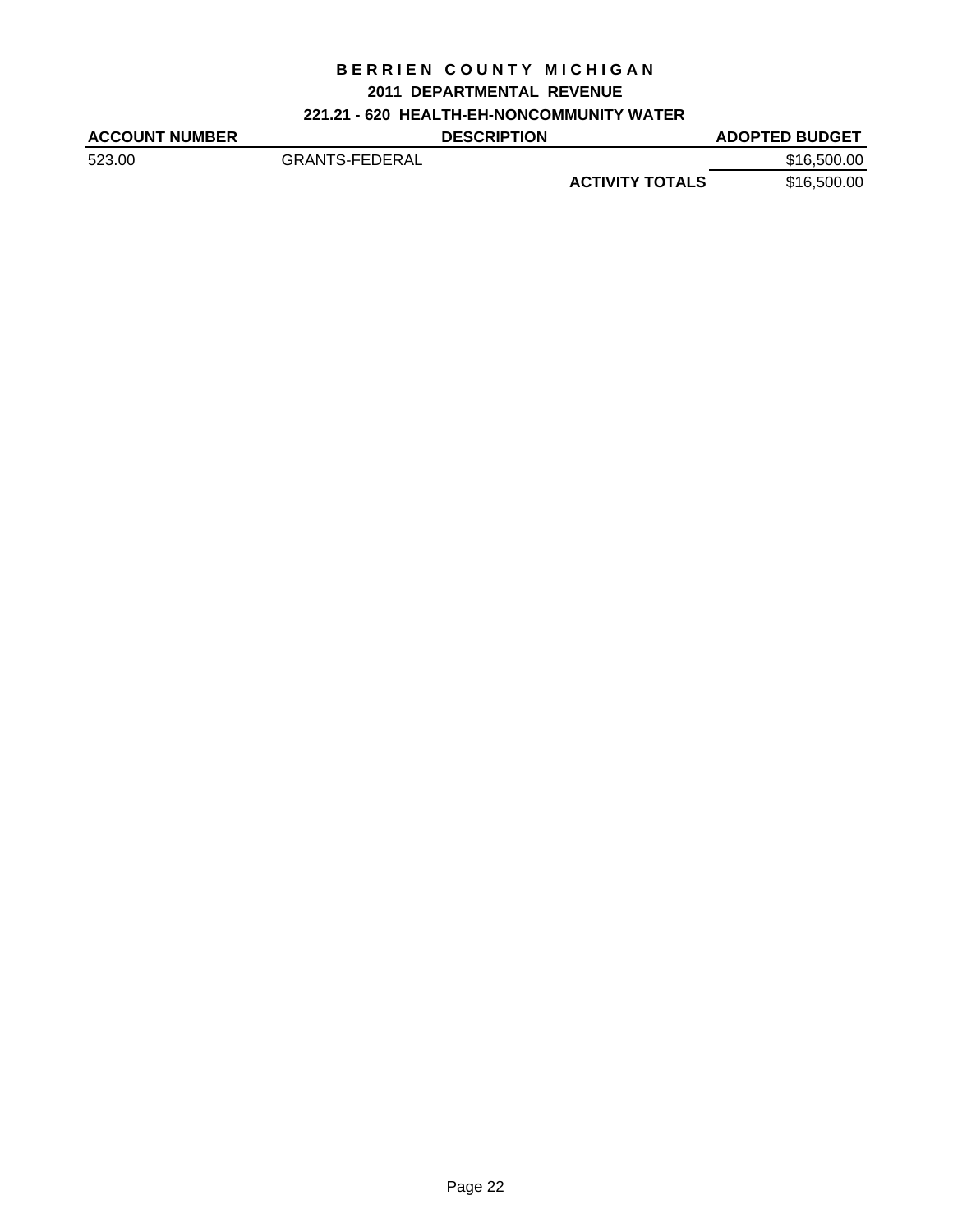## **2011 DEPARTMENTAL REVENUE**

## **221.30 - 620 HEALTH-V.D.- 313**

| <b>ACCOUNT NUMBER</b> | <b>DESCRIPTION</b>        | <b>ADOPTED BUDGET</b> |
|-----------------------|---------------------------|-----------------------|
| 523.00                | <b>GRANTS-FEDERAL</b>     | \$85,404.00           |
| 555.01                | <b>STATE COST SHARING</b> | \$112,083.00          |
| 555.03                | DUE FM ST-MEDICAID-TIT 19 | \$20,000.00           |
| 638.00                | <b>CLINIC FEE</b>         | \$2,500.00            |
| 638.01                | <b>MEDICAID FEES</b>      | \$3,000.00            |
| 638.08                | HMO FEES-MEDICAID REIMB   | \$20,000.00           |
|                       | <b>ACTIVITY TOTALS</b>    | \$242,987.00          |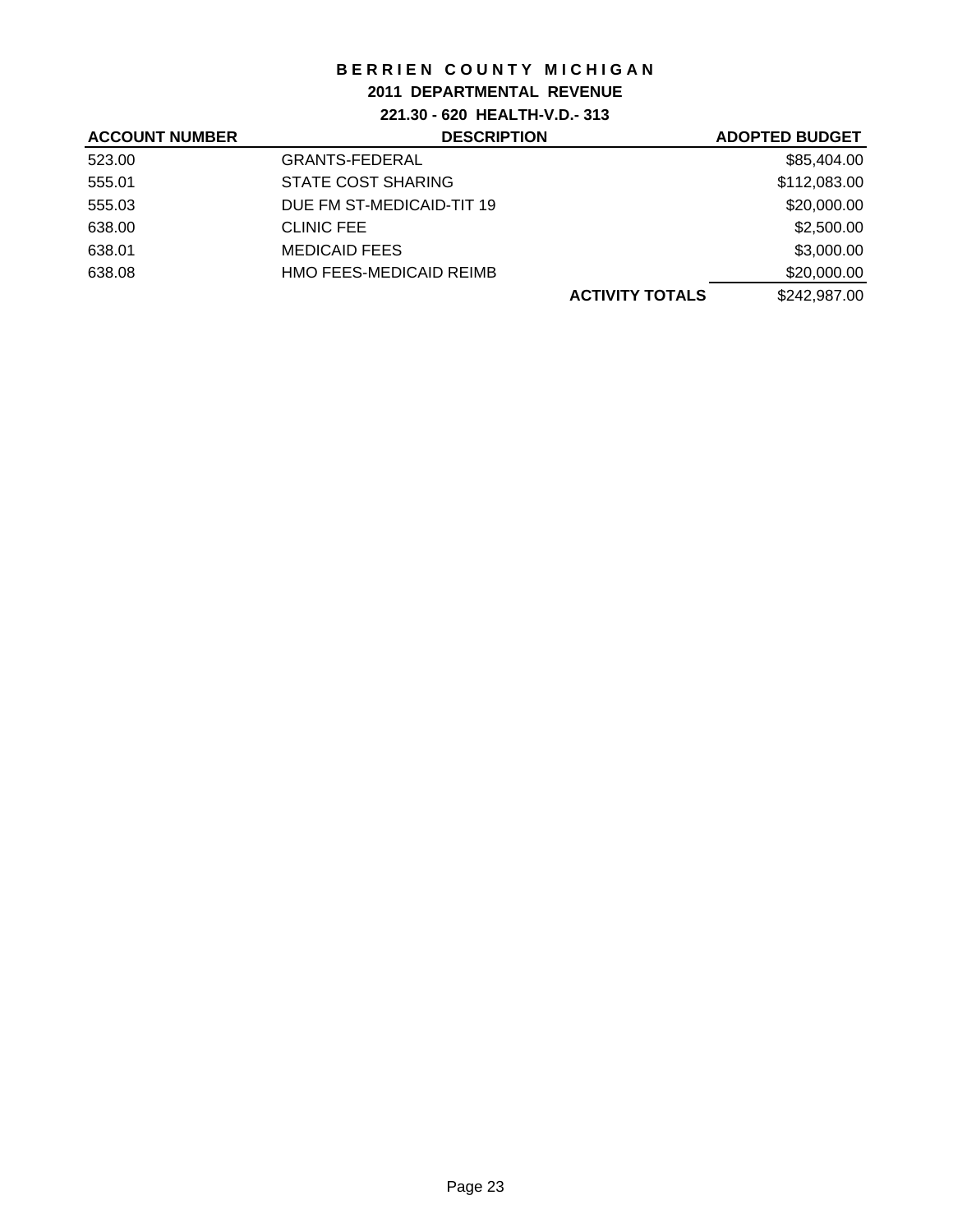### **2011 DEPARTMENTAL REVENUE**

## **221.32 - 620 HEALTH-SUBSTANCE ABUSE-IOP**

| <b>ACCOUNT NUMBER</b> |                       | <b>DESCRIPTION</b> |                        | <b>ADOPTED BUDGET</b> |
|-----------------------|-----------------------|--------------------|------------------------|-----------------------|
| 523.00                | <b>GRANTS-FEDERAL</b> |                    |                        | \$3,500.00            |
|                       |                       |                    | <b>ACTIVITY TOTALS</b> | \$3,500.00            |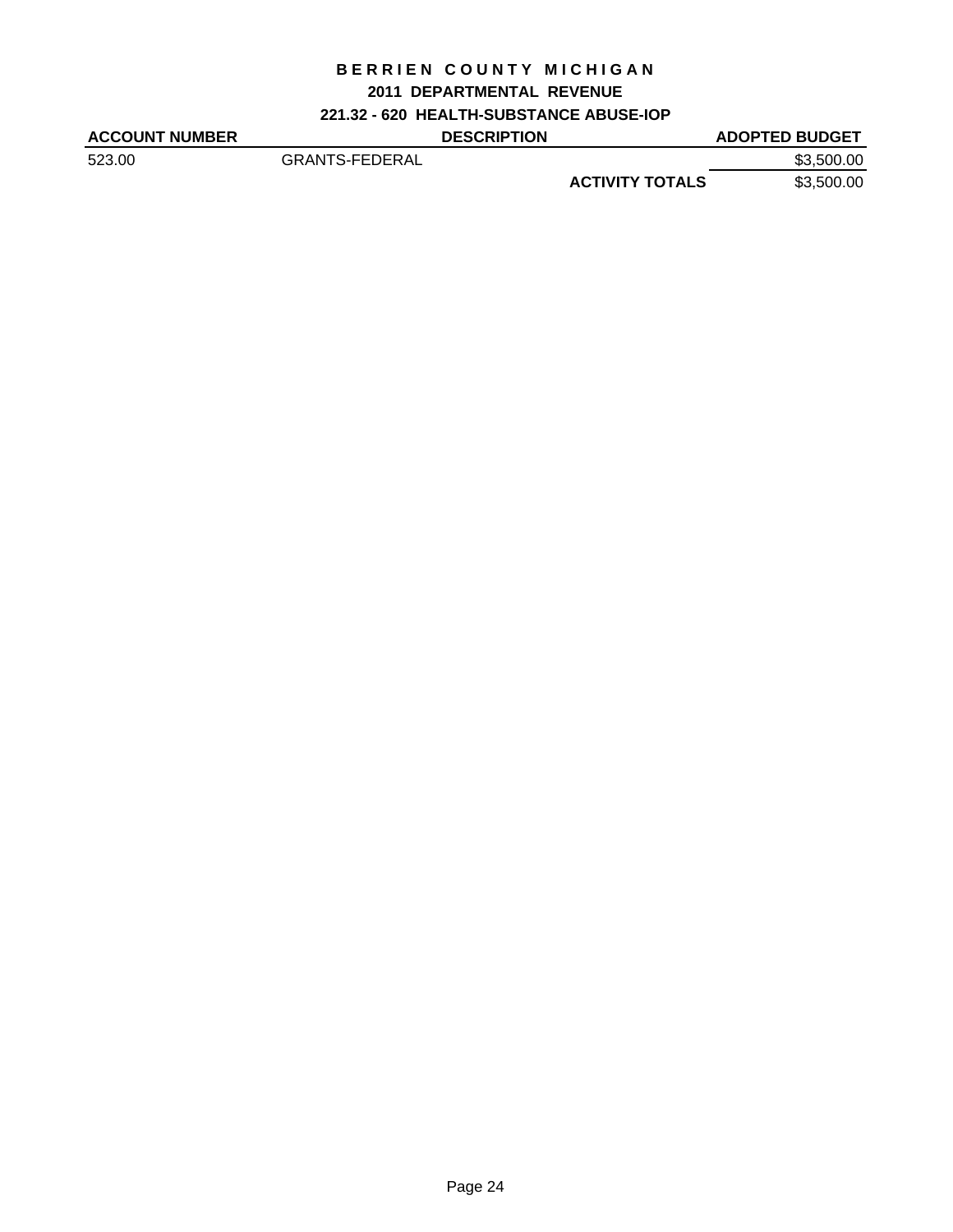### **2011 DEPARTMENTAL REVENUE**

## **221.34 - 620 COMMUNITY ANTI-DRUG COALITION**

| <b>ACCOUNT NUMBER</b> | <b>DESCRIPTION</b>     | <b>ADOPTED BUDGET</b> |
|-----------------------|------------------------|-----------------------|
| 523.00                | GRANTS-FEDERAL         | \$100,000.00          |
| 675.00                | DUE FROM OTHER SOURCES | \$1,527.00            |
|                       | <b>ACTIVITY TOTALS</b> | \$101,527.00          |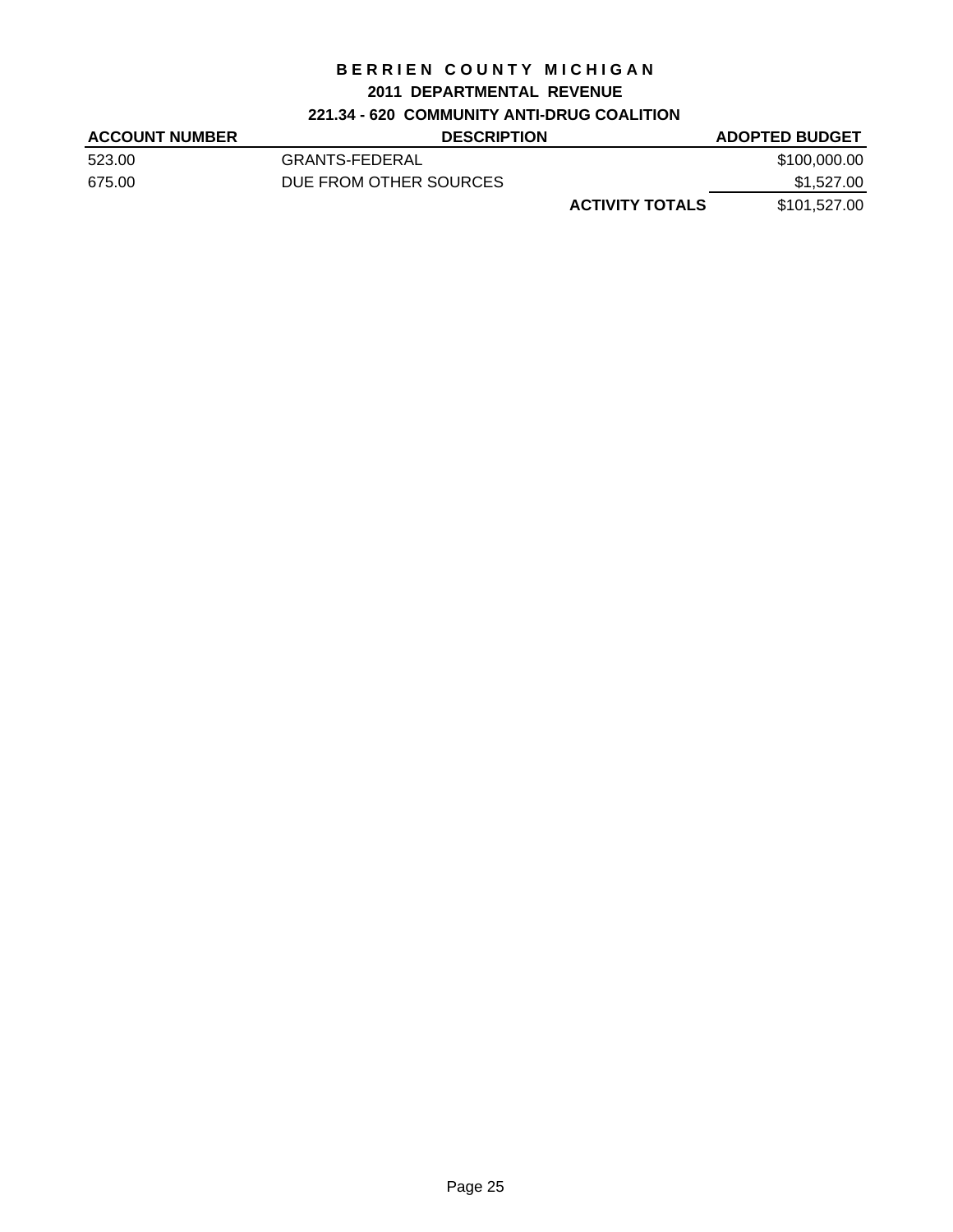### **2011 DEPARTMENTAL REVENUE**

## **221.38 - 620 HEALTH-ALCOHOL DRUG TREATMENT**

| <b>ACCOUNT NUMBER</b> | <b>DESCRIPTION</b>        | <b>ADOPTED BUDGET</b> |
|-----------------------|---------------------------|-----------------------|
| 523.00                | <b>GRANTS-FEDERAL</b>     | \$150,000.00          |
| 555.03                | DUE FM ST-MEDICAID-TIT 19 | \$10,000.00           |
| 575.03                | LCC-PA 2 FUNDS            | \$338,763.00          |
| 638.00                | <b>CLINIC FEE</b>         | \$15,000.00           |
| 638.08                | HMO FEES-MEDICAID REIMB   | \$80,000.00           |
| 686.00                | OTHER REIMBURSEMENTS      | \$31,227.00           |
|                       | <b>ACTIVITY TOTALS</b>    | \$624,990.00          |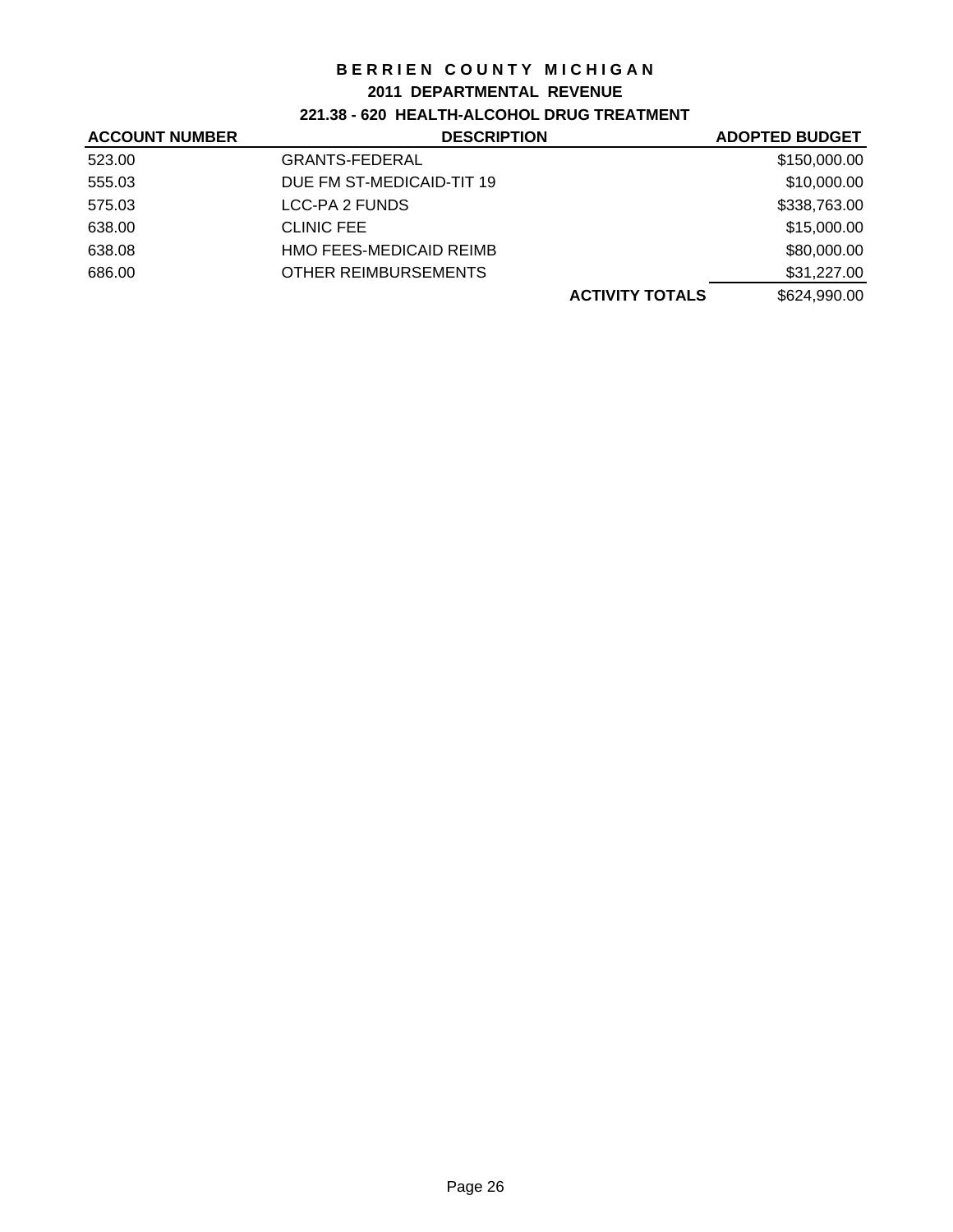## **2011 DEPARTMENTAL REVENUE**

**221.39 - 620 HEALTH-DRUG PREVENTION**

| <b>ACCOUNT NUMBER</b> | <b>DESCRIPTION</b>     | <b>ADOPTED BUDGET</b> |
|-----------------------|------------------------|-----------------------|
| 523.00                | <b>GRANTS-FEDERAL</b>  | \$204,000.00          |
| 575.03                | LCC-PA 2 FUNDS         | \$50,000.00           |
| 638.00                | <b>CLINIC FEE</b>      | \$12,000.00           |
| 675.00                | DUE FROM OTHER SOURCES | \$5,000.00            |
| 686.00                | OTHER REIMBURSEMENTS   | \$30,000.00           |
|                       | <b>ACTIVITY TOTALS</b> | \$301,000.00          |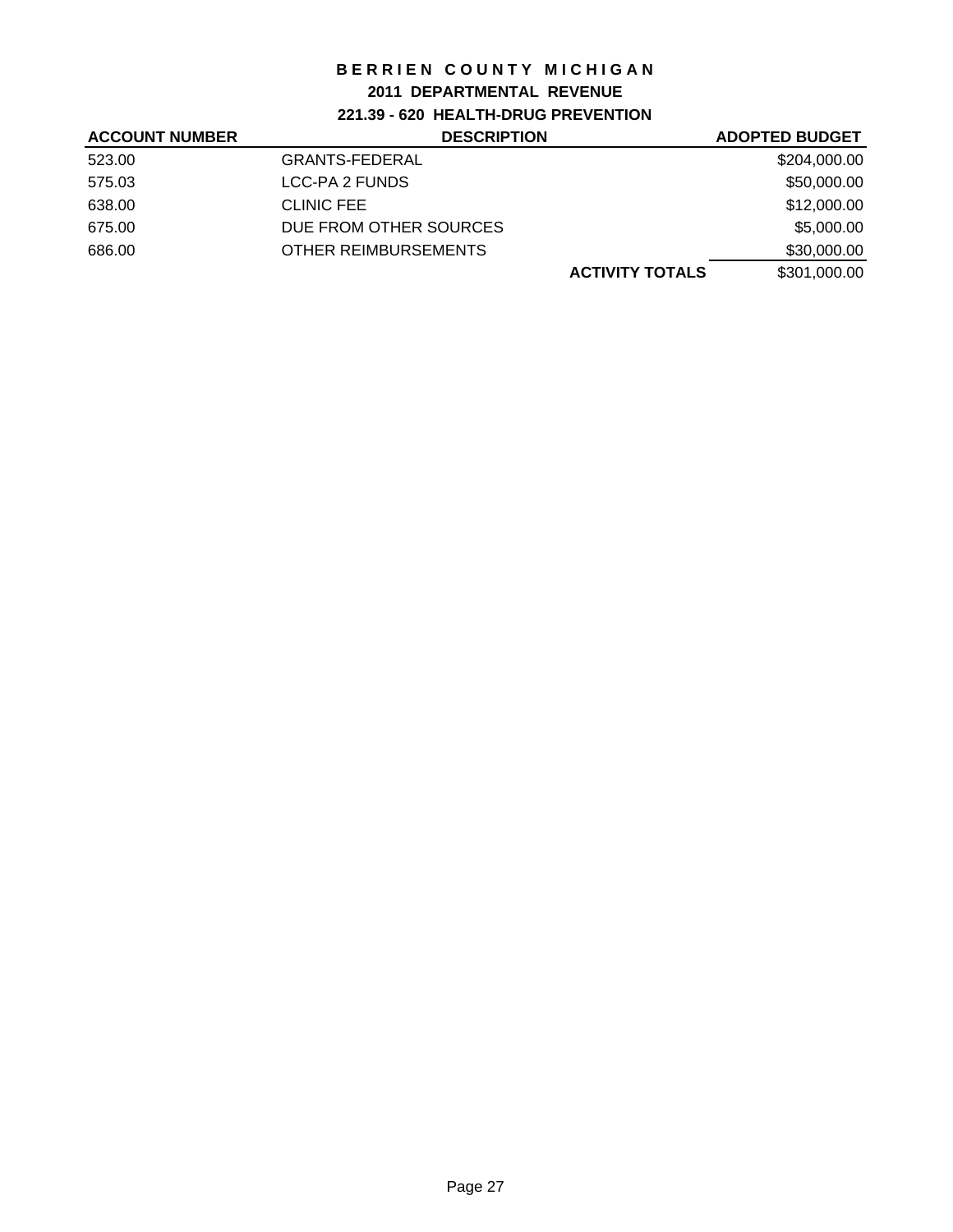## **2011 DEPARTMENTAL REVENUE**

## **221.54 - 620 BREAST & CERVICAL CANCER CONTROL**

| <b>ACCOUNT NUMBER</b> |                | <b>DESCRIPTION</b> |                        | <b>ADOPTED BUDGET</b> |
|-----------------------|----------------|--------------------|------------------------|-----------------------|
| 555.00                | DUE FROM STATE |                    |                        | \$46,000,00           |
|                       |                |                    | <b>ACTIVITY TOTALS</b> | \$46,000.00           |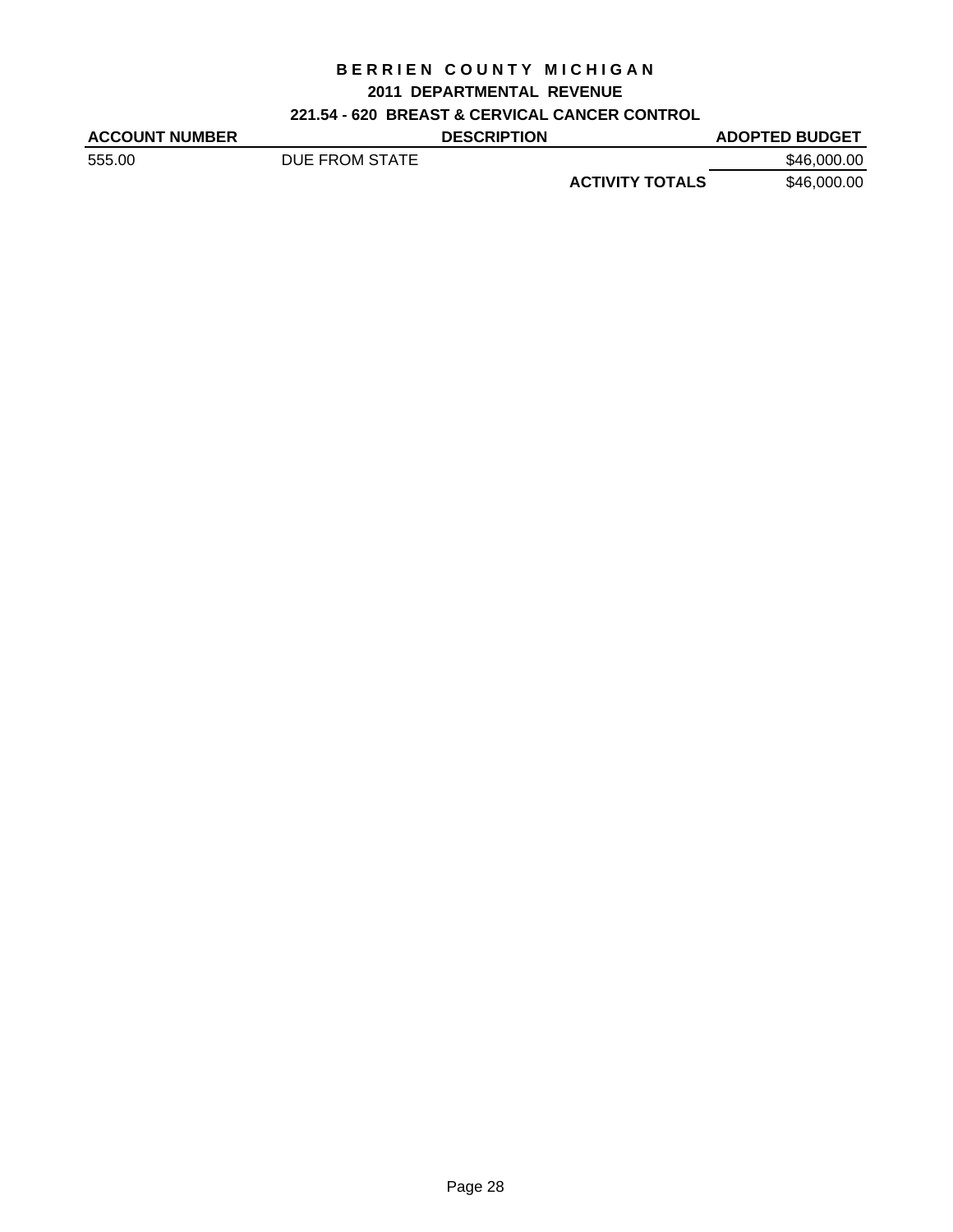### **2011 DEPARTMENTAL REVENUE**

## **221.55 - 620 HEALTH-FAMILY PLANNING GRANT-440**

| <b>ACCOUNT NUMBER</b> | <b>DESCRIPTION</b>        | <b>ADOPTED BUDGET</b> |
|-----------------------|---------------------------|-----------------------|
| 523.00                | <b>GRANTS-FEDERAL</b>     | \$148,518.00          |
| 555.00                | DUE FROM STATE            | \$75,068.00           |
| 555.03                | DUE FM ST-MEDICAID-TIT 19 | \$90,000.00           |
| 638.00                | <b>CLINIC FEE</b>         | \$25,000.00           |
| 638.01                | <b>MEDICAID FEES</b>      | \$65,000.00           |
| 638.08                | HMO FEES-MEDICAID REIMB   | \$75,000.00           |
|                       | <b>ACTIVITY TOTALS</b>    | \$478,586.00          |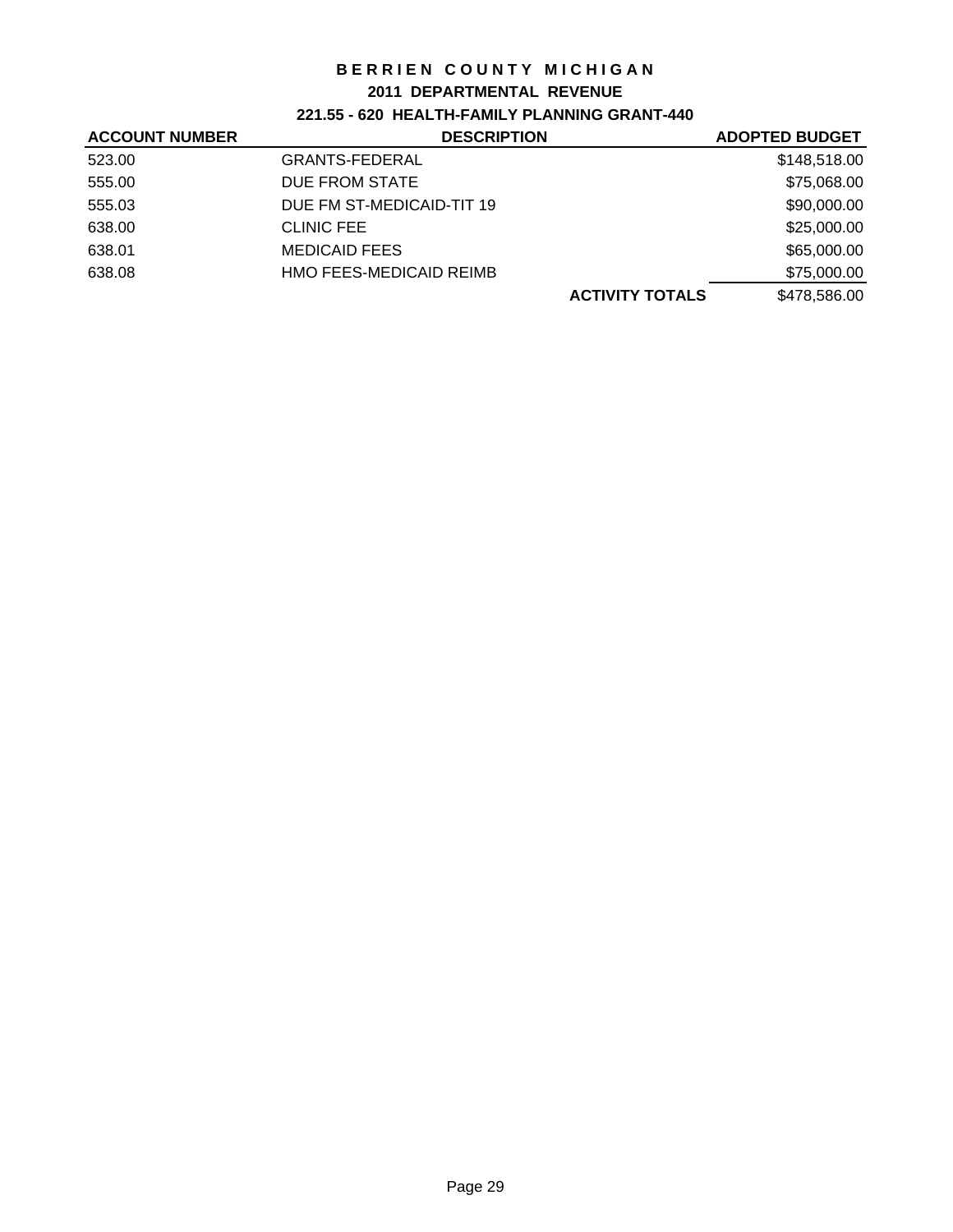### **2011 DEPARTMENTAL REVENUE**

## **221.61 - 620 HEALTH-IMMUNIZATIONS**

| <b>ACCOUNT NUMBER</b> | <b>DESCRIPTION</b>        | <b>ADOPTED BUDGET</b> |
|-----------------------|---------------------------|-----------------------|
| 523.00                | <b>GRANTS-FEDERAL</b>     | \$71,817.00           |
| 555.00                | DUE FROM STATE            | \$15,000.00           |
| 555.03                | DUE FM ST-MEDICAID-TIT 19 | \$20,000.00           |
| 638.01                | <b>MEDICAID FEES</b>      | \$1,500.00            |
| 638.04                | CLINIC FEES-IMMUNIZATION  | \$20,000.00           |
| 638.08                | HMO FEES-MEDICAID REIMB   | \$16,000.00           |
| 686.00                | OTHER REIMBURSEMENTS      | \$25,000.00           |
|                       | <b>ACTIVITY TOTALS</b>    | \$169,317.00          |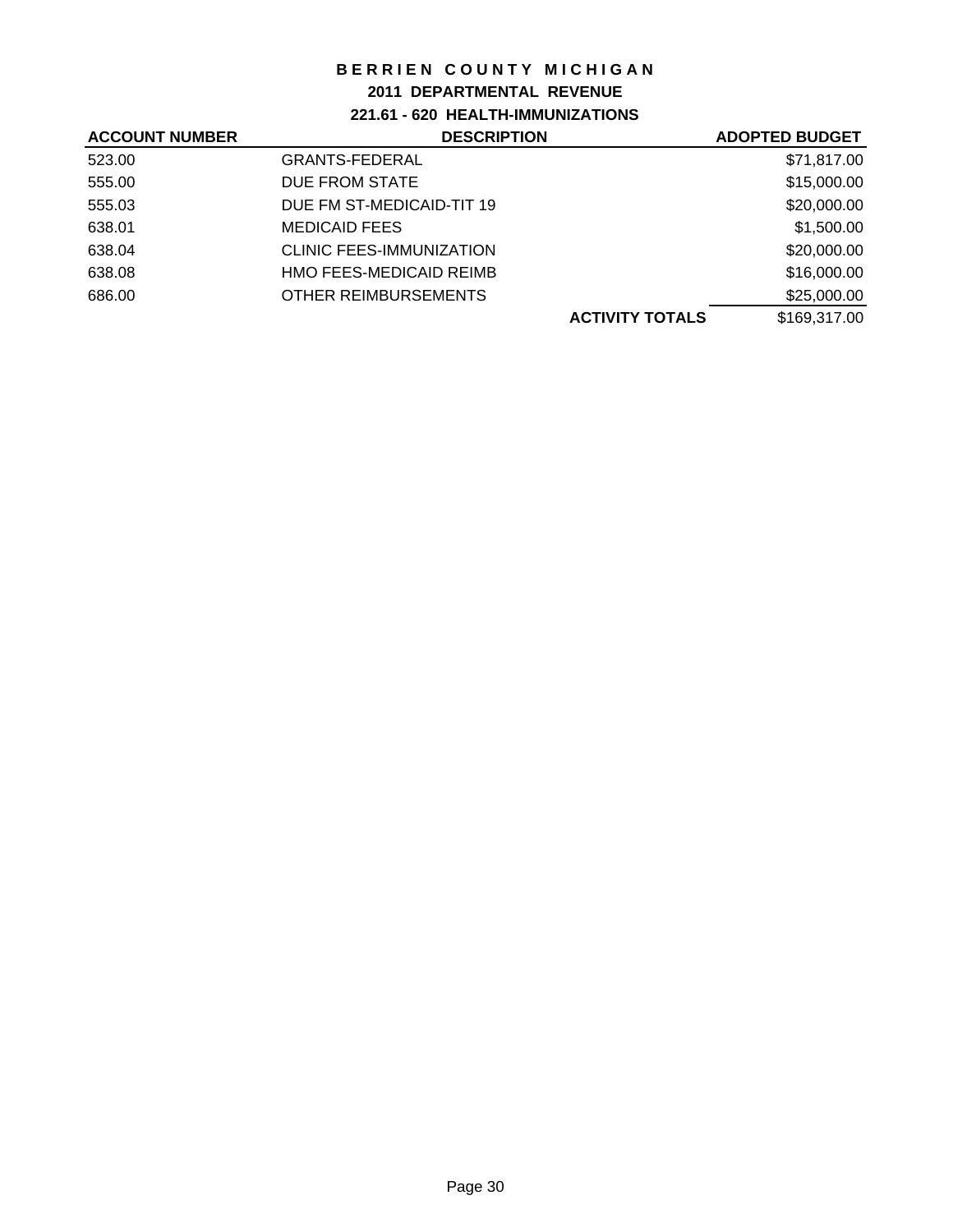## **2011 DEPARTMENTAL REVENUE**

**221.62 - 620 HEALTH-T B CONTROL**

| <b>ACCOUNT NUMBER</b> | <b>DESCRIPTION</b>        | <b>ADOPTED BUDGET</b> |
|-----------------------|---------------------------|-----------------------|
| 523.00                | <b>GRANTS-FEDERAL</b>     | \$13,894.00           |
| 555.01                | <b>STATE COST SHARING</b> | \$50,098.00           |
| 638.03                | <b>CLINIC FEES-TB</b>     | \$6,000.00            |
|                       | <b>ACTIVITY TOTALS</b>    | \$69,992.00           |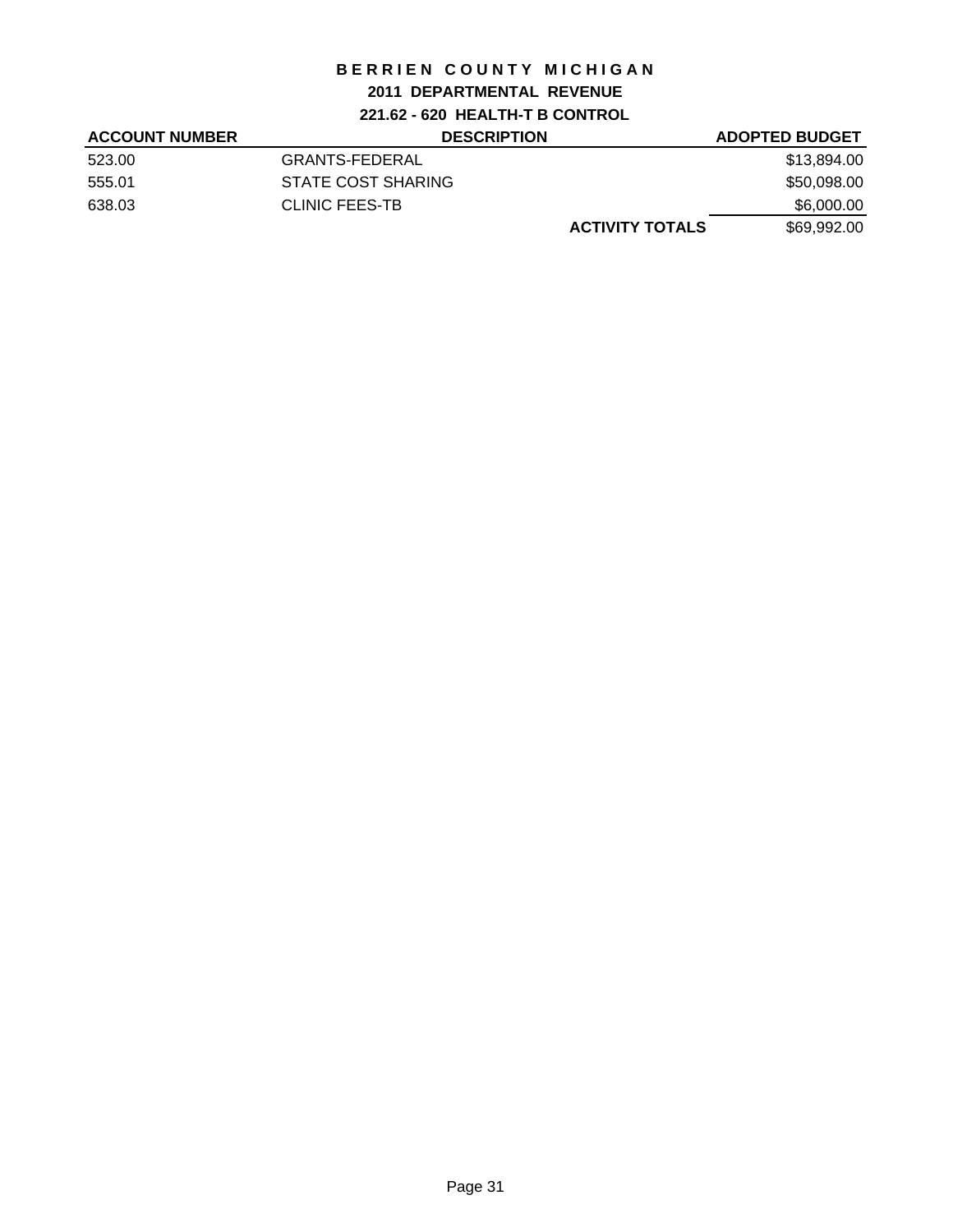#### **2011 DEPARTMENTAL REVENUE**

## **221.63 - 620 HEALTH-LEAD ABATEMENT PROGRAM**

| <b>ACCOUNT NUMBER</b> | <b>DESCRIPTION</b>      | <b>ADOPTED BUDGET</b> |
|-----------------------|-------------------------|-----------------------|
| 523.00                | GRANTS-FEDERAL          | \$42,000.00           |
| 638.08                | HMO FEES-MEDICAID REIMB | \$600.00              |
|                       | <b>ACTIVITY TOTALS</b>  | \$42,600.00           |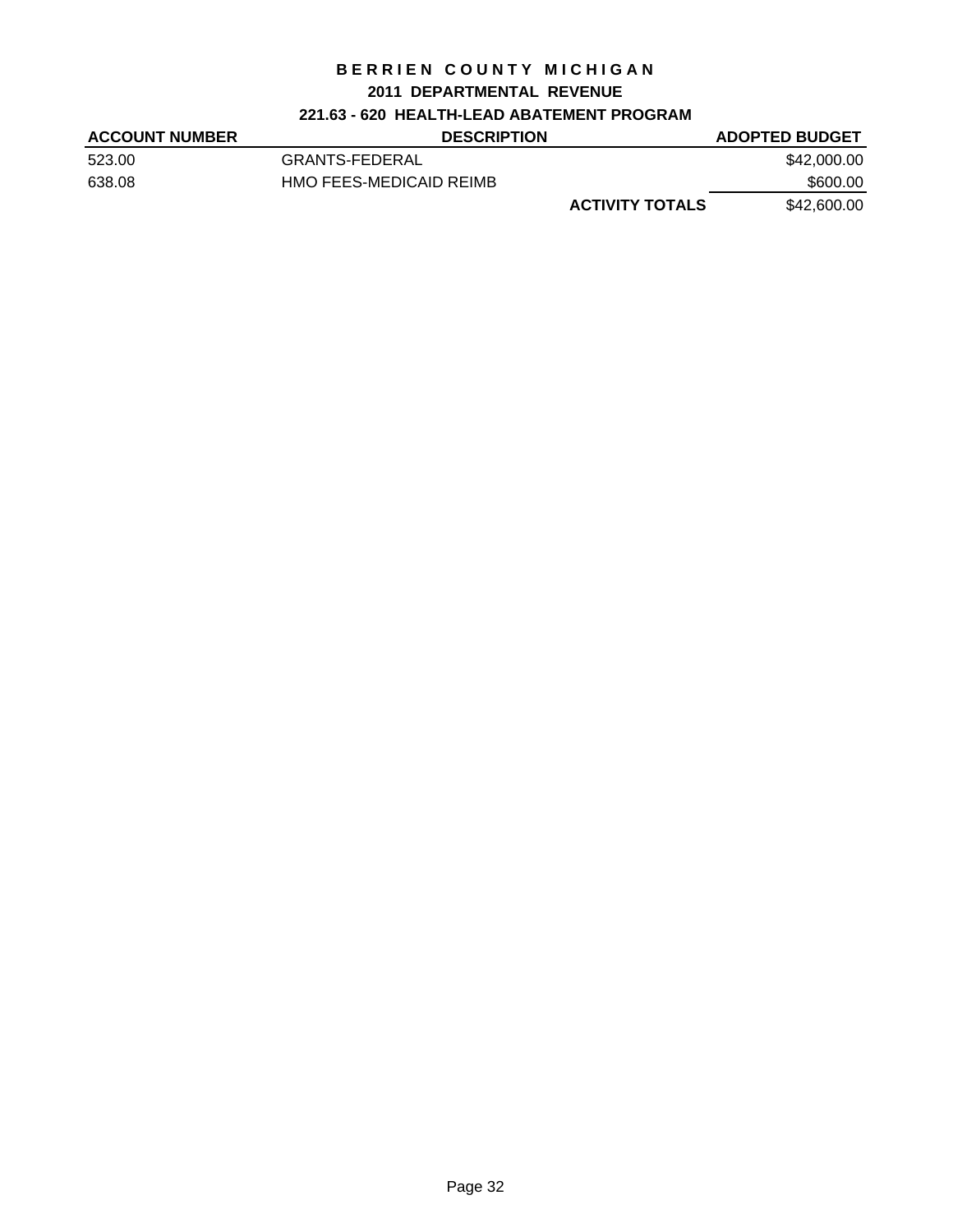#### **2011 DEPARTMENTAL REVENUE**

## **221.63 - 628 HUD LEAD PAINT HAZARD CONTROL PROGRAM**

| <b>ACCOUNT NUMBER</b> | <b>DESCRIPTION</b>     | <b>ADOPTED BUDGET</b> |
|-----------------------|------------------------|-----------------------|
| 523.00                | GRANTS-FEDERAL         | \$896,474.00          |
| 675.00                | DUE FROM OTHER SOURCES | \$41,302.00           |
|                       | <b>ACTIVITY TOTALS</b> | \$937,776.00          |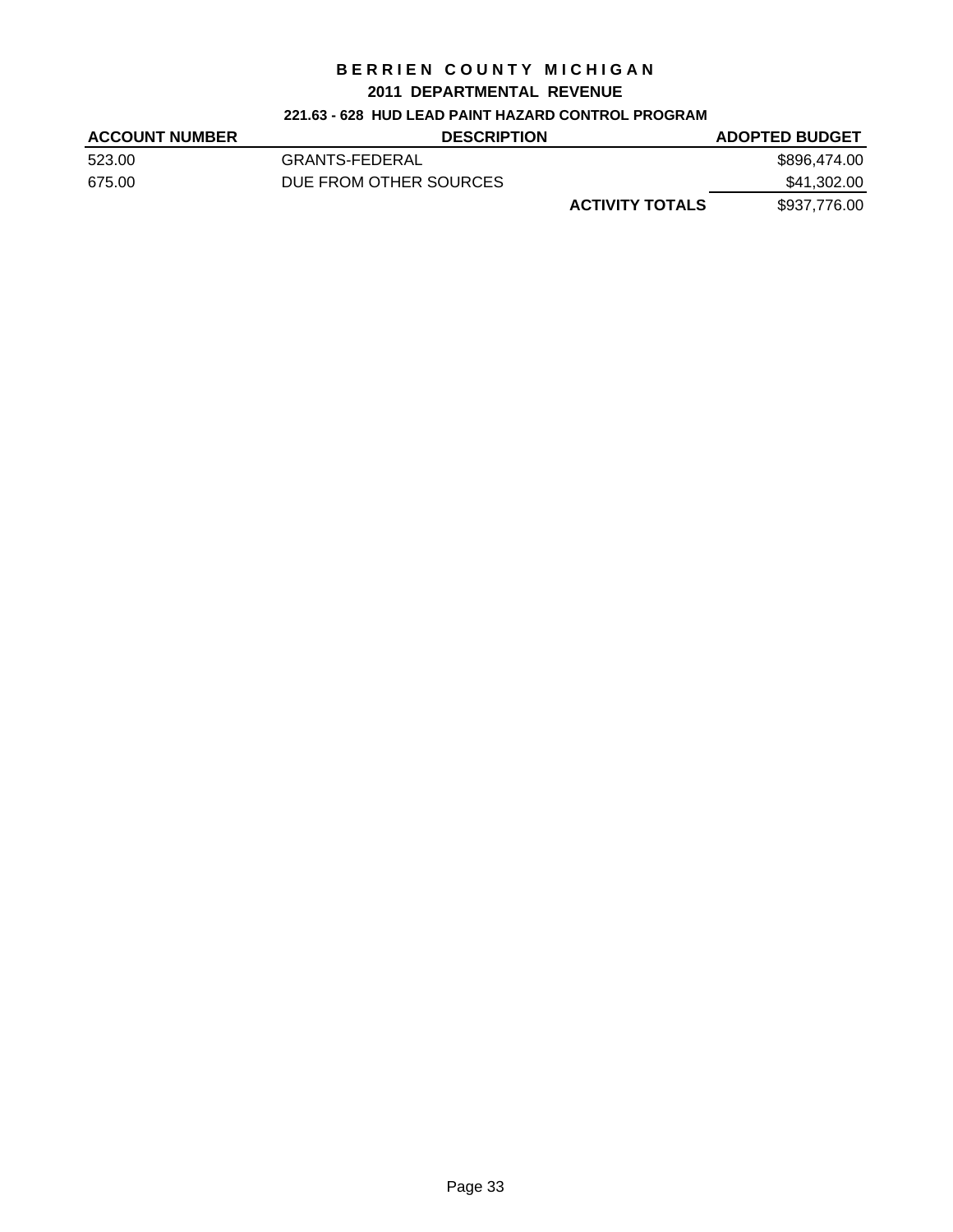#### **2011 DEPARTMENTAL REVENUE**

# **221.68 - 620 ACCRED & QUAL IMP/PUB HLTH-RW JOHN**

| <b>ACCOUNT NUMBER</b> | <b>DESCRIPTION</b>     | <b>ADOPTED BUDGET</b> |
|-----------------------|------------------------|-----------------------|
| 577.00                | <b>GRANTS</b>          | \$42,105.00           |
| 675.00                | DUE FROM OTHER SOURCES | \$1,941.00            |
|                       | <b>ACTIVITY TOTALS</b> | \$44,046.00           |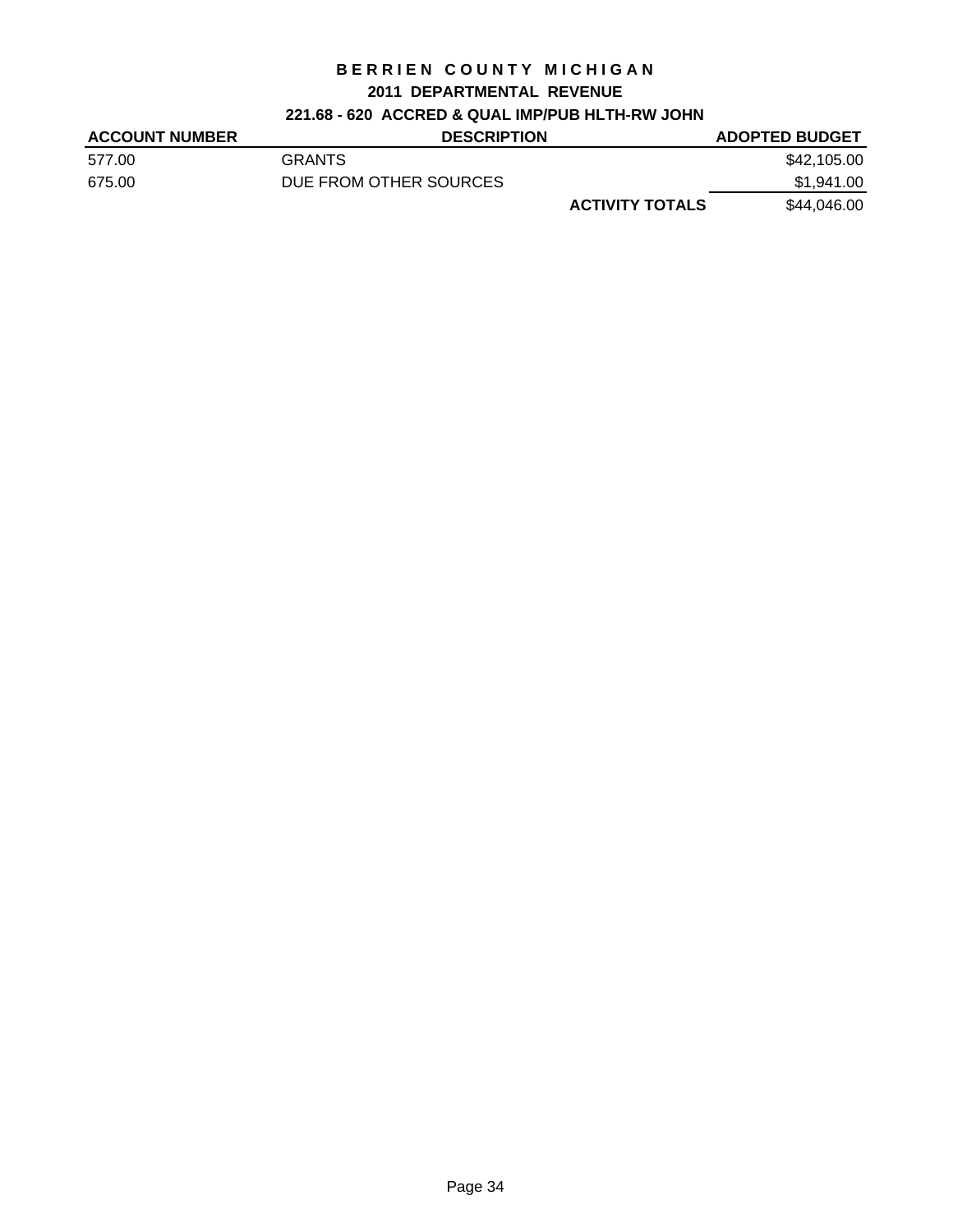# **2011 DEPARTMENTAL REVENUE**

**221.70 - 620 HEALTH-WIC GRANT-413**

| <b>ACCOUNT NUMBER</b> | <b>DESCRIPTION</b>      | <b>ADOPTED BUDGET</b> |
|-----------------------|-------------------------|-----------------------|
| 523.00                | <b>GRANTS-FEDERAL</b>   | \$661,228.00          |
| 555.00                | DUE FROM STATE          | \$2,500.00            |
| 638.08                | HMO FEES-MEDICAID REIMB | \$1,200.00            |
| 675.00                | DUE FROM OTHER SOURCES  | \$9,000.00            |
| 686.00                | OTHER REIMBURSEMENTS    | \$12,000.00           |
|                       | <b>ACTIVITY TOTALS</b>  | \$685,928.00          |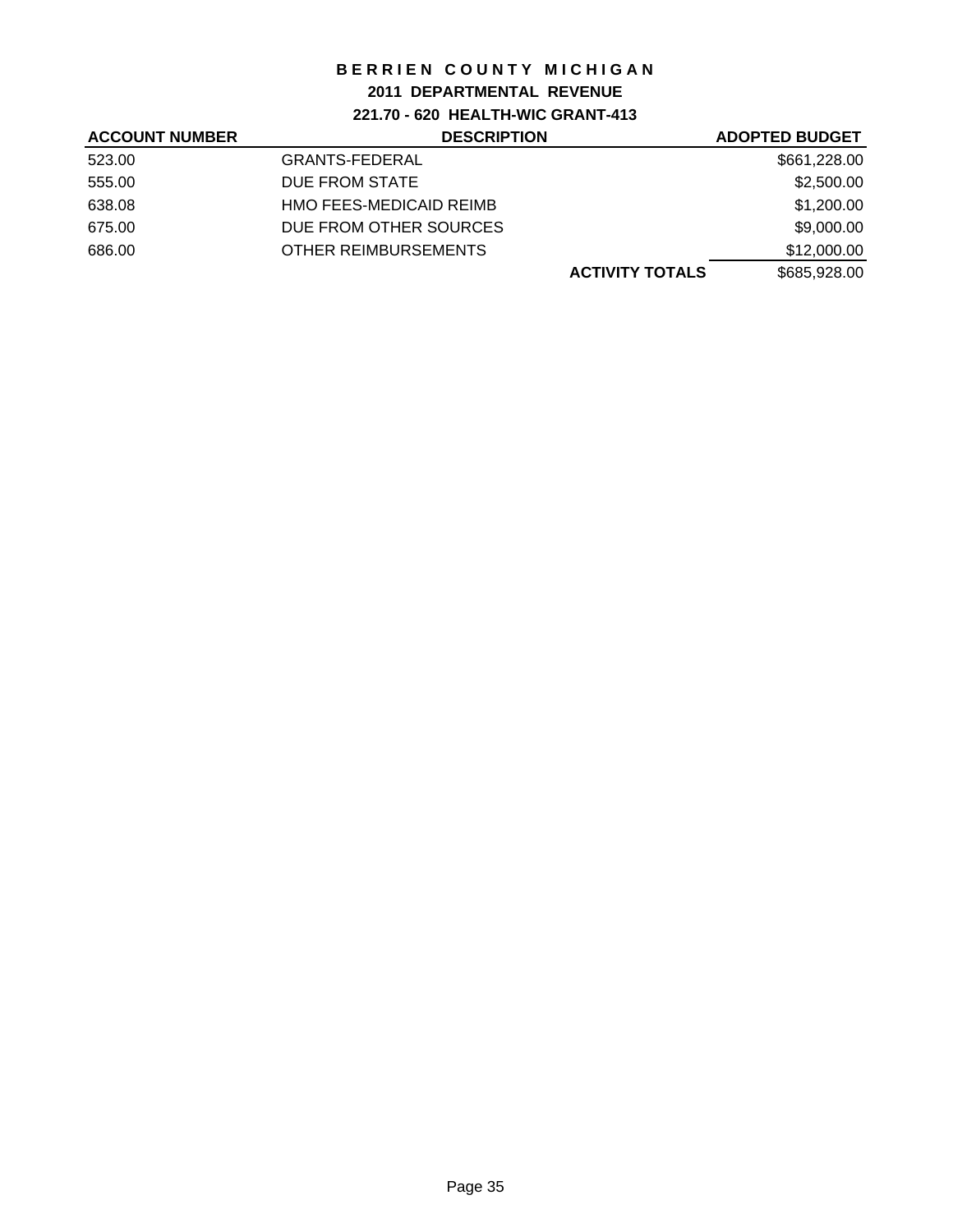#### **2011 DEPARTMENTAL REVENUE**

**221.74 - 620 FARMERS MARKET**

| <b>ACCOUNT NUMBER</b> | <b>DESCRIPTION</b>     |                        | <b>ADOPTED BUDGET</b> |
|-----------------------|------------------------|------------------------|-----------------------|
| 675.00                | DUE FROM OTHER SOURCES |                        | \$3,000.00            |
|                       |                        | <b>ACTIVITY TOTALS</b> | \$3,000.00            |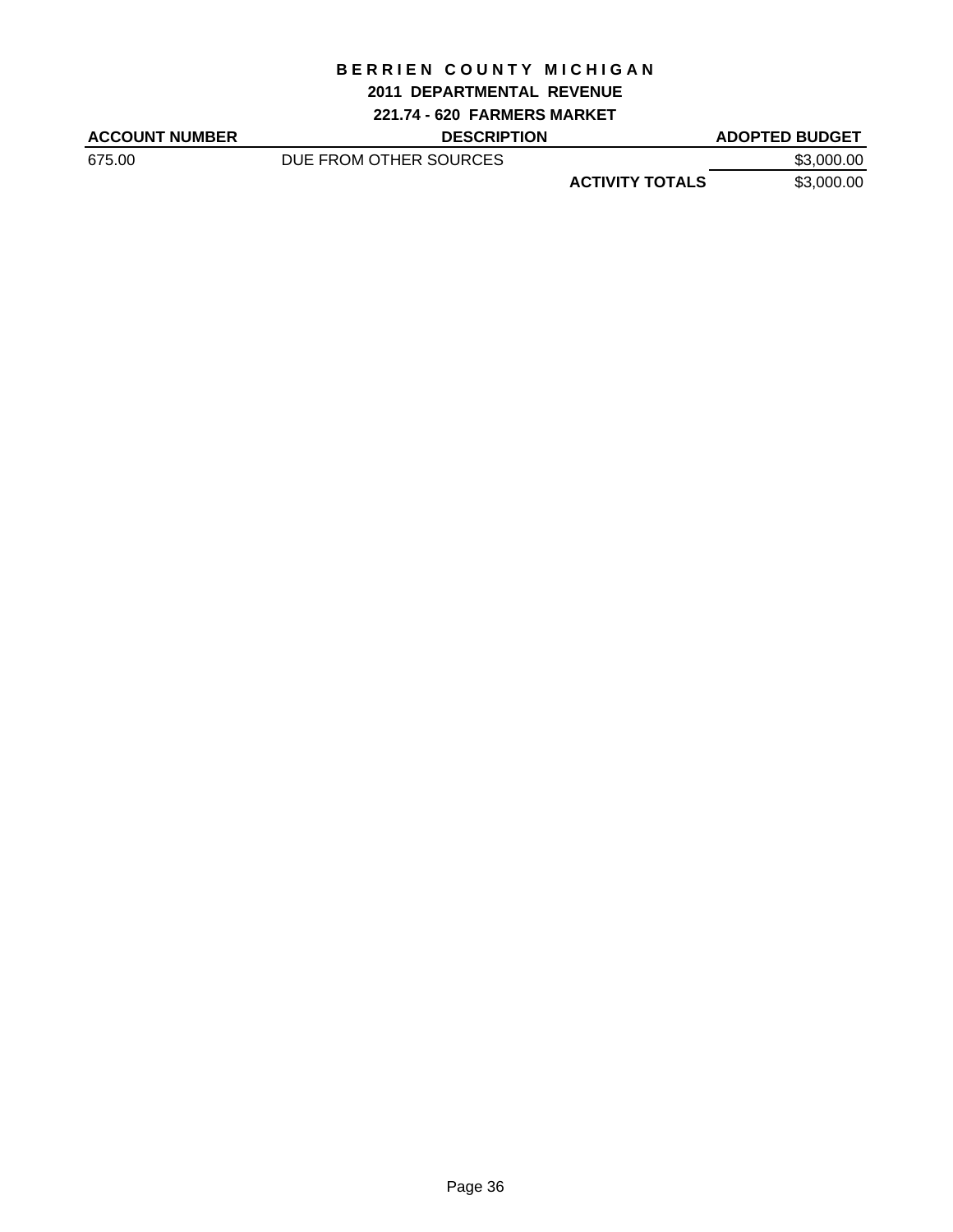# **2011 DEPARTMENTAL REVENUE**

**221.85 - 620 HEALTH-CRIPPLED CHILDREN**

| <b>ACCOUNT NUMBER</b> | <b>DESCRIPTION</b>        | <b>ADOPTED BUDGET</b> |
|-----------------------|---------------------------|-----------------------|
| 523.00                | <b>GRANTS-FEDERAL</b>     | \$89,608.00           |
| 555.00                | DUE FROM STATE            | \$24,000.00           |
| 555.03                | DUE FM ST-MEDICAID-TIT 19 | \$15,000.00           |
|                       | <b>ACTIVITY TOTALS</b>    | \$128,608.00          |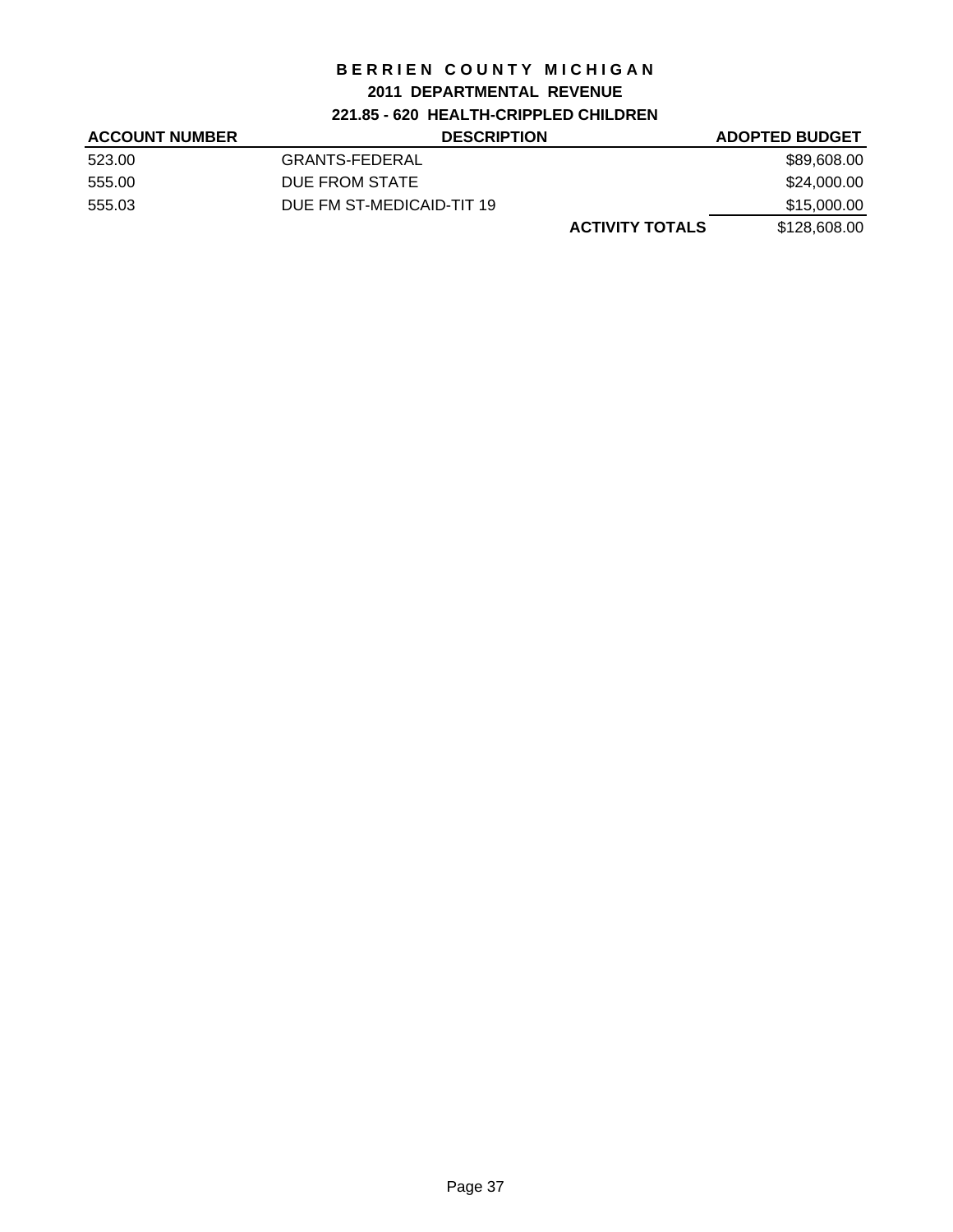# **2011 DEPARTMENTAL REVENUE**

# **221.93 - 620 HEALTH-AIDS COUNSELING & TEST**

| <b>ACCOUNT NUMBER</b> | <b>DESCRIPTION</b>     | <b>ADOPTED BUDGET</b> |
|-----------------------|------------------------|-----------------------|
| 523.00                | <b>GRANTS-FEDERAL</b>  | \$29,683.00           |
| 555.01                | STATE COST SHARING     | \$20,502.00           |
| 675.00                | DUE FROM OTHER SOURCES | \$30,002.00           |
|                       | <b>ACTIVITY TOTALS</b> | \$80.187.00           |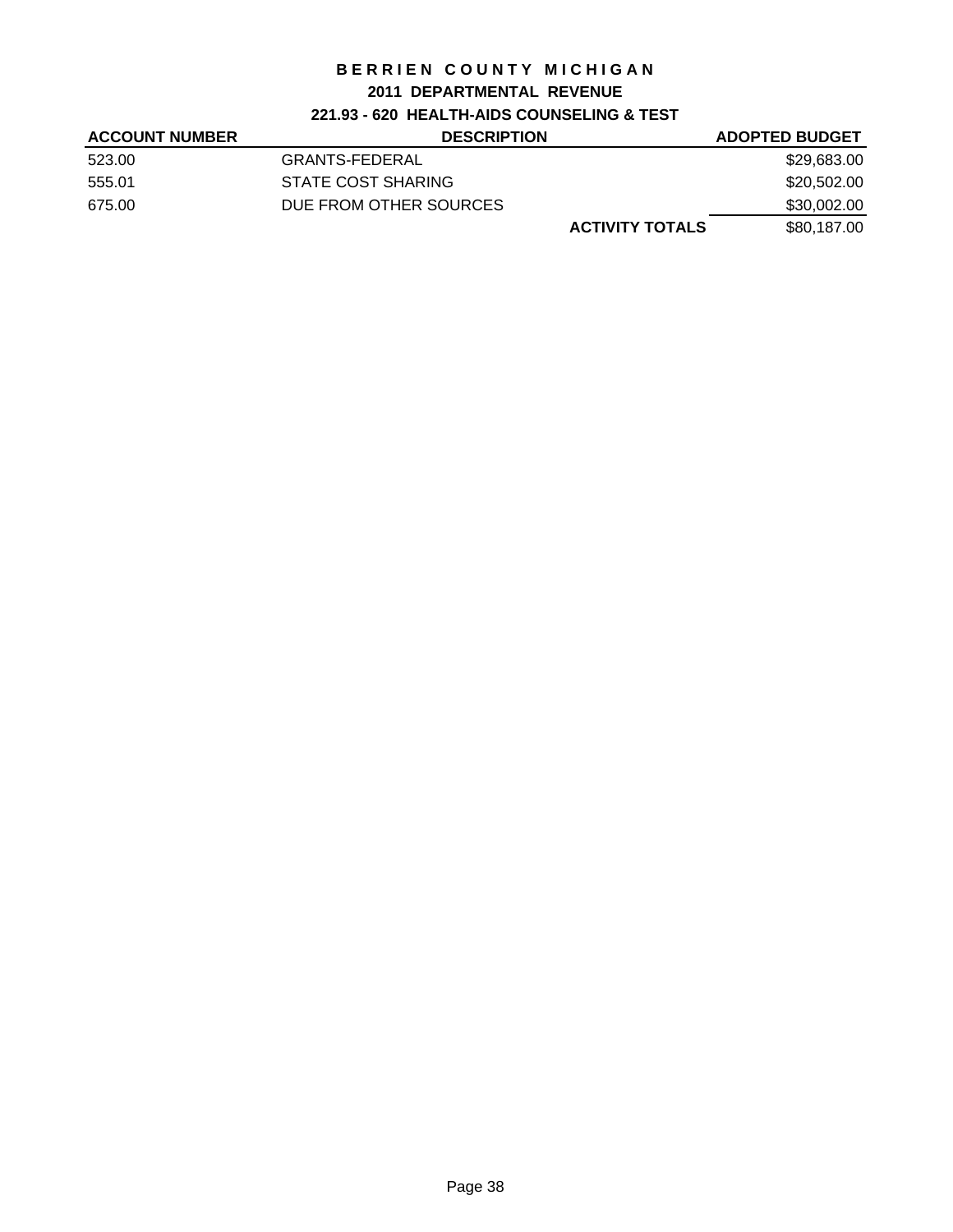## **2011 DEPARTMENTAL REVENUE**

#### **221.98 - 620 HEALTH-PRENATAL & EARLY CHILDHOOD PROGRAM**

| <b>ACCOUNT NUMBER</b> | <b>DESCRIPTION</b>        | <b>ADOPTED BUDGET</b> |
|-----------------------|---------------------------|-----------------------|
| 555.01                | STATE COST SHARING        | \$144,940.00          |
| 555.03                | DUE FM ST-MEDICAID-TIT 19 | \$41,476.00           |
| 675.00                | DUE FROM OTHER SOURCES    | \$170,834.00          |
| 686.00                | OTHER REIMBURSEMENTS      | \$140,000.00          |
|                       | <b>ACTIVITY TOTALS</b>    | \$497,250.00          |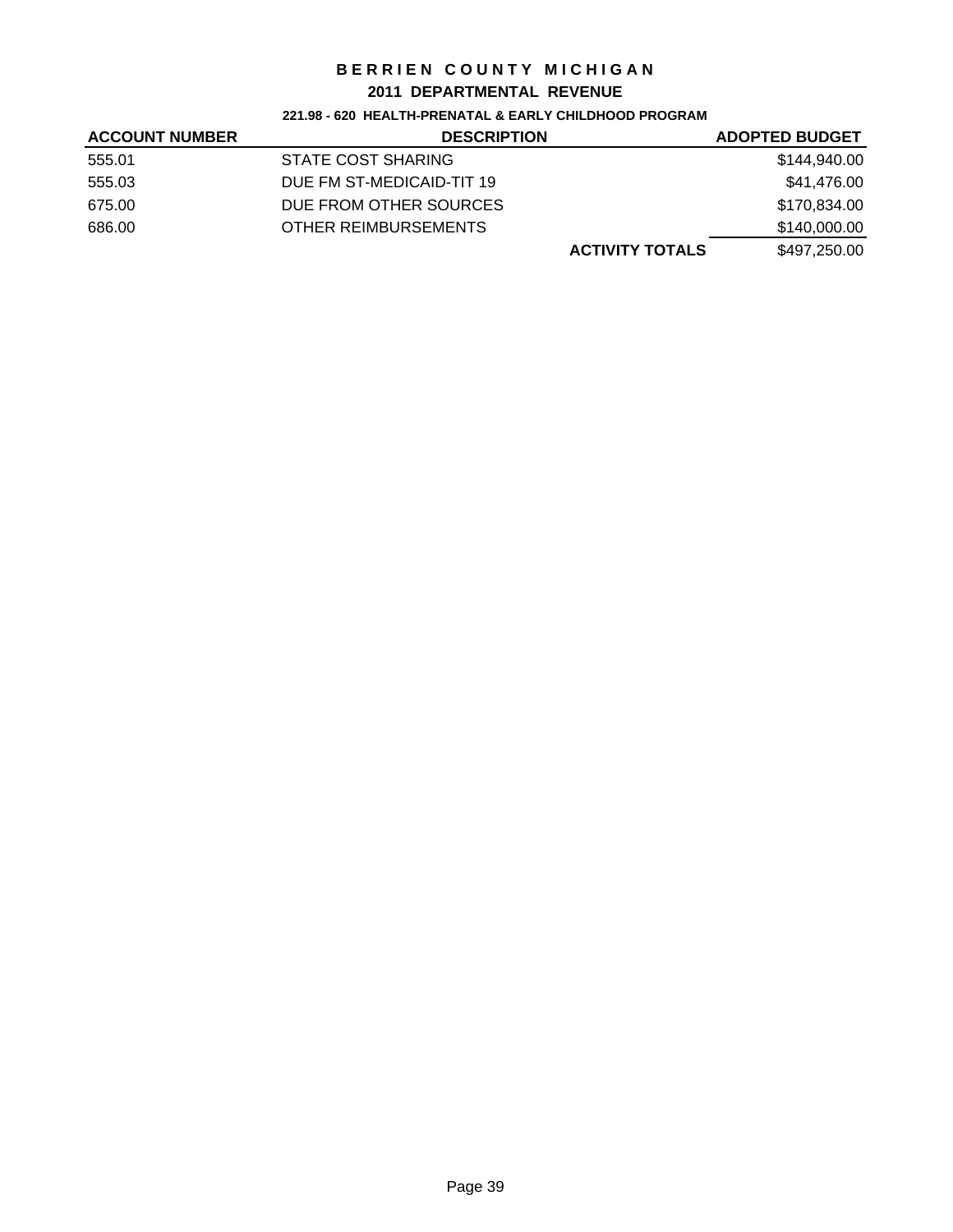# **2011 DEPARTMENTAL REVENUE**

**227.00 - 529 ENVIRONMENTAL AFFAIRS**

| <b>ACCOUNT NUMBER</b> | <b>DESCRIPTION</b>     | <b>ADOPTED BUDGET</b> |
|-----------------------|------------------------|-----------------------|
| 651.01                | USER FEE               | \$8,000.00            |
| 665.00                | INTEREST EARNED C.D.'S | \$2,700.00            |
| 686.00                | OTHER REIMBURSEMENTS   | \$349,000.00          |
|                       | <b>ACTIVITY TOTALS</b> | \$359,700.00          |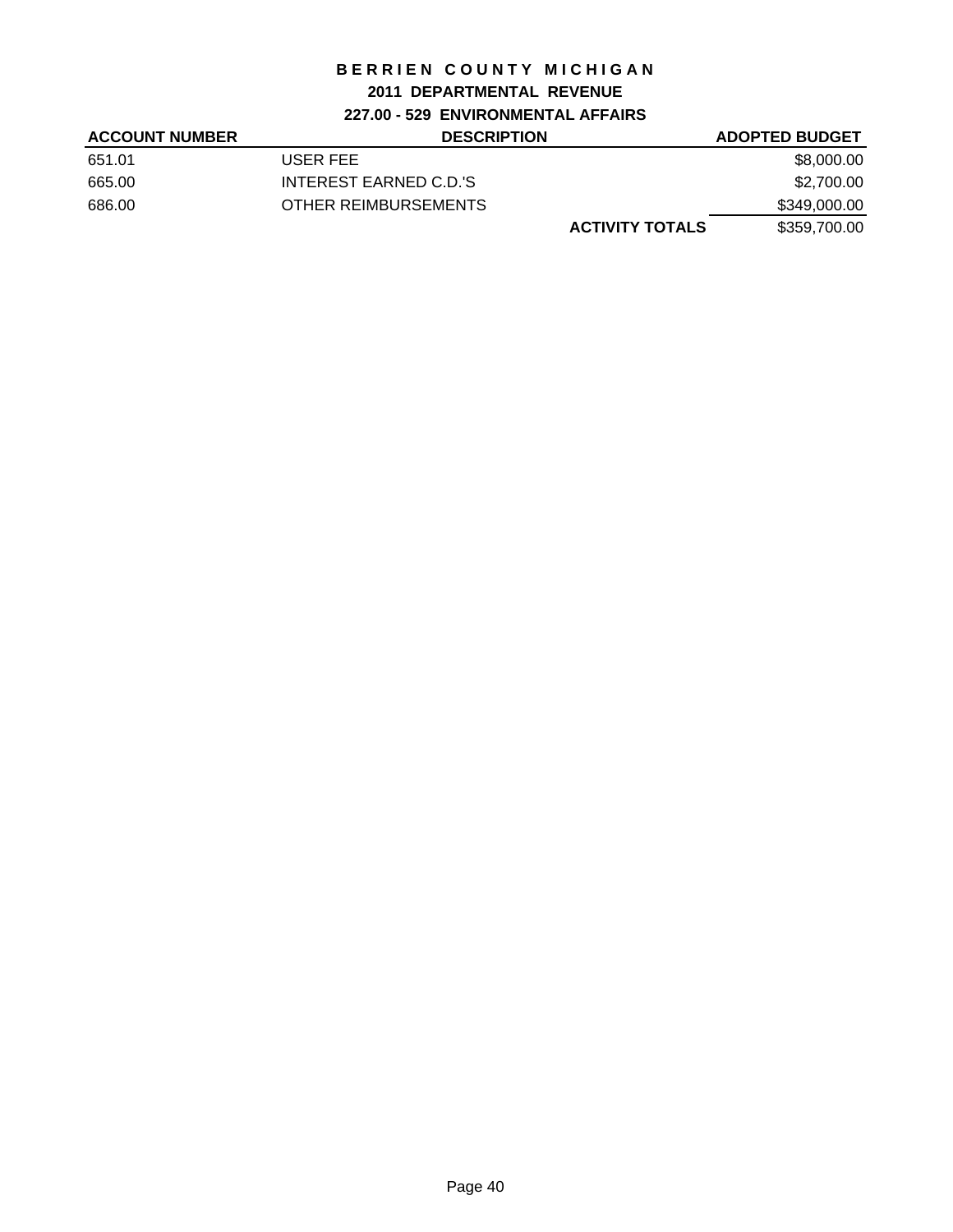#### **2011 DEPARTMENTAL REVENUE**

# **227.00 - 531 INFRASTRUCTURE IMPROVEMENTS**

| <b>ACCOUNT NUMBER</b> | <b>DESCRIPTION</b>              | <b>ADOPTED BUDGET</b> |
|-----------------------|---------------------------------|-----------------------|
| 625.14                | LANDFILL USE FEES               | \$430,000.00          |
| 665.00                | INTEREST EARNED C.D.'S          | \$1,500.00            |
| 686.00                | OTHER REIMBURSEMENTS            | \$173,174.00          |
| 699.00                | <b>CONTRIBUTION OTHER FUNDS</b> | \$809,839.00          |
|                       | <b>ACTIVITY TOTALS</b>          | \$1,414,513.00        |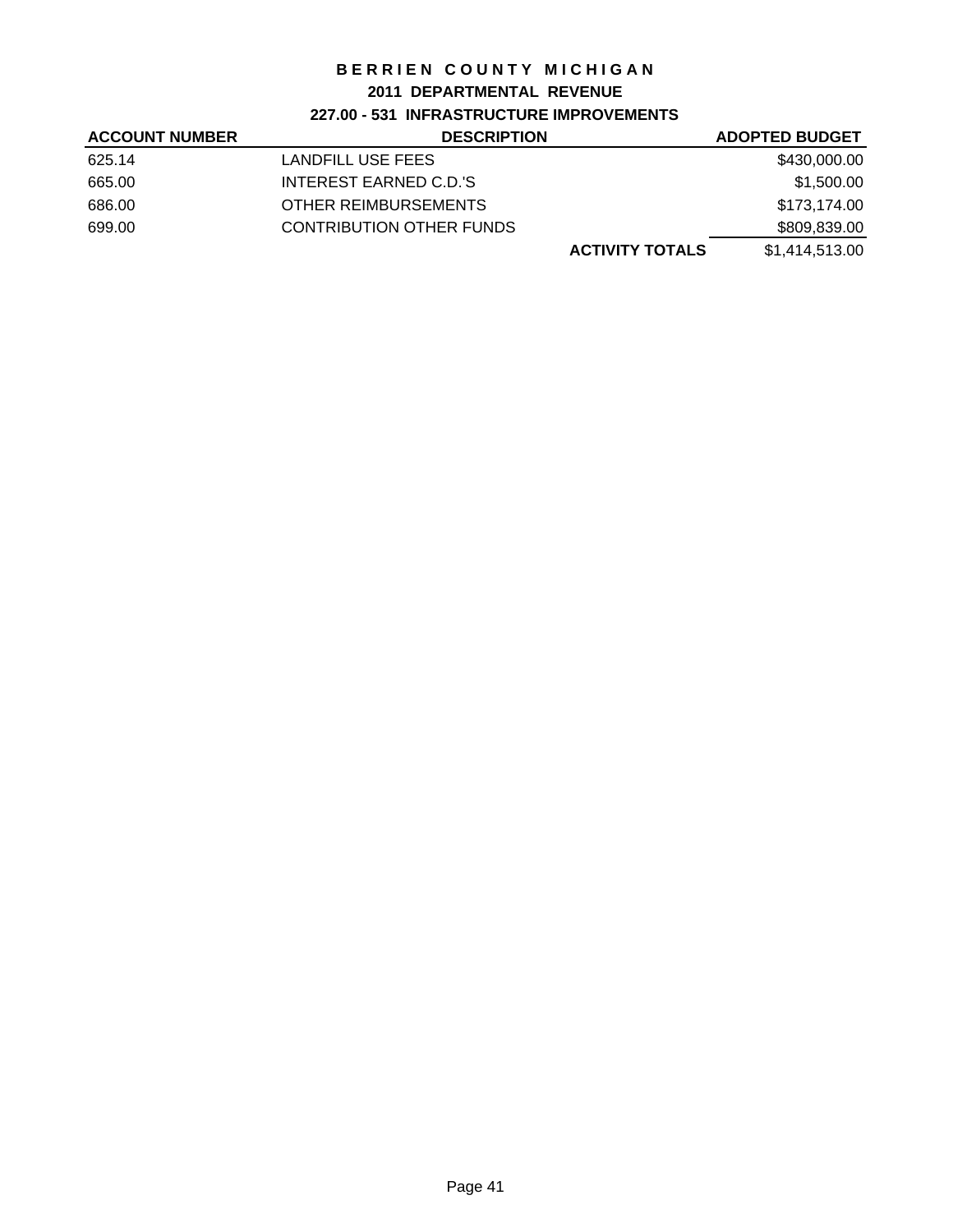#### **2011 DEPARTMENTAL REVENUE**

# **227.00 - 532 LOCAL UNITS**

| <b>ACCOUNT NUMBER</b> | <b>DESCRIPTION</b>     | <b>ADOPTED BUDGET</b> |
|-----------------------|------------------------|-----------------------|
| 625.14                | LANDFILL USE FEES      | \$75,000.00           |
| 665.00                | INTEREST EARNED C.D.'S | \$500.00              |
|                       | <b>ACTIVITY TOTALS</b> | \$75,500.00           |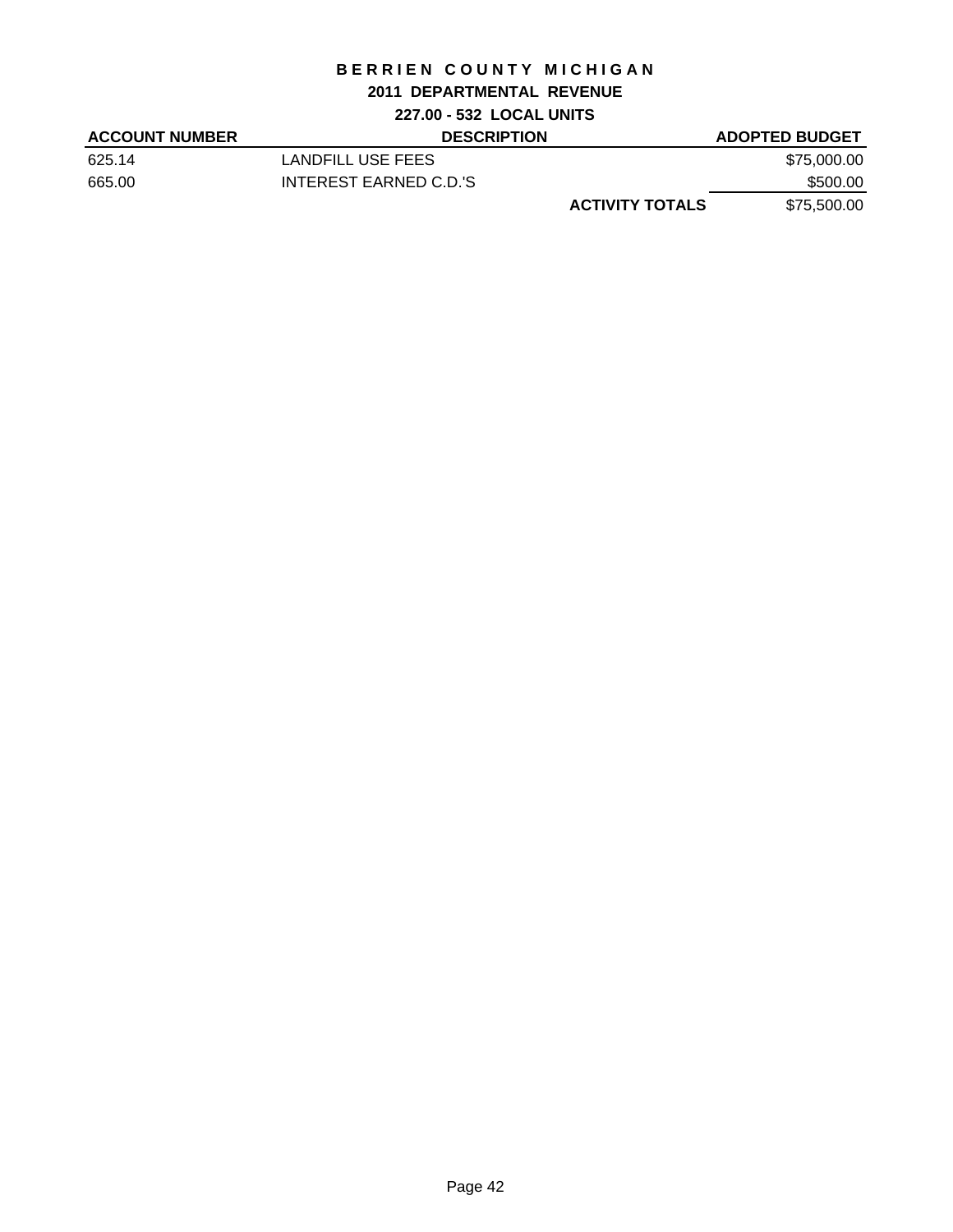#### **2011 DEPARTMENTAL REVENUE**

#### **245.00 - 258 INFORMATION SYSTEMS**

| <b>ACCOUNT NUMBER</b> | <b>DESCRIPTION</b>       | <b>ADOPTED BUDGET</b> |
|-----------------------|--------------------------|-----------------------|
| 686.00                | OTHER REIMBURSEMENTS     | \$250,000.00          |
| 699.00                | CONTRIBUTION OTHER FUNDS | \$275,000.00          |
|                       | <b>ACTIVITY TOTALS</b>   | \$525,000.00          |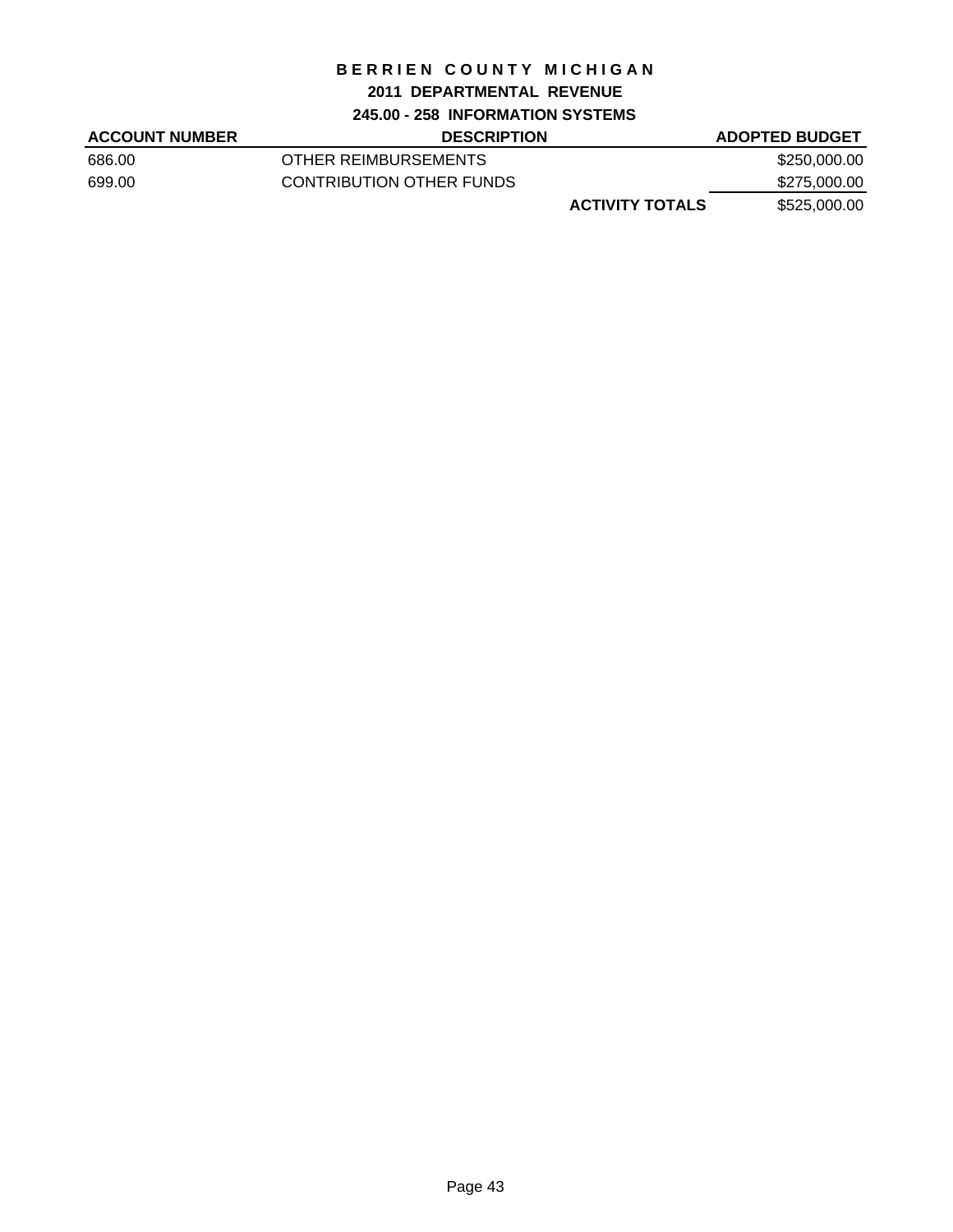#### **2011 DEPARTMENTAL REVENUE**

#### **256.00 - 236 REG OF DEEDS AUTOMATION FND**

| <b>ACCOUNT NUMBER</b> | <b>DESCRIPTION</b>       | <b>ADOPTED BUDGET</b> |
|-----------------------|--------------------------|-----------------------|
| 665.00                | INTEREST EARNED C.D.'S   | \$50.00               |
| 699.00                | CONTRIBUTION OTHER FUNDS | \$150,000.00          |
|                       | <b>ACTIVITY TOTALS</b>   | \$150,050.00          |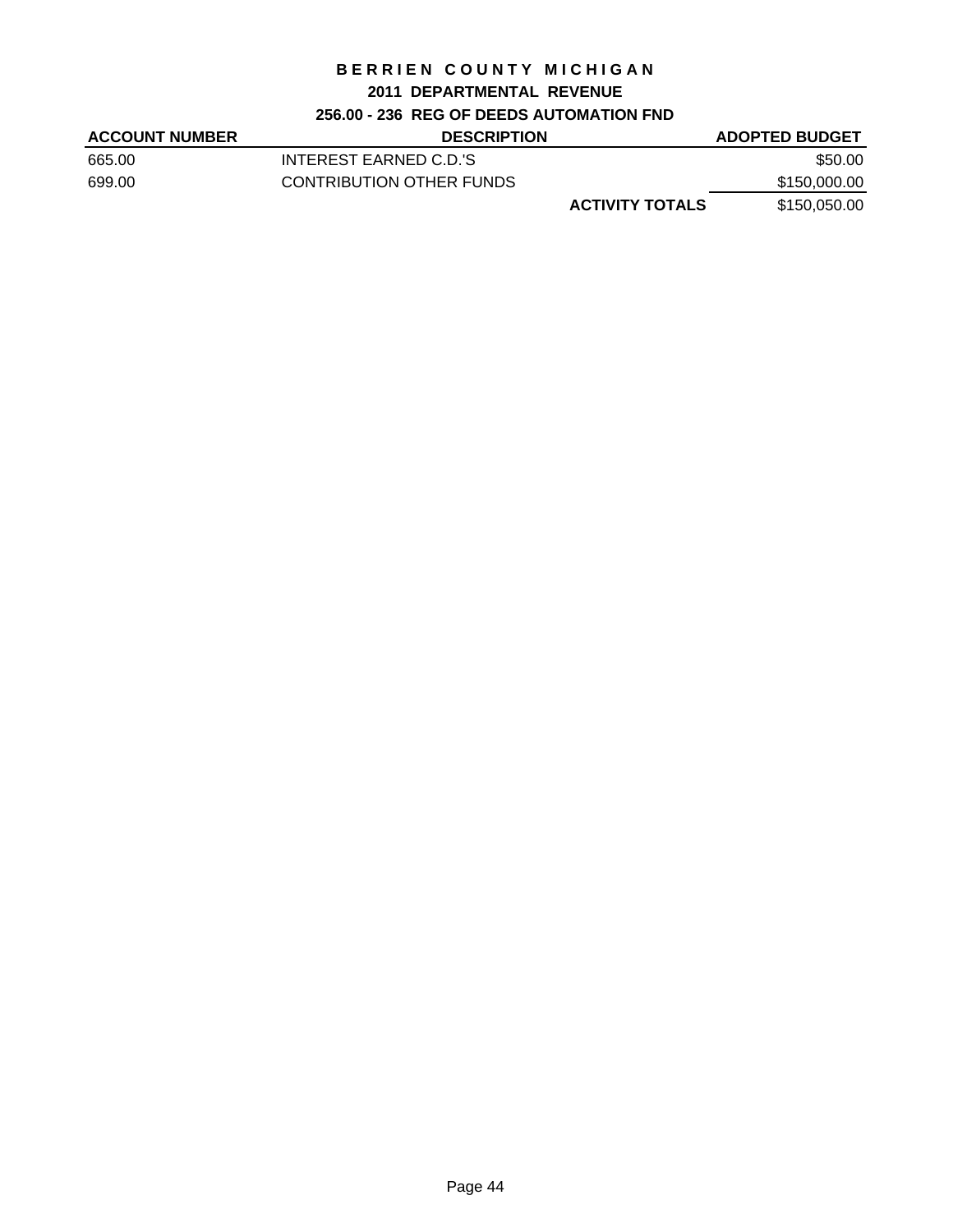## **2011 DEPARTMENTAL REVENUE**

# **256.01 - 236 ROD-TAX FORCLOSURE SEARCH**

| <b>ACCOUNT NUMBER</b> | <b>DESCRIPTION</b>     | <b>ADOPTED BUDGET</b> |
|-----------------------|------------------------|-----------------------|
| 625.31                | FORCLOSURE SEARCH FEE  | \$131,250.00          |
| 665.00                | INTEREST EARNED C.D.'S | \$500.00              |
|                       | <b>ACTIVITY TOTALS</b> | \$131,750.00          |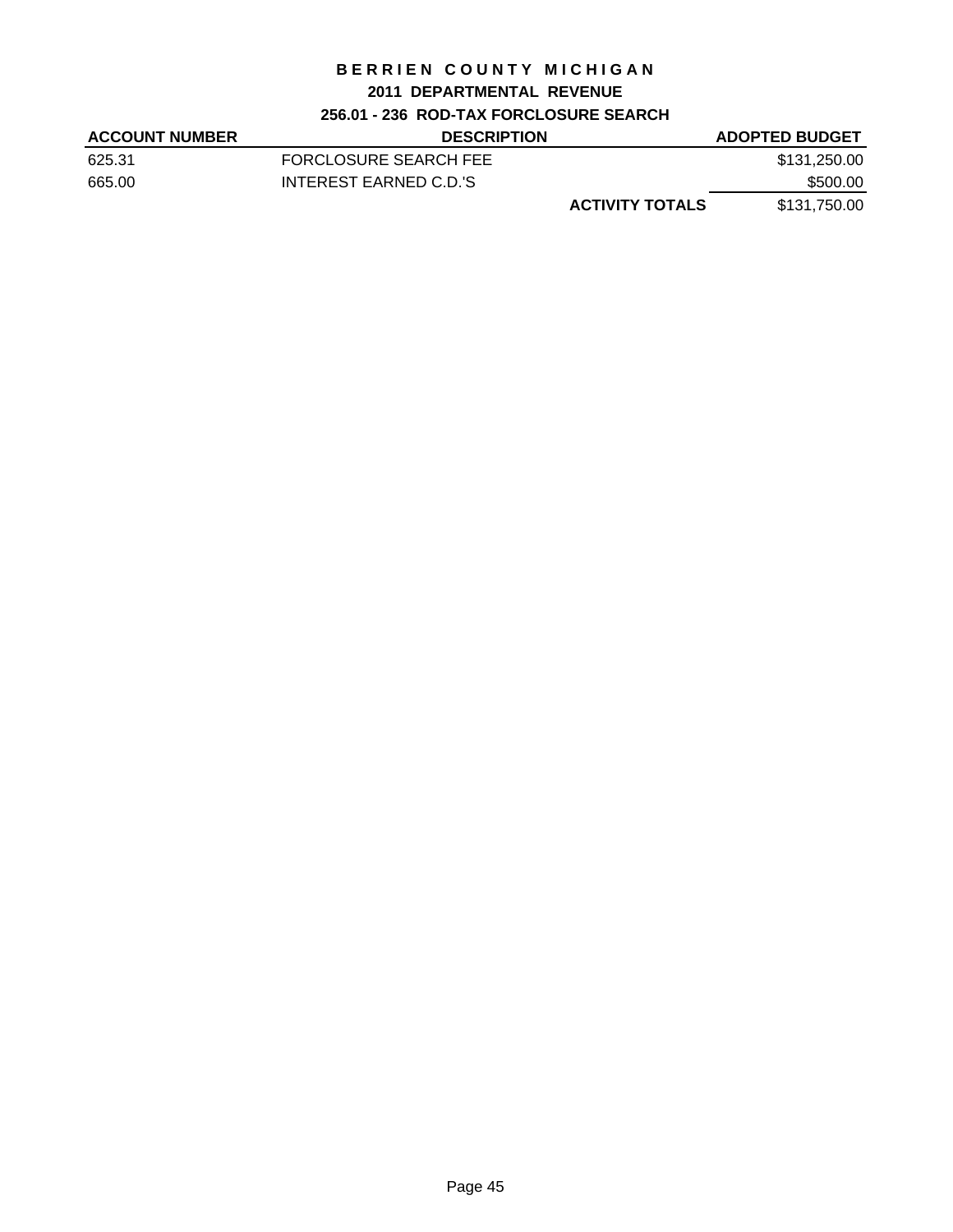#### **2011 DEPARTMENTAL REVENUE**

## **261.03 - 328 911 WIRELESS SERVICE CHARGES**

| <b>ACCOUNT NUMBER</b> | <b>DESCRIPTION</b>          |                        | <b>ADOPTED BUDGET</b> |
|-----------------------|-----------------------------|------------------------|-----------------------|
| 544.01                | STATE TRAINING DISTRIBUTION |                        | \$10,000.00           |
|                       |                             | <b>ACTIVITY TOTALS</b> | \$10,000.00           |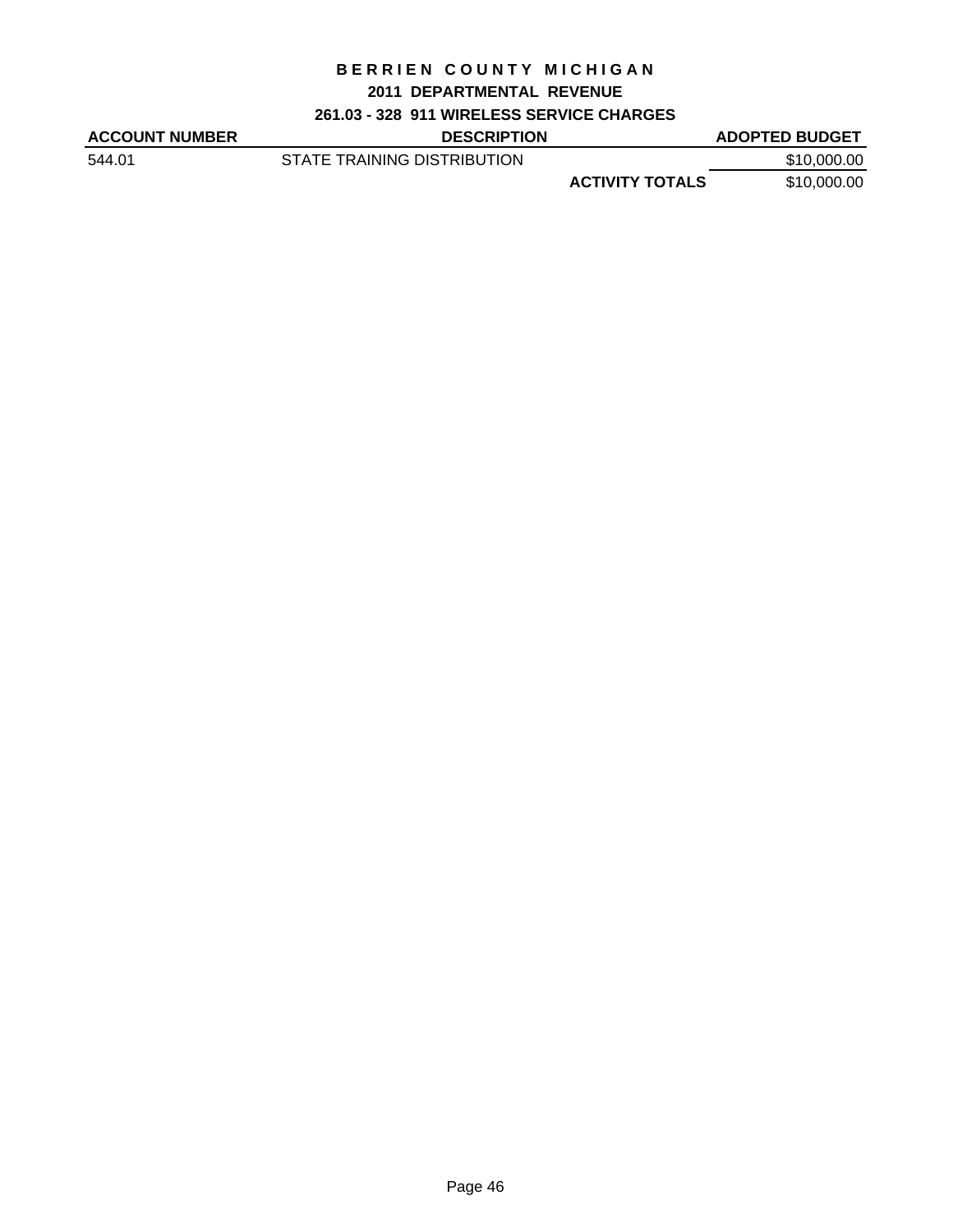#### **2011 DEPARTMENTAL REVENUE**

## **263.00 - 305 DRUG EDUCATION COORDINATOR**

| <b>ACCOUNT NUMBER</b> | <b>DESCRIPTION</b>       |                        | <b>ADOPTED BUDGET</b> |
|-----------------------|--------------------------|------------------------|-----------------------|
| 699.00                | CONTRIBUTION OTHER FUNDS |                        | \$8,410.00            |
|                       |                          | <b>ACTIVITY TOTALS</b> | \$8,410.00            |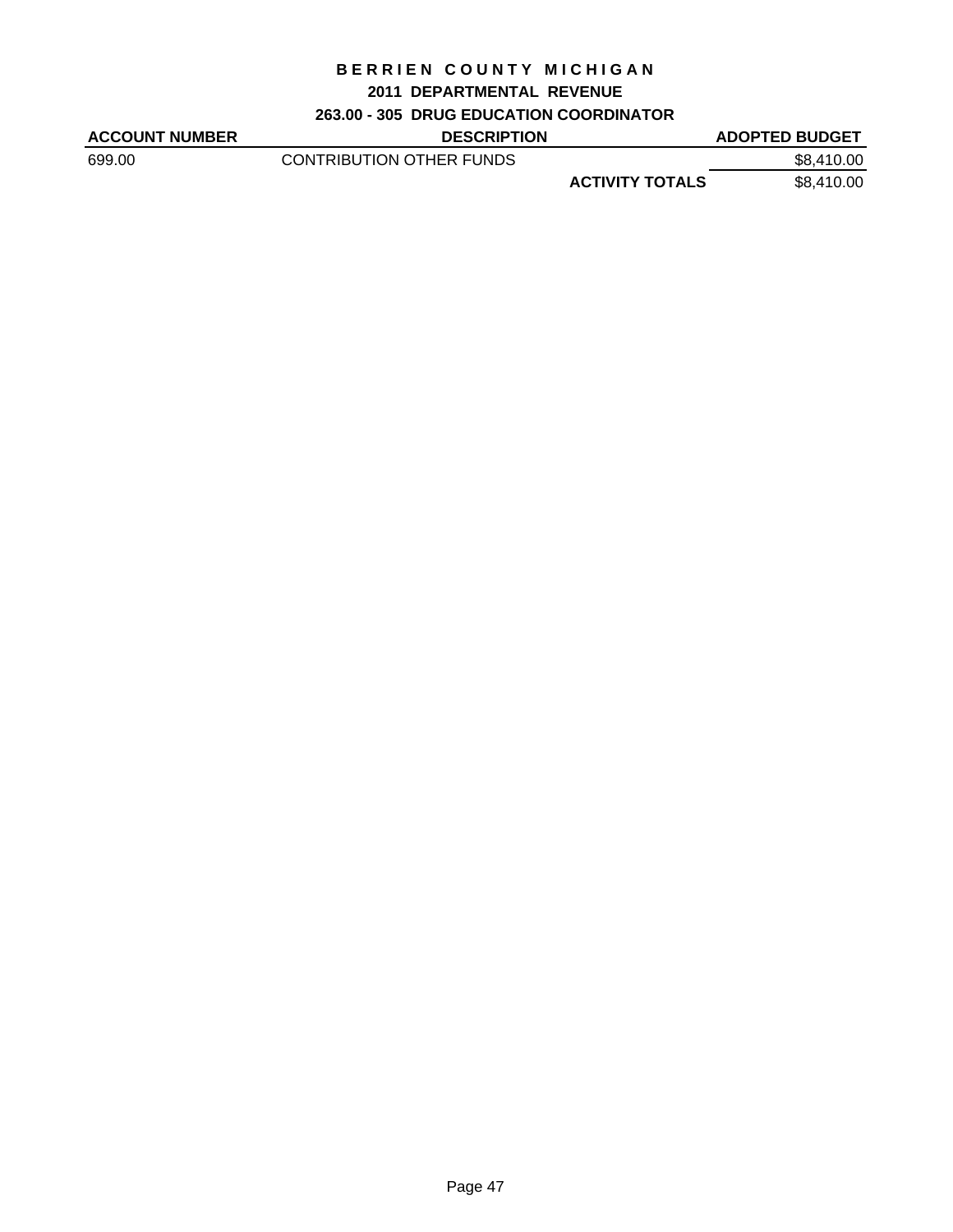# **2011 DEPARTMENTAL REVENUE**

**264.00 - 305 DRUG ENFORC PUB SAF FUND**

| <b>ACCOUNT NUMBER</b> | <b>DESCRIPTION</b>          | <b>ADOPTED BUDGET</b> |
|-----------------------|-----------------------------|-----------------------|
| 403.00                | <b>CURRENT PROPERTY TAX</b> | \$2,263,000.00        |
| 407.00                | DELINQUENT REAL PROPERTY    | \$103,000.00          |
| 411.00                | INDUSTRIAL & COMM FAC TAX   | \$14,875.00           |
| 425.01                | PMT IN LIEU TAX-FOUR WIND   | \$23,000.00           |
|                       | <b>ACTIVITY TOTALS</b>      | \$2,403,875.00        |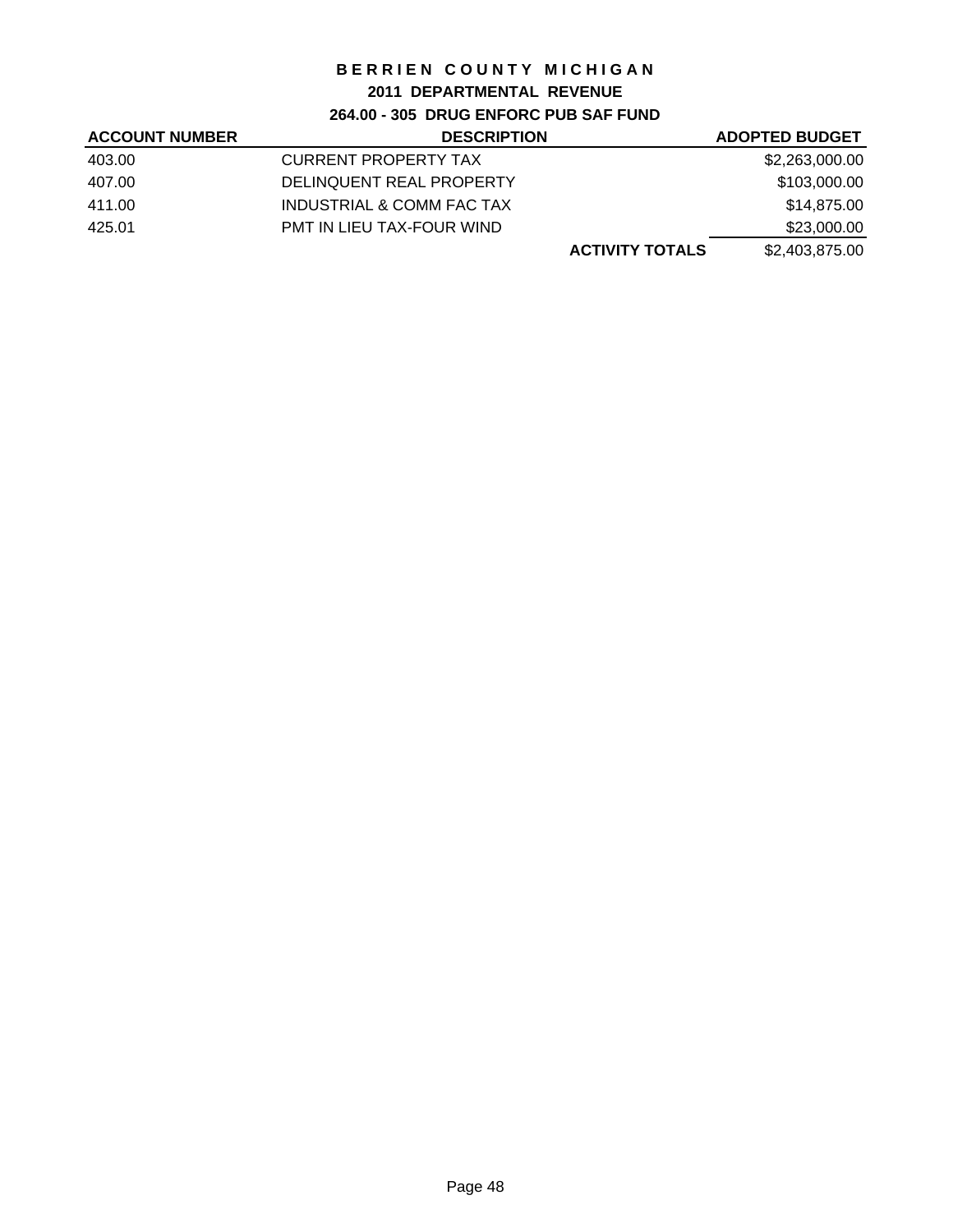#### **2011 DEPARTMENTAL REVENUE**

# **264.01 - 362 LOCAL CORR OFFICERS TRAINING FUND**

| <b>ACCOUNT NUMBER</b> | <b>DESCRIPTION</b>          | <b>ADOPTED BUDGET</b> |
|-----------------------|-----------------------------|-----------------------|
| 607.03                | <b>SHERIFF BOOKING FEES</b> | \$47,895.00           |
| 686.00                | OTHER REIMBURSEMENTS        | \$9,287.00            |
|                       | <b>ACTIVITY TOTALS</b>      | \$57,182.00           |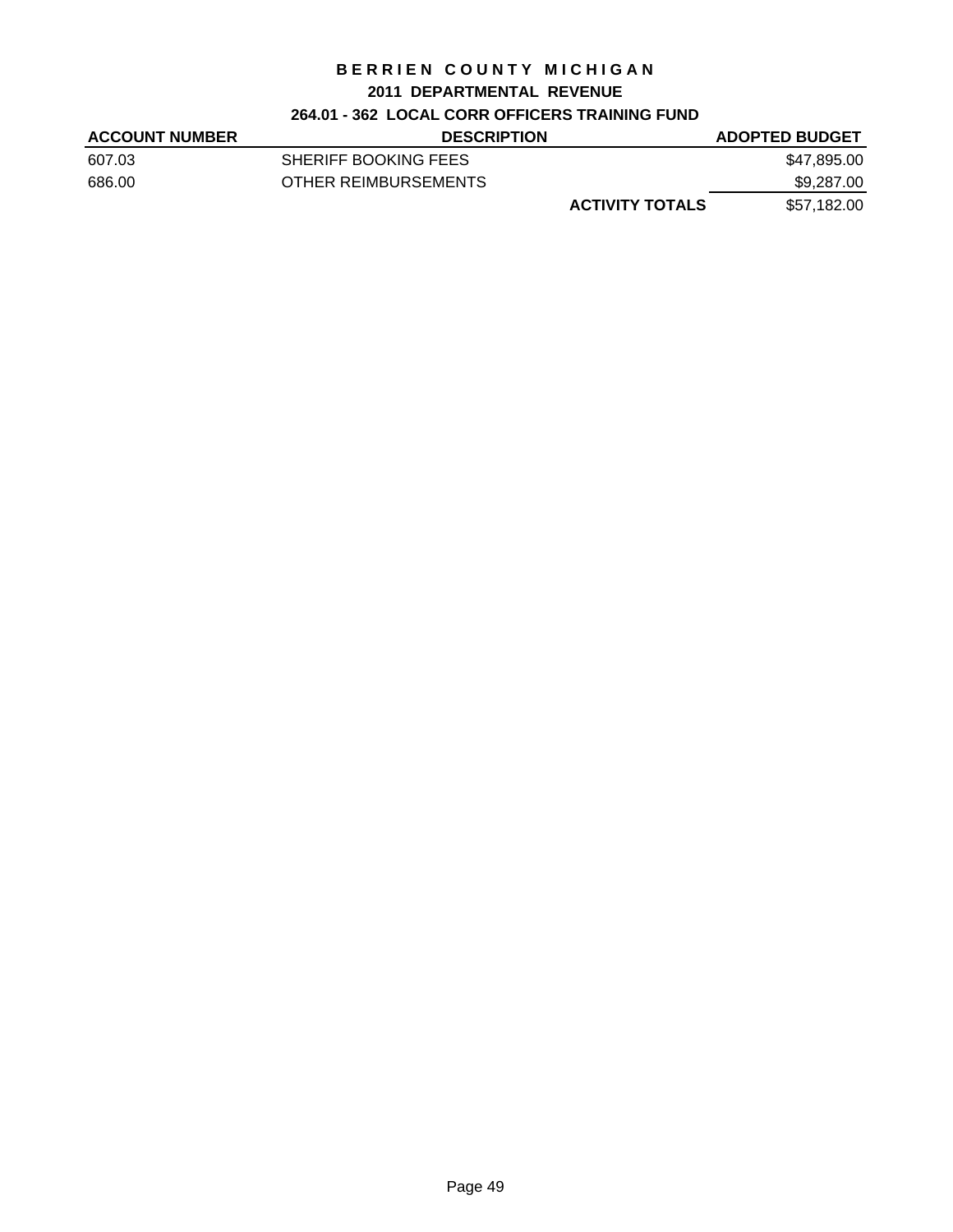#### **2011 DEPARTMENTAL REVENUE**

**265.00 - 305 NARCOTICS BUILDING**

| <b>ACCOUNT NUMBER</b> | <b>DESCRIPTION</b>   |                        | <b>ADOPTED BUDGET</b> |
|-----------------------|----------------------|------------------------|-----------------------|
| 686.00                | OTHER REIMBURSEMENTS |                        | \$29,708.00           |
|                       |                      | <b>ACTIVITY TOTALS</b> | \$29,708.00           |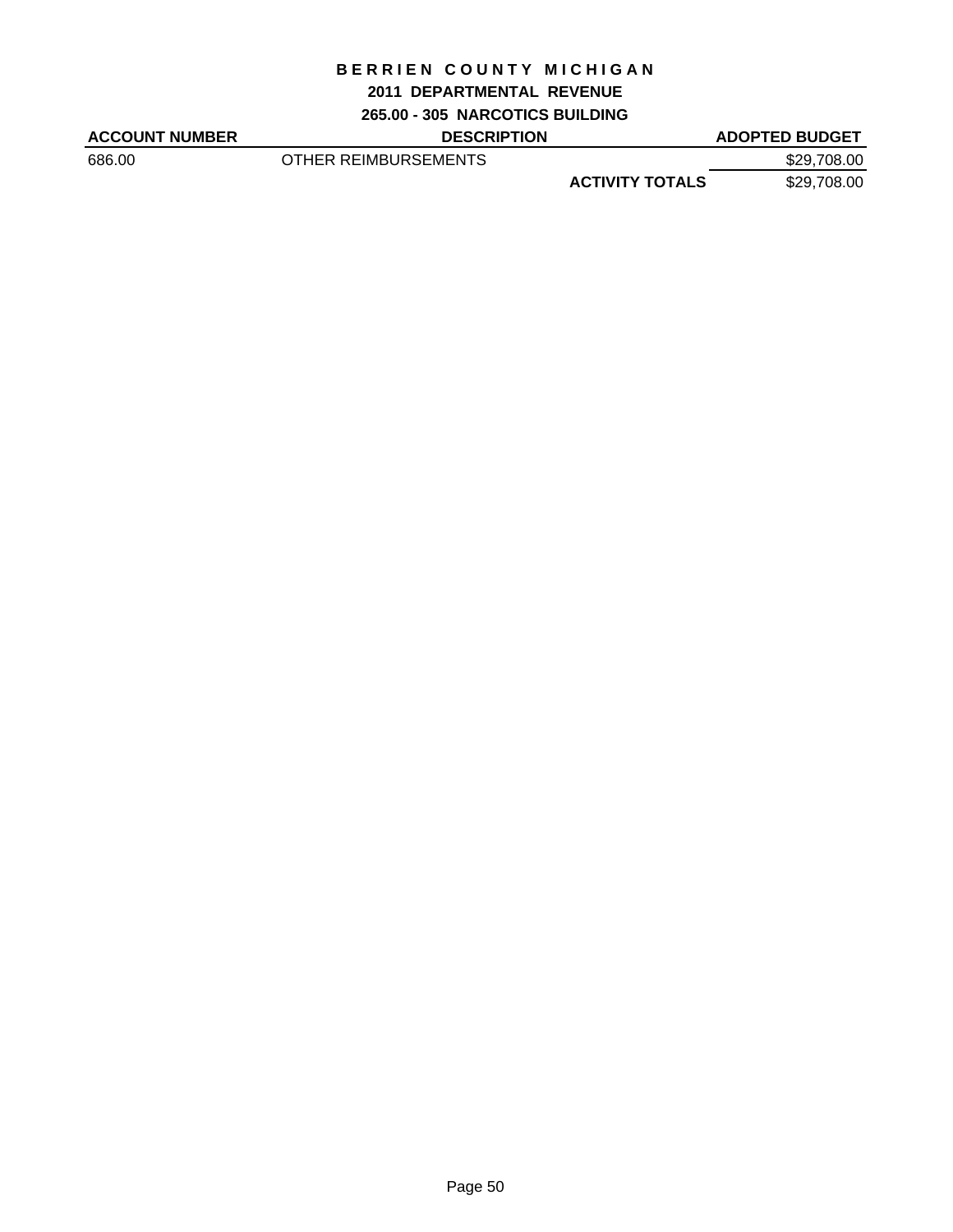# **2011 DEPARTMENTAL REVENUE**

# **265.00 - 335 DRUG LAW ENFORCEMENT FUND**

| <b>ACCOUNT NUMBER</b> | <b>DESCRIPTION</b>       | <b>ADOPTED BUDGET</b> |
|-----------------------|--------------------------|-----------------------|
| 642.00                | SALE OF CONFISCATED PROP | \$75,000.00           |
| 648.00                | SALES SCRAP AND SALVAGE  | \$6,500.00            |
| 686.00                | OTHER REIMBURSEMENTS     | \$32,100.00           |
| 692.00                | <b>CARS</b>              | \$14,000.00           |
|                       | <b>ACTIVITY TOTALS</b>   | \$127,600.00          |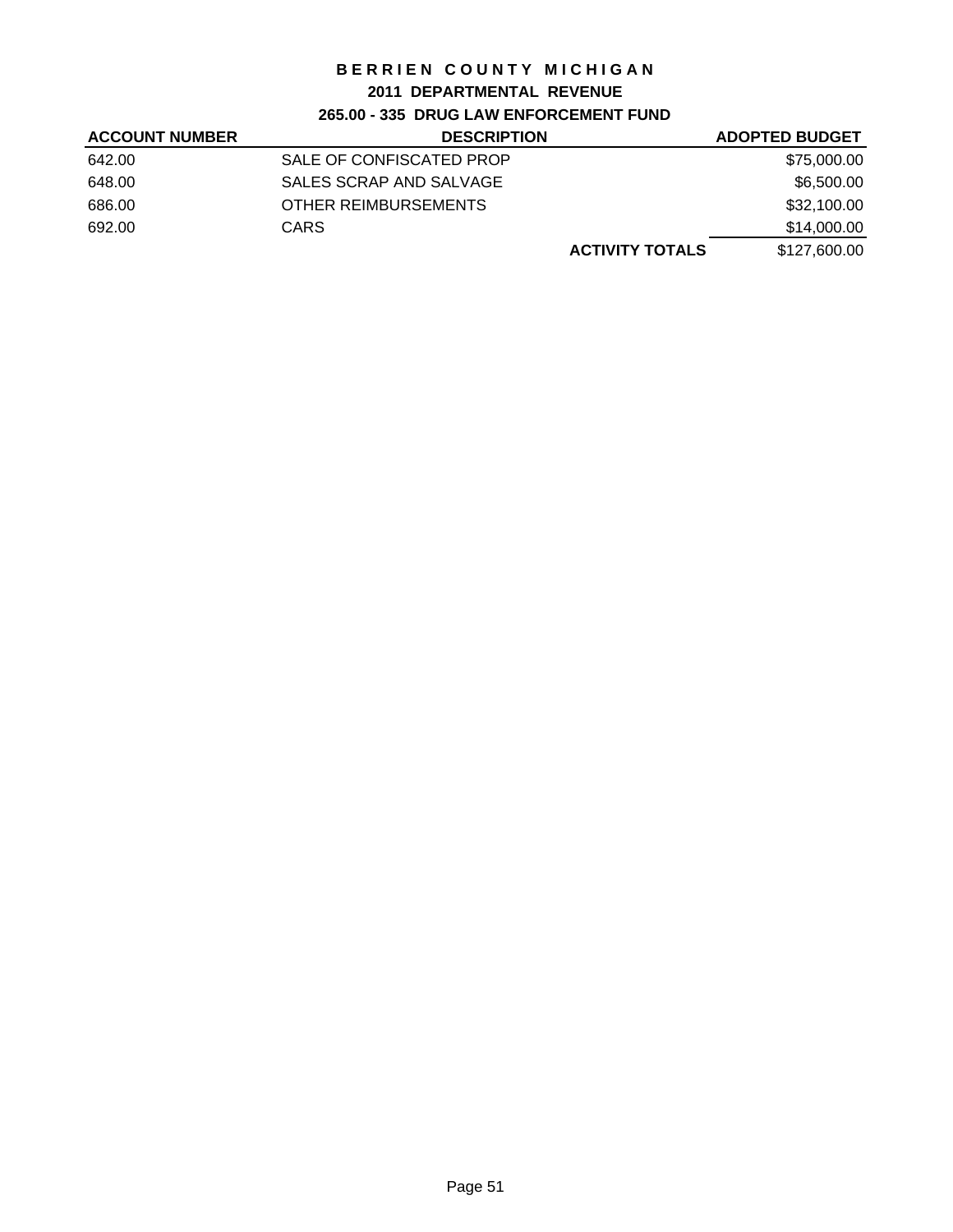#### **2011 DEPARTMENTAL REVENUE**

# **265.01 - 335 FEDERAL FORFEITURE DRUG LAW ENF**

| <b>ACCOUNT NUMBER</b> | <b>DESCRIPTION</b>   |                        | <b>ADOPTED BUDGET</b> |
|-----------------------|----------------------|------------------------|-----------------------|
| 686.00                | OTHER REIMBURSEMENTS |                        | \$3,000.00            |
|                       |                      | <b>ACTIVITY TOTALS</b> | \$3,000.00            |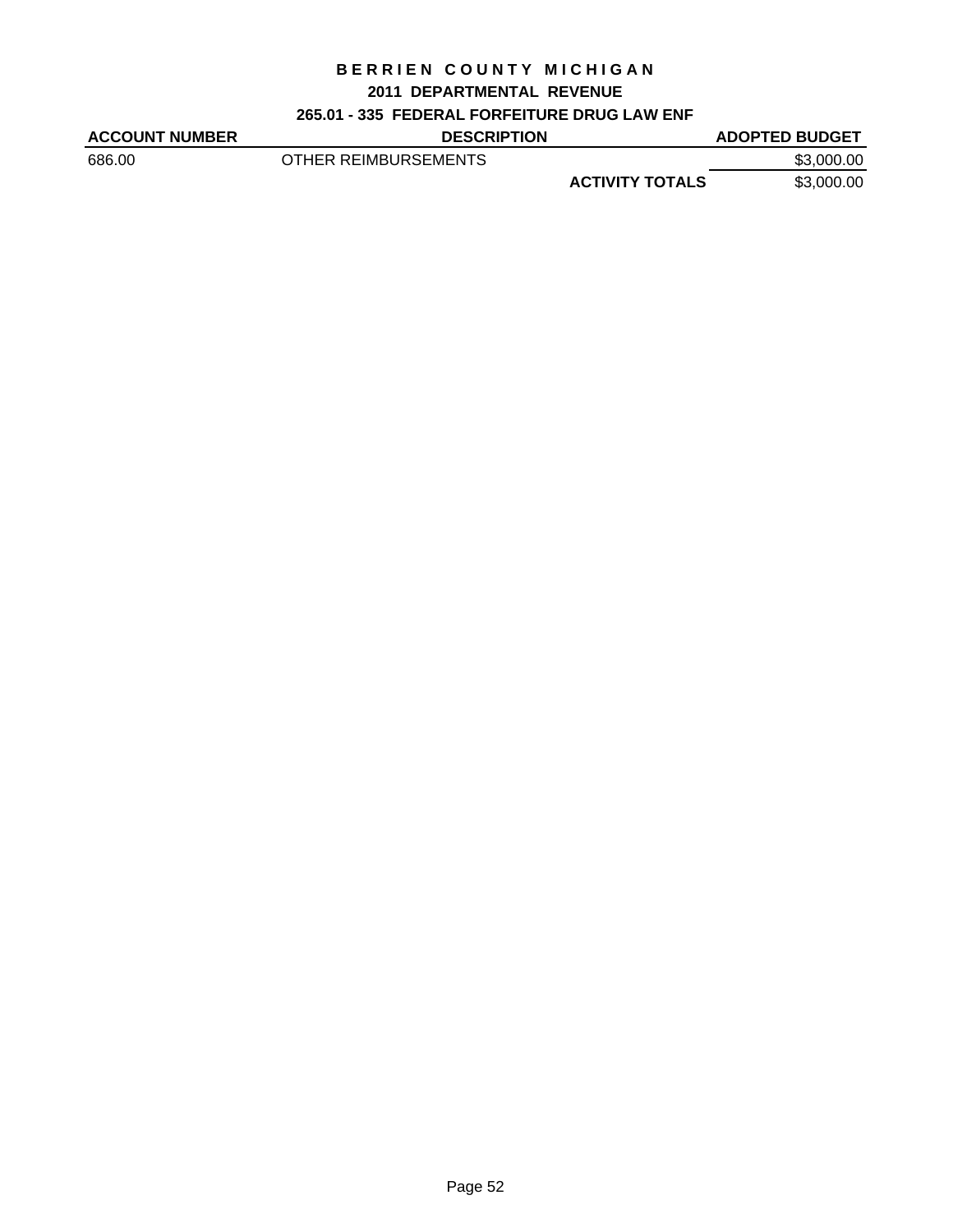#### **2011 DEPARTMENTAL REVENUE**

**265.02 - 229 FORFEITURE/DRUG LAB-10%**

| <b>ACCOUNT NUMBER</b> | <b>DESCRIPTION</b>      |                        | <b>ADOPTED BUDGET</b> |
|-----------------------|-------------------------|------------------------|-----------------------|
| 642.03                | DRUG FORFEITURE COLLECT |                        | \$9,600.00            |
|                       |                         | <b>ACTIVITY TOTALS</b> | \$9,600.00            |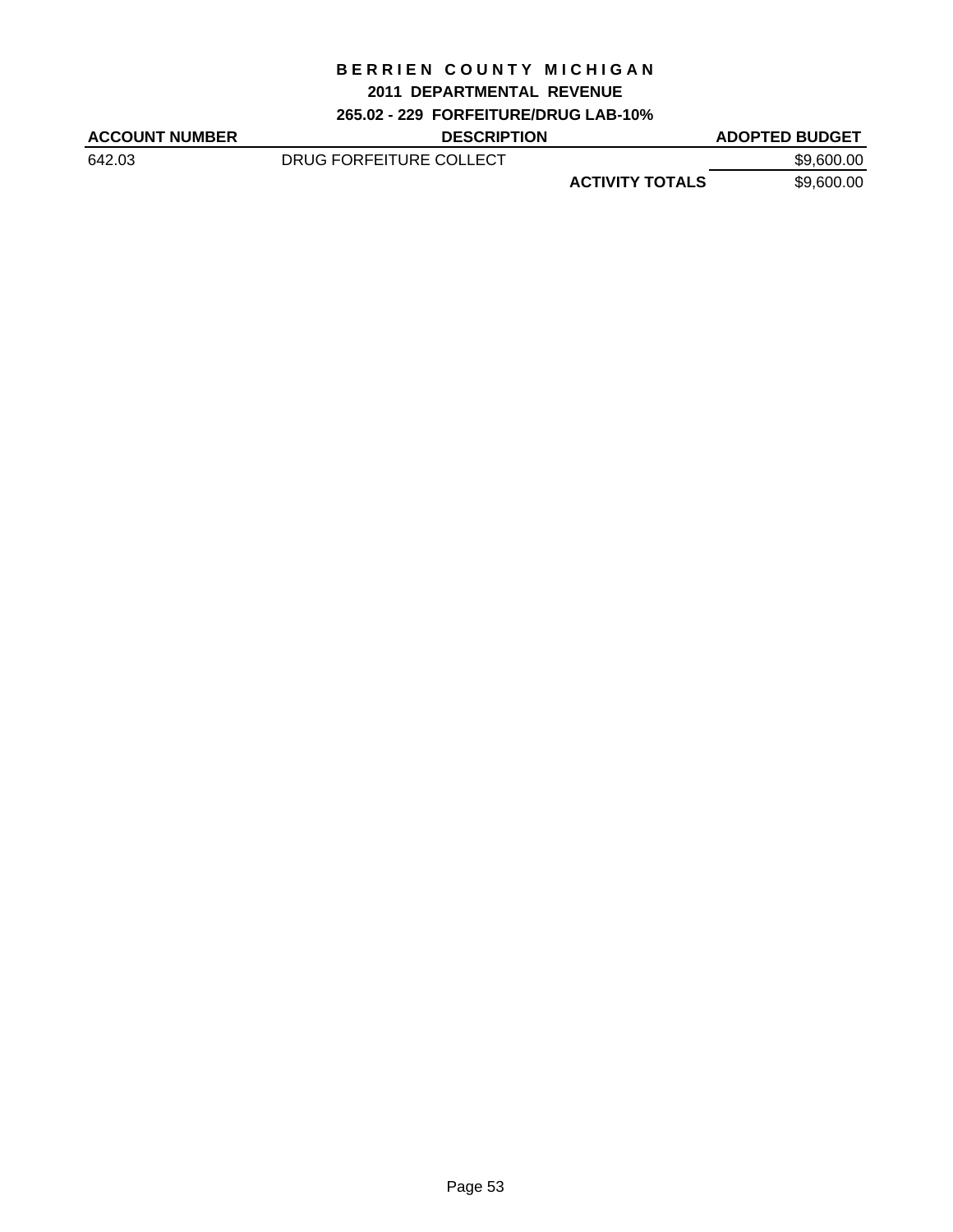#### **2011 DEPARTMENTAL REVENUE**

#### **266.02 - 229 PROSECUTORS WELF FRAUD GR**

| <b>ACCOUNT NUMBER</b> | <b>DESCRIPTION</b>       | <b>ADOPTED BUDGET</b> |
|-----------------------|--------------------------|-----------------------|
| 523.00                | GRANTS-FEDERAL           | \$284,380.00          |
| 699.00                | CONTRIBUTION OTHER FUNDS | \$142,190.00          |
|                       | <b>ACTIVITY TOTALS</b>   | \$426,570.00          |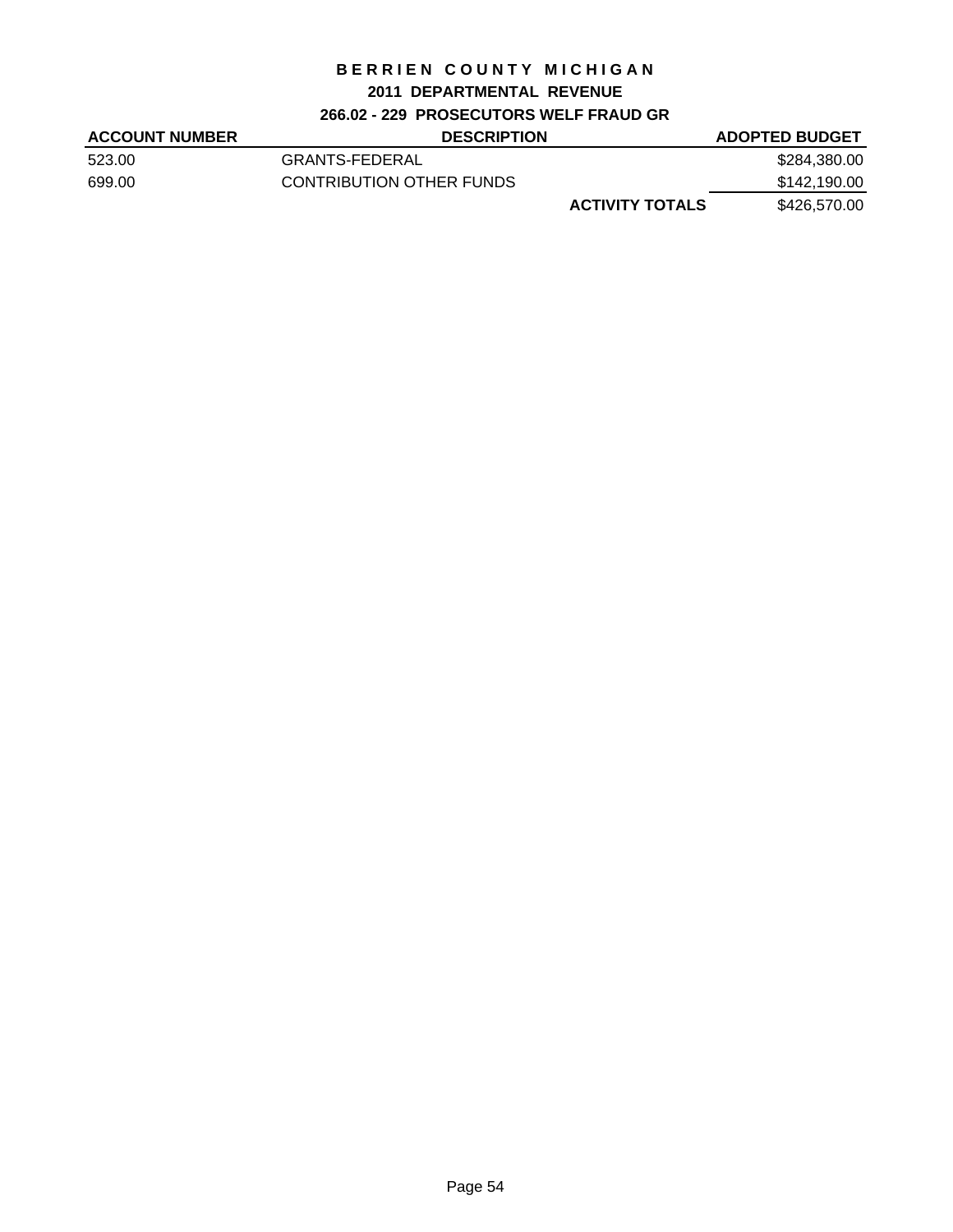#### **2011 DEPARTMENTAL REVENUE**

**266.03 - 333 SHERIFFS SEC ROAD PATROL**

| <b>ACCOUNT NUMBER</b> |               | <b>DESCRIPTION</b> |                        | <b>ADOPTED BUDGET</b> |
|-----------------------|---------------|--------------------|------------------------|-----------------------|
| 577.00                | <b>GRANTS</b> |                    |                        | \$206,654.00          |
|                       |               |                    | <b>ACTIVITY TOTALS</b> | \$206,654.00          |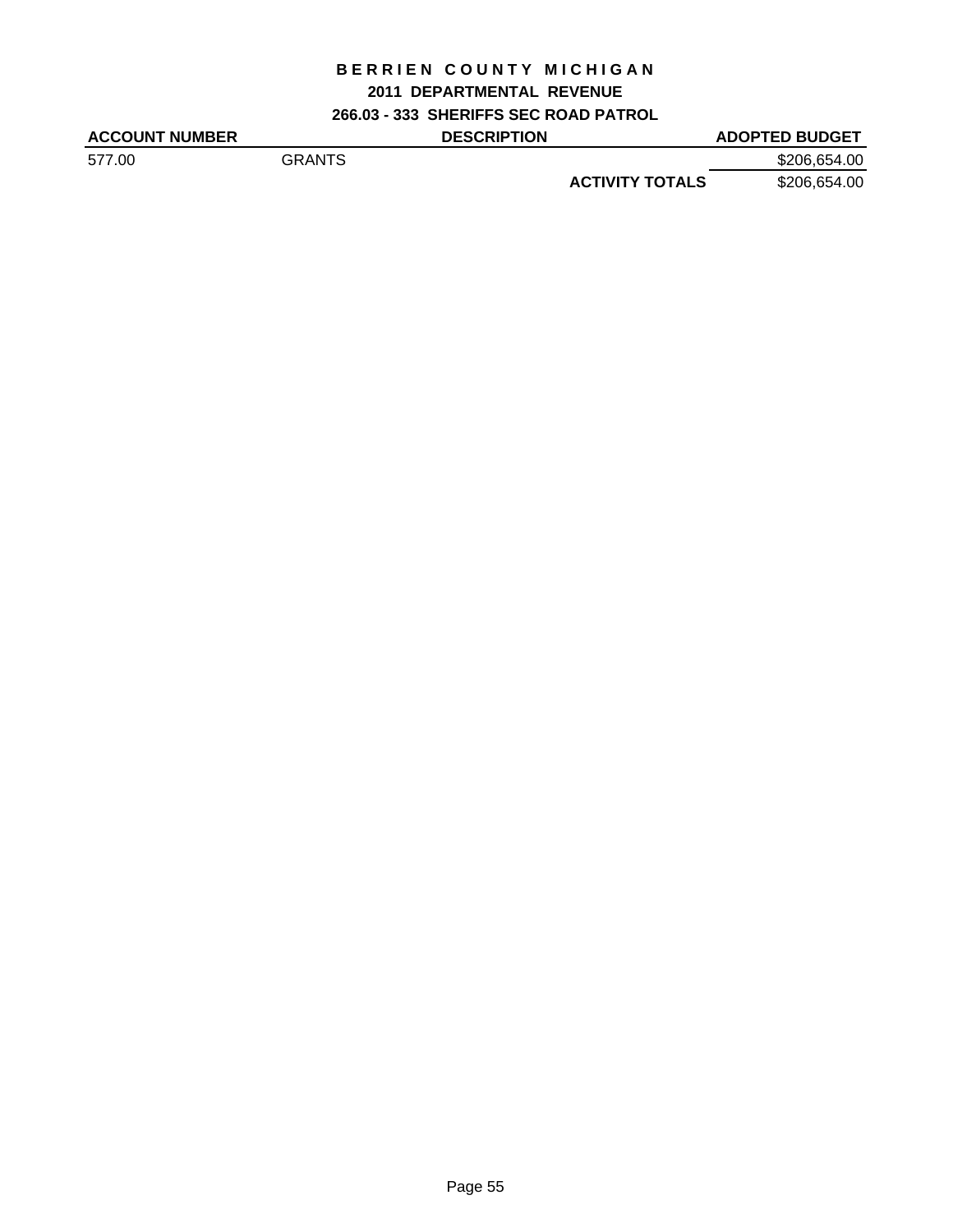# **2011 DEPARTMENTAL REVENUE**

**266.04 - 230 VICTIM-WIT PROS SPEC GRNT**

| <b>ACCOUNT NUMBER</b> | <b>DESCRIPTION</b>       | <b>ADOPTED BUDGET</b> |
|-----------------------|--------------------------|-----------------------|
| 577.00                | <b>GRANTS</b>            | \$170,100.00          |
| 699.00                | CONTRIBUTION OTHER FUNDS | \$101,234.00          |
|                       | <b>ACTIVITY TOTALS</b>   | \$271,334.00          |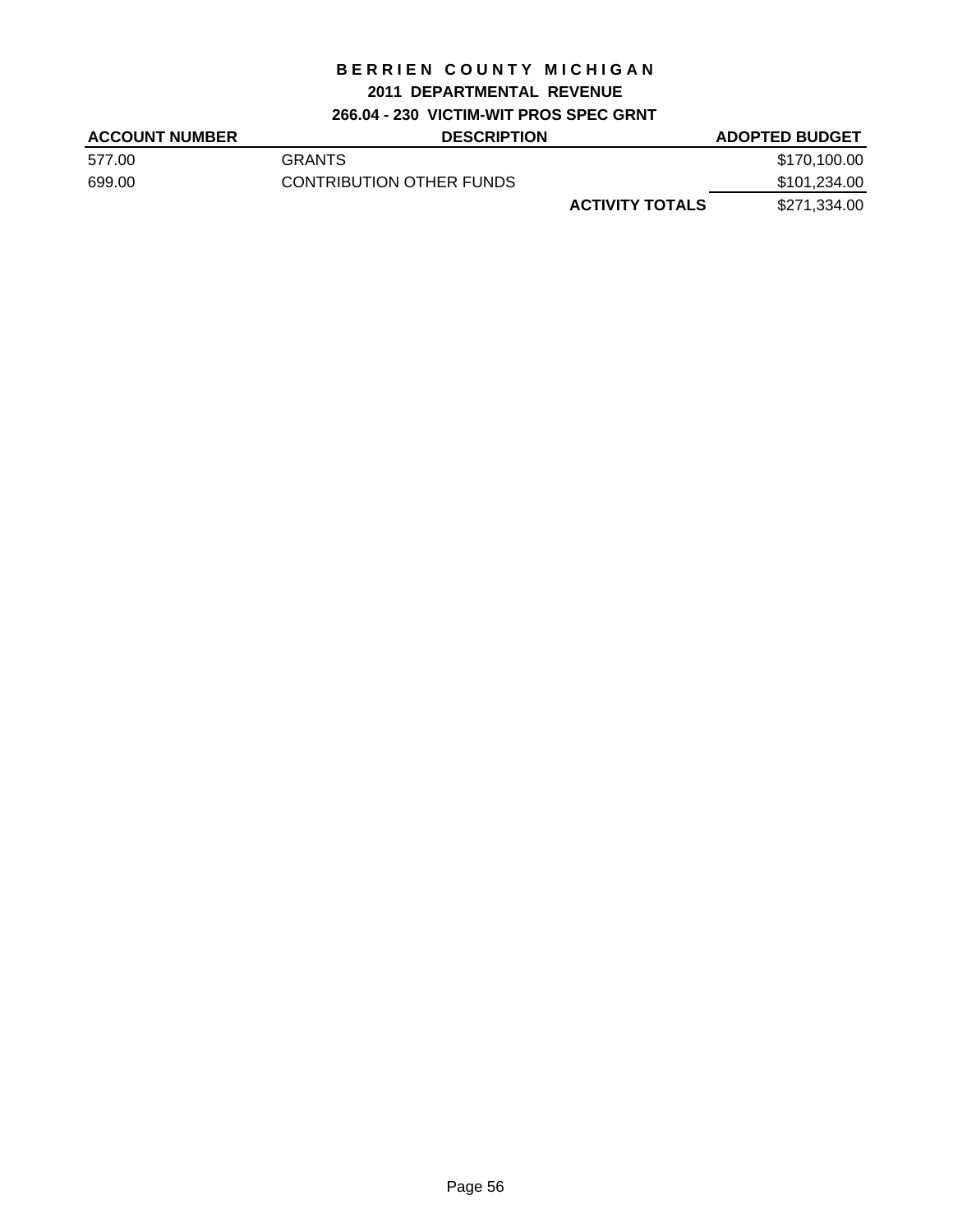#### **2011 DEPARTMENTAL REVENUE**

#### **266.05 - 427 REG HOMELAND SEC - VAN BUREN CTY - 2010**

| <b>ACCOUNT NUMBER</b> | <b>DESCRIPTION</b>    |                        | <b>ADOPTED BUDGET</b> |
|-----------------------|-----------------------|------------------------|-----------------------|
| 555.04                | DUE FM VAN BUREN CNTY |                        | \$83,519.00           |
|                       |                       | <b>ACTIVITY TOTALS</b> | \$83,519.00           |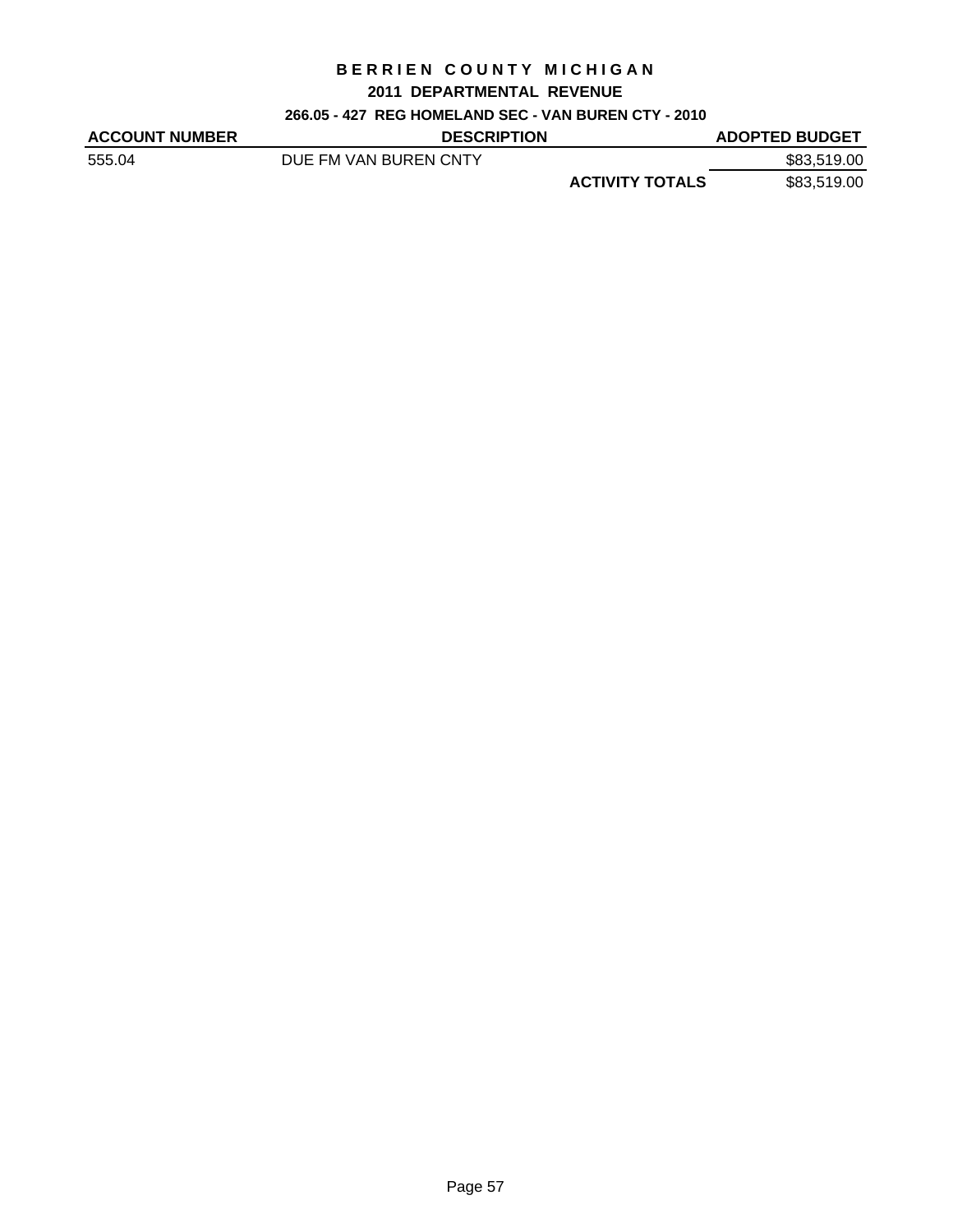#### **2011 DEPARTMENTAL REVENUE**

**266.06 - 305 NARC SPECIAL FUND**

| <b>ACCOUNT NUMBER</b> | <b>DESCRIPTION</b>       |                        | <b>ADOPTED BUDGET</b> |
|-----------------------|--------------------------|------------------------|-----------------------|
| 699.00                | CONTRIBUTION OTHER FUNDS |                        | \$1,238,669.00        |
|                       |                          | <b>ACTIVITY TOTALS</b> | \$1,238,669.00        |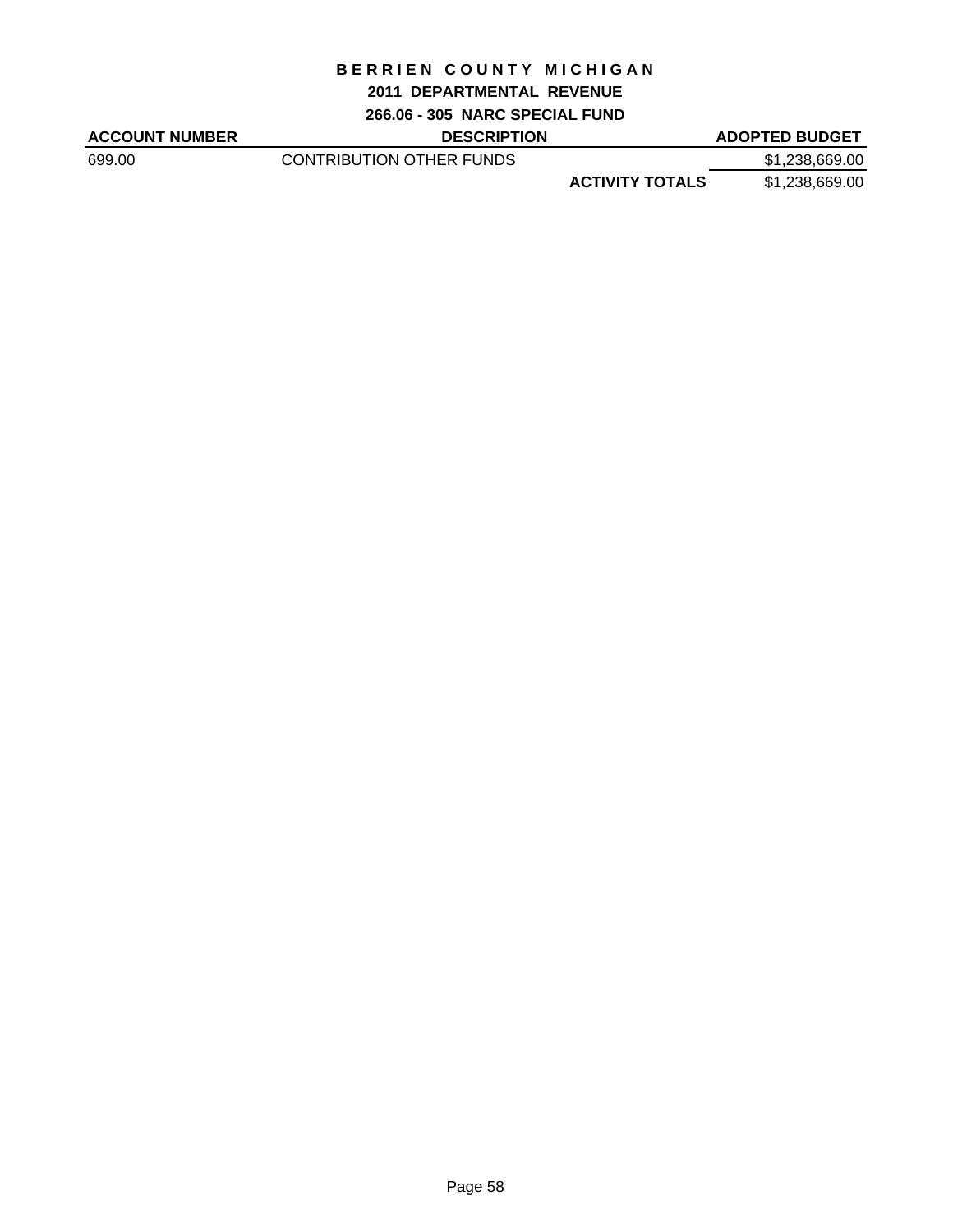## **2011 DEPARTMENTAL REVENUE**

**266.06 - 312 DRUG LABORATORY**

| <b>ACCOUNT NUMBER</b> | <b>DESCRIPTION</b>       | <b>ADOPTED BUDGET</b> |
|-----------------------|--------------------------|-----------------------|
| 633.02                | SERVICE CHARGES-DRUG LAB | \$3,500.00            |
| 699.00                | CONTRIBUTION OTHER FUNDS | \$113,053.00          |
|                       | <b>ACTIVITY TOTALS</b>   | \$116,553.00          |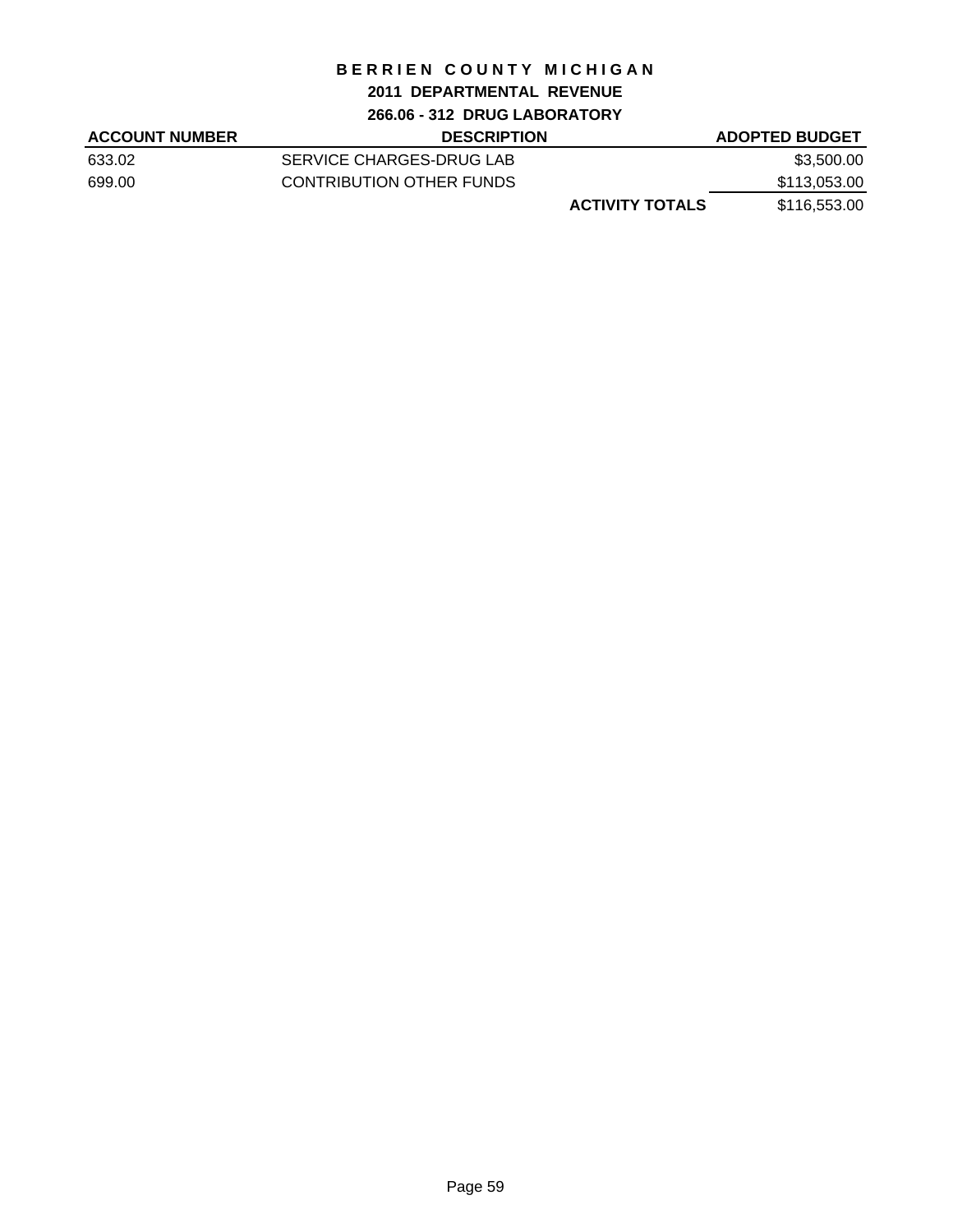# **2011 DEPARTMENTAL REVENUE**

**266.07 - 306 LOCAL POLICE-WATERVLIET**

| <b>ACCOUNT NUMBER</b> | <b>DESCRIPTION</b>         | <b>ADOPTED BUDGET</b> |
|-----------------------|----------------------------|-----------------------|
| 559.00                | ADMIN COST REIMBURSEMENT   | \$10,736.00           |
| 641.12                | SERVICE CHARGE-LOCAL UNITS | \$214,727.00          |
|                       | <b>ACTIVITY TOTALS</b>     | \$225,463.00          |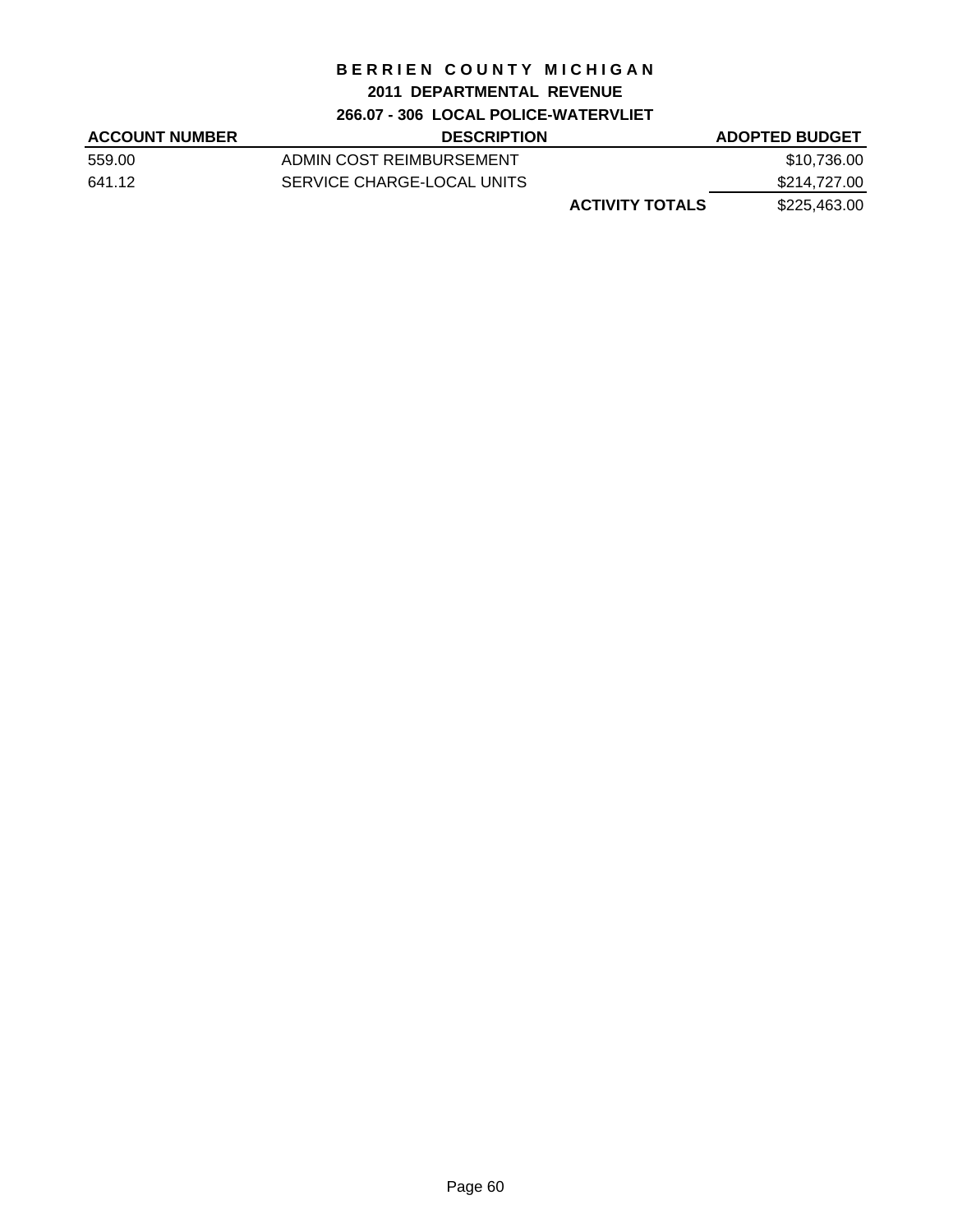#### **2011 DEPARTMENTAL REVENUE**

# **266.07 - 309 LOCAL POLICE-HAGAR**

| <b>ACCOUNT NUMBER</b> | <b>DESCRIPTION</b>         | <b>ADOPTED BUDGET</b> |
|-----------------------|----------------------------|-----------------------|
| 559.00                | ADMIN COST REIMBURSEMENT   | \$673.00              |
| 641.12                | SERVICE CHARGE-LOCAL UNITS | \$6,728.00            |
|                       | <b>ACTIVITY TOTALS</b>     | \$7.401.00            |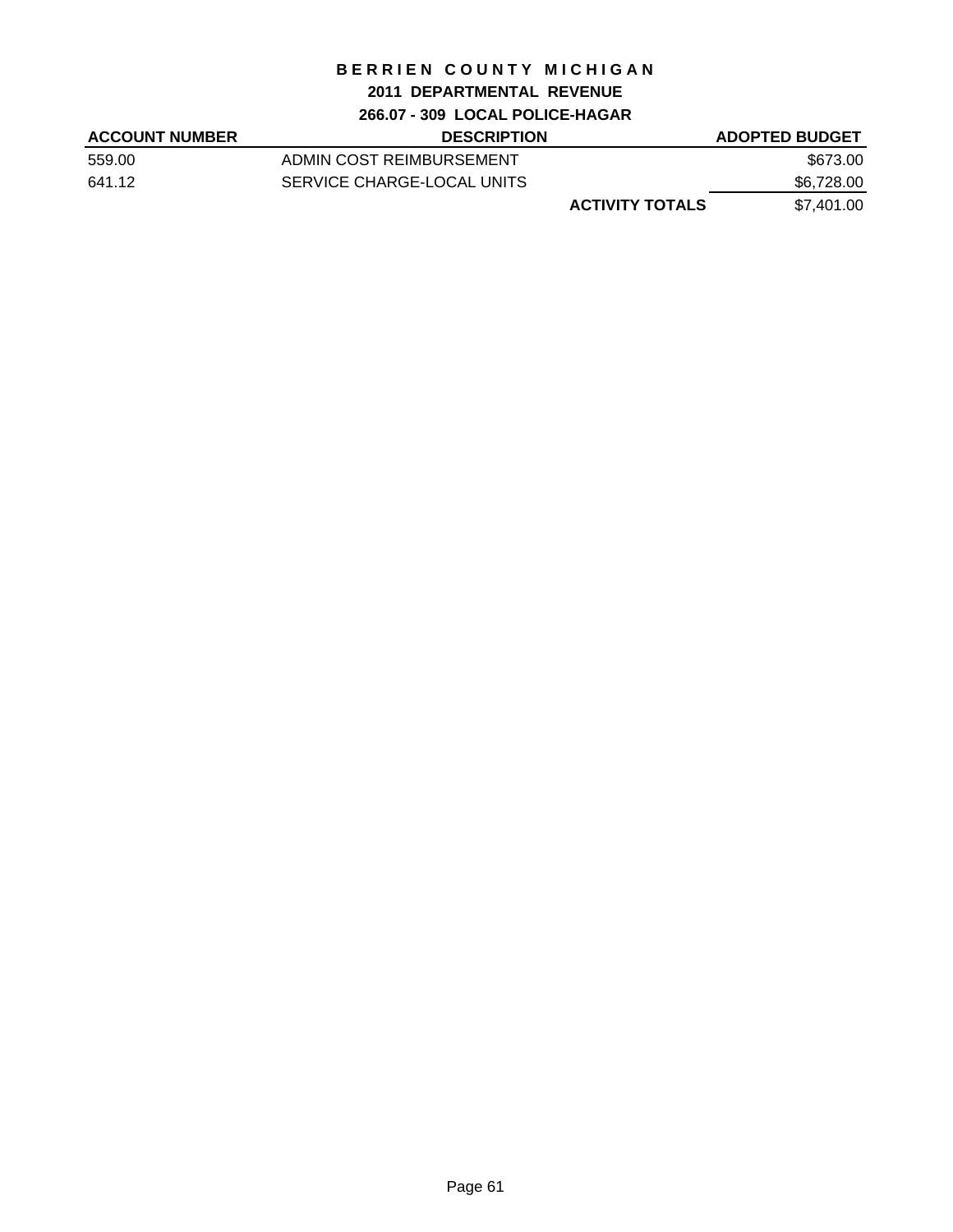## **2011 DEPARTMENTAL REVENUE**

**266.07 - 310 LOCAL POLICE-NILES**

| <b>ACCOUNT NUMBER</b> | <b>DESCRIPTION</b>         | <b>ADOPTED BUDGET</b> |
|-----------------------|----------------------------|-----------------------|
| 559.00                | ADMIN COST REIMBURSEMENT   | \$74,556.00           |
| 641.12                | SERVICE CHARGE-LOCAL UNITS | \$745,562.00          |
|                       | <b>ACTIVITY TOTALS</b>     | \$820,118.00          |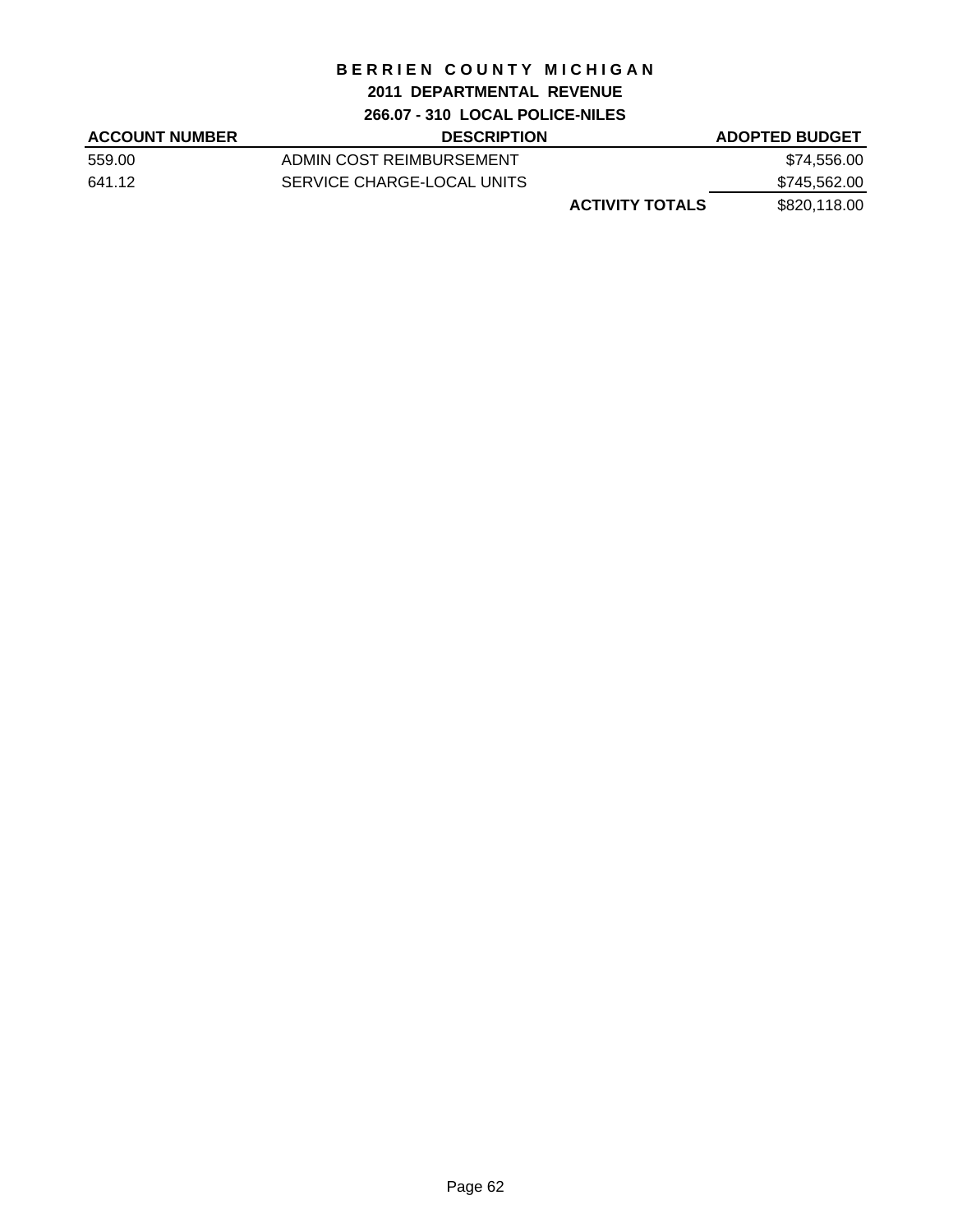# **2011 DEPARTMENTAL REVENUE**

**266.07 - 313 LOCAL POLICE-B H CITY**

| <b>ACCOUNT NUMBER</b> | <b>DESCRIPTION</b>       | <b>ADOPTED BUDGET</b> |
|-----------------------|--------------------------|-----------------------|
| 671.00                | DONATIONS-PRIVATE CONTR  | \$50,000.00           |
| 699.00                | CONTRIBUTION OTHER FUNDS | \$50,000.00           |
|                       | <b>ACTIVITY TOTALS</b>   | \$100,000.00          |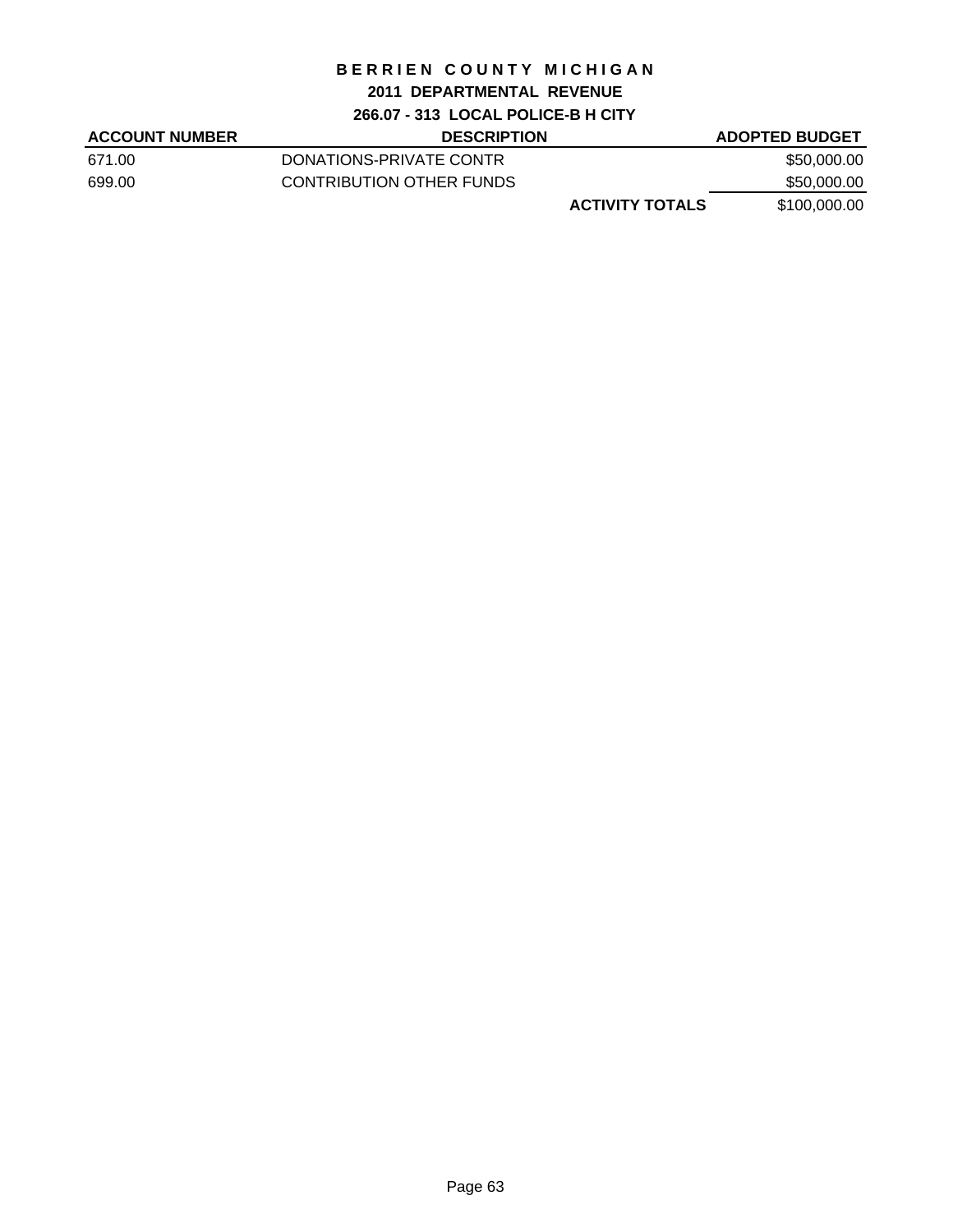# **2011 DEPARTMENTAL REVENUE**

## **266.07 - 314 LOCAL POLICE-BUCH TWP**

| <b>ACCOUNT NUMBER</b> | <b>DESCRIPTION</b>         | <b>ADOPTED BUDGET</b> |
|-----------------------|----------------------------|-----------------------|
| 559.00                | ADMIN COST REIMBURSEMENT   | \$1,361.00            |
| 641.12                | SERVICE CHARGE-LOCAL UNITS | \$13,609.00           |
|                       | <b>ACTIVITY TOTALS</b>     | \$14,970.00           |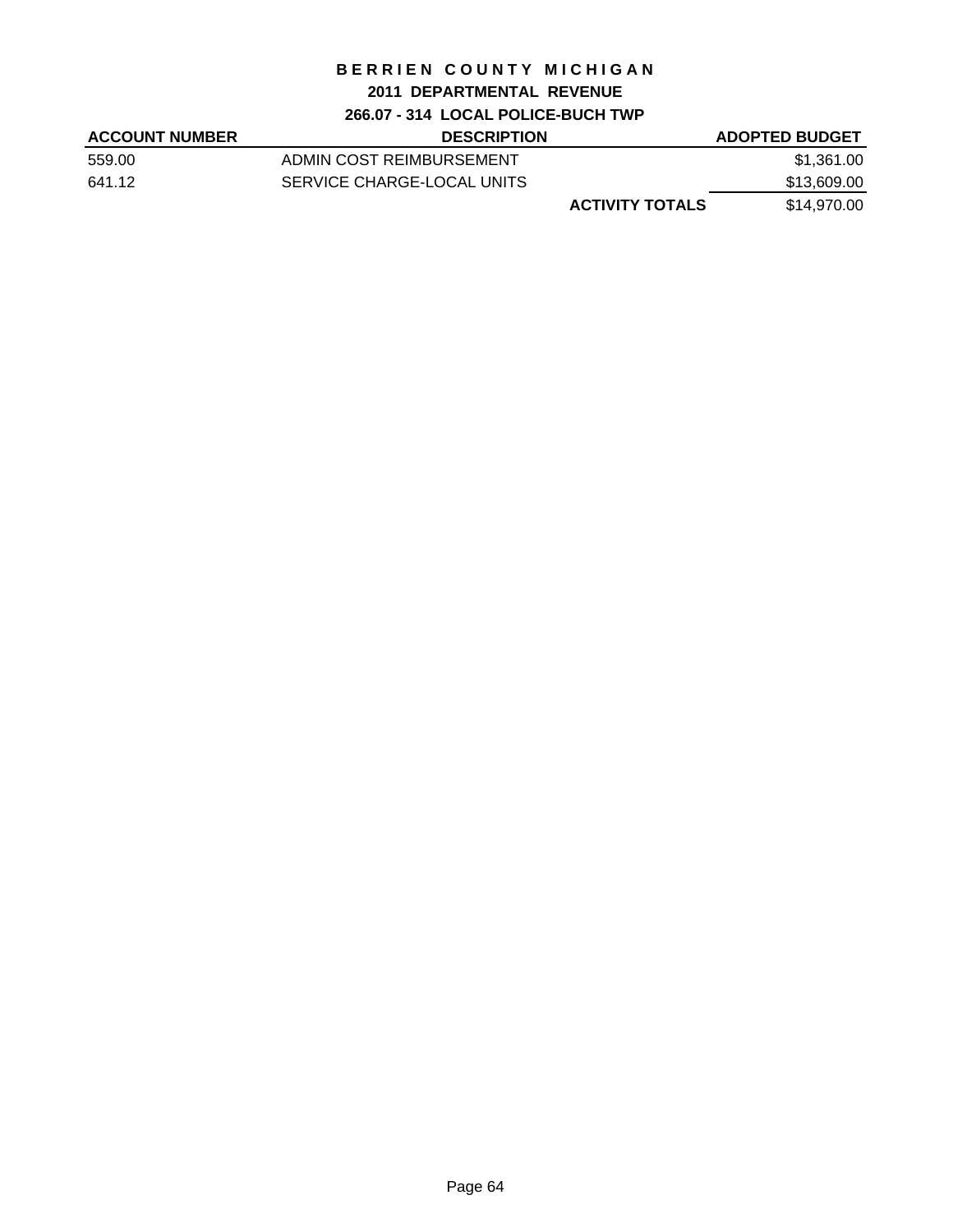# **2011 DEPARTMENTAL REVENUE**

# **266.07 - 315 LOCAL POL-NEW BUFFALO TWP**

| <b>ACCOUNT NUMBER</b> | <b>DESCRIPTION</b>         | <b>ADOPTED BUDGET</b> |
|-----------------------|----------------------------|-----------------------|
| 559.00                | ADMIN COST REIMBURSEMENT   | \$51,446.00           |
| 641.12                | SERVICE CHARGE-LOCAL UNITS | \$514,459.00          |
|                       | <b>ACTIVITY TOTALS</b>     | \$565,905.00          |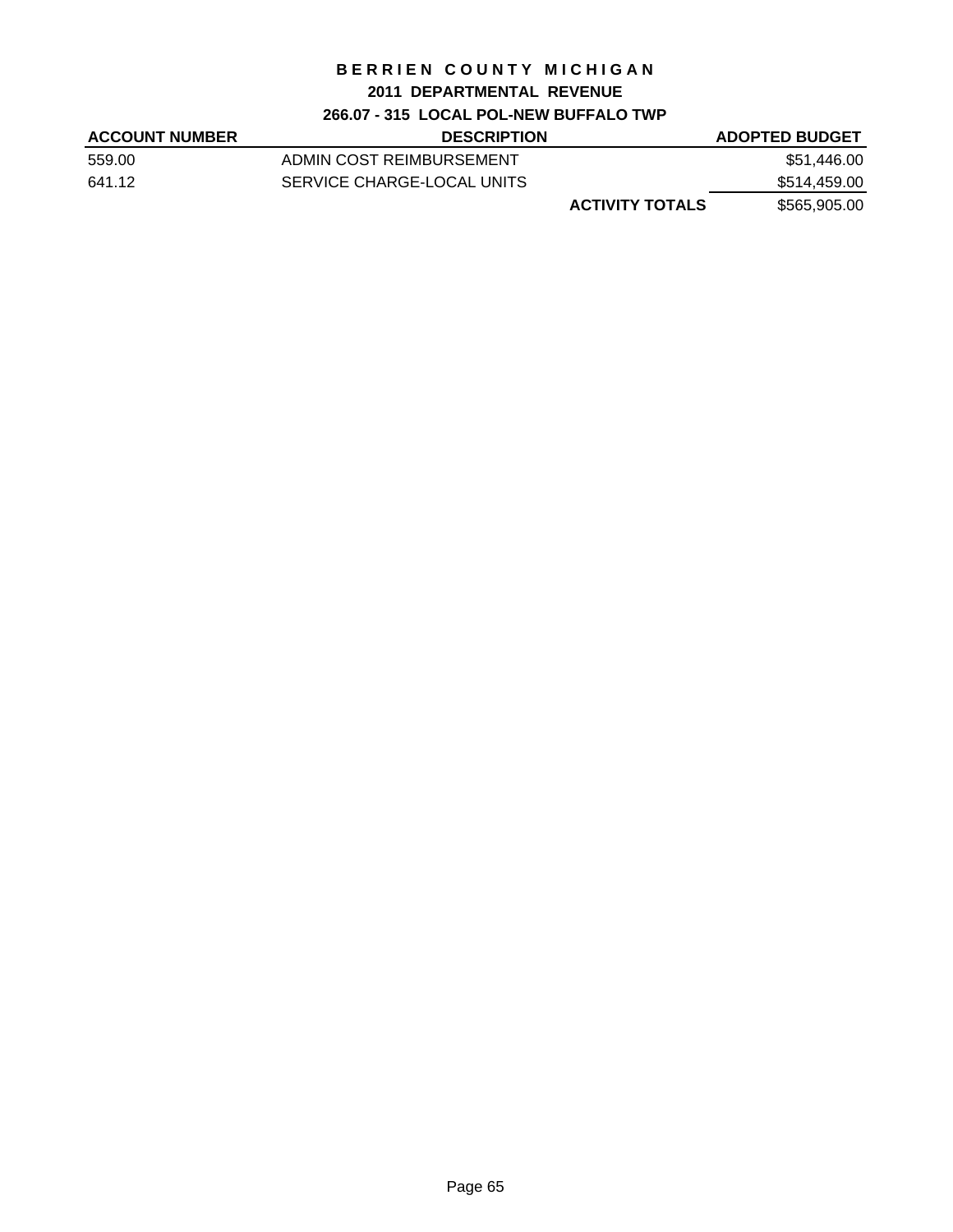#### **2011 DEPARTMENTAL REVENUE**

# **266.07 - 316 LOCAL POLICE-MI WORKS CONT**

| <b>ACCOUNT NUMBER</b> | <b>DESCRIPTION</b>         |                        | <b>ADOPTED BUDGET</b> |
|-----------------------|----------------------------|------------------------|-----------------------|
| 641.12                | SERVICE CHARGE-LOCAL UNITS |                        | \$5,000.00            |
|                       |                            | <b>ACTIVITY TOTALS</b> | \$5,000.00            |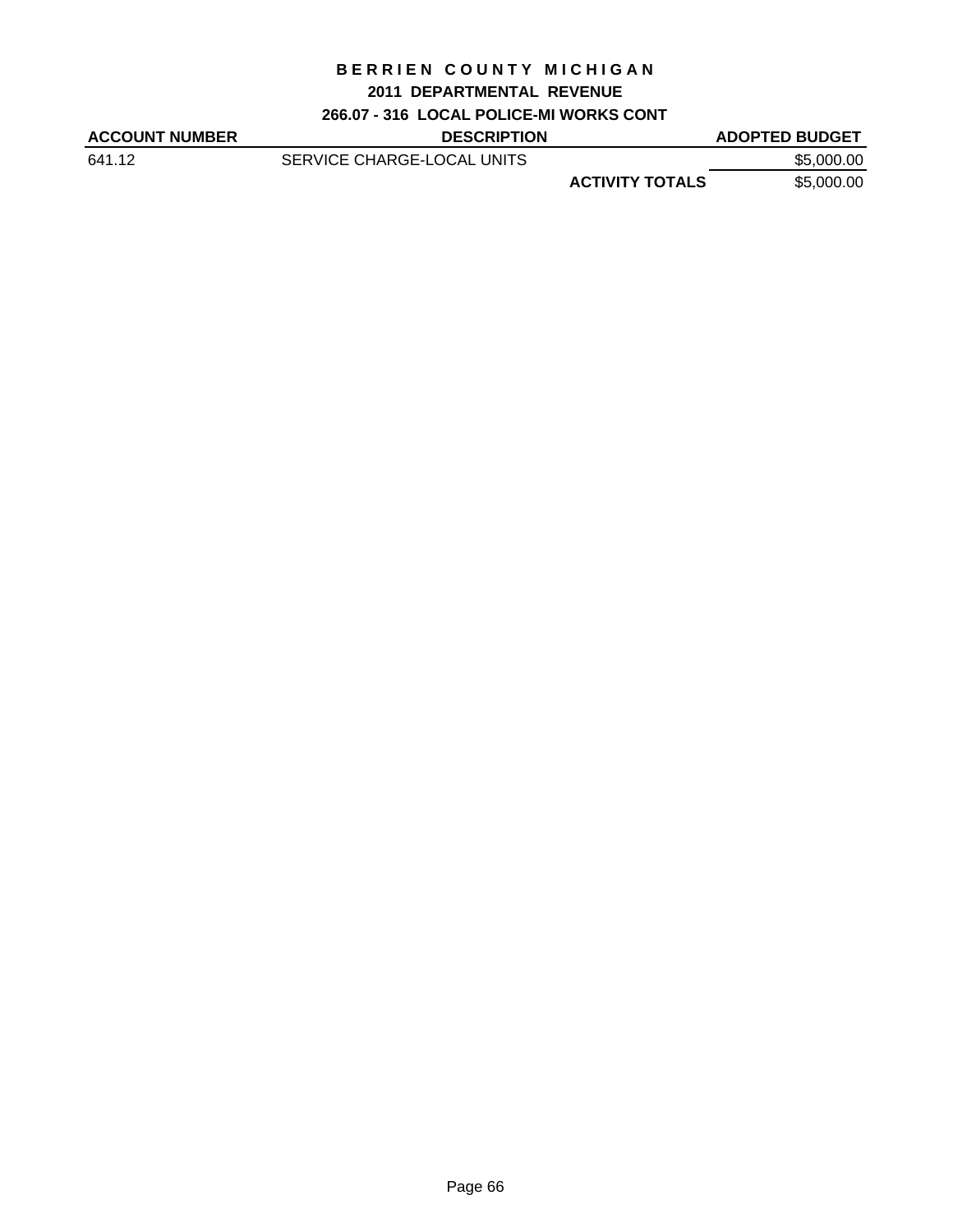# **2011 DEPARTMENTAL REVENUE**

# **266.07 - 317 LOCAL POLICE-DHS CONTRACT**

| <b>ACCOUNT NUMBER</b> | <b>DESCRIPTION</b>       | <b>ADOPTED BUDGET</b> |
|-----------------------|--------------------------|-----------------------|
| 563.00                | <b>GRANTS GUARDS DSS</b> | \$67,632.00           |
| 699.00                | CONTRIBUTION OTHER FUNDS | \$19,142.00           |
|                       | <b>ACTIVITY TOTALS</b>   | \$86,774.00           |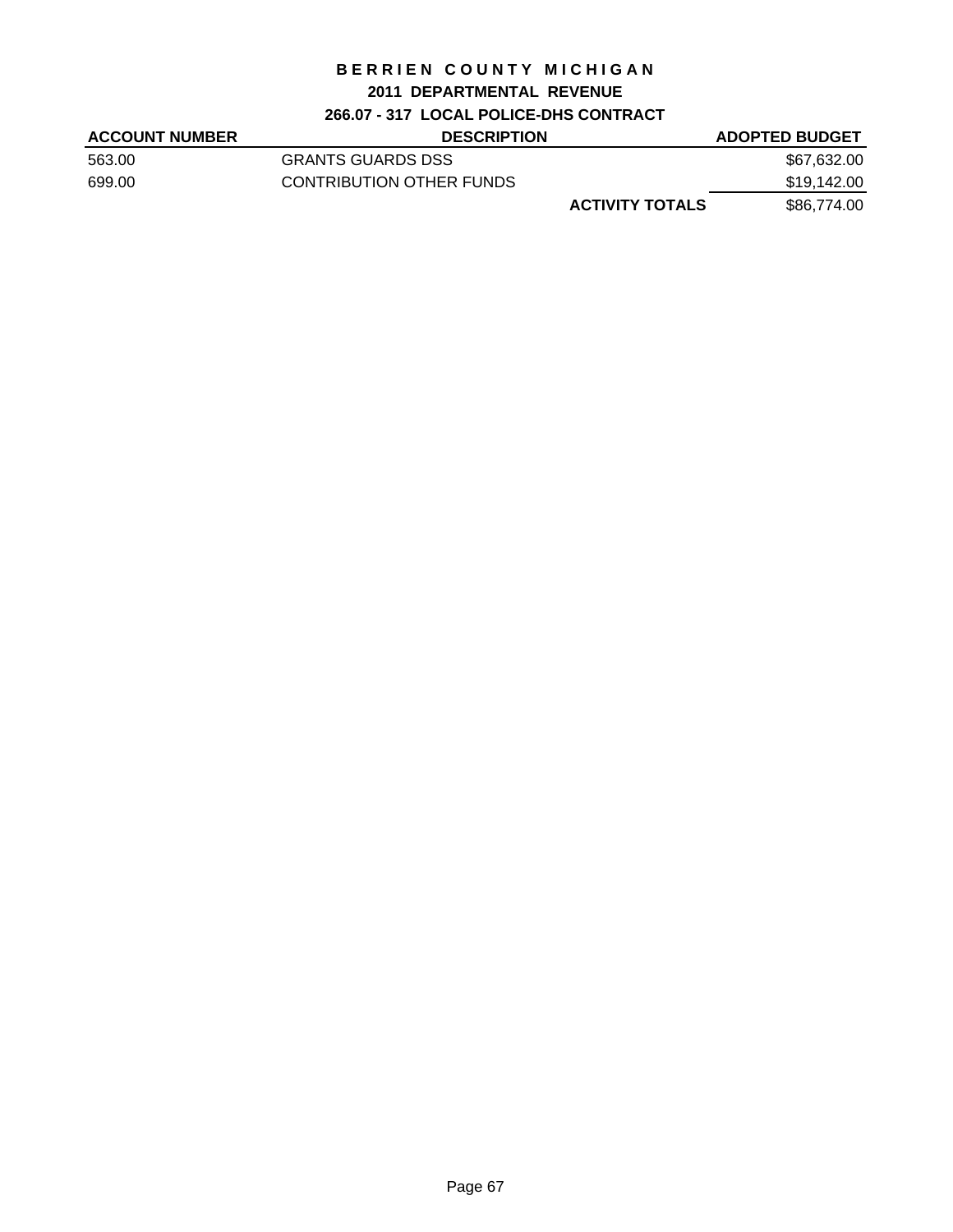# **2011 DEPARTMENTAL REVENUE**

**266.07 - 318 LOCAL POLICE-FBI CONTRACT**

| <b>ACCOUNT NUMBER</b> | <b>DESCRIPTION</b>         |                        | <b>ADOPTED BUDGET</b> |
|-----------------------|----------------------------|------------------------|-----------------------|
| 641.12                | SERVICE CHARGE-LOCAL UNITS |                        | \$15,979.00           |
|                       |                            | <b>ACTIVITY TOTALS</b> | \$15,979.00           |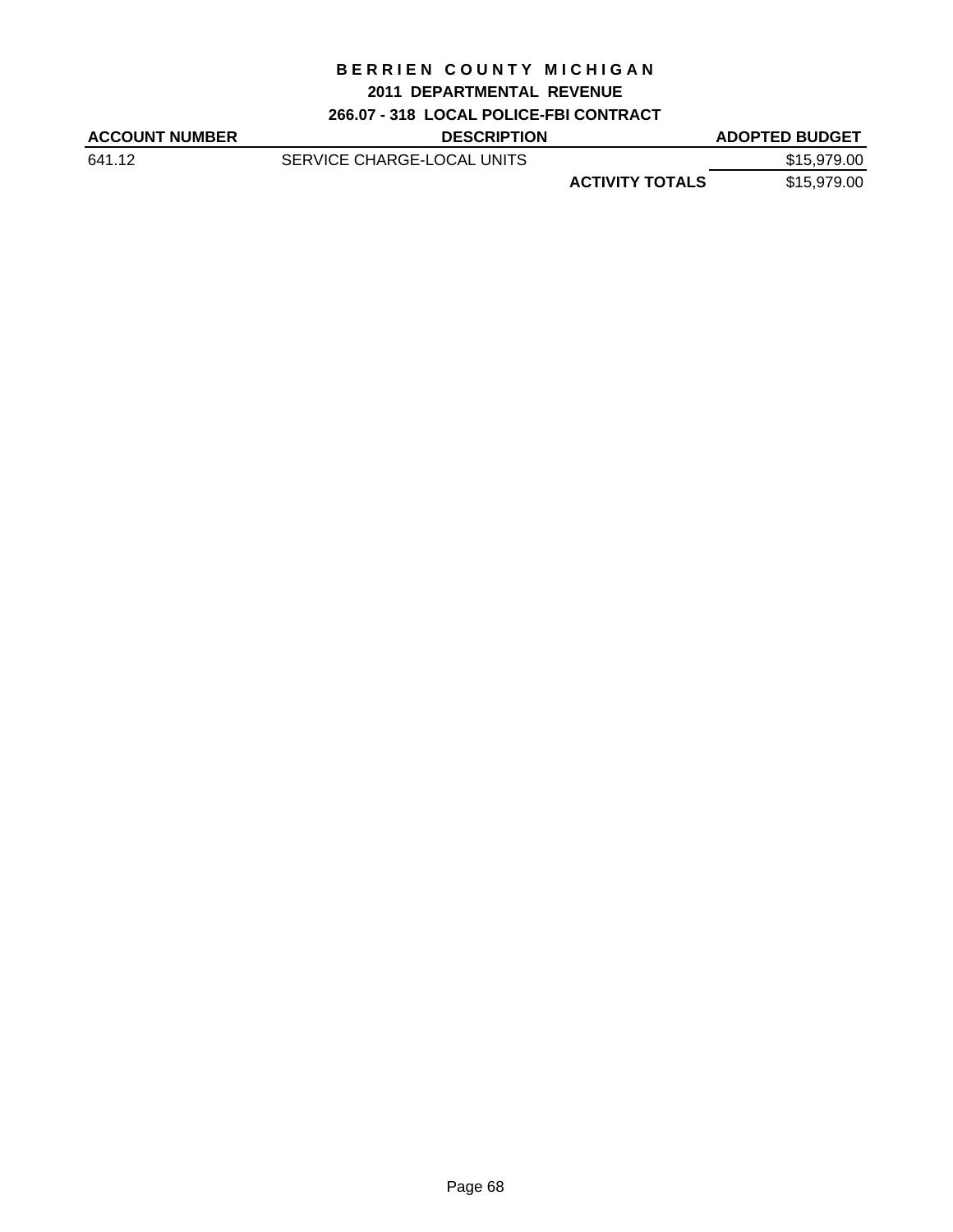#### **2011 DEPARTMENTAL REVENUE**

**266.08 - 305 ACT 302 TRAINING FUND**

| <b>ACCOUNT NUMBER</b> | <b>DESCRIPTION</b>          |                        | <b>ADOPTED BUDGET</b> |
|-----------------------|-----------------------------|------------------------|-----------------------|
| 544.01                | STATE TRAINING DISTRIBUTION |                        | \$14,655.00           |
|                       |                             | <b>ACTIVITY TOTALS</b> | \$14,655.00           |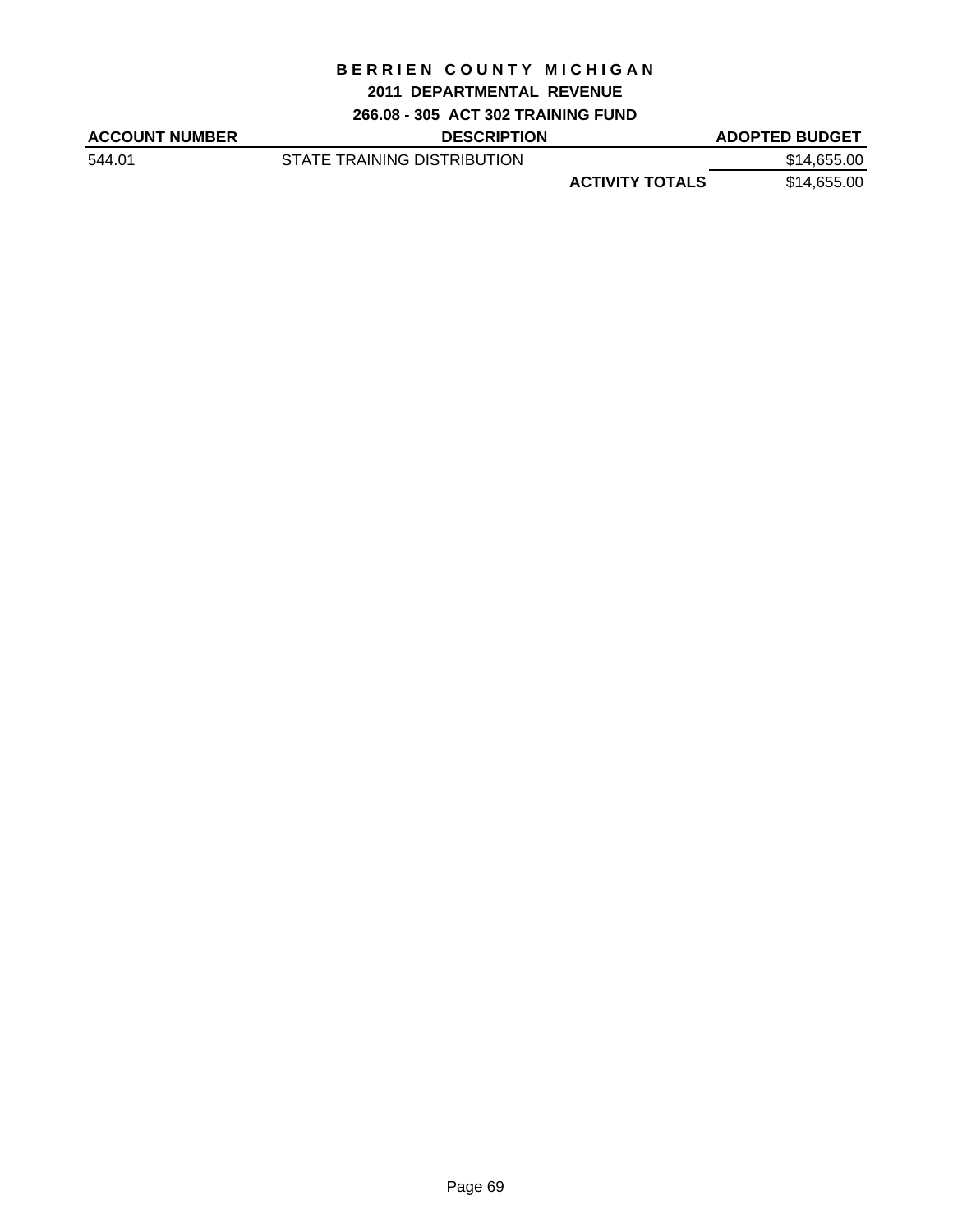## **2011 DEPARTMENTAL REVENUE**

**266.09 - 327 911 COUNTY OPER FUND**

| <b>ACCOUNT NUMBER</b> | <b>DESCRIPTION</b>               | <b>ADOPTED BUDGET</b> |
|-----------------------|----------------------------------|-----------------------|
| 403.00                | <b>CURRENT PROPERTY TAX</b>      | \$1,616,000.00        |
| 407.00                | DELINQUENT REAL PROPERTY         | \$73,000.00           |
| 411.00                | INDUSTRIAL & COMM FAC TAX        | \$10,625.00           |
| 425.01                | <b>PMT IN LIEU TAX-FOUR WIND</b> | \$16,000.00           |
| 633.00                | <b>SERVICE CHARGES</b>           | \$150.00              |
| 651.05                | STATE-PA164 USER FEES            | \$328,606.00          |
| 651.06                | CNTY-PA164 USER FEES             | \$793,577.00          |
| 676.49                | REIMB-POKAGON-NBALRSB            | \$38,000.00           |
| 699.00                | <b>CONTRIBUTION OTHER FUNDS</b>  | \$423,449.00          |
|                       | <b>ACTIVITY TOTALS</b>           | \$3,299,407.00        |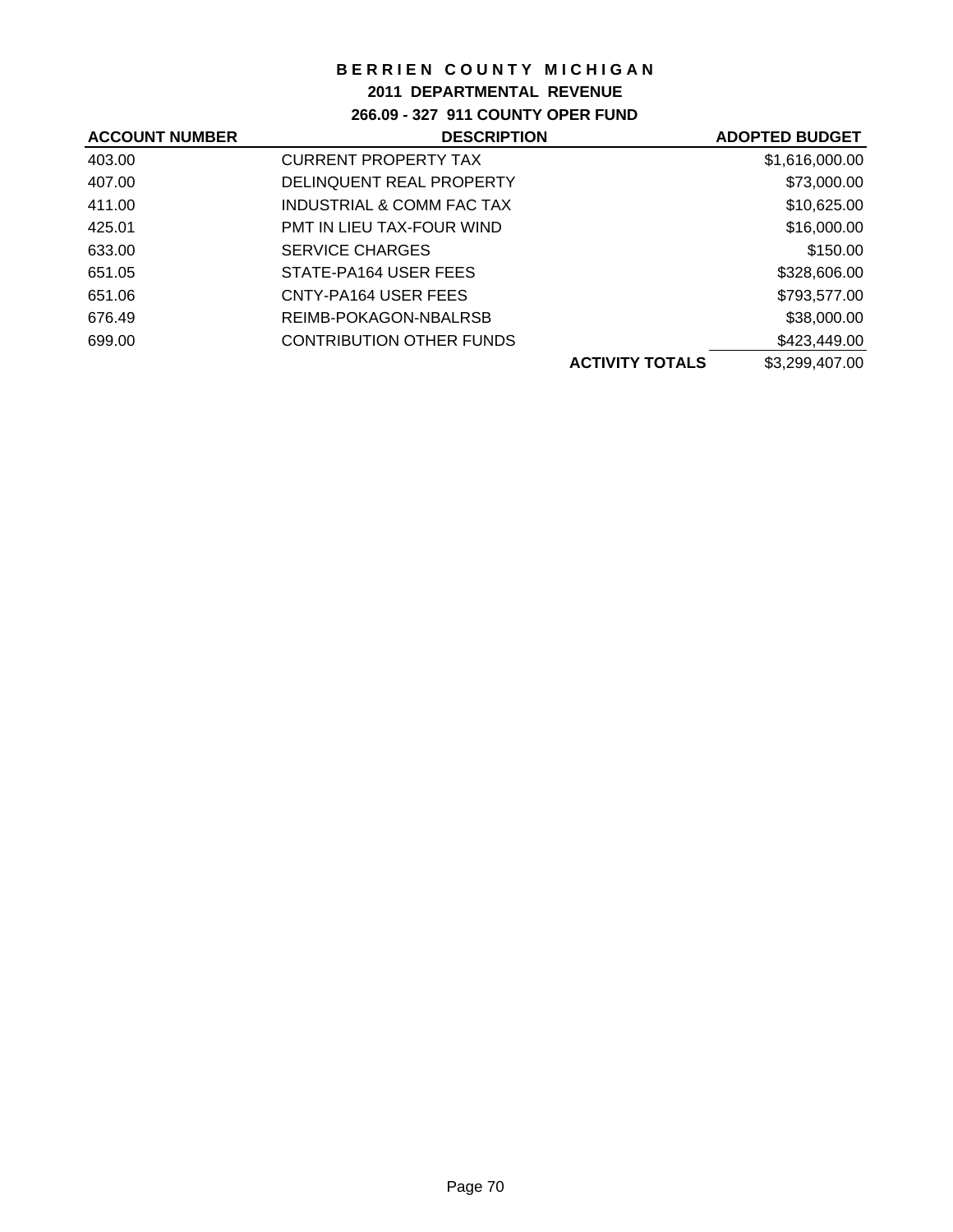#### **2011 DEPARTMENTAL REVENUE**

### **266.09 - 328 911 WIRELESS SERVICE CHARGE**

| <b>ACCOUNT NUMBER</b> | <b>DESCRIPTION</b>   |                        | <b>ADOPTED BUDGET</b> |
|-----------------------|----------------------|------------------------|-----------------------|
| 686.00                | OTHER REIMBURSEMENTS |                        | \$423,449.00          |
|                       |                      | <b>ACTIVITY TOTALS</b> | \$423,449.00          |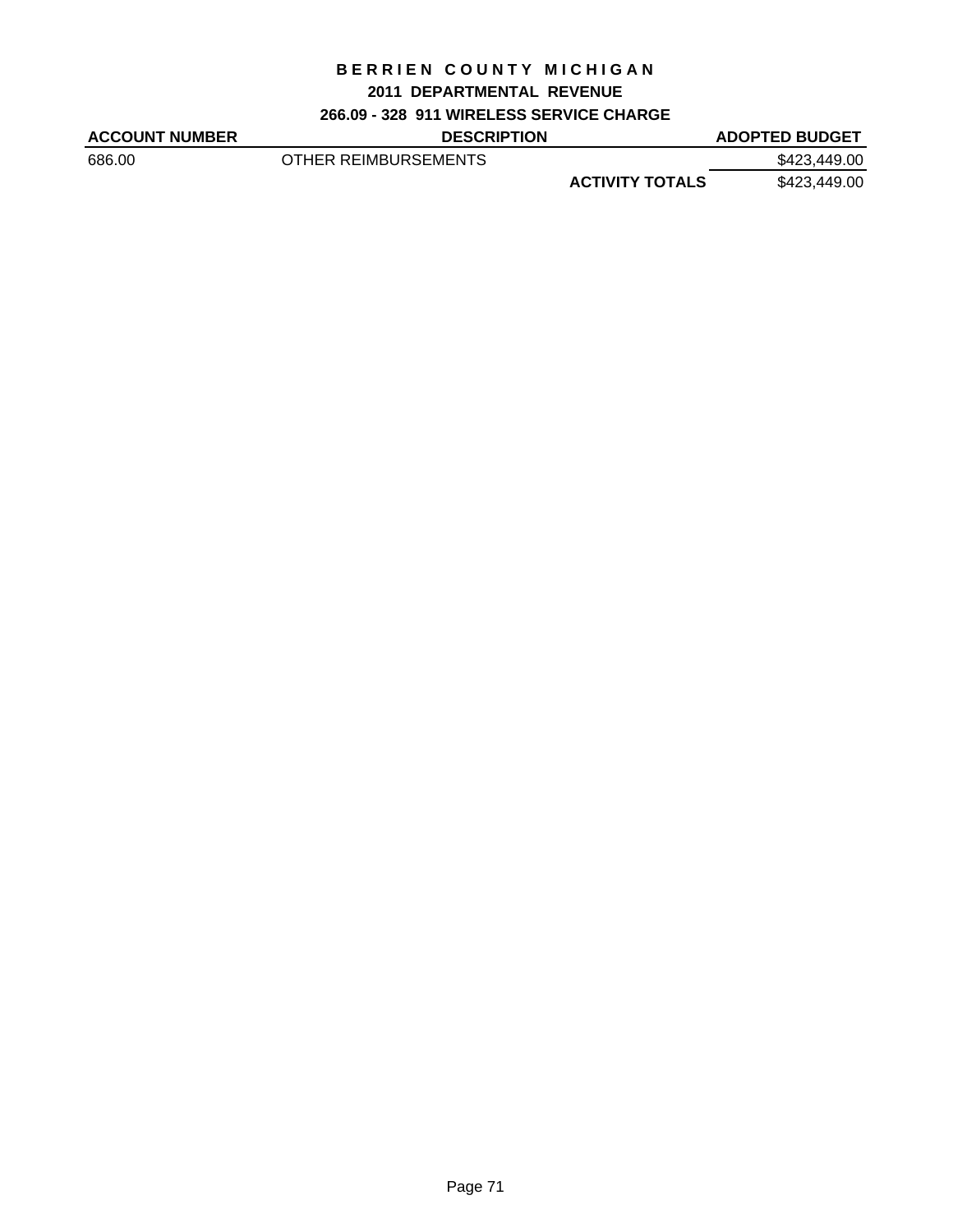#### **2011 DEPARTMENTAL REVENUE**

### **266.09 - 329 MSP 800 MHZ CR REIMBURSE**

| <b>ACCOUNT NUMBER</b> | <b>DESCRIPTION</b>      | <b>ADOPTED BUDGET</b> |
|-----------------------|-------------------------|-----------------------|
| 547.02                | MSP-800MHZ CR REIMBURSE | \$122,600.00          |
| 686.00                | OTHER REIMBURSEMENTS    | \$15,377.00           |
|                       | <b>ACTIVITY TOTALS</b>  | \$137,977.00          |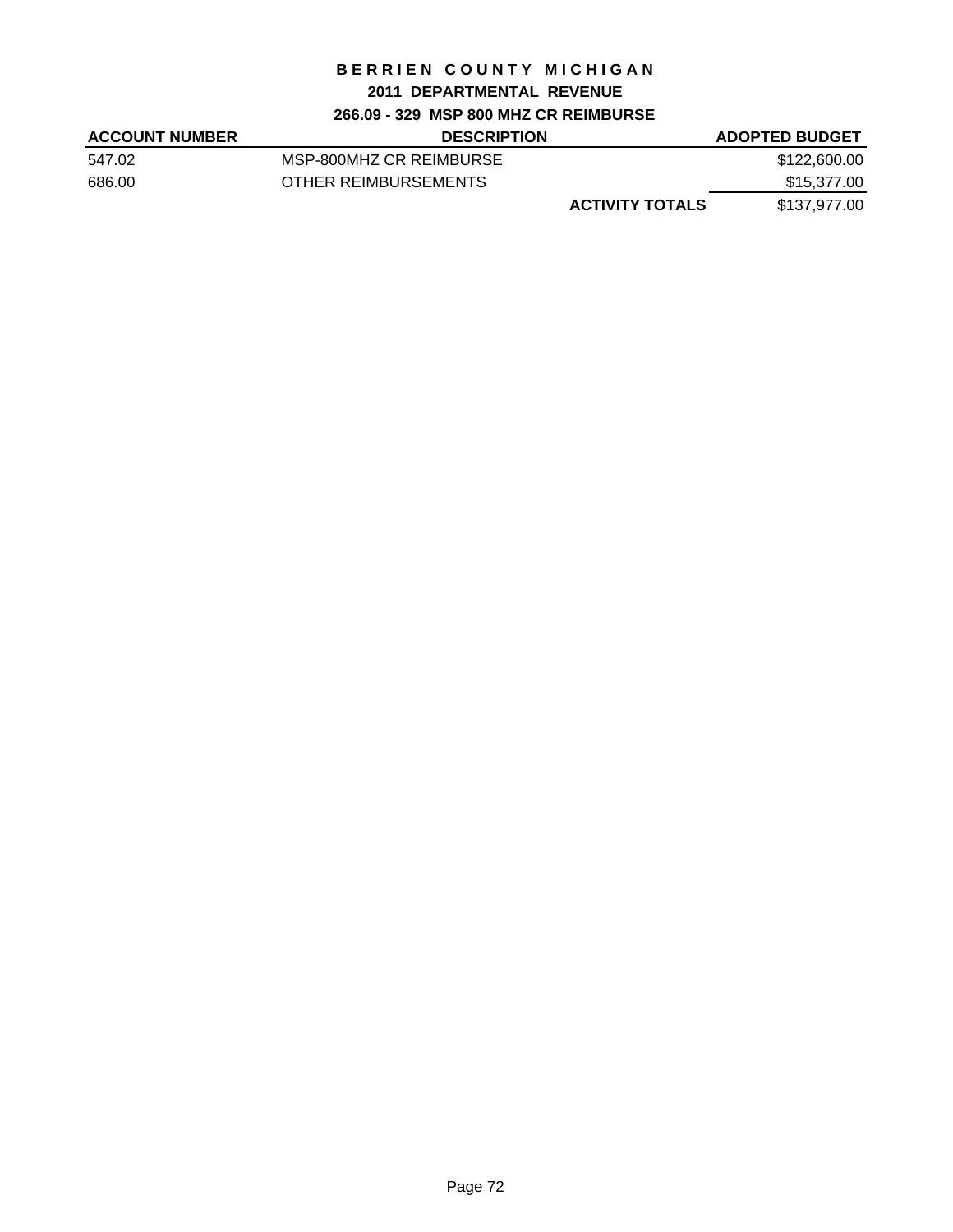## **2011 DEPARTMENTAL REVENUE**

## **266.10 - 351 HOUSE ARREST PROGRAM-SHERIFFS**

| <b>ACCOUNT NUMBER</b> | <b>DESCRIPTION</b>           | <b>ADOPTED BUDGET</b> |
|-----------------------|------------------------------|-----------------------|
| 681.00                | <b>WORK CREW-DRAINS</b>      | \$94,475.00           |
| 681.01                | WORK CREW-ROAD COMMISSION    | \$94,476.00           |
| 681.02                | <b>WORK CREW-PARKS</b>       | \$15,213.00           |
| 681.03                | <b>WORK CREW-BRIDGMAN</b>    | \$15,213.00           |
| 681.04                | <b>WORK CREW-SPEC EVENTS</b> | \$5,815.00            |
|                       | <b>ACTIVITY TOTALS</b>       | \$225,192.00          |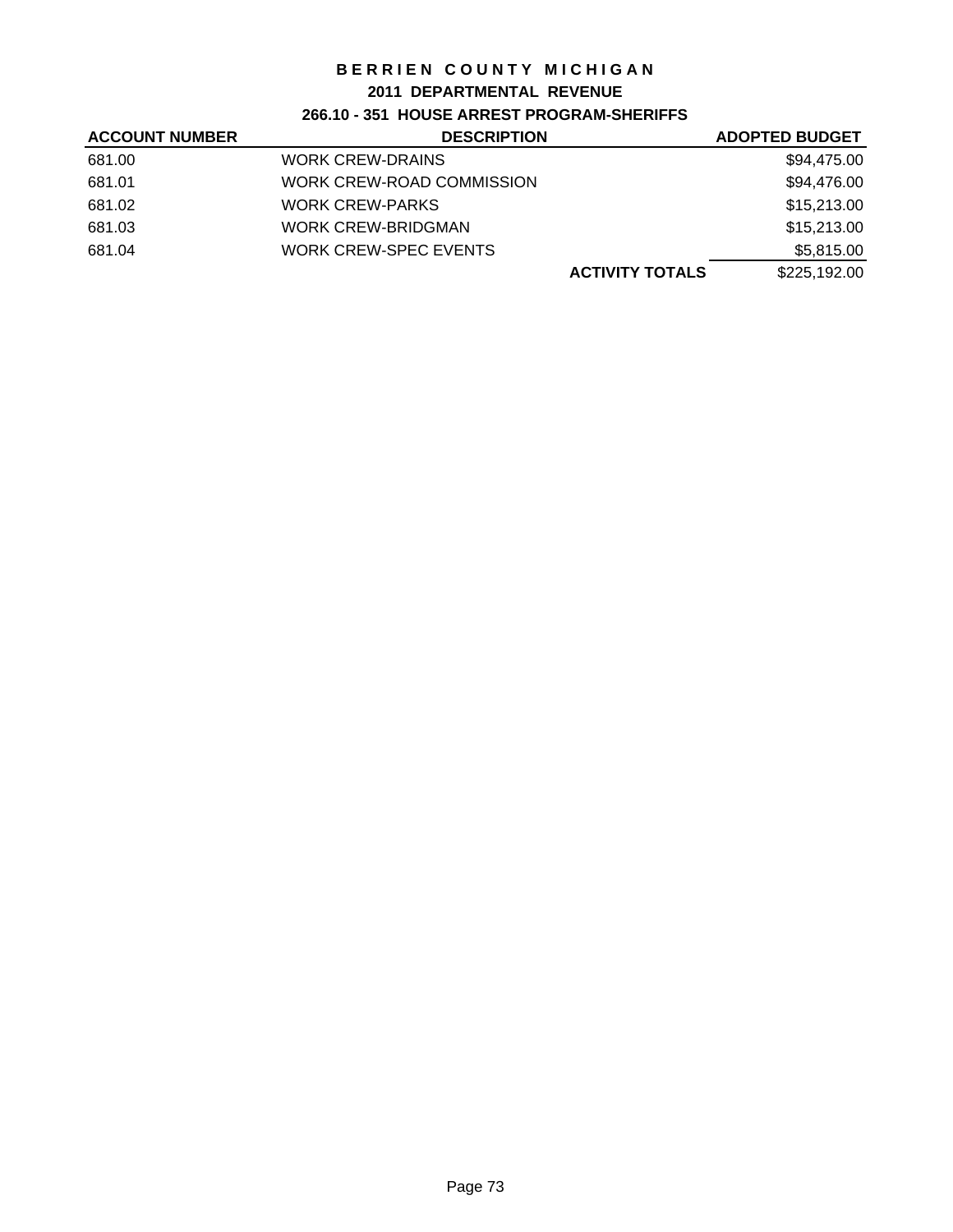## **2011 DEPARTMENTAL REVENUE**

## **266.21 - 351 COMMUNITY TETHER PROGRAM**

| <b>ACCOUNT NUMBER</b> | <b>DESCRIPTION</b>         | <b>ADOPTED BUDGET</b>                  |
|-----------------------|----------------------------|----------------------------------------|
| 625.16                | TETHER INSTALLATION FEES   | \$29,250.00                            |
| 625.17                | ELECTRONIC MONITORING FEES | \$87,600.00                            |
| 625.18                | ALCOHOL MONITORING FEES    | \$109,500.00                           |
| 625.19                | TAD FEE                    | \$57,585.00                            |
| 625.26                | TETHER CELL PHONE DEVICE   | \$18,000.00                            |
| 625.32                | <b>GPS UNIT FEE</b>        | \$4,950.00                             |
|                       |                            | \$306,885.00<br><b>ACTIVITY TOTALS</b> |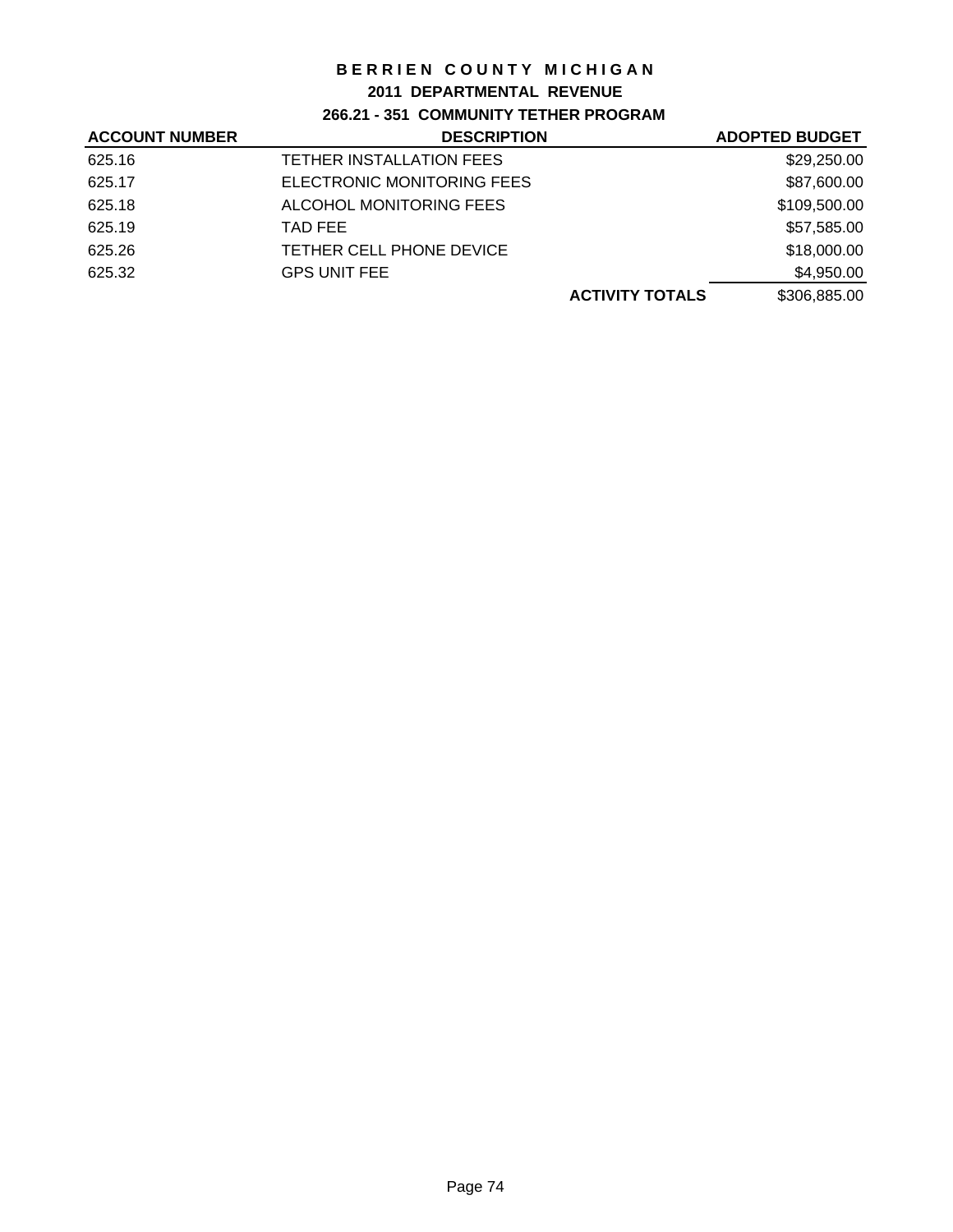#### **2011 DEPARTMENTAL REVENUE**

**266.35 - 327 B C SHERIFF SPEC TEAMS**

ACCOUNT NUMBER DESCRIPTION DESCRIPTION ADOPTED BUDGET

699.00 CONTRIBUTION OTHER FUNDS \$231,693.00

**ACTIVITY TOTALS** \$231,693.00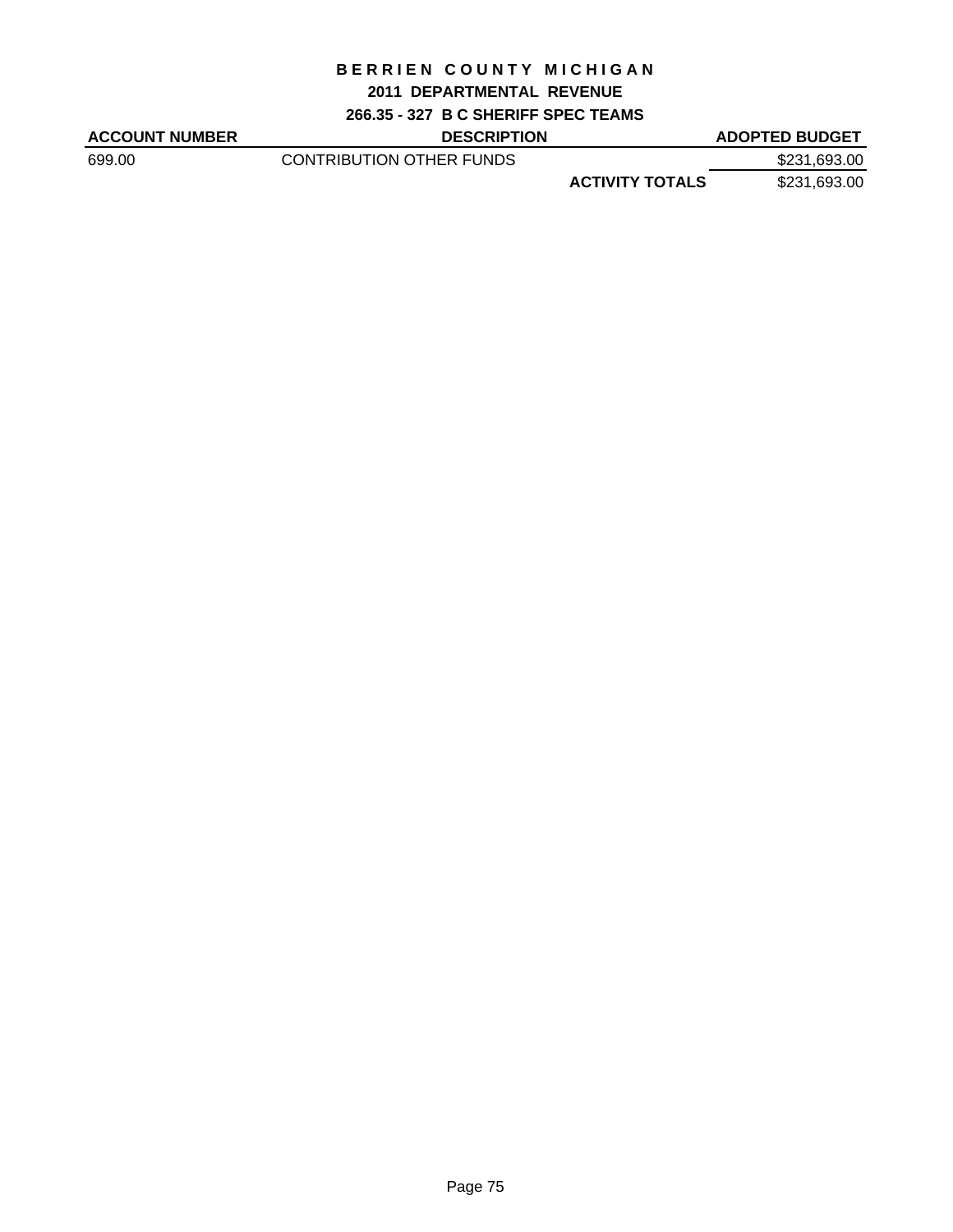## **2011 DEPARTMENTAL REVENUE**

**266.65 - 151 COMPREHENS COM COR PROG 10/11**

| <b>ACCOUNT NUMBER</b> |               | <b>DESCRIPTION</b> |                        | <b>ADOPTED BUDGET</b> |
|-----------------------|---------------|--------------------|------------------------|-----------------------|
| 577.00                | <b>GRANTS</b> |                    |                        | \$104,299.00          |
|                       |               |                    | <b>ACTIVITY TOTALS</b> | \$104,299.00          |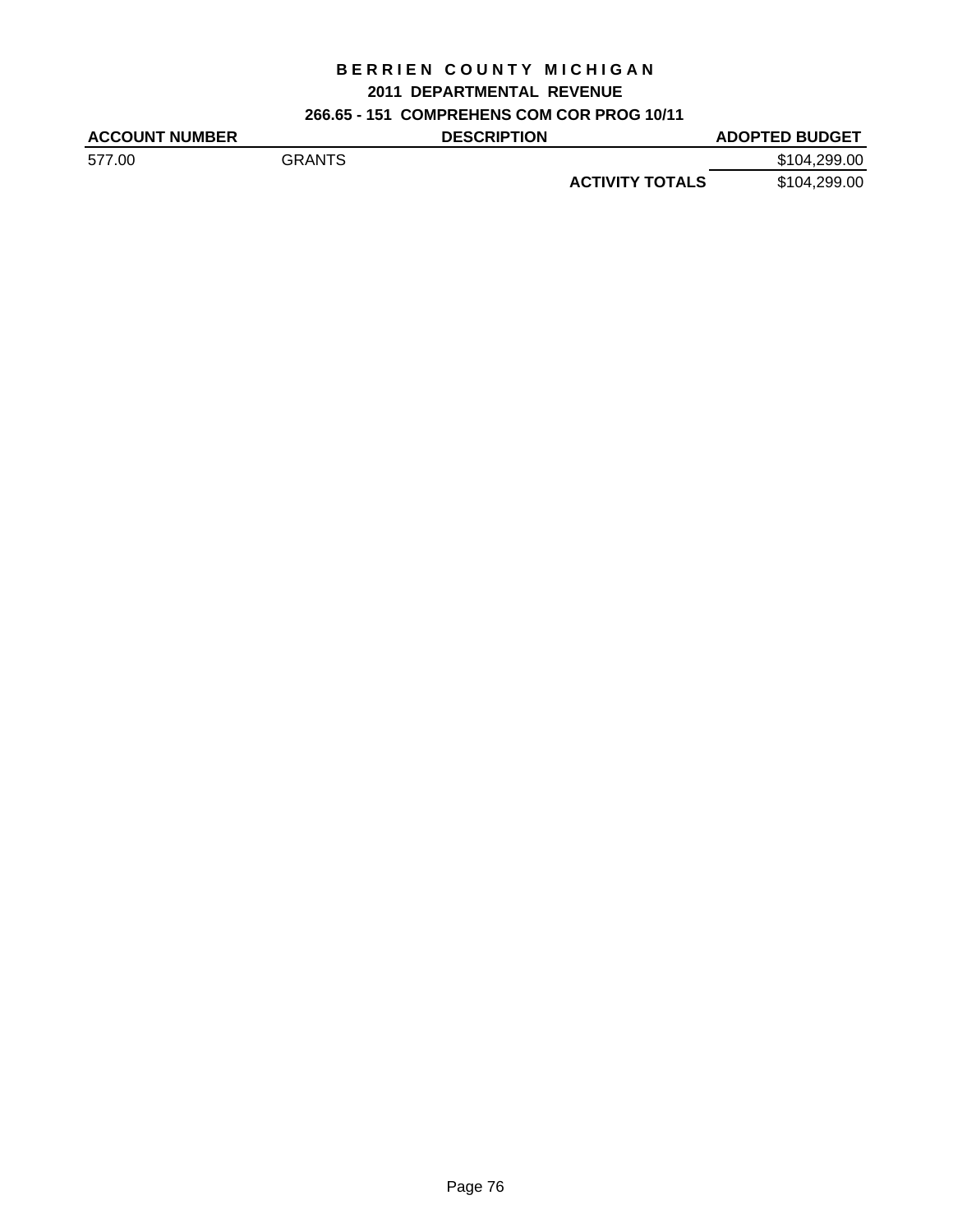## **2011 DEPARTMENTAL REVENUE**

**266.82 - 130 MI MNTL HLTH COURT GRANT-SCAO 09**

| <b>ACCOUNT NUMBER</b> |                | <b>DESCRIPTION</b> |                        | <b>ADOPTED BUDGET</b> |
|-----------------------|----------------|--------------------|------------------------|-----------------------|
| 555.00                | DUE FROM STATE |                    |                        | \$15,000.00           |
|                       |                |                    | <b>ACTIVITY TOTALS</b> | \$15,000.00           |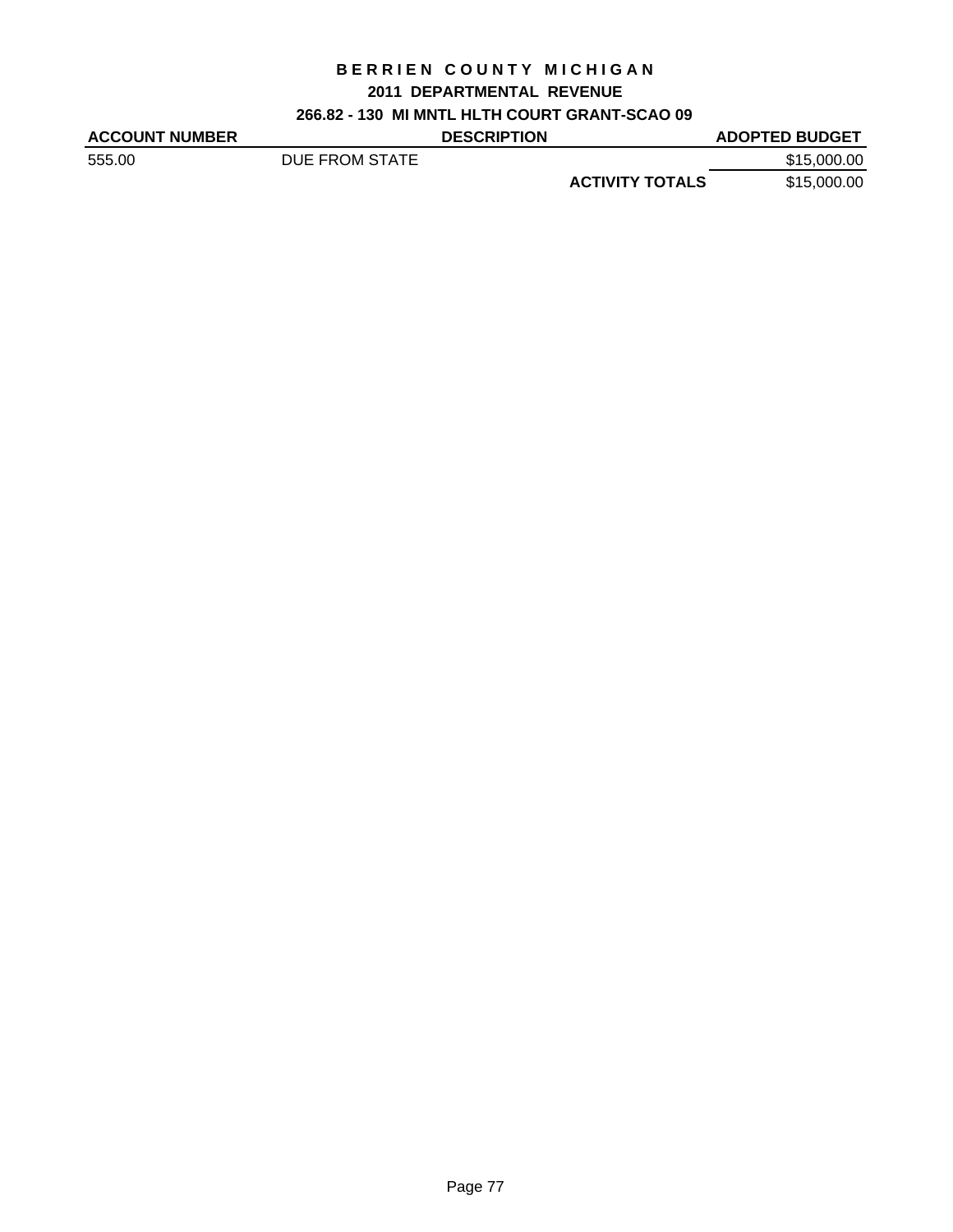#### **2011 DEPARTMENTAL REVENUE**

**266.83 - 351 EQUIP & JAIL MGT-BC JAIL**

| <b>ACCOUNT NUMBER</b> |                       | <b>DESCRIPTION</b> |                        | <b>ADOPTED BUDGET</b> |
|-----------------------|-----------------------|--------------------|------------------------|-----------------------|
| 523.00                | <b>GRANTS-FEDERAL</b> |                    |                        | \$61,987.00           |
|                       |                       |                    | <b>ACTIVITY TOTALS</b> | \$61,987.00           |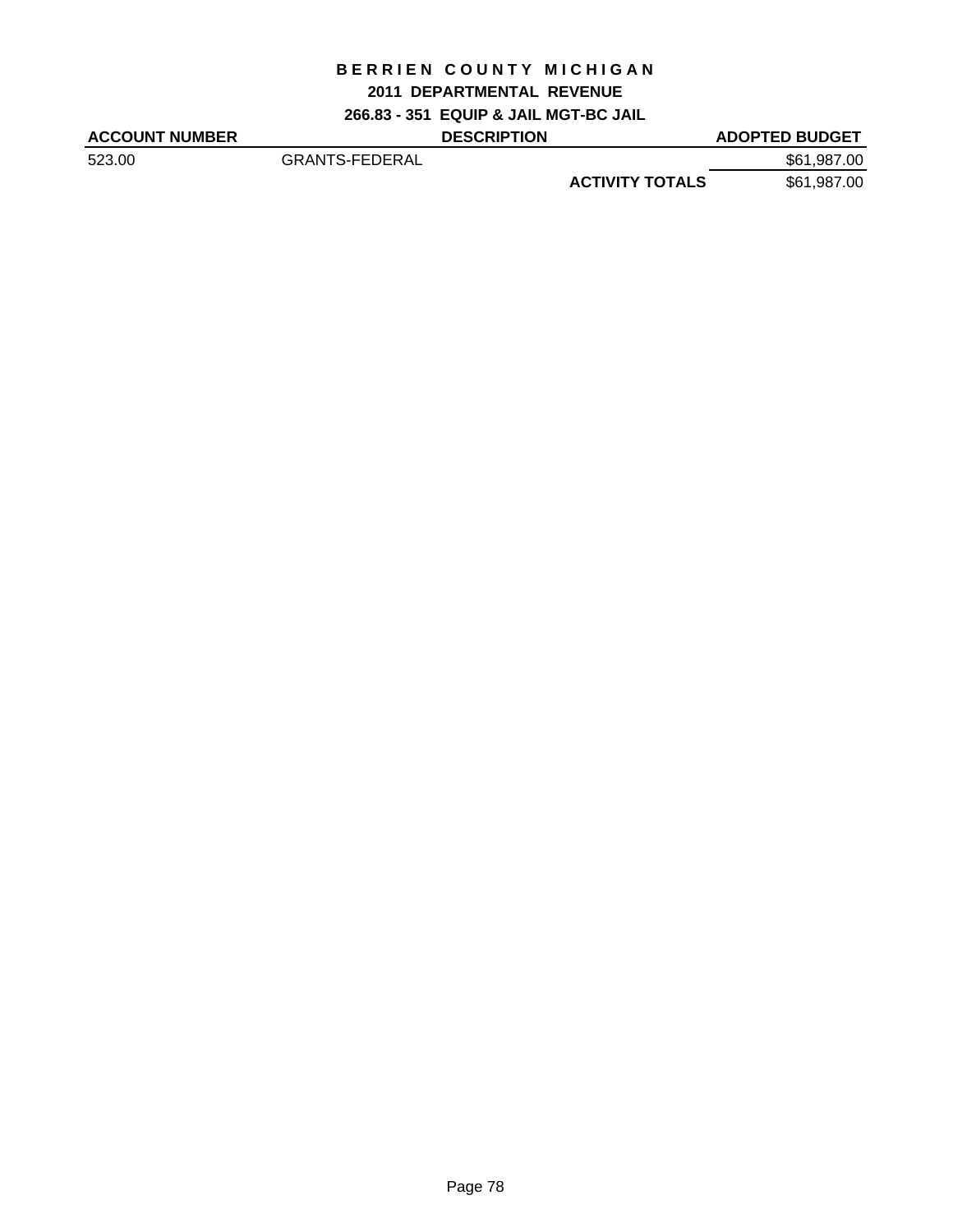#### **2011 DEPARTMENTAL REVENUE**

**266.85 - 351 JUST ASSIS GRNT BC 09/10**

| <b>ACCOUNT NUMBER</b> |                       | <b>DESCRIPTION</b> |                        | <b>ADOPTED BUDGET</b> |
|-----------------------|-----------------------|--------------------|------------------------|-----------------------|
| 523.00                | <b>GRANTS-FEDERAL</b> |                    |                        | \$14,866.00           |
|                       |                       |                    | <b>ACTIVITY TOTALS</b> | \$14,866.00           |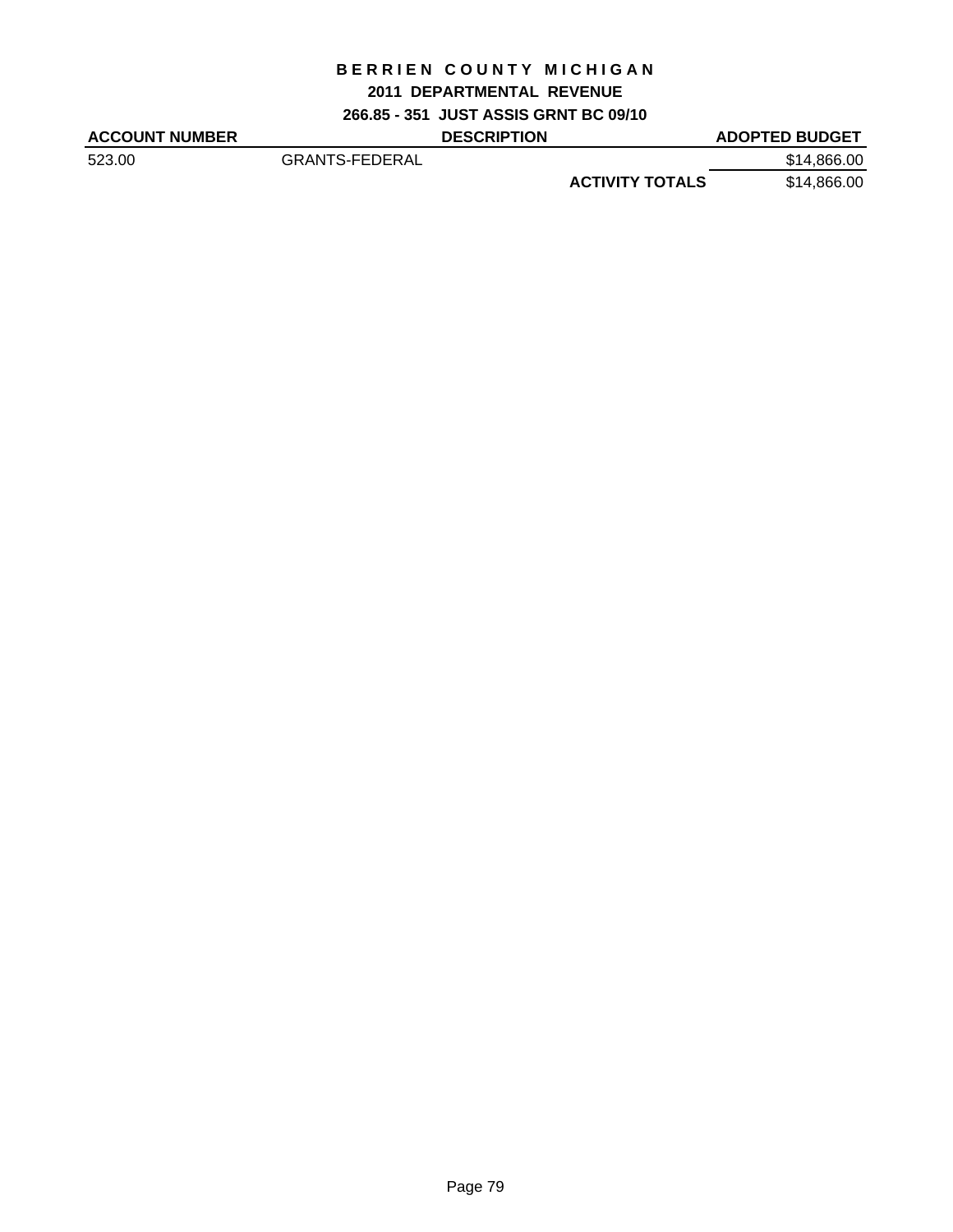## **2011 DEPARTMENTAL REVENUE**

**266.86 - 169 DRUG TREATMENT GRANT 09/12**

| <b>ACCOUNT NUMBER</b> |                       | <b>DESCRIPTION</b> |                        | <b>ADOPTED BUDGET</b> |
|-----------------------|-----------------------|--------------------|------------------------|-----------------------|
| 523.00                | <b>GRANTS-FEDERAL</b> |                    |                        | \$117,716.00          |
|                       |                       |                    | <b>ACTIVITY TOTALS</b> | \$117,716.00          |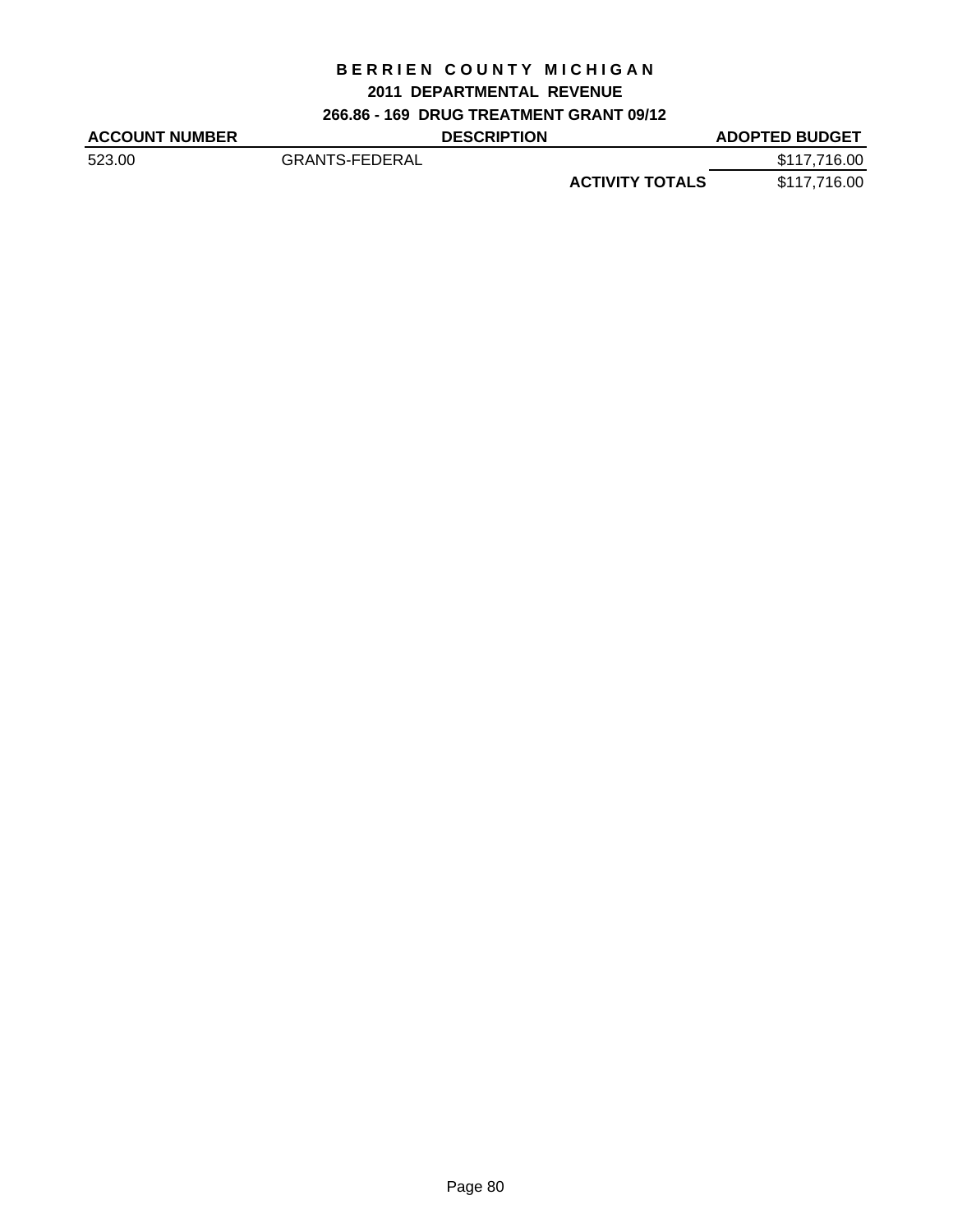### **2011 DEPARTMENTAL REVENUE**

**266.87 - 169 MENTAL HLTH COURT GRANT 09/10**

| <b>ACCOUNT NUMBER</b> |                       | <b>DESCRIPTION</b> |                        | <b>ADOPTED BUDGET</b> |
|-----------------------|-----------------------|--------------------|------------------------|-----------------------|
| 523.00                | <b>GRANTS-FEDERAL</b> |                    |                        | \$19,443,00           |
|                       |                       |                    | <b>ACTIVITY TOTALS</b> | \$19,443.00           |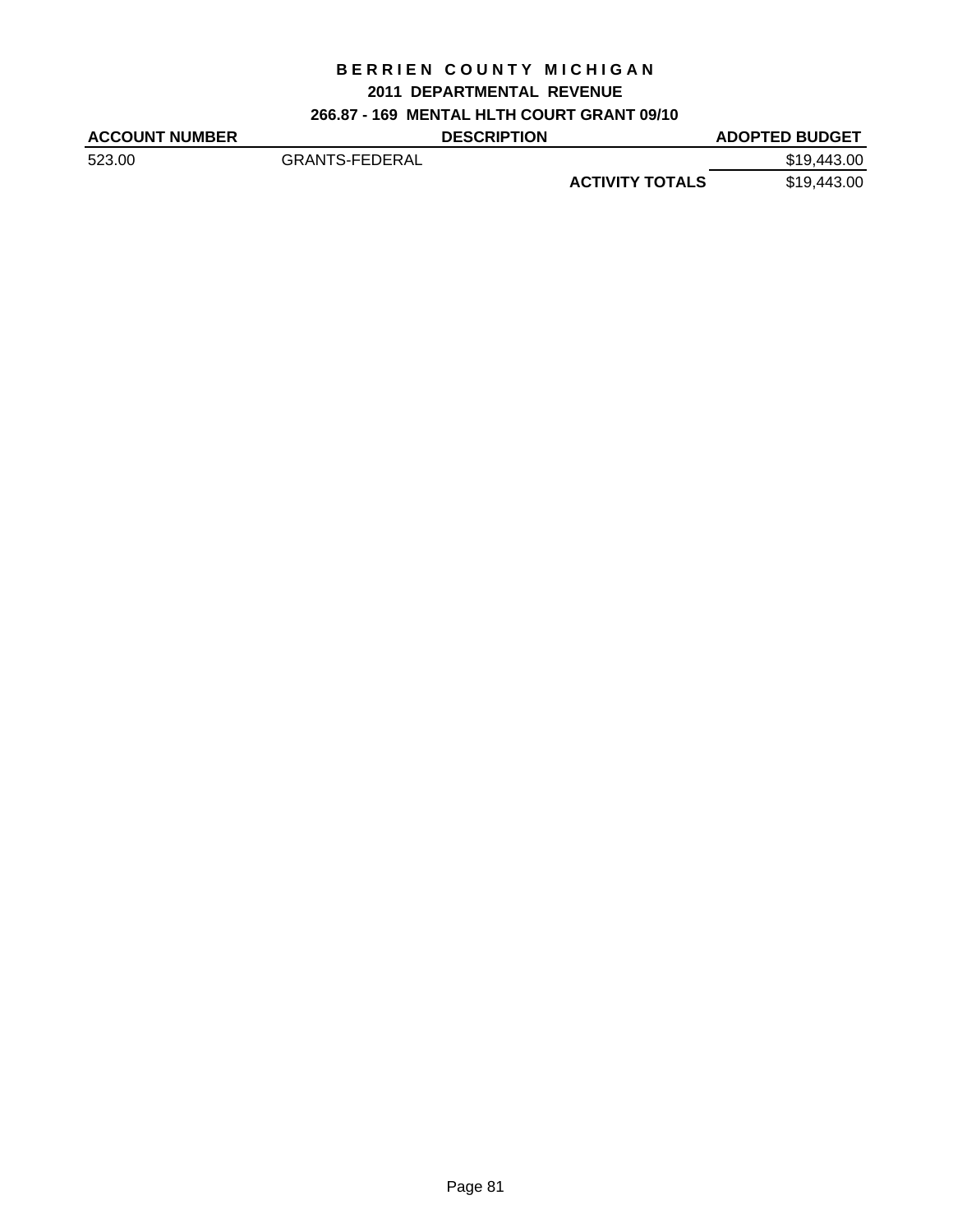#### **2011 DEPARTMENTAL REVENUE**

**266.99 - 426 CERT-HM-VAN BUREN**

| <b>ACCOUNT NUMBER</b> | <b>DESCRIPTION</b>    |                        | <b>ADOPTED BUDGET</b> |
|-----------------------|-----------------------|------------------------|-----------------------|
| 555.04                | DUE FM VAN BUREN CNTY |                        | \$7,082.00            |
|                       |                       | <b>ACTIVITY TOTALS</b> | \$7,082.00            |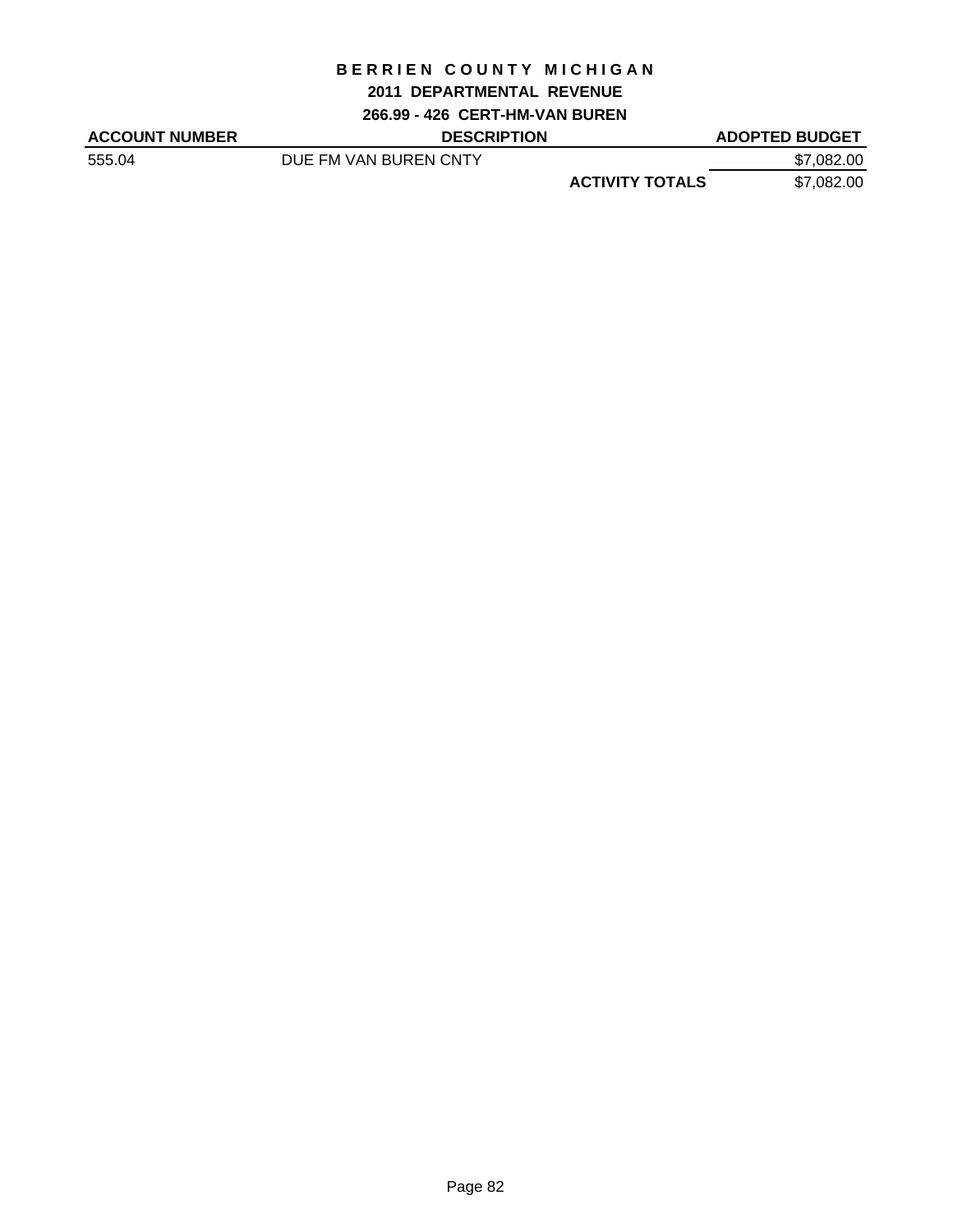## **2011 DEPARTMENTAL REVENUE**

**267.00 - 131 DRUG COURT PROGRAM**

| <b>ACCOUNT NUMBER</b> | <b>DESCRIPTION</b>              | <b>ADOPTED BUDGET</b> |
|-----------------------|---------------------------------|-----------------------|
| 545.01                | STATE-DRUG CASE INFO MGMT       | \$4,400.00            |
| 625.10                | <b>SERVICE FEES</b>             | \$14,500.00           |
| 630.01                | <b>SCREENING FEES</b>           | \$5,110.00            |
| 699.00                | <b>CONTRIBUTION OTHER FUNDS</b> | \$274,404.00          |
|                       | <b>ACTIVITY TOTALS</b>          | \$298,414.00          |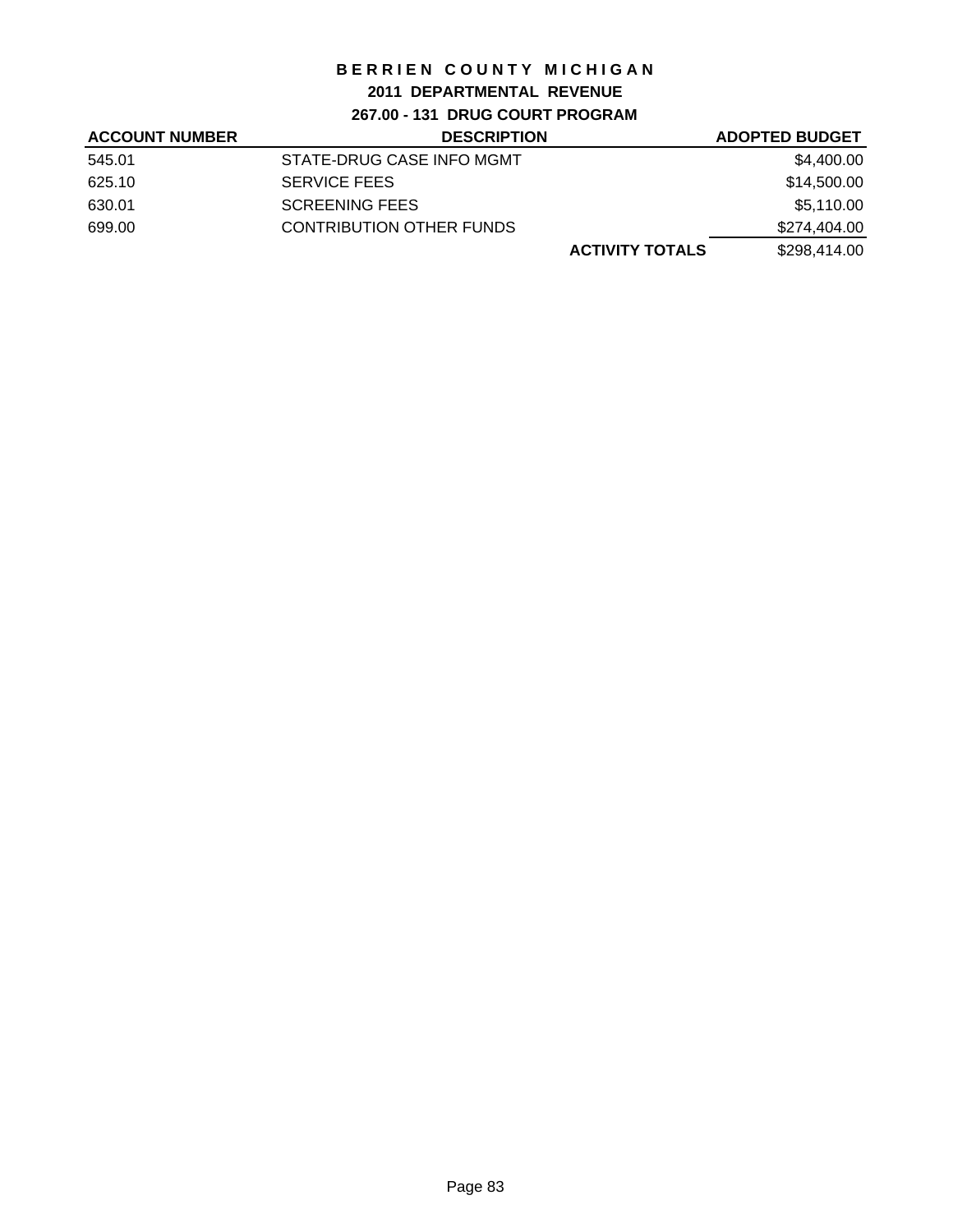## **2011 DEPARTMENTAL REVENUE**

## **268.00 - 131 SELF-HELP LEGAL RESOURCE CNTR**

| <b>ACCOUNT NUMBER</b> | <b>DESCRIPTION</b>     | <b>ADOPTED BUDGET</b> |
|-----------------------|------------------------|-----------------------|
| 577.00                | <b>GRANTS</b>          | \$20,000.00           |
| 625.10                | <b>SERVICE FEES</b>    | \$5,045.00            |
| 686.00                | OTHER REIMBURSEMENTS   | \$64,483.00           |
|                       | <b>ACTIVITY TOTALS</b> | \$89,528.00           |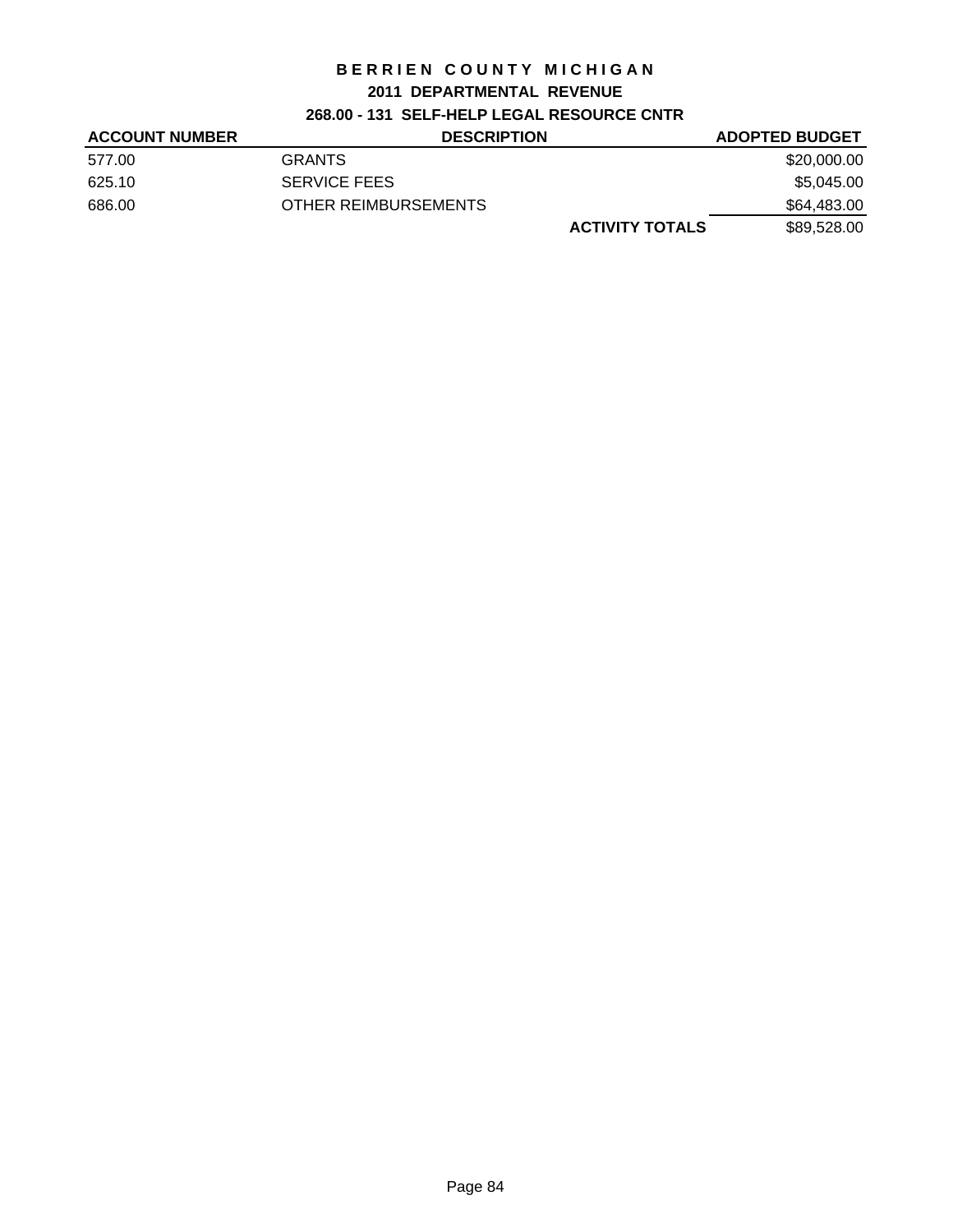### **2011 DEPARTMENTAL REVENUE**

#### **269.00 - 131 COUNTY LAW LIBRARY**

| <b>ACCOUNT NUMBER</b> | <b>DESCRIPTION</b>       | <b>ADOPTED BUDGET</b> |
|-----------------------|--------------------------|-----------------------|
| 686.00                | OTHER REIMBURSEMENTS     | \$20,316.00           |
| 699.00                | CONTRIBUTION OTHER FUNDS | \$61,670.00           |
|                       | <b>ACTIVITY TOTALS</b>   | \$81,986.00           |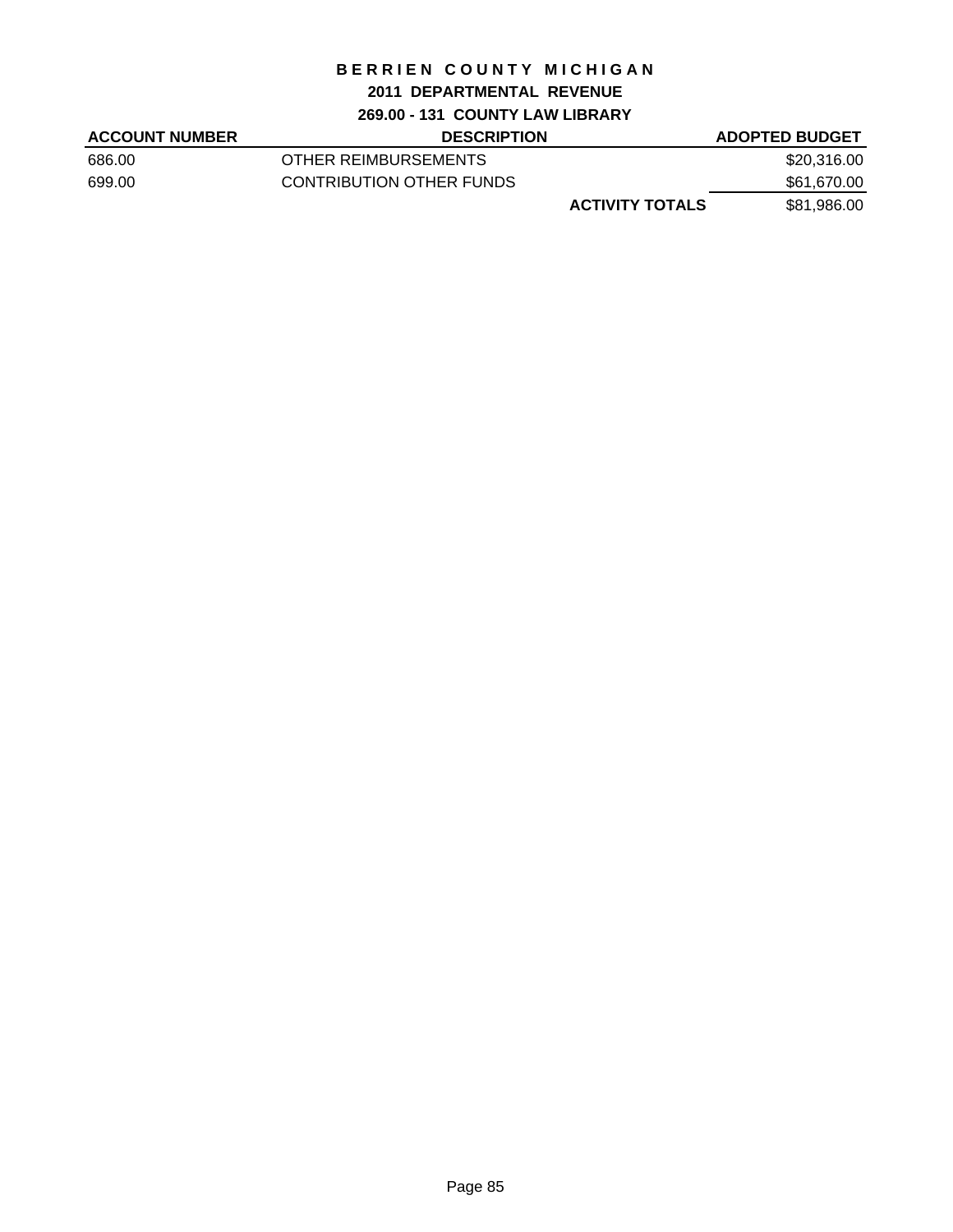### **2011 DEPARTMENTAL REVENUE**

**270.00 - 672 SENIOR CITIZEN FUND-1988 LEVY**

| <b>ACCOUNT NUMBER</b> | <b>DESCRIPTION</b>               | <b>ADOPTED BUDGET</b> |
|-----------------------|----------------------------------|-----------------------|
| 403.00                | <b>CURRENT PROPERTY TAX</b>      | \$1,940,000.00        |
| 407.00                | DELINQUENT REAL PROPERTY         | \$88,000.00           |
| 411.00                | INDUSTRIAL & COMM FAC TAX        | \$12,750.00           |
| 417.00                | PERSONAL PROPERTY                | \$3,000.00            |
| 425.00                | <b>PAYMENTS IN LIEU OF TAXES</b> | \$4,700.00            |
| 425.01                | PMT IN LIEU TAX-FOUR WIND        | \$19,000.00           |
|                       | <b>ACTIVITY TOTALS</b>           | \$2,067,450.00        |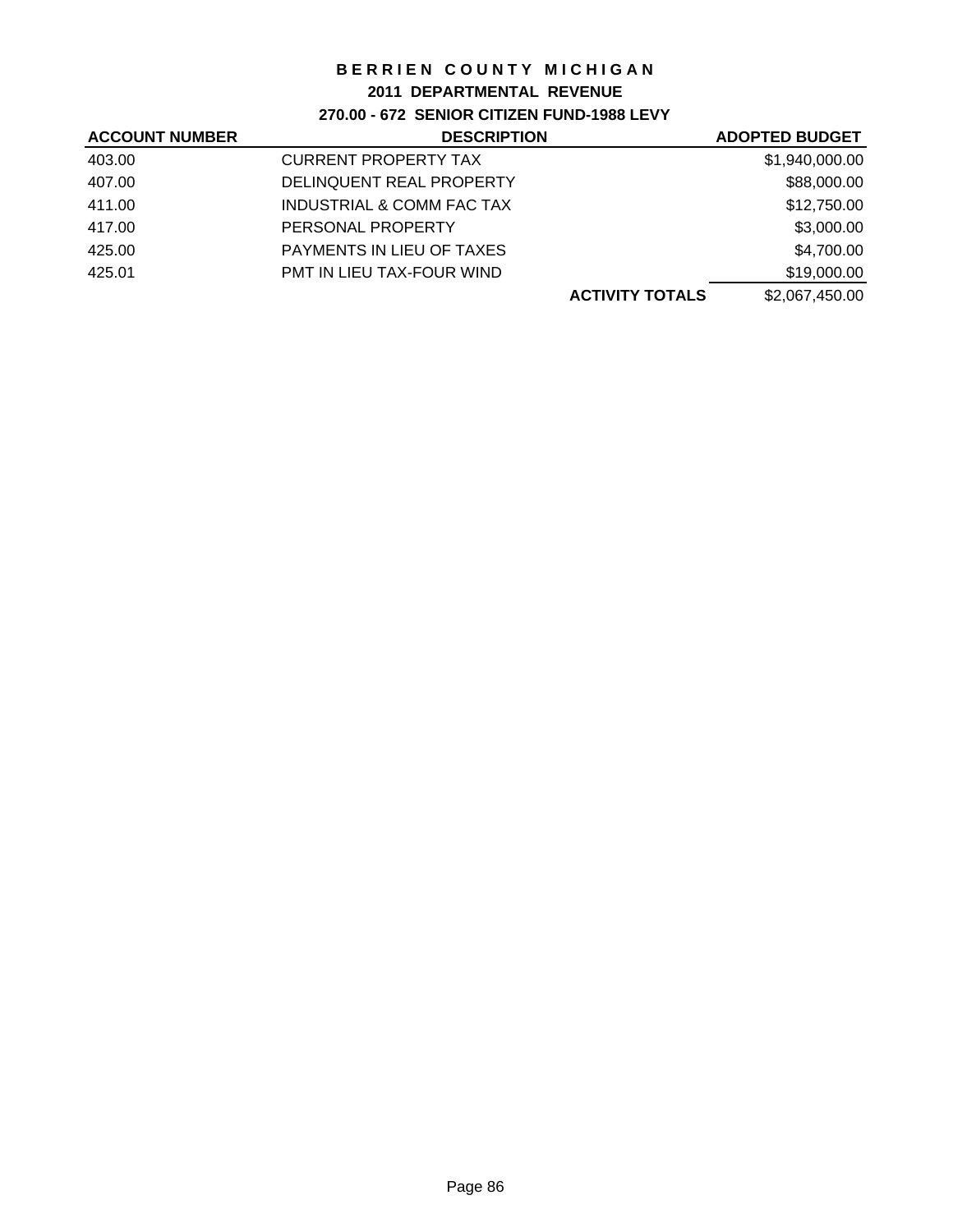#### **2011 DEPARTMENTAL REVENUE**

**271.00 - 739 LIBRARY BOARD**

ACCOUNT NUMBER DESCRIPTION DESCRIPTION ADOPTED BUDGET

699.00 CONTRIBUTION OTHER FUNDS \$96,000.00

**ACTIVITY TOTALS** \$96,000.00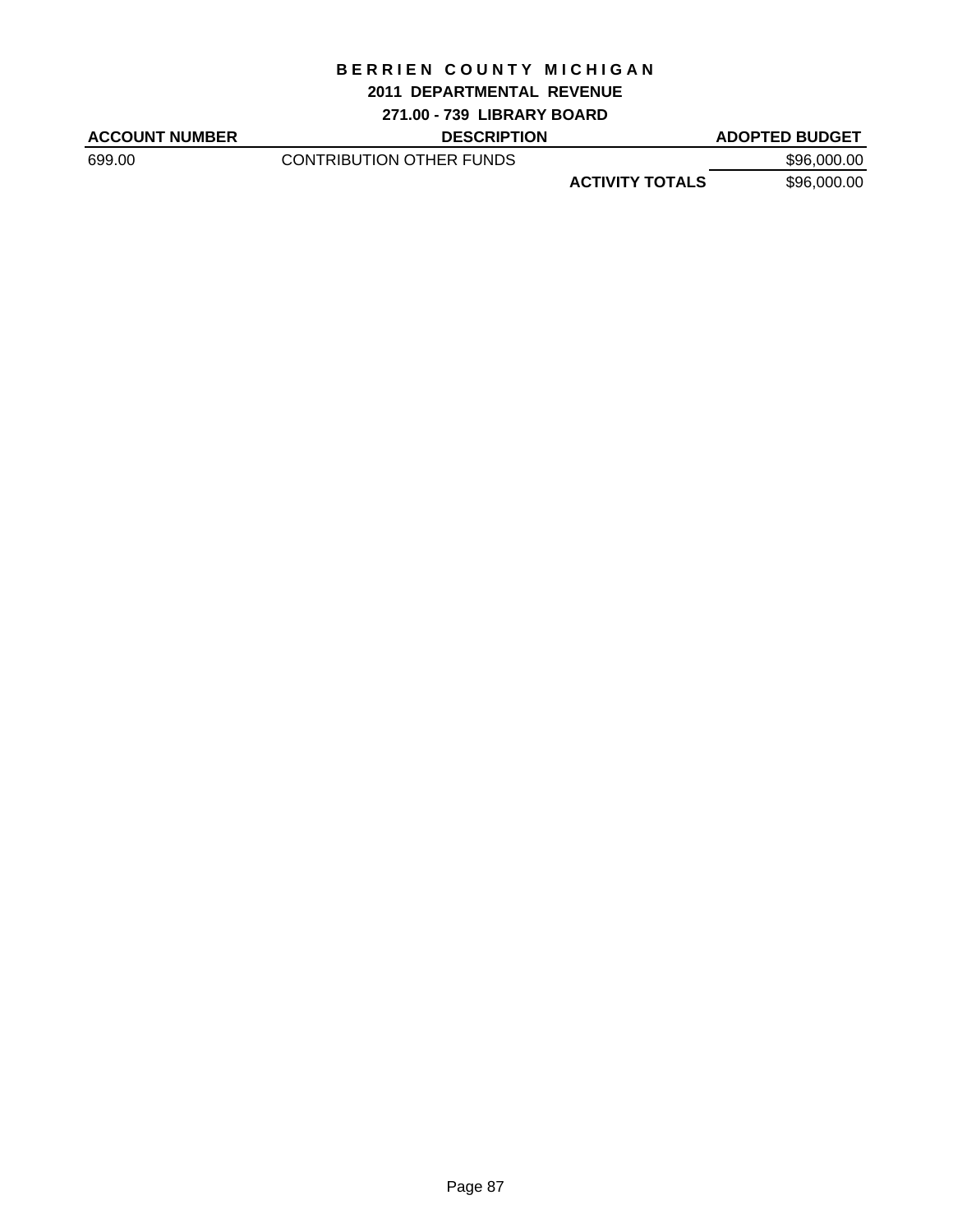### **2011 DEPARTMENTAL REVENUE**

## **273.22 - 428 HAZ MAT EMERG PREPARE GRANT**

| <b>ACCOUNT NUMBER</b> |                       | <b>DESCRIPTION</b> |                        | <b>ADOPTED BUDGET</b> |
|-----------------------|-----------------------|--------------------|------------------------|-----------------------|
| 523.00                | <b>GRANTS-FEDERAL</b> |                    |                        | \$44,735.00           |
|                       |                       |                    | <b>ACTIVITY TOTALS</b> | \$44,735.00           |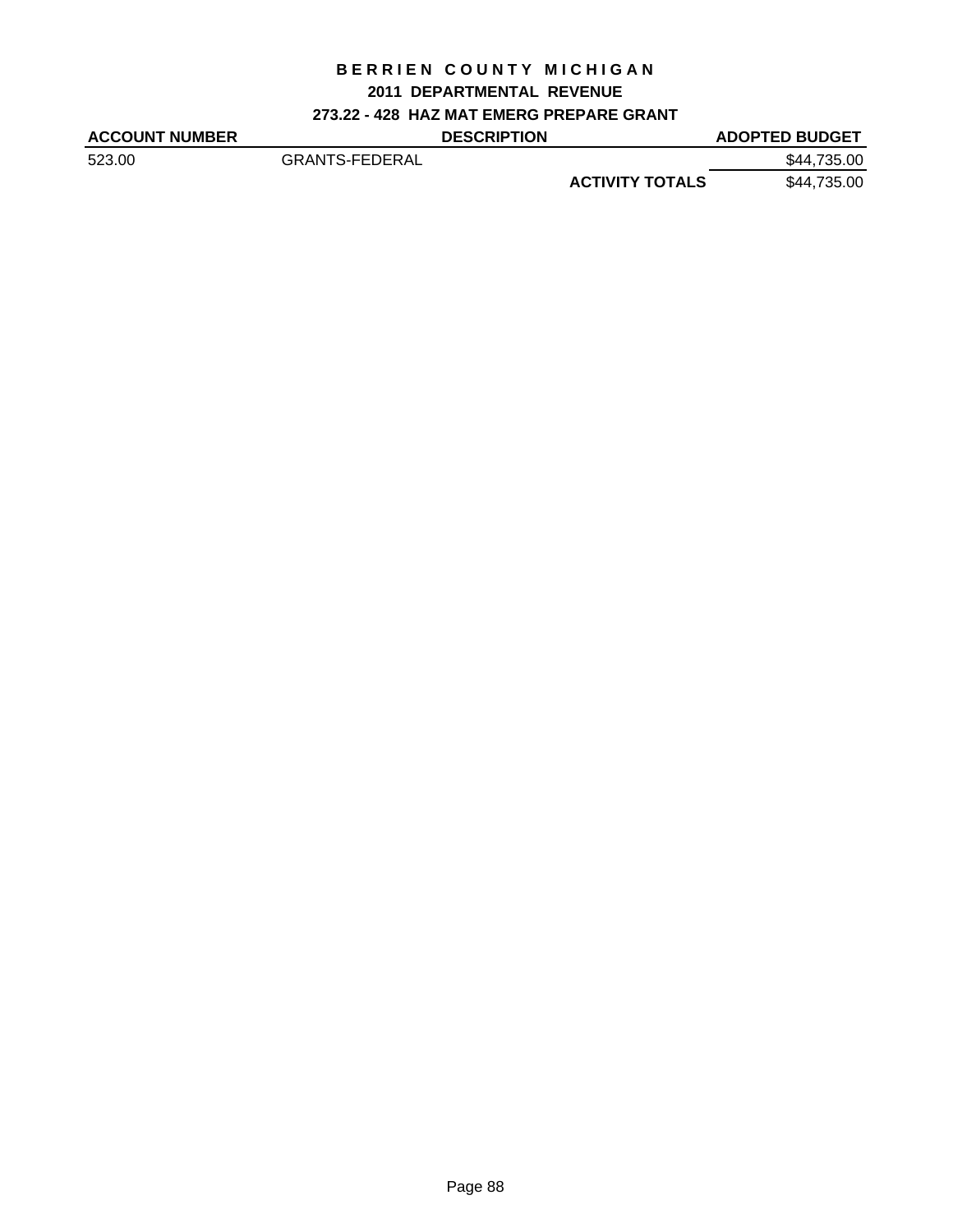#### **2011 DEPARTMENTAL REVENUE**

#### **273.71 - 426 HOMELAND SECURITY REGION 5 TRAINING GRANT**

| <b>ACCOUNT NUMBER</b> | <b>DESCRIPTION</b>    | <b>ADOPTED BUDGET</b>                |
|-----------------------|-----------------------|--------------------------------------|
| 555.04                | DUE FM VAN BUREN CNTY | \$5,063.00                           |
|                       |                       | <b>ACTIVITY TOTALS</b><br>\$5,063.00 |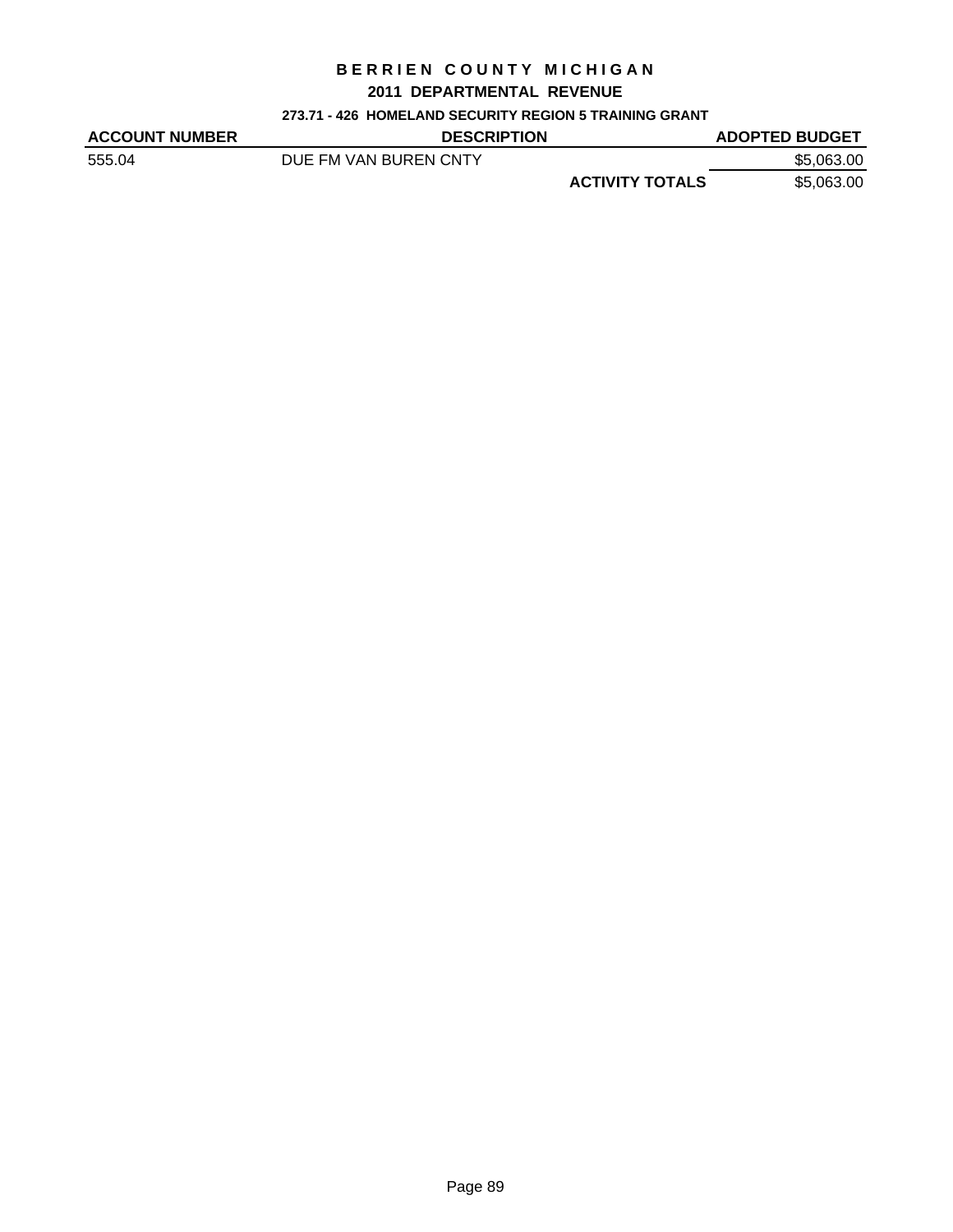#### **2011 DEPARTMENTAL REVENUE**

**273.72 - 662 JUSTICE ASSISTANCE GRANT - BRIDGING THE GAP 10/11**

| <b>ACCOUNT NUMBER</b> |                       | <b>DESCRIPTION</b> |                        | <b>ADOPTED BUDGET</b> |
|-----------------------|-----------------------|--------------------|------------------------|-----------------------|
| 523.00                | <b>GRANTS-FEDERAL</b> |                    |                        | \$15,215.00           |
|                       |                       |                    | <b>ACTIVITY TOTALS</b> | \$15,215.00           |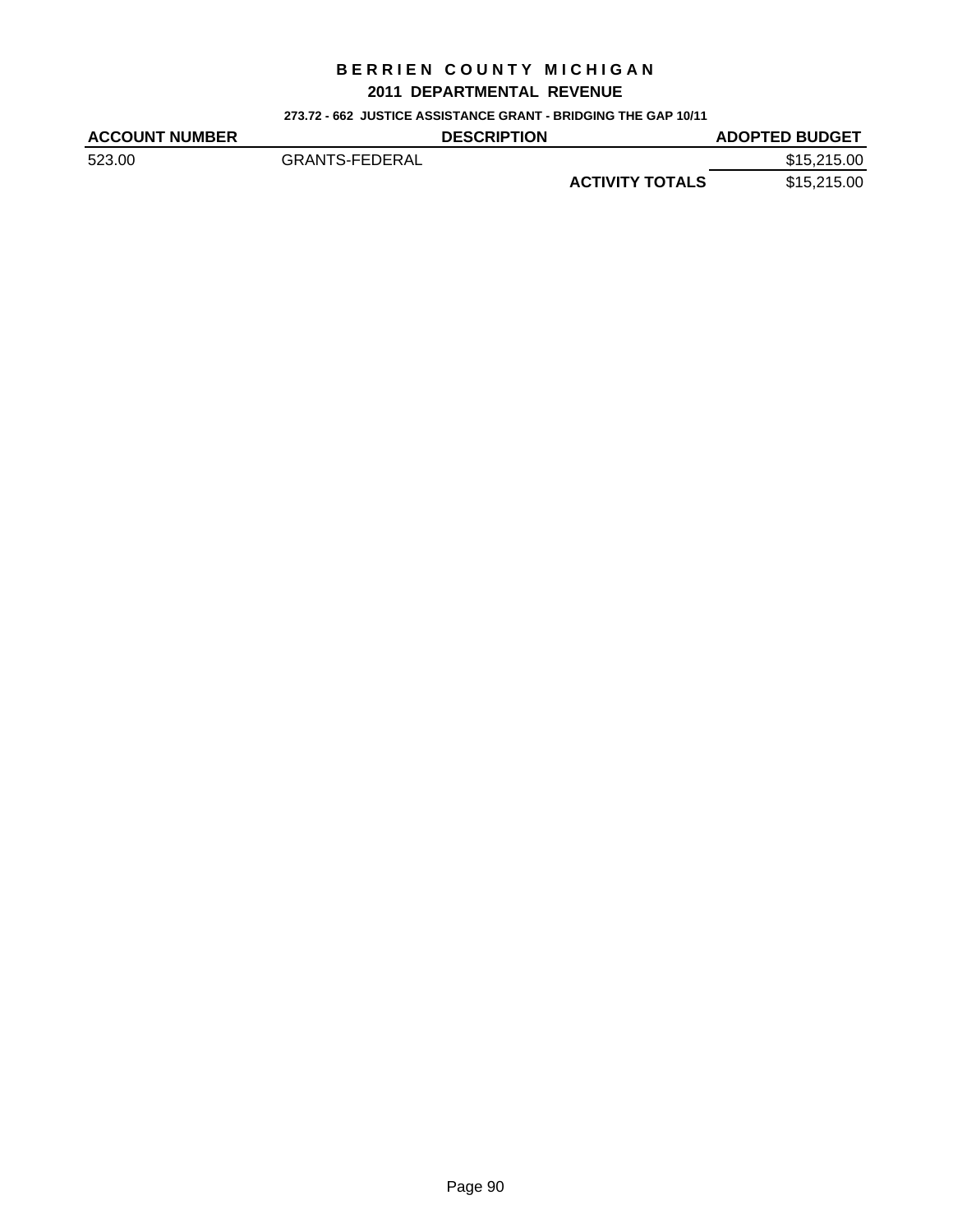## **2011 DEPARTMENTAL REVENUE**

## **273.73 - 662 MENTAL HEALTH PLAN FOR JUV GRANT**

| <b>ACCOUNT NUMBER</b> |                       | <b>DESCRIPTION</b> |                        | <b>ADOPTED BUDGET</b> |
|-----------------------|-----------------------|--------------------|------------------------|-----------------------|
| 523.00                | <b>GRANTS-FEDERAL</b> |                    |                        | \$41,147.00           |
|                       |                       |                    | <b>ACTIVITY TOTALS</b> | \$41,147.00           |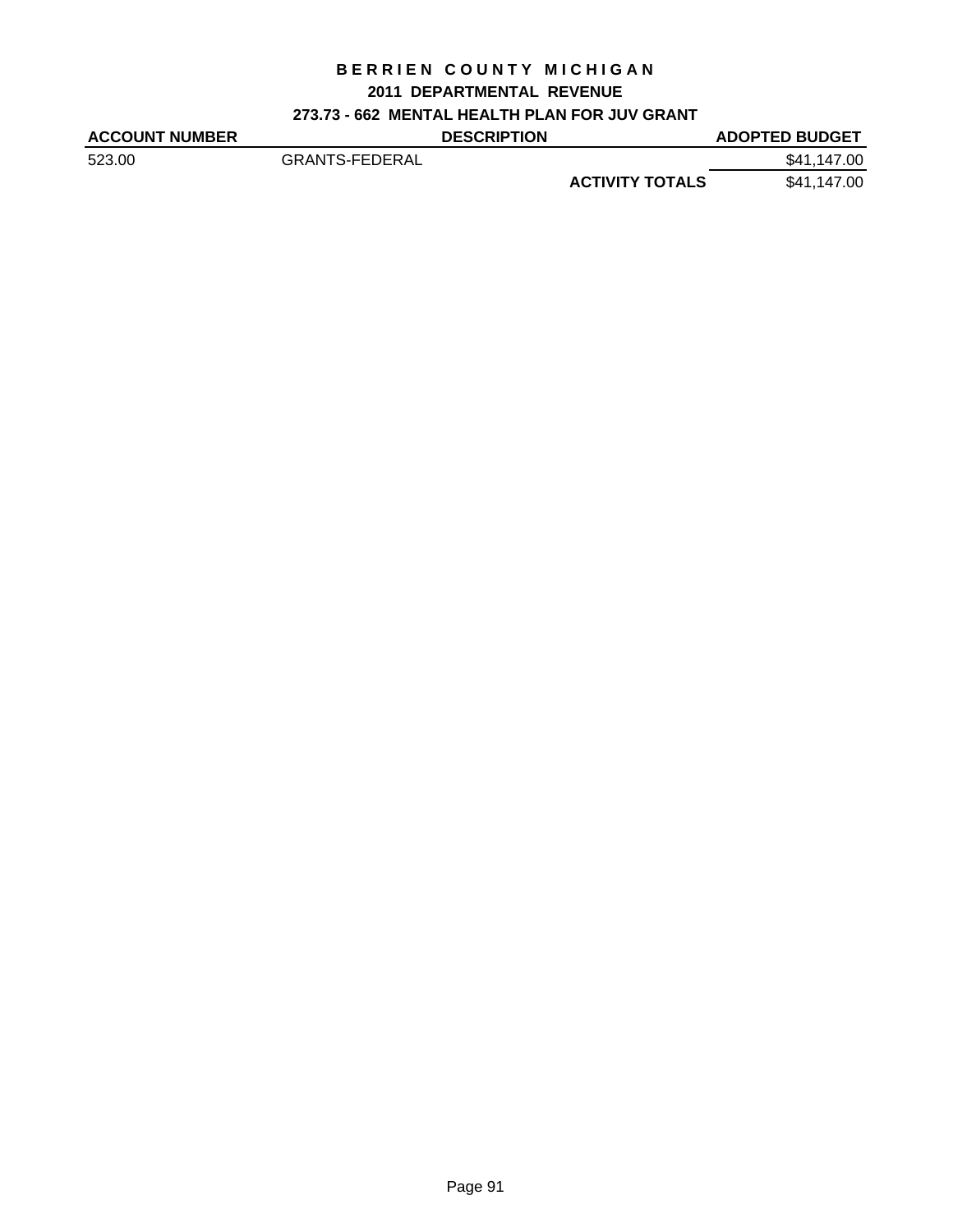### **2011 DEPARTMENTAL REVENUE**

**274.17 - 728 MSHDA CDBG REHAB GRANT 2010-11**

| <b>ACCOUNT NUMBER</b> |                | <b>DESCRIPTION</b> |                        | <b>ADOPTED BUDGET</b> |
|-----------------------|----------------|--------------------|------------------------|-----------------------|
| 523.00                | GRANTS-FEDERAL |                    |                        | \$250,300.00          |
|                       |                |                    | <b>ACTIVITY TOTALS</b> | \$250,300.00          |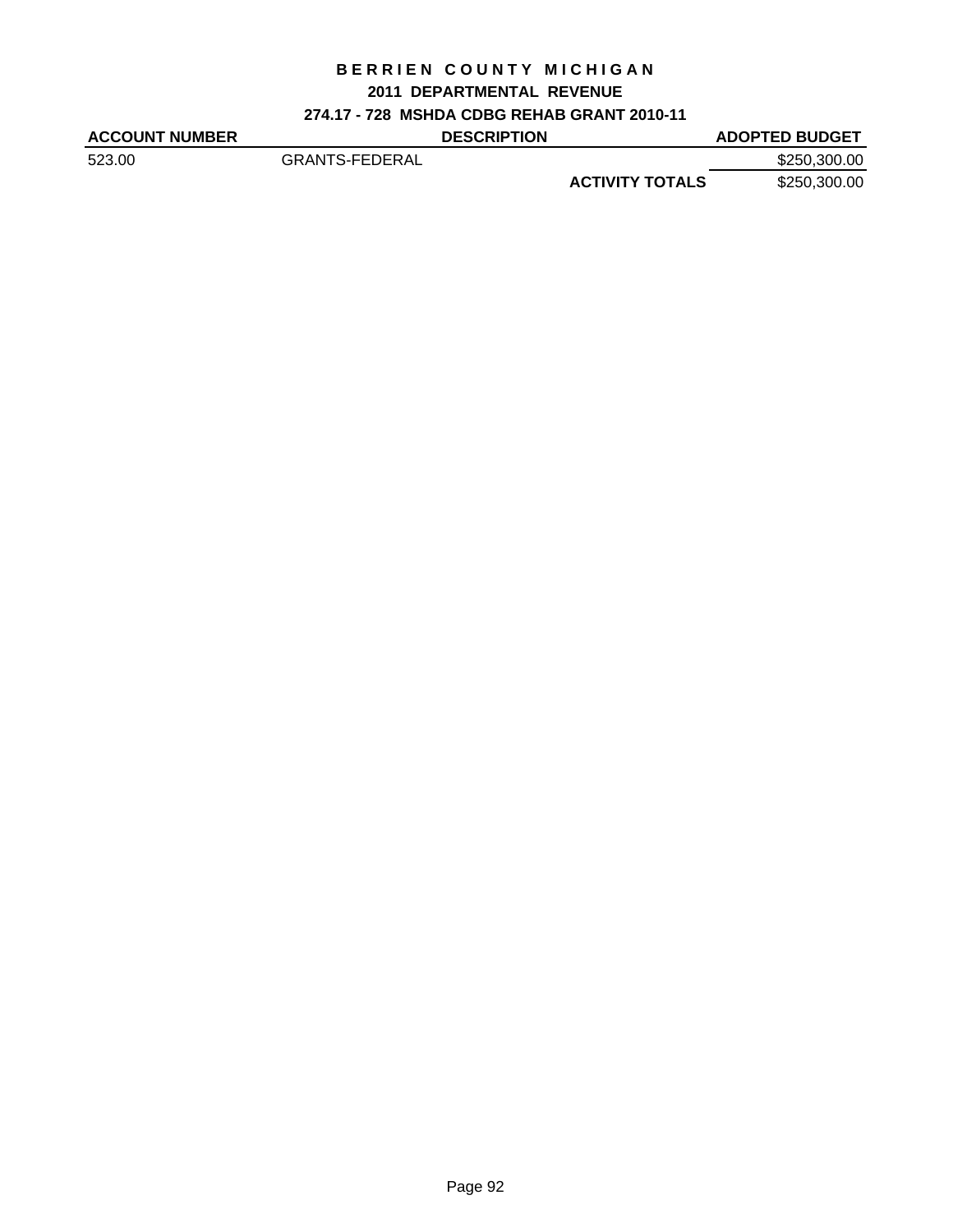### **2011 DEPARTMENTAL REVENUE**

**281.00 - 728 BC PUB TRAN FUND/BUS PTOG**

| <b>DESCRIPTION</b>            | <b>ADOPTED BUDGET</b>  |
|-------------------------------|------------------------|
| <b>GRANTS-FEDERAL</b>         | \$187,000.00           |
| <b>GRANTS</b>                 | \$404,000.00           |
| <b>FAIRBOX FEES</b>           | \$480,000.00           |
| SALES SCRAP AND SALVAGE       | \$5,000.00             |
| <b>INTEREST EARNED C.D.'S</b> | \$5,000.00             |
| <b>REIMBURSEMENTS</b>         | \$4,000.00             |
| <b>OTHER REIMBURSEMENTS</b>   | \$102,500.00           |
|                               | \$1,187,500.00         |
|                               | <b>ACTIVITY TOTALS</b> |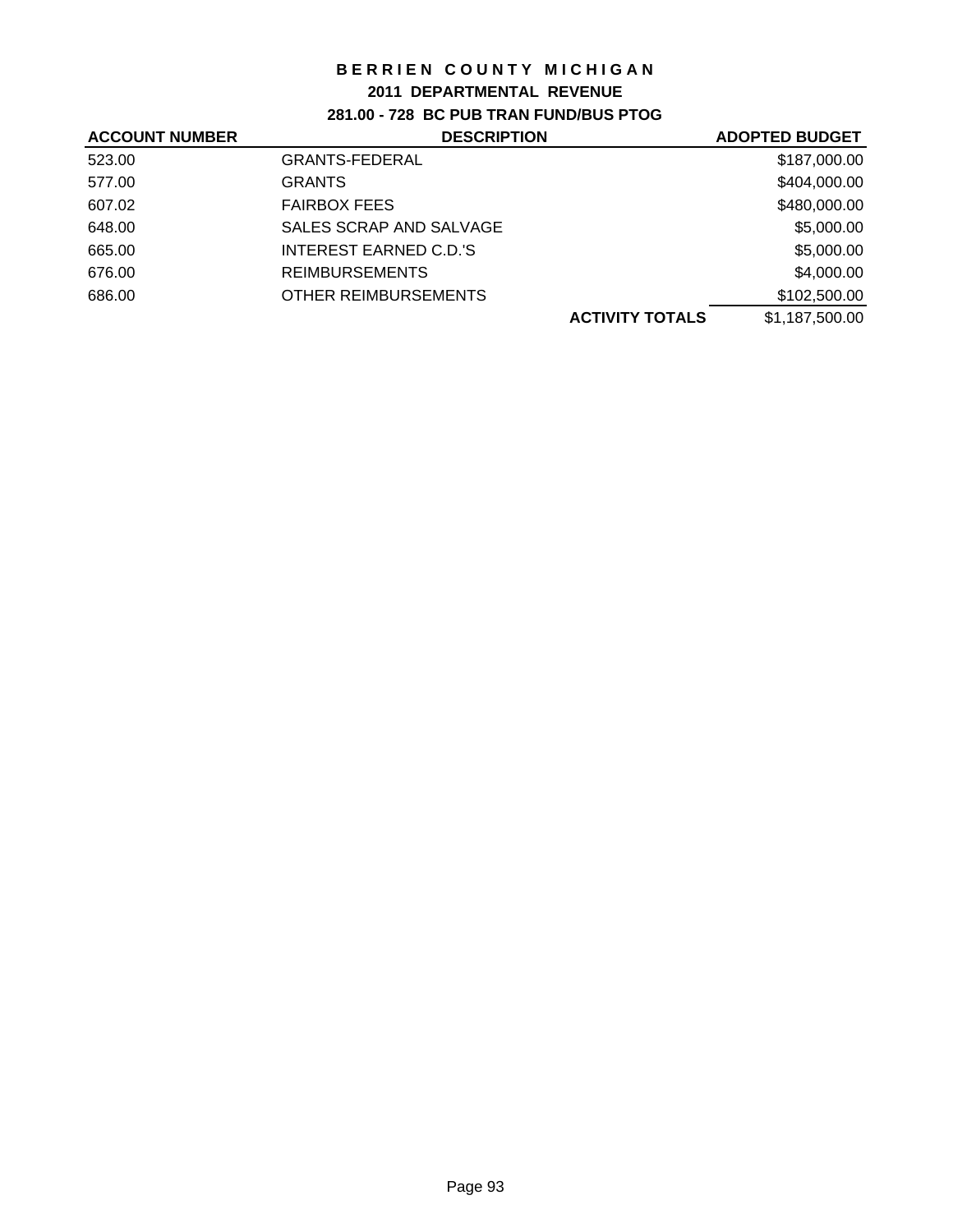## **2011 DEPARTMENTAL REVENUE**

## **281.14 - 728 CLEAN SWEEP PEST COL GRT 791N800029**

| <b>ACCOUNT NUMBER</b> |               | <b>DESCRIPTION</b> |                        | <b>ADOPTED BUDGET</b> |
|-----------------------|---------------|--------------------|------------------------|-----------------------|
| 577.00                | <b>GRANTS</b> |                    |                        | \$6,000,00            |
|                       |               |                    | <b>ACTIVITY TOTALS</b> | \$6,000.00            |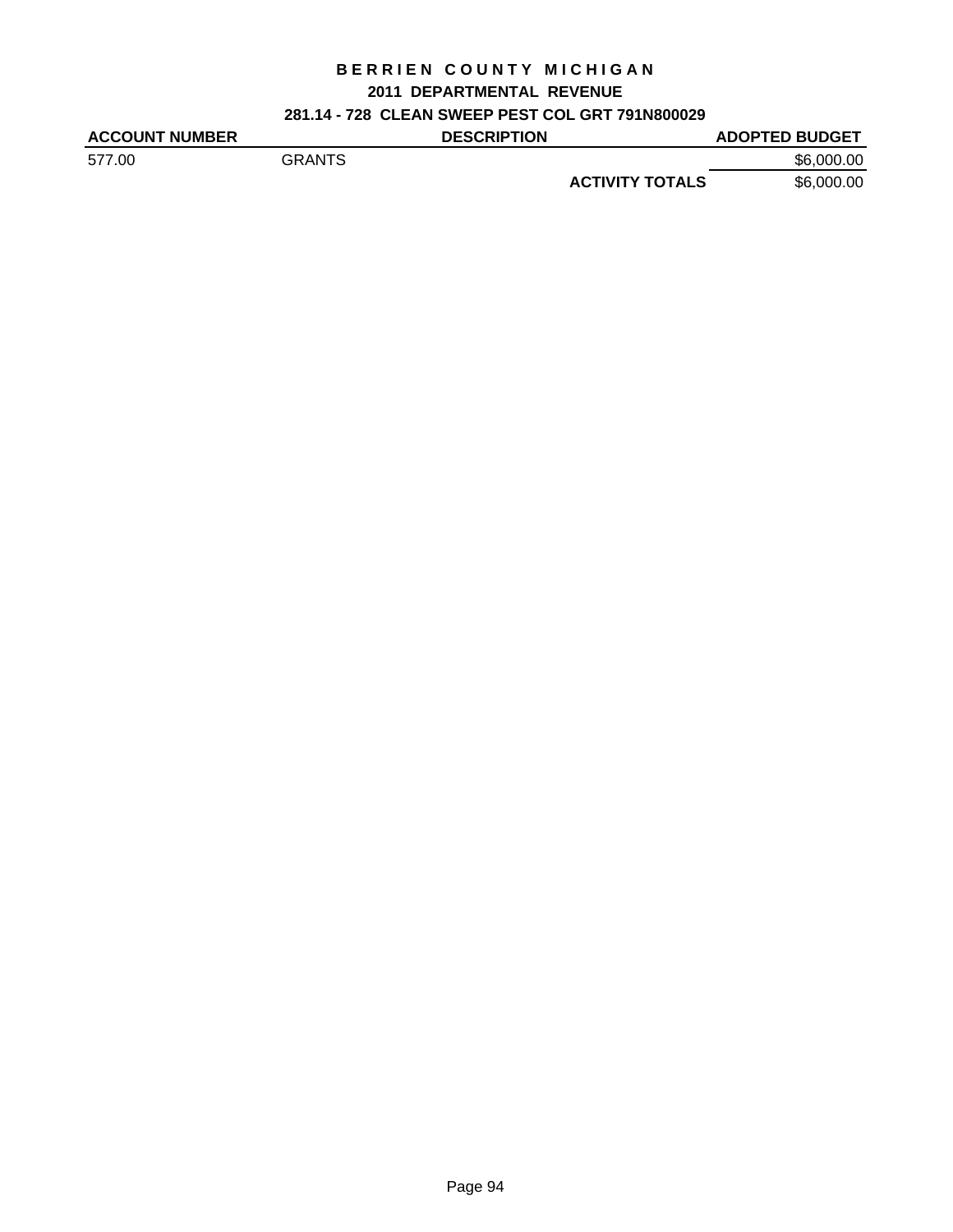### **2011 DEPARTMENTAL REVENUE**

## **282.00 - 728 CAPITAL BUS PURC GRANT-FEDERAL**

| <b>ACCOUNT NUMBER</b> |                | <b>DESCRIPTION</b>     | <b>ADOPTED BUDGET</b> |
|-----------------------|----------------|------------------------|-----------------------|
| 523.00                | GRANTS-FEDERAL |                        | \$358,000.00          |
| 577.00                | <b>GRANTS</b>  |                        | \$89,500.00           |
|                       |                | <b>ACTIVITY TOTALS</b> | \$447,500.00          |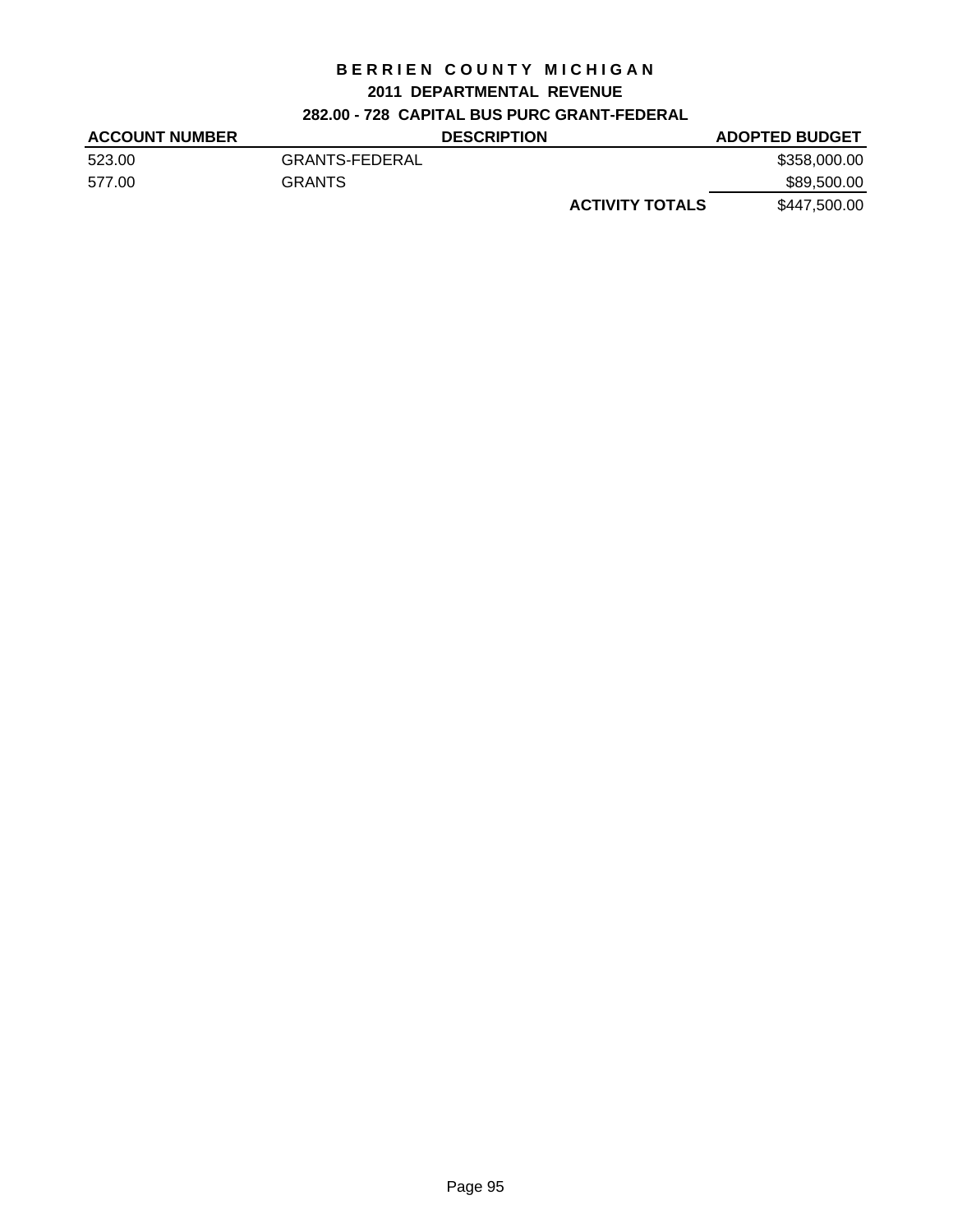#### **2011 DEPARTMENTAL REVENUE**

### **285.00 - 253 REVENUE SHARING RESERVE FUND**

| <b>ACCOUNT NUMBER</b> | <b>DESCRIPTION</b>     | <b>ADOPTED BUDGET</b> |
|-----------------------|------------------------|-----------------------|
| 665.00                | INTEREST EARNED C.D.'S | \$5,680.00            |
| 686.00                | OTHER REIMBURSEMENTS   | \$3,650,873.00        |
|                       | <b>ACTIVITY TOTALS</b> | \$3,656,553.00        |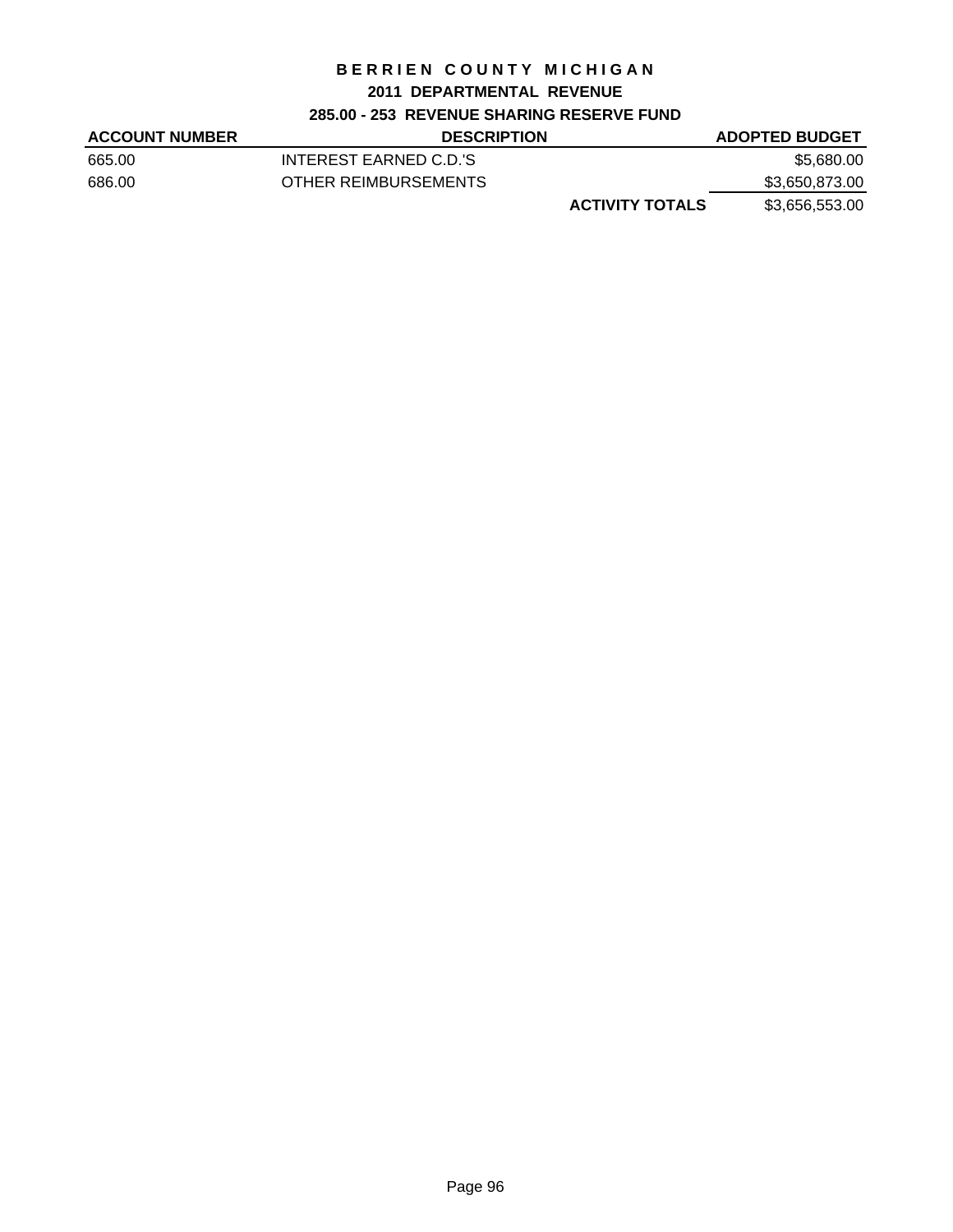## **2011 DEPARTMENTAL REVENUE**

## **287.00 - 728 COMM DEV SUPPLEMENTAL SVS**

| <b>ACCOUNT NUMBER</b> | <b>DESCRIPTION</b>        | <b>ADOPTED BUDGET</b> |
|-----------------------|---------------------------|-----------------------|
| 626.00                | RECAPTURE ADM REV LN FUND | \$5,000.00            |
| 665.00                | INTEREST EARNED C.D.'S    | \$200.00              |
| 686.00                | OTHER REIMBURSEMENTS      | \$15,303.00           |
|                       | <b>ACTIVITY TOTALS</b>    | \$20,503.00           |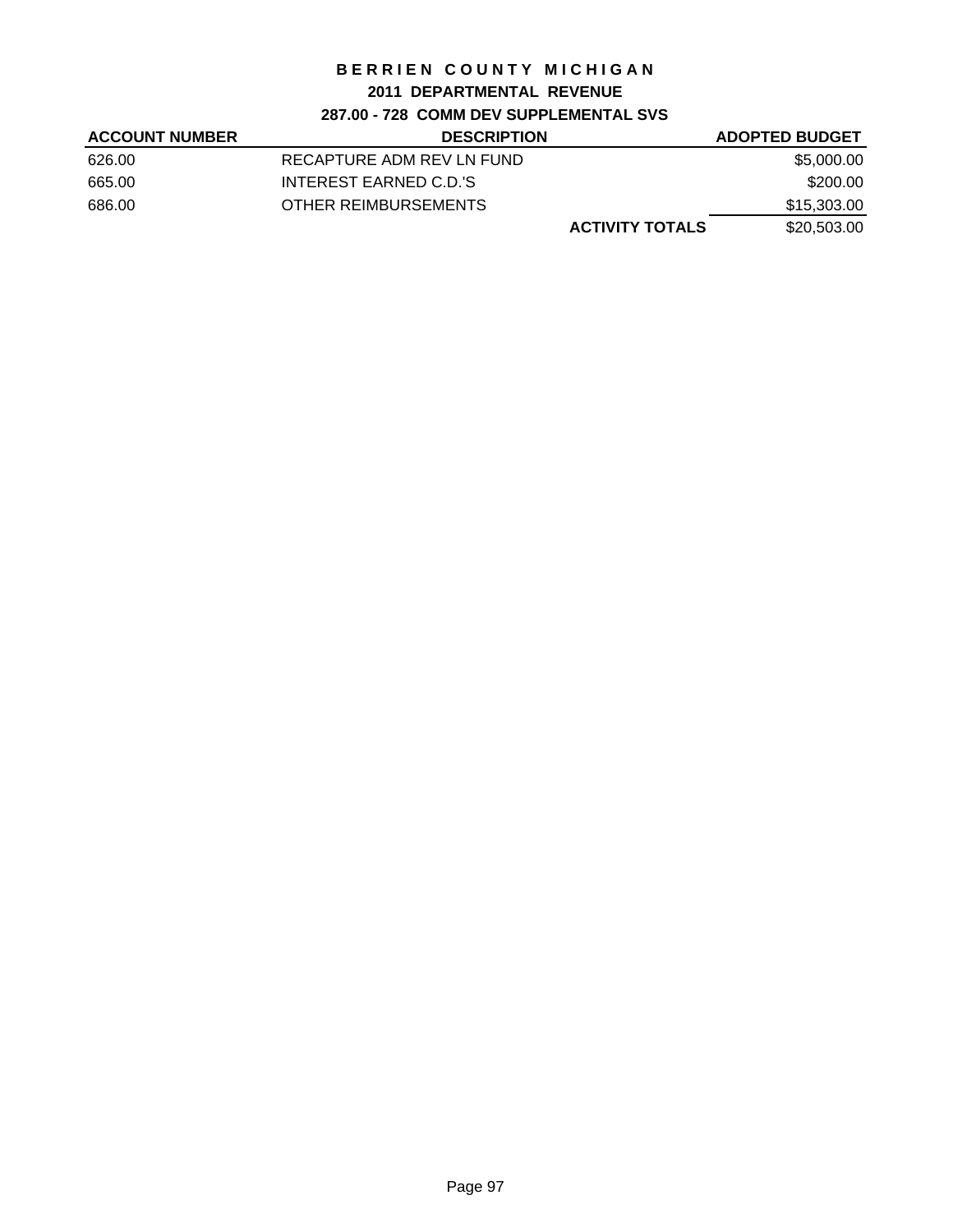## **2011 DEPARTMENTAL REVENUE**

**290.00 - 670 SOCIAL SERVICES**

| <b>ACCOUNT NUMBER</b> | <b>DESCRIPTION</b>            | <b>ADOPTED BUDGET</b> |
|-----------------------|-------------------------------|-----------------------|
| 555.00                | DUE FROM STATE                | \$569,000.00          |
| 676.39                | DHS-CLIENT/VEND REIMBURSEMENT | \$60,870.00           |
| 699.00                | CONTRIBUTION OTHER FUNDS      | \$15,000.00           |
|                       | <b>ACTIVITY TOTALS</b>        | \$644,870.00          |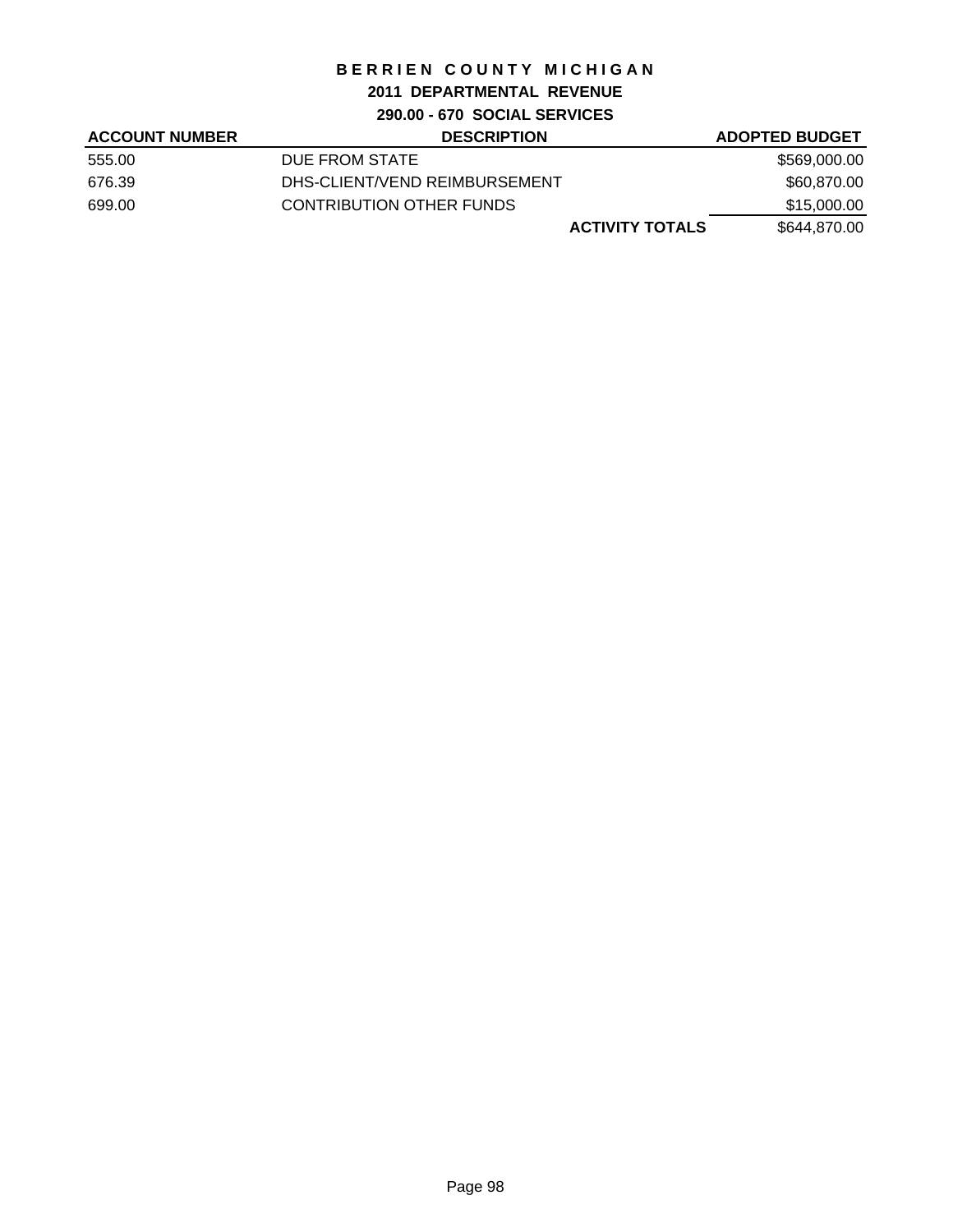### **2011 DEPARTMENTAL REVENUE**

**292.00 - 662 CHILD CARE-JUVENILE CTR**

| <b>ACCOUNT NUMBER</b> | <b>DESCRIPTION</b>              | <b>ADOPTED BUDGET</b> |
|-----------------------|---------------------------------|-----------------------|
| 523.00                | <b>GRANTS-FEDERAL</b>           | \$47,000.00           |
| 561.00                | <b>STATE REIMBURSEMENT</b>      | \$1,664,796.00        |
| 676.00                | <b>REIMBURSEMENTS</b>           | \$10,000.00           |
| 677.00                | CHILD SUPPORT PAYMENTS          | \$50,000.00           |
| 677.02                | <b>FOOD REIMBURSEMENT</b>       | \$100.00              |
| 699.00                | <b>CONTRIBUTION OTHER FUNDS</b> | \$1,683,419.00        |
|                       | <b>ACTIVITY TOTALS</b>          | \$3,455,315.00        |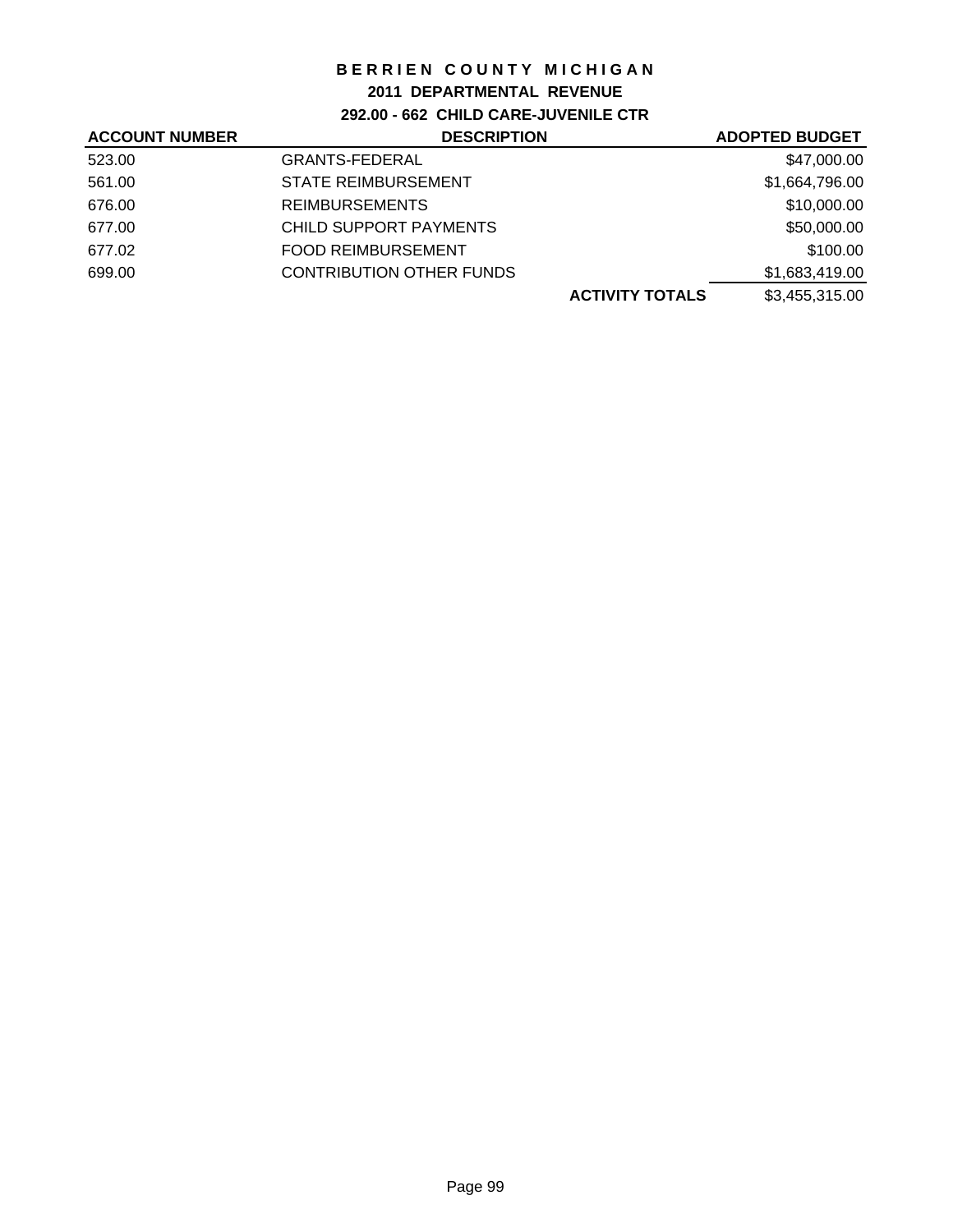## **2011 DEPARTMENTAL REVENUE**

**292.00 - 664 CHILD CARE-FOSTER CARE**

| <b>ACCOUNT NUMBER</b> | <b>DESCRIPTION</b>              | <b>ADOPTED BUDGET</b> |
|-----------------------|---------------------------------|-----------------------|
| 561.00                | <b>STATE REIMBURSEMENT</b>      | \$798,603.00          |
| 676.00                | <b>REIMBURSEMENTS</b>           | \$400.00              |
| 677.00                | CHILD SUPPORT PAYMENTS          | \$46,000.00           |
| 677.03                | CHILD SUPPORT PMTS-STWARD       | \$10,000.00           |
| 686.00                | OTHER REIMBURSEMENTS            | \$517,321.00          |
| 699.00                | <b>CONTRIBUTION OTHER FUNDS</b> | \$1,181,282.00        |
|                       | <b>ACTIVITY TOTALS</b>          | \$2,553,606.00        |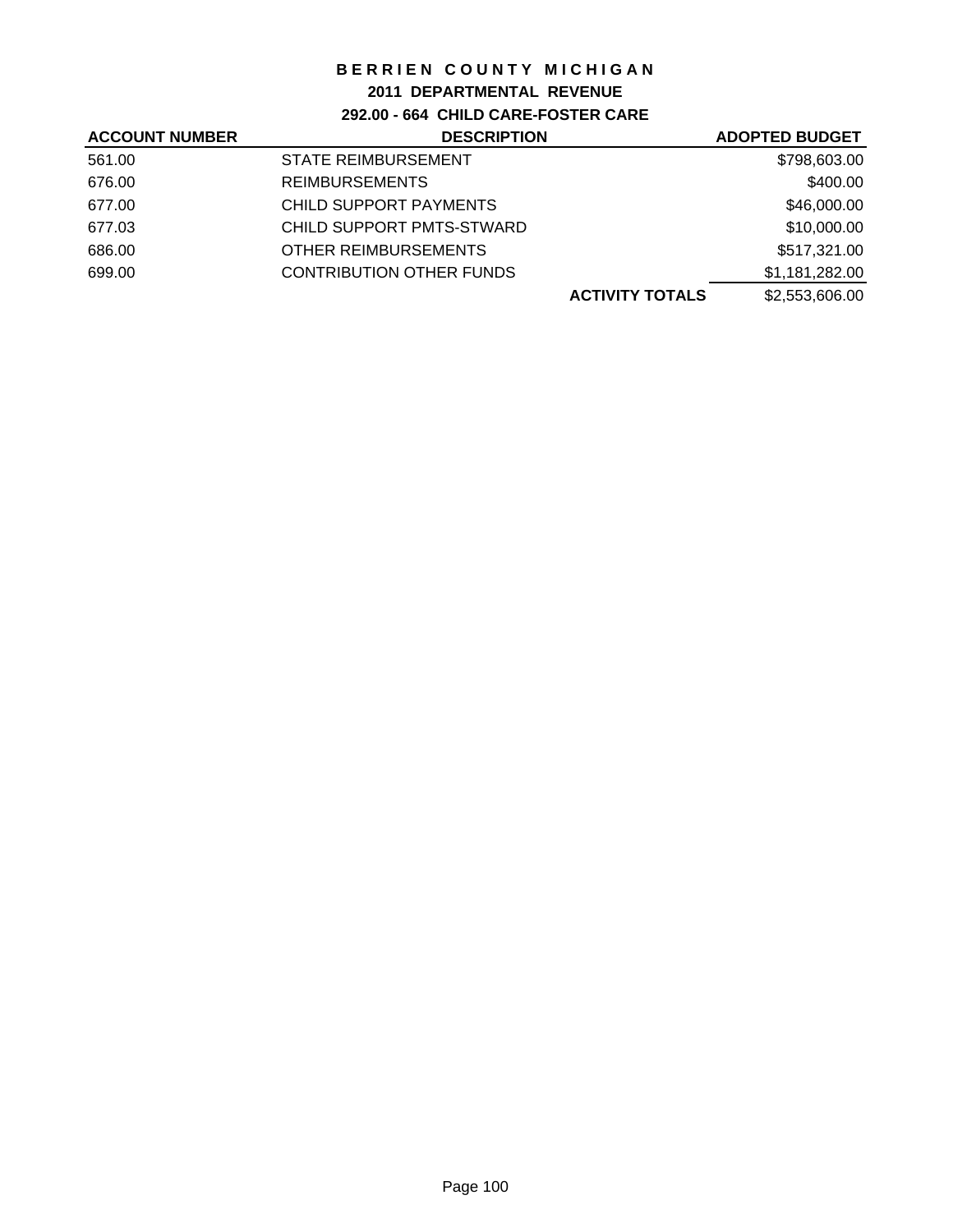### **2011 DEPARTMENTAL REVENUE**

## **292.00 - 667 AFTER SCHOOL/TRUANCY ACADEMY**

| <b>ACCOUNT NUMBER</b> | <b>DESCRIPTION</b>         | <b>ADOPTED BUDGET</b> |
|-----------------------|----------------------------|-----------------------|
| 561.00                | STATE REIMBURSEMENT        | \$157,372.00          |
| 699.00                | CONTRIBUTION OTHER FUNDS   | \$78,685.00           |
| 699.06                | CONTRIBUTIONS-LRSB TRUANCY | \$78,686.00           |
|                       | <b>ACTIVITY TOTALS</b>     | \$314.743.00          |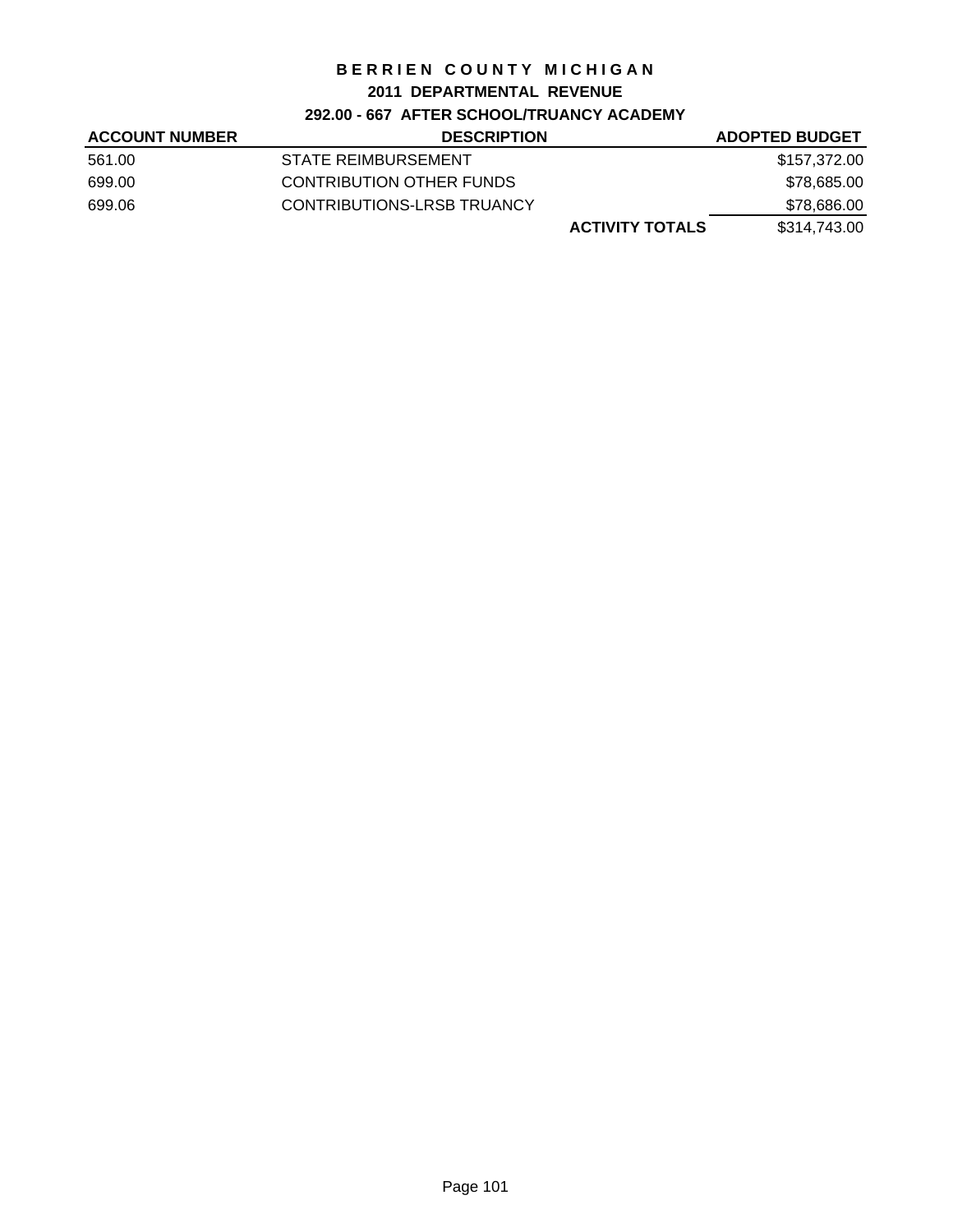## **2011 DEPARTMENTAL REVENUE**

**292.00 - 668 HOME BASED SERVICES**

| <b>ACCOUNT NUMBER</b> | <b>DESCRIPTION</b>              | <b>ADOPTED BUDGET</b> |
|-----------------------|---------------------------------|-----------------------|
| 561.00                | STATE REIMBURSEMENT             | \$859,645.00          |
| 676.00                | <b>REIMBURSEMENTS</b>           | \$24,000.00           |
| 699.00                | <b>CONTRIBUTION OTHER FUNDS</b> | \$883,646.00          |
|                       | <b>ACTIVITY TOTALS</b>          | \$1,767,291.00        |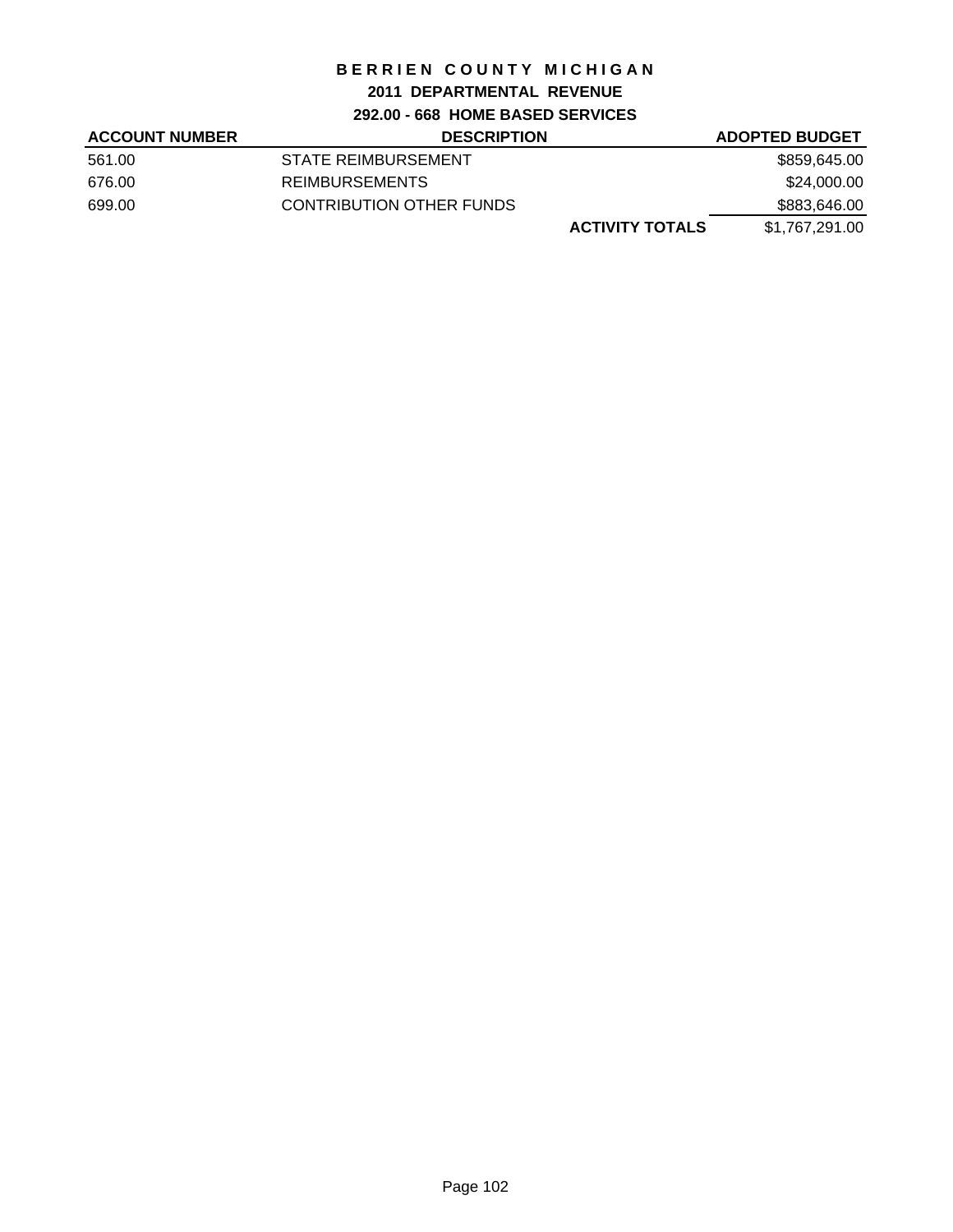### **2011 DEPARTMENTAL REVENUE**

## **292.01 - 670 CHILD CARE-DEPT OF SOCIAL SERVICES**

| <b>ACCOUNT NUMBER</b> | <b>DESCRIPTION</b>       | <b>ADOPTED BUDGET</b> |
|-----------------------|--------------------------|-----------------------|
| 676.42                | REIMBURSEMENT-SSI        | \$22.572.00           |
| 677.00                | CHILD SUPPORT PAYMENTS   | \$438.972.00          |
| 699.00                | CONTRIBUTION OTHER FUNDS | \$505,900.00          |
|                       | <b>ACTIVITY TOTALS</b>   | \$967,444.00          |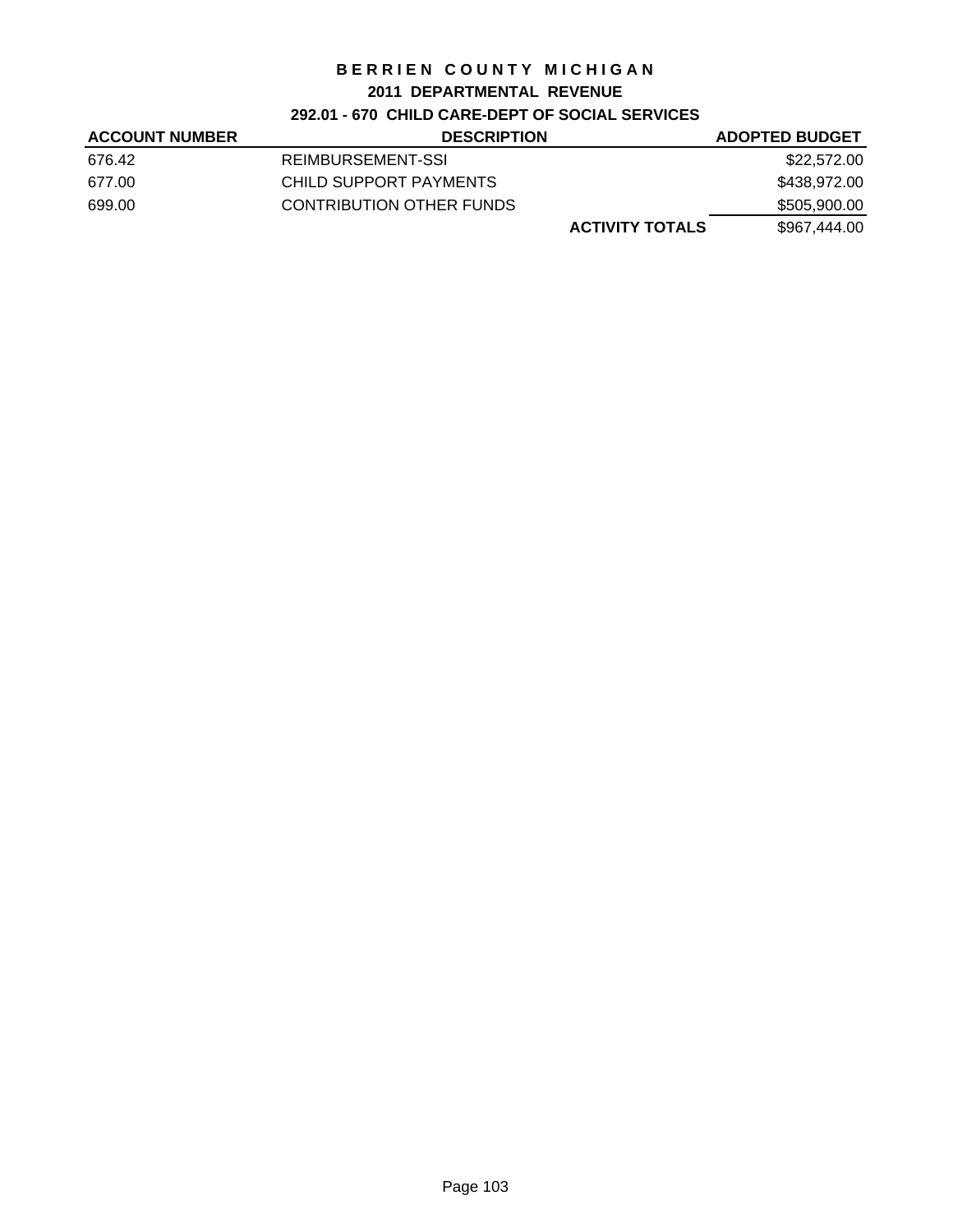#### **2011 DEPARTMENTAL REVENUE**

**294.00 - 683 VETERANS TRUST**

| <b>ACCOUNT NUMBER</b> | <b>DESCRIPTION</b>      |                        | <b>ADOPTED BUDGET</b> |
|-----------------------|-------------------------|------------------------|-----------------------|
| 562.00                | ST MI-VETERANS TRUST FD |                        | \$14,320.00           |
|                       |                         | <b>ACTIVITY TOTALS</b> | \$14,320.00           |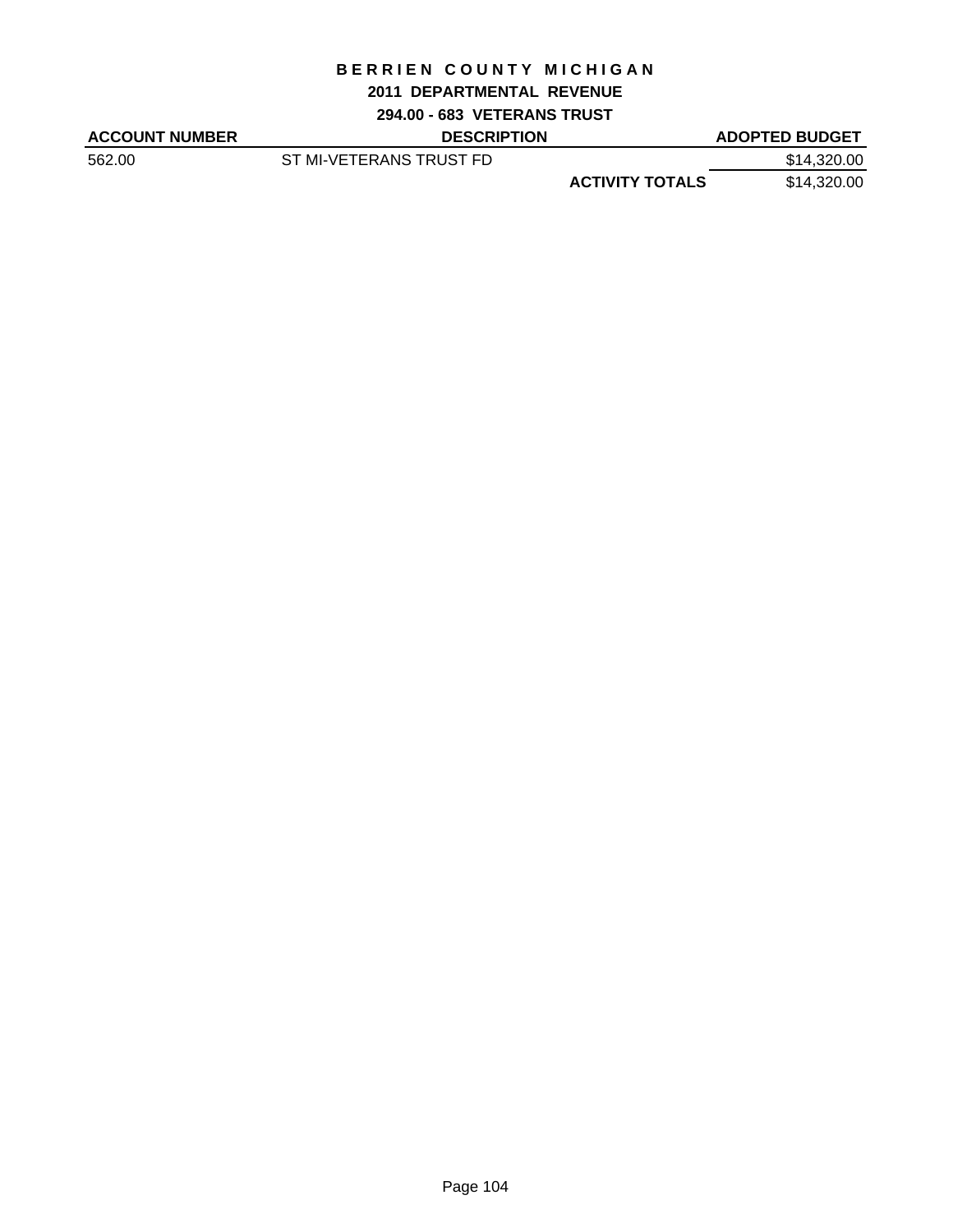#### **2011 DEPARTMENTAL REVENUE**

**296.00 - 441 BOARD OF PUBLIC WORKS**

**DESCRIPTION ADOPTED BUDGET** 686.00 OTHER REIMBURSEMENTS \$5,000.00

**ACTIVITY TOTALS** \$5,000.00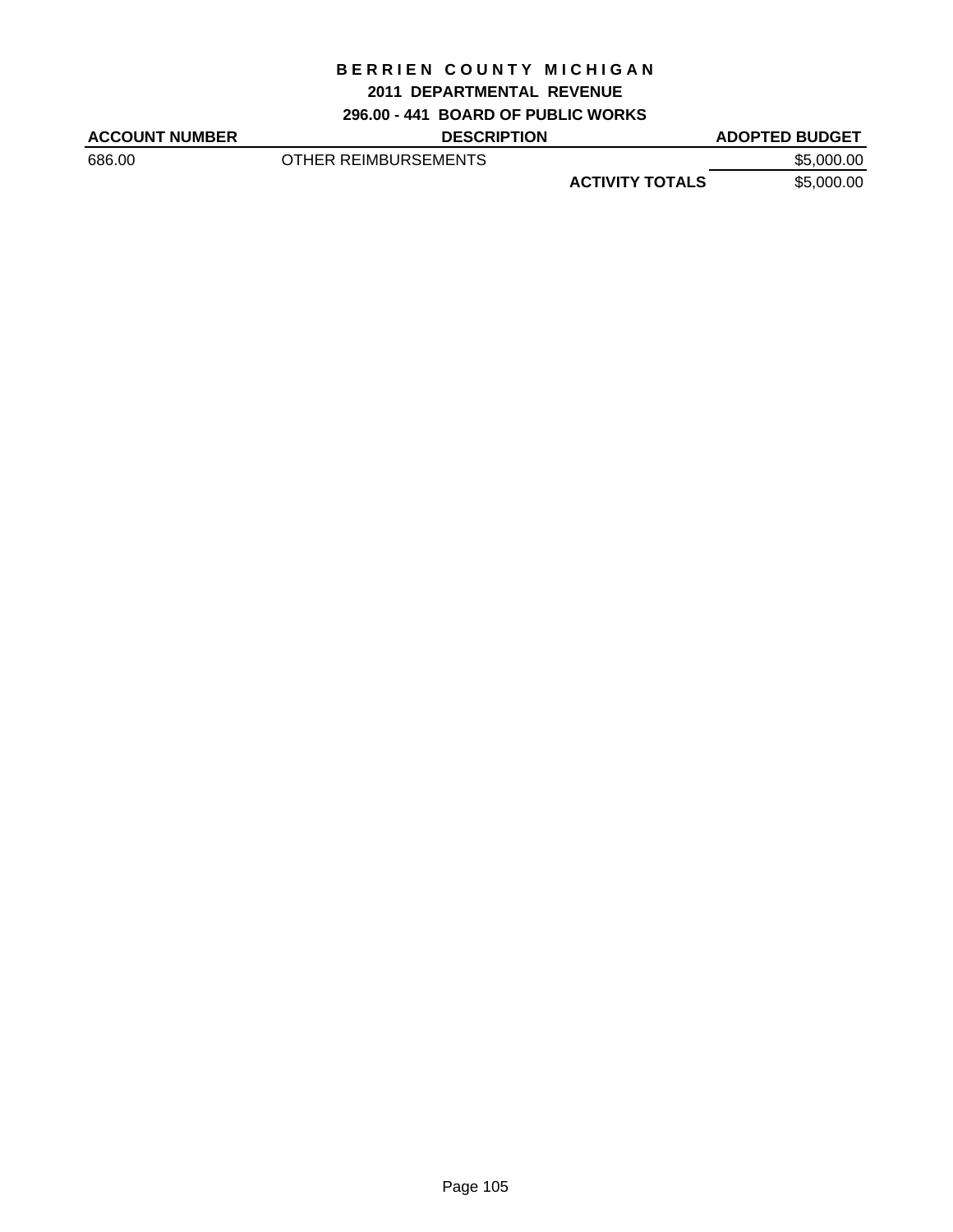#### **2011 DEPARTMENTAL REVENUE**

## **297.03 - 215 CAMPAIGN FINANCE ADM FUND**

| <b>ACCOUNT NUMBER</b> | <b>DESCRIPTION</b>       |                        | <b>ADOPTED BUDGET</b> |
|-----------------------|--------------------------|------------------------|-----------------------|
| 661.00                | LATE CAMPAIGN FILING FEE |                        | \$100.00              |
|                       |                          | <b>ACTIVITY TOTALS</b> | \$100.00              |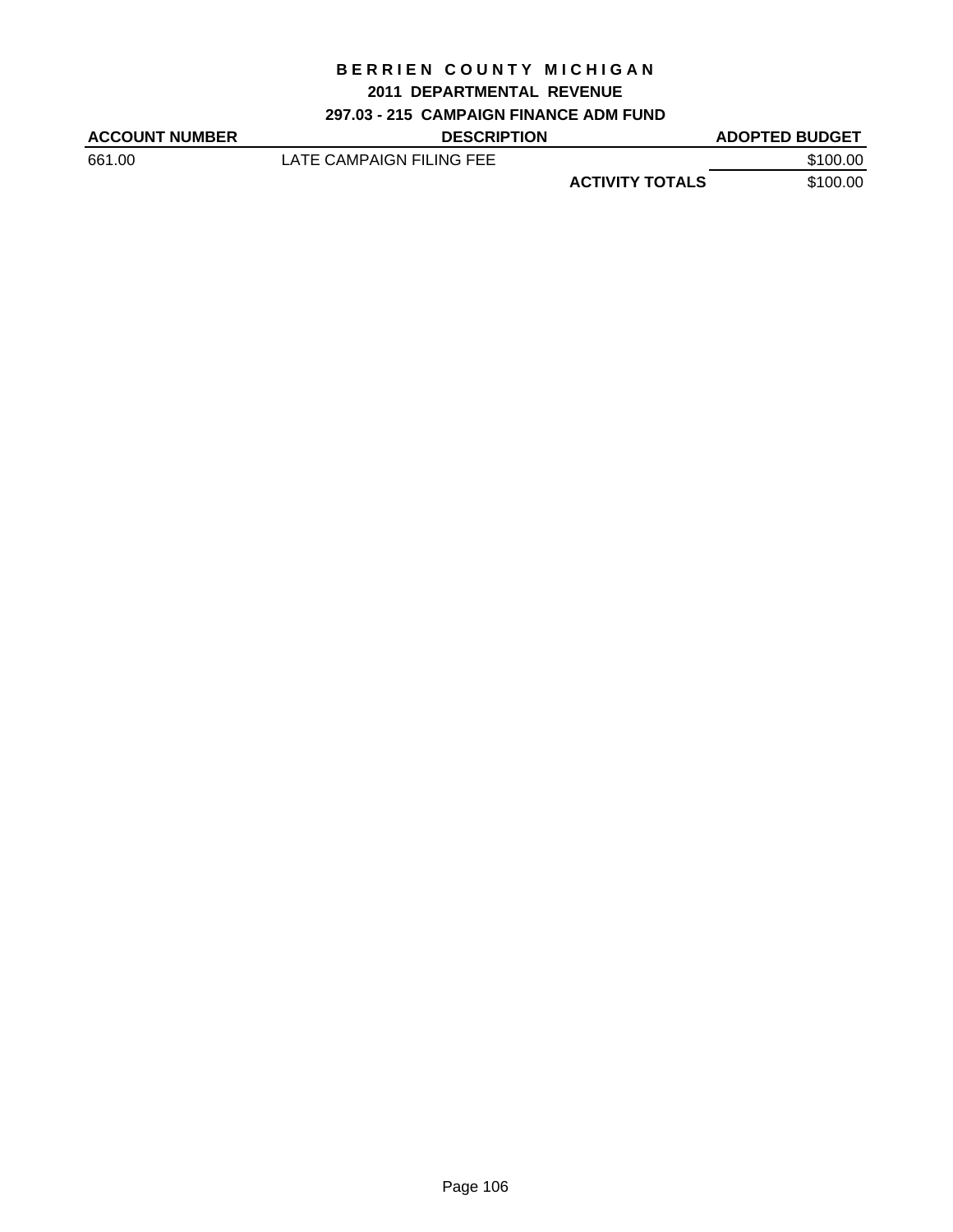## **2011 DEPARTMENTAL REVENUE**

# **297.28 - 275 HOLLYWOOD BASIN WETLAND GRANT**

| <b>ACCOUNT NUMBER</b> |               | <b>DESCRIPTION</b> | <b>ADOPTED BUDGET</b>                |
|-----------------------|---------------|--------------------|--------------------------------------|
| 577.00                | <b>GRANTS</b> |                    | \$8,500,00                           |
|                       |               |                    | \$8,500.00<br><b>ACTIVITY TOTALS</b> |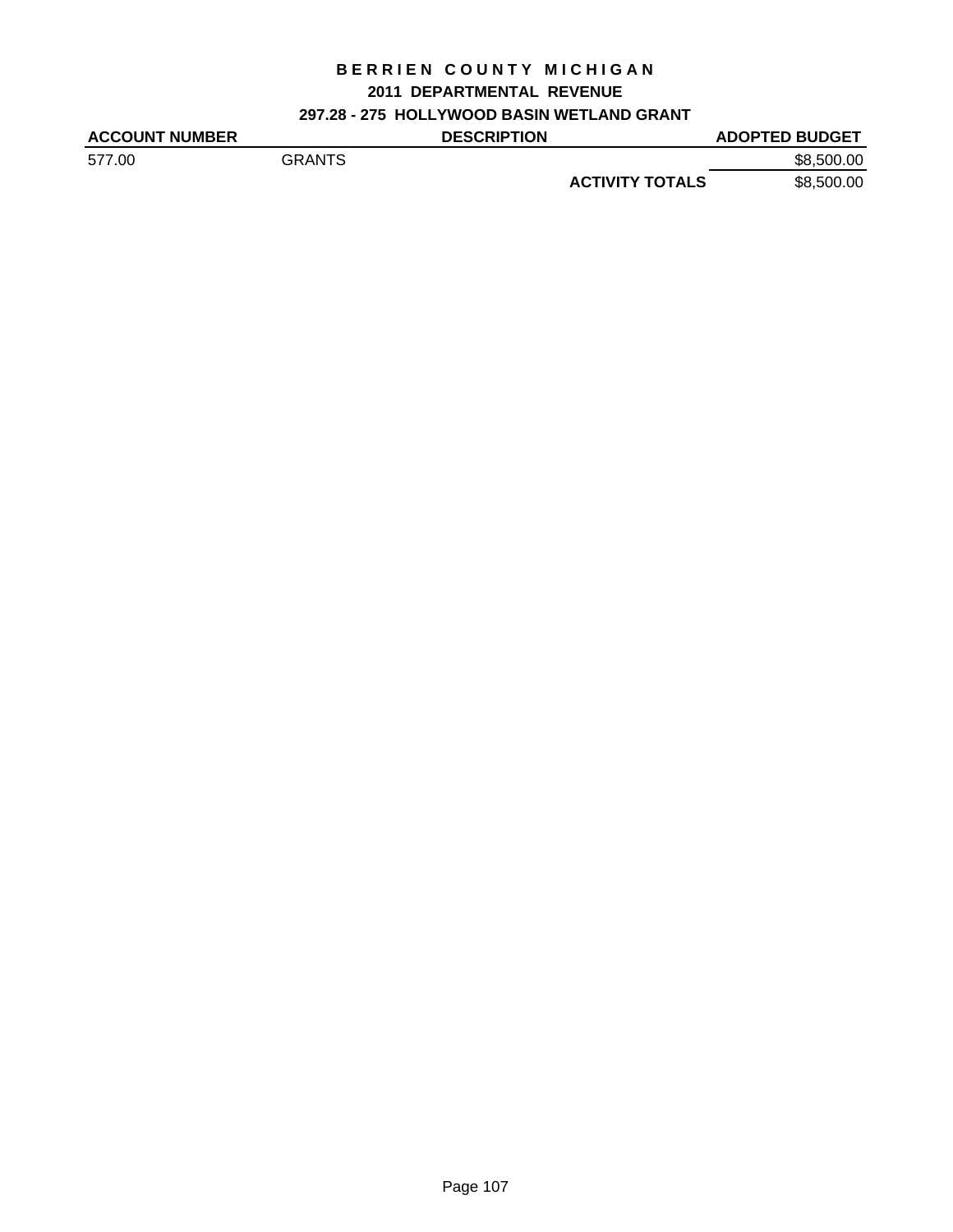# **2011 DEPARTMENTAL REVENUE**

# **297.34 - 150 JUV ACCOUNT BLOCK GRANT**

| <b>ACCOUNT NUMBER</b> | <b>DESCRIPTION</b>       | <b>ADOPTED BUDGET</b> |
|-----------------------|--------------------------|-----------------------|
| 523.00                | GRANTS-FEDERAL           | \$12,780.00           |
| 699.00                | CONTRIBUTION OTHER FUNDS | \$1,420.00            |
|                       | <b>ACTIVITY TOTALS</b>   | \$14,200.00           |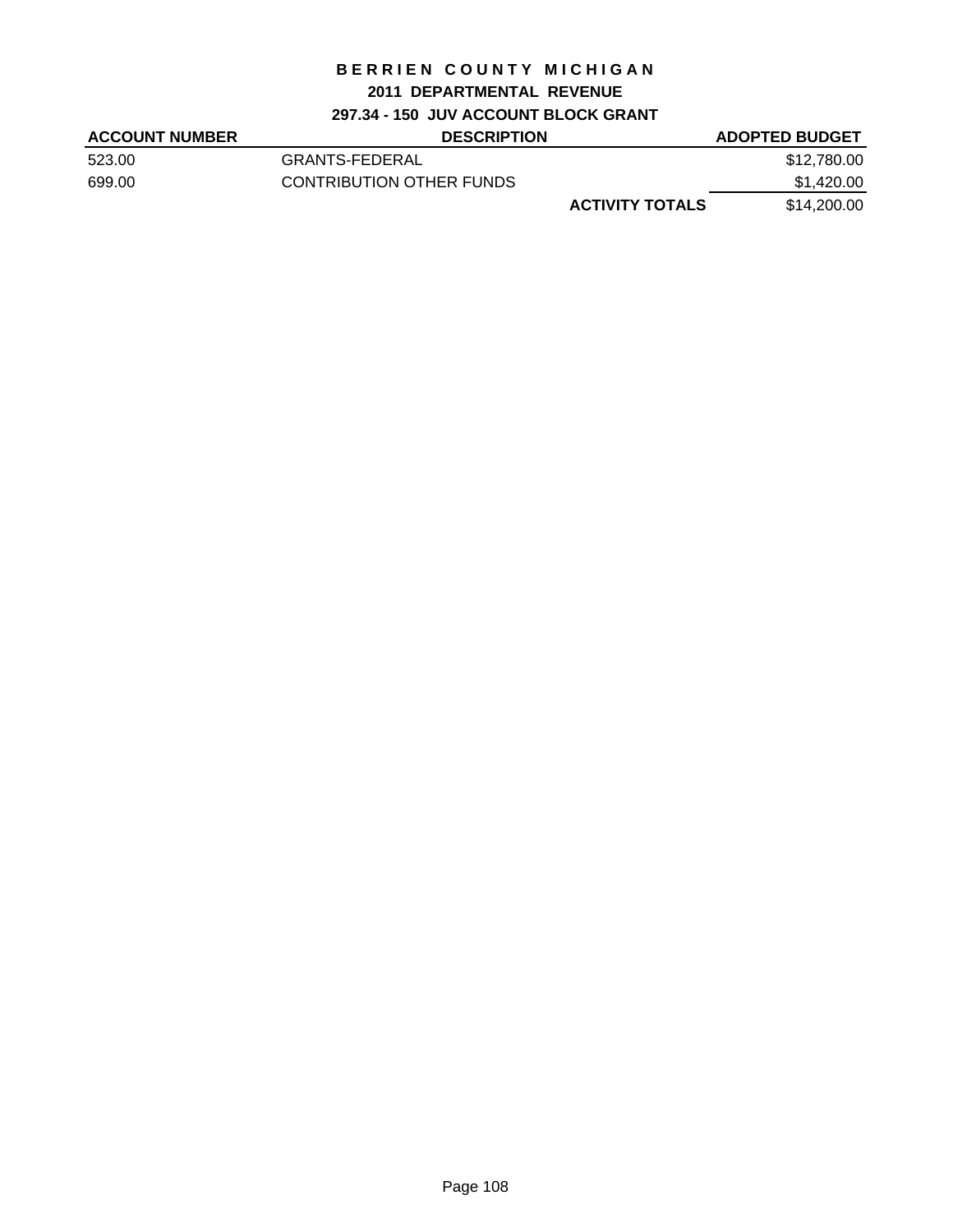#### **2011 DEPARTMENTAL REVENUE**

# **298.01 - 430 ANIMAL CONTROL NEUTER/SPAY PGM**

| <b>ACCOUNT NUMBER</b> | <b>DESCRIPTION</b>     | <b>ADOPTED BUDGET</b> |
|-----------------------|------------------------|-----------------------|
| 686.00                | OTHER REIMBURSEMENTS   | \$2,000.00            |
| 686.17                | NEUTERING DEPOSIT      | \$9,000.00            |
|                       | <b>ACTIVITY TOTALS</b> | \$11,000.00           |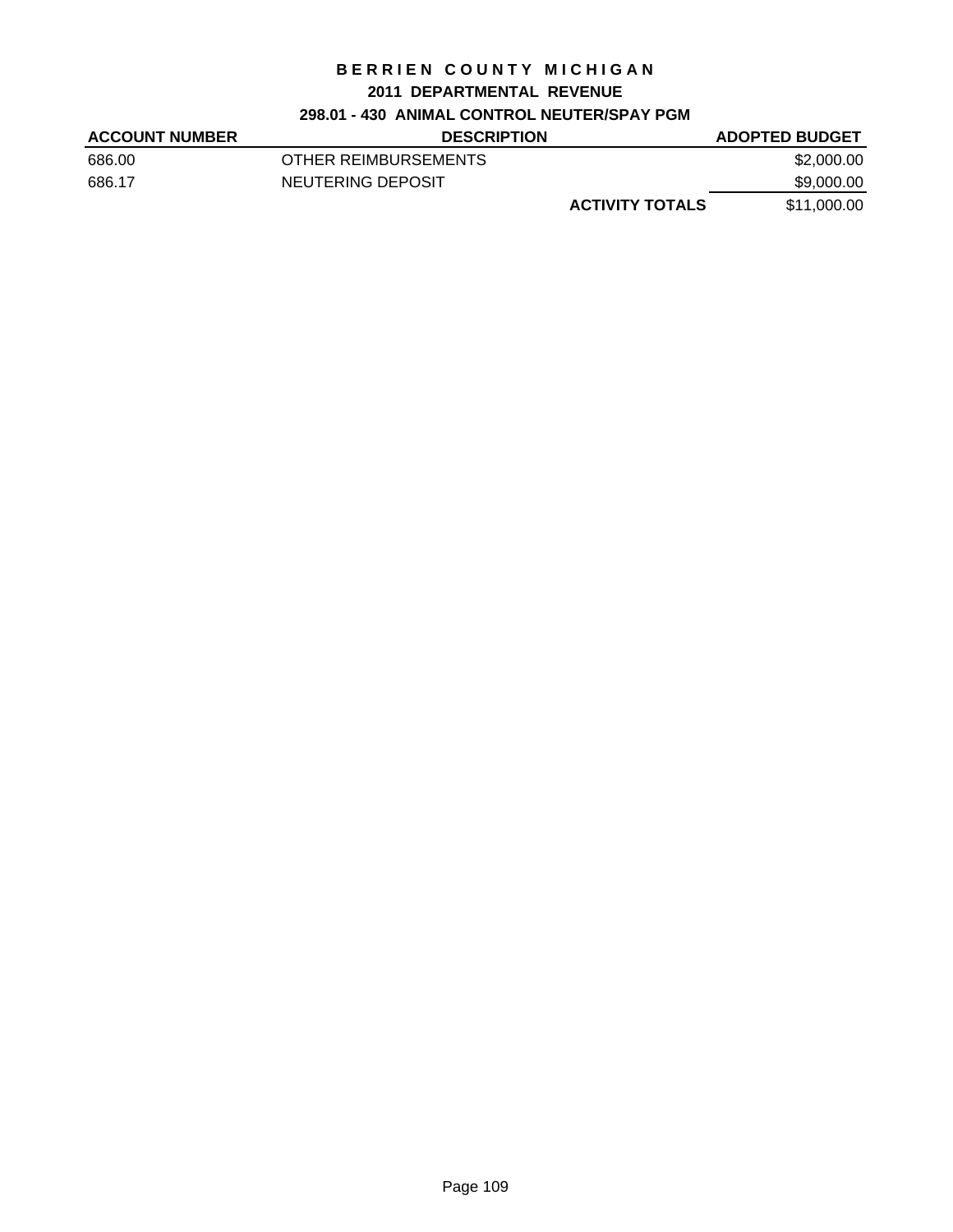#### **2011 DEPARTMENTAL REVENUE**

**403.00 - 261 CAPITAL RESERVE FUND**

ACCOUNT NUMBER DESCRIPTION DESCRIPTION ADOPTED BUDGET

686.00 OTHER REIMBURSEMENTS \$809,839.00 **ACTIVITY TOTALS** \$809,839.00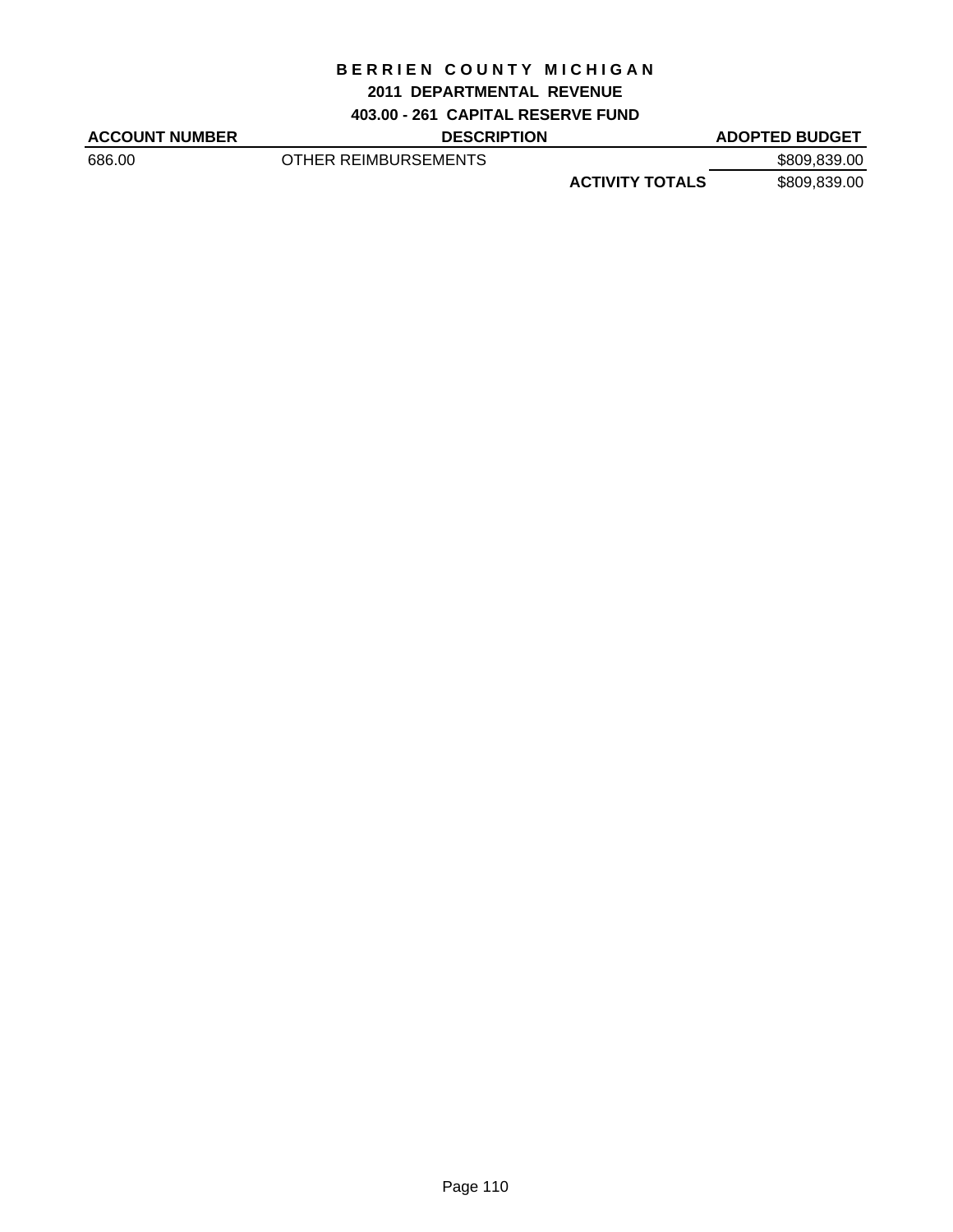### **2011 DEPARTMENTAL REVENUE**

**413.00 - 430 BERRIEN COUNTY ANIMAL SHELTER CONSTRUCTION FUND**

| <b>ACCOUNT NUMBER</b> | <b>DESCRIPTION</b>      |                        | <b>ADOPTED BUDGET</b> |
|-----------------------|-------------------------|------------------------|-----------------------|
| 671.00                | DONATIONS-PRIVATE CONTR |                        | \$7,000.00            |
|                       |                         | <b>ACTIVITY TOTALS</b> | \$7,000.00            |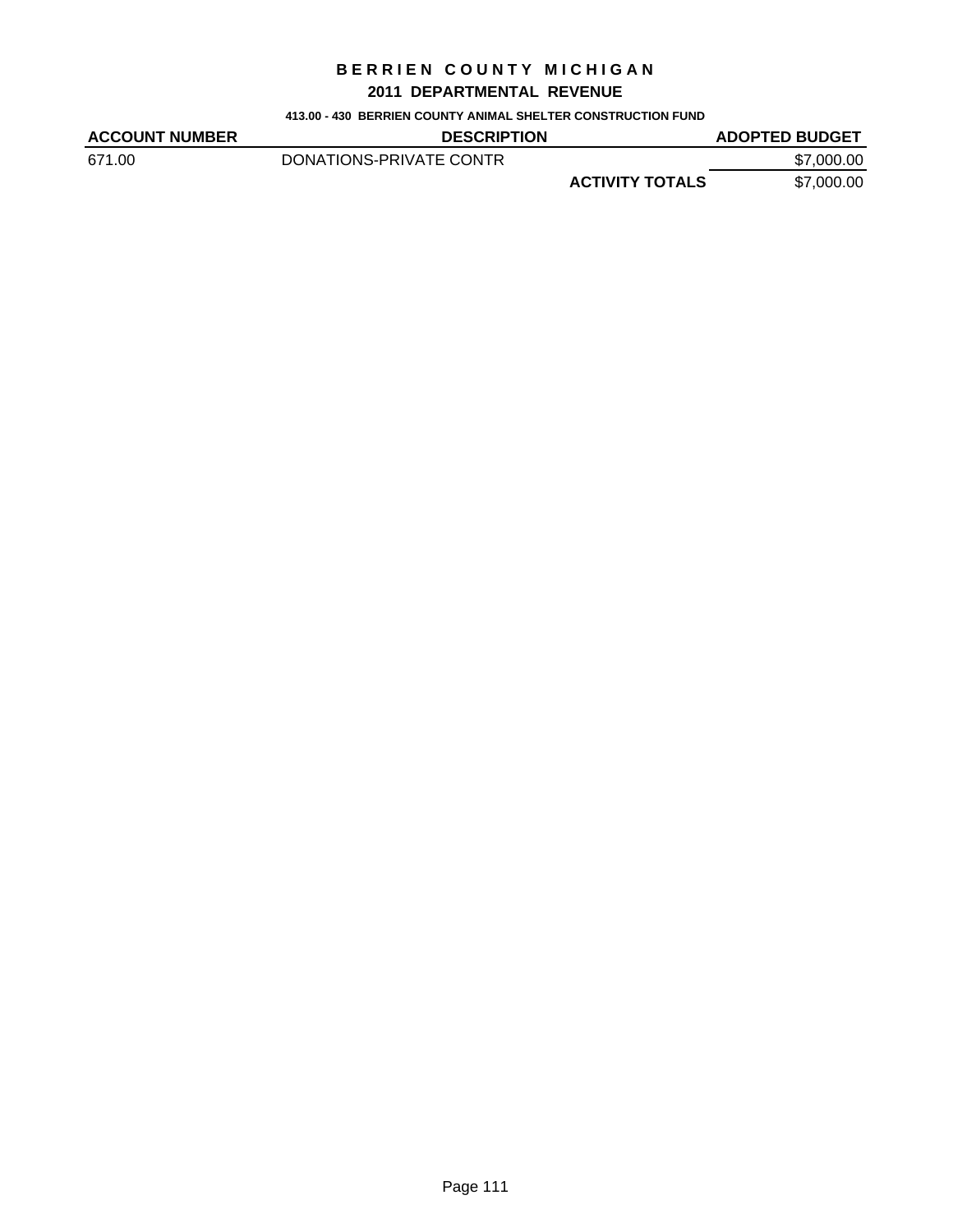#### **2011 DEPARTMENTAL REVENUE**

# **617.06 - 254 DELIN TAX FORECLOSURE FD 2006 LEVY**

| <b>ACCOUNT NUMBER</b> | <b>DESCRIPTION</b>             | <b>ADOPTED BUDGET</b> |
|-----------------------|--------------------------------|-----------------------|
| 625.06                | <b>RECORDING FEES</b>          | \$40.00               |
| 639.01                | TITLE SEARCH FEE               | \$300.00              |
| 641.11                | PRE-FORFEITURE MAIL COST       | \$30.00               |
| 642.02                | CHARGES FOR SERVICES-SALES     | \$50.00               |
| 676.12                | REIMBURSE POSTAGE USE          | \$50.00               |
| 676.18                | PERSONAL VISITS REIMB          | \$25.00               |
| 676.19                | <b>PROCESS SERVICE REIMB</b>   | \$50.00               |
| 676.20                | <b>PUBLICATION COSTS REIMB</b> | \$10.00               |
| 698.01                | CONTRIBUTION-LOCAL ADVANCE     | \$9,445.00            |
|                       | <b>ACTIVITY TOTALS</b>         | \$10,000.00           |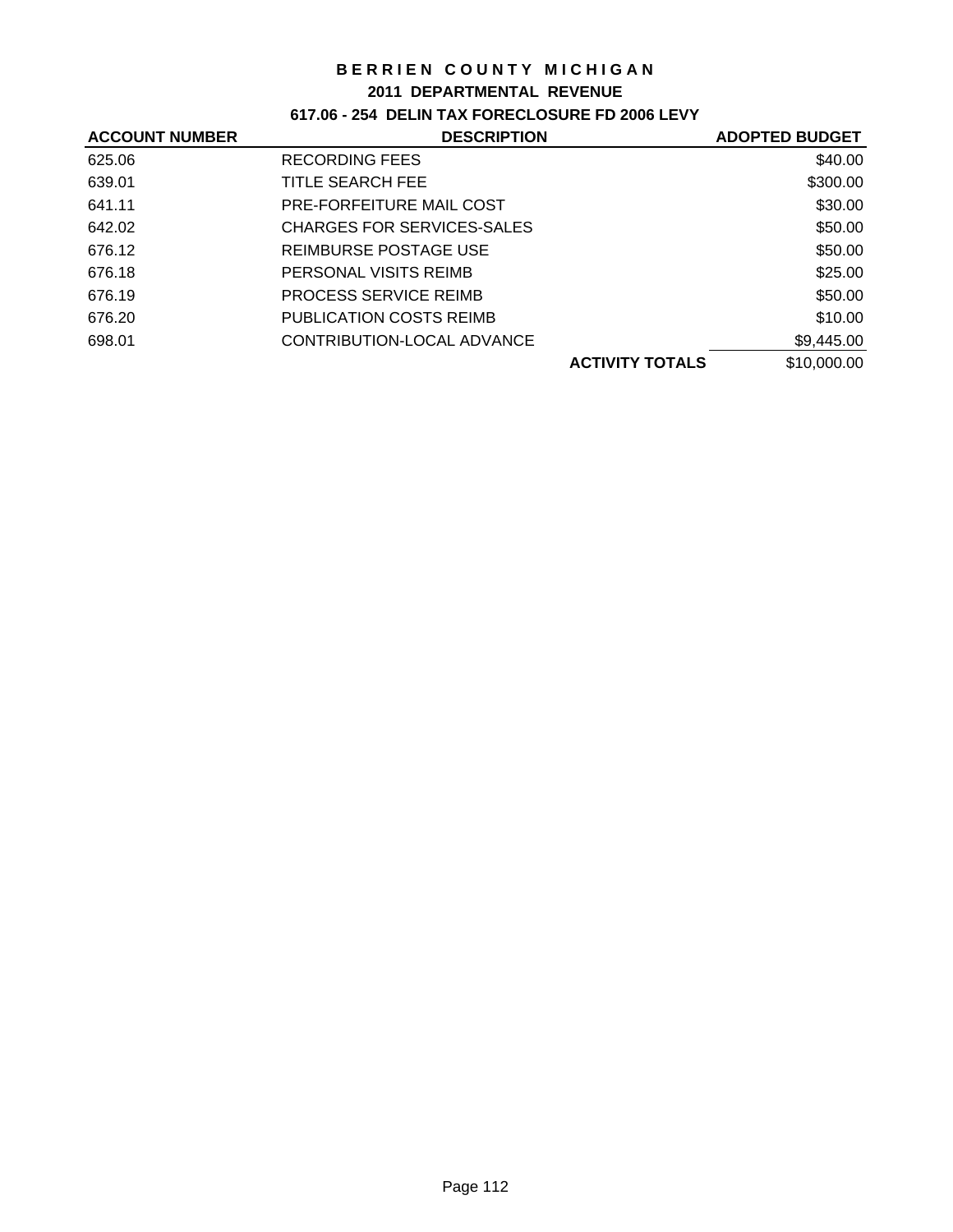#### **2011 DEPARTMENTAL REVENUE**

**617.07 - 254 DELIN TAX FORECLOSURE FN 2007 LEVY**

| <b>ACCOUNT NUMBER</b> | <b>DESCRIPTION</b>             |                        | <b>ADOPTED BUDGET</b> |
|-----------------------|--------------------------------|------------------------|-----------------------|
| 625.06                | <b>RECORDING FEES</b>          |                        | \$1,100.00            |
| 639.01                | TITLE SEARCH FEE               |                        | \$9,800.00            |
| 641.11                | PRE-FORFEITURE MAIL COST       |                        | \$870.00              |
| 642.02                | CHARGES FOR SERVICES-SALES     |                        | \$15,000.00           |
| 676.12                | REIMBURSE POSTAGE USE          |                        | \$1,200.00            |
| 676.18                | PERSONAL VISITS REIMB          |                        | \$1,100.00            |
| 676.19                | <b>PROCESS SERVICE REIMB</b>   |                        | \$180.00              |
| 676.20                | <b>PUBLICATION COSTS REIMB</b> |                        | \$425.00              |
|                       |                                | <b>ACTIVITY TOTALS</b> | \$29,675.00           |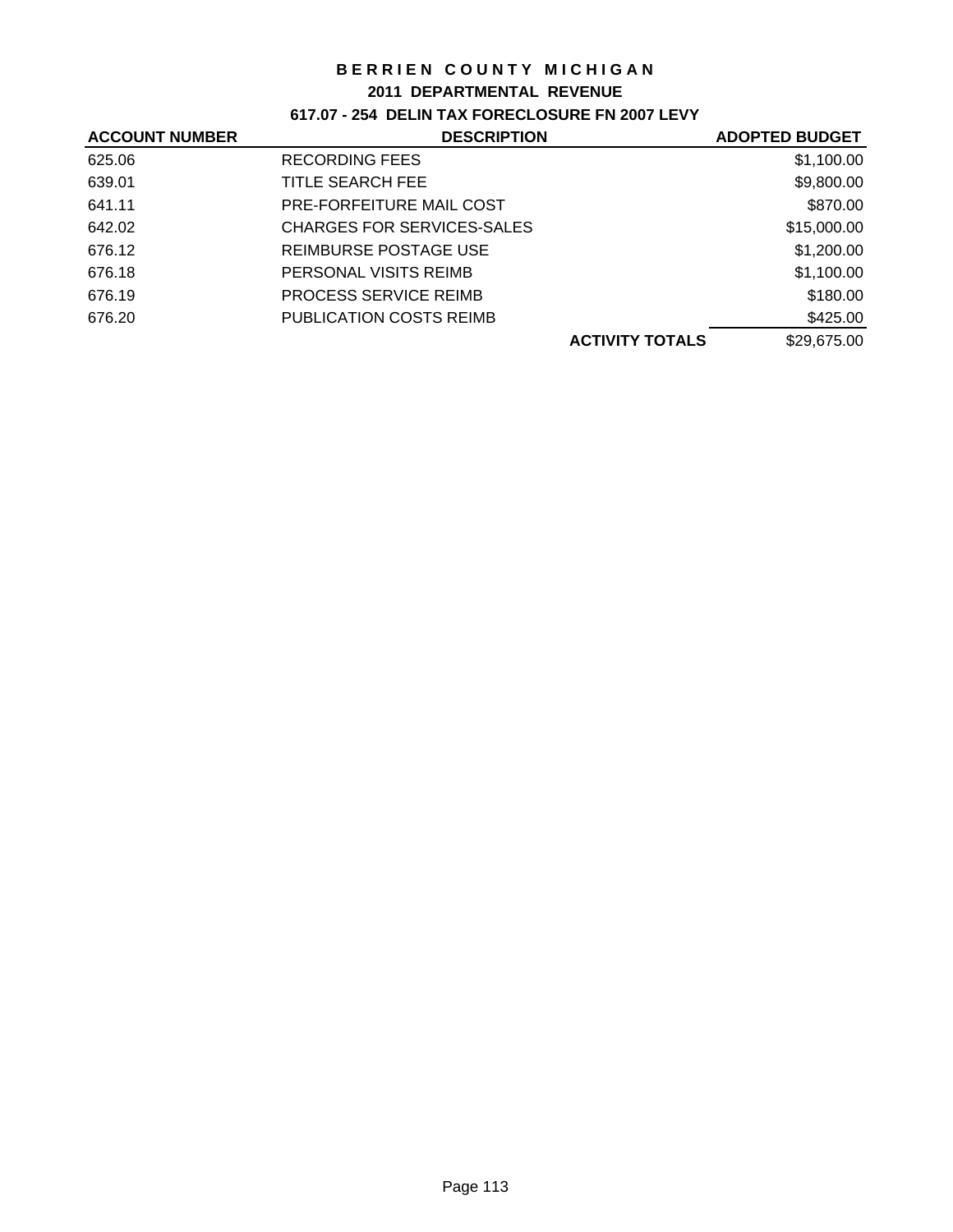#### **2011 DEPARTMENTAL REVENUE**

# **617.08 - 254 DELIN TAX FORECLOSURE FD 2008 LEVY**

| <b>ACCOUNT NUMBER</b> | <b>DESCRIPTION</b>             |                        | <b>ADOPTED BUDGET</b> |
|-----------------------|--------------------------------|------------------------|-----------------------|
| 625.06                | <b>RECORDING FEES</b>          |                        | \$16,850.00           |
| 639.01                | TITLE SEARCH FEE               |                        | \$147,300.00          |
| 641.11                | PRE-FORFEITURE MAIL COST       |                        | \$12,500.00           |
| 676.12                | REIMBURSE POSTAGE USE          |                        | \$21,450.00           |
| 676.18                | PERSONAL VISITS REIMB          |                        | \$19,900.00           |
| 676.19                | <b>PROCESS SERVICE REIMB</b>   |                        | \$1,650.00            |
| 676.20                | <b>PUBLICATION COSTS REIMB</b> |                        | \$3,200.00            |
| 698.01                | CONTRIBUTION-LOCAL ADVANCE     |                        | \$318,443.00          |
|                       |                                | <b>ACTIVITY TOTALS</b> | \$541,293.00          |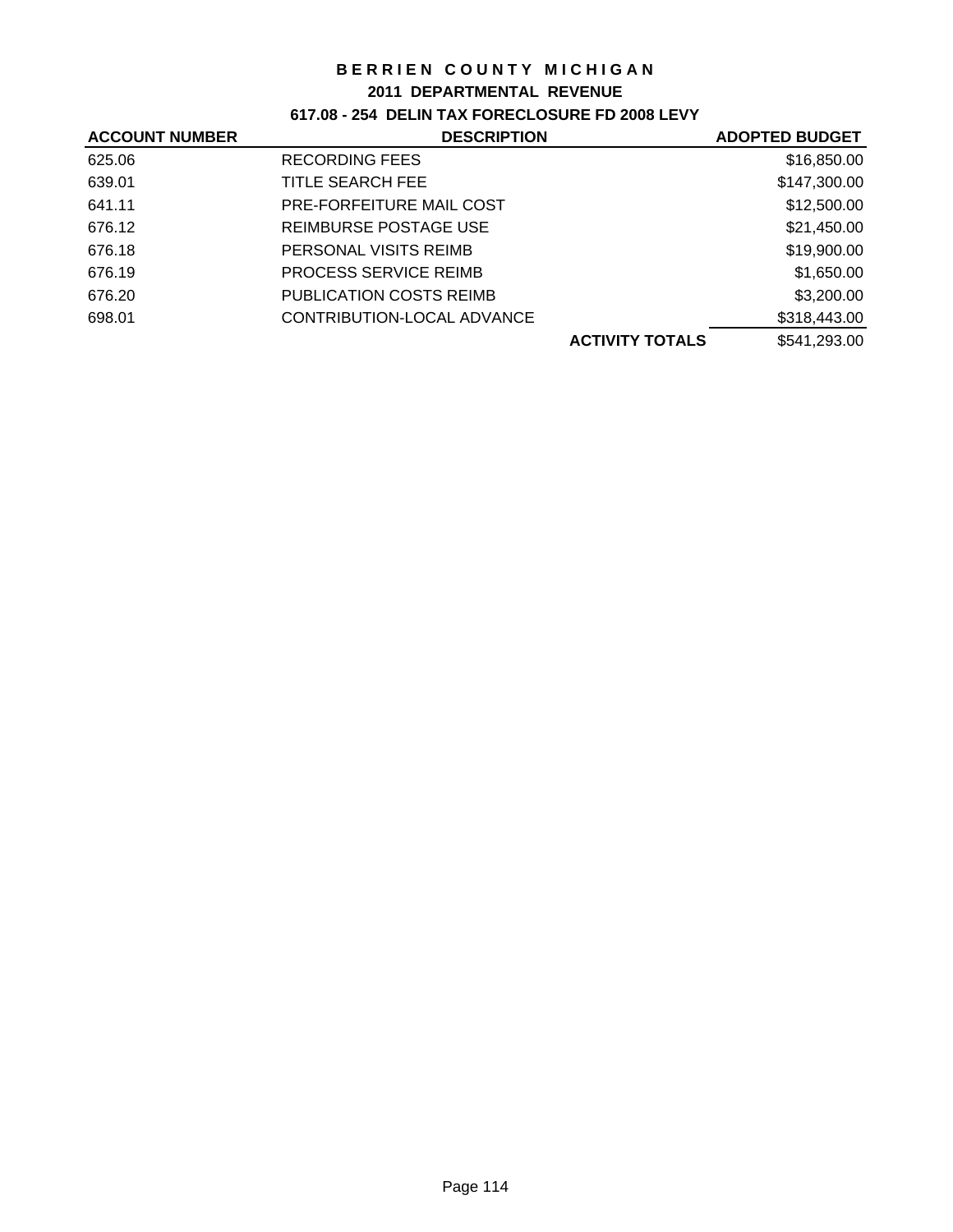### **2011 DEPARTMENTAL REVENUE**

# **617.09 - 254 DELIN TAX FORCLOSURE FD 2009 LEVY**

| <b>ACCOUNT NUMBER</b> | <b>DESCRIPTION</b>       | <b>ADOPTED BUDGET</b> |
|-----------------------|--------------------------|-----------------------|
| 625.06                | RECORDING FEES           | \$7,350.00            |
| 639.01                | TITLE SEARCH FEE         | \$64,325.00           |
| 641.11                | PRE-FORFEITURE MAIL COST | \$42,100.00           |
|                       | <b>ACTIVITY TOTALS</b>   | \$113,775.00          |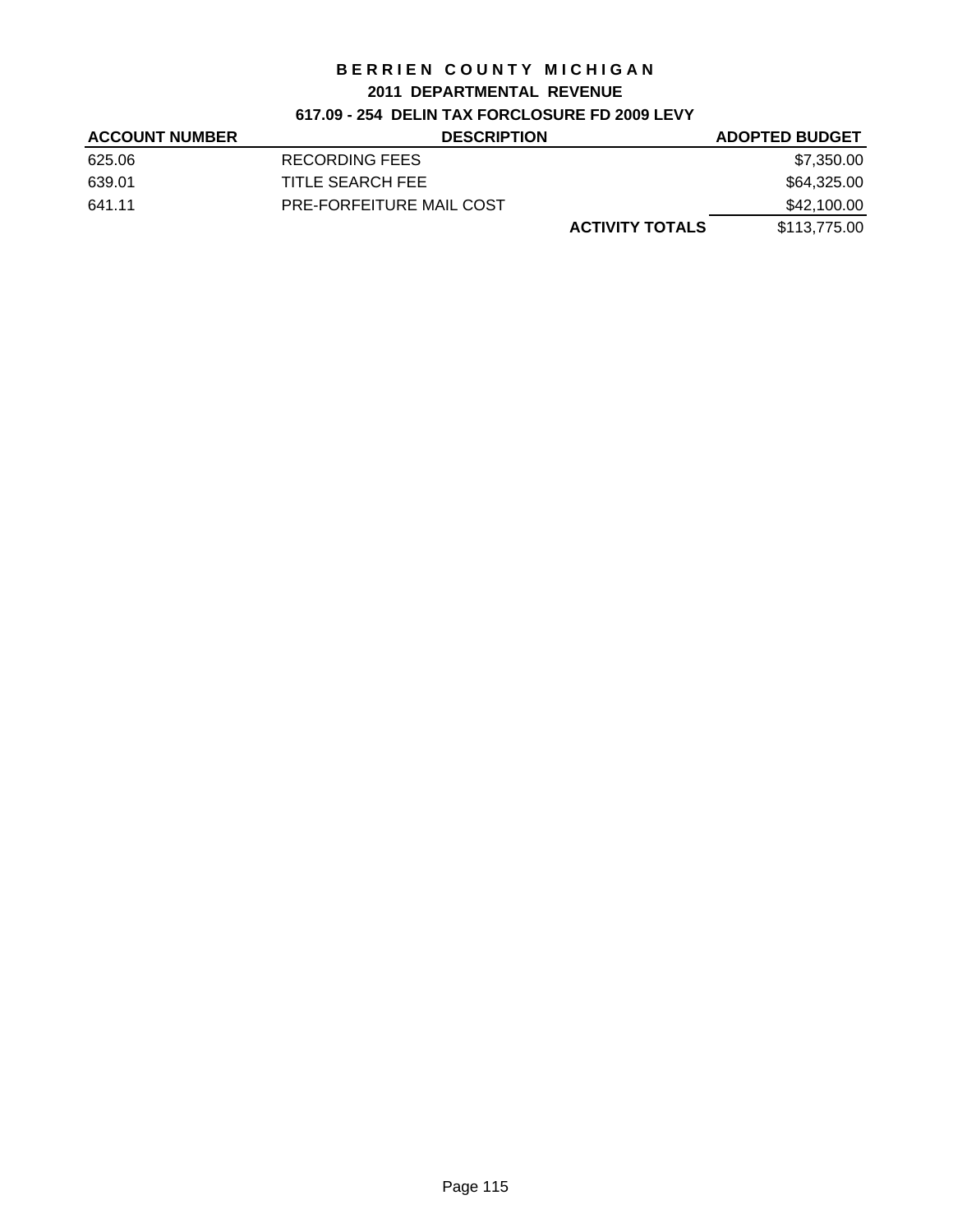#### **2011 DEPARTMENTAL REVENUE**

# **618.00 - 253 DEL. PERSONAL PROPERTY TAX**

| <b>ACCOUNT NUMBER</b> | <b>DESCRIPTION</b>     | <b>ADOPTED BUDGET</b> |
|-----------------------|------------------------|-----------------------|
| 447.00                | <b>INTEREST TAX</b>    | \$25,450.00           |
| 448.00                | PENALTY COLLECTED      | \$9,750.00            |
| 665.00                | INTEREST EARNED C.D.'S | \$275.00              |
| 686.00                | OTHER REIMBURSEMENTS   | \$10,000.00           |
|                       | <b>ACTIVITY TOTALS</b> | \$45,475.00           |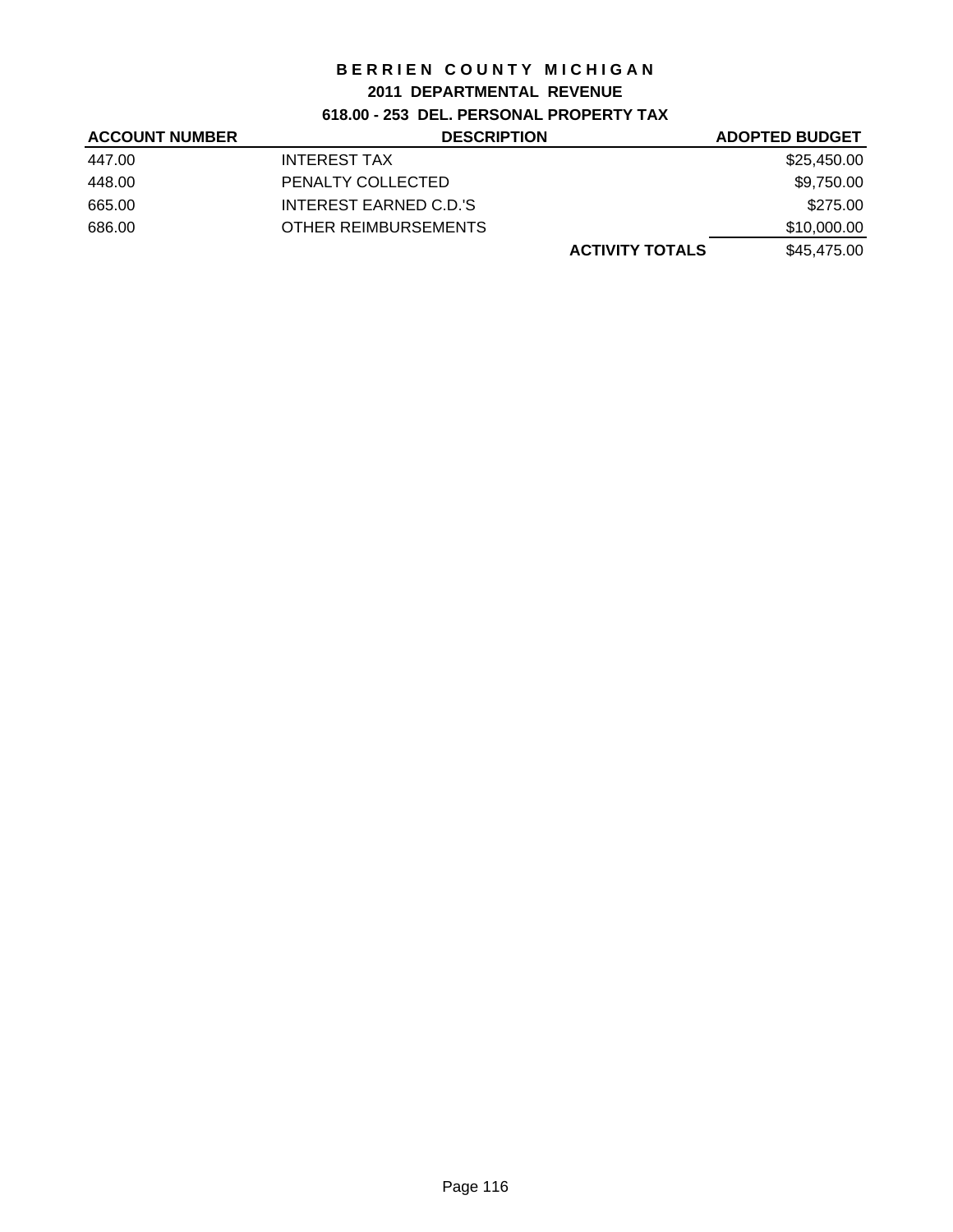#### **2011 DEPARTMENTAL REVENUE**

## **620.00 - 253 HOMESTEAD AUDIT ADMINISTRATION FUND**

| <b>ACCOUNT NUMBER</b> | <b>DESCRIPTION</b>     | <b>ADOPTED BUDGET</b> |
|-----------------------|------------------------|-----------------------|
| 447.00                | <b>INTEREST TAX</b>    | \$90,600.00           |
| 665.00                | INTEREST EARNED C.D.'S | \$350.00              |
|                       | <b>ACTIVITY TOTALS</b> | \$90,950.00           |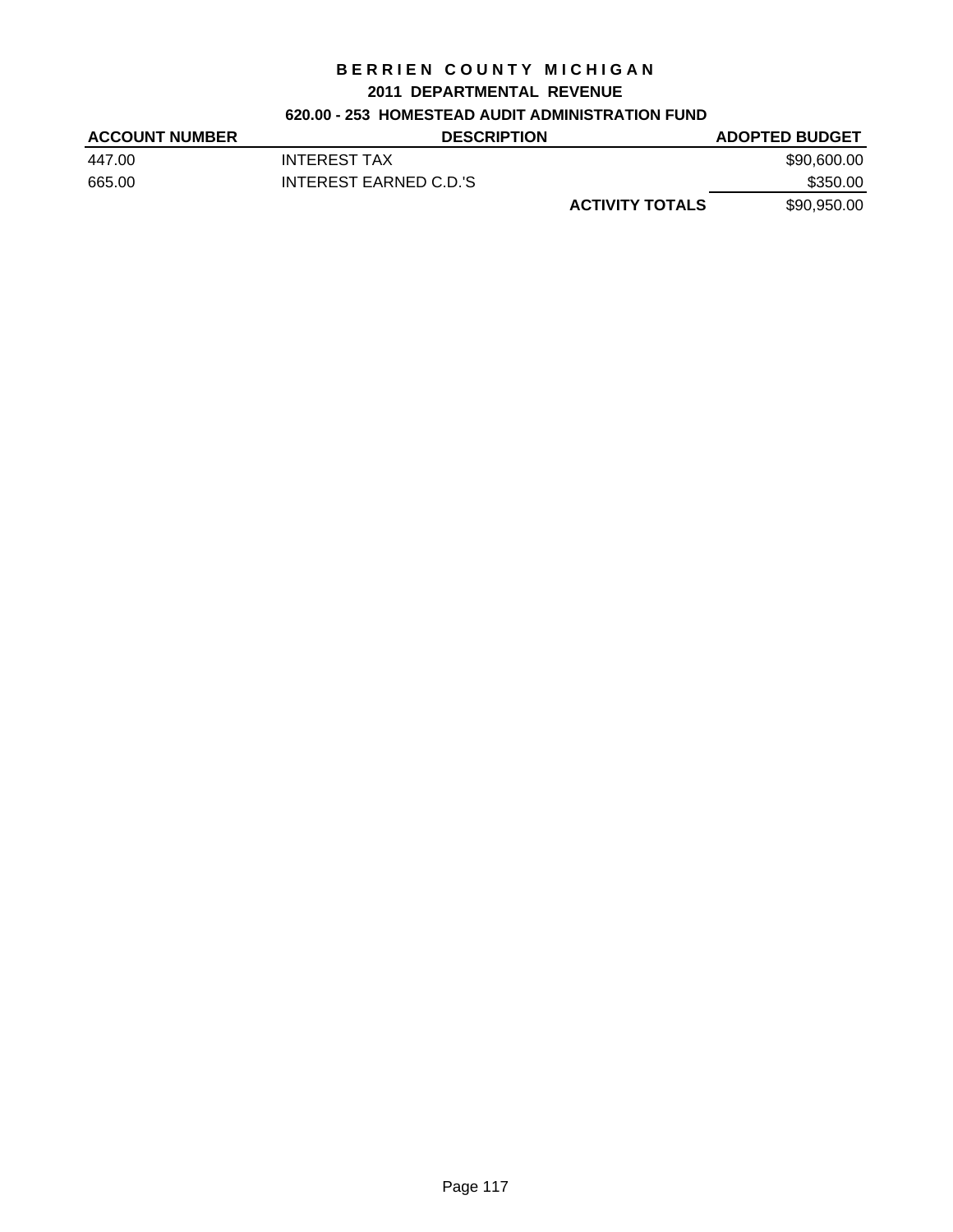#### **2011 DEPARTMENTAL REVENUE**

#### **677.01 - 851 WORKMENS COMPENSATION-SELF INSURANCE**

| <b>ACCOUNT NUMBER</b> | <b>DESCRIPTION</b>     | <b>ADOPTED BUDGET</b> |
|-----------------------|------------------------|-----------------------|
| 665.00                | INTEREST EARNED C.D.'S | \$1.334.00            |
| 686.00                | OTHER REIMBURSEMENTS   | \$305,499.00          |
|                       | <b>ACTIVITY TOTALS</b> | \$306,833.00          |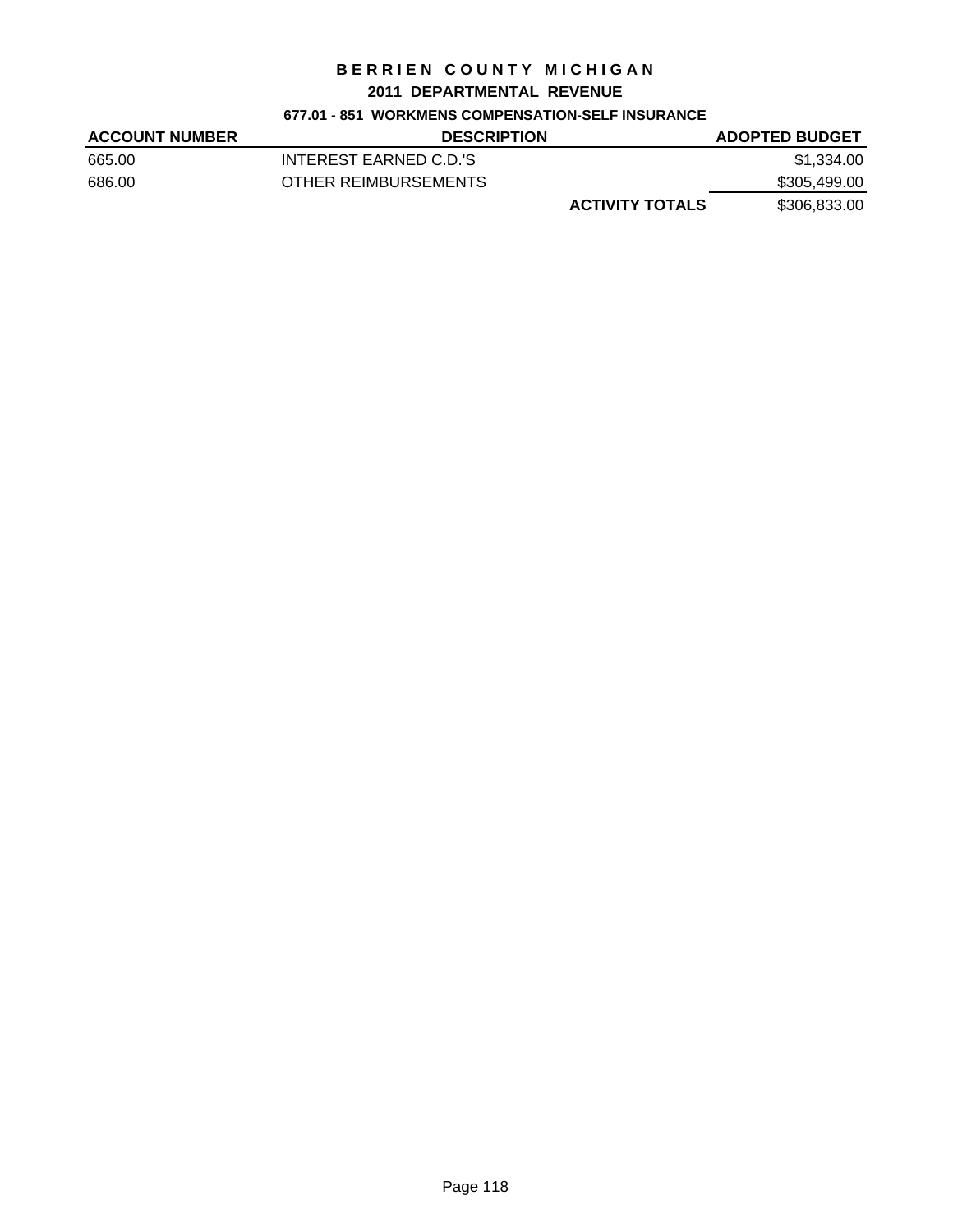#### **2011 DEPARTMENTAL REVENUE**

# **677.02 - 852 SELF INS HLTH CARE/TERM CLAIM LIAB**

| <b>ACCOUNT NUMBER</b> | <b>DESCRIPTION</b>               | <b>ADOPTED BUDGET</b> |
|-----------------------|----------------------------------|-----------------------|
| 665.00                | <b>INTEREST EARNED C.D.'S</b>    | \$4,830.00            |
| 676.00                | <b>REIMBURSEMENTS</b>            | \$123,006.00          |
| 685.02                | <b>HOSPITALIZATION-INS REIMB</b> | \$9,895,881.00        |
| 685.05                | INS REIMB-EMPLOYEE CONTR         | \$1,080,254.00        |
| 685.07                | DENTAL REIMBURSEMENT             | \$656,054.00          |
| 685.10                | INS REIMB-MISC SOURCES           | \$973,002.00          |
| 685.12                | MEDICARE-D REIMBURSE             | \$197,875.00          |
| 686.00                | OTHER REIMBURSEMENTS             | \$1,477,816.00        |
|                       | <b>ACTIVITY TOTALS</b>           | \$14,408,718.00       |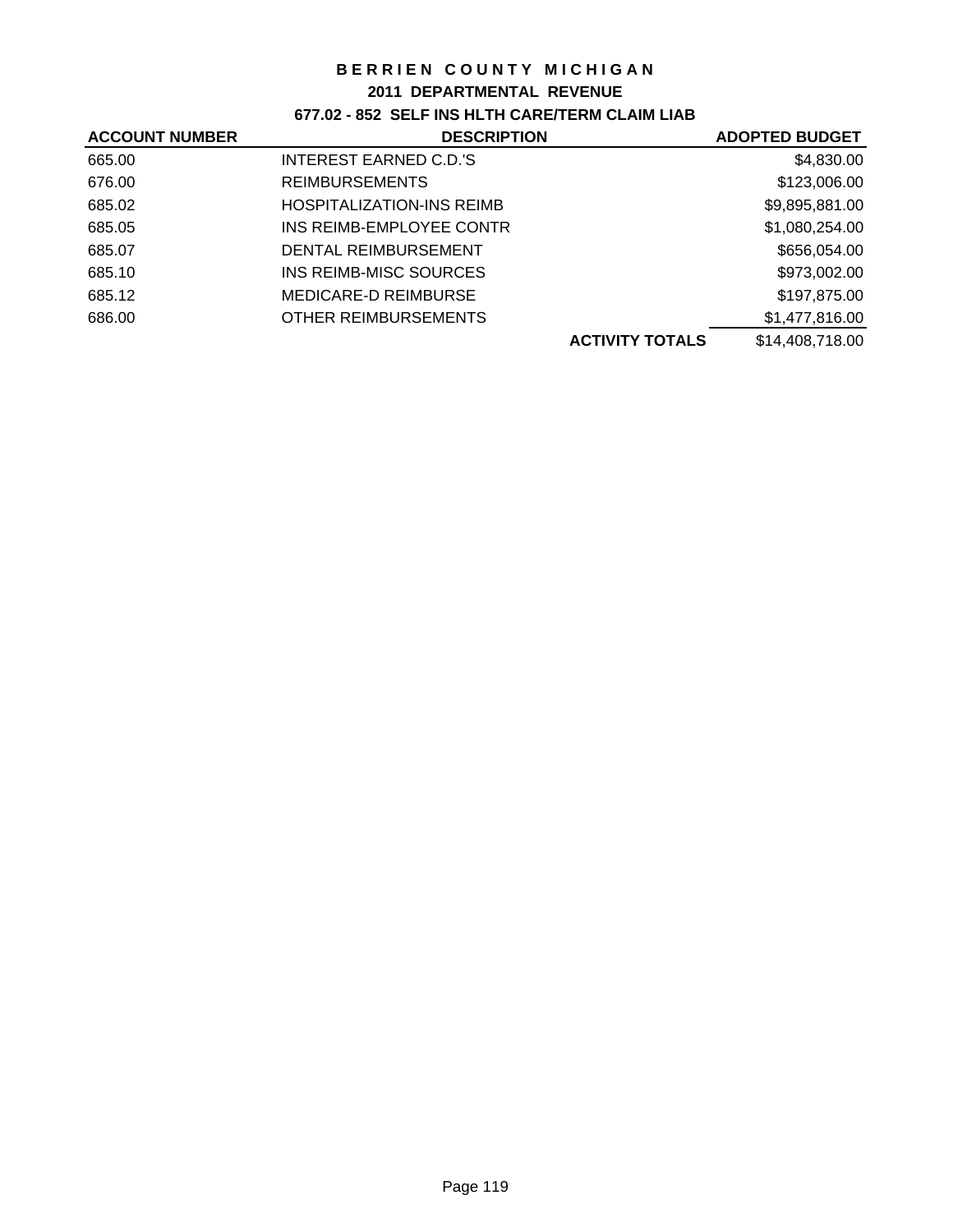#### **2011 DEPARTMENTAL REVENUE**

# **677.03 - 851 SELF INS-UNEMP COMP RESERVE FUND**

| <b>ACCOUNT NUMBER</b> | <b>DESCRIPTION</b>     | <b>ADOPTED BUDGET</b> |
|-----------------------|------------------------|-----------------------|
| 685.03                | UNEMPLOYMENT-INS REIMB | \$48,587.00           |
| 686.00                | OTHER REIMBURSEMENTS   | \$41,877.00           |
|                       | <b>ACTIVITY TOTALS</b> | \$90,464.00           |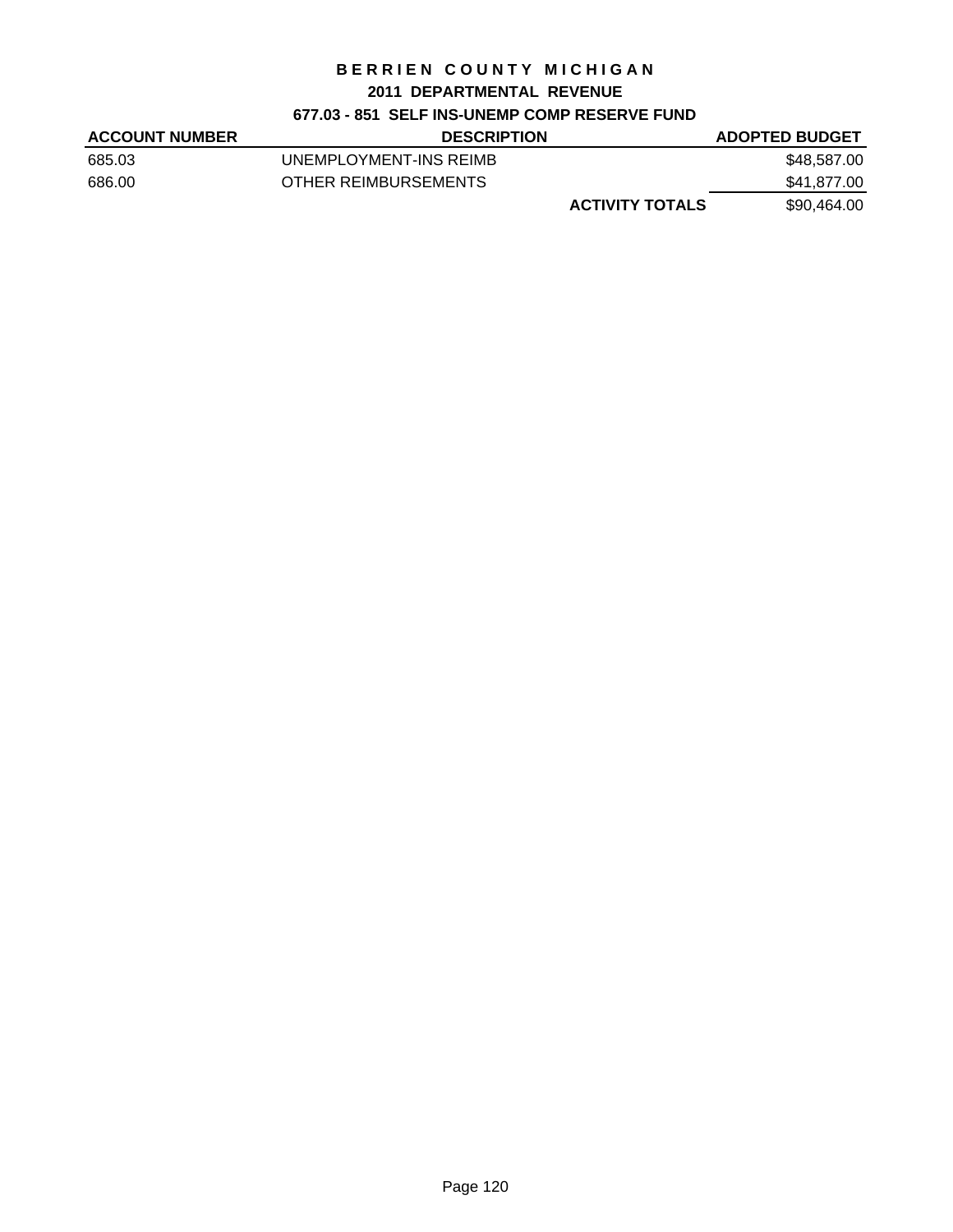#### **2011 DEPARTMENTAL REVENUE**

**721.00 - 136 LIBRARY PENAL FINES**

ACCOUNT NUMBER DESCRIPTION DESCRIPTION ADOPTED BUDGET

605.07 PENAL FINE COLLECTION \$1,446,000.00 **ACTIVITY TOTALS** \$1,446,000.00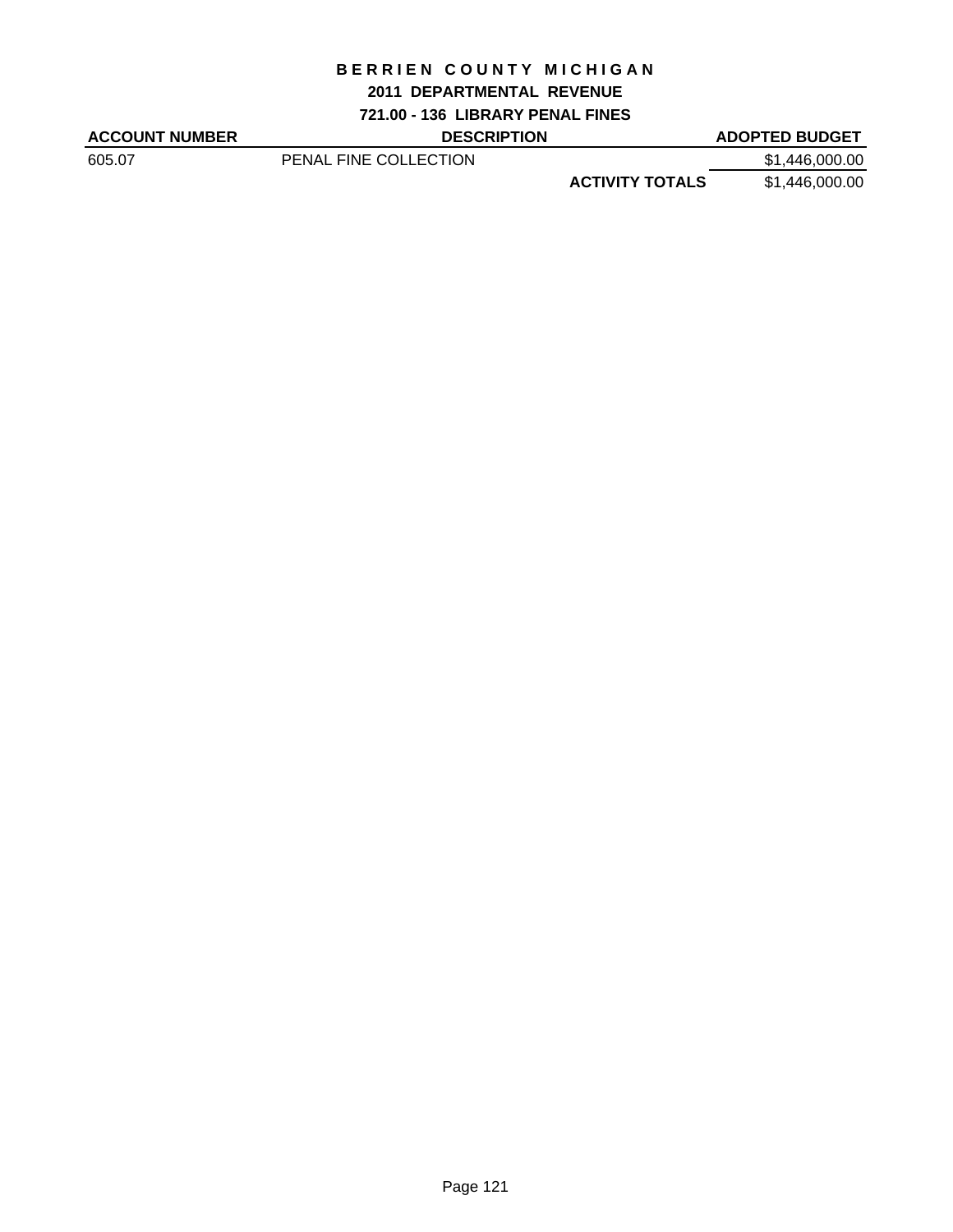#### **2011 DEPARTMENTAL REVENUE**

**721.00 - 150 LIBRARY PENAL FINES**

| <b>ACCOUNT NUMBER</b> | <b>DESCRIPTION</b>    |                        | <b>ADOPTED BUDGET</b> |
|-----------------------|-----------------------|------------------------|-----------------------|
| 605.07                | PENAL FINE COLLECTION |                        | \$100.00              |
|                       |                       | <b>ACTIVITY TOTALS</b> | \$100.00              |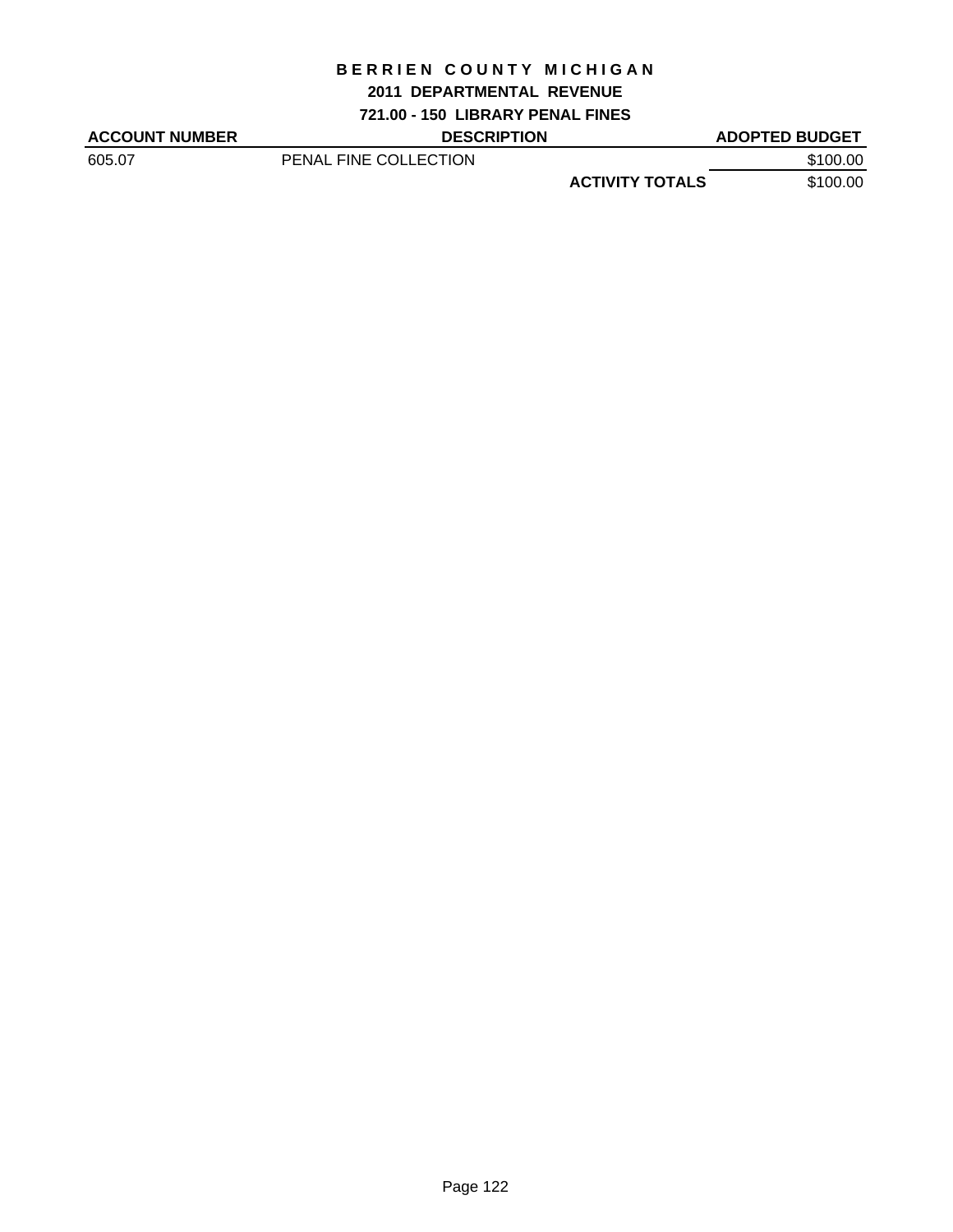#### **2011 DEPARTMENTAL REVENUE**

**721.00 - 215 LIBRARY PENAL FINES**

ACCOUNT NUMBER DESCRIPTION DESCRIPTION ADOPTED BUDGET

605.07 PENAL FINE COLLECTION \$158,400.00 **ACTIVITY TOTALS** \$158,400.00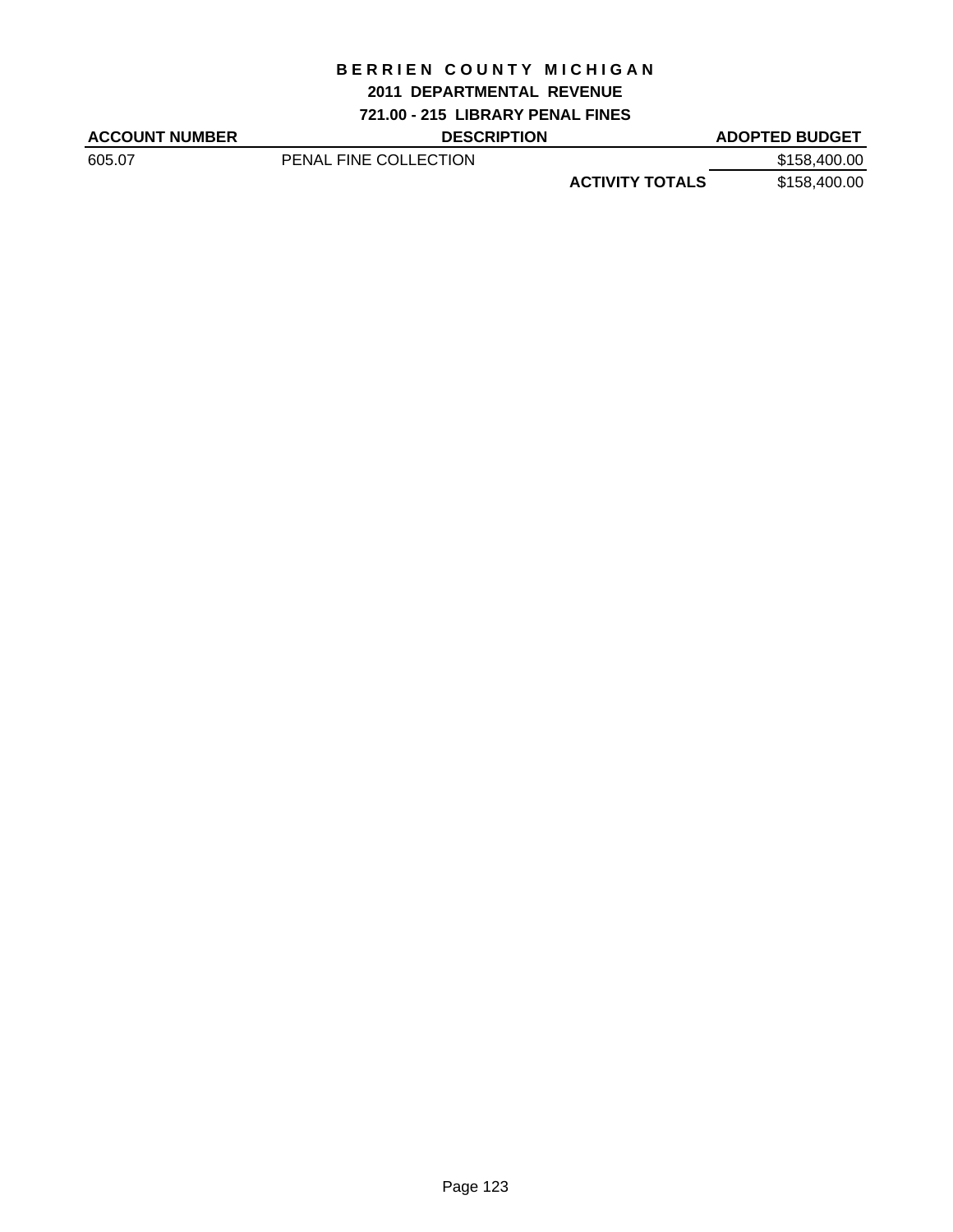### **2011 DEPARTMENTAL REVENUE**

**721.00 - 253 LIBRARY PENAL FINES**

| <b>ACCOUNT NUMBER</b> | <b>DESCRIPTION</b>     | <b>ADOPTED BUDGET</b> |
|-----------------------|------------------------|-----------------------|
| 665.00                | INTEREST EARNED C.D.'S | \$1,000.00            |
| 666.00                | INTEREST EARNED-OTHER  | \$240.00              |
|                       | <b>ACTIVITY TOTALS</b> | \$1,240.00            |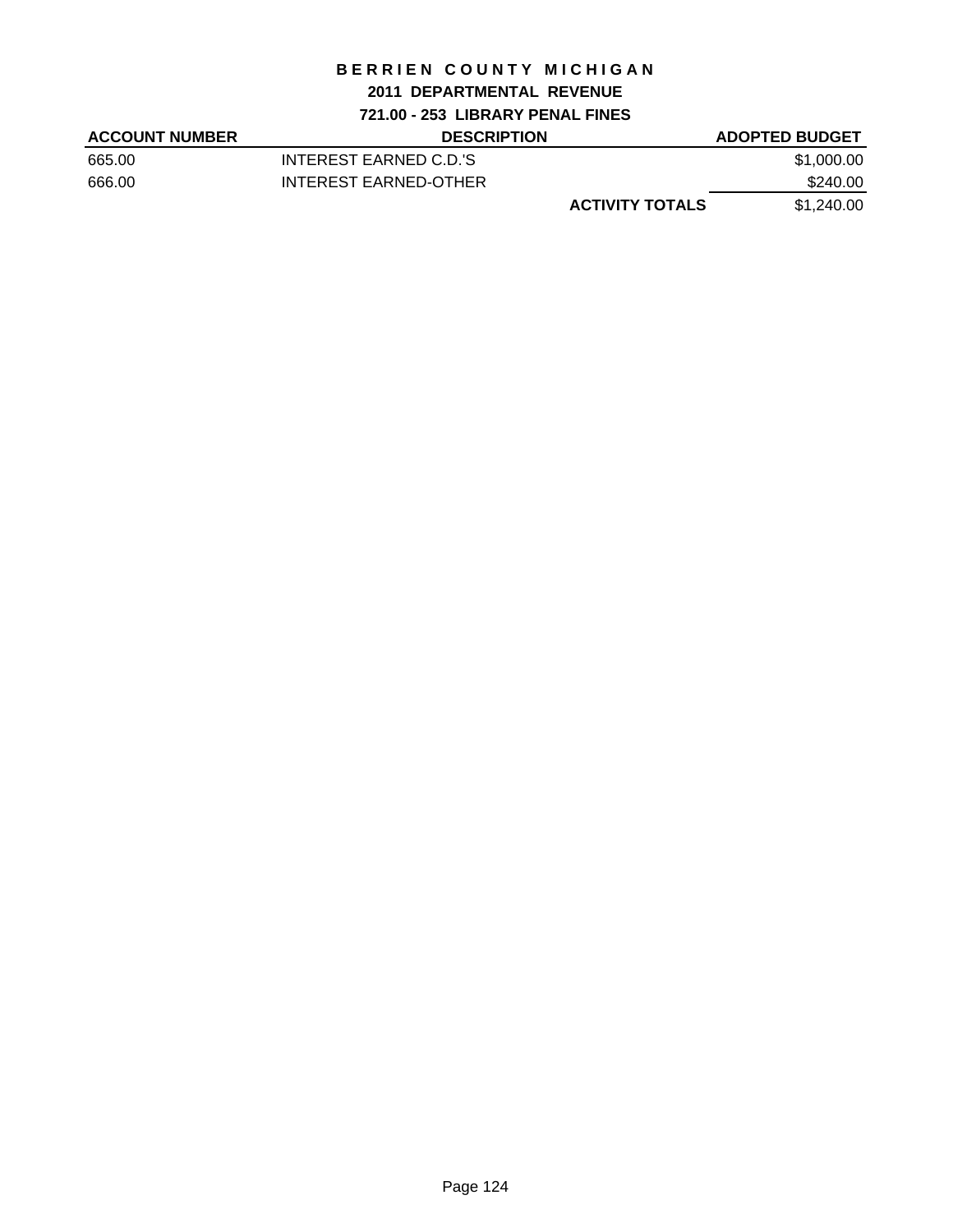## **2011 DEPARTMENTAL BUDGET**

# **205.00 - 345 PUBLIC SAFETY FUND-CIG TAX**

| <b>ACCOUNT NUMBER</b> | <b>DESCRIPTION</b>      | <b>ADOPTED BUDGET</b> |
|-----------------------|-------------------------|-----------------------|
| 960.00                | MISC RES FOR CONTINGENC | \$248.00              |
| 999.00                | APPROP-COUNTY AGENCIES  | \$1,420.00            |
|                       | <b>ACTIVITY TOTALS</b>  | \$1,668.00            |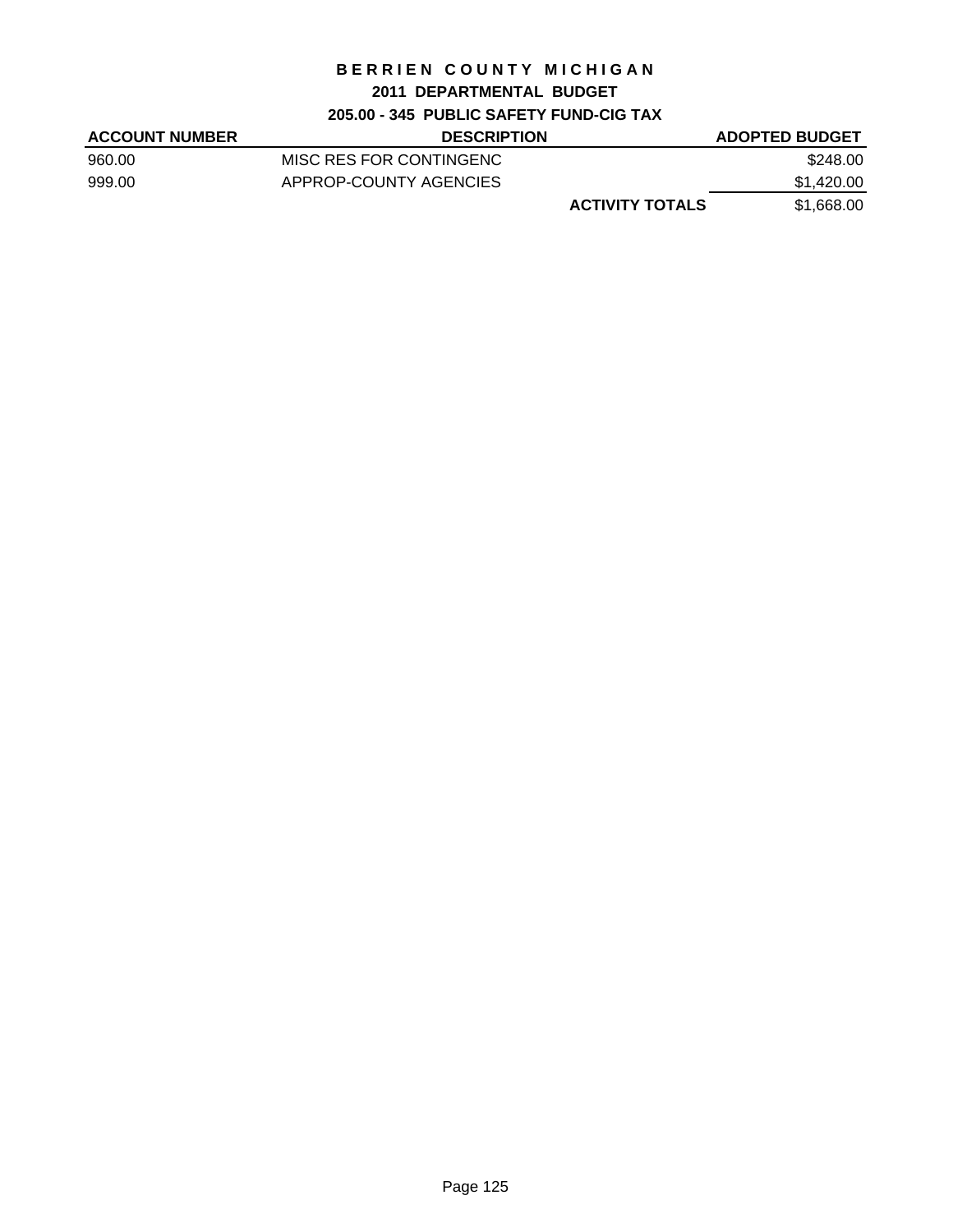## **2011 DEPARTMENTAL BUDGET**

**208.00 - 751 PARKS & RECREATION**

| <b>ACCOUNT NUMBER</b> | <b>DESCRIPTION</b>                   | <b>ADOPTED BUDGET</b> |
|-----------------------|--------------------------------------|-----------------------|
| 701.00                | <b>SAL AND WAGES SUPERV</b>          | \$66,409.00           |
| 701.01                | SAL AND WAGES PER DIEM               | \$1,760.00            |
| 702.00                | SAL AND WAGES EMPLY PER              | \$247,900.00          |
| 703.00                | SAL AND WAGES EMPLY TEM              | \$172,472.00          |
| 715.00                | <b>FICA</b>                          | \$37,373.00           |
| 716.00                | <b>HOSPITALIZATION</b>               | \$71,486.00           |
| 717.00                | LIFE/ADD/STD INSURANCE               | \$2,310.00            |
| 718.00                | <b>PENSION</b>                       | \$24,139.00           |
| 720.00                | UNEMPLOYMENT INSURANCE               | \$730.00              |
| 724.00                | UNIFORMS AND ACCESSORIES             | \$3,950.00            |
| 725.00                | <b>EMPLY TRAINING AND IMPROV</b>     | \$500.00              |
| 726.00                | <b>DENTAL INSURANCE</b>              | \$6,350.00            |
| 728.00                | PRINTING & BINDING                   | \$3,005.00            |
| 729.00                | <b>POSTAGE</b>                       | \$150.00              |
| 730.00                | <b>OFFICE SUPPLIES</b>               | \$650.00              |
| 730.05                | <b>CENTRAL OFFICE SUPPLIES</b>       | \$200.00              |
| 733.00                | <b>COPIER CHARGES</b>                | \$100.00              |
| 741.00                | SUPPLIES-PARK MAINT                  | \$15,650.00           |
| 746.02                | SAFETY EQUIPMENT/GEAR                | \$350.00              |
| 747.00                | <b>OTHER SUPPLIES</b>                | \$30,375.00           |
| 776.00                | <b>JANITORIAL SUPPLIES</b>           | \$7,700.00            |
| 802.01                | <b>CONTRACTUAL SERVICES</b>          | \$47,825.00           |
| 802.02                | <b>SNOW PLOWING</b>                  | \$3,500.00            |
| 802.24                | <b>CONTRACT SERV-LAWN CARE</b>       | \$4,495.00            |
| 817.00                | MEMBERSHIP & SUBSCRIPTION            | \$820.00              |
| 817.06                | SERVICE FEES-CR CARDS                | \$1,500.00            |
| 851.00                | <b>TELEPHONE</b>                     | \$10,930.00           |
| 853.00                | SERVICE CONTRACT RADIO               | \$500.00              |
| 861.00                | <b>TRAVEL</b>                        | \$2,500.00            |
| 867.00                | <b>TRAVEL PER DIEM</b>               | \$600.00              |
| 868.00                | <b>GAS OIL GREASE &amp; ANTIFRZE</b> | \$11,900.00           |
| 901.00                | <b>ADVERTISING</b>                   | \$900.00              |
| 915.00                | PROPERTY TAXES                       | \$250.00              |
| 920.00                | <b>UTILITIES</b>                     | \$17,924.00           |
| 921.00                | UTILITIES-HEAT                       | \$10,650.00           |
| 922.00                | UTILITIES-WATER&SEWAGE               | \$6,644.00            |
| 931.00                | <b>BUILDING REP &amp; MAINT</b>      | \$5,200.00            |
| 932.00                | <b>BUILDING REP &amp; MAINT-ELEC</b> | \$5,100.00            |
| 933.00                | <b>BUILDING REP &amp; MAIN-PLUMB</b> | \$6,700.00            |
| 935.00                | <b>EQUIPMENT REPAIRS &amp; MAINT</b> | \$7,300.00            |
| 935.06                | <b>TOOLS/EQUIP REP&amp;MAINT</b>     | \$1,300.00            |
| <b>ACCOUNT NUMBER</b> | <b>DESCRIPTION</b>                   | <b>ADOPTED BUDGET</b> |
| 937.00                | OFF EQUIP REP & MAINT                | \$500.00              |
| 938.00                | <b>LAWN GROUNDS &amp; MAINT</b>      | \$150.00              |
| 947.00                | <b>EQUIPMENT RENTAL</b>              | \$885.00              |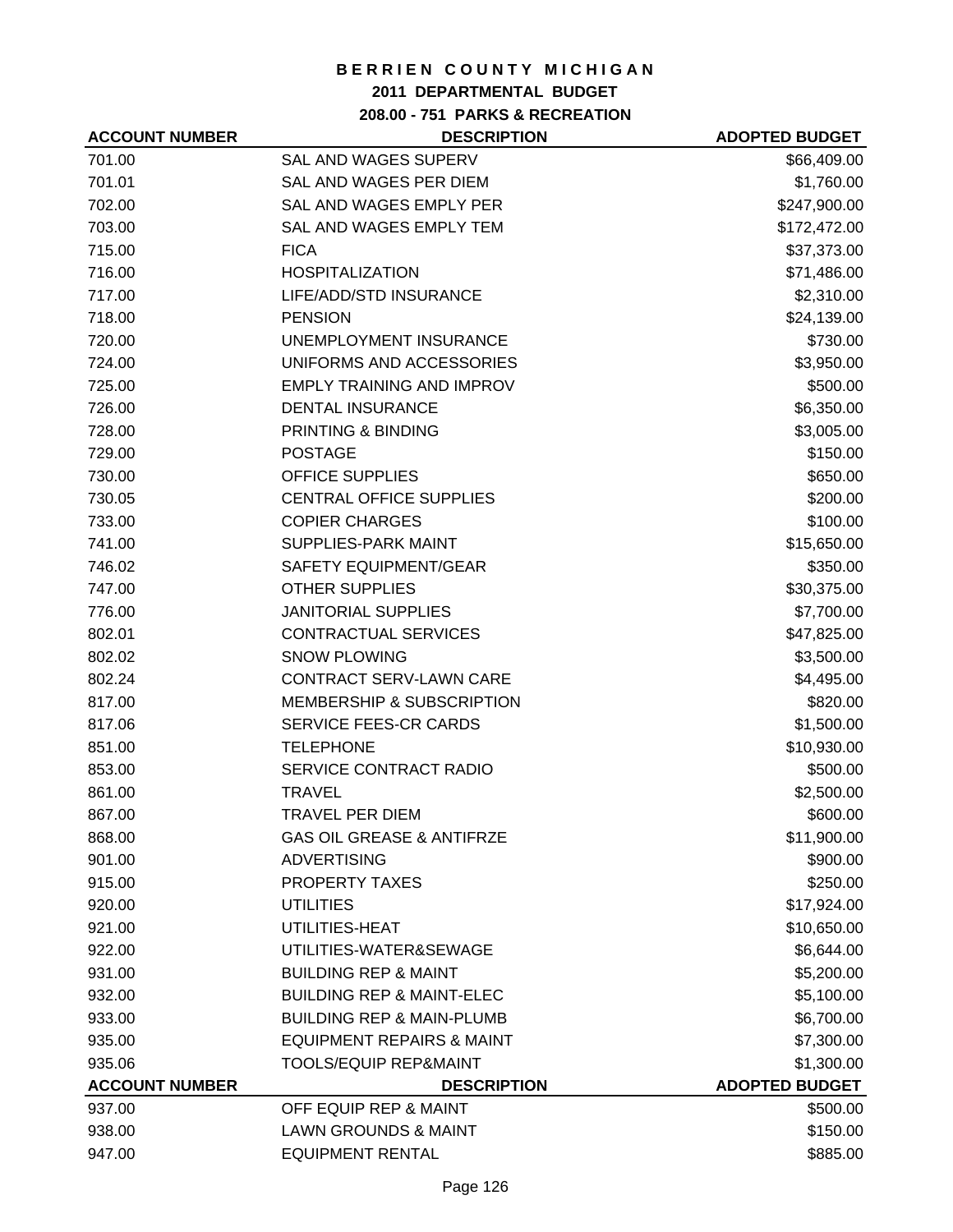|        |                                     | <b>ACTIVITY TOTALS</b> | \$850,732.00 |
|--------|-------------------------------------|------------------------|--------------|
| 979.00 | <b>OFFICE EQUIP &amp; FURNITURE</b> |                        | \$300.00     |
| 977.00 | <b>MACHINERY &amp; EQUIPMENT</b>    |                        | \$3,900.00   |
| 974.00 | LAND IMPROVEMENTS                   |                        | \$3,500.00   |
| 956.04 | MISC-MEETING EXPENSES               |                        | \$1,300.00   |
| 956.00 | <b>MISCELLANEOUS</b>                |                        | \$100.00     |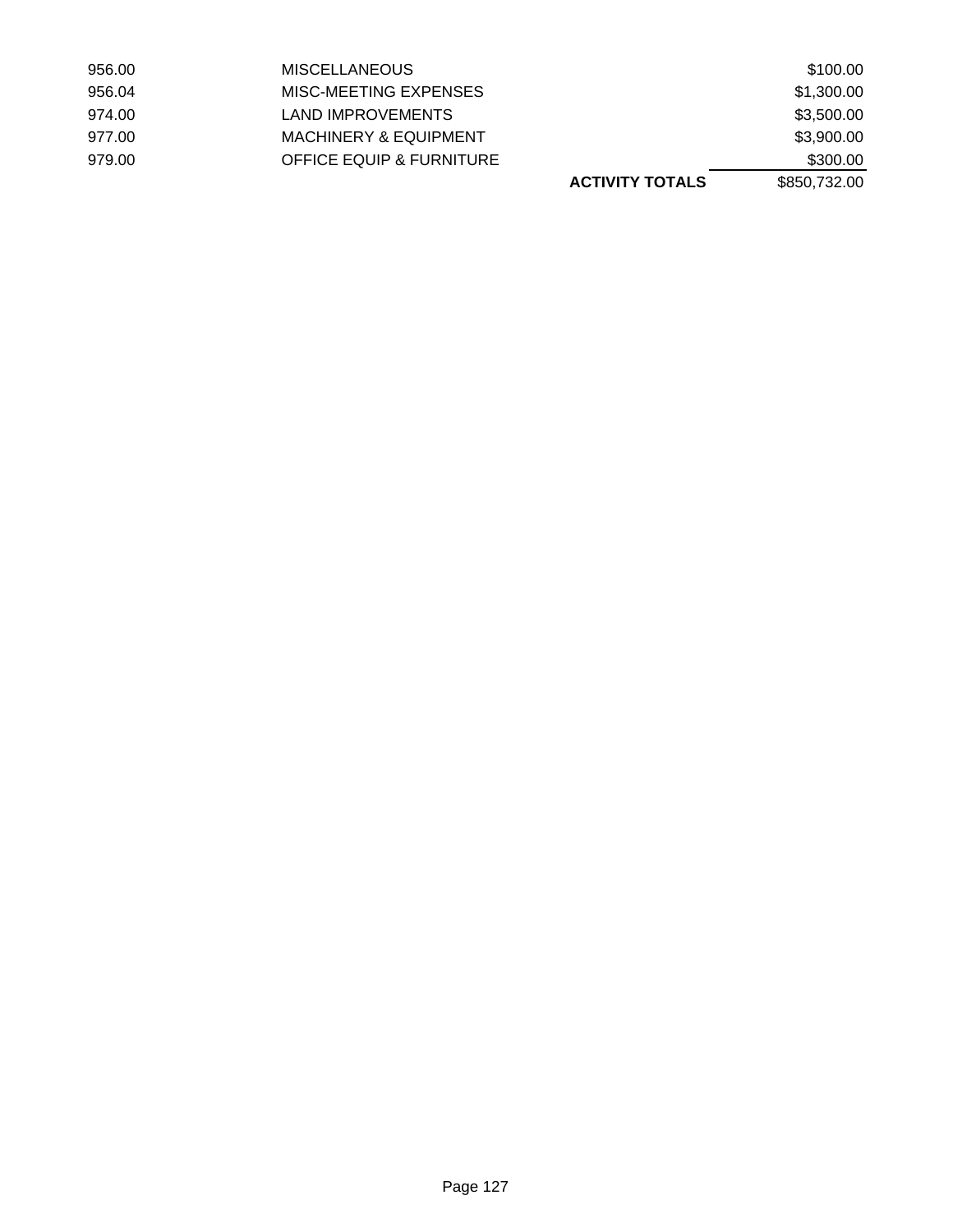## **2011 DEPARTMENTAL BUDGET**

**211.00 - 269 HISTORICAL-MAINTENANCE**

| <b>ACCOUNT NUMBER</b> | <b>DESCRIPTION</b>              | <b>ADOPTED BUDGET</b> |
|-----------------------|---------------------------------|-----------------------|
| 802.01                | <b>CONTRACTUAL SERVICES</b>     | \$1,500.00            |
| 931.00                | <b>BUILDING REP &amp; MAINT</b> | \$1,650.00            |
| 932.00                | BUILDING REP & MAINT-ELEC       | \$1,650.00            |
| 977.04                | <b>TOOLS &amp; EQUIPMENT</b>    | \$200.00              |
|                       | <b>ACTIVITY TOTALS</b>          | \$5,000.00            |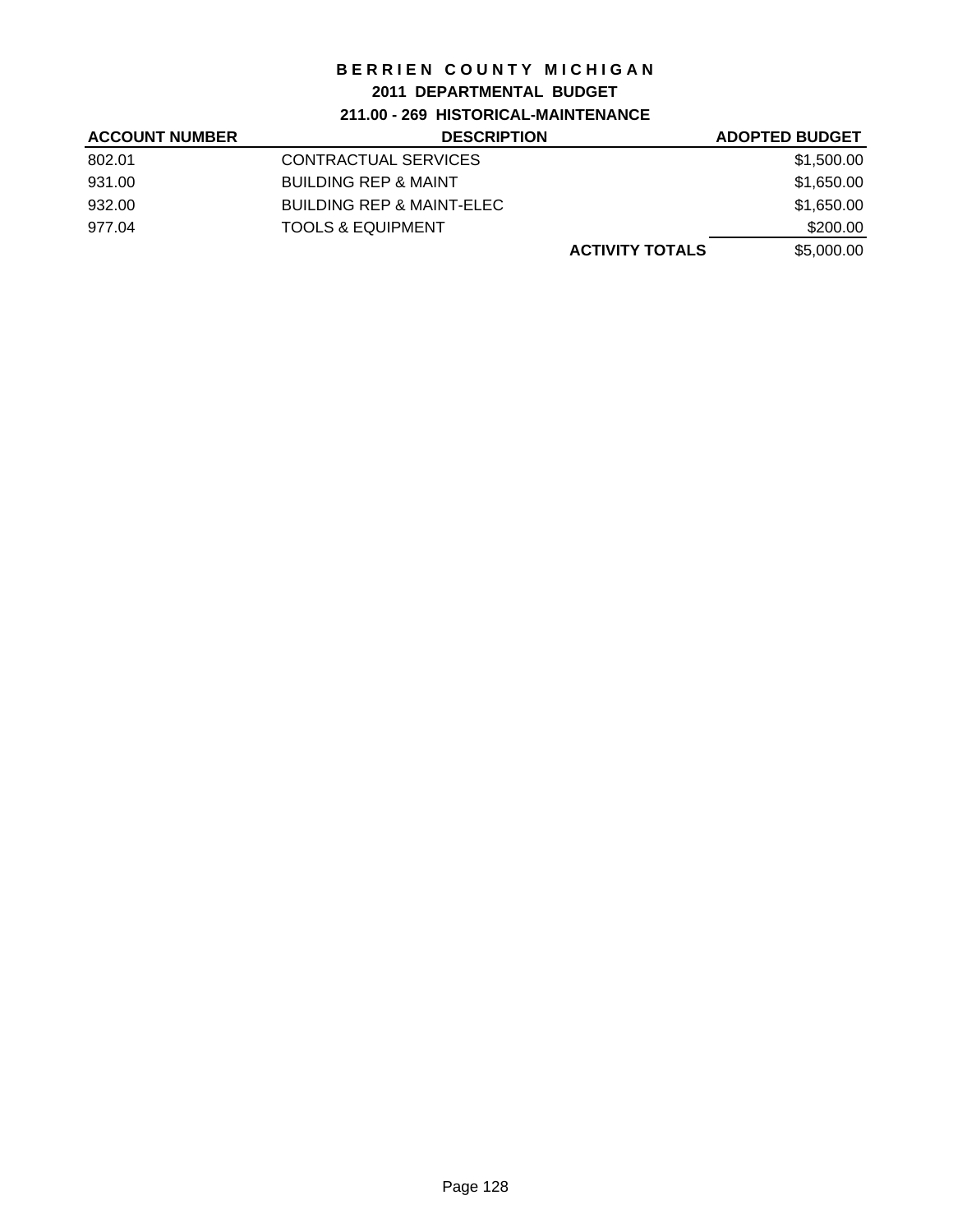## **2011 DEPARTMENTAL BUDGET**

**213.00 - 328 BERR COMM FDN-MOTORCYCLE**

| <b>ACCOUNT NUMBER</b> | <b>DESCRIPTION</b>                   | <b>ADOPTED BUDGET</b> |
|-----------------------|--------------------------------------|-----------------------|
| 724.00                | UNIFORMS AND ACCESSORIES             | \$500.00              |
| 725.00                | <b>EMPLY TRAINING AND IMPROV</b>     | \$500.00              |
| 861.00                | <b>TRAVEL</b>                        | \$1,000.00            |
| 868.00                | <b>GAS OIL GREASE &amp; ANTIFRZE</b> | \$1,000.00            |
| 935.00                | EQUIPMENT REPAIRS & MAINT            | \$1,000.00            |
| 936.00                | <b>VEHICLE REPAIRS &amp; MAINT</b>   | \$500.00              |
| 947.06                | <b>LEASED VEHICLES</b>               | \$8,000.00            |
|                       | <b>ACTIVITY TOTALS</b>               | \$12,500.00           |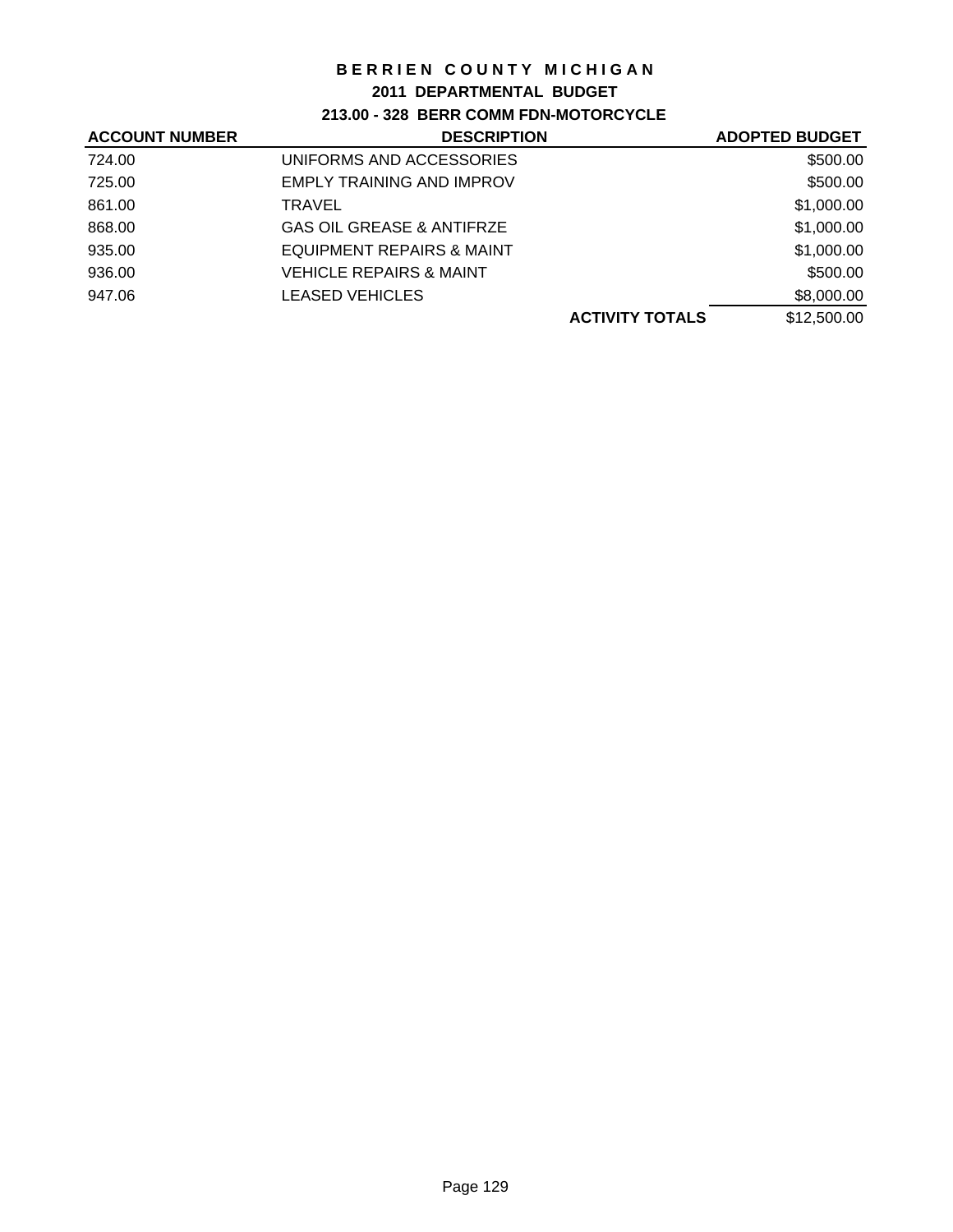## **2011 DEPARTMENTAL BUDGET**

**214.00 - 149 GENEROUS JUROR PROGRAM**

| <b>ACCOUNT NUMBER</b> | <b>DESCRIPTION</b>          | <b>ADOPTED BUDGET</b>                |
|-----------------------|-----------------------------|--------------------------------------|
| 848.08                | <b>RECOGNITION EXPENSES</b> | \$50.00                              |
| 848.09                | <b>CAMP EXPENSE</b>         | \$250.00                             |
| 848.10                | RECREATIONAL ACTIVITY       | \$1,200.00                           |
| 848.11                | <b>SPECIAL LESSONS</b>      | \$500.00                             |
| 848.12                | <b>EDUCATION EXPENSE</b>    | \$500.00                             |
| 861.00                | TRAVEL                      | \$500.00                             |
|                       |                             | \$3,000.00<br><b>ACTIVITY TOTALS</b> |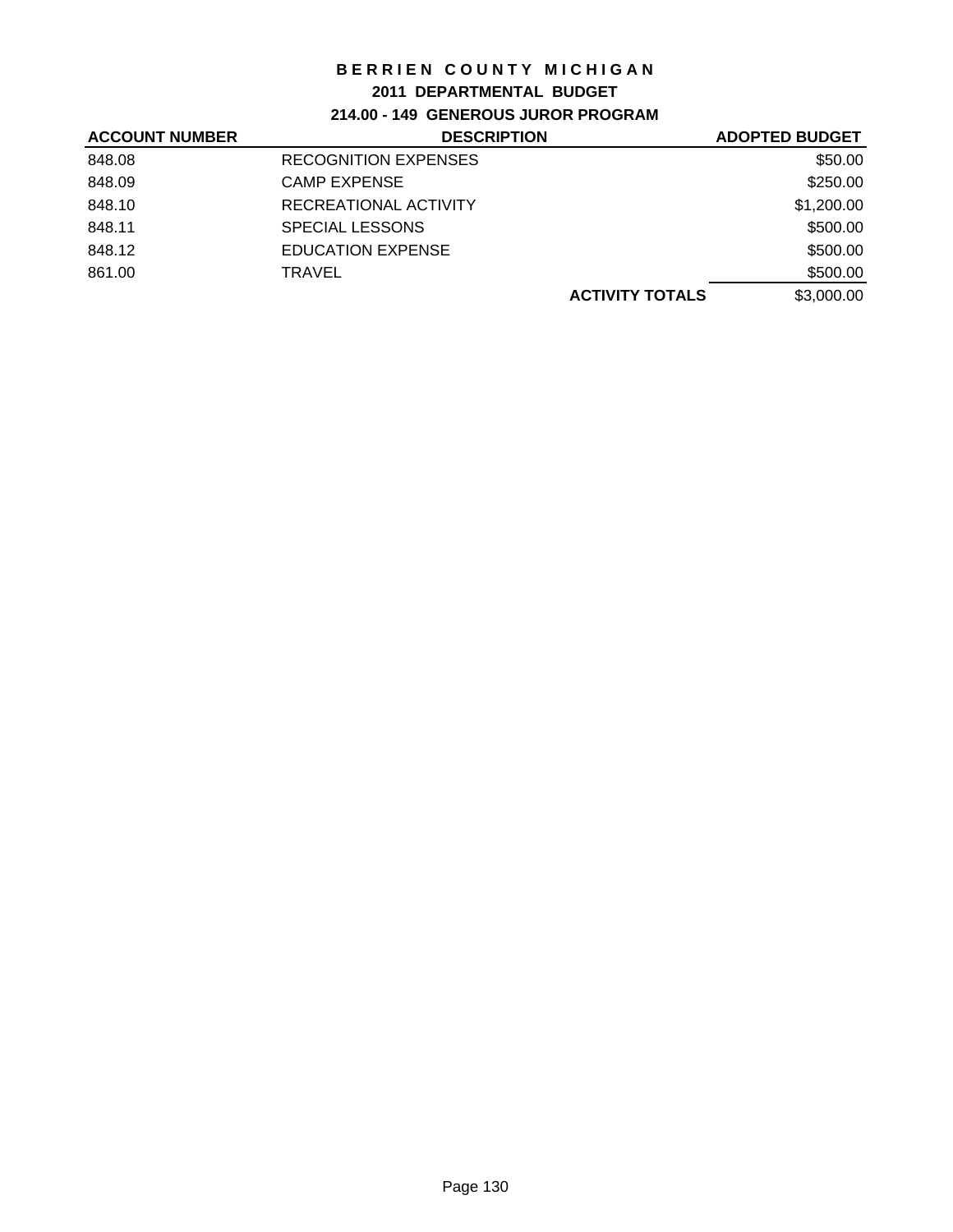## **2011 DEPARTMENTAL BUDGET**

**215.00 - 143 FRIEND OF THE COURT FUND**

| <b>ACCOUNT NUMBER</b> | <b>DESCRIPTION</b>                   |                        | <b>ADOPTED BUDGET</b> |
|-----------------------|--------------------------------------|------------------------|-----------------------|
| 701.00                | <b>SAL AND WAGES SUPERV</b>          |                        | \$88,795.00           |
| 702.00                | SAL AND WAGES EMPLY PER              |                        | \$1,554,805.00        |
| 704.00                | SAL AND WAGES EMPLY OTIME            |                        | \$2,500.00            |
| 715.00                | <b>FICA</b>                          |                        | \$125,927.00          |
| 716.00                | <b>HOSPITALIZATION</b>               |                        | \$543,095.00          |
| 717.00                | LIFE/ADD/STD INSURANCE               |                        | \$13,200.00           |
| 718.00                | <b>PENSION</b>                       |                        | \$126,420.00          |
| 720.00                | UNEMPLOYMENT INSURANCE               |                        | \$2,469.00            |
| 725.00                | <b>EMPLY TRAINING AND IMPROV</b>     |                        | \$500.00              |
| 726.00                | <b>DENTAL INSURANCE</b>              |                        | \$36,400.00           |
| 730.00                | <b>OFFICE SUPPLIES</b>               |                        | \$9,125.00            |
| 730.05                | <b>CENTRAL OFFICE SUPPLIES</b>       |                        | \$1,200.00            |
| 733.00                | <b>COPIER CHARGES</b>                |                        | \$1,500.00            |
| 802.01                | <b>CONTRACTUAL SERVICES</b>          |                        | \$76,100.00           |
| 817.00                | <b>MEMBERSHIP &amp; SUBSCRIPTION</b> |                        | \$1,500.00            |
| 851.00                | <b>TELEPHONE</b>                     |                        | \$6,000.00            |
| 861.00                | <b>TRAVEL</b>                        |                        | \$2,000.00            |
| 901.00                | <b>ADVERTISING</b>                   |                        | \$500.00              |
| 937.01                | SOFTWARE MAINTENANCE                 |                        | \$25,000.00           |
| 947.00                | <b>EQUIPMENT RENTAL</b>              |                        | \$3,960.00            |
| 956.00                | <b>MISCELLANEOUS</b>                 |                        | \$200.00              |
| 963.00                | <b>INDIRECT COST RECOVERY</b>        |                        | \$327,201.00          |
| 964.00                | <b>REFUNDS</b>                       |                        | \$800.00              |
| 979.00                | OFFICE EQUIP & FURNITURE             |                        | \$3,700.00            |
| 979.05                | <b>COMPUTER EQUIPMENT</b>            |                        | \$350.00              |
| 980.00                | <b>BOOKS</b>                         |                        | \$2,500.00            |
| 983.00                | PURCHASED SOFTWARE                   |                        | \$650.00              |
|                       |                                      | <b>ACTIVITY TOTALS</b> | \$2,956,397.00        |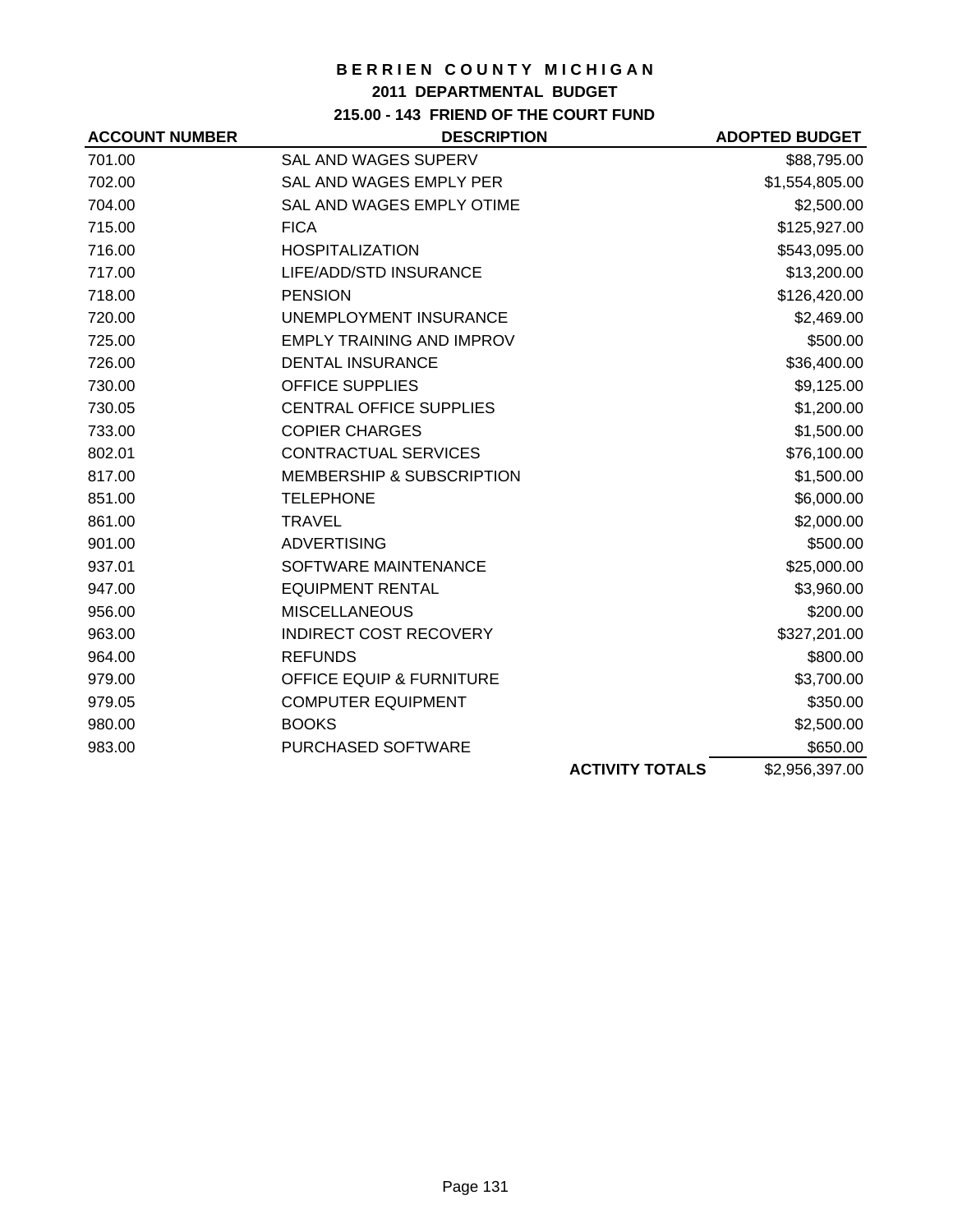### **2011 DEPARTMENTAL BUDGET**

# **216.00 - 166 FAMILY COUNSELING SERVICES FUND**

| <b>ACCOUNT NUMBER</b> | <b>DESCRIPTION</b>               | <b>ADOPTED BUDGET</b> |
|-----------------------|----------------------------------|-----------------------|
| 815.09                | <b>MEDIATOR</b>                  | \$15,000.00           |
| 829.00                | <b>FAMILY COUNSELING SERVICE</b> | \$30,000.00           |
|                       | <b>ACTIVITY TOTALS</b>           | \$45,000.00           |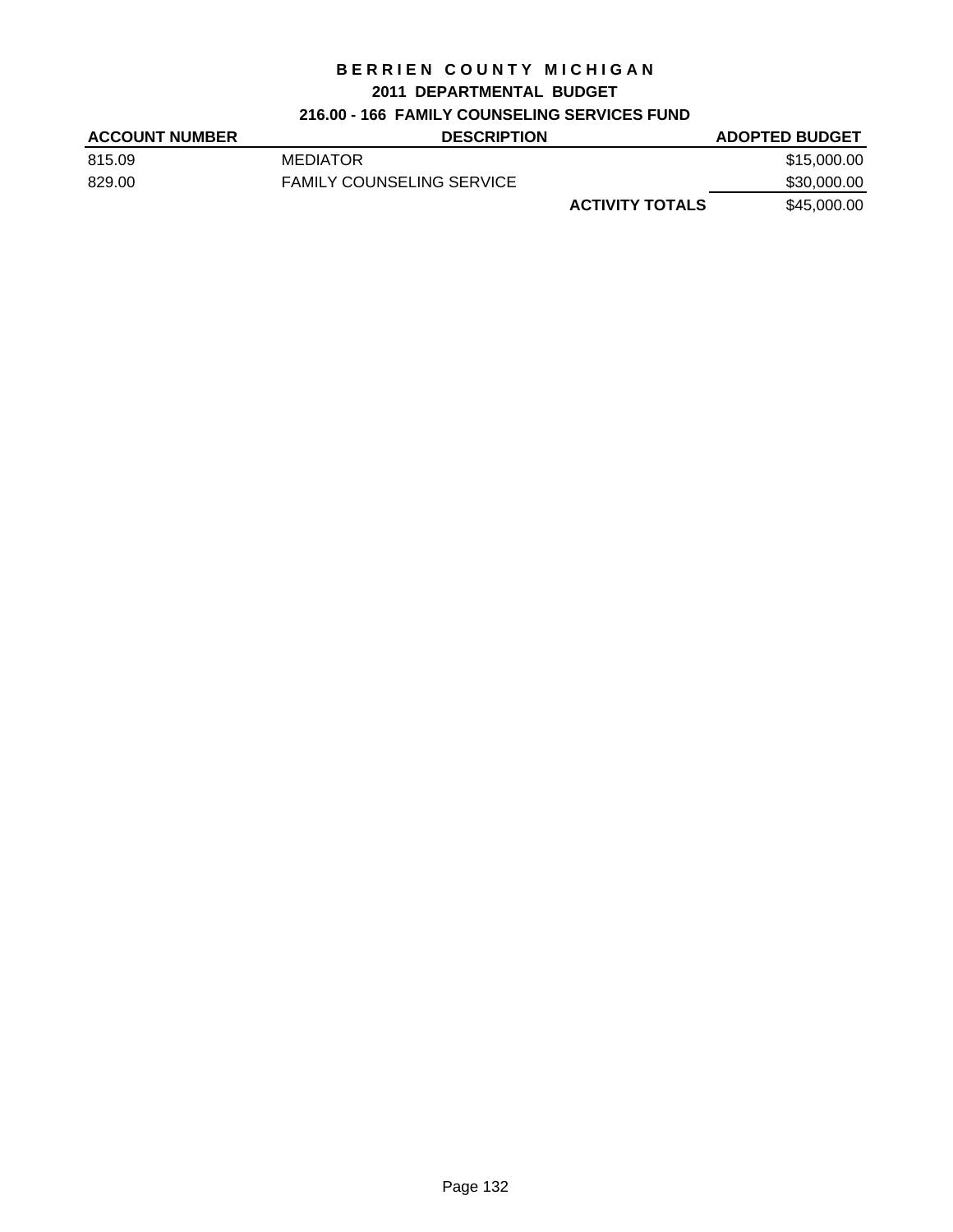#### **2011 DEPARTMENTAL BUDGET**

# **217.00 - 255 4 WINDS-LOCAL REVENUE SHARING**

| <b>DESCRIPTION</b>     |                        | <b>ADOPTED BUDGET</b> |
|------------------------|------------------------|-----------------------|
| APPROP-COUNTY AGENCIES |                        | \$96,686.00           |
|                        | <b>ACTIVITY TOTALS</b> | \$96,686.00           |
|                        |                        |                       |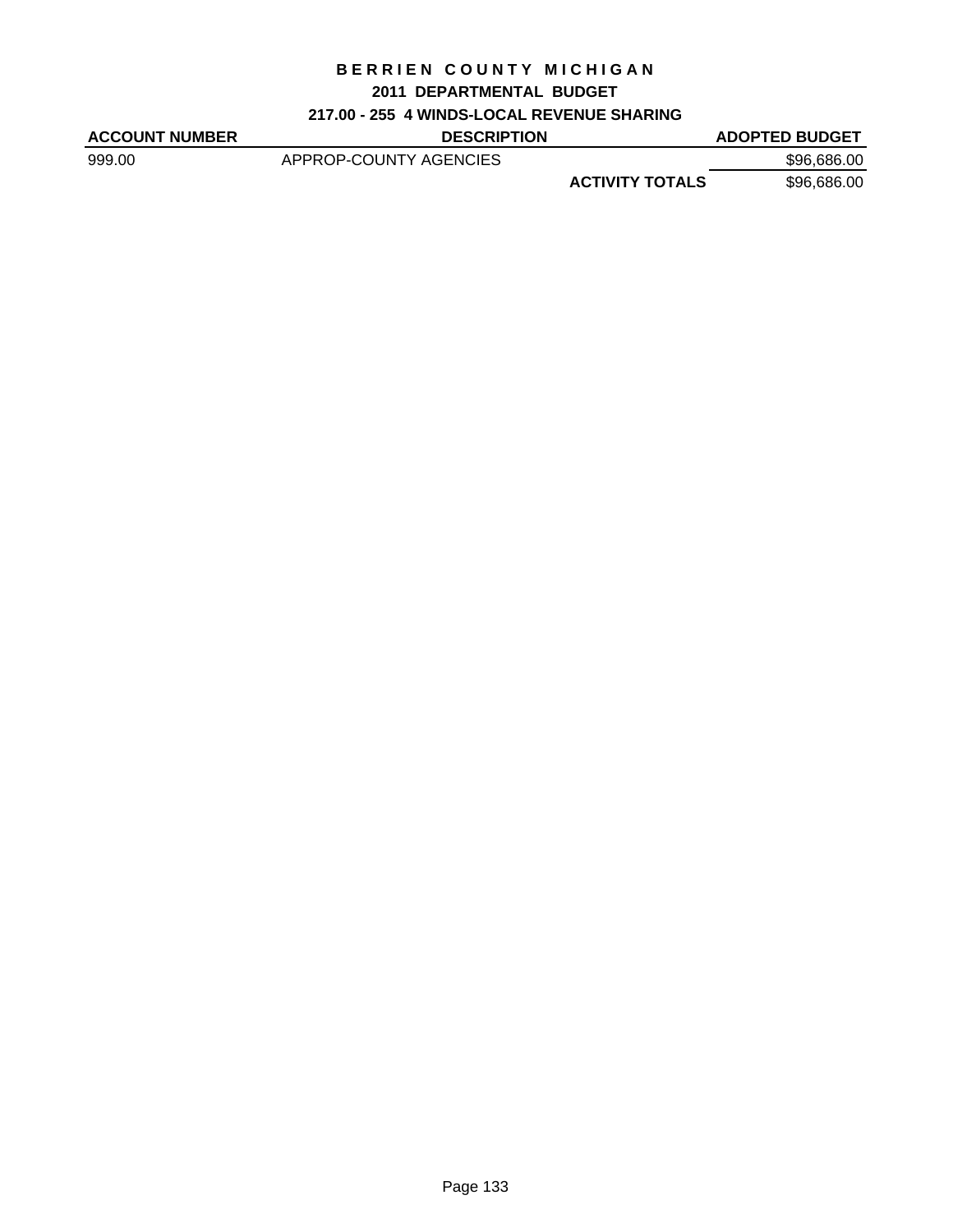## **2011 DEPARTMENTAL BUDGET**

**221.00 - 601 HEALTH ADMINISTRATION 100**

| <b>ACCOUNT NUMBER</b> | <b>DESCRIPTION</b>                   |                        | <b>ADOPTED BUDGET</b> |
|-----------------------|--------------------------------------|------------------------|-----------------------|
| 701.00                | <b>SAL AND WAGES SUPERV</b>          |                        | \$323,004.00          |
| 701.01                | SAL AND WAGES PER DIEM               |                        | \$11,000.00           |
| 702.00                | SAL AND WAGES EMPLY PER              |                        | \$472,089.00          |
| 703.00                | SAL AND WAGES EMPLY TEM              |                        | \$4,567.00            |
| 715.00                | <b>FICA</b>                          |                        | \$62,015.00           |
| 716.00                | <b>HOSPITALIZATION</b>               |                        | \$216,665.00          |
| 717.00                | LIFE/ADD/STD INSURANCE               |                        | \$5,379.00            |
| 718.00                | <b>PENSION</b>                       |                        | \$61,063.00           |
| 720.00                | UNEMPLOYMENT INSURANCE               |                        | \$1,199.00            |
| 724.00                | UNIFORMS AND ACCESSORIES             |                        | \$300.00              |
| 725.00                | <b>EMPLY TRAINING AND IMPROV</b>     |                        | \$2,500.00            |
| 726.00                | <b>DENTAL INSURANCE</b>              |                        | \$15,035.00           |
| 728.00                | PRINTING & BINDING                   |                        | \$3,000.00            |
| 729.00                | <b>POSTAGE</b>                       |                        | \$6,500.00            |
| 730.00                | <b>OFFICE SUPPLIES</b>               |                        | \$12,000.00           |
| 747.00                | <b>OTHER SUPPLIES</b>                |                        | \$8,000.00            |
| 750.00                | <b>LIBRARY PERIODICALS</b>           |                        | \$500.00              |
| 761.00                | <b>MEDICAL SUPPLIES</b>              |                        | \$3,500.00            |
| 802.01                | CONTRACTUAL SERVICES                 |                        | \$65,000.00           |
| 814.00                | <b>LEGAL</b>                         |                        | \$1,000.00            |
| 817.00                | <b>MEMBERSHIP &amp; SUBSCRIPTION</b> |                        | \$7,500.00            |
| 820.03                | <b>JANITORIAL SERVICES</b>           |                        | \$56,000.00           |
| 851.00                | <b>TELEPHONE</b>                     |                        | \$30,000.00           |
| 861.00                | <b>TRAVEL</b>                        |                        | \$5,000.00            |
| 867.00                | <b>TRAVEL PER DIEM</b>               |                        | \$2,700.00            |
| 868.00                | <b>GAS OIL GREASE &amp; ANTIFRZE</b> |                        | \$1,000.00            |
| 901.00                | <b>ADVERTISING</b>                   |                        | \$1,500.00            |
| 914.00                | <b>LIABILITY INSURANCE</b>           |                        | \$1,307.00            |
| 920.00                | <b>UTILITIES</b>                     |                        | \$47,527.00           |
| 921.00                | UTILITIES-HEAT                       |                        | \$16,000.00           |
| 922.00                | UTILITIES-WATER&SEWAGE               |                        | \$5,000.00            |
| 931.00                | <b>BUILDING REP &amp; MAINT</b>      |                        | \$35,000.00           |
| 935.00                | <b>EQUIPMENT REPAIRS &amp; MAINT</b> |                        | \$2,000.00            |
| 937.00                | OFF EQUIP REP & MAINT                |                        | \$30,000.00           |
| 941.00                | <b>BUILDING RENTAL</b>               |                        | \$1,500.00            |
| 947.00                | <b>EQUIPMENT RENTAL</b>              |                        | \$20,000.00           |
| 956.04                | MISC-MEETING EXPENSES                |                        | \$3,000.00            |
| 963.00                | <b>INDIRECT COST RECOVERY</b>        |                        | \$47,500.00           |
| 975.00                | <b>BUILD &amp; BLDNG IMPROVEMENT</b> |                        | \$10,000.00           |
| 979.00                | <b>OFFICE EQUIP &amp; FURNITURE</b>  |                        | \$2,500.00            |
| 979.05                | <b>COMPUTER EQUIPMENT</b>            |                        | \$5,000.00            |
| 982.00                | <b>MACHINERY &amp; EQUIPMENT</b>     |                        | \$1,000.00            |
|                       |                                      | <b>ACTIVITY TOTALS</b> | \$1,605,350.00        |
|                       |                                      |                        |                       |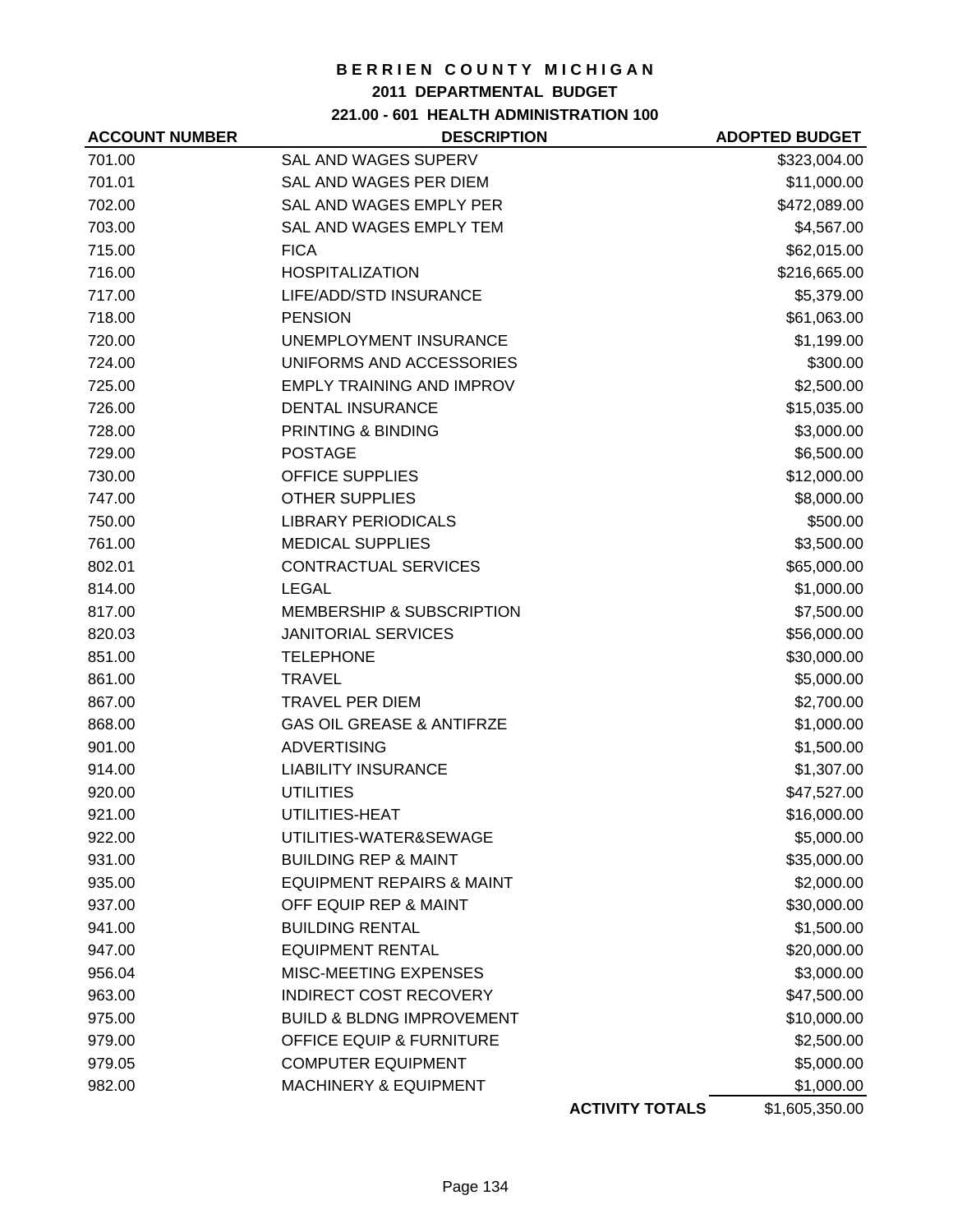## **2011 DEPARTMENTAL BUDGET**

**221.00 - 603 HEALTH-NURSING - 700**

| <b>ACCOUNT NUMBER</b> | <b>DESCRIPTION</b>                   |                        | <b>ADOPTED BUDGET</b> |
|-----------------------|--------------------------------------|------------------------|-----------------------|
| 702.00                | SAL AND WAGES EMPLY PER              |                        | \$198,844.00          |
| 703.00                | SAL AND WAGES EMPLY TEM              |                        | \$15,066.00           |
| 715.00                | <b>FICA</b>                          |                        | \$16,364.00           |
| 716.00                | <b>HOSPITALIZATION</b>               |                        | \$55,278.00           |
| 717.00                | LIFE/ADD/STD INSURANCE               |                        | \$1,597.00            |
| 718.00                | <b>PENSION</b>                       |                        | \$15,271.00           |
| 720.00                | UNEMPLOYMENT INSURANCE               |                        | \$321.00              |
| 725.00                | <b>EMPLY TRAINING AND IMPROV</b>     |                        | \$300.00              |
| 726.00                | <b>DENTAL INSURANCE</b>              |                        | \$3,906.00            |
| 728.00                | PRINTING & BINDING                   |                        | \$400.00              |
| 729.00                | <b>POSTAGE</b>                       |                        | \$200.00              |
| 730.00                | <b>OFFICE SUPPLIES</b>               |                        | \$1,500.00            |
| 747.00                | <b>OTHER SUPPLIES</b>                |                        | \$200.00              |
| 750.00                | <b>LIBRARY PERIODICALS</b>           |                        | \$250.00              |
| 761.00                | <b>MEDICAL SUPPLIES</b>              |                        | \$2,000.00            |
| 762.00                | <b>DRUGS</b>                         |                        | \$100,000.00          |
| 837.09                | <b>HEALTH SERV-MED DOCTOR</b>        |                        | \$78,000.00           |
| 851.00                | <b>TELEPHONE</b>                     |                        | \$200.00              |
| 861.00                | <b>TRAVEL</b>                        |                        | \$800.00              |
| 868.00                | <b>GAS OIL GREASE &amp; ANTIFRZE</b> |                        | \$300.00              |
| 914.00                | <b>LIABILITY INSURANCE</b>           |                        | \$1,308.00            |
| 935.00                | <b>EQUIPMENT REPAIRS &amp; MAINT</b> |                        | \$200.00              |
| 937.00                | OFF EQUIP REP & MAINT                |                        | \$100.00              |
| 979.05                | <b>COMPUTER EQUIPMENT</b>            |                        | \$500.00              |
|                       |                                      | <b>ACTIVITY TOTALS</b> | \$492,905.00          |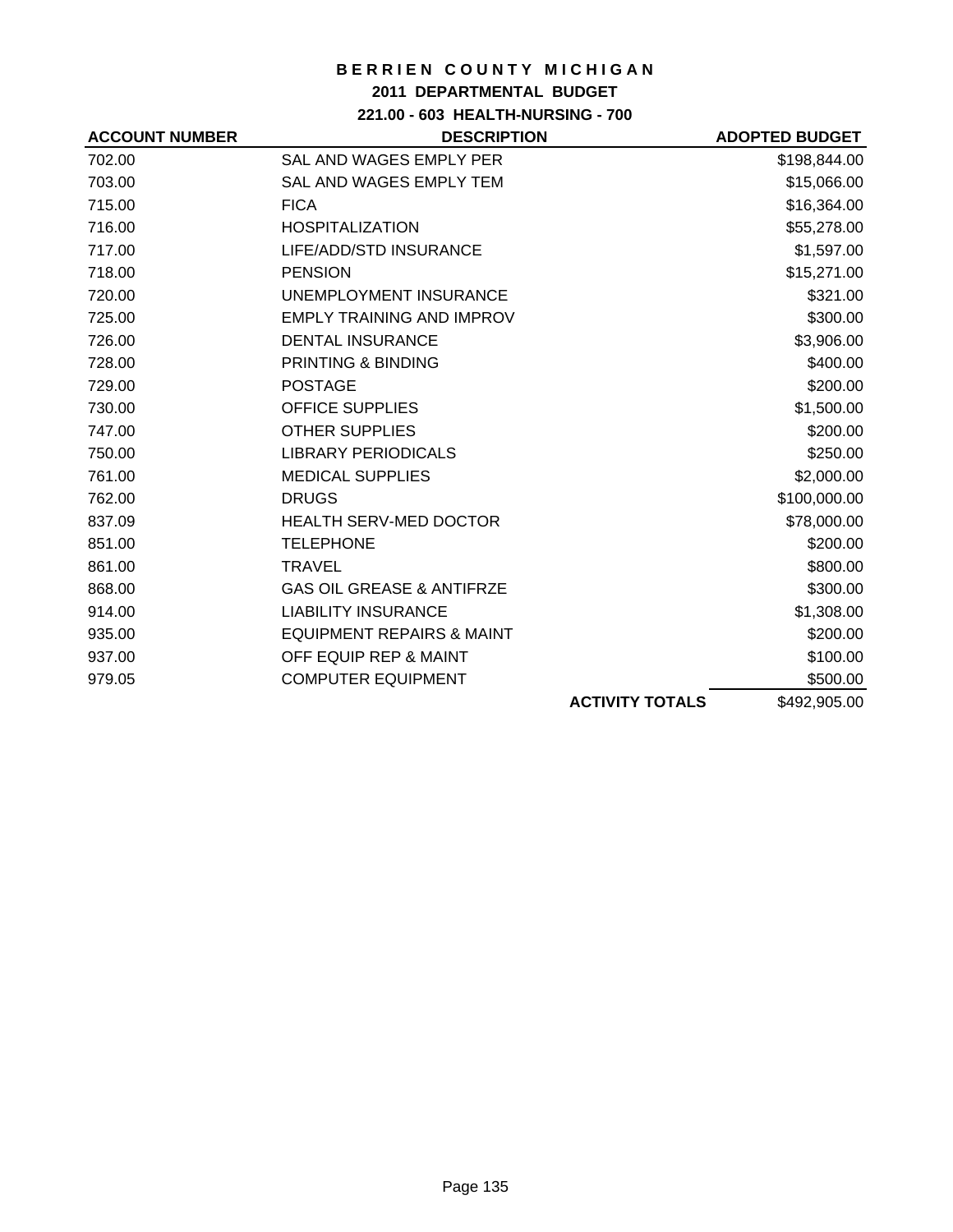## **2011 DEPARTMENTAL BUDGET**

# **221.00 - 607 HEALTH-COMM PREVENT HLTH SRV**

| <b>ACCOUNT NUMBER</b> | <b>DESCRIPTION</b>                   | <b>ADOPTED BUDGET</b> |
|-----------------------|--------------------------------------|-----------------------|
| 701.00                | <b>SAL AND WAGES SUPERV</b>          | \$65,496.00           |
| 702.00                | SAL AND WAGES EMPLY PER              | \$100,554.00          |
| 715.00                | <b>FICA</b>                          | \$12,703.00           |
| 716.00                | <b>HOSPITALIZATION</b>               | \$20,168.00           |
| 717.00                | LIFE/ADD/STD INSURANCE               | \$993.00              |
| 718.00                | <b>PENSION</b>                       | \$12,753.00           |
| 720.00                | UNEMPLOYMENT INSURANCE               | \$249.00              |
| 726.00                | <b>DENTAL INSURANCE</b>              | \$2,831.00            |
| 730.00                | <b>OFFICE SUPPLIES</b>               | \$200.00              |
| 817.00                | MEMBERSHIP & SUBSCRIPTION            | \$120.00              |
| 851.00                | <b>TELEPHONE</b>                     | \$100.00              |
| 861.00                | TRAVEL                               | \$200.00              |
| 868.00                | <b>GAS OIL GREASE &amp; ANTIFRZE</b> | \$100.00              |
|                       | <b>ACTIVITY TOTALS</b>               | \$216,467.00          |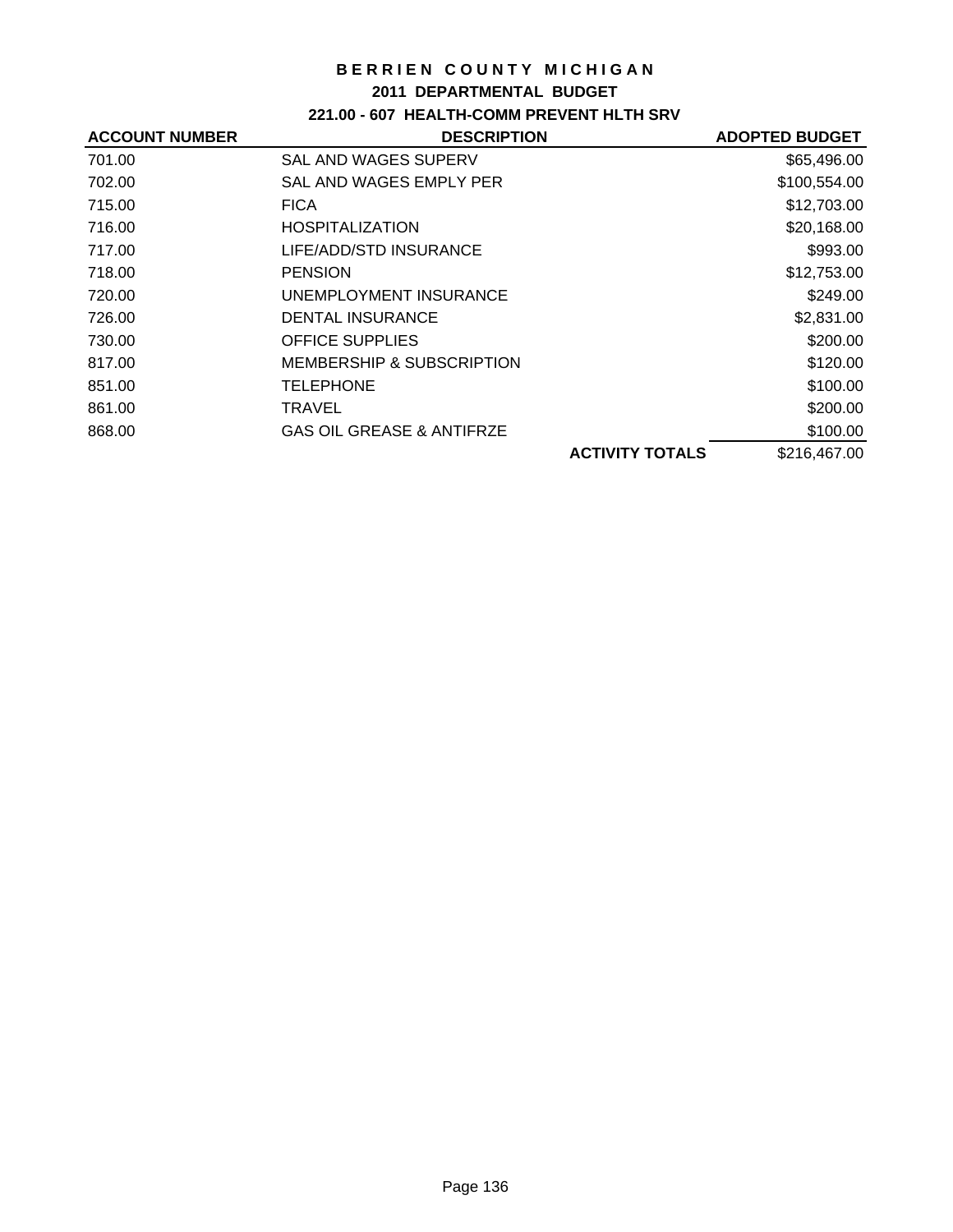## **2011 DEPARTMENTAL BUDGET**

**221.00 - 614 HEALTH-HEARING - 423**

| <b>ACCOUNT NUMBER</b> | <b>DESCRIPTION</b>                   |                        | <b>ADOPTED BUDGET</b> |
|-----------------------|--------------------------------------|------------------------|-----------------------|
| 702.00                | SAL AND WAGES EMPLY PER              |                        | \$60,120.00           |
| 703.00                | SAL AND WAGES EMPLY TEM              |                        | \$9,859.00            |
| 715.00                | <b>FICA</b>                          |                        | \$5,353.00            |
| 717.00                | LIFE/ADD/STD INSURANCE               |                        | \$660.00              |
| 718.00                | <b>PENSION</b>                       |                        | \$4,617.00            |
| 720.00                | UNEMPLOYMENT INSURANCE               |                        | \$105.00              |
| 726.00                | <b>DENTAL INSURANCE</b>              |                        | \$900.00              |
| 728.00                | <b>PRINTING &amp; BINDING</b>        |                        | \$100.00              |
| 729.00                | <b>POSTAGE</b>                       |                        | \$1,500.00            |
| 730.00                | <b>OFFICE SUPPLIES</b>               |                        | \$250.00              |
| 747.00                | <b>OTHER SUPPLIES</b>                |                        | \$200.00              |
| 851.00                | <b>TELEPHONE</b>                     |                        | \$25.00               |
| 861.00                | TRAVEL                               |                        | \$3,000.00            |
| 868.00                | <b>GAS OIL GREASE &amp; ANTIFRZE</b> |                        | \$200.00              |
| 935.00                | EQUIPMENT REPAIRS & MAINT            |                        | \$1,000.00            |
| 979.05                | <b>COMPUTER EQUIPMENT</b>            |                        | \$500.00              |
| 982.00                | <b>MACHINERY &amp; EQUIPMENT</b>     |                        | \$1,000.00            |
|                       |                                      | <b>ACTIVITY TOTALS</b> | \$89,389.00           |
|                       |                                      |                        |                       |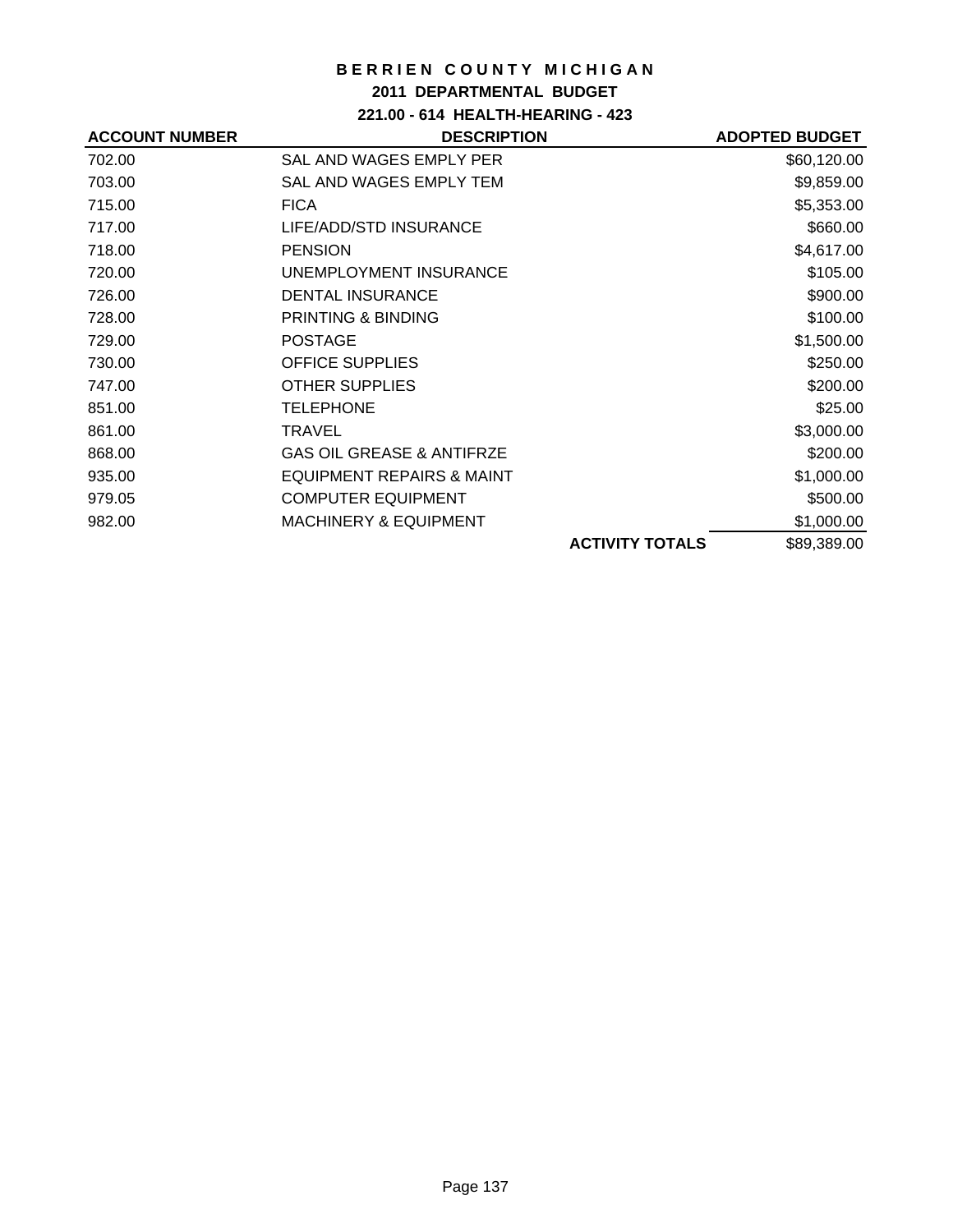### **2011 DEPARTMENTAL BUDGET**

# **221.00 - 622 ENVIRONMENTAL HEALTH 200**

| <b>ACCOUNT NUMBER</b> | <b>DESCRIPTION</b>                   |                        | <b>ADOPTED BUDGET</b> |
|-----------------------|--------------------------------------|------------------------|-----------------------|
| 702.00                | SAL AND WAGES EMPLY PER              |                        | \$499,992.00          |
| 703.00                | SAL AND WAGES EMPLY TEM              |                        | \$18,688.00           |
| 715.00                | <b>FICA</b>                          |                        | \$39,679.00           |
| 716.00                | <b>HOSPITALIZATION</b>               |                        | \$155,076.00          |
| 717.00                | LIFE/ADD/STD INSURANCE               |                        | \$3,729.00            |
| 718.00                | <b>PENSION</b>                       |                        | \$38,399.00           |
| 720.00                | UNEMPLOYMENT INSURANCE               |                        | \$778.00              |
| 726.00                | <b>DENTAL INSURANCE</b>              |                        | \$10,210.00           |
| 728.00                | <b>PRINTING &amp; BINDING</b>        |                        | \$400.00              |
| 729.00                | <b>POSTAGE</b>                       |                        | \$3,400.00            |
| 730.00                | <b>OFFICE SUPPLIES</b>               |                        | \$1,500.00            |
| 747.00                | <b>OTHER SUPPLIES</b>                |                        | \$700.00              |
| 802.01                | <b>CONTRACTUAL SERVICES</b>          |                        | \$5,000.00            |
| 817.00                | <b>MEMBERSHIP &amp; SUBSCRIPTION</b> |                        | \$100.00              |
| 837.08                | <b>HEALTH SERV-LABORATORY</b>        |                        | \$16,000.00           |
| 851.00                | <b>TELEPHONE</b>                     |                        | \$5,000.00            |
| 861.00                | <b>TRAVEL</b>                        |                        | \$28,001.00           |
| 868.00                | <b>GAS OIL GREASE &amp; ANTIFRZE</b> |                        | \$1,500.00            |
| 935.00                | <b>EQUIPMENT REPAIRS &amp; MAINT</b> |                        | \$200.00              |
| 937.00                | OFF EQUIP REP & MAINT                |                        | \$200.00              |
| 979.05                | <b>COMPUTER EQUIPMENT</b>            |                        | \$2,000.00            |
|                       |                                      | <b>ACTIVITY TOTALS</b> | \$830,552.00          |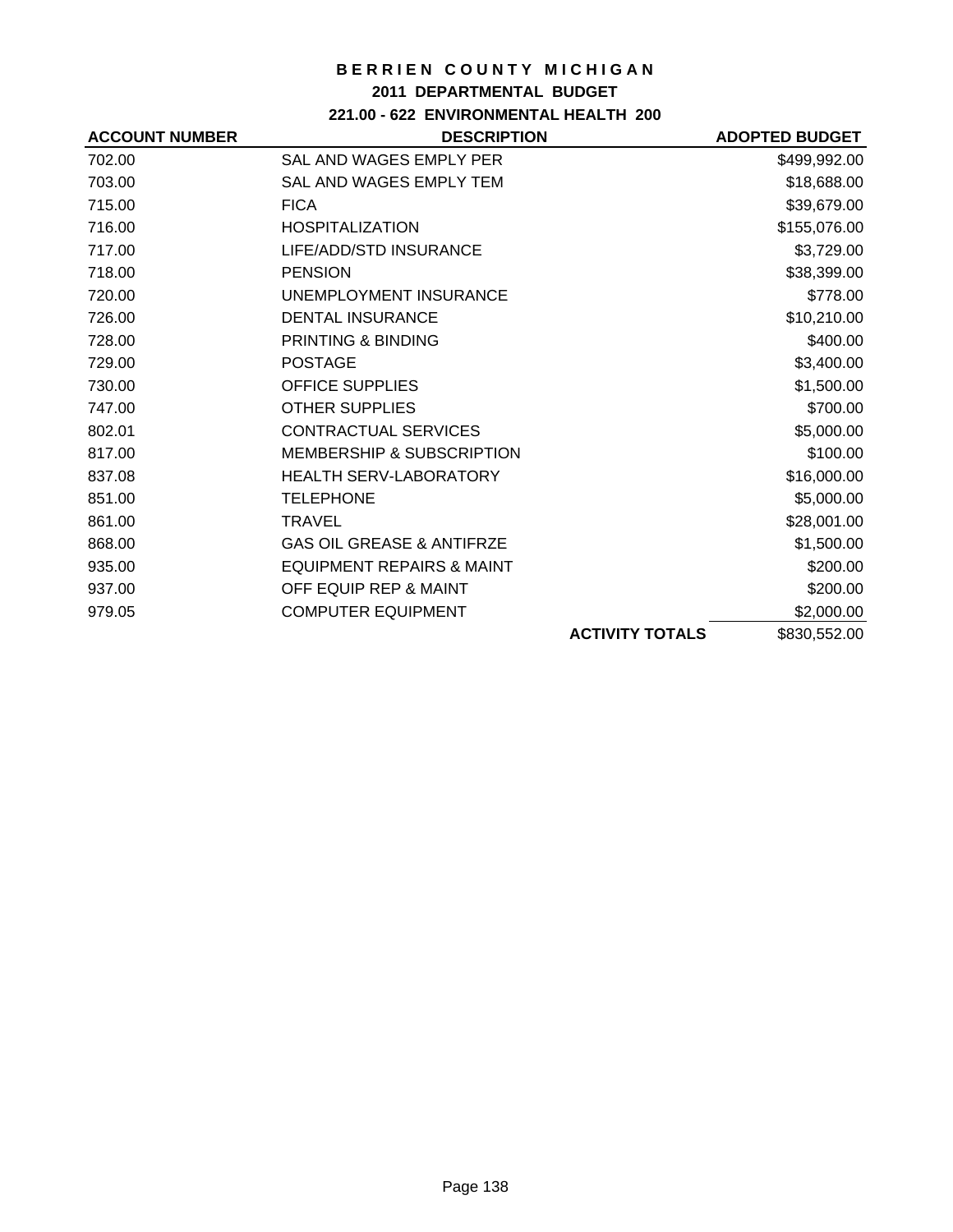#### **2011 DEPARTMENTAL BUDGET**

# **221.01 - 601 HEALTH-DRUG COURT/DRUG TRMT FUND**

| <b>ACCOUNT NUMBER</b> | <b>DESCRIPTION</b>                   |                        | <b>ADOPTED BUDGET</b> |
|-----------------------|--------------------------------------|------------------------|-----------------------|
| 701.00                | SAL AND WAGES SUPERV                 |                        | \$14,010.00           |
| 702.00                | SAL AND WAGES EMPLY PER              |                        | \$63,552.00           |
| 703.00                | SAL AND WAGES EMPLY TEM              |                        | \$7,770.00            |
| 715.00                | <b>FICA</b>                          |                        | \$6,528.00            |
| 716.00                | <b>HOSPITALIZATION</b>               |                        | \$26,042.00           |
| 717.00                | LIFE/ADD/STD INSURANCE               |                        | \$601.00              |
| 718.00                | <b>PENSION</b>                       |                        | \$5,957.00            |
| 720.00                | UNEMPLOYMENT INSURANCE               |                        | \$128.00              |
| 726.00                | <b>DENTAL INSURANCE</b>              |                        | \$1,654.00            |
| 730.00                | <b>OFFICE SUPPLIES</b>               |                        | \$200.00              |
| 761.00                | <b>MEDICAL SUPPLIES</b>              |                        | \$50,000.00           |
| 802.01                | <b>CONTRACTUAL SERVICES</b>          |                        | \$10,000.00           |
| 851.00                | <b>TELEPHONE</b>                     |                        | \$300.00              |
| 861.00                | TRAVEL                               |                        | \$1,000.00            |
| 868.00                | <b>GAS OIL GREASE &amp; ANTIFRZE</b> |                        | \$300.00              |
| 963.00                | <b>INDIRECT COST RECOVERY</b>        |                        | \$9,958.00            |
|                       |                                      | <b>ACTIVITY TOTALS</b> | \$198,000.00          |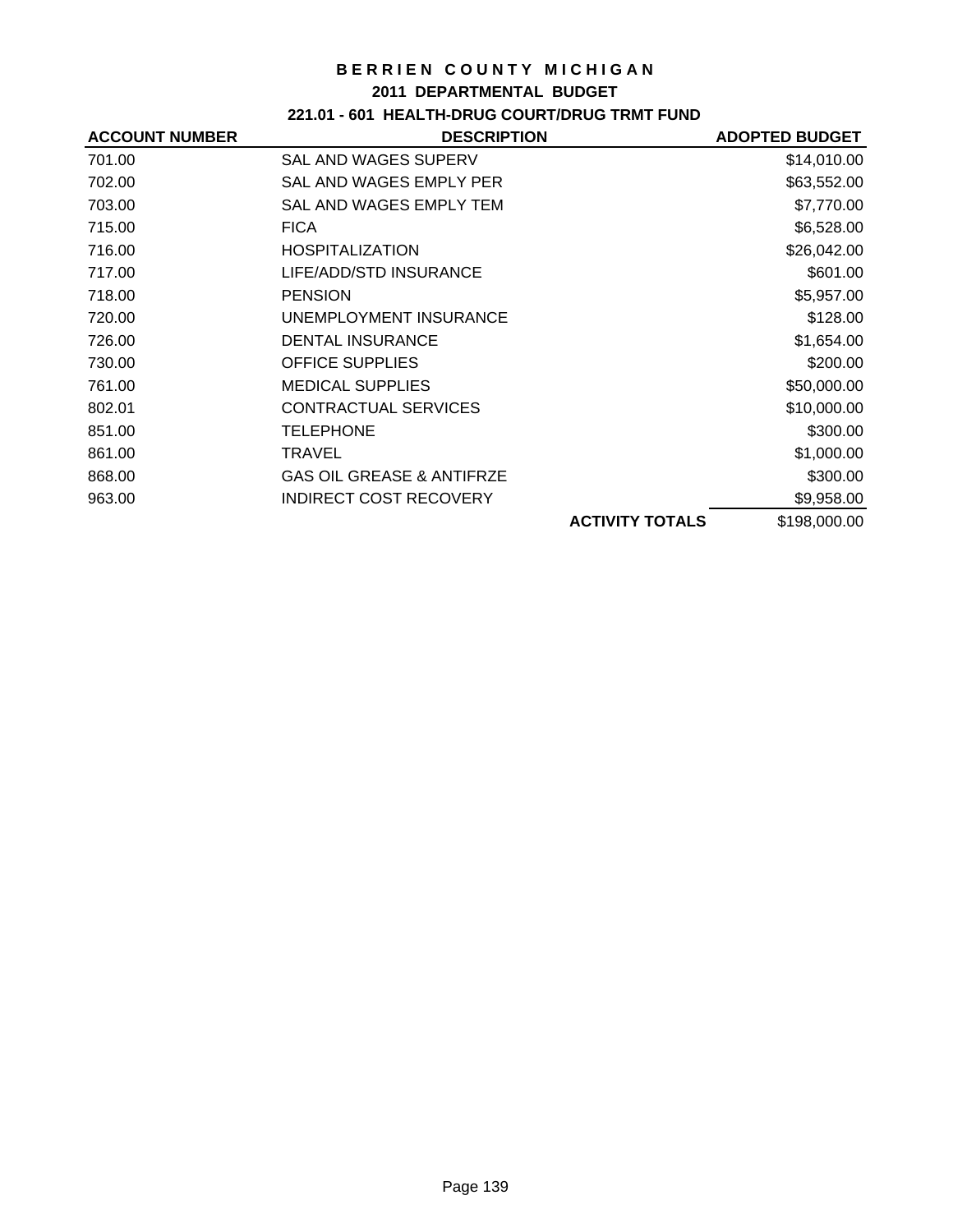#### **2011 DEPARTMENTAL BUDGET**

## **221.20 - 620 HEALTH-BIOTERROR EMERG PREPAREDNESS**

| <b>ACCOUNT NUMBER</b> | <b>DESCRIPTION</b>            |                        | <b>ADOPTED BUDGET</b> |
|-----------------------|-------------------------------|------------------------|-----------------------|
| 701.00                | SAL AND WAGES SUPERV          |                        | \$4,238.00            |
| 702.00                | SAL AND WAGES EMPLY PER       |                        | \$99,470.00           |
| 715.00                | <b>FICA</b>                   |                        | \$7,934.00            |
| 716.00                | <b>HOSPITALIZATION</b>        |                        | \$30,189.00           |
| 717.00                | LIFE/ADD/STD INSURANCE        |                        | \$710.00              |
| 718.00                | <b>PENSION</b>                |                        | \$7,965.00            |
| 720.00                | UNEMPLOYMENT INSURANCE        |                        | \$156.00              |
| 726.00                | <b>DENTAL INSURANCE</b>       |                        | \$2,013.00            |
| 728.00                | <b>PRINTING &amp; BINDING</b> |                        | \$145.00              |
| 729.00                | <b>POSTAGE</b>                |                        | \$135.00              |
| 730.00                | <b>OFFICE SUPPLIES</b>        |                        | \$250.00              |
| 747.00                | <b>OTHER SUPPLIES</b>         |                        | \$850.00              |
| 802.01                | <b>CONTRACTUAL SERVICES</b>   |                        | \$1,650.00            |
| 851.00                | <b>TELEPHONE</b>              |                        | \$9,100.00            |
| 861.00                | TRAVEL                        |                        | \$2,639.00            |
|                       |                               | <b>ACTIVITY TOTALS</b> | \$167,444.00          |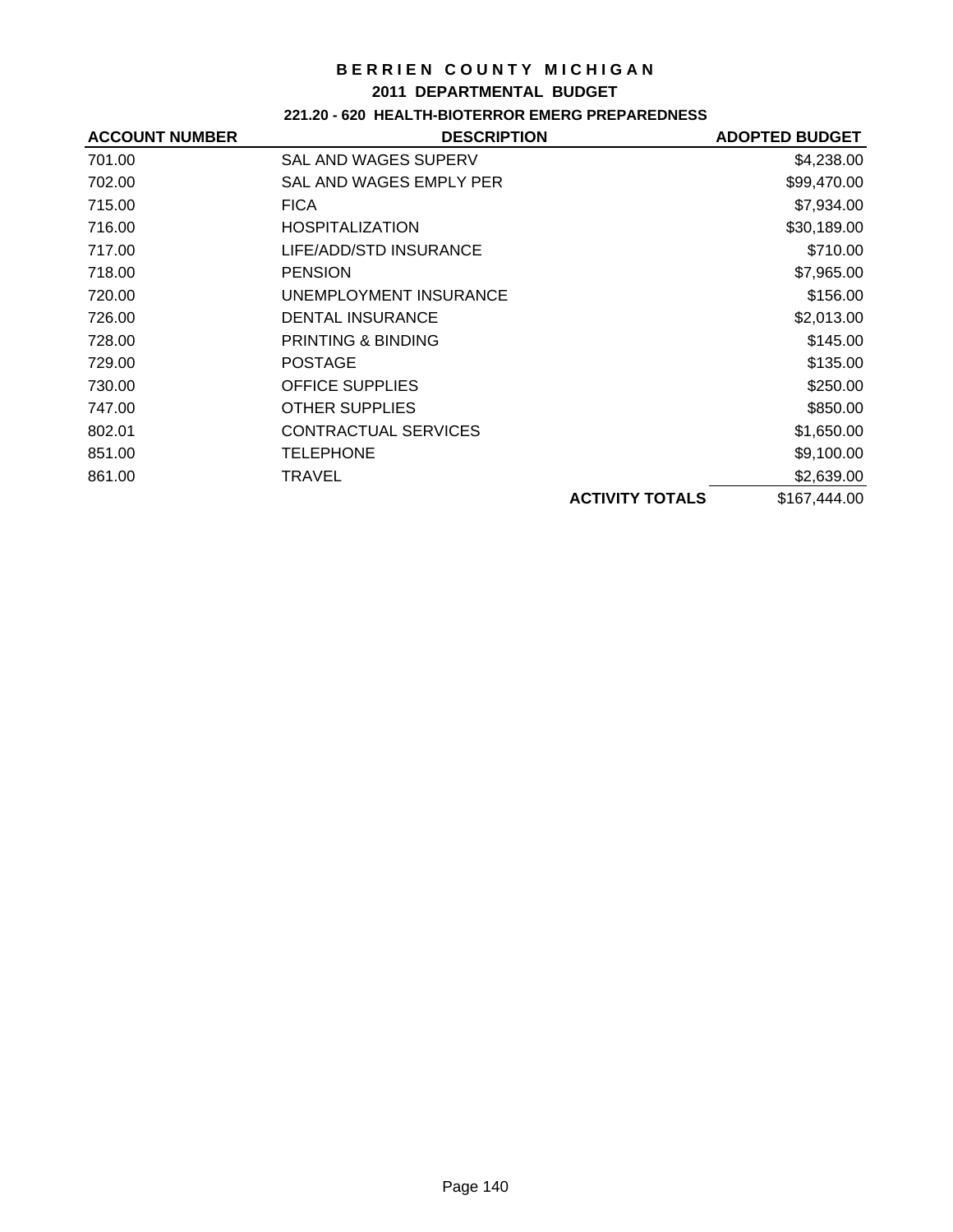### **2011 DEPARTMENTAL BUDGET**

## **221.21 - 620 HEALTH-EH-NONCOMMUNITY WATER**

| <b>ACCOUNT NUMBER</b> | <b>DESCRIPTION</b>            | <b>ADOPTED BUDGET</b> |
|-----------------------|-------------------------------|-----------------------|
| 702.00                | SAL AND WAGES EMPLY PER       | \$6,850.00            |
| 715.00                | <b>FICA</b>                   | \$524.00              |
| 716.00                | <b>HOSPITALIZATION</b>        | \$2,159.00            |
| 717.00                | LIFE/ADD/STD INSURANCE        | \$50.00               |
| 718.00                | <b>PENSION</b>                | \$526.00              |
| 720.00                | UNEMPLOYMENT INSURANCE        | \$10.00               |
| 726.00                | <b>DENTAL INSURANCE</b>       | \$135.00              |
| 837.08                | <b>HEALTH SERV-LABORATORY</b> | \$1,500.00            |
| 861.00                | TRAVEL                        | \$749.00              |
| 963.00                | INDIRECT COST RECOVERY        | \$3,997.00            |
|                       | <b>ACTIVITY TOTALS</b>        | \$16,500.00           |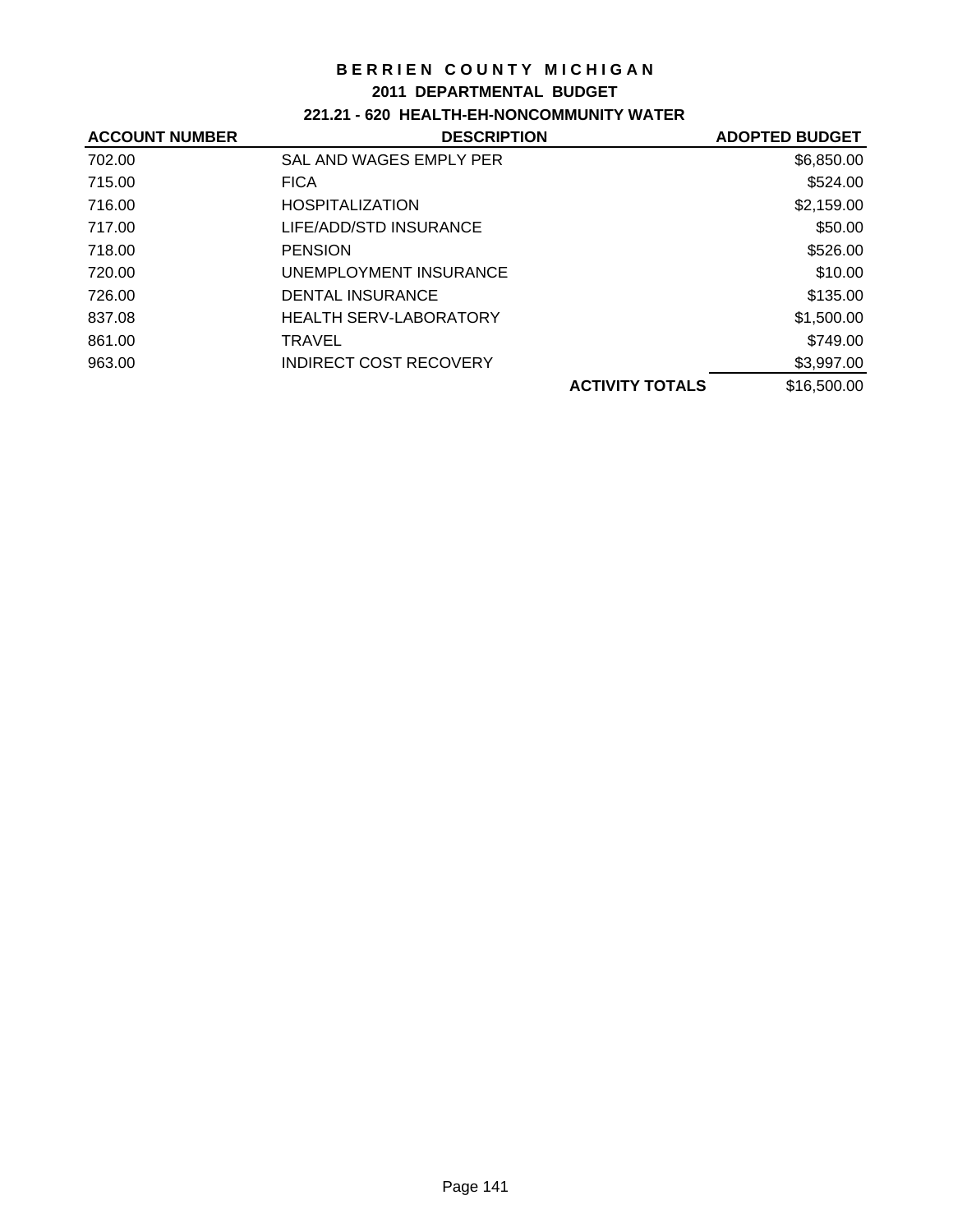## **2011 DEPARTMENTAL BUDGET**

**221.30 - 620 HEALTH-V.D.- 313**

| <b>ACCOUNT NUMBER</b> | <b>DESCRIPTION</b>                   |                        | <b>ADOPTED BUDGET</b> |
|-----------------------|--------------------------------------|------------------------|-----------------------|
| 702.00                | SAL AND WAGES EMPLY PER              |                        | \$102,880.00          |
| 703.00                | SAL AND WAGES EMPLY TEM              |                        | \$13,986.00           |
| 715.00                | <b>FICA</b>                          |                        | \$8,940.00            |
| 716.00                | <b>HOSPITALIZATION</b>               |                        | \$40,019.00           |
| 717.00                | LIFE/ADD/STD INSURANCE               |                        | \$917.00              |
| 718.00                | <b>PENSION</b>                       |                        | \$7,901.00            |
| 720.00                | UNEMPLOYMENT INSURANCE               |                        | \$175.00              |
| 725.00                | <b>EMPLY TRAINING AND IMPROV</b>     |                        | \$400.00              |
| 726.00                | <b>DENTAL INSURANCE</b>              |                        | \$2,502.00            |
| 728.00                | <b>PRINTING &amp; BINDING</b>        |                        | \$1,200.00            |
| 729.00                | <b>POSTAGE</b>                       |                        | \$1,000.00            |
| 730.00                | <b>OFFICE SUPPLIES</b>               |                        | \$1,000.00            |
| 747.00                | <b>OTHER SUPPLIES</b>                |                        | \$400.00              |
| 752.00                | UNIFORM CLEANING                     |                        | \$300.00              |
| 761.00                | <b>MEDICAL SUPPLIES</b>              |                        | \$7,000.00            |
| 802.01                | <b>CONTRACTUAL SERVICES</b>          |                        | \$5,000.00            |
| 837.08                | <b>HEALTH SERV-LABORATORY</b>        |                        | \$2,000.00            |
| 851.00                | <b>TELEPHONE</b>                     |                        | \$350.00              |
| 861.00                | <b>TRAVEL</b>                        |                        | \$2,201.00            |
| 868.00                | <b>GAS OIL GREASE &amp; ANTIFRZE</b> |                        | \$175.00              |
| 914.00                | <b>LIABILITY INSURANCE</b>           |                        | \$4,361.00            |
| 935.00                | <b>EQUIPMENT REPAIRS &amp; MAINT</b> |                        | \$225.00              |
| 963.00                | <b>INDIRECT COST RECOVERY</b>        |                        | \$40,055.00           |
|                       |                                      | <b>ACTIVITY TOTALS</b> | \$242,987.00          |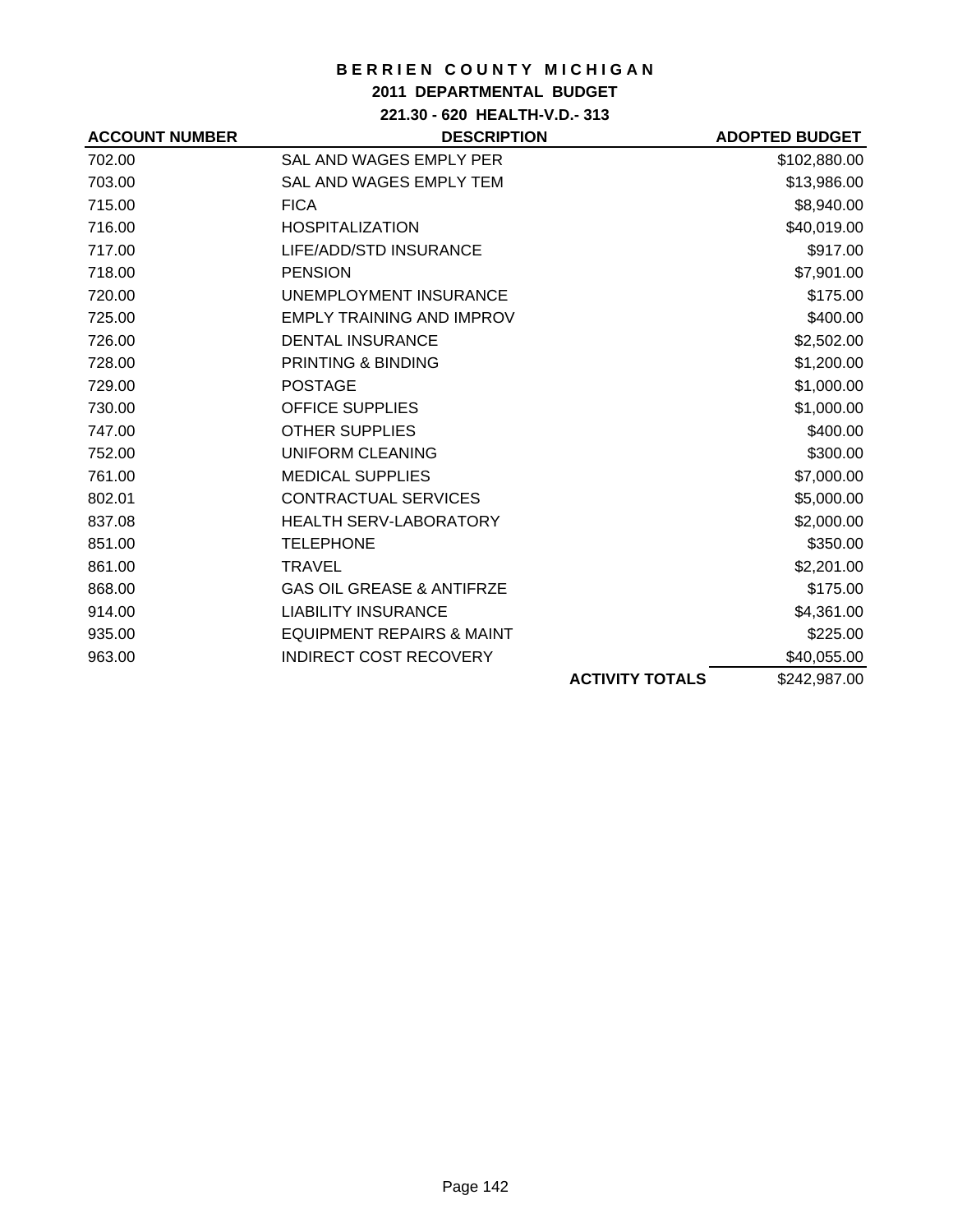### **2011 DEPARTMENTAL BUDGET**

## **221.32 - 620 HEALTH-SUBSTANCE ABUSE-IOP**

| <b>ACCOUNT NUMBER</b> | <b>DESCRIPTION</b>                   | <b>ADOPTED BUDGET</b> |
|-----------------------|--------------------------------------|-----------------------|
| 747.00                | <b>OTHER SUPPLIES</b>                | \$250.00              |
| 802.01                | CONTRACTUAL SERVICES                 | \$3,000.00            |
| 851.00                | <b>TELEPHONE</b>                     | \$100.00              |
| 868.00                | <b>GAS OIL GREASE &amp; ANTIFRZE</b> | \$150.00              |
|                       | <b>ACTIVITY TOTALS</b>               | \$3,500.00            |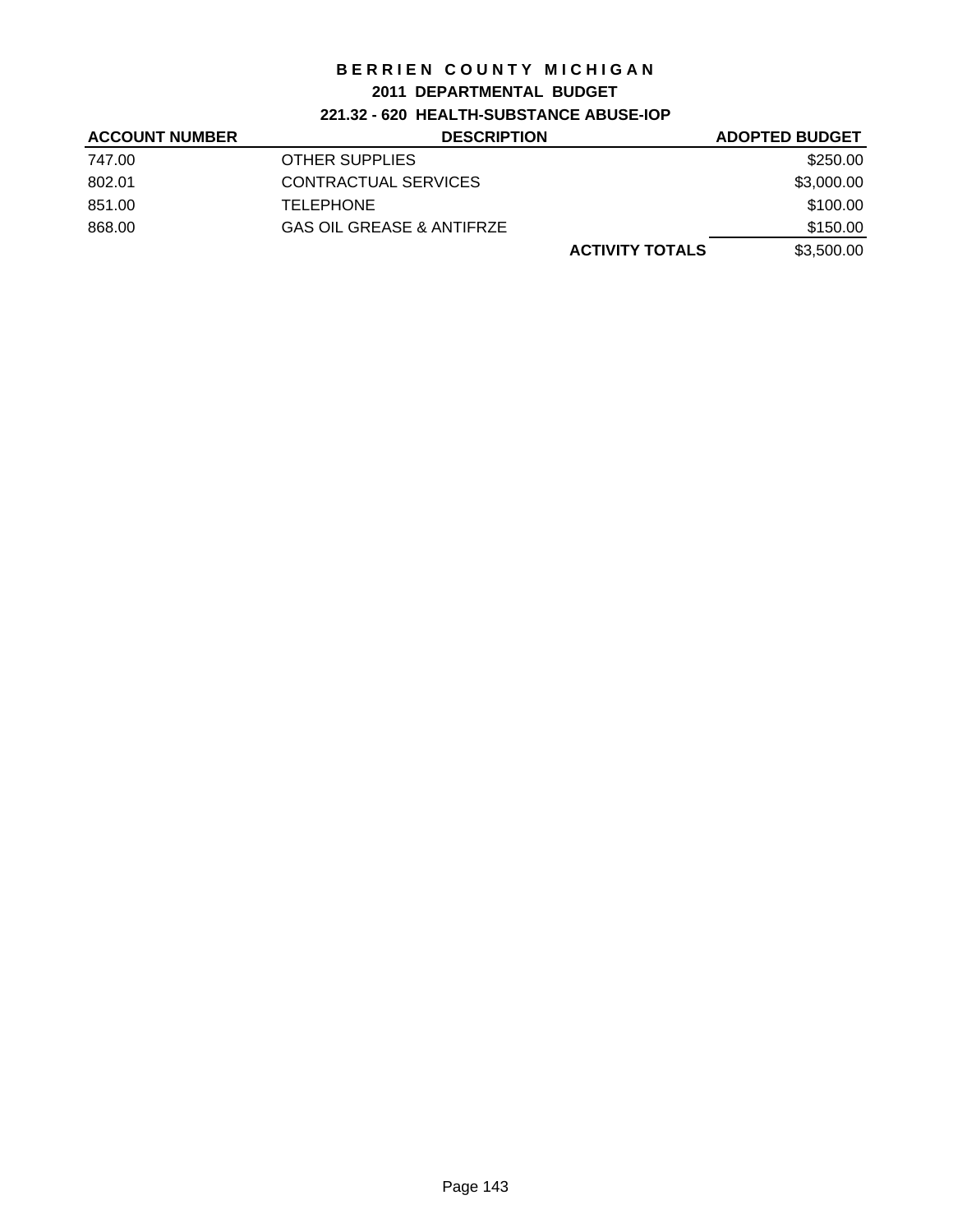### **2011 DEPARTMENTAL BUDGET**

## **221.34 - 620 COMMUNITY ANTI-DRUG COALITION**

| <b>ACCOUNT NUMBER</b> | <b>DESCRIPTION</b>                   |                        | <b>ADOPTED BUDGET</b> |
|-----------------------|--------------------------------------|------------------------|-----------------------|
| 701.00                | <b>SAL AND WAGES SUPERV</b>          |                        | \$3,502.00            |
| 702.00                | SAL AND WAGES EMPLY PER              |                        | \$51,456.00           |
| 715.00                | <b>FICA</b>                          |                        | \$4,204.00            |
| 716.00                | <b>HOSPITALIZATION</b>               |                        | \$17,920.00           |
| 717.00                | LIFE/ADD/STD INSURANCE               |                        | \$413.00              |
| 718.00                | <b>PENSION</b>                       |                        | \$4,221.00            |
| 720.00                | UNEMPLOYMENT INSURANCE               |                        | \$82.00               |
| 725.00                | <b>EMPLY TRAINING AND IMPROV</b>     |                        | \$1,000.00            |
| 726.00                | <b>DENTAL INSURANCE</b>              |                        | \$1,133.00            |
| 728.00                | <b>PRINTING &amp; BINDING</b>        |                        | \$800.00              |
| 729.00                | <b>POSTAGE</b>                       |                        | \$100.00              |
| 730.00                | <b>OFFICE SUPPLIES</b>               |                        | \$100.00              |
| 747.00                | <b>OTHER SUPPLIES</b>                |                        | \$3,000.00            |
| 802.01                | <b>CONTRACTUAL SERVICES</b>          |                        | \$1,500.00            |
| 817.00                | <b>MEMBERSHIP &amp; SUBSCRIPTION</b> |                        | \$300.00              |
| 861.00                | TRAVEL                               |                        | \$3,077.00            |
| 868.00                | <b>GAS OIL GREASE &amp; ANTIFRZE</b> |                        | \$174.00              |
| 963.00                | <b>INDIRECT COST RECOVERY</b>        |                        | \$8,545.00            |
|                       |                                      | <b>ACTIVITY TOTALS</b> | \$101,527.00          |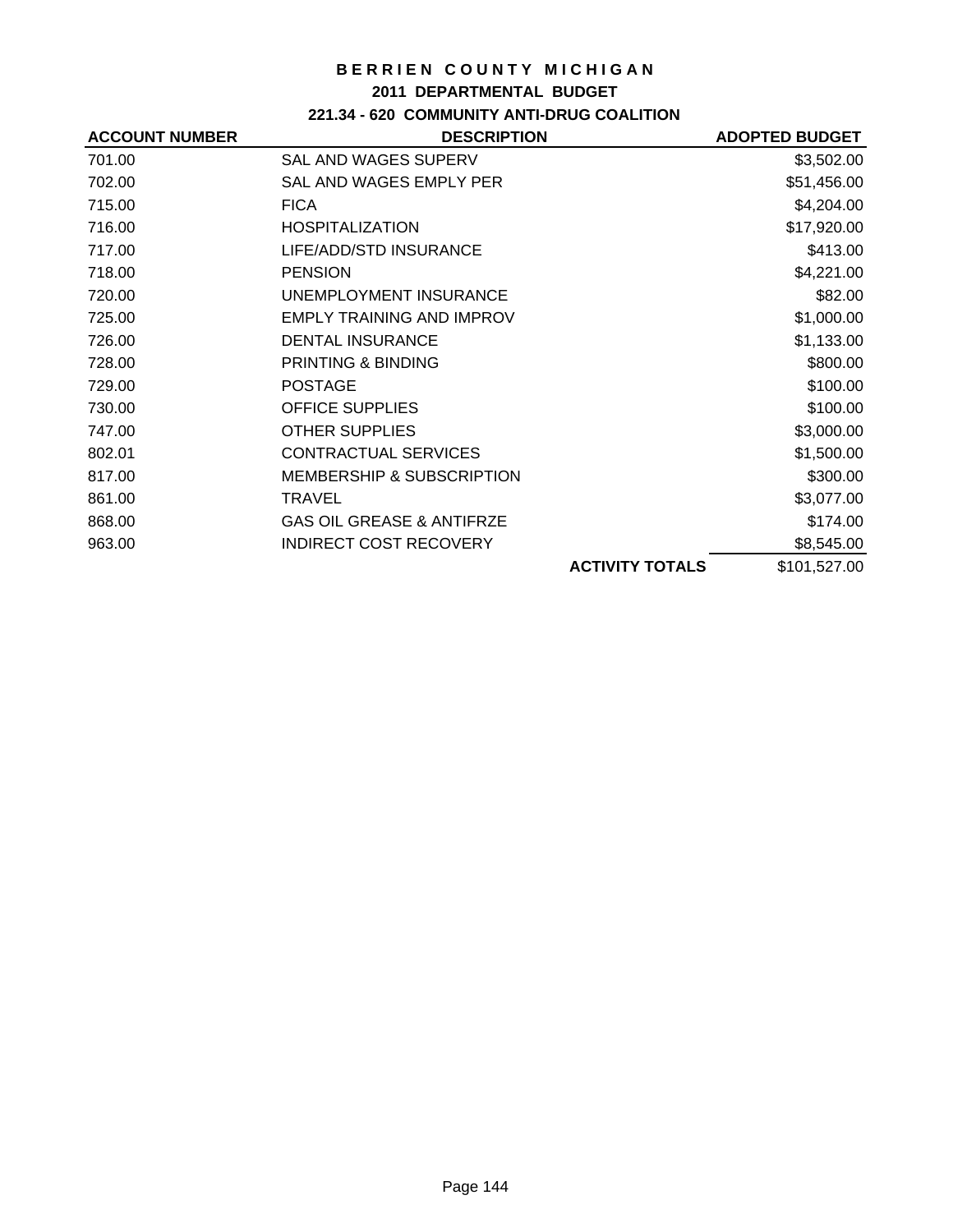### **2011 DEPARTMENTAL BUDGET**

# **221.38 - 620 HEALTH-ALCOHOL DRUG TREATMENT**

| <b>ACCOUNT NUMBER</b> | <b>DESCRIPTION</b>                   |                        | <b>ADOPTED BUDGET</b> |
|-----------------------|--------------------------------------|------------------------|-----------------------|
| 701.00                | SAL AND WAGES SUPERV                 |                        | \$42,029.00           |
| 702.00                | SAL AND WAGES EMPLY PER              |                        | \$245,213.00          |
| 715.00                | <b>FICA</b>                          |                        | \$21,974.00           |
| 716.00                | <b>HOSPITALIZATION</b>               |                        | \$93,995.00           |
| 717.00                | LIFE/ADD/STD INSURANCE               |                        | \$2,171.00            |
| 718.00                | <b>PENSION</b>                       |                        | \$22,060.00           |
| 720.00                | UNEMPLOYMENT INSURANCE               |                        | \$431.00              |
| 725.00                | <b>EMPLY TRAINING AND IMPROV</b>     |                        | \$200.00              |
| 726.00                | <b>DENTAL INSURANCE</b>              |                        | \$5,996.00            |
| 728.00                | <b>PRINTING &amp; BINDING</b>        |                        | \$500.00              |
| 729.00                | <b>POSTAGE</b>                       |                        | \$800.00              |
| 730.00                | <b>OFFICE SUPPLIES</b>               |                        | \$3,000.00            |
| 747.00                | <b>OTHER SUPPLIES</b>                |                        | \$7,000.00            |
| 761.00                | <b>MEDICAL SUPPLIES</b>              |                        | \$100.00              |
| 802.01                | <b>CONTRACTUAL SERVICES</b>          |                        | \$32,600.00           |
| 837.05                | HEALTH SERVICES-CONTRACT             |                        | \$1,200.00            |
| 851.00                | <b>TELEPHONE</b>                     |                        | \$425.00              |
| 861.00                | <b>TRAVEL</b>                        |                        | \$3,500.00            |
| 868.00                | <b>GAS OIL GREASE &amp; ANTIFRZE</b> |                        | \$100.00              |
| 914.00                | <b>LIABILITY INSURANCE</b>           |                        | \$1,134.00            |
| 937.00                | OFF EQUIP REP & MAINT                |                        | \$200.00              |
| 963.00                | <b>INDIRECT COST RECOVERY</b>        |                        | \$138,862.00          |
| 979.05                | <b>COMPUTER EQUIPMENT</b>            |                        | \$1,500.00            |
|                       |                                      | <b>ACTIVITY TOTALS</b> | \$624,990.00          |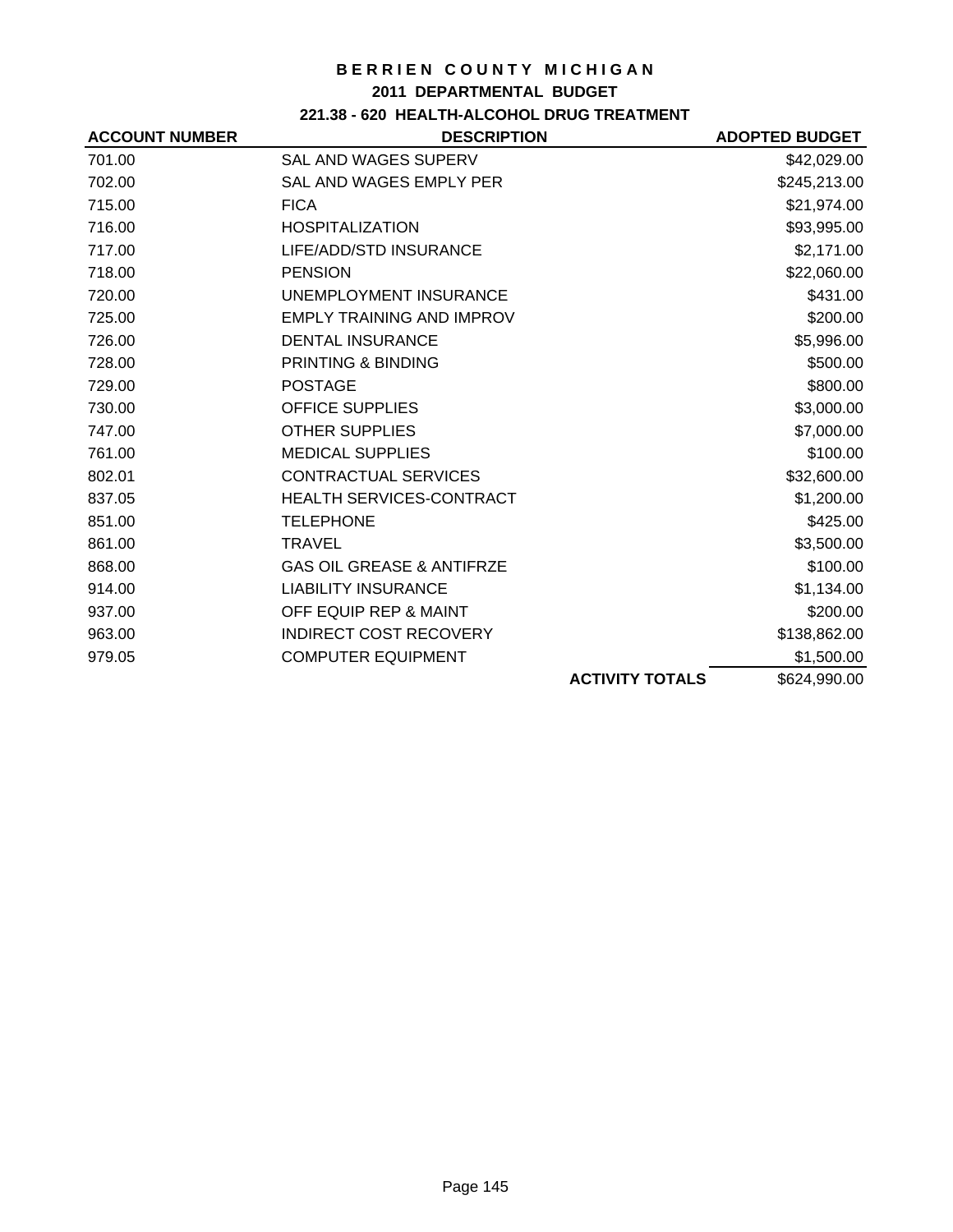## **2011 DEPARTMENTAL BUDGET**

## **221.39 - 620 HEALTH-DRUG PREVENTION**

| <b>ACCOUNT NUMBER</b> | <b>DESCRIPTION</b>                   |                        | <b>ADOPTED BUDGET</b> |
|-----------------------|--------------------------------------|------------------------|-----------------------|
| 701.00                | <b>SAL AND WAGES SUPERV</b>          |                        | \$10,507.00           |
| 702.00                | SAL AND WAGES EMPLY PER              |                        | \$139,691.00          |
| 703.00                | SAL AND WAGES EMPLY TEM              |                        | \$4,279.00            |
| 715.00                | <b>FICA</b>                          |                        | \$11,817.00           |
| 716.00                | <b>HOSPITALIZATION</b>               |                        | \$47,709.00           |
| 717.00                | LIFE/ADD/STD INSURANCE               |                        | \$1,106.00            |
| 718.00                | <b>PENSION</b>                       |                        | \$11,535.00           |
| 720.00                | UNEMPLOYMENT INSURANCE               |                        | \$232.00              |
| 725.00                | <b>EMPLY TRAINING AND IMPROV</b>     |                        | \$400.00              |
| 726.00                | <b>DENTAL INSURANCE</b>              |                        | \$3,068.00            |
| 728.00                | <b>PRINTING &amp; BINDING</b>        |                        | \$200.00              |
| 729.00                | <b>POSTAGE</b>                       |                        | \$1,000.00            |
| 730.00                | <b>OFFICE SUPPLIES</b>               |                        | \$1,500.00            |
| 747.00                | <b>OTHER SUPPLIES</b>                |                        | \$9,500.00            |
| 802.01                | <b>CONTRACTUAL SERVICES</b>          |                        | \$12,000.00           |
| 817.00                | <b>MEMBERSHIP &amp; SUBSCRIPTION</b> |                        | \$400.00              |
| 851.00                | <b>TELEPHONE</b>                     |                        | \$124.00              |
| 861.00                | <b>TRAVEL</b>                        |                        | \$4,000.00            |
| 868.00                | <b>GAS OIL GREASE &amp; ANTIFRZE</b> |                        | \$400.00              |
| 937.00                | OFF EQUIP REP & MAINT                |                        | \$200.00              |
| 963.00                | <b>INDIRECT COST RECOVERY</b>        |                        | \$41,332.00           |
|                       |                                      | <b>ACTIVITY TOTALS</b> | \$301,000.00          |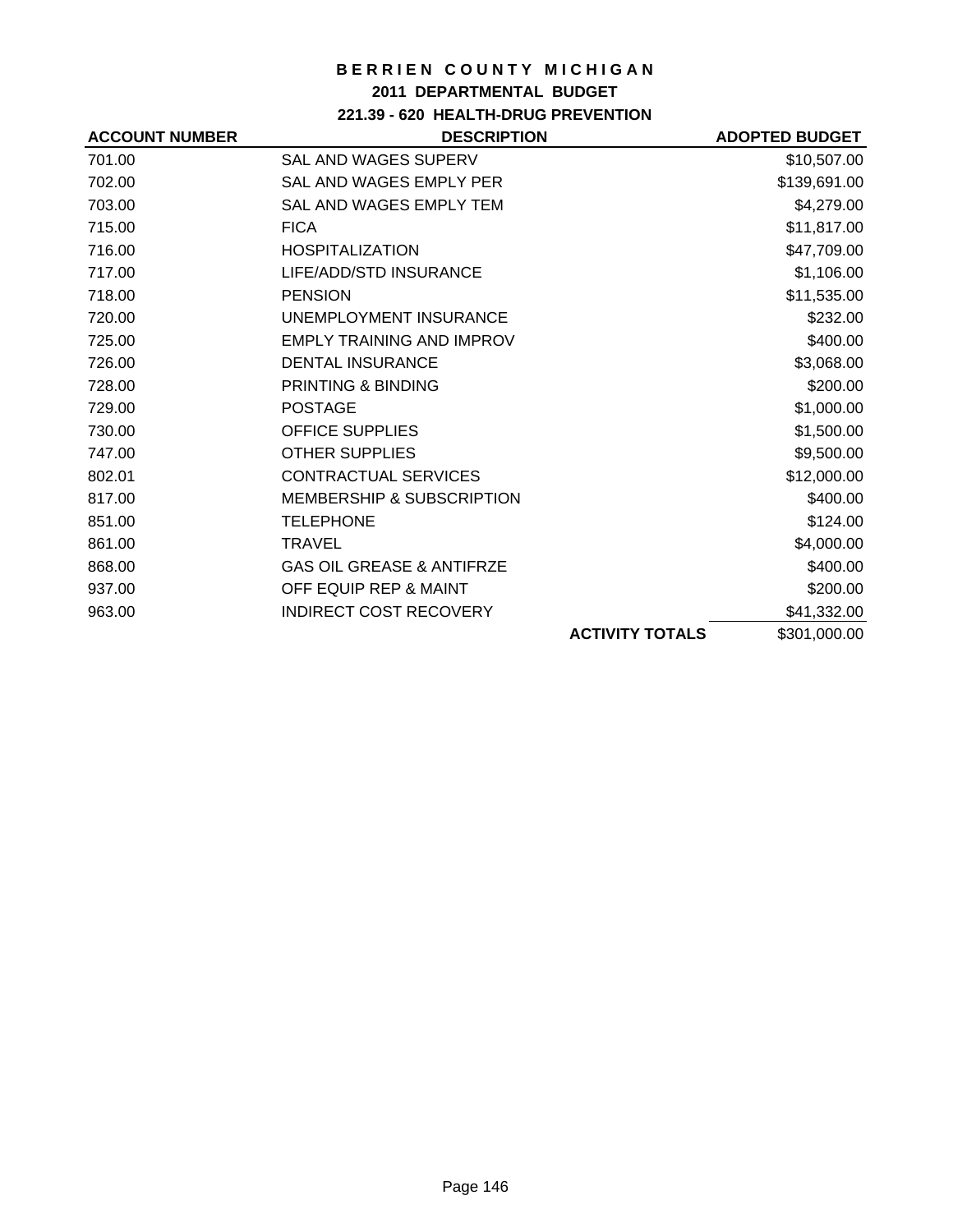#### **2011 DEPARTMENTAL BUDGET**

## **221.54 - 620 BREAST & CERVICAL CANCER CONTROL**

| <b>ACCOUNT NUMBER</b> | <b>DESCRIPTION</b>                   |                        | <b>ADOPTED BUDGET</b> |
|-----------------------|--------------------------------------|------------------------|-----------------------|
| 702.00                | SAL AND WAGES EMPLY PER              |                        | \$12,759.00           |
| 715.00                | <b>FICA</b>                          |                        | \$976.00              |
| 716.00                | <b>HOSPITALIZATION</b>               |                        | \$4,940.00            |
| 717.00                | LIFE/ADD/STD INSURANCE               |                        | \$116.00              |
| 718.00                | <b>PENSION</b>                       |                        | \$980.00              |
| 720.00                | UNEMPLOYMENT INSURANCE               |                        | \$19.00               |
| 726.00                | <b>DENTAL INSURANCE</b>              |                        | \$325.00              |
| 728.00                | <b>PRINTING &amp; BINDING</b>        |                        | \$250.00              |
| 729.00                | <b>POSTAGE</b>                       |                        | \$300.00              |
| 730.00                | <b>OFFICE SUPPLIES</b>               |                        | \$50.00               |
| 747.00                | <b>OTHER SUPPLIES</b>                |                        | \$300.00              |
| 761.00                | <b>MEDICAL SUPPLIES</b>              |                        | \$3,300.00            |
| 837.05                | <b>HEALTH SERVICES-CONTRACT</b>      |                        | \$3,000.00            |
| 837.09                | <b>HEALTH SERV-MED DOCTOR</b>        |                        | \$1,000.00            |
| 861.00                | <b>TRAVEL</b>                        |                        | \$500.00              |
| 868.00                | <b>GAS OIL GREASE &amp; ANTIFRZE</b> |                        | \$50.00               |
| 963.00                | <b>INDIRECT COST RECOVERY</b>        |                        | \$17,135.00           |
|                       |                                      | <b>ACTIVITY TOTALS</b> | \$46,000.00           |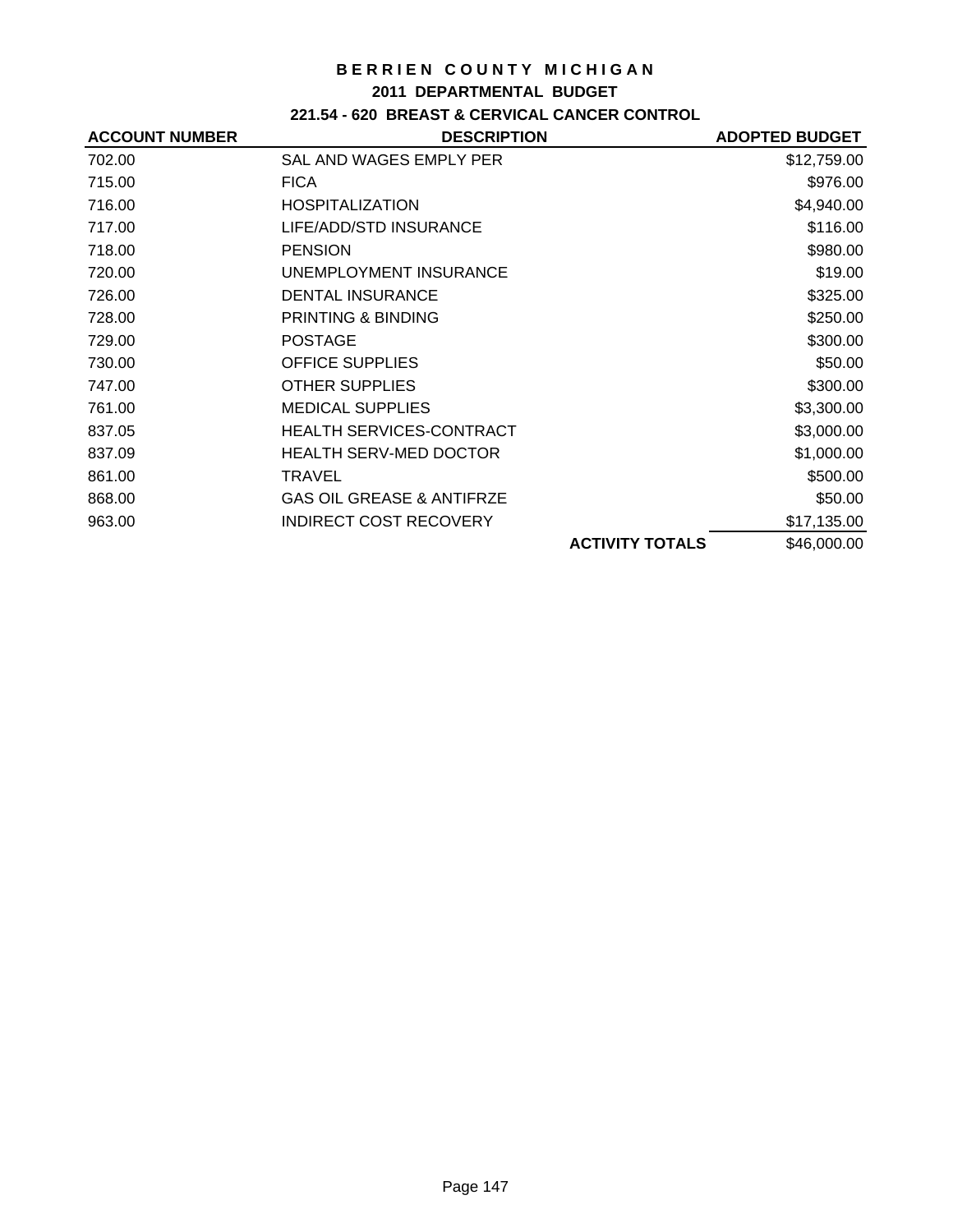## **2011 DEPARTMENTAL BUDGET**

# **221.55 - 620 HEALTH-FAMILY PLANNING GRANT-440**

| <b>ACCOUNT NUMBER</b> | <b>DESCRIPTION</b>                   |                        | <b>ADOPTED BUDGET</b> |
|-----------------------|--------------------------------------|------------------------|-----------------------|
| 702.00                | SAL AND WAGES EMPLY PER              |                        | \$98,771.00           |
| 703.00                | SAL AND WAGES EMPLY TEM              |                        | \$17,678.00           |
| 715.00                | <b>FICA</b>                          |                        | \$8,908.00            |
| 716.00                | <b>HOSPITALIZATION</b>               |                        | \$37,755.00           |
| 717.00                | LIFE/ADD/STD INSURANCE               |                        | \$875.00              |
| 718.00                | <b>PENSION</b>                       |                        | \$7,586.00            |
| 720.00                | UNEMPLOYMENT INSURANCE               |                        | \$175.00              |
| 725.00                | EMPLY TRAINING AND IMPROV            |                        | \$1,000.00            |
| 726.00                | <b>DENTAL INSURANCE</b>              |                        | \$2,425.00            |
| 728.00                | PRINTING & BINDING                   |                        | \$2,000.00            |
| 729.00                | <b>POSTAGE</b>                       |                        | \$1,000.00            |
| 730.00                | <b>OFFICE SUPPLIES</b>               |                        | \$750.00              |
| 747.00                | <b>OTHER SUPPLIES</b>                |                        | \$800.00              |
| 752.00                | <b>UNIFORM CLEANING</b>              |                        | \$100.00              |
| 761.00                | <b>MEDICAL SUPPLIES</b>              |                        | \$12,000.00           |
| 762.00                | <b>DRUGS</b>                         |                        | \$90,000.00           |
| 817.00                | <b>MEMBERSHIP &amp; SUBSCRIPTION</b> |                        | \$450.00              |
| 837.05                | HEALTH SERVICES-CONTRACT             |                        | \$60,000.00           |
| 837.08                | HEALTH SERV-LABORATORY               |                        | \$10,000.00           |
| 837.09                | <b>HEALTH SERV-MED DOCTOR</b>        |                        | \$14,000.00           |
| 851.00                | <b>TELEPHONE</b>                     |                        | \$100.00              |
| 861.00                | <b>TRAVEL</b>                        |                        | \$5,000.00            |
| 868.00                | <b>GAS OIL GREASE &amp; ANTIFRZE</b> |                        | \$200.00              |
| 914.00                | <b>LIABILITY INSURANCE</b>           |                        | \$1,744.00            |
| 935.00                | <b>EQUIPMENT REPAIRS &amp; MAINT</b> |                        | \$150.00              |
| 937.00                | OFF EQUIP REP & MAINT                |                        | \$100.00              |
| 963.00                | <b>INDIRECT COST RECOVERY</b>        |                        | \$105,019.00          |
|                       |                                      | <b>ACTIVITY TOTALS</b> | \$478,586.00          |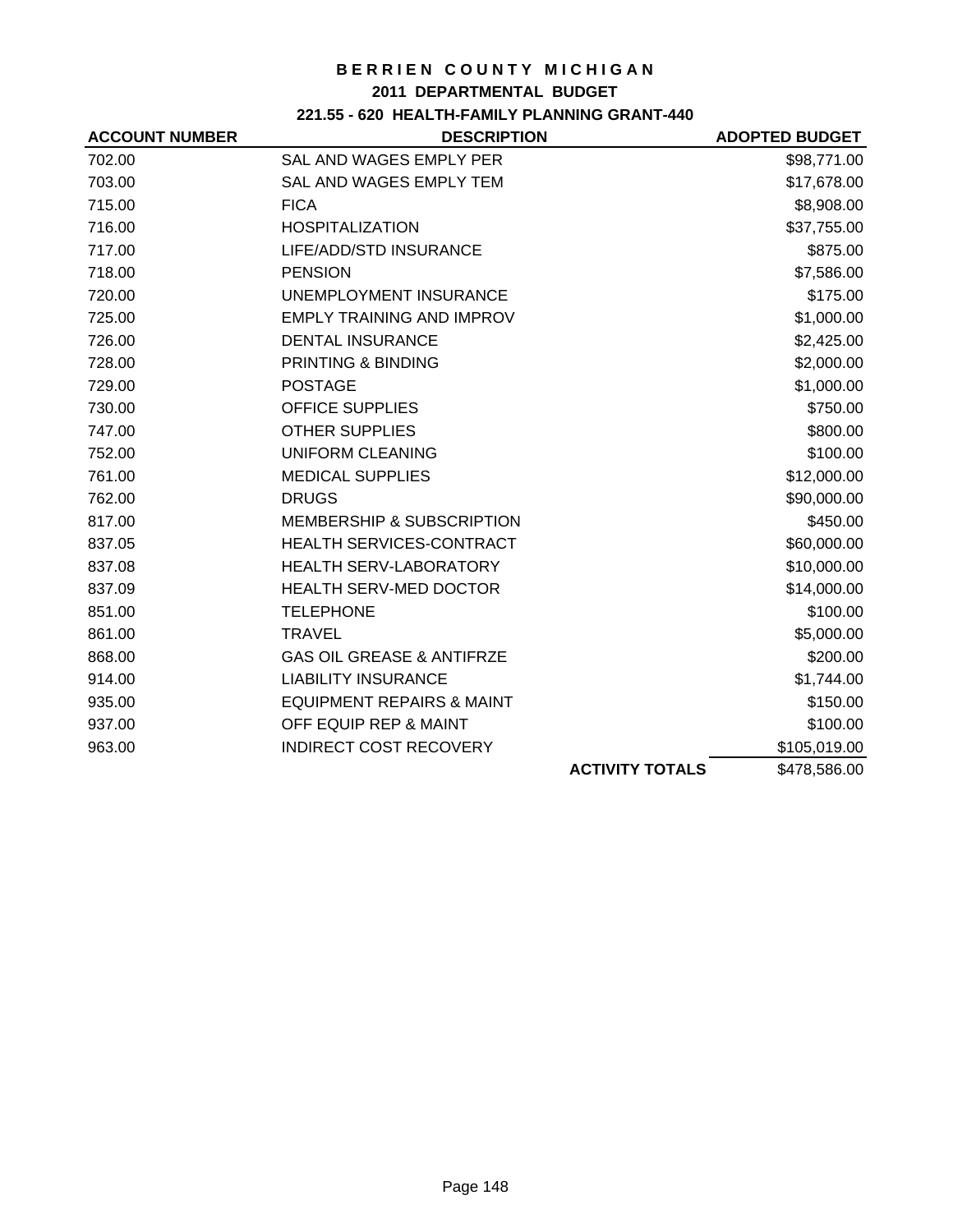## **2011 DEPARTMENTAL BUDGET**

**221.61 - 620 HEALTH-IMMUNIZATIONS**

| <b>ACCOUNT NUMBER</b> | <b>DESCRIPTION</b>                   |                        | <b>ADOPTED BUDGET</b> |
|-----------------------|--------------------------------------|------------------------|-----------------------|
| 702.00                | SAL AND WAGES EMPLY PER              |                        | \$62,400.00           |
| 715.00                | <b>FICA</b>                          |                        | \$4,774.00            |
| 716.00                | <b>HOSPITALIZATION</b>               |                        | \$14,827.00           |
| 717.00                | LIFE/ADD/STD INSURANCE               |                        | \$505.00              |
| 718.00                | <b>PENSION</b>                       |                        | \$4,792.00            |
| 720.00                | UNEMPLOYMENT INSURANCE               |                        | \$94.00               |
| 725.00                | <b>EMPLY TRAINING AND IMPROV</b>     |                        | \$200.00              |
| 726.00                | <b>DENTAL INSURANCE</b>              |                        | \$927.00              |
| 728.00                | PRINTING & BINDING                   |                        | \$600.00              |
| 729.00                | <b>POSTAGE</b>                       |                        | \$1,000.00            |
| 730.00                | <b>OFFICE SUPPLIES</b>               |                        | \$400.00              |
| 747.00                | <b>OTHER SUPPLIES</b>                |                        | \$200.00              |
| 750.00                | <b>LIBRARY PERIODICALS</b>           |                        | \$200.00              |
| 761.00                | <b>MEDICAL SUPPLIES</b>              |                        | \$2,500.00            |
| 762.00                | <b>DRUGS</b>                         |                        | \$500.00              |
| 837.09                | <b>HEALTH SERV-MED DOCTOR</b>        |                        | \$31,200.00           |
| 851.00                | <b>TELEPHONE</b>                     |                        | \$100.00              |
| 861.00                | <b>TRAVEL</b>                        |                        | \$1,000.00            |
| 868.00                | <b>GAS OIL GREASE &amp; ANTIFRZE</b> |                        | \$400.00              |
| 914.00                | <b>LIABILITY INSURANCE</b>           |                        | \$1,308.00            |
| 963.00                | <b>INDIRECT COST RECOVERY</b>        |                        | \$41,390.00           |
|                       |                                      | <b>ACTIVITY TOTALS</b> | \$169,317.00          |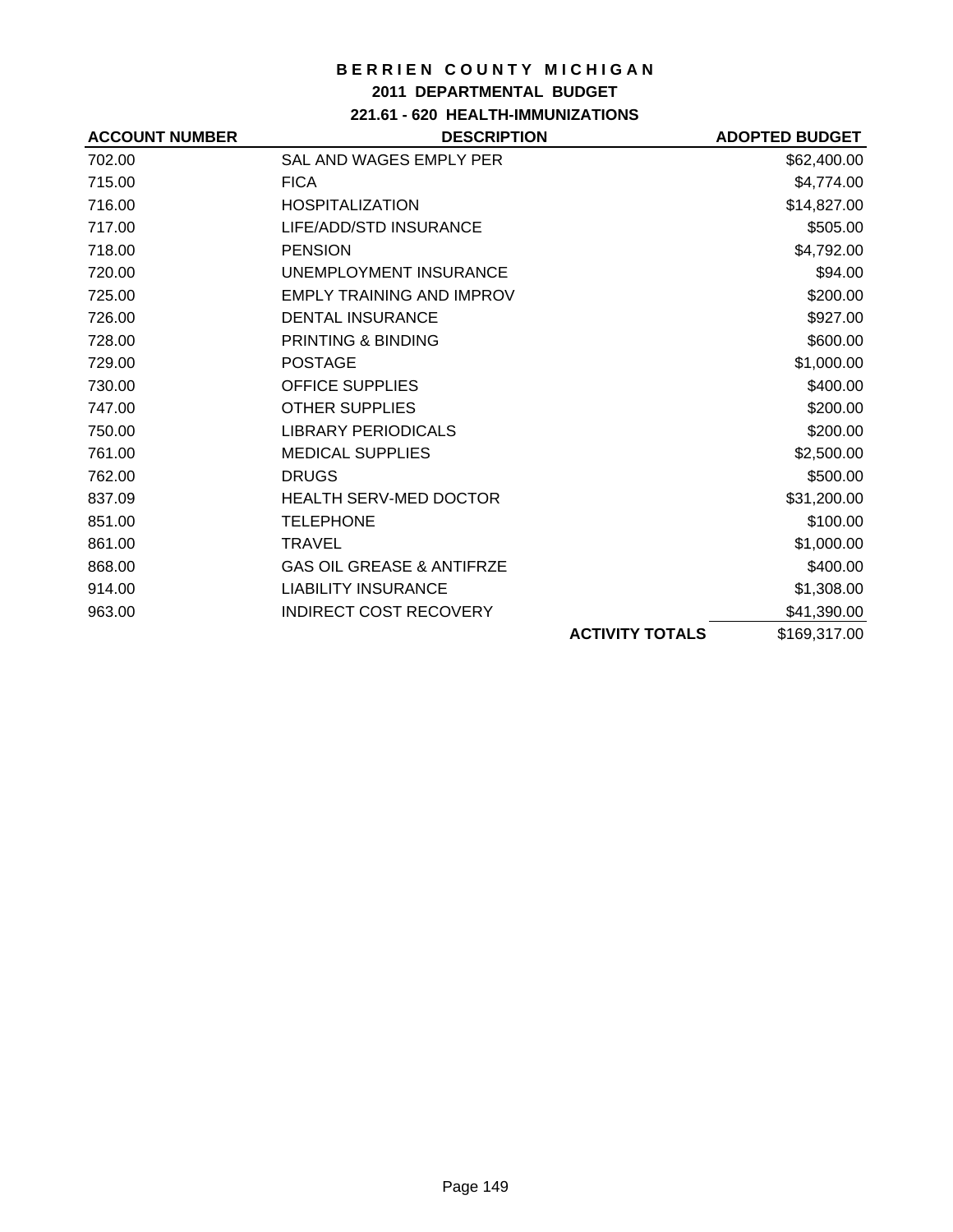## **2011 DEPARTMENTAL BUDGET**

**221.62 - 620 HEALTH-T B CONTROL**

| <b>ACCOUNT NUMBER</b> | <b>DESCRIPTION</b>                   |                        | <b>ADOPTED BUDGET</b> |
|-----------------------|--------------------------------------|------------------------|-----------------------|
| 702.00                | SAL AND WAGES EMPLY PER              |                        | \$35,162.00           |
| 715.00                | <b>FICA</b>                          |                        | \$2,690.00            |
| 716.00                | <b>HOSPITALIZATION</b>               |                        | \$10,077.00           |
| 717.00                | LIFE/ADD/STD INSURANCE               |                        | \$231.00              |
| 718.00                | <b>PENSION</b>                       |                        | \$2,700.00            |
| 720.00                | UNEMPLOYMENT INSURANCE               |                        | \$53.00               |
| 725.00                | <b>EMPLY TRAINING AND IMPROV</b>     |                        | \$50.00               |
| 726.00                | <b>DENTAL INSURANCE</b>              |                        | \$630.00              |
| 728.00                | PRINTING & BINDING                   |                        | \$100.00              |
| 729.00                | <b>POSTAGE</b>                       |                        | \$50.00               |
| 730.00                | <b>OFFICE SUPPLIES</b>               |                        | \$100.00              |
| 747.00                | <b>OTHER SUPPLIES</b>                |                        | \$50.00               |
| 761.00                | <b>MEDICAL SUPPLIES</b>              |                        | \$1,000.00            |
| 851.00                | <b>TELEPHONE</b>                     |                        | \$25.00               |
| 861.00                | <b>TRAVEL</b>                        |                        | \$799.00              |
| 868.00                | <b>GAS OIL GREASE &amp; ANTIFRZE</b> |                        | \$200.00              |
| 914.00                | <b>LIABILITY INSURANCE</b>           |                        | \$960.00              |
| 963.00                | <b>INDIRECT COST RECOVERY</b>        |                        | \$15,115.00           |
|                       |                                      | <b>ACTIVITY TOTALS</b> | \$69,992.00           |
|                       |                                      |                        |                       |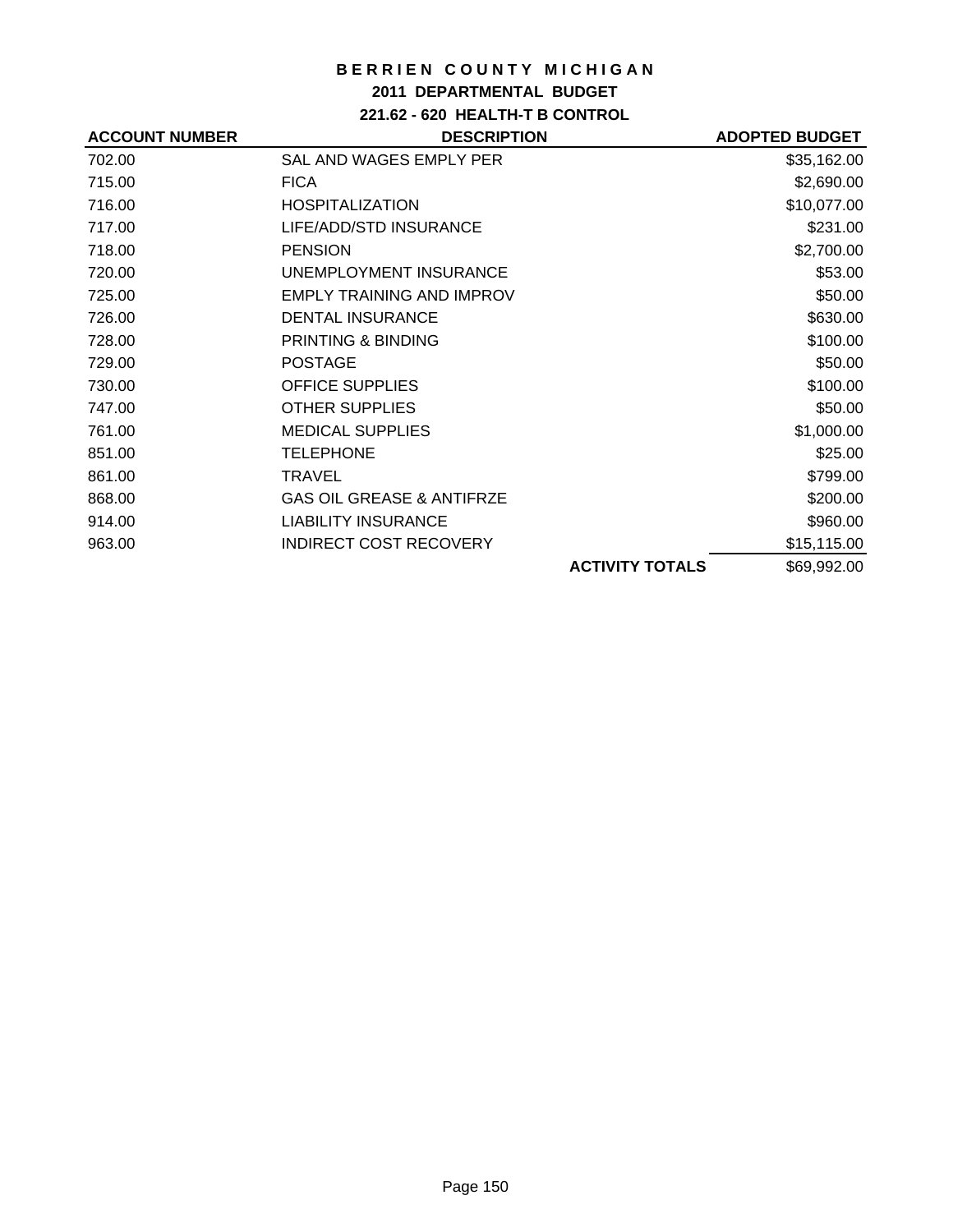### **2011 DEPARTMENTAL BUDGET**

## **221.63 - 620 HEALTH-LEAD ABATEMENT PROGRAM**

| <b>ACCOUNT NUMBER</b> | <b>DESCRIPTION</b>                   |                        | <b>ADOPTED BUDGET</b> |
|-----------------------|--------------------------------------|------------------------|-----------------------|
| 702.00                | SAL AND WAGES EMPLY PER              |                        | \$25,116.00           |
| 715.00                | <b>FICA</b>                          |                        | \$1,921.00            |
| 716.00                | <b>HOSPITALIZATION</b>               |                        | \$10,221.00           |
| 717.00                | LIFE/ADD/STD INSURANCE               |                        | \$234.00              |
| 718.00                | <b>PENSION</b>                       |                        | \$1,929.00            |
| 720.00                | UNEMPLOYMENT INSURANCE               |                        | \$38.00               |
| 725.00                | <b>EMPLY TRAINING AND IMPROV</b>     |                        | \$275.00              |
| 726.00                | <b>DENTAL INSURANCE</b>              |                        | \$639.00              |
| 728.00                | <b>PRINTING &amp; BINDING</b>        |                        | \$25.00               |
| 729.00                | <b>POSTAGE</b>                       |                        | \$500.00              |
| 730.00                | <b>OFFICE SUPPLIES</b>               |                        | \$100.00              |
| 747.00                | <b>OTHER SUPPLIES</b>                |                        | \$300.00              |
| 851.00                | <b>TELEPHONE</b>                     |                        | \$50.00               |
| 861.00                | TRAVEL                               |                        | \$457.00              |
| 868.00                | <b>GAS OIL GREASE &amp; ANTIFRZE</b> |                        | \$200.00              |
| 963.00                | <b>INDIRECT COST RECOVERY</b>        |                        | \$595.00              |
|                       |                                      | <b>ACTIVITY TOTALS</b> | \$42,600.00           |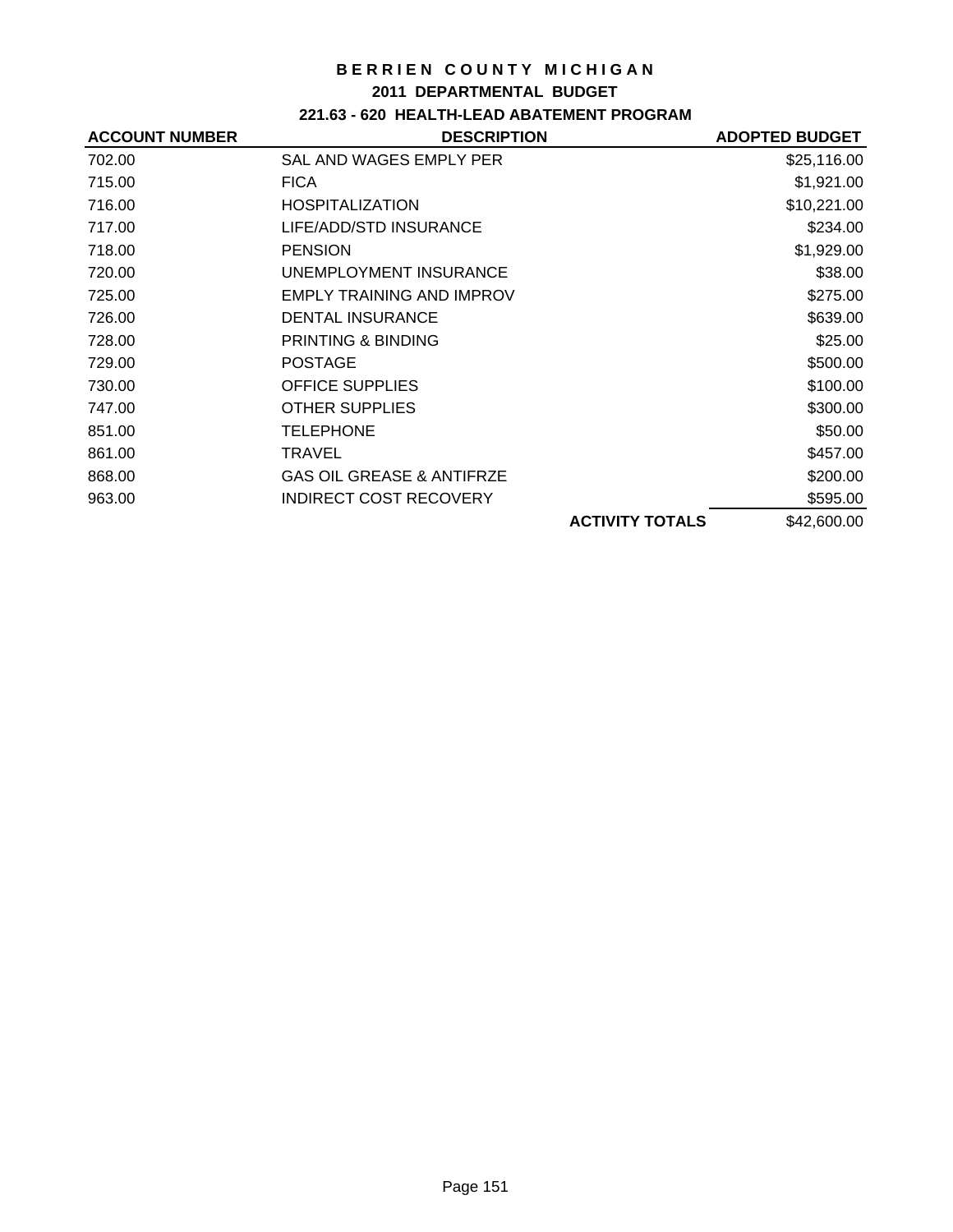### **2011 DEPARTMENTAL BUDGET**

## **221.63 - 628 HUD LEAD PAINT HAZARD CONTROL PROGRAM**

| <b>ACCOUNT NUMBER</b> | <b>DESCRIPTION</b>      |                        | <b>ADOPTED BUDGET</b> |
|-----------------------|-------------------------|------------------------|-----------------------|
| 701.00                | SAL AND WAGES SUPERV    |                        | \$6,890.00            |
| 702.00                | SAL AND WAGES EMPLY PER |                        | \$112,860.00          |
| 703.00                | SAL AND WAGES EMPLY TEM |                        | \$3,292.00            |
| 715.00                | <b>FICA</b>             |                        | \$9,413.00            |
| 716.00                | <b>HOSPITALIZATION</b>  |                        | \$39,525.00           |
| 717.00                | LIFE/ADD/STD INSURANCE  |                        | \$921.00              |
| 718.00                | <b>PENSION</b>          |                        | \$9,197.00            |
| 720.00                | UNEMPLOYMENT INSURANCE  |                        | \$185.00              |
| 726.00                | DENTAL INSURANCE        |                        | \$2,576.00            |
| 747.00                | <b>OTHER SUPPLIES</b>   |                        | \$8,407.00            |
| 802.01                | CONTRACTUAL SERVICES    |                        | \$720,000.00          |
| 851.00                | TELEPHONE               |                        | \$100.00              |
| 861.00                | TRAVEL                  |                        | \$5,000.00            |
| 963.00                | INDIRECT COST RECOVERY  |                        | \$19,410.00           |
|                       |                         | <b>ACTIVITY TOTALS</b> | \$937,776.00          |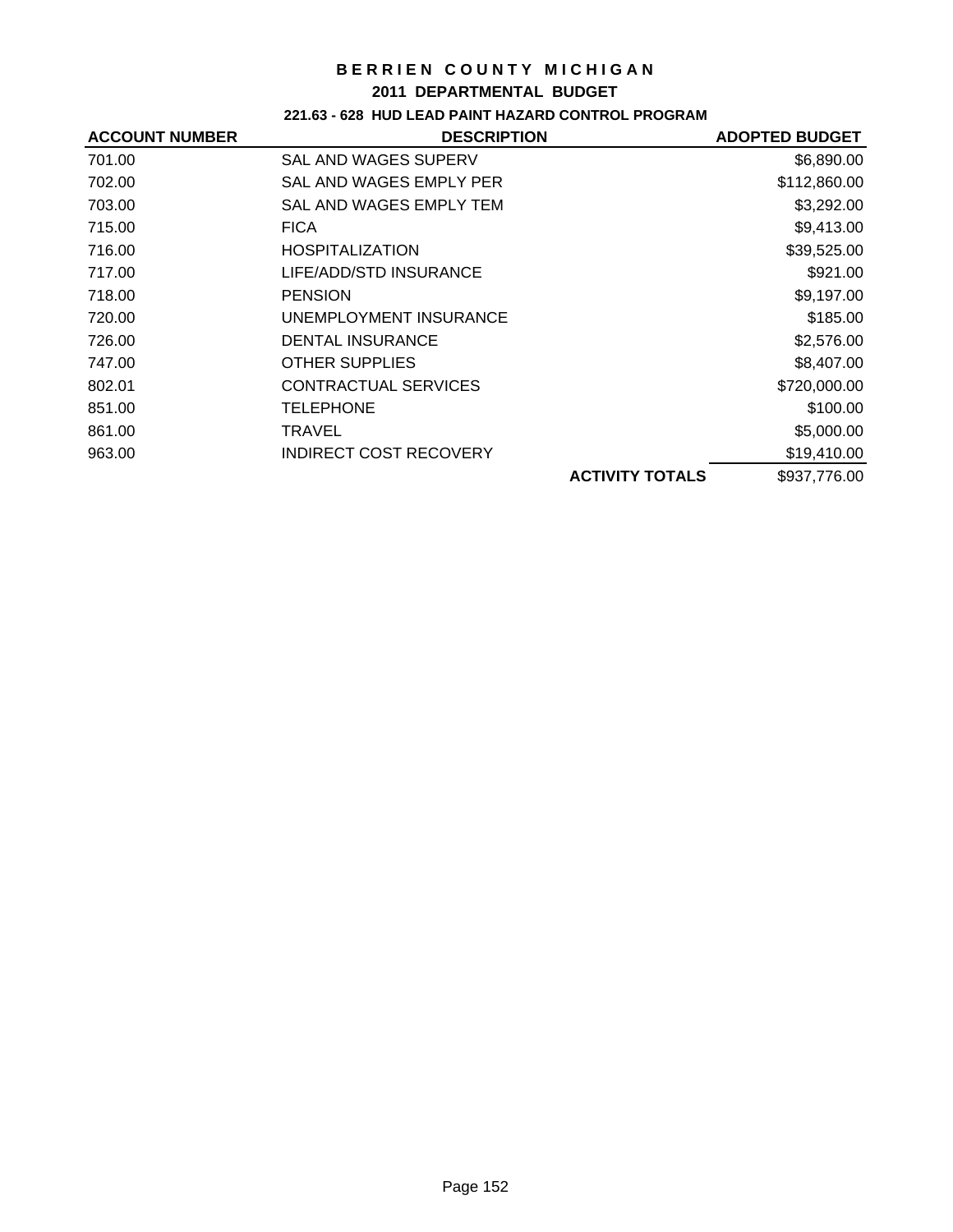### **2011 DEPARTMENTAL BUDGET**

## **221.68 - 620 ACCRED & QUAL IMP/PUB HLTH-RW JOHN**

| <b>ACCOUNT NUMBER</b> | <b>DESCRIPTION</b>      |                        | <b>ADOPTED BUDGET</b> |
|-----------------------|-------------------------|------------------------|-----------------------|
| 701.00                | SAL AND WAGES SUPERV    |                        | \$7,697.00            |
| 702.00                | SAL AND WAGES EMPLY PER |                        | \$5,402.00            |
| 703.00                | SAL AND WAGES EMPLY TEM |                        | \$968.00              |
| 715.00                | <b>FICA</b>             |                        | \$1,076.00            |
| 716.00                | <b>HOSPITALIZATION</b>  |                        | \$3,550.00            |
| 717.00                | LIFE/ADD/STD INSURANCE  |                        | \$83.00               |
| 718.00                | <b>PENSION</b>          |                        | \$1,006.00            |
| 720.00                | UNEMPLOYMENT INSURANCE  |                        | \$21.00               |
| 726.00                | <b>DENTAL INSURANCE</b> |                        | \$230.00              |
| 747.00                | <b>OTHER SUPPLIES</b>   |                        | \$2,654.00            |
| 802.01                | CONTRACTUAL SERVICES    |                        | \$20,000.00           |
| 861.00                | TRAVEL                  |                        | \$1,359.00            |
|                       |                         | <b>ACTIVITY TOTALS</b> | \$44,046.00           |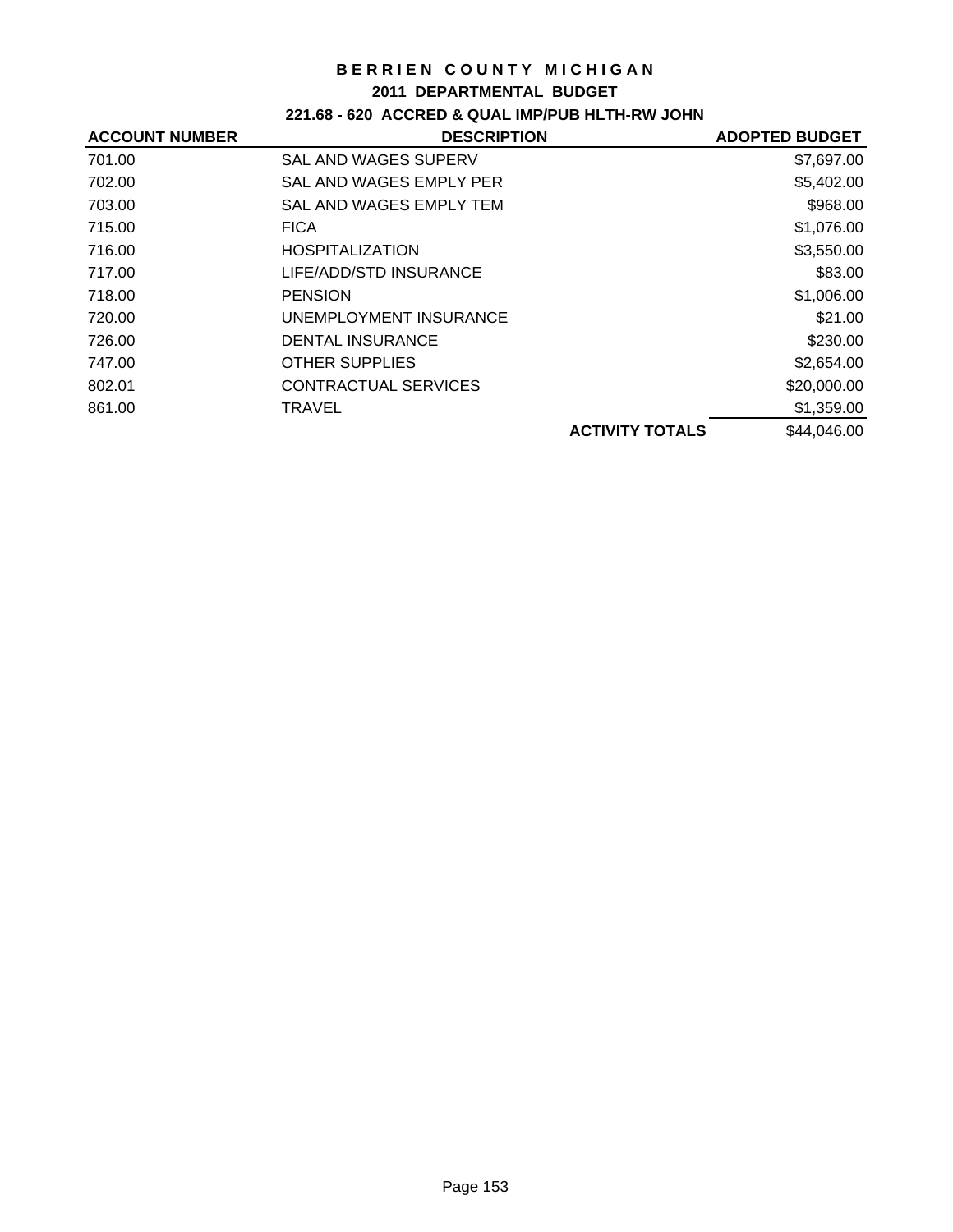## **2011 DEPARTMENTAL BUDGET**

**221.70 - 620 HEALTH-WIC GRANT-413**

| <b>ACCOUNT NUMBER</b> | <b>DESCRIPTION</b>                   |                        | <b>ADOPTED BUDGET</b> |
|-----------------------|--------------------------------------|------------------------|-----------------------|
| 702.00                | SAL AND WAGES EMPLY PER              |                        | \$245,879.00          |
| 703.00                | SAL AND WAGES EMPLY TEM              |                        | \$10,954.00           |
| 715.00                | <b>FICA</b>                          |                        | \$19,648.00           |
| 716.00                | <b>HOSPITALIZATION</b>               |                        | \$100,767.00          |
| 717.00                | LIFE/ADD/STD INSURANCE               |                        | \$2,310.00            |
| 718.00                | <b>PENSION</b>                       |                        | \$18,884.00           |
| 720.00                | <b>UNEMPLOYMENT INSURANCE</b>        |                        | \$385.00              |
| 725.00                | <b>EMPLY TRAINING AND IMPROV</b>     |                        | \$150.00              |
| 726.00                | <b>DENTAL INSURANCE</b>              |                        | \$6,300.00            |
| 728.00                | <b>PRINTING &amp; BINDING</b>        |                        | \$500.00              |
| 729.00                | <b>POSTAGE</b>                       |                        | \$200.00              |
| 730.00                | <b>OFFICE SUPPLIES</b>               |                        | \$500.00              |
| 747.00                | <b>OTHER SUPPLIES</b>                |                        | \$150.00              |
| 752.00                | <b>UNIFORM CLEANING</b>              |                        | \$150.00              |
| 761.00                | <b>MEDICAL SUPPLIES</b>              |                        | \$3,000.00            |
| 802.01                | <b>CONTRACTUAL SERVICES</b>          |                        | \$11,000.00           |
| 851.00                | <b>TELEPHONE</b>                     |                        | \$1,500.00            |
| 861.00                | <b>TRAVEL</b>                        |                        | \$3,000.00            |
| 868.00                | <b>GAS OIL GREASE &amp; ANTIFRZE</b> |                        | \$200.00              |
| 914.00                | <b>LIABILITY INSURANCE</b>           |                        | \$872.00              |
| 935.00                | <b>EQUIPMENT REPAIRS &amp; MAINT</b> |                        | \$400.00              |
| 937.00                | OFF EQUIP REP & MAINT                |                        | \$50.00               |
| 963.00                | <b>INDIRECT COST RECOVERY</b>        |                        | \$259,129.00          |
|                       |                                      | <b>ACTIVITY TOTALS</b> | \$685,928.00          |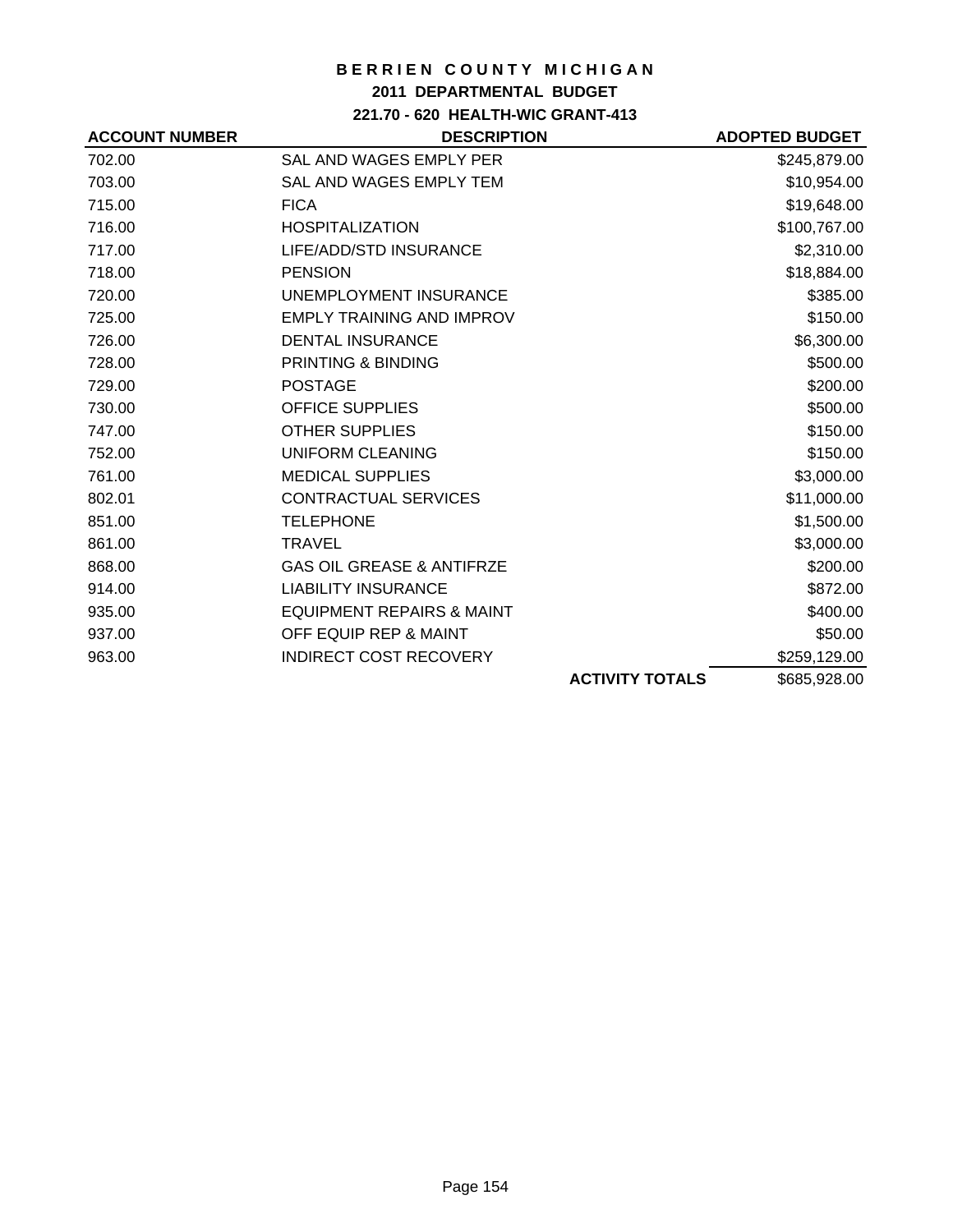## **2011 DEPARTMENTAL BUDGET**

**221.74 - 620 FARMERS MARKET**

| <b>ACCOUNT NUMBER</b> |                       | <b>DESCRIPTION</b> |                        | <b>ADOPTED BUDGET</b> |
|-----------------------|-----------------------|--------------------|------------------------|-----------------------|
| 733.00                | <b>COPIER CHARGES</b> |                    |                        | \$3,000.00            |
|                       |                       |                    | <b>ACTIVITY TOTALS</b> | \$3,000.00            |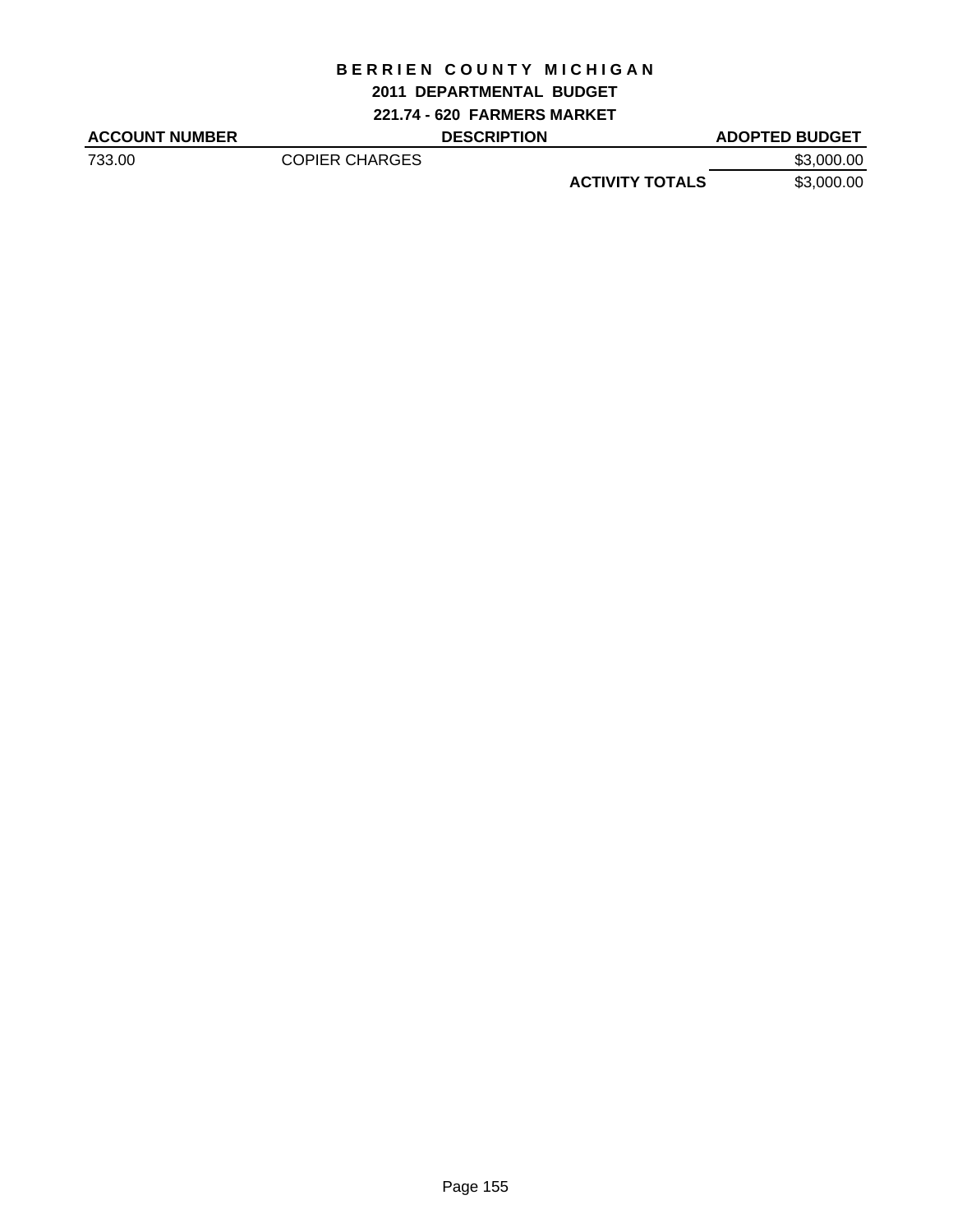### **2011 DEPARTMENTAL BUDGET**

**221.85 - 620 HEALTH-CRIPPLED CHILDREN**

| <b>ACCOUNT NUMBER</b> | <b>DESCRIPTION</b>                   | <b>ADOPTED BUDGET</b> |
|-----------------------|--------------------------------------|-----------------------|
| 702.00                | SAL AND WAGES EMPLY PER              | \$65,744.00           |
| 715.00                | <b>FICA</b>                          | \$5,029.00            |
| 716.00                | <b>HOSPITALIZATION</b>               | \$27,351.00           |
| 717.00                | LIFE/ADD/STD INSURANCE               | \$627.00              |
| 718.00                | <b>PENSION</b>                       | \$5,049.00            |
| 720.00                | UNEMPLOYMENT INSURANCE               | \$99.00               |
| 725.00                | <b>EMPLY TRAINING AND IMPROV</b>     | \$50.00               |
| 726.00                | <b>DENTAL INSURANCE</b>              | \$1,710.00            |
| 728.00                | PRINTING & BINDING                   | \$25.00               |
| 729.00                | <b>POSTAGE</b>                       | \$1,500.00            |
| 730.00                | <b>OFFICE SUPPLIES</b>               | \$300.00              |
| 851.00                | TELEPHONE                            | \$250.00              |
| 861.00                | TRAVEL                               | \$299.00              |
| 868.00                | <b>GAS OIL GREASE &amp; ANTIFRZE</b> | \$150.00              |
| 963.00                | <b>INDIRECT COST RECOVERY</b>        | \$20,425.00           |
|                       | <b>ACTIVITY TOTALS</b>               | \$128,608.00          |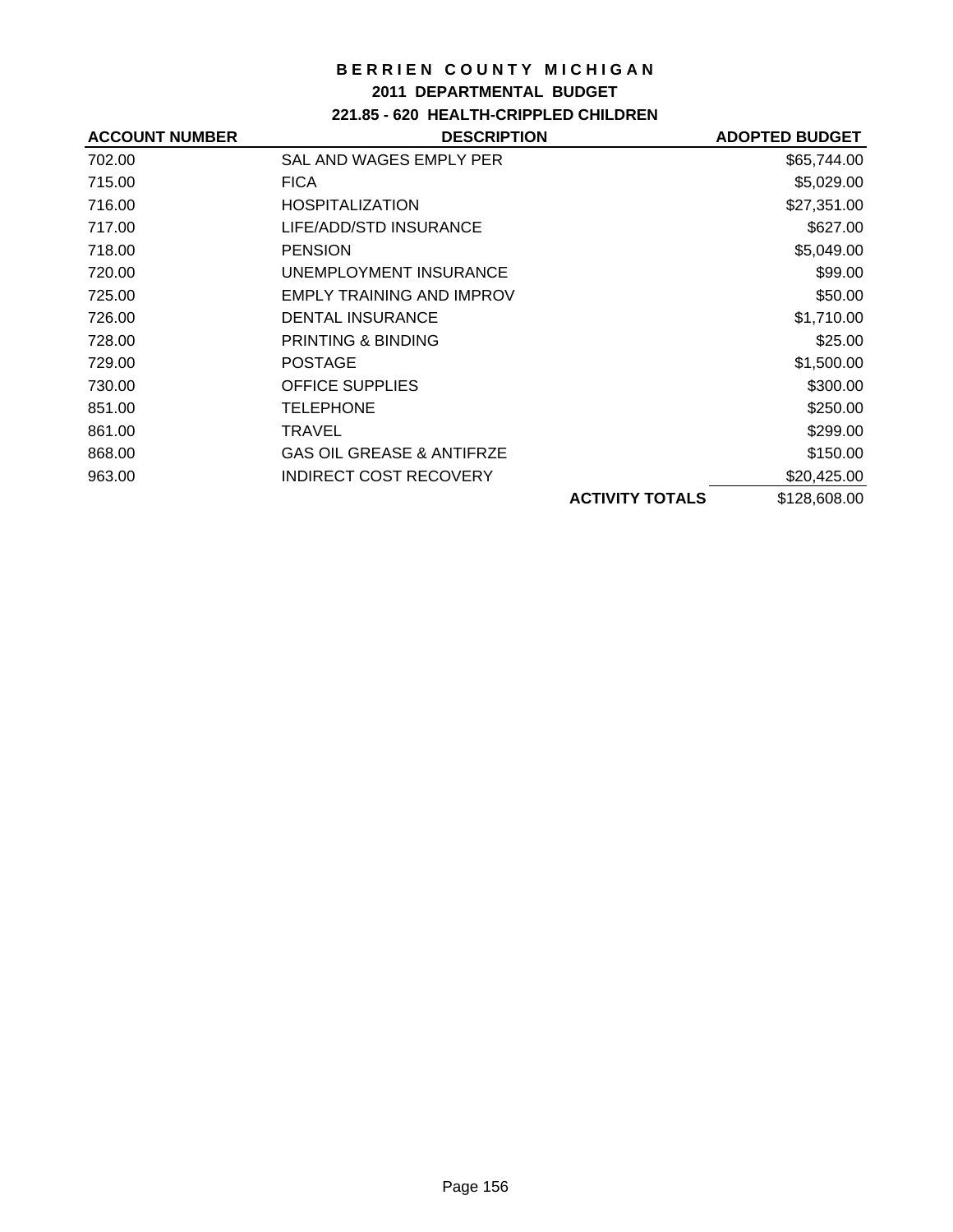### **2011 DEPARTMENTAL BUDGET**

## **221.93 - 620 HEALTH-AIDS COUNSELING & TEST**

| <b>ACCOUNT NUMBER</b> | <b>DESCRIPTION</b>                   |                        | <b>ADOPTED BUDGET</b> |
|-----------------------|--------------------------------------|------------------------|-----------------------|
| 702.00                | SAL AND WAGES EMPLY PER              |                        | \$31,897.00           |
| 703.00                | SAL AND WAGES EMPLY TEM              |                        | \$13,611.00           |
| 715.00                | <b>FICA</b>                          |                        | \$3,481.00            |
| 716.00                | <b>HOSPITALIZATION</b>               |                        | \$9,357.00            |
| 717.00                | LIFE/ADD/STD INSURANCE               |                        | \$215.00              |
| 718.00                | <b>PENSION</b>                       |                        | \$2,450.00            |
| 720.00                | UNEMPLOYMENT INSURANCE               |                        | \$68.00               |
| 725.00                | <b>EMPLY TRAINING AND IMPROV</b>     |                        | \$200.00              |
| 726.00                | <b>DENTAL INSURANCE</b>              |                        | \$585.00              |
| 729.00                | <b>POSTAGE</b>                       |                        | \$25.00               |
| 730.00                | <b>OFFICE SUPPLIES</b>               |                        | \$50.00               |
| 747.00                | <b>OTHER SUPPLIES</b>                |                        | \$1,000.00            |
| 837.09                | <b>HEALTH SERV-MED DOCTOR</b>        |                        | \$15,000.00           |
| 851.00                | <b>TELEPHONE</b>                     |                        | \$125.00              |
| 861.00                | <b>TRAVEL</b>                        |                        | \$1,500.00            |
| 868.00                | <b>GAS OIL GREASE &amp; ANTIFRZE</b> |                        | \$100.00              |
| 914.00                | <b>LIABILITY INSURANCE</b>           |                        | \$523.00              |
|                       |                                      | <b>ACTIVITY TOTALS</b> | \$80,187.00           |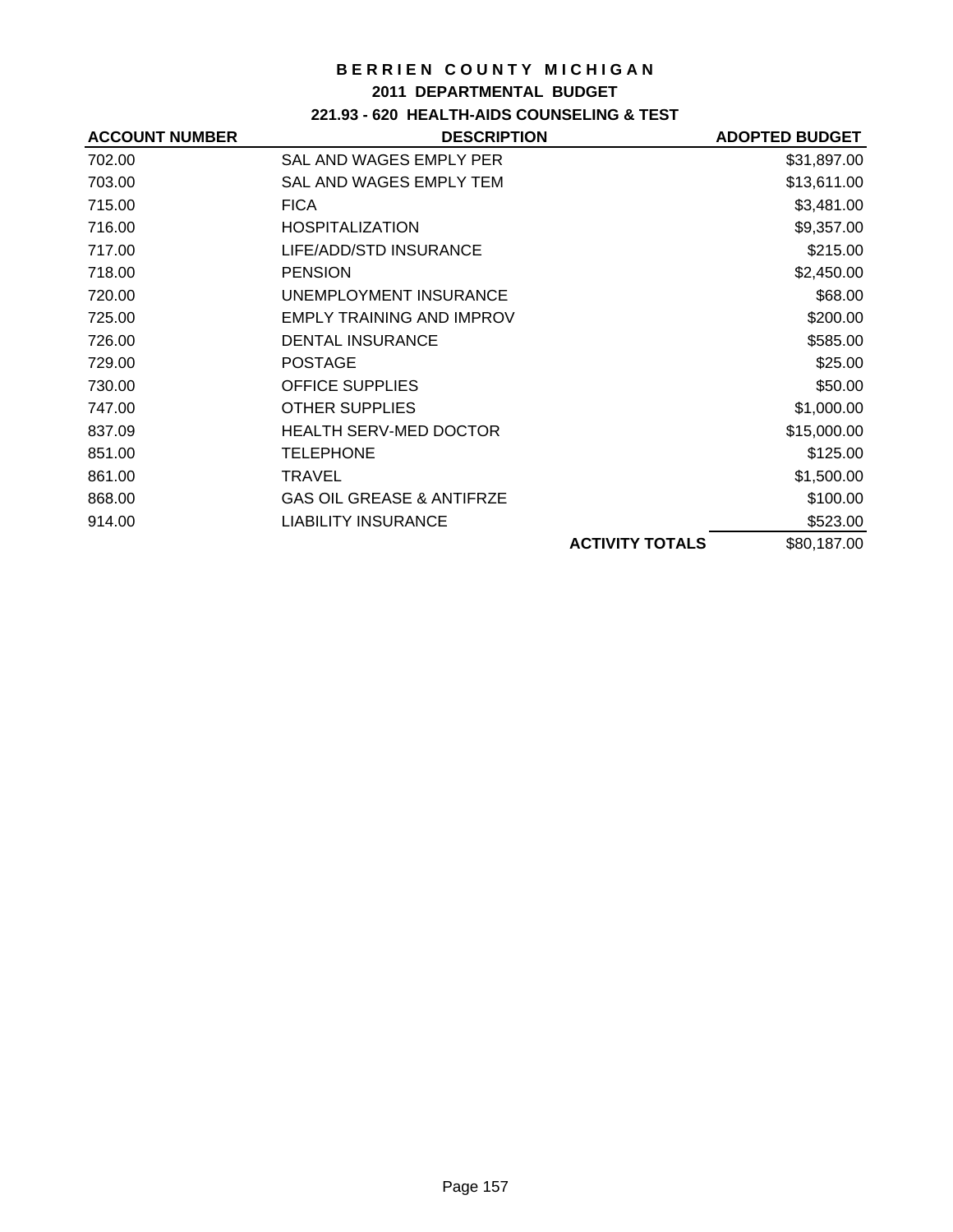#### **2011 DEPARTMENTAL BUDGET**

## **221.98 - 620 HEALTH-PRENATAL & EARLY CHILDHOOD PGM**

| <b>ACCOUNT NUMBER</b> | <b>DESCRIPTION</b>                   |                        | <b>ADOPTED BUDGET</b> |
|-----------------------|--------------------------------------|------------------------|-----------------------|
| 701.00                | SAL AND WAGES SUPERV                 |                        | \$7,705.00            |
| 702.00                | SAL AND WAGES EMPLY PER              |                        | \$237,128.00          |
| 703.00                | SAL AND WAGES EMPLY TEM              |                        | \$13,621.00           |
| 715.00                | <b>FICA</b>                          |                        | \$19,772.00           |
| 716.00                | <b>HOSPITALIZATION</b>               |                        | \$65,018.00           |
| 717.00                | LIFE/ADD/STD INSURANCE               |                        | \$1,630.00            |
| 718.00                | <b>PENSION</b>                       |                        | \$18,803.00           |
| 720.00                | UNEMPLOYMENT INSURANCE               |                        | \$388.00              |
| 725.00                | <b>EMPLY TRAINING AND IMPROV</b>     |                        | \$4,165.00            |
| 726.00                | <b>DENTAL INSURANCE</b>              |                        | \$4,472.00            |
| 728.00                | PRINTING & BINDING                   |                        | \$3,332.00            |
| 729.00                | <b>POSTAGE</b>                       |                        | \$167.00              |
| 730.00                | <b>OFFICE SUPPLIES</b>               |                        | \$417.00              |
| 747.00                | <b>OTHER SUPPLIES</b>                |                        | \$4,998.00            |
| 761.00                | <b>MEDICAL SUPPLIES</b>              |                        | \$167.00              |
| 802.01                | <b>CONTRACTUAL SERVICES</b>          |                        | \$7,663.00            |
| 817.00                | <b>MEMBERSHIP &amp; SUBSCRIPTION</b> |                        | \$42.00               |
| 851.00                | <b>TELEPHONE</b>                     |                        | \$333.00              |
| 861.00                | <b>TRAVEL</b>                        |                        | \$6,663.00            |
| 868.00                | <b>GAS OIL GREASE &amp; ANTIFRZE</b> |                        | \$250.00              |
| 914.00                | <b>LIABILITY INSURANCE</b>           |                        | \$1,308.00            |
| 935.00                | <b>EQUIPMENT REPAIRS &amp; MAINT</b> |                        | \$167.00              |
| 963.00                | <b>INDIRECT COST RECOVERY</b>        |                        | \$99,041.00           |
|                       |                                      | <b>ACTIVITY TOTALS</b> | \$497,250.00          |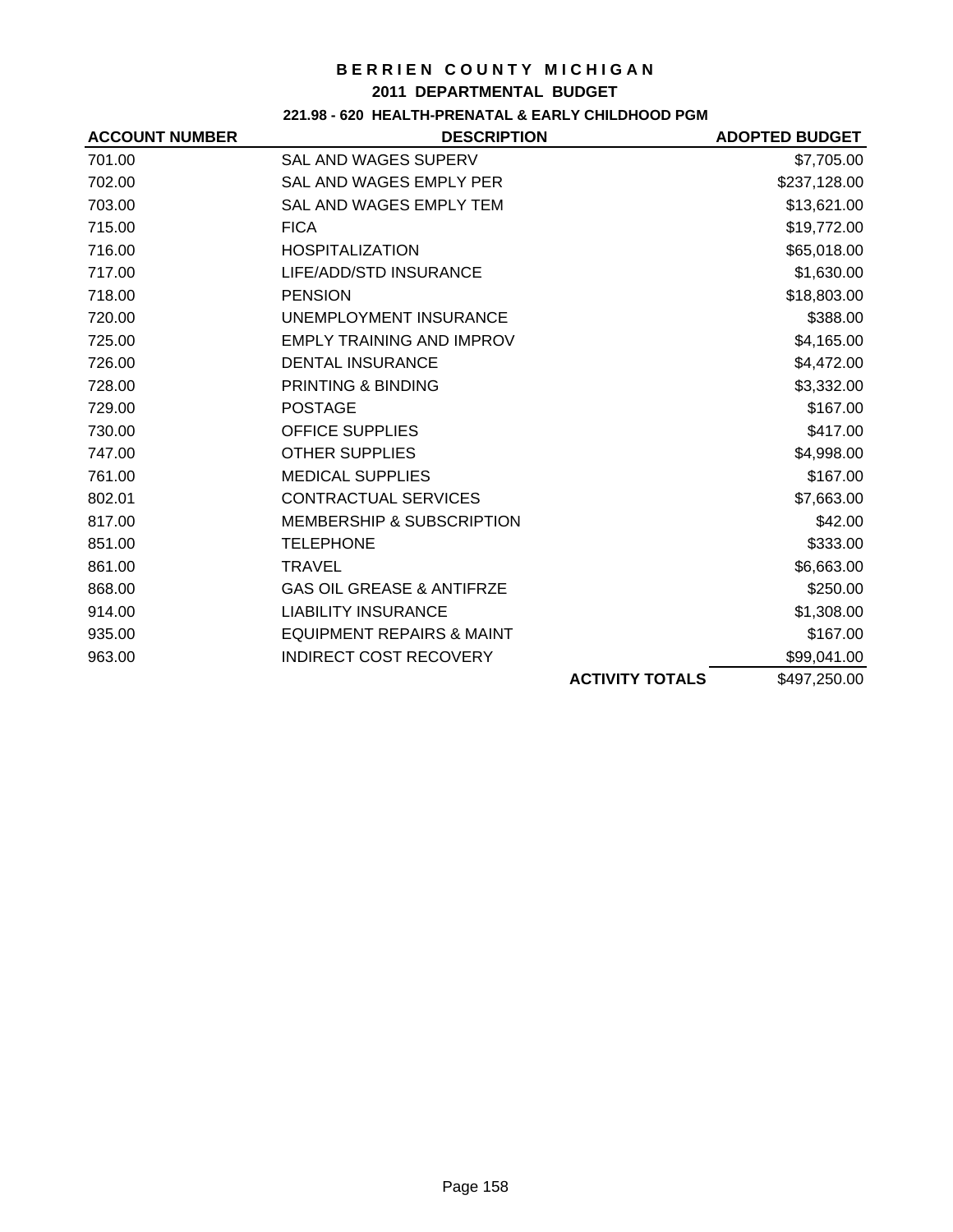### **2011 DEPARTMENTAL BUDGET**

## **227.00 - 529 ENVIRONMENTAL AFFAIRS**

| <b>ACCOUNT NUMBER</b> | <b>DESCRIPTION</b>                   |                        | <b>ADOPTED BUDGET</b> |
|-----------------------|--------------------------------------|------------------------|-----------------------|
| 725.00                | <b>EMPLY TRAINING AND IMPROV</b>     |                        | \$300.00              |
| 730.00                | <b>OFFICE SUPPLIES</b>               |                        | \$1,000.00            |
| 741.00                | SUPPLIES-PARK MAINT                  |                        | \$500.00              |
| 746.00                | OTHER EDUCATIONAL SUPPL              |                        | \$4,000.00            |
| 746.02                | SAFETY EQUIPMENT/GEAR                |                        | \$50.00               |
| 747.00                | <b>OTHER SUPPLIES</b>                |                        | \$1,500.00            |
| 802.00                | <b>CONSULTANTS</b>                   |                        | \$5,000.00            |
| 802.01                | <b>CONTRACTUAL SERVICES</b>          |                        | \$161,550.00          |
| 802.09                | OTHER CONTRACTUAL                    |                        | \$8,000.00            |
| 817.00                | <b>MEMBERSHIP &amp; SUBSCRIPTION</b> |                        | \$550.00              |
| 861.00                | TRAVEL                               |                        | \$350.00              |
| 901.00                | <b>ADVERTISING</b>                   |                        | \$10,000.00           |
| 947.00                | <b>EQUIPMENT RENTAL</b>              |                        | \$300.00              |
| 956.00                | <b>MISCELLANEOUS</b>                 |                        | \$100.00              |
| 956.04                | MISC-MEETING EXPENSES                |                        | \$300.00              |
| 979.00                | <b>OFFICE EQUIP &amp; FURNITURE</b>  |                        | \$100.00              |
| 980.00                | <b>BOOKS</b>                         |                        | \$100.00              |
| 999.00                | APPROP-COUNTY AGENCIES               |                        | \$166,000.00          |
|                       |                                      | <b>ACTIVITY TOTALS</b> | \$359,700.00          |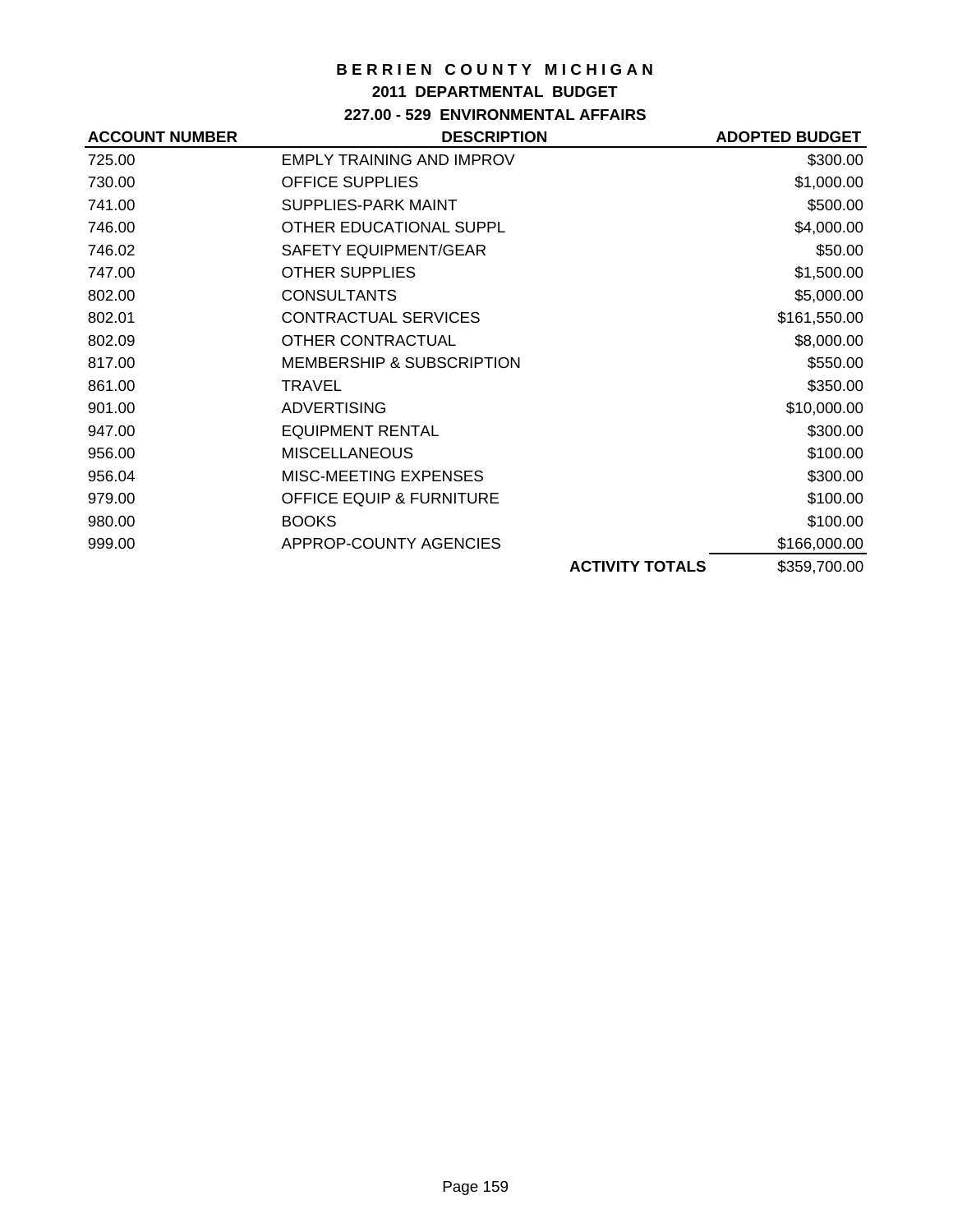## **2011 DEPARTMENTAL BUDGET**

## **227.00 - 531 INFRASTRUCTURE IMPROVEMENTS**

| <b>ACCOUNT NUMBER</b> | <b>DESCRIPTION</b>     | <b>ADOPTED BUDGET</b> |
|-----------------------|------------------------|-----------------------|
| 802.01                | CONTRACTUAL SERVICES   | \$5,000.00            |
| 947.05                | LEASED BLDG AUTH PMT   | \$1,286,513.00        |
| 999.00                | APPROP-COUNTY AGENCIES | \$123,000.00          |
|                       | <b>ACTIVITY TOTALS</b> | \$1.414.513.00        |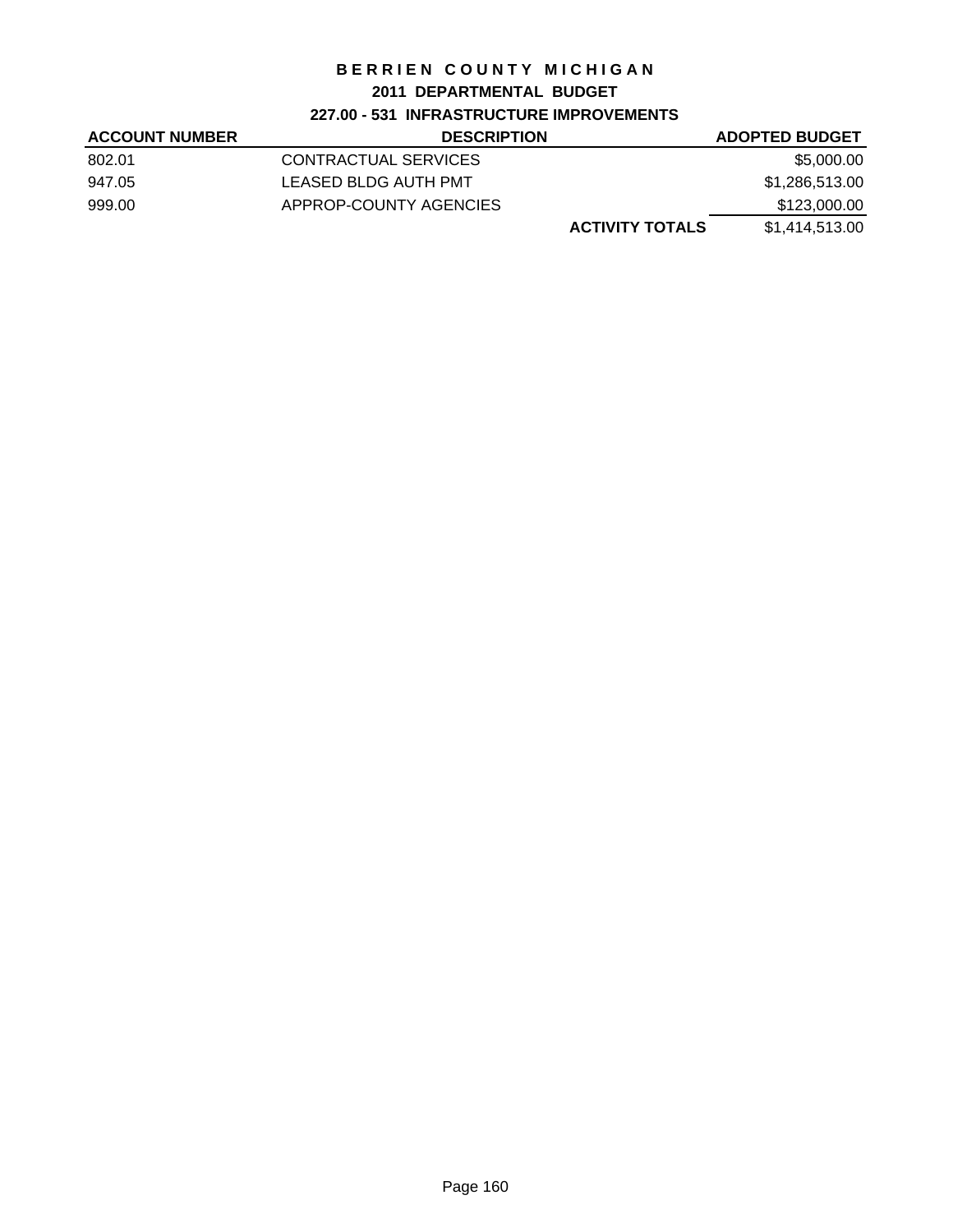### **2011 DEPARTMENTAL BUDGET**

**227.00 - 532 LOCAL UNITS**

| <b>ACCOUNT NUMBER</b> | <b>DESCRIPTION</b>   |                        | <b>ADOPTED BUDGET</b> |
|-----------------------|----------------------|------------------------|-----------------------|
| 802.01                | CONTRACTUAL SERVICES |                        | \$75,500.00           |
|                       |                      | <b>ACTIVITY TOTALS</b> | \$75,500.00           |
|                       |                      |                        |                       |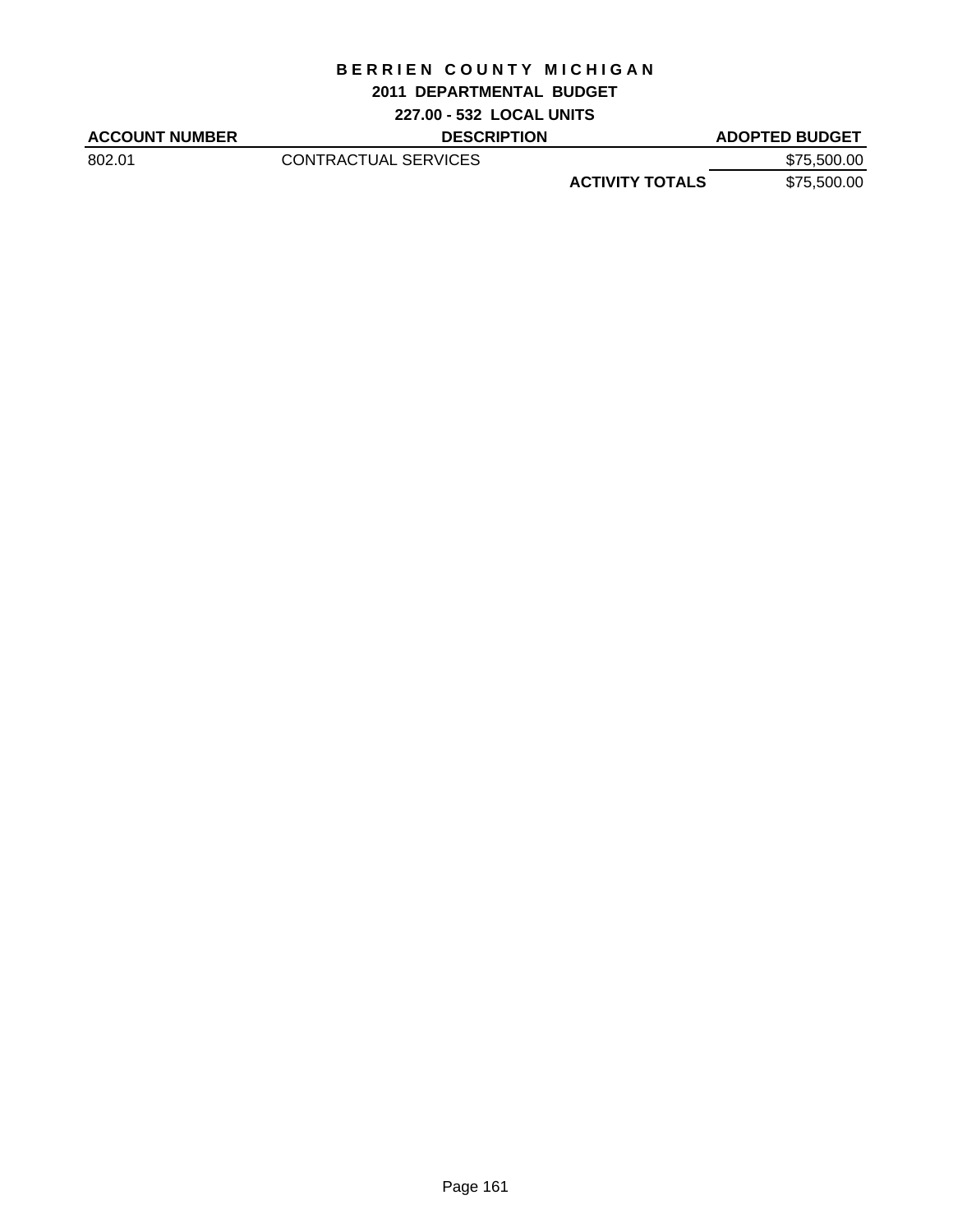### **2011 DEPARTMENTAL BUDGET**

**245.00 - 258 INFORMATION SYSTEMS**

| <b>ACCOUNT NUMBER</b> | <b>DESCRIPTION</b> |                        | <b>ADOPTED BUDGET</b> |
|-----------------------|--------------------|------------------------|-----------------------|
| 983.00                | PURCHASED SOFTWARE |                        | \$525,000.00          |
|                       |                    | <b>ACTIVITY TOTALS</b> | \$525,000.00          |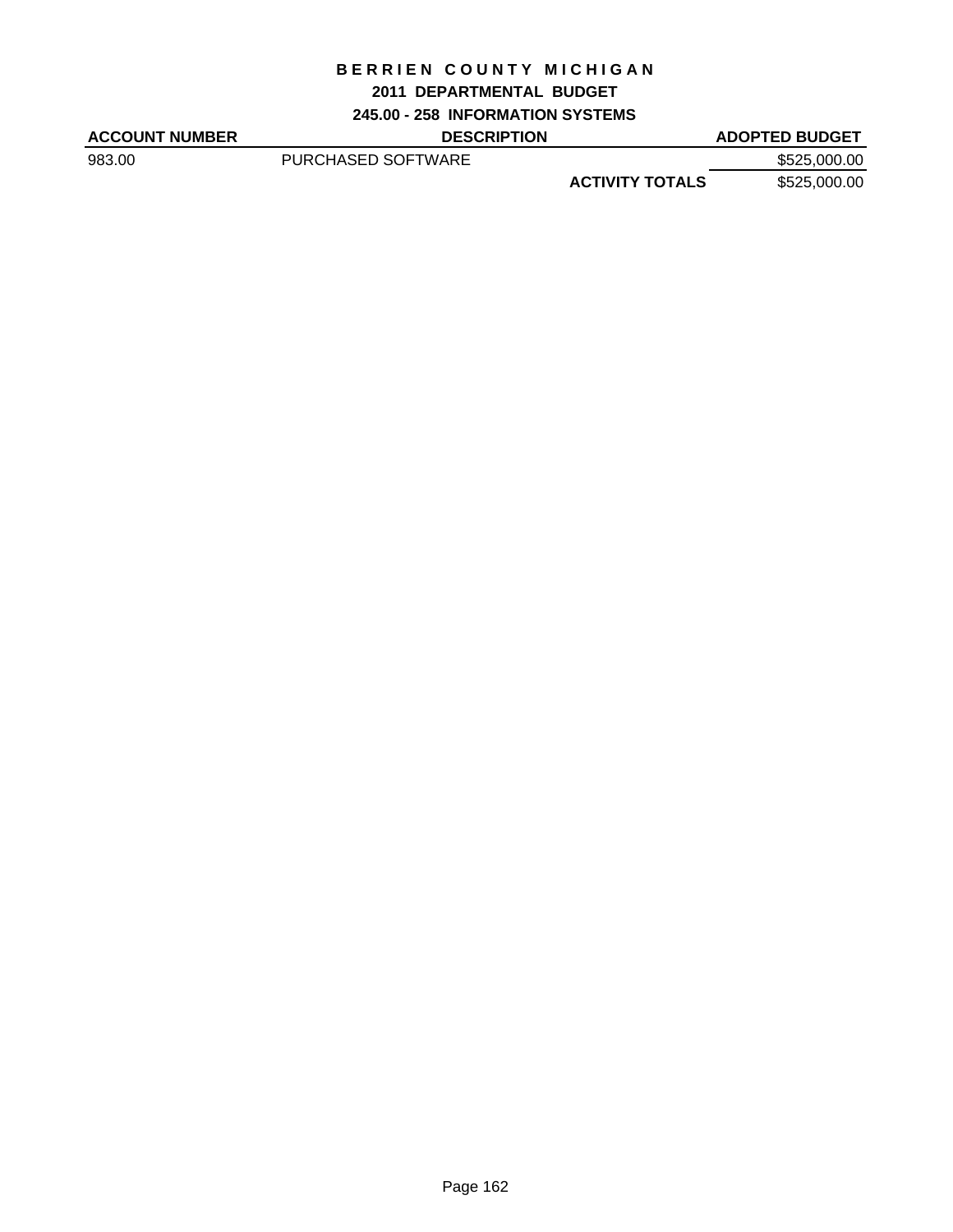### **2011 DEPARTMENTAL BUDGET**

## **256.00 - 236 REG OF DEEDS AUTOMATION FND**

| <b>ACCOUNT NUMBER</b> | <b>DESCRIPTION</b>                   |                        | <b>ADOPTED BUDGET</b> |
|-----------------------|--------------------------------------|------------------------|-----------------------|
| 702.00                | SAL AND WAGES EMPLY PER              |                        | \$25,529.00           |
| 715.00                | <b>FICA</b>                          |                        | \$1,953.00            |
| 716.00                | <b>HOSPITALIZATION</b>               |                        | \$14,395.00           |
| 717.00                | LIFE/ADD/STD INSURANCE               |                        | \$330.00              |
| 718.00                | <b>PENSION</b>                       |                        | \$1,961.00            |
| 720.00                | UNEMPLOYMENT INSURANCE               |                        | \$38.00               |
| 726.00                | <b>DENTAL INSURANCE</b>              |                        | \$900.00              |
| 802.01                | CONTRACTUAL SERVICES                 |                        | \$5,000.00            |
| 817.00                | <b>MEMBERSHIP &amp; SUBSCRIPTION</b> |                        | \$540.00              |
| 861.00                | TRAVEL                               |                        | \$4,000.00            |
| 937.00                | OFF EQUIP REP & MAINT                |                        | \$500.00              |
| 937.01                | SOFTWARE MAINTENANCE                 |                        | \$45,000.00           |
| 956.00                | <b>MISCELLANEOUS</b>                 |                        | \$1,000.00            |
| 979.00                | <b>OFFICE EQUIP &amp; FURNITURE</b>  |                        | \$2,404.00            |
| 983.00                | PURCHASED SOFTWARE                   |                        | \$46,500.00           |
|                       |                                      | <b>ACTIVITY TOTALS</b> | \$150,050.00          |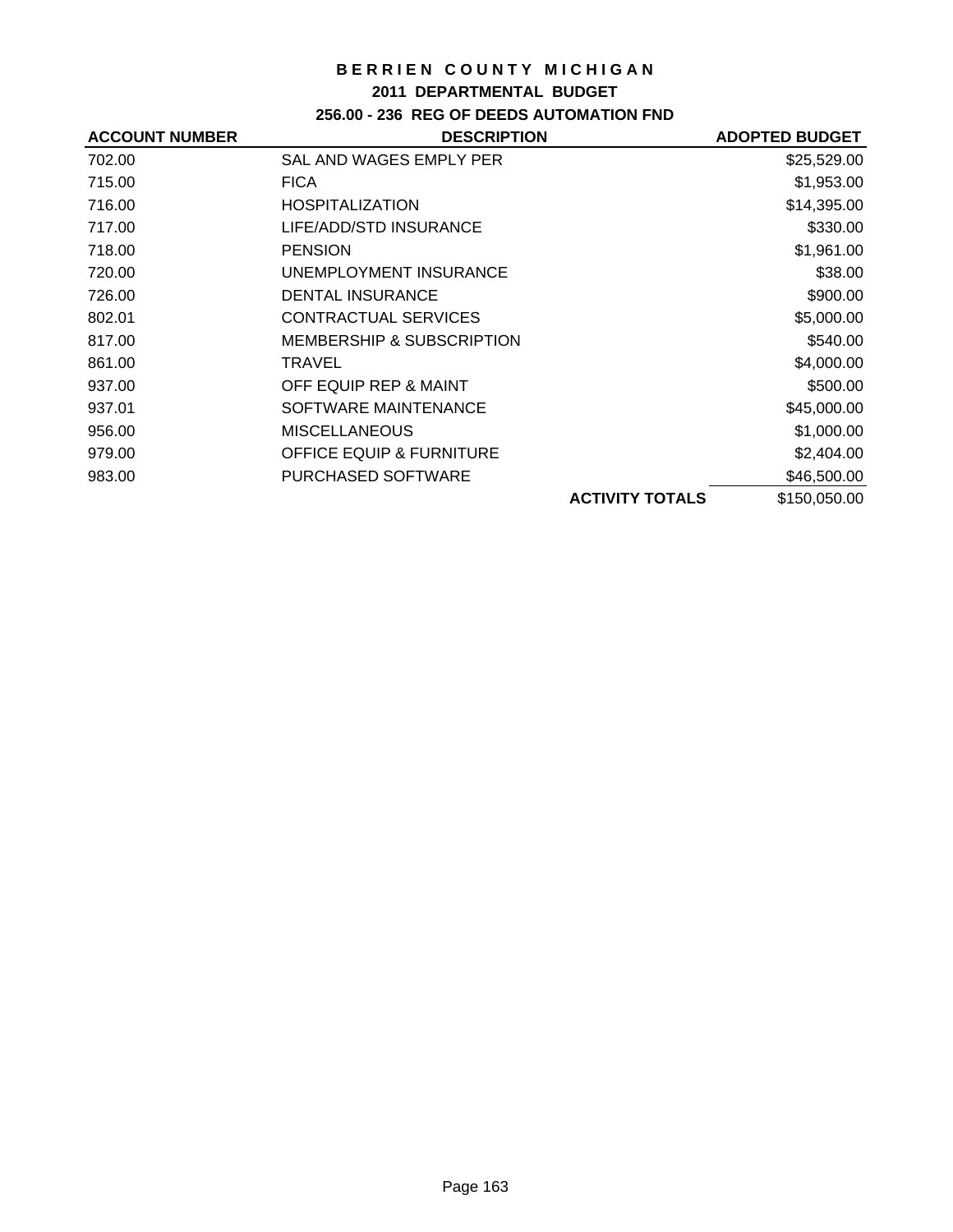### **2011 DEPARTMENTAL BUDGET**

## **256.01 - 236 ROD-TAX FORCLOSURE SEARCH**

| <b>ACCOUNT NUMBER</b> | <b>DESCRIPTION</b>        | <b>ADOPTED BUDGET</b> |
|-----------------------|---------------------------|-----------------------|
| 702.00                | SAL AND WAGES EMPLY PER   | \$4,850.00            |
| 703.00                | SAL AND WAGES EMPLY TEM   | \$48,000.00           |
| 715.00                | <b>FICA</b>               | \$4,043.00            |
| 717.00                | LIFE/ADD/STD INSURANCE    | \$33.00               |
| 718.00                | <b>PENSION</b>            | \$372.00              |
| 720.00                | UNEMPLOYMENT INSURANCE    | \$79.00               |
| 730.00                | <b>OFFICE SUPPLIES</b>    | \$400.00              |
| 960.00                | MISC RES FOR CONTINGENC   | \$20,000.00           |
| 979.05                | <b>COMPUTER EQUIPMENT</b> | \$2,000.00            |
| 999.00                | APPROP-COUNTY AGENCIES    | \$51,973.00           |
|                       | <b>ACTIVITY TOTALS</b>    | \$131,750.00          |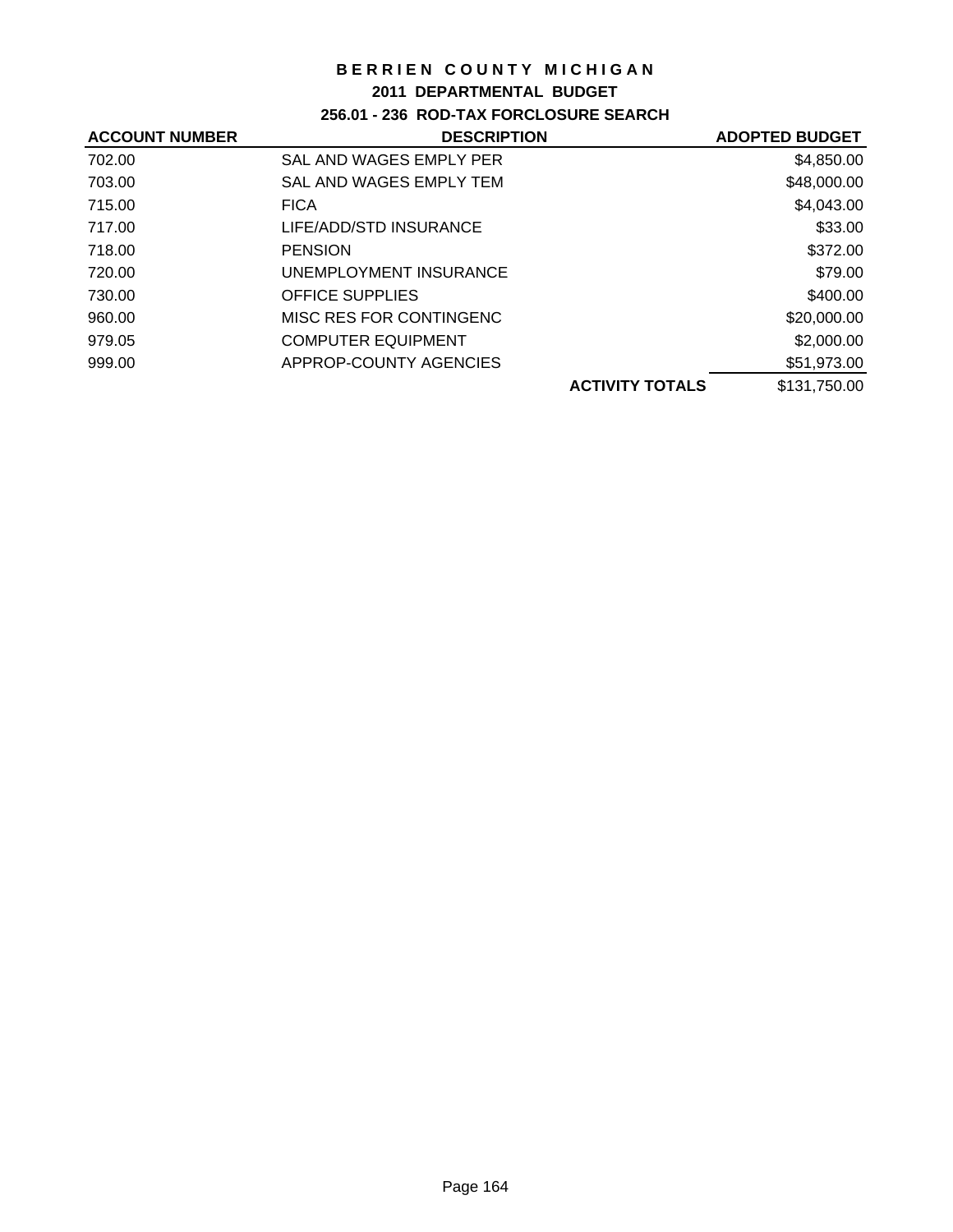## **2011 DEPARTMENTAL BUDGET**

## **261.03 - 328 911 WIRELESS SERVICE CHARGES**

| <b>ACCOUNT NUMBER</b> | <b>DESCRIPTION</b>        | <b>ADOPTED BUDGET</b> |
|-----------------------|---------------------------|-----------------------|
| 725.00                | EMPLY TRAINING AND IMPROV | \$8,000,00            |
| 861.00                | TRAVEL                    | \$2,000.00            |
|                       | <b>ACTIVITY TOTALS</b>    | \$10,000.00           |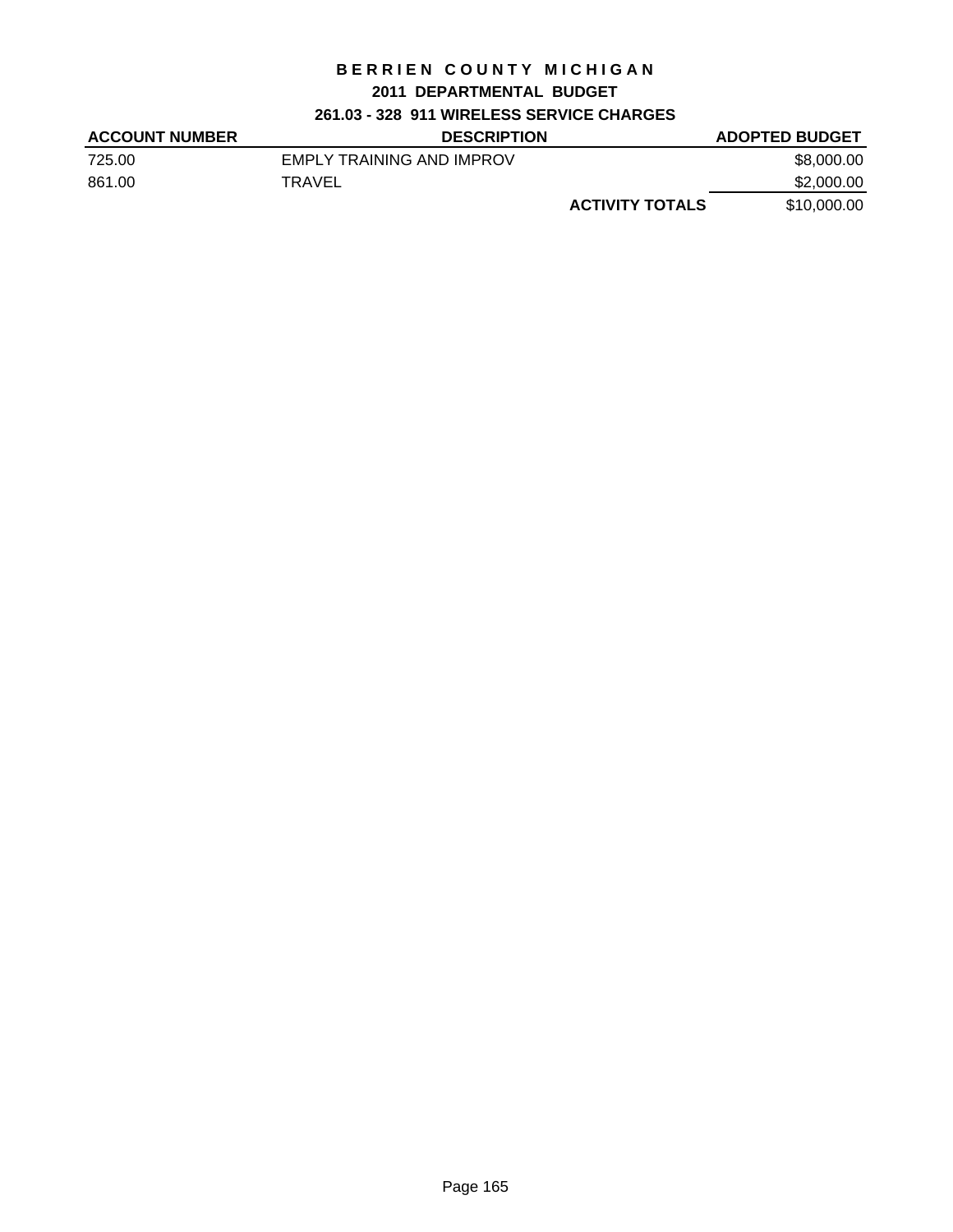### **2011 DEPARTMENTAL BUDGET**

## **263.00 - 305 DRUG EDUCATION COORDINATOR**

| <b>ACCOUNT NUMBER</b> | <b>DESCRIPTION</b>                  | <b>ADOPTED BUDGET</b> |
|-----------------------|-------------------------------------|-----------------------|
| 724.00                | UNIFORMS AND ACCESSORIES            | \$200.00              |
| 725.00                | <b>EMPLY TRAINING AND IMPROV</b>    | \$340.00              |
| 730.00                | <b>OFFICE SUPPLIES</b>              | \$200.00              |
| 746.00                | OTHER EDUCATIONAL SUPPL             | \$4,000.00            |
| 747.00                | <b>OTHER SUPPLIES</b>               | \$220.00              |
| 802.01                | <b>CONTRACTUAL SERVICES</b>         | \$350.00              |
| 817.00                | MEMBERSHIP & SUBSCRIPTION           | \$325.00              |
| 861.00                | <b>TRAVEL</b>                       | \$1,000.00            |
| 956.04                | MISC-MEETING EXPENSES               | \$500.00              |
| 979.00                | <b>OFFICE EQUIP &amp; FURNITURE</b> | \$1,275.00            |
|                       | <b>ACTIVITY TOTALS</b>              | \$8,410.00            |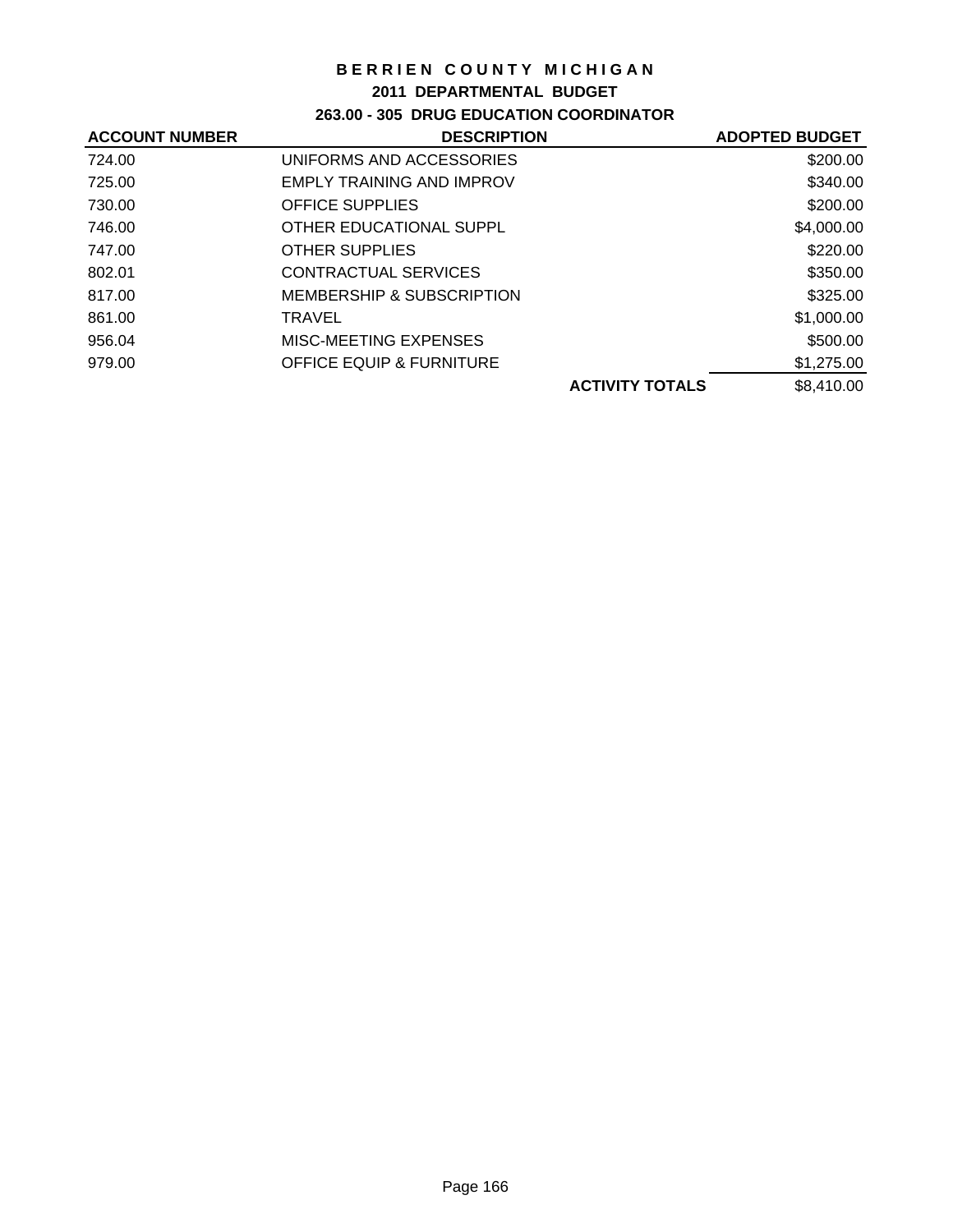## **2011 DEPARTMENTAL BUDGET**

## **264.00 - 305 DRUG ENFORC PUB SAF FUND**

| <b>ACCOUNT NUMBER</b> | <b>DESCRIPTION</b>        |                        | <b>ADOPTED BUDGET</b> |
|-----------------------|---------------------------|------------------------|-----------------------|
| 960.00                | MISC RES FOR CONTINGENC   |                        | \$113,094.00          |
| 999.00                | APPROP-COUNTY AGENCIES    |                        | \$135,376.00          |
| 999.03                | APPROP-DRUG COURT         |                        | \$274,404.00          |
| 999.05                | APPROP-DRUG TREATMENT-HLT |                        | \$133,000.00          |
| 999.07                | APPROP-DRUG EDUCATION     |                        | \$8,410.00            |
| 999.08                | APPROP-METRO NARC ENF PGM |                        | \$106,176.00          |
| 999.09                | APPROP-NARC FUND          |                        | \$1,351,722.00        |
| 999.17                | LOC POLICE-B H CITY       |                        | \$50,000.00           |
| 999.19                | APPROP-SPEC TEAMS         |                        | \$231,693.00          |
|                       |                           | <b>ACTIVITY TOTALS</b> | \$2,403,875.00        |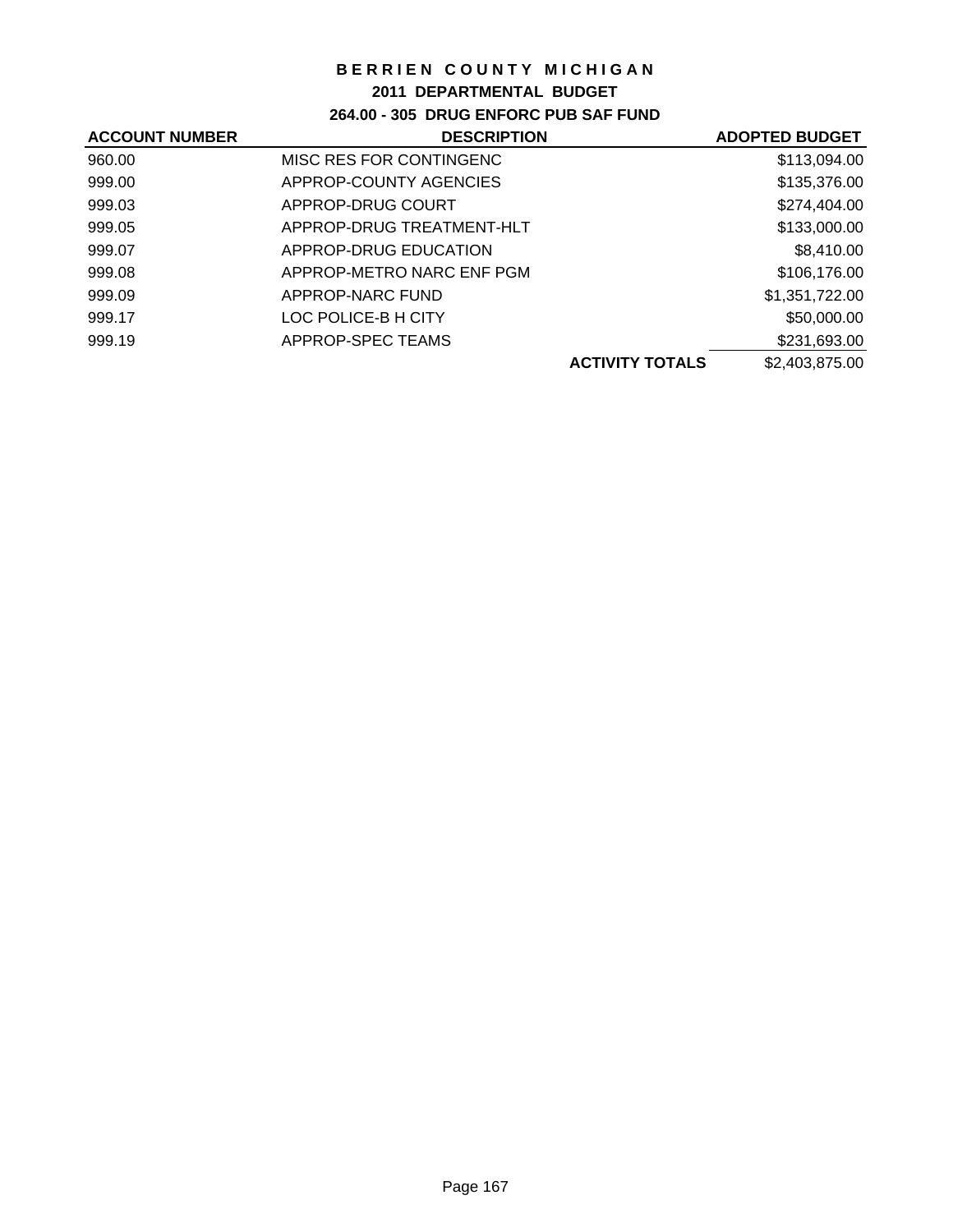### **2011 DEPARTMENTAL BUDGET**

## **264.01 - 362 LOCAL CORR OFFICERS TRAINING FUND**

| <b>ACCOUNT NUMBER</b> | <b>DESCRIPTION</b>               |                        | <b>ADOPTED BUDGET</b> |
|-----------------------|----------------------------------|------------------------|-----------------------|
| 703.00                | SAL AND WAGES EMPLY TEM          |                        | \$1,840.00            |
| 704.00                | SAL AND WAGES EMPLY OTIME        |                        | \$10,000.00           |
| 715.00                | <b>FICA</b>                      |                        | \$906.00              |
| 718.00                | <b>PENSION</b>                   |                        | \$1,877.00            |
| 720.00                | UNEMPLOYMENT INSURANCE           |                        | \$18.00               |
| 725.00                | <b>EMPLY TRAINING AND IMPROV</b> |                        | \$18,000.00           |
| 730.06                | <b>INTERNAL TRAINING SUPPLY</b>  |                        | \$500.00              |
| 746.01                | <b>AMMUNITIONS</b>               |                        | \$5,000.00            |
| 848.15                | <b>LITERACY PROGRAM</b>          |                        | \$10,041.00           |
| 861.00                | <b>TRAVEL</b>                    |                        | \$9,000.00            |
|                       |                                  | <b>ACTIVITY TOTALS</b> | \$57,182.00           |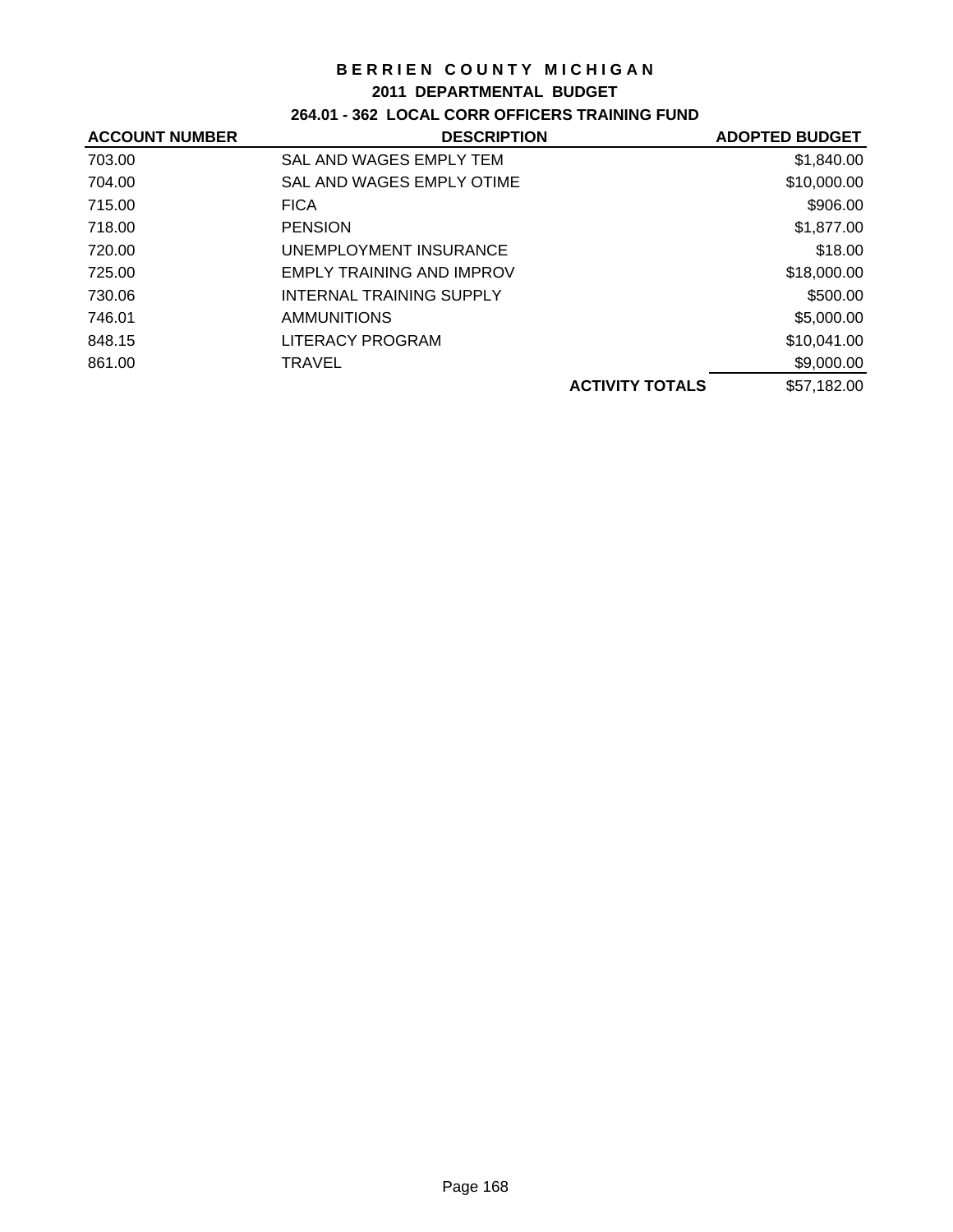## **2011 DEPARTMENTAL BUDGET**

**265.00 - 305 NARCOTICS BUILDING**

| <b>DESCRIPTION</b>                   |                        | <b>ADOPTED BUDGET</b> |
|--------------------------------------|------------------------|-----------------------|
| CONTRACTUAL SERVICES                 |                        | \$2,390.00            |
| <b>SNOW PLOWING</b>                  |                        | \$1,660.00            |
| <b>TELEPHONE</b>                     |                        | \$5,408.00            |
| <b>UTILITIES</b>                     |                        | \$2,500.00            |
| UTILITIES-HEAT                       |                        | \$2,500.00            |
| <b>BUILDING REP &amp; MAINT</b>      |                        | \$1,000.00            |
| <b>EQUIPMENT REPAIRS &amp; MAINT</b> |                        | \$2,000.00            |
| <b>BUILDING RENTAL</b>               |                        | \$12,000.00           |
| EQUIPMENT RENTAL                     |                        | \$250.00              |
|                                      | <b>ACTIVITY TOTALS</b> | \$29,708.00           |
|                                      |                        |                       |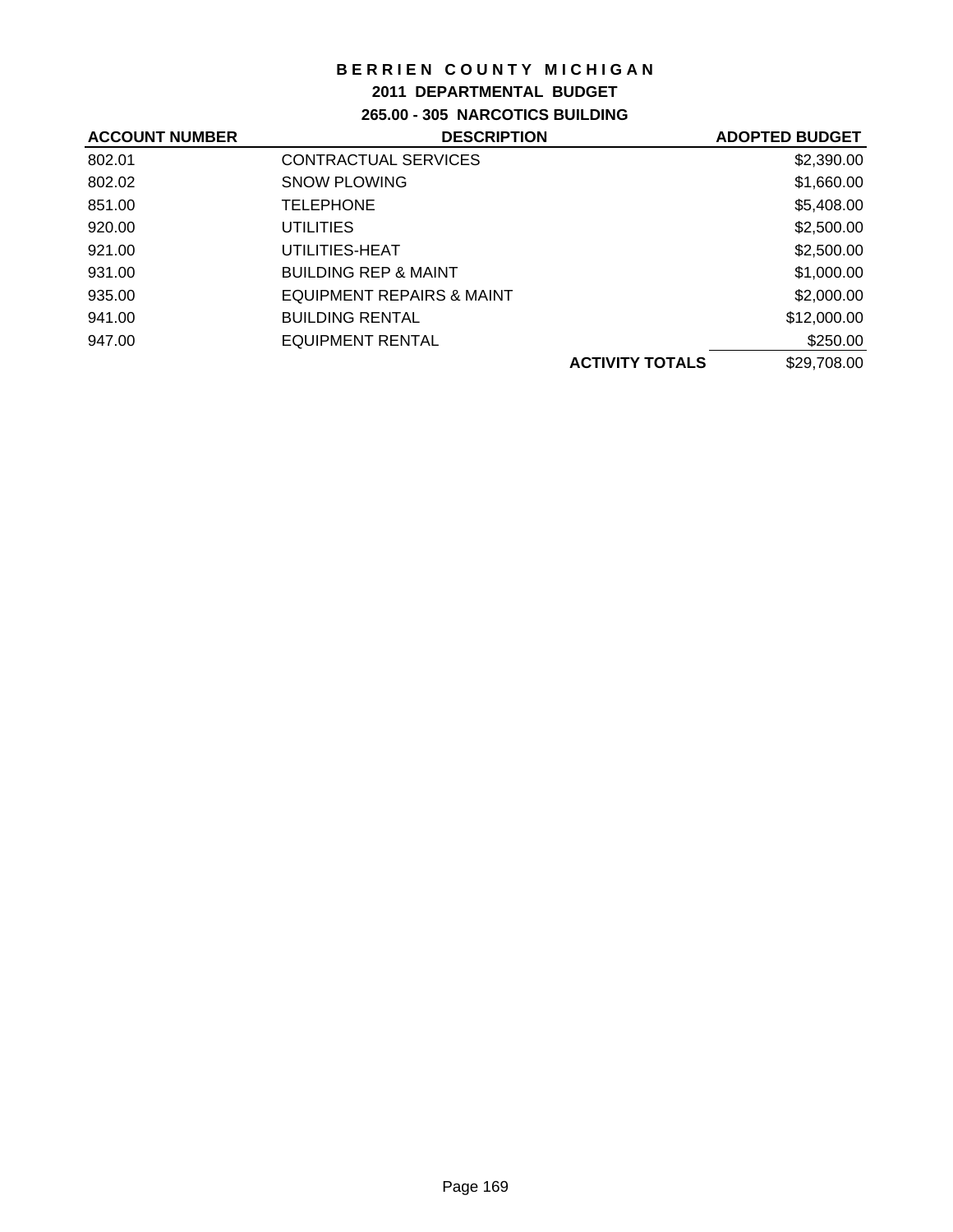### **2011 DEPARTMENTAL BUDGET**

## **265.00 - 335 DRUG LAW ENFORCEMENT FUND**

| <b>ACCOUNT NUMBER</b> | <b>DESCRIPTION</b>               | <b>ADOPTED BUDGET</b> |
|-----------------------|----------------------------------|-----------------------|
| 725.00                | <b>EMPLY TRAINING AND IMPROV</b> | \$2,300.00            |
| 753.00                | <b>BUY MONEY</b>                 | \$45,000.00           |
| 956.00                | <b>MISCELLANEOUS</b>             | \$300.00              |
| 956.02                | <b>RETURNED FORFEITURES</b>      | \$23,000.00           |
| 956.03                | <b>SHARED FORFEITURES</b>        | \$15,000.00           |
| 956.08                | <b>SHARED FORFEITURE-PROS</b>    | \$12,000.00           |
| 977.01                | VEHICLES                         | \$30,000.00           |
|                       | <b>ACTIVITY TOTALS</b>           | \$127,600.00          |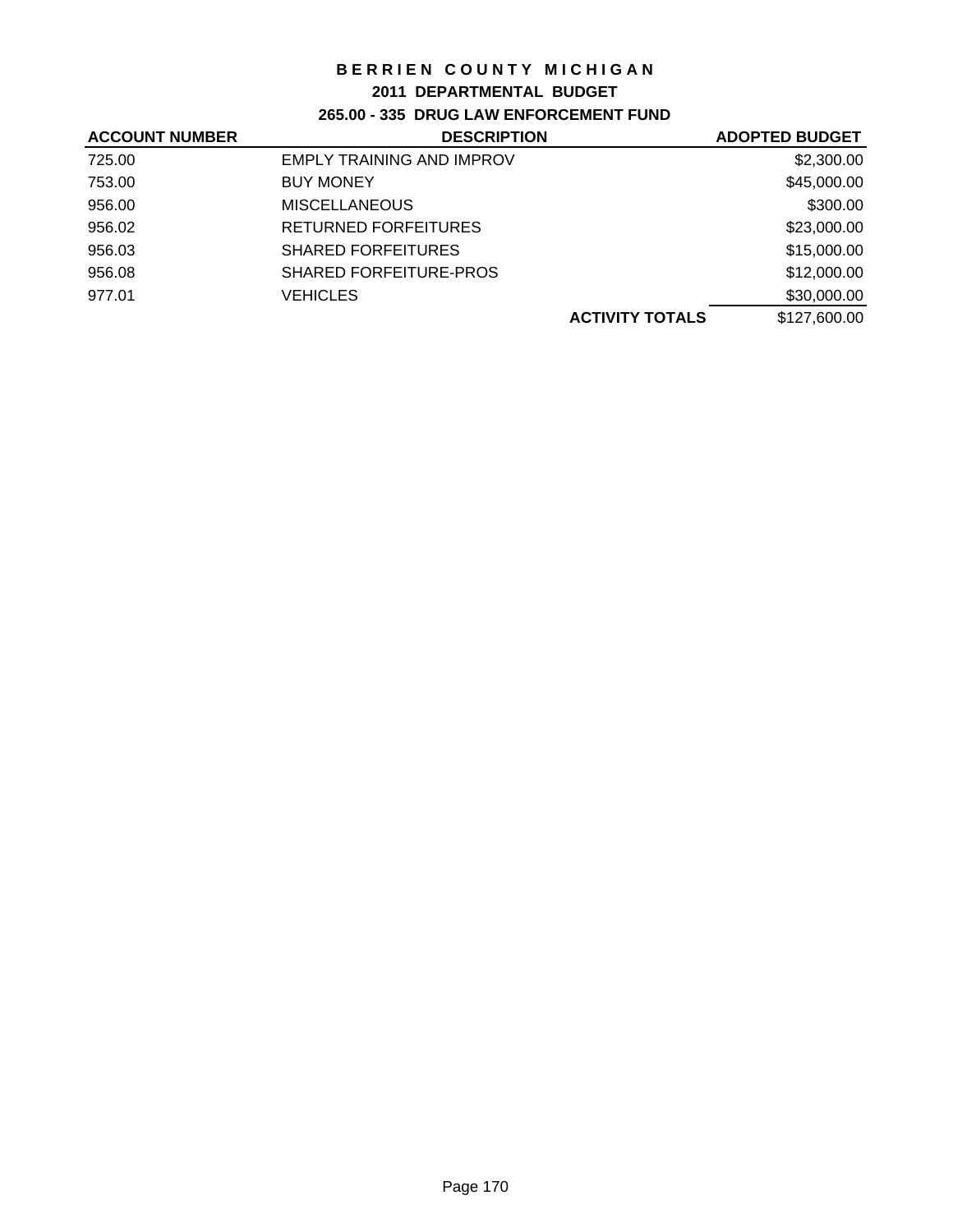# **BERRIEN COUNTY MICHIGAN 2011 DEPARTMENTAL BUDGET**

## **265.01 - 335 FEDERAL FORFEITURE DRUG LAW ENF**

| <b>ACCOUNT NUMBER</b> |                  | <b>DESCRIPTION</b> |                        | <b>ADOPTED BUDGET</b> |
|-----------------------|------------------|--------------------|------------------------|-----------------------|
| 753.00                | <b>BUY MONEY</b> |                    |                        | \$3,000.00            |
|                       |                  |                    | <b>ACTIVITY TOTALS</b> | \$3,000.00            |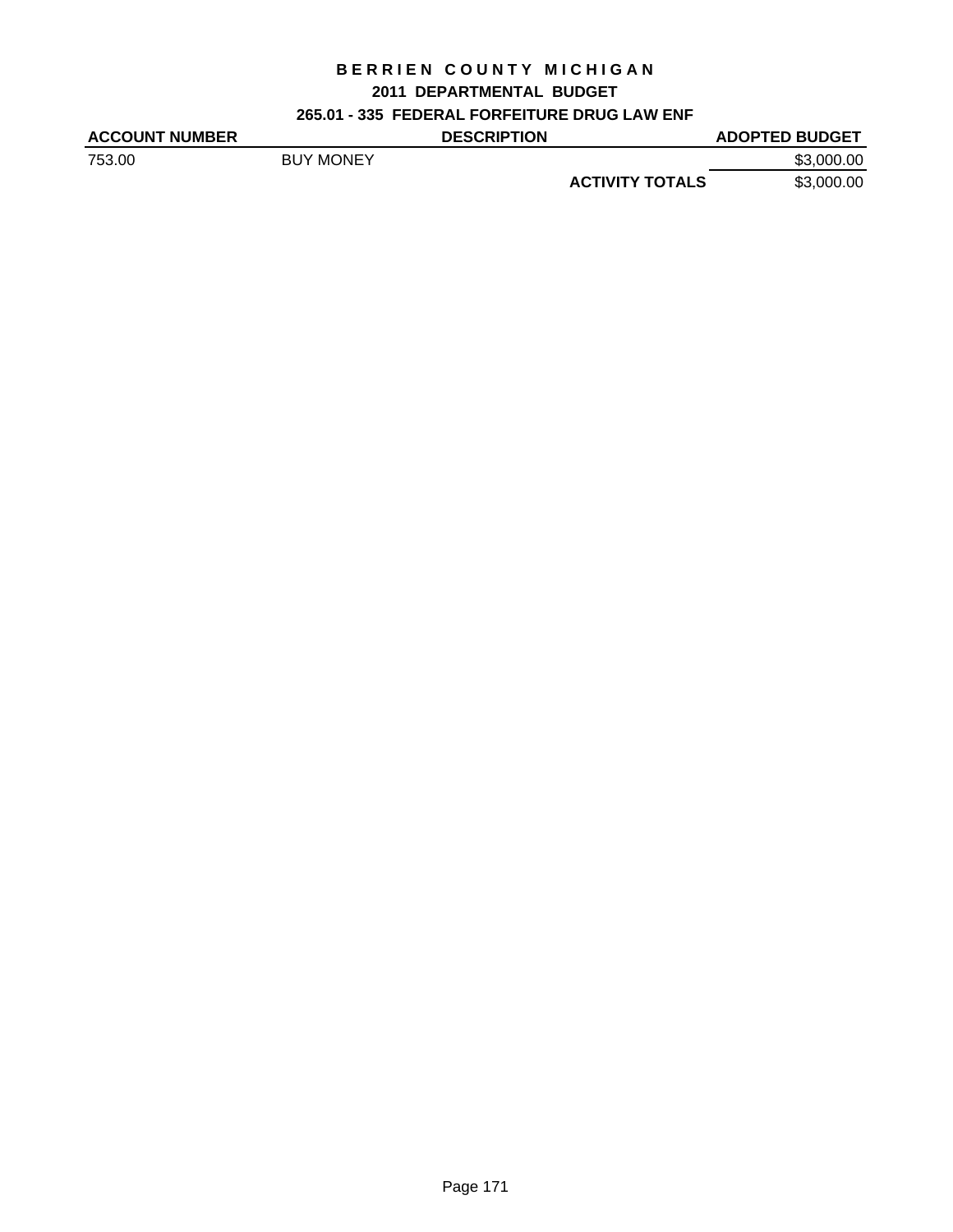## **2011 DEPARTMENTAL BUDGET**

**265.02 - 229 FORFEITURE/DRUG LAB-10%**

| <b>ACCOUNT NUMBER</b> | <b>DESCRIPTION</b>      |                        | <b>ADOPTED BUDGET</b> |
|-----------------------|-------------------------|------------------------|-----------------------|
| 947.07                | <b>LEASED EQUIPMENT</b> |                        | \$9,600.00            |
|                       |                         | <b>ACTIVITY TOTALS</b> | \$9,600.00            |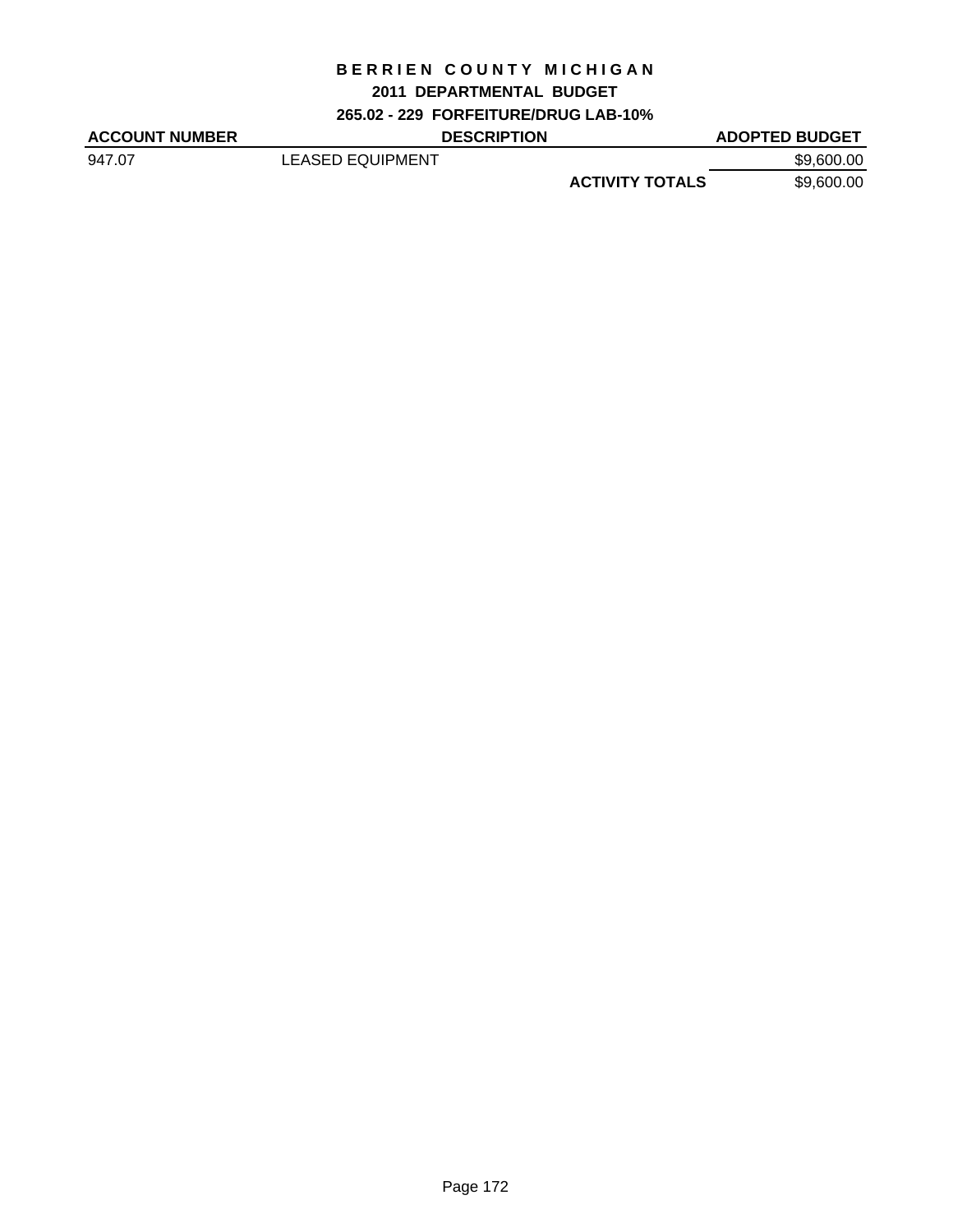### **2011 DEPARTMENTAL BUDGET**

## **266.02 - 229 PROSECUTORS WELF FRAUD GR**

| <b>ACCOUNT NUMBER</b> | <b>DESCRIPTION</b>                   |                        | <b>ADOPTED BUDGET</b> |
|-----------------------|--------------------------------------|------------------------|-----------------------|
| 702.00                | SAL AND WAGES EMPLY PER              |                        | \$252,590.00          |
| 715.00                | <b>FICA</b>                          |                        | \$19,323.00           |
| 716.00                | <b>HOSPITALIZATION</b>               |                        | \$75,504.00           |
| 717.00                | LIFE/ADD/STD INSURANCE               |                        | \$1,650.00            |
| 718.00                | <b>PENSION</b>                       |                        | \$19,399.00           |
| 720.00                | UNEMPLOYMENT INSURANCE               |                        | \$379.00              |
| 726.00                | <b>DENTAL INSURANCE</b>              |                        | \$4,650.00            |
| 729.00                | <b>POSTAGE</b>                       |                        | \$5,000.00            |
| 730.00                | <b>OFFICE SUPPLIES</b>               |                        | \$180.00              |
| 730.05                | <b>CENTRAL OFFICE SUPPLIES</b>       |                        | \$250.00              |
| 802.06                | <b>CONTRACT SERVICES MEDICAL</b>     |                        | \$4,500.00            |
| 811.00                | <b>SUMMONS</b>                       |                        | \$1,500.00            |
| 817.00                | <b>MEMBERSHIP &amp; SUBSCRIPTION</b> |                        | \$200.00              |
| 851.00                | <b>TELEPHONE</b>                     |                        | \$3,400.00            |
| 861.00                | <b>TRAVEL</b>                        |                        | \$90.00               |
| 868.00                | <b>GAS OIL GREASE &amp; ANTIFRZE</b> |                        | \$2,031.00            |
| 937.00                | OFF EQUIP REP & MAINT                |                        | \$1,000.00            |
| 963.00                | <b>INDIRECT COST RECOVERY</b>        |                        | \$32,474.00           |
| 977.06                | RADIO EQUIPMENT-800 MHZ              |                        | \$400.00              |
| 979.00                | <b>OFFICE EQUIP &amp; FURNITURE</b>  |                        | \$210.00              |
| 980.00                | <b>BOOKS</b>                         |                        | \$1,840.00            |
|                       |                                      | <b>ACTIVITY TOTALS</b> | \$426,570.00          |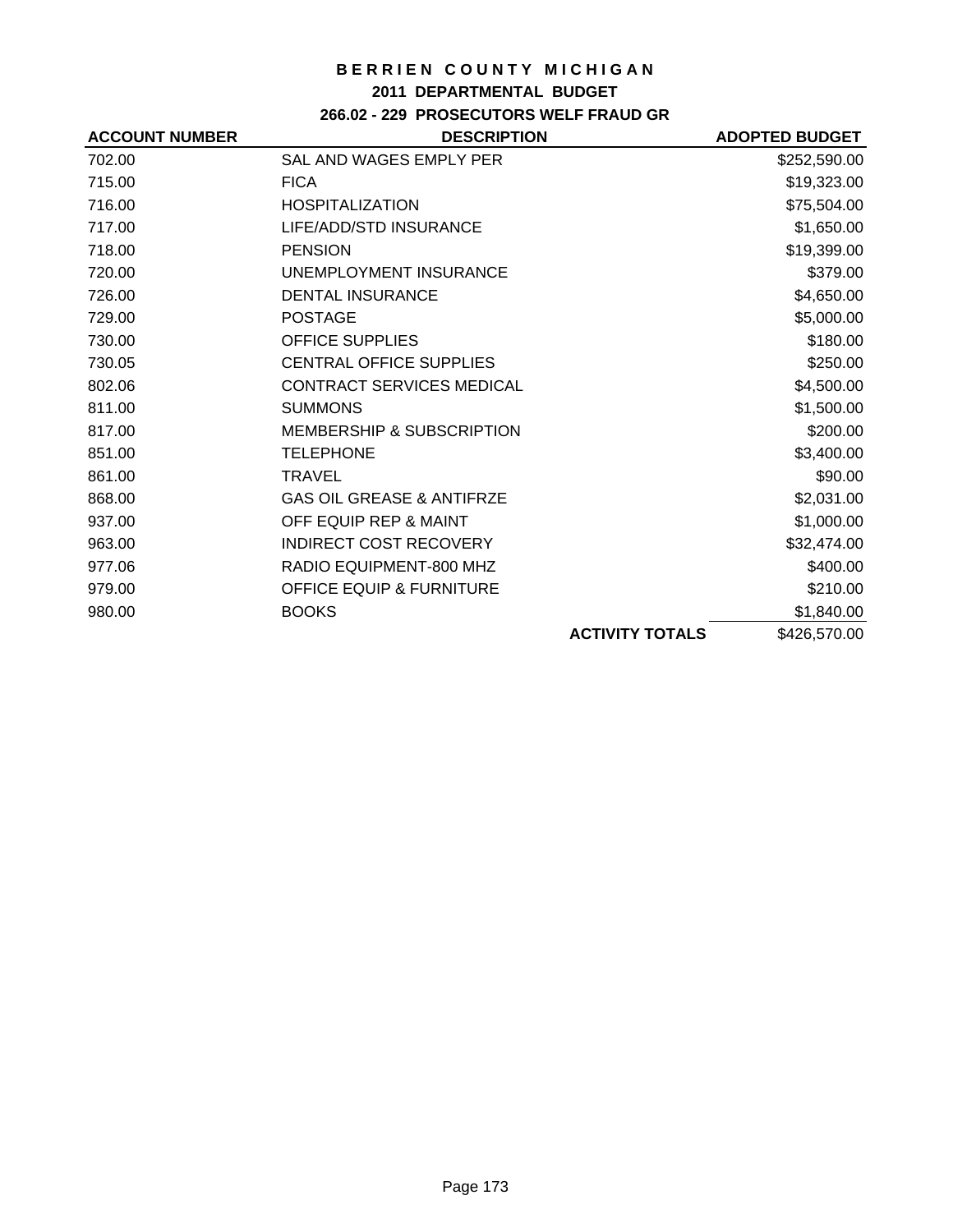## **2011 DEPARTMENTAL BUDGET**

## **266.03 - 333 SHERIFFS SEC ROAD PATROL**

| <b>ACCOUNT NUMBER</b> | <b>DESCRIPTION</b>                   |                        | <b>ADOPTED BUDGET</b> |
|-----------------------|--------------------------------------|------------------------|-----------------------|
| 702.00                | SAL AND WAGES EMPLY PER              |                        | \$106,283.00          |
| 704.00                | SAL AND WAGES EMPLY OTIME            |                        | \$1,200.00            |
| 705.00                | <b>SAL &amp; WAGES EMPLY HOLIDAY</b> |                        | \$7,600.00            |
| 708.00                | SAL AND WAGES EMPLY OW               |                        | \$2,300.00            |
| 715.00                | <b>FICA</b>                          |                        | \$8,980.00            |
| 716.00                | <b>HOSPITALIZATION</b>               |                        | \$13,905.00           |
| 717.00                | LIFE/ADD/STD INSURANCE               |                        | \$410.00              |
| 718.00                | <b>PENSION</b>                       |                        | \$22,033.00           |
| 720.00                | UNEMPLOYMENT INSURANCE               |                        | \$175.00              |
| 724.00                | UNIFORMS AND ACCESSORIES             |                        | \$900.00              |
| 726.00                | <b>DENTAL INSURANCE</b>              |                        | \$2,400.00            |
| 730.00                | <b>OFFICE SUPPLIES</b>               |                        | \$500.00              |
| 746.02                | SAFETY EQUIPMENT/GEAR                |                        | \$2,000.00            |
| 747.00                | <b>OTHER SUPPLIES</b>                |                        | \$450.00              |
| 752.00                | UNIFORM CLEANING                     |                        | \$600.00              |
| 868.00                | <b>GAS OIL GREASE &amp; ANTIFRZE</b> |                        | \$17,500.00           |
| 935.00                | <b>EQUIPMENT REPAIRS &amp; MAINT</b> |                        | \$750.00              |
| 977.00                | <b>MACHINERY &amp; EQUIPMENT</b>     |                        | \$15,000.00           |
| 977.04                | <b>TOOLS &amp; EQUIPMENT</b>         |                        | \$2,168.00            |
| 979.05                | <b>COMPUTER EQUIPMENT</b>            |                        | \$1,500.00            |
|                       |                                      | <b>ACTIVITY TOTALS</b> | \$206,654.00          |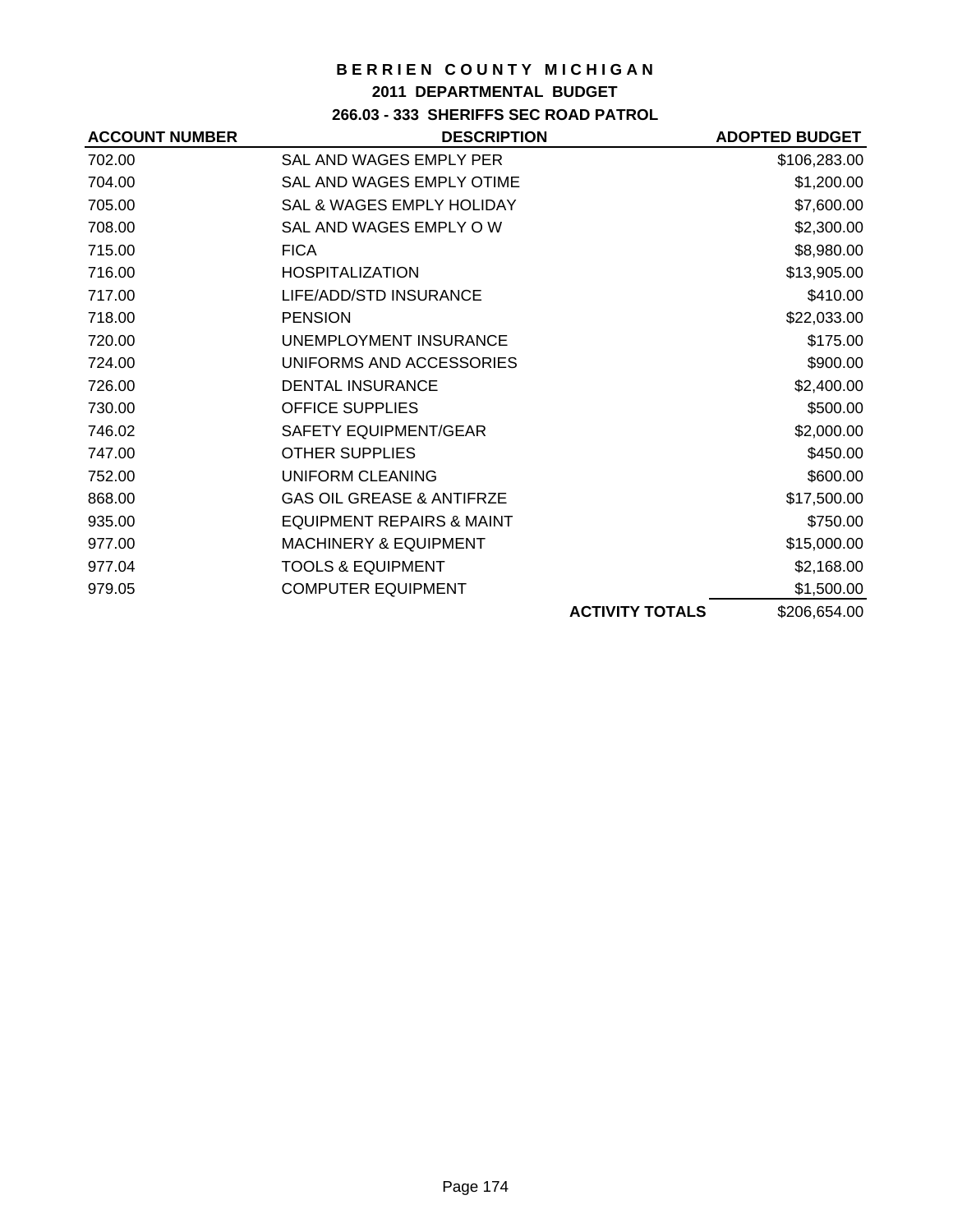## **2011 DEPARTMENTAL BUDGET**

## **266.04 - 230 VICTIM-WIT PROS SPEC GRNT**

| <b>ACCOUNT NUMBER</b> | <b>DESCRIPTION</b>        |                        | <b>ADOPTED BUDGET</b> |
|-----------------------|---------------------------|------------------------|-----------------------|
| 702.00                | SAL AND WAGES EMPLY PER   |                        | \$177,029.00          |
| 703.00                | SAL AND WAGES EMPLY TEM   |                        | \$4,875.00            |
| 715.00                | <b>FICA</b>               |                        | \$13,916.00           |
| 716.00                | <b>HOSPITALIZATION</b>    |                        | \$57,090.00           |
| 717.00                | LIFE/ADD/STD INSURANCE    |                        | \$1,320.00            |
| 718.00                | <b>PENSION</b>            |                        | \$13,596.00           |
| 720.00                | UNEMPLOYMENT INSURANCE    |                        | \$273.00              |
| 726.00                | DENTAL INSURANCE          |                        | \$2,750.00            |
| 730.00                | <b>OFFICE SUPPLIES</b>    |                        | \$250.00              |
| 855.00                | <b>CABLE SUBSCRIPTION</b> |                        | \$235.00              |
|                       |                           | <b>ACTIVITY TOTALS</b> | \$271,334.00          |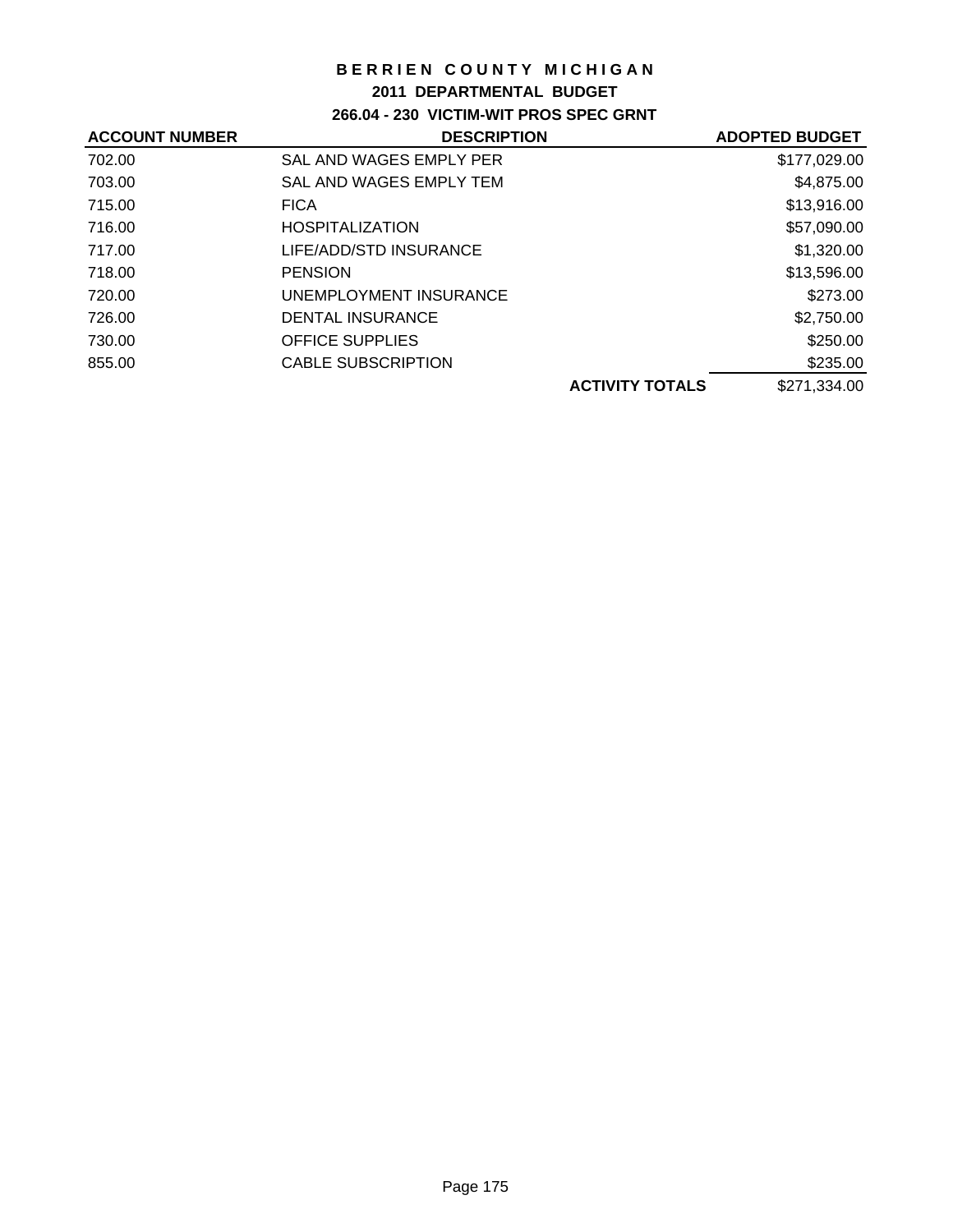#### **2011 DEPARTMENTAL BUDGET**

### **266.05 - 427 REG HOMELAND SEC - VAN BUREN CTY - 2010**

| <b>ACCOUNT NUMBER</b> | <b>DESCRIPTION</b>      | <b>ADOPTED BUDGET</b> |
|-----------------------|-------------------------|-----------------------|
| 702.00                | SAL AND WAGES EMPLY PER | \$53,890.00           |
| 715.00                | <b>FICA</b>             | \$4,123.00            |
| 716.00                | <b>HOSPITALIZATION</b>  | \$13,905.00           |
| 717.00                | LIFE/ADD/STD INSURANCE  | \$205.00              |
| 718.00                | <b>PENSION</b>          | \$10,115.00           |
| 720.00                | UNEMPLOYMENT INSURANCE  | \$81.00               |
| 726.00                | <b>DENTAL INSURANCE</b> | \$1,200.00            |
|                       | <b>ACTIVITY TOTALS</b>  | \$83,519.00           |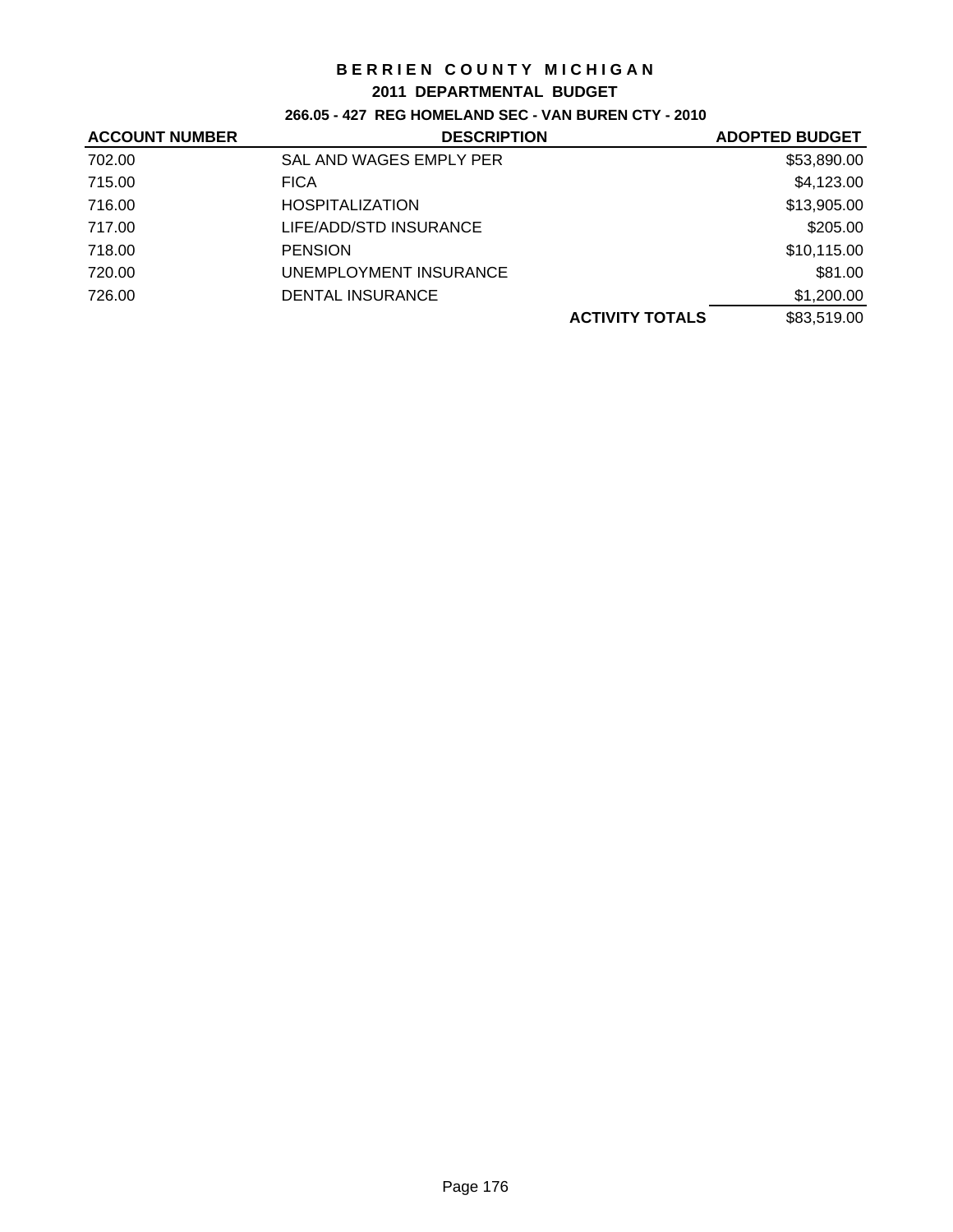### **2011 DEPARTMENTAL BUDGET**

**266.06 - 305 NARC SPECIAL FUND**

| <b>ACCOUNT NUMBER</b> | <b>DESCRIPTION</b>                   |                        | <b>ADOPTED BUDGET</b> |
|-----------------------|--------------------------------------|------------------------|-----------------------|
| 702.00                | SAL AND WAGES EMPLY PER              |                        | \$577,788.00          |
| 704.00                | SAL AND WAGES EMPLY OTIME            |                        | \$89,516.00           |
| 705.00                | SAL & WAGES EMPLY HOLIDAY            |                        | \$43,556.00           |
| 708.00                | SAL AND WAGES EMPLY OW               |                        | \$3,833.00            |
| 715.00                | <b>FICA</b>                          |                        | \$54,674.00           |
| 716.00                | <b>HOSPITALIZATION</b>               |                        | \$139,536.00          |
| 717.00                | LIFE/ADD/STD INSURANCE               |                        | \$2,382.00            |
| 718.00                | <b>PENSION</b>                       |                        | \$125,681.00          |
| 720.00                | UNEMPLOYMENT INSURANCE               |                        | \$1,072.00            |
| 724.00                | UNIFORMS AND ACCESSORIES             |                        | \$4,900.00            |
| 725.00                | <b>EMPLY TRAINING AND IMPROV</b>     |                        | \$4,255.00            |
| 726.00                | <b>DENTAL INSURANCE</b>              |                        | \$12,900.00           |
| 730.00                | <b>OFFICE SUPPLIES</b>               |                        | \$450.00              |
| 730.05                | <b>CENTRAL OFFICE SUPPLIES</b>       |                        | \$200.00              |
| 733.00                | <b>COPIER CHARGES</b>                |                        | \$300.00              |
| 743.02                | DRUG DOG EXPENSES                    |                        | \$1,800.00            |
| 746.01                | <b>AMMUNITIONS</b>                   |                        | \$3,100.00            |
| 746.02                | <b>SAFETY EQUIPMENT/GEAR</b>         |                        | \$2,500.00            |
| 746.08                | <b>GUNS WEAPONS &amp;MAINTENANCE</b> |                        | \$150.00              |
| 747.00                | <b>OTHER SUPPLIES</b>                |                        | \$1,650.00            |
| 752.00                | UNIFORM CLEANING                     |                        | \$2,700.00            |
| 761.00                | <b>MEDICAL SUPPLIES</b>              |                        | \$1,200.00            |
| 802.01                | CONTRACTUAL SERVICES                 |                        | \$900.00              |
| 836.05                | HEALTH SERV-ANNUAL PHYS              |                        | \$2,200.00            |
| 837.00                | <b>HEALTH SERVICES</b>               |                        | \$3,080.00            |
| 851.00                | <b>TELEPHONE</b>                     |                        | \$5,500.00            |
| 853.01                | 800 MHZ SUB FEE REIMB                |                        | \$4,400.00            |
| 861.00                | <b>TRAVEL</b>                        |                        | \$1,000.00            |
| 868.00                | <b>GAS OIL GREASE &amp; ANTIFRZE</b> |                        | \$45,927.00           |
| 901.00                | <b>ADVERTISING</b>                   |                        | \$800.00              |
| 901.01                | ADVERTISING-LEGAL                    |                        | \$450.00              |
| 935.00                | <b>EQUIPMENT REPAIRS &amp; MAINT</b> |                        | \$7,017.00            |
| 936.00                | <b>VEHICLE REPAIRS &amp; MAINT</b>   |                        | \$17,000.00           |
| 937.01                | SOFTWARE MAINTENANCE                 |                        | \$3,520.00            |
| 937.02                | <b>COMPUTER MAINTENANCE</b>          |                        | \$14,835.00           |
| 946.04                | RENT-SAFETY DEPOSIT BOX              |                        | \$100.00              |
| 947.00                | <b>EQUIPMENT RENTAL</b>              |                        | \$1,427.00            |
| 956.00                | <b>MISCELLANEOUS</b>                 |                        | \$100.00              |
| 963.00                | <b>INDIRECT COST RECOVERY</b>        |                        | \$54,618.00           |
| 977.04                | <b>TOOLS &amp; EQUIPMENT</b>         |                        | \$100.00              |
| 977.05                | <b>TRAINING EQUIPMENT</b>            |                        | \$360.00              |
| 979.00                | <b>OFFICE EQUIP &amp; FURNITURE</b>  |                        | \$300.00              |
| 979.02                | OFFICE EQUIPMENT-SMALL               |                        | \$100.00              |
| 980.00                | <b>BOOKS</b>                         |                        | \$725.00              |
| 983.00                | PURCHASED SOFTWARE                   |                        | \$67.00               |
|                       |                                      | <b>ACTIVITY TOTALS</b> | \$1,238,669.00        |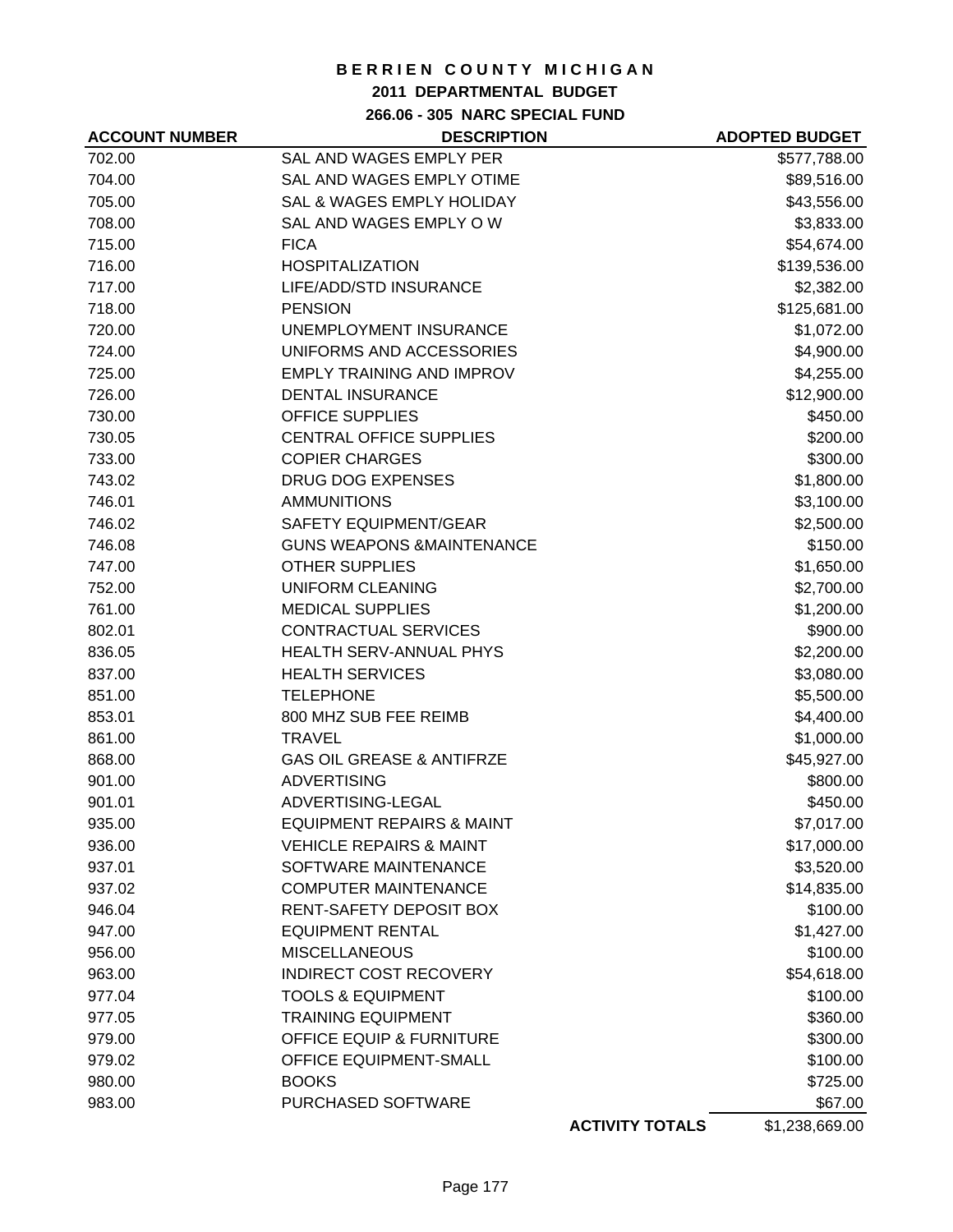### **2011 DEPARTMENTAL BUDGET**

**266.06 - 312 DRUG LABORATORY**

| <b>ACCOUNT NUMBER</b> | <b>DESCRIPTION</b>   |                        | <b>ADOPTED BUDGET</b> |
|-----------------------|----------------------|------------------------|-----------------------|
| 802.01                | CONTRACTUAL SERVICES |                        | \$116,553.00          |
|                       |                      | <b>ACTIVITY TOTALS</b> | \$116,553.00          |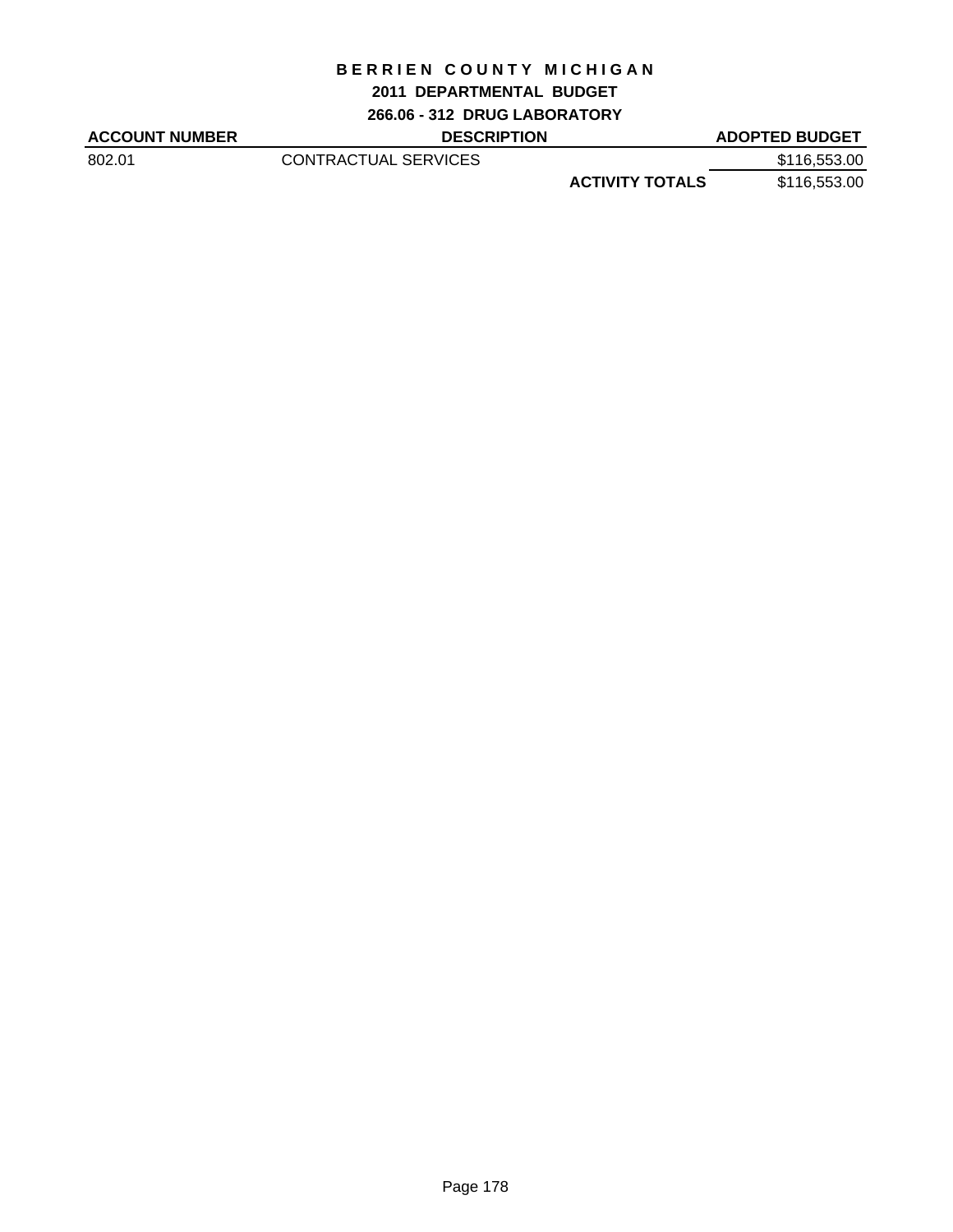### **2011 DEPARTMENTAL BUDGET**

**266.07 - 306 LOCAL POLICE-WATERVLIET**

| <b>ACCOUNT NUMBER</b> | <b>DESCRIPTION</b>                   |                        | <b>ADOPTED BUDGET</b> |
|-----------------------|--------------------------------------|------------------------|-----------------------|
| 702.00                | SAL AND WAGES EMPLY PER              |                        | \$107,020.00          |
| 703.00                | SAL AND WAGES EMPLY TEM              |                        | \$6,000.00            |
| 704.00                | <b>SAL AND WAGES EMPLY OTIME</b>     |                        | \$7,500.00            |
| 705.00                | <b>SAL &amp; WAGES EMPLY HOLIDAY</b> |                        | \$7,700.00            |
| 708.00                | SAL AND WAGES EMPLY OW               |                        | \$500.00              |
| 715.00                | <b>FICA</b>                          |                        | \$9,847.00            |
| 716.00                | <b>HOSPITALIZATION</b>               |                        | \$27,809.00           |
| 717.00                | LIFE/ADD/STD INSURANCE               |                        | \$410.00              |
| 718.00                | <b>PENSION</b>                       |                        | \$23,035.00           |
| 720.00                | UNEMPLOYMENT INSURANCE               |                        | \$193.00              |
| 724.00                | UNIFORMS AND ACCESSORIES             |                        | \$900.00              |
| 725.00                | <b>EMPLY TRAINING AND IMPROV</b>     |                        | \$250.00              |
| 726.00                | <b>DENTAL INSURANCE</b>              |                        | \$2,400.00            |
| 728.00                | PRINTING & BINDING                   |                        | \$150.00              |
| 730.00                | <b>OFFICE SUPPLIES</b>               |                        | \$380.00              |
| 746.01                | <b>AMMUNITIONS</b>                   |                        | \$1,130.00            |
| 746.02                | SAFETY EQUIPMENT/GEAR                |                        | \$450.00              |
| 747.00                | <b>OTHER SUPPLIES</b>                |                        | \$817.00              |
| 752.00                | <b>UNIFORM CLEANING</b>              |                        | \$600.00              |
| 761.00                | <b>MEDICAL SUPPLIES</b>              |                        | \$50.00               |
| 801.00                | <b>ADMINISTRATIVE EXPENSES</b>       |                        | \$10,736.00           |
| 802.01                | <b>CONTRACTUAL SERVICES</b>          |                        | \$600.00              |
| 851.00                | <b>TELEPHONE</b>                     |                        | \$3,550.00            |
| 853.01                | 800 MHZ SUB FEE REIMB                |                        | \$600.00              |
| 861.00                | TRAVEL                               |                        | \$200.00              |
| 868.00                | <b>GAS OIL GREASE &amp; ANTIFRZE</b> |                        | \$8,208.00            |
| 935.00                | <b>EQUIPMENT REPAIRS &amp; MAINT</b> |                        | \$2,049.00            |
| 936.00                | <b>VEHICLE REPAIRS &amp; MAINT</b>   |                        | \$500.00              |
| 937.01                | SOFTWARE MAINTENANCE                 |                        | \$1,356.00            |
| 977.00                | <b>MACHINERY &amp; EQUIPMENT</b>     |                        | \$298.00              |
| 977.05                | <b>TRAINING EQUIPMENT</b>            |                        | \$150.00              |
| 979.02                | <b>OFFICE EQUIPMENT-SMALL</b>        |                        | \$40.00               |
| 983.00                | PURCHASED SOFTWARE                   |                        | \$35.00               |
|                       |                                      | <b>ACTIVITY TOTALS</b> | \$225,463.00          |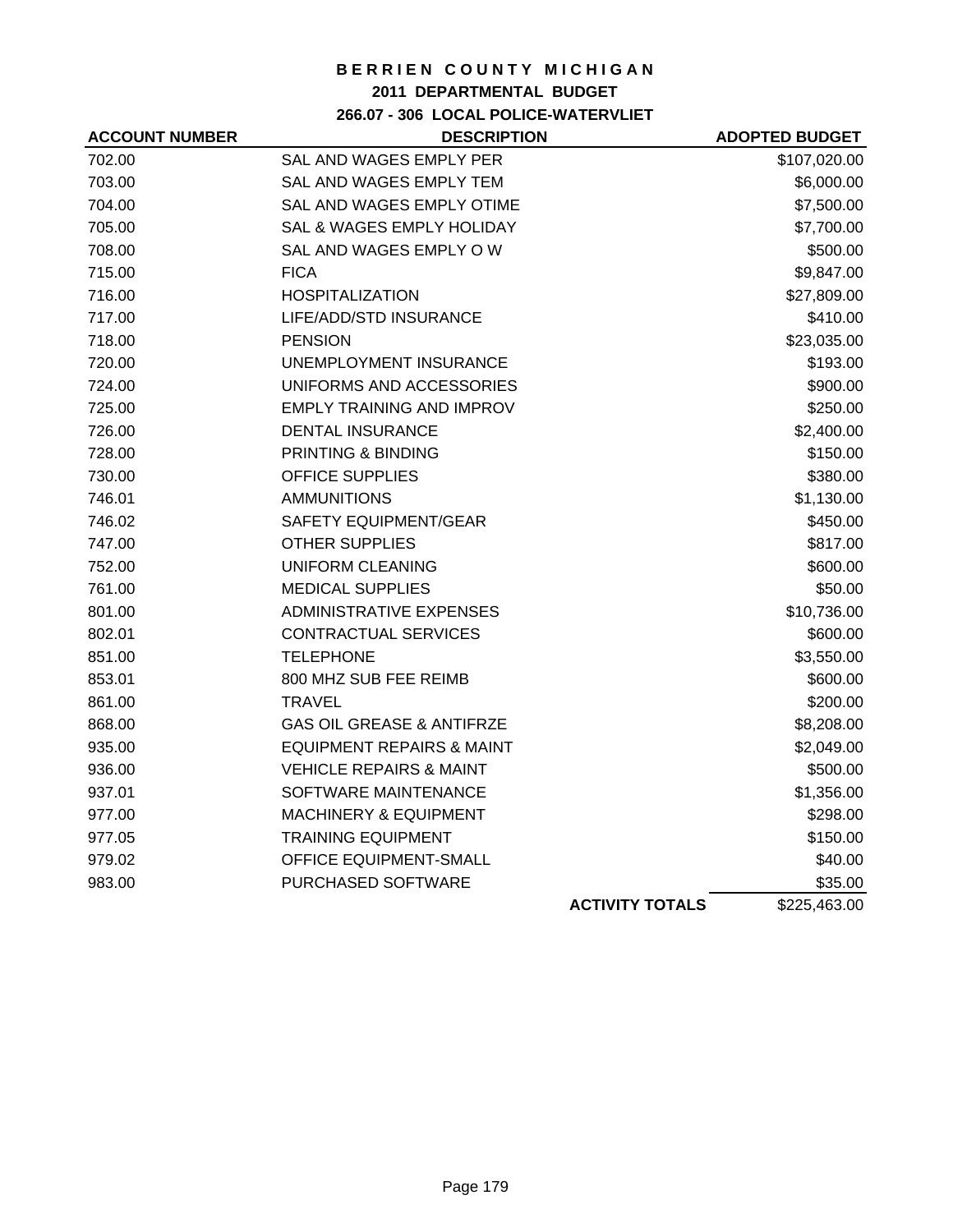## **2011 DEPARTMENTAL BUDGET**

**266.07 - 309 LOCAL POLICE-HAGAR**

| <b>ACCOUNT NUMBER</b> | <b>DESCRIPTION</b>        | <b>ADOPTED BUDGET</b> |
|-----------------------|---------------------------|-----------------------|
| 704.00                | SAL AND WAGES EMPLY OTIME | \$5,315.00            |
| 715.00                | <b>FICA</b>               | \$407.00              |
| 718.00                | <b>PENSION</b>            | \$998.00              |
| 720.00                | UNEMPLOYMENT INSURANCE    | \$8.00                |
| 801.00                | ADMINISTRATIVE EXPENSES   | \$673.00              |
|                       | <b>ACTIVITY TOTALS</b>    | \$7.401.00            |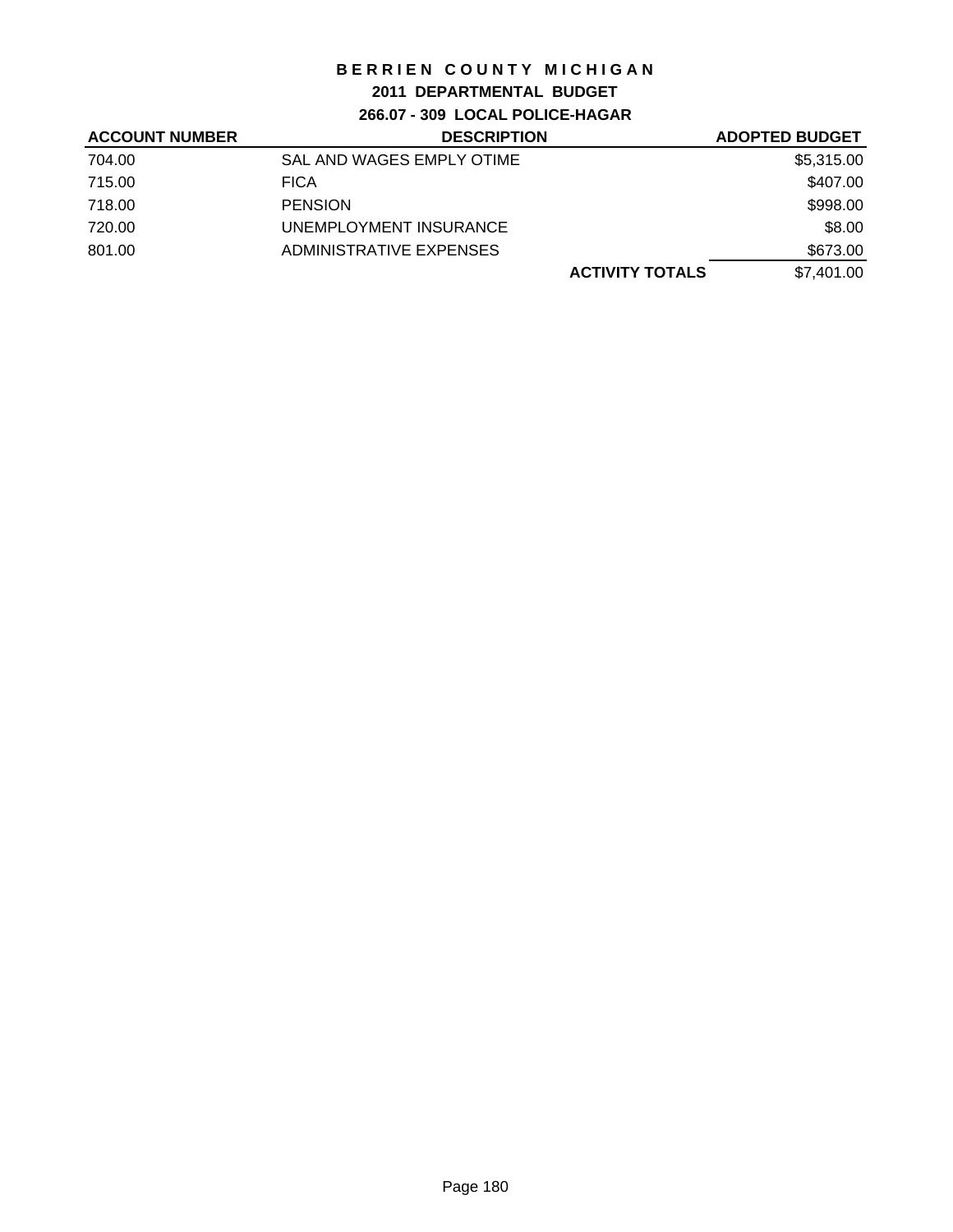## **2011 DEPARTMENTAL BUDGET**

**266.07 - 310 LOCAL POLICE-NILES**

| <b>ACCOUNT NUMBER</b> | <b>DESCRIPTION</b>                   |                        | <b>ADOPTED BUDGET</b> |
|-----------------------|--------------------------------------|------------------------|-----------------------|
| 702.00                | SAL AND WAGES EMPLY PER              |                        | \$394,408.00          |
| 703.00                | SAL AND WAGES EMPLY TEM              |                        | \$6,000.00            |
| 704.00                | SAL AND WAGES EMPLY OTIME            |                        | \$30,000.00           |
| 705.00                | SAL & WAGES EMPLY HOLIDAY            |                        | \$25,526.00           |
| 708.00                | SAL AND WAGES EMPLY OW               |                        | \$1,800.00            |
| 715.00                | <b>FICA</b>                          |                        | \$35,017.00           |
| 716.00                | <b>HOSPITALIZATION</b>               |                        | \$111,727.00          |
| 717.00                | LIFE/ADD/STD INSURANCE               |                        | \$1,766.00            |
| 718.00                | <b>PENSION</b>                       |                        | \$81,767.00           |
| 720.00                | <b>UNEMPLOYMENT INSURANCE</b>        |                        | \$687.00              |
| 724.00                | UNIFORMS AND ACCESSORIES             |                        | \$3,150.00            |
| 725.00                | <b>EMPLY TRAINING AND IMPROV</b>     |                        | \$150.00              |
| 726.00                | <b>DENTAL INSURANCE</b>              |                        | \$9,300.00            |
| 728.00                | PRINTING & BINDING                   |                        | \$530.00              |
| 730.00                | <b>OFFICE SUPPLIES</b>               |                        | \$100.00              |
| 746.01                | <b>AMMUNITIONS</b>                   |                        | \$1,470.00            |
| 746.02                | <b>SAFETY EQUIPMENT/GEAR</b>         |                        | \$800.00              |
| 747.00                | <b>OTHER SUPPLIES</b>                |                        | \$1,269.00            |
| 752.00                | <b>UNIFORM CLEANING</b>              |                        | \$2,100.00            |
| 761.00                | <b>MEDICAL SUPPLIES</b>              |                        | \$85.00               |
| 801.00                | <b>ADMINISTRATIVE EXPENSES</b>       |                        | \$74,556.00           |
| 802.01                | CONTRACTUAL SERVICES                 |                        | \$1,200.00            |
| 853.01                | 800 MHZ SUB FEE REIMB                |                        | \$1,800.00            |
| 861.00                | <b>TRAVEL</b>                        |                        | \$350.00              |
| 868.00                | <b>GAS OIL GREASE &amp; ANTIFRZE</b> |                        | \$27,441.00           |
| 935.00                | <b>EQUIPMENT REPAIRS &amp; MAINT</b> |                        | \$3,589.00            |
| 937.01                | SOFTWARE MAINTENANCE                 |                        | \$2,712.00            |
| 977.00                | <b>MACHINERY &amp; EQUIPMENT</b>     |                        | \$298.00              |
| 977.05                | <b>TRAINING EQUIPMENT</b>            |                        | \$350.00              |
| 979.02                | OFFICE EQUIPMENT-SMALL               |                        | \$100.00              |
| 983.00                | PURCHASED SOFTWARE                   |                        | \$70.00               |
|                       |                                      | <b>ACTIVITY TOTALS</b> | \$820,118.00          |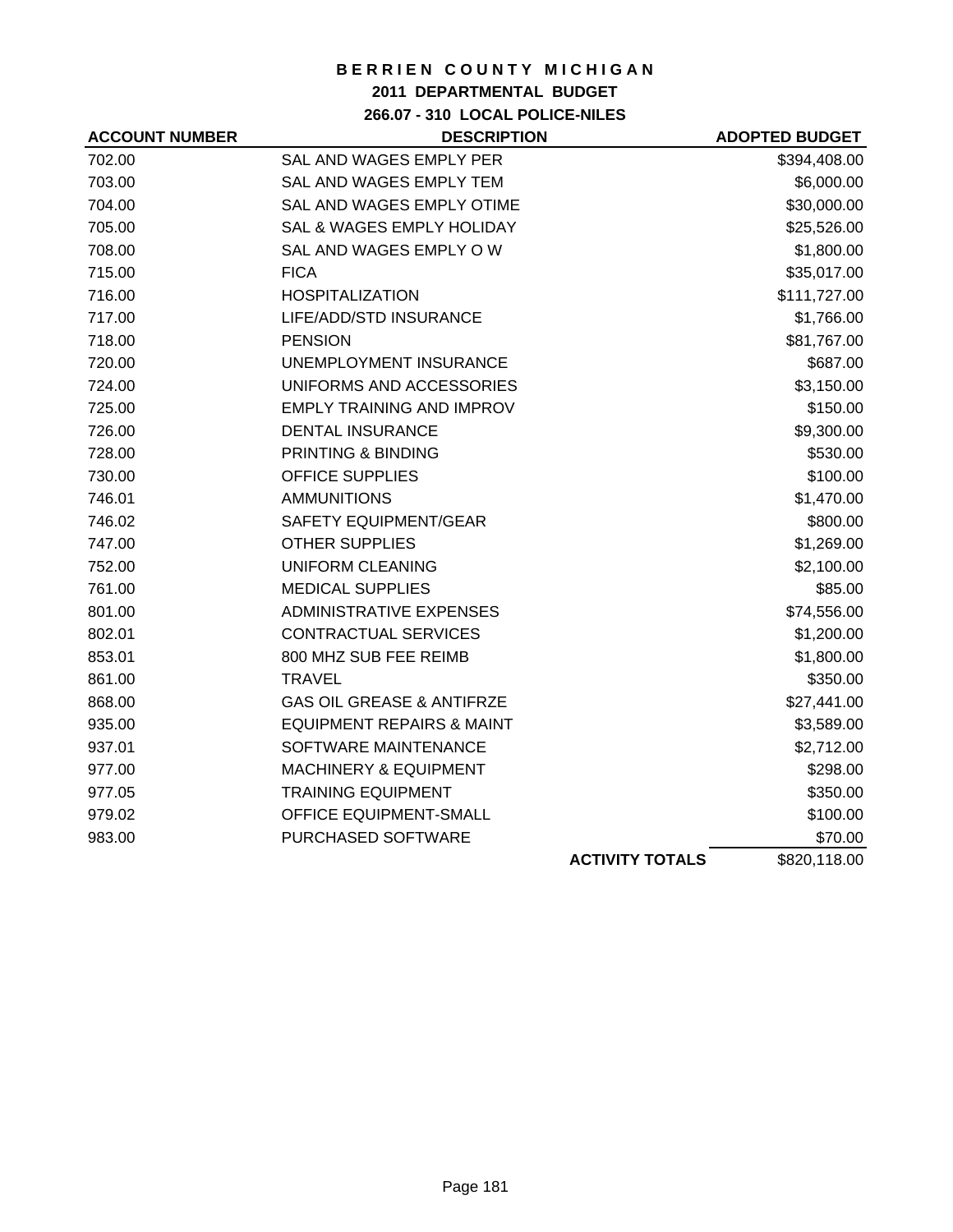## **2011 DEPARTMENTAL BUDGET**

**266.07 - 313 LOCAL POLICE-B H CITY**

| <b>ACCOUNT NUMBER</b> | <b>DESCRIPTION</b>        | <b>ADOPTED BUDGET</b>                  |
|-----------------------|---------------------------|----------------------------------------|
| 704.00                | SAL AND WAGES EMPLY OTIME | \$79,008.00                            |
| 715.00                | <b>FICA</b>               | \$6,044.00                             |
| 718.00                | <b>PENSION</b>            | \$14,830.00                            |
| 720.00                | UNEMPLOYMENT INSURANCE    | \$118.00                               |
|                       |                           | <b>ACTIVITY TOTALS</b><br>\$100,000.00 |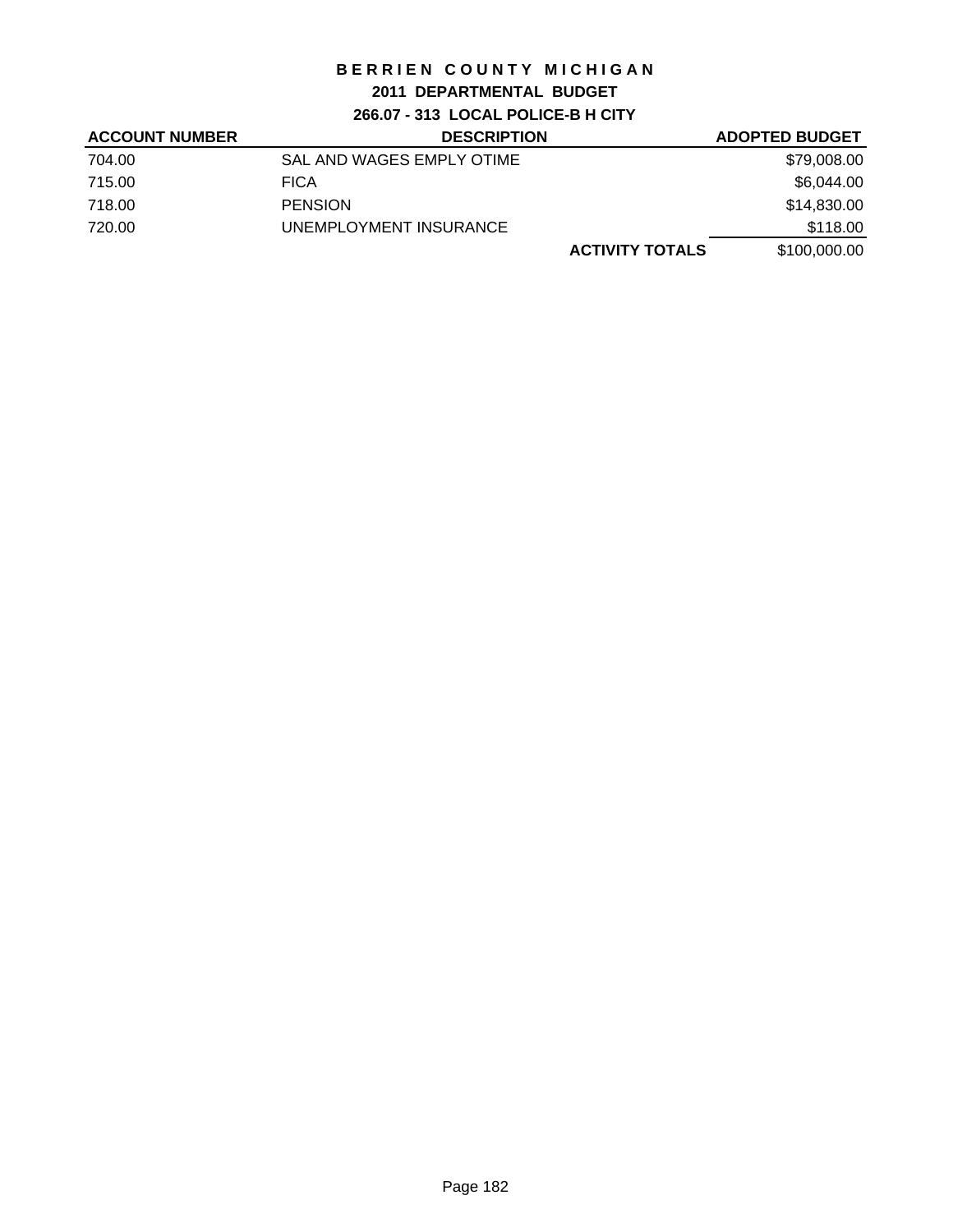## **2011 DEPARTMENTAL BUDGET**

**266.07 - 314 LOCAL POLICE-BUCH TWP**

| <b>ACCOUNT NUMBER</b> | <b>DESCRIPTION</b>        | <b>ADOPTED BUDGET</b> |
|-----------------------|---------------------------|-----------------------|
| 704.00                | SAL AND WAGES EMPLY OTIME | \$10,752.00           |
| 715.00                | <b>FICA</b>               | \$823.00              |
| 718.00                | <b>PENSION</b>            | \$2,018.00            |
| 720.00                | UNEMPLOYMENT INSURANCE    | \$16.00               |
| 801.00                | ADMINISTRATIVE EXPENSES   | \$1,361.00            |
|                       | <b>ACTIVITY TOTALS</b>    | \$14,970.00           |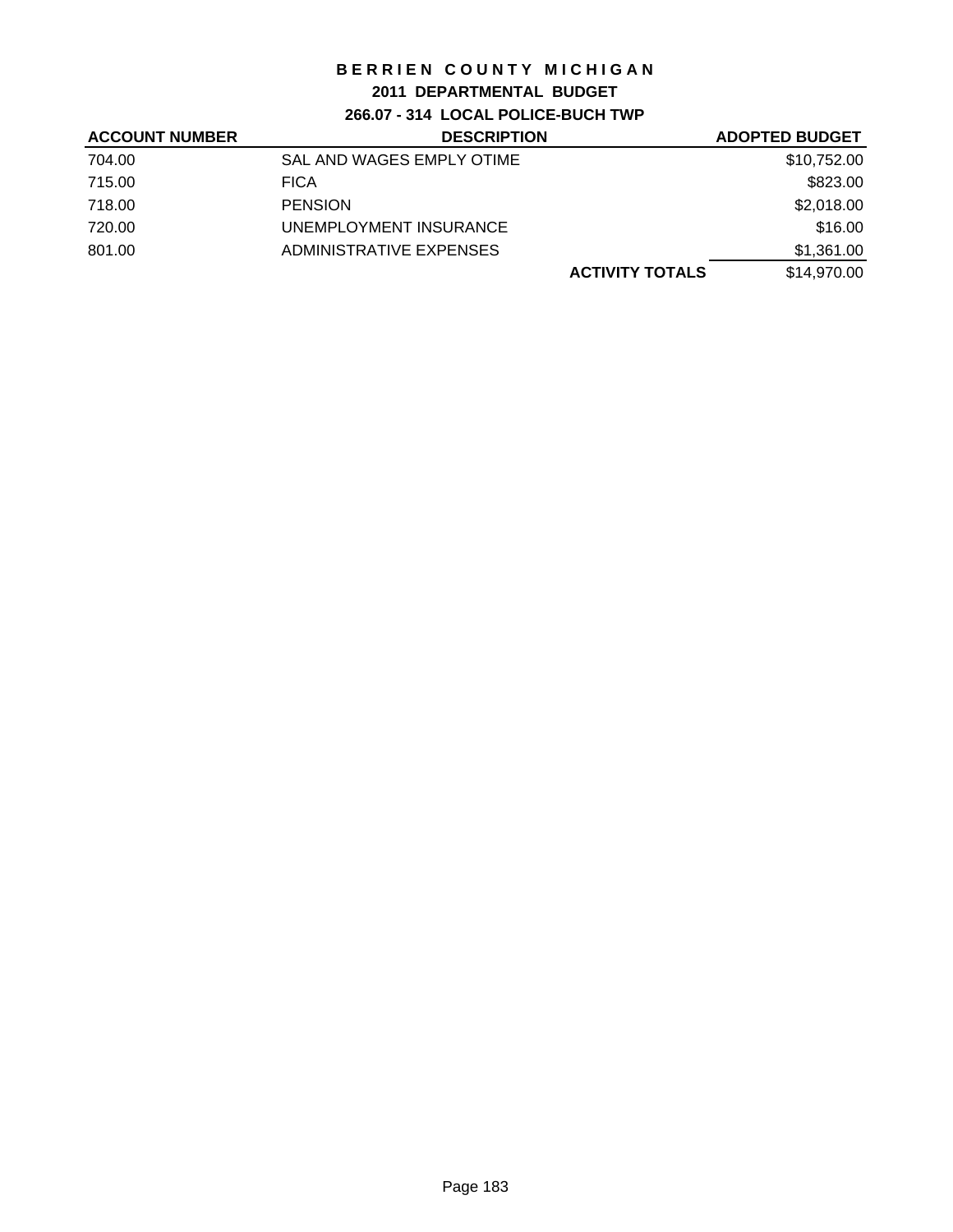## **2011 DEPARTMENTAL BUDGET**

## **266.07 - 315 LOCAL POL-NEW BUFFALO TWP**

| <b>ACCOUNT NUMBER</b> | <b>DESCRIPTION</b>                   |                        | <b>ADOPTED BUDGET</b> |
|-----------------------|--------------------------------------|------------------------|-----------------------|
| 702.00                | SAL AND WAGES EMPLY PER              |                        | \$260,685.00          |
| 703.00                | SAL AND WAGES EMPLY TEM              |                        | \$8,400.00            |
| 704.00                | SAL AND WAGES EMPLY OTIME            |                        | \$26,900.00           |
| 705.00                | SAL & WAGES EMPLY HOLIDAY            |                        | \$17,500.00           |
| 708.00                | SAL AND WAGES EMPLY OW               |                        | \$1,000.00            |
| 715.00                | <b>FICA</b>                          |                        | \$24,058.00           |
| 716.00                | <b>HOSPITALIZATION</b>               |                        | \$69,523.00           |
| 717.00                | LIFE/ADD/STD INSURANCE               |                        | \$1,026.00            |
| 718.00                | <b>PENSION</b>                       |                        | \$57,452.00           |
| 720.00                | <b>UNEMPLOYMENT INSURANCE</b>        |                        | \$472.00              |
| 724.00                | UNIFORMS AND ACCESSORIES             |                        | \$2,250.00            |
| 725.00                | <b>EMPLY TRAINING AND IMPROV</b>     |                        | \$150.00              |
| 726.00                | <b>DENTAL INSURANCE</b>              |                        | \$6,000.00            |
| 728.00                | PRINTING & BINDING                   |                        | \$430.00              |
| 746.01                | <b>AMMUNITIONS</b>                   |                        | \$1,292.00            |
| 746.02                | SAFETY EQUIPMENT/GEAR                |                        | \$1,350.00            |
| 747.00                | <b>OTHER SUPPLIES</b>                |                        | \$1,209.00            |
| 752.00                | UNIFORM CLEANING                     |                        | \$1,500.00            |
| 761.00                | <b>MEDICAL SUPPLIES</b>              |                        | \$75.00               |
| 801.00                | <b>ADMINISTRATIVE EXPENSES</b>       |                        | \$51,446.00           |
| 802.01                | <b>CONTRACTUAL SERVICES</b>          |                        | \$1,200.00            |
| 851.00                | <b>TELEPHONE</b>                     |                        | \$600.00              |
| 853.01                | 800 MHZ SUB FEE REIMB                |                        | \$1,400.00            |
| 861.00                | <b>TRAVEL</b>                        |                        | \$400.00              |
| 868.00                | <b>GAS OIL GREASE &amp; ANTIFRZE</b> |                        | \$22,764.00           |
| 935.00                | <b>EQUIPMENT REPAIRS &amp; MAINT</b> |                        | \$3,393.00            |
| 937.01                | SOFTWARE MAINTENANCE                 |                        | \$2,712.00            |
| 977.00                | <b>MACHINERY &amp; EQUIPMENT</b>     |                        | \$298.00              |
| 977.05                | <b>TRAINING EQUIPMENT</b>            |                        | \$250.00              |
| 979.00                | <b>OFFICE EQUIP &amp; FURNITURE</b>  |                        | \$100.00              |
| 983.00                | PURCHASED SOFTWARE                   |                        | \$70.00               |
|                       |                                      | <b>ACTIVITY TOTALS</b> | \$565,905.00          |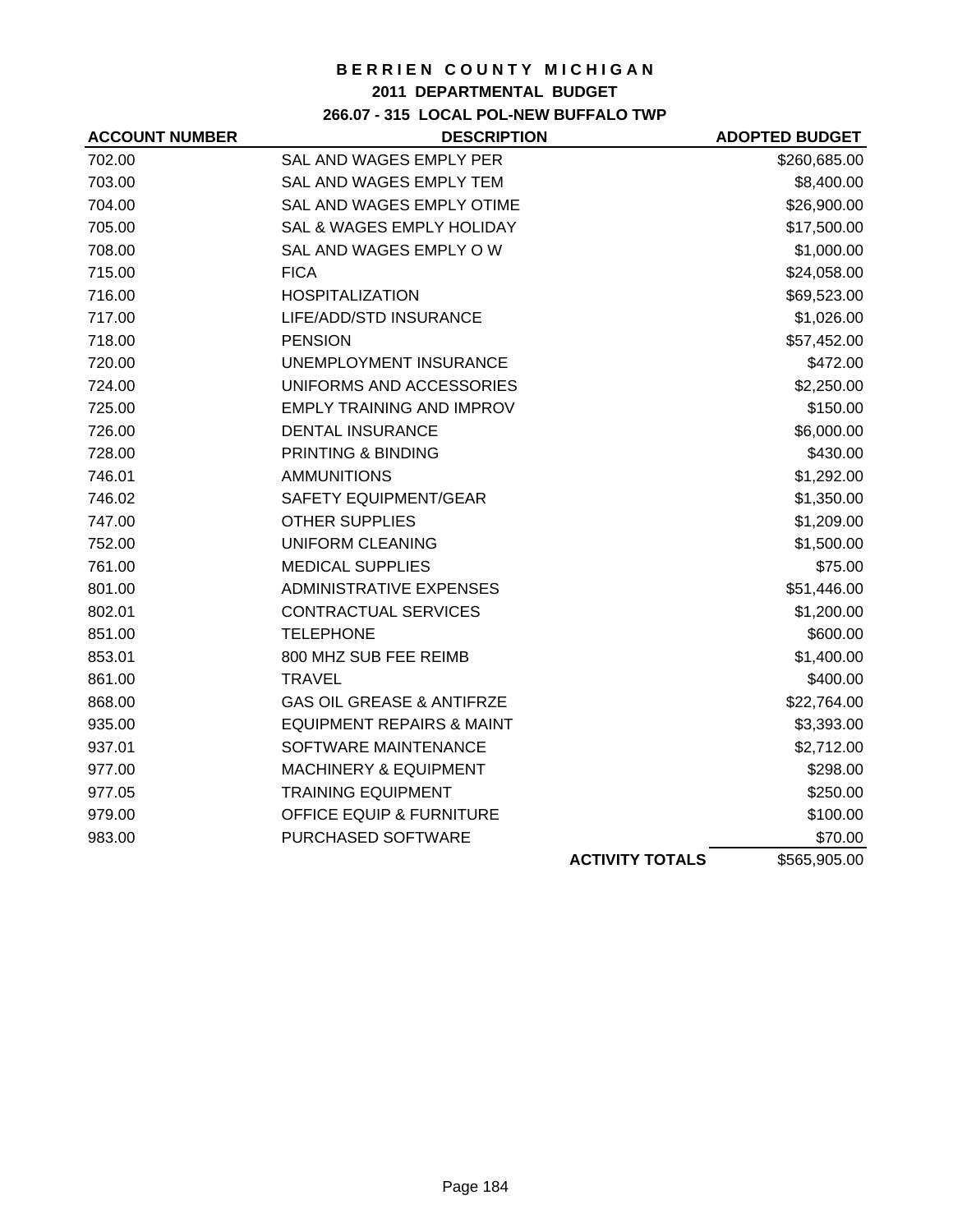### **2011 DEPARTMENTAL BUDGET**

# **266.07 - 316 LOCAL POLICE-MI WORKS CONT**

| <b>ACCOUNT NUMBER</b> | <b>DESCRIPTION</b>        | <b>ADOPTED BUDGET</b> |
|-----------------------|---------------------------|-----------------------|
| 704.00                | SAL AND WAGES EMPLY OTIME | \$3,951.00            |
| 715.00                | <b>FICA</b>               | \$302.00              |
| 718.00                | <b>PENSION</b>            | \$741.00              |
| 720.00                | UNEMPLOYMENT INSURANCE    | \$6.00                |
|                       | <b>ACTIVITY TOTALS</b>    | \$5,000.00            |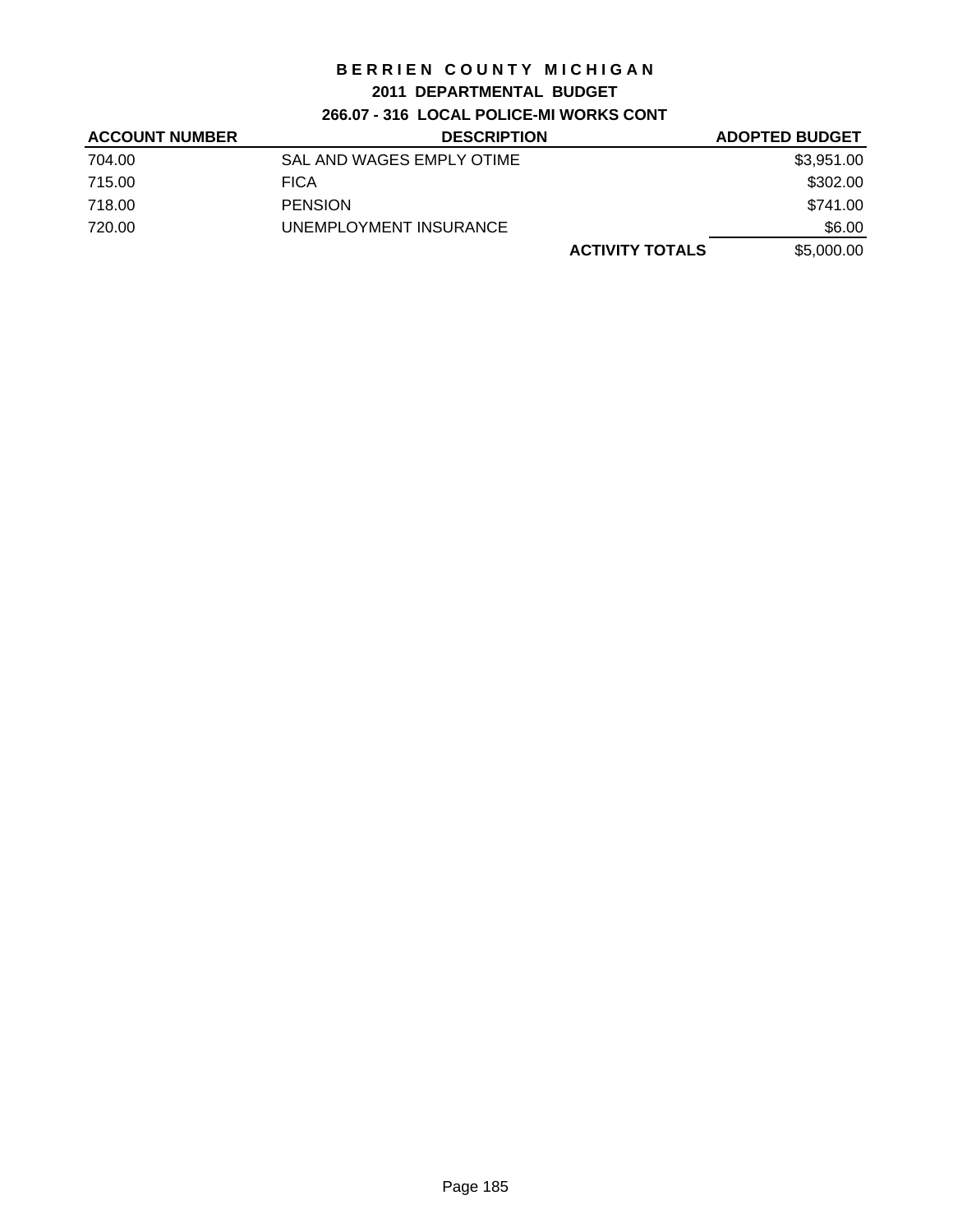### **2011 DEPARTMENTAL BUDGET**

**266.07 - 317 LOCAL POLICE-DHS CONTRACT**

| SAL AND WAGES EMPLY PER<br>\$53,890.00<br>702.00<br>\$2,571.00<br>705.00<br><b>SAL &amp; WAGES EMPLY HOLIDAY</b><br>\$4,320.00<br>715.00<br><b>FICA</b><br>\$13,905.00<br>716.00<br><b>HOSPITALIZATION</b><br>\$205.00<br>717.00<br>LIFE/ADD/STD INSURANCE<br>\$10,598.00<br>718.00<br><b>PENSION</b><br>\$85.00<br>720.00<br>UNEMPLOYMENT INSURANCE<br>\$1,200.00<br>726.00<br>DENTAL INSURANCE<br>\$86,774.00<br><b>ACTIVITY TOTALS</b> | <b>ACCOUNT NUMBER</b> | <b>DESCRIPTION</b> | <b>ADOPTED BUDGET</b> |
|-------------------------------------------------------------------------------------------------------------------------------------------------------------------------------------------------------------------------------------------------------------------------------------------------------------------------------------------------------------------------------------------------------------------------------------------|-----------------------|--------------------|-----------------------|
|                                                                                                                                                                                                                                                                                                                                                                                                                                           |                       |                    |                       |
|                                                                                                                                                                                                                                                                                                                                                                                                                                           |                       |                    |                       |
|                                                                                                                                                                                                                                                                                                                                                                                                                                           |                       |                    |                       |
|                                                                                                                                                                                                                                                                                                                                                                                                                                           |                       |                    |                       |
|                                                                                                                                                                                                                                                                                                                                                                                                                                           |                       |                    |                       |
|                                                                                                                                                                                                                                                                                                                                                                                                                                           |                       |                    |                       |
|                                                                                                                                                                                                                                                                                                                                                                                                                                           |                       |                    |                       |
|                                                                                                                                                                                                                                                                                                                                                                                                                                           |                       |                    |                       |
|                                                                                                                                                                                                                                                                                                                                                                                                                                           |                       |                    |                       |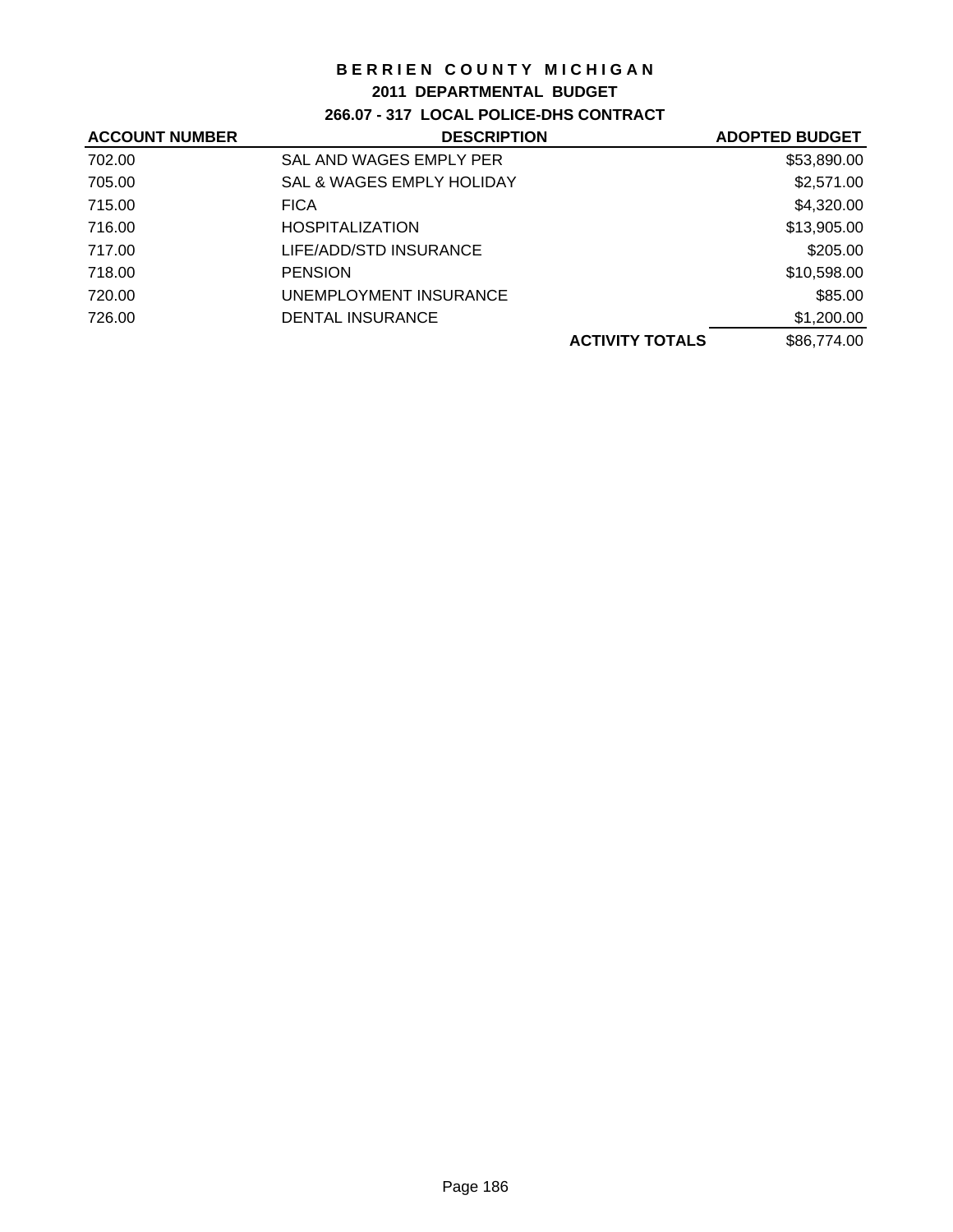## **2011 DEPARTMENTAL BUDGET**

**266.07 - 318 LOCAL POLICE-FBI CONTRACT**

| <b>ACCOUNT NUMBER</b> | <b>DESCRIPTION</b>        |                        | <b>ADOPTED BUDGET</b> |
|-----------------------|---------------------------|------------------------|-----------------------|
| 704.00                | SAL AND WAGES EMPLY OTIME |                        | \$12,624.00           |
| 715.00                | <b>FICA</b>               |                        | \$966.00              |
| 718.00                | <b>PENSION</b>            |                        | \$2,370.00            |
| 720.00                | UNEMPLOYMENT INSURANCE    |                        | \$19.00               |
|                       |                           | <b>ACTIVITY TOTALS</b> | \$15,979.00           |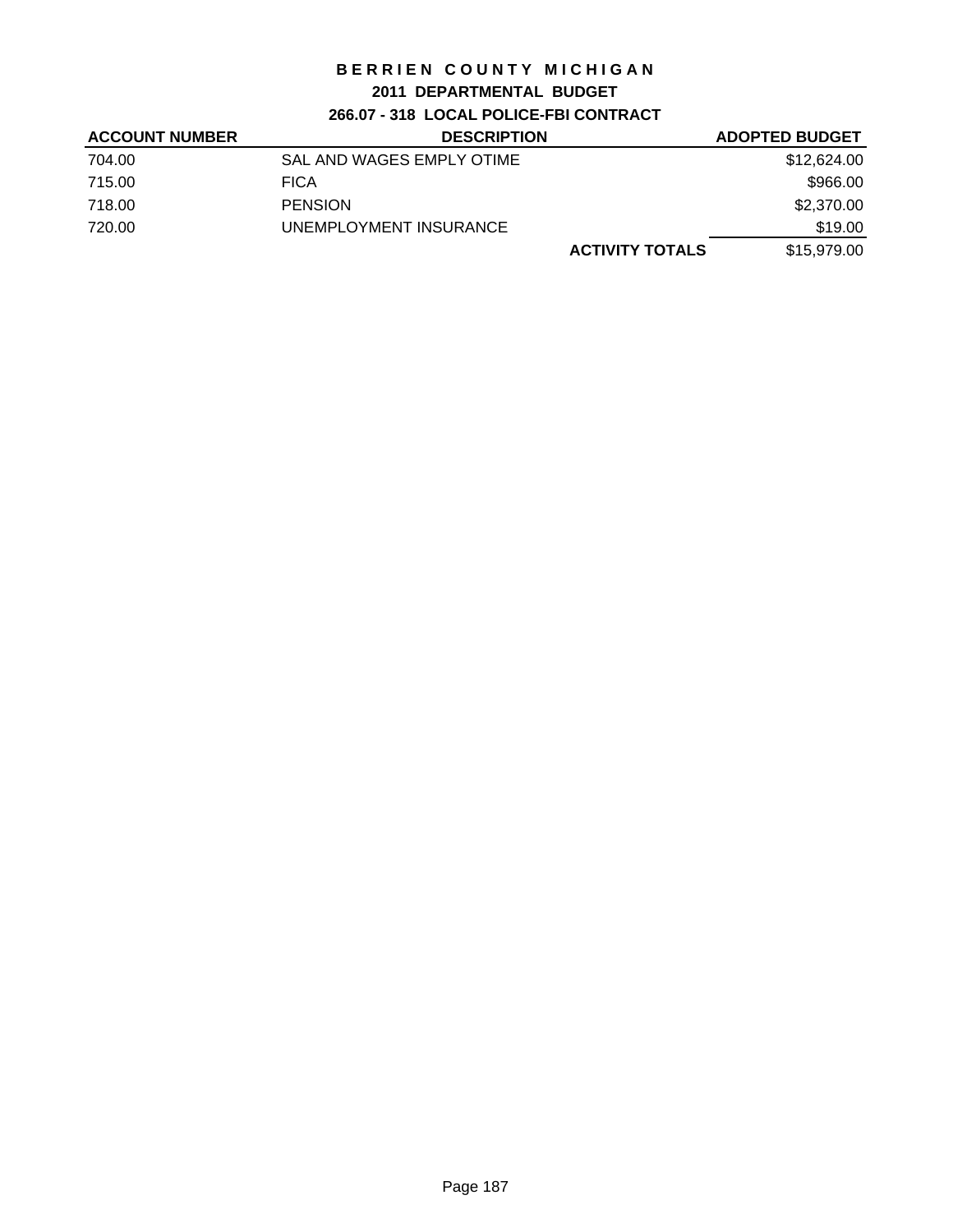## **2011 DEPARTMENTAL BUDGET**

**266.08 - 305 ACT 302 TRAINING FUND**

| <b>ACCOUNT NUMBER</b> | <b>DESCRIPTION</b>        |                        | <b>ADOPTED BUDGET</b> |
|-----------------------|---------------------------|------------------------|-----------------------|
| 725.00                | EMPLY TRAINING AND IMPROV |                        | \$4,763.00            |
| 817.00                | MEMBERSHIP & SUBSCRIPTION |                        | \$5,130.00            |
| 861.00                | TRAVEL                    |                        | \$4,762.00            |
|                       |                           | <b>ACTIVITY TOTALS</b> | \$14,655.00           |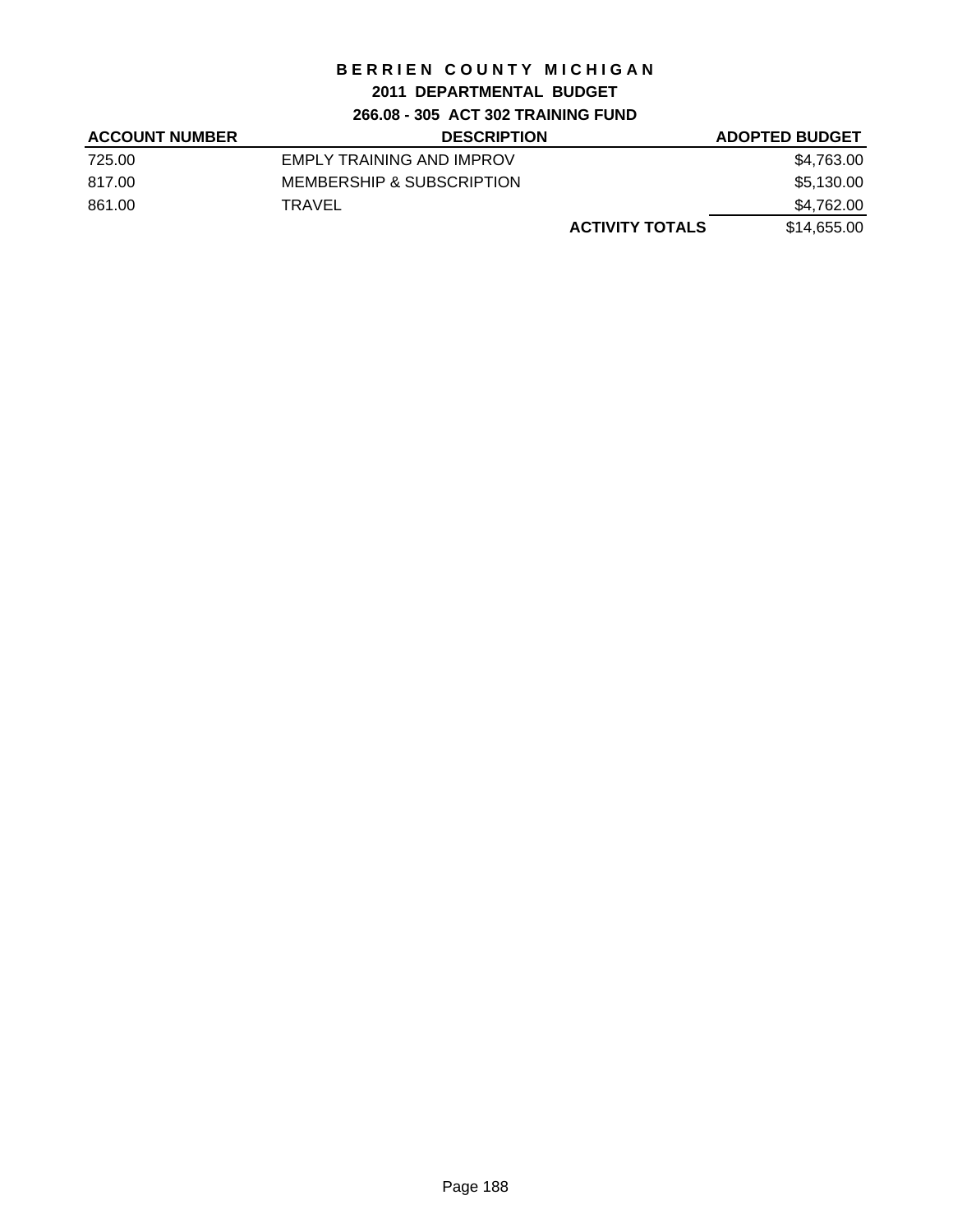## **2011 DEPARTMENTAL BUDGET**

**266.09 - 327 911 COUNTY OPER FUND**

| <b>ACCOUNT NUMBER</b> | <b>DESCRIPTION</b>                   |                        | <b>ADOPTED BUDGET</b> |
|-----------------------|--------------------------------------|------------------------|-----------------------|
| 701.00                | <b>SAL AND WAGES SUPERV</b>          |                        | \$80,722.00           |
| 702.00                | SAL AND WAGES EMPLY PER              |                        | \$1,390,114.00        |
| 703.00                | SAL AND WAGES EMPLY TEM              |                        | \$105,640.00          |
| 704.00                | <b>SAL AND WAGES EMPLY OTIME</b>     |                        | \$52,250.00           |
| 705.00                | <b>SAL &amp; WAGES EMPLY HOLIDAY</b> |                        | \$80,324.00           |
| 715.00                | <b>FICA</b>                          |                        | \$130,742.00          |
| 716.00                | <b>HOSPITALIZATION</b>               |                        | \$445,436.00          |
| 717.00                | LIFE/ADD/STD INSURANCE               |                        | \$10,141.00           |
| 718.00                | <b>PENSION</b>                       |                        | \$269,427.00          |
| 720.00                | UNEMPLOYMENT INSURANCE               |                        | \$2,562.00            |
| 726.00                | <b>DENTAL INSURANCE</b>              |                        | \$36,400.00           |
| 728.00                | <b>PRINTING &amp; BINDING</b>        |                        | \$1,500.00            |
| 730.00                | <b>OFFICE SUPPLIES</b>               |                        | \$6,000.00            |
| 730.05                | CENTRAL OFFICE SUPPLIES              |                        | \$4,300.00            |
| 733.00                | <b>COPIER CHARGES</b>                |                        | \$480.00              |
| 747.00                | <b>OTHER SUPPLIES</b>                |                        | \$200.00              |
| 802.01                | <b>CONTRACTUAL SERVICES</b>          |                        | \$159,864.00          |
| 802.04                | CONTRACTUAL SERVICES FEES            |                        | \$4,557.00            |
| 802.15                | CONTRACTUAL-ALI EQUIPT               |                        | \$11,222.00           |
| 802.18                | CONTRACTUAL-TECH I/S SERV            |                        | \$63,000.00           |
| 817.00                | <b>MEMBERSHIP &amp; SUBSCRIPTION</b> |                        | \$800.00              |
| 848.08                | <b>RECOGNITION EXPENSES</b>          |                        | \$250.00              |
| 851.00                | <b>TELEPHONE</b>                     |                        | \$137,086.00          |
| 853.01                | 800 MHZ SUB FEE REIMB                |                        | \$5,800.00            |
| 855.00                | <b>CABLE SUBSCRIPTION</b>            |                        | \$540.00              |
| 861.00                | <b>TRAVEL</b>                        |                        | \$2,400.00            |
| 920.00                | <b>UTILITIES</b>                     |                        | \$3,550.00            |
| 935.00                | <b>EQUIPMENT REPAIRS &amp; MAINT</b> |                        | \$96,871.00           |
| 937.00                | OFF EQUIP REP & MAINT                |                        | \$2,562.00            |
| 937.01                | SOFTWARE MAINTENANCE                 |                        | \$39,113.00           |
| 937.02                | <b>COMPUTER MAINTENANCE</b>          |                        | \$3,000.00            |
| 947.00                | <b>EQUIPMENT RENTAL</b>              |                        | \$1,776.00            |
| 956.00                | <b>MISCELLANEOUS</b>                 |                        | \$200.00              |
| 956.04                | MISC-MEETING EXPENSES                |                        | \$400.00              |
| 963.00                | <b>INDIRECT COST RECOVERY</b>        |                        | \$147,428.00          |
| 979.00                | <b>OFFICE EQUIP &amp; FURNITURE</b>  |                        | \$2,200.00            |
| 980.00                | <b>BOOKS</b>                         |                        | \$550.00              |
|                       |                                      | <b>ACTIVITY TOTALS</b> | \$3,299,407.00        |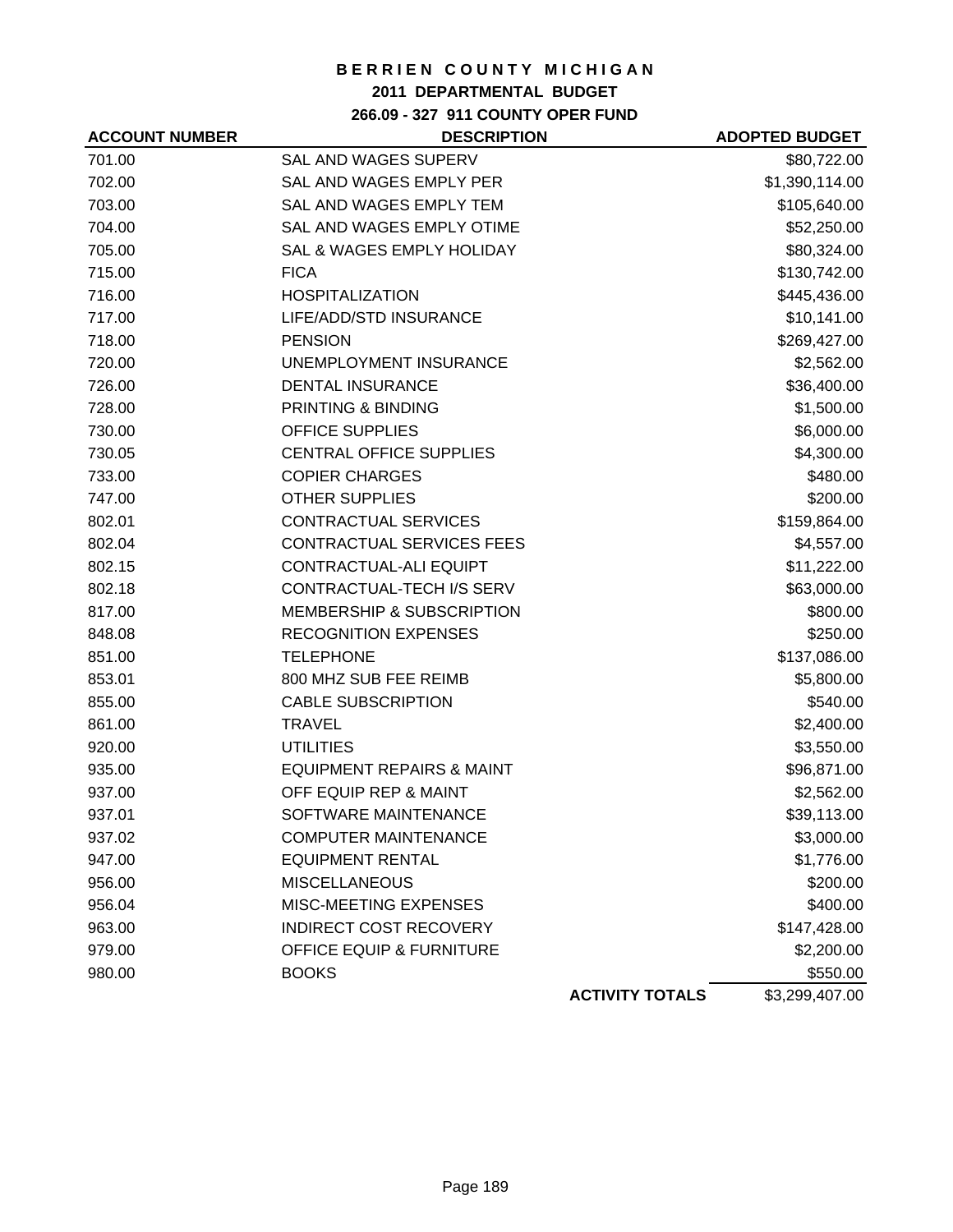### **2011 DEPARTMENTAL BUDGET**

## **266.09 - 328 911 WIRELESS SERVICE CHARGE**

| <b>ACCOUNT NUMBER</b> | <b>DESCRIPTION</b>     |                        | <b>ADOPTED BUDGET</b> |
|-----------------------|------------------------|------------------------|-----------------------|
| 999.00                | APPROP-COUNTY AGENCIES |                        | \$423,449.00          |
|                       |                        | <b>ACTIVITY TOTALS</b> | \$423,449.00          |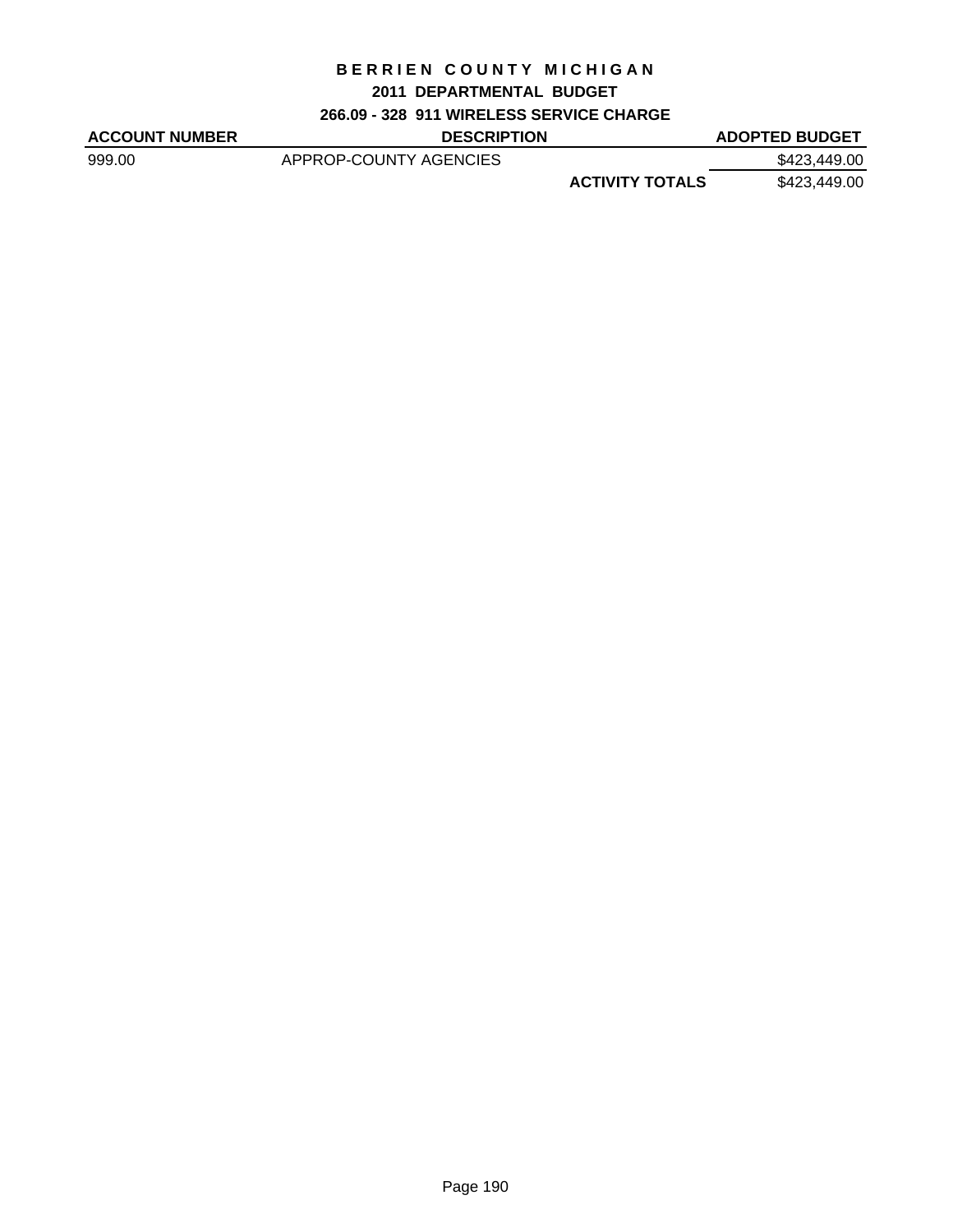### **2011 DEPARTMENTAL BUDGET**

**266.09 - 329 MSP 800 MHZ CR REIMBURSE**

| <b>ACCOUNT NUMBER</b> | <b>DESCRIPTION</b>      | <b>ADOPTED BUDGET</b>                  |
|-----------------------|-------------------------|----------------------------------------|
| 977.06                | RADIO EQUIPMENT-800 MHZ | \$137,977.00                           |
|                       |                         | <b>ACTIVITY TOTALS</b><br>\$137,977.00 |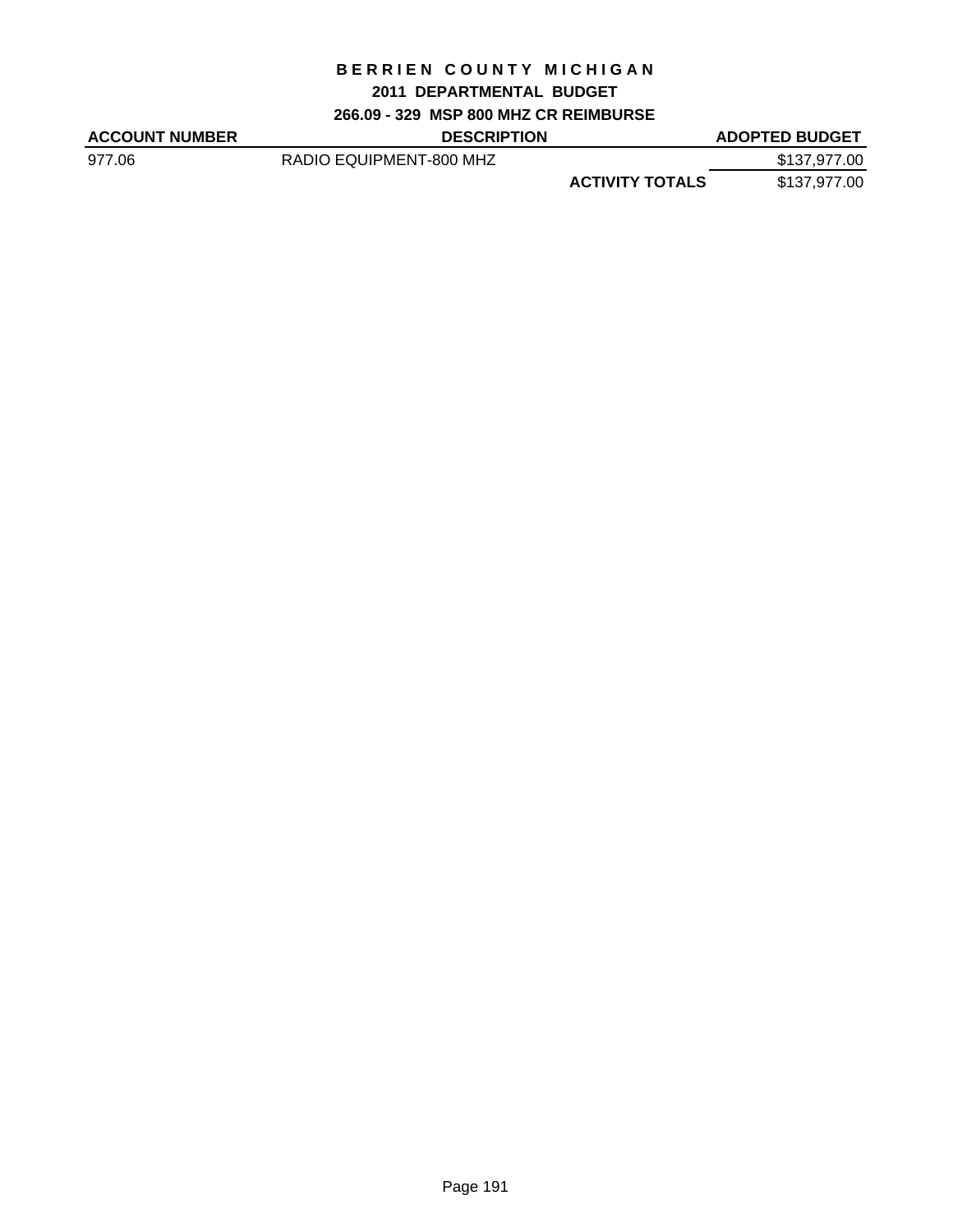### **2011 DEPARTMENTAL BUDGET**

# **266.10 - 351 HOUSE ARREST PROGRAM-SHERIFFS**

| <b>ACCOUNT NUMBER</b> | <b>DESCRIPTION</b>        | <b>ADOPTED BUDGET</b> |
|-----------------------|---------------------------|-----------------------|
| 702.00                | SAL AND WAGES EMPLY PER   | \$107,781.00          |
| 703.00                | SAL AND WAGES EMPLY TEM   | \$40,492.00           |
| 704.00                | SAL AND WAGES EMPLY OTIME | \$2,500.00            |
| 705.00                | SAL & WAGES EMPLY HOLIDAY | \$6,984.00            |
| 715.00                | <b>FICA</b>               | \$12,068.00           |
| 716.00                | <b>HOSPITALIZATION</b>    | \$27,809.00           |
| 717.00                | LIFE/ADD/STD INSURANCE    | \$410.00              |
| 718.00                | <b>PENSION</b>            | \$22,011.00           |
| 720.00                | UNEMPLOYMENT INSURANCE    | \$237.00              |
| 724.00                | UNIFORMS AND ACCESSORIES  | \$900.00              |
| 726.00                | <b>DENTAL INSURANCE</b>   | \$2,400.00            |
| 747.00                | <b>OTHER SUPPLIES</b>     | \$1,000.00            |
| 752.00                | UNIFORM CLEANING          | \$600.00              |
|                       | <b>ACTIVITY TOTALS</b>    | \$225,192.00          |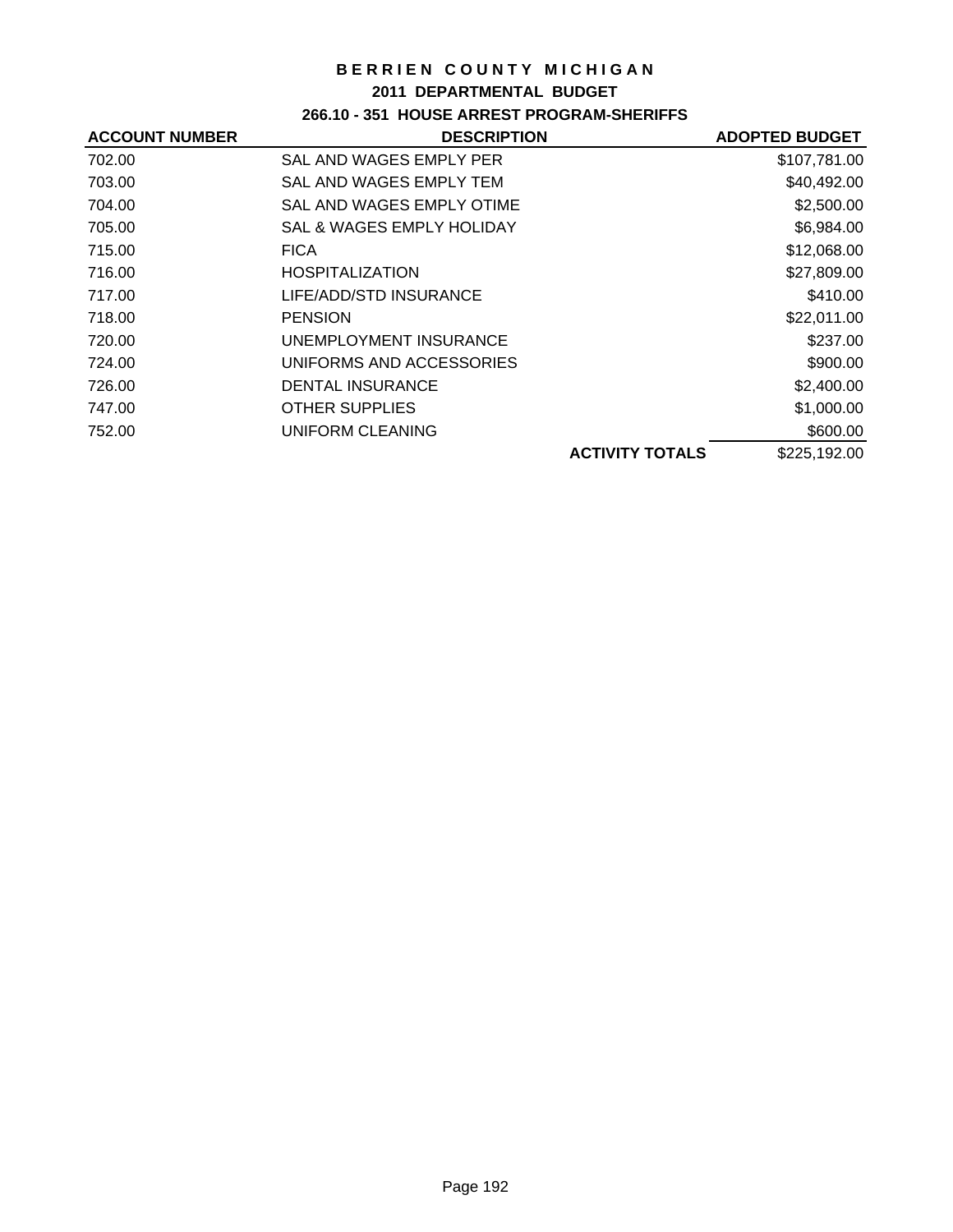### **2011 DEPARTMENTAL BUDGET**

## **266.21 - 351 COMMUNITY TETHER PROGRAM**

| <b>ACCOUNT NUMBER</b> | <b>DESCRIPTION</b>                   |                        | <b>ADOPTED BUDGET</b> |
|-----------------------|--------------------------------------|------------------------|-----------------------|
| 702.00                | SAL AND WAGES EMPLY PER              |                        | \$53,890.00           |
| 703.00                | SAL AND WAGES EMPLY TEM              |                        | \$61,120.00           |
| 704.00                | SAL AND WAGES EMPLY OTIME            |                        | \$1,314.00            |
| 705.00                | <b>SAL &amp; WAGES EMPLY HOLIDAY</b> |                        | \$7,332.00            |
| 715.00                | <b>FICA</b>                          |                        | \$9,460.00            |
| 716.00                | <b>HOSPITALIZATION</b>               |                        | \$22,014.00           |
| 717.00                | LIFE/ADD/STD INSURANCE               |                        | \$474.00              |
| 718.00                | <b>PENSION</b>                       |                        | \$5,126.00            |
| 720.00                | UNEMPLOYMENT INSURANCE               |                        | \$185.00              |
| 726.00                | <b>DENTAL INSURANCE</b>              |                        | \$1,465.00            |
| 728.00                | PRINTING & BINDING                   |                        | \$450.00              |
| 730.00                | <b>OFFICE SUPPLIES</b>               |                        | \$800.00              |
| 752.00                | UNIFORM CLEANING                     |                        | \$500.00              |
| 761.00                | <b>MEDICAL SUPPLIES</b>              |                        | \$85.00               |
| 802.01                | CONTRACTUAL SERVICES                 |                        | \$141,650.00          |
| 851.00                | TELEPHONE                            |                        | \$1,020.00            |
|                       |                                      | <b>ACTIVITY TOTALS</b> | \$306,885.00          |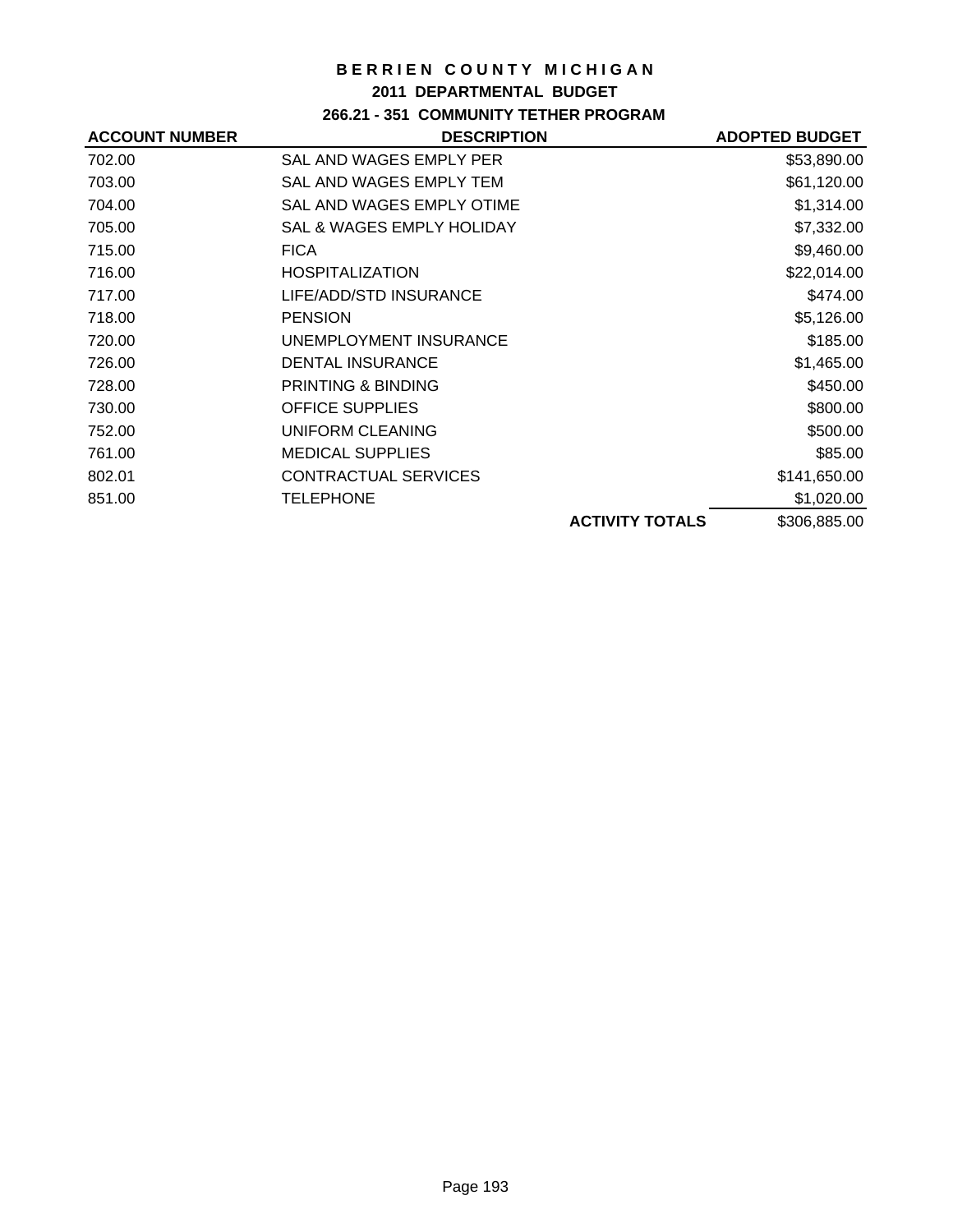### **2011 DEPARTMENTAL BUDGET**

**266.35 - 327 B C SHERIFF SPEC TEAMS**

| <b>ACCOUNT NUMBER</b> | <b>DESCRIPTION</b>                    | <b>ADOPTED BUDGET</b> |
|-----------------------|---------------------------------------|-----------------------|
| 702.00                | SAL AND WAGES EMPLY PER               | \$97,668.00           |
| 715.00                | <b>FICA</b>                           | \$7,472.00            |
| 716.00                | <b>HOSPITALIZATION</b>                | \$22,247.00           |
| 717.00                | LIFE/ADD/STD INSURANCE                | \$361.00              |
| 718.00                | <b>PENSION</b>                        | \$17,431.00           |
| 720.00                | UNEMPLOYMENT INSURANCE                | \$147.00              |
| 724.01                | UNIF & ACCESS-HAZMAT TEAM             | \$200.00              |
| 724.02                | UNIF & ACCESS-EVID                    | \$250.00              |
| 724.03                | UNIF & ACCESS-TRU                     | \$2,000.00            |
| 724.04                | UNIF & ACCESS-BOMB                    | \$200.00              |
| 724.05                | UNIF & ACCES-DIVE TEAM                | \$396.00              |
| 724.06                | UNIF & ACCESS-CRISIS NEG              | \$400.00              |
| 725.06                | EMP TRN & IMPROV-HAZMAT               | \$3,250.00            |
| 725.07                | <b>EMP TRN &amp; IMPROV-BOMB</b>      | \$6,489.00            |
| 725.08                | EMP TRN & IMPROV-TRU TEAM             | \$2,200.00            |
| 725.09                | <b>EMP TRN &amp; IMPROV-DIVE</b>      | \$1,150.00            |
| 725.10                | <b>EMP TRN &amp; IMPROV-EVID TECH</b> | \$600.00              |
| 725.13                | <b>EMP TRN-ACC INVEST</b>             | \$3,600.00            |
| 725.14                | <b>EMP TRN-CRISIS NEGOT</b>           | \$1,500.00            |
| 726.00                | <b>DENTAL INSURANCE</b>               | \$2,016.00            |
| 746.03                | SAFE EQUIP/GEAR-HAZMAT                | \$2,670.00            |
| 746.07                | SAFETY EQUIP/GEAR BOMB                | \$300.00              |
| 746.08                | <b>GUNS WEAPONS &amp;MAINTENANCE</b>  | \$5,500.00            |
| 747.05                | <b>OTHER SUPPLIES-EVID</b>            | \$3,389.00            |
| 747.07                | OTHER SUPPLIES-BOMB TEAM              | \$200.00              |
| 747.08                | OTHER SUPPLIES-HAZMAT                 | \$600.00              |
| 779.01                | <b>DIVING SUPPLIES</b>                | \$1,200.00            |
| 802.01                | <b>CONTRACTUAL SERVICES</b>           | \$1,950.00            |
| 802.29                | CONTRACTUAL SVCS-BOMB SQ              | \$4,120.00            |
| 817.03                | MEMBER/SUBSCRIPT-TRU TEAM             | \$225.00              |
| 817.04                | MEMBER/SUBSCRIPT-BOMB TEAM            | \$350.00              |
| 817.05                | <b>MEMBER/SUB-CRISIS NEGOT</b>        | \$190.00              |
| 836.05                | <b>HEALTH SERV-ANNUAL PHYS</b>        | \$6,200.00            |
| 837.00                | <b>HEALTH SERVICES</b>                | \$9,455.00            |
| 851.00                | <b>TELEPHONE</b>                      | \$420.00              |
| 856.00                | <b>PAGER SERVICE</b>                  | \$2,341.00            |
| 861.01                | <b>TRAVEL-HAZMAT TEAM</b>             | \$200.00              |
| 861.02                | <b>TRAVEL-BOMB TEAM</b>               | \$400.00              |
| 861.03                | <b>TRAVEL-TRU TEAM</b>                | \$2,600.00            |
| 861.04                | <b>TRAVEL-DIVE TEAM</b>               | \$450.00              |
| 861.05                | <b>TRAVEL-EVIDENCE TECH</b>           | \$930.00              |
| 861.06                | TRAVEL-ACCIDENT INVEST                | \$1,400.00            |
| 935.03                | <b>EQUIP REPAIR/MAIN-BOMB</b>         | \$200.00              |
| 935.04                | EQUIP REPAIR/MAIN-EVIDENCE TECHS      | \$2,807.00            |
| 935.05                | <b>EQUIP REPAIR/MAIN-DIVE</b>         | \$1,300.00            |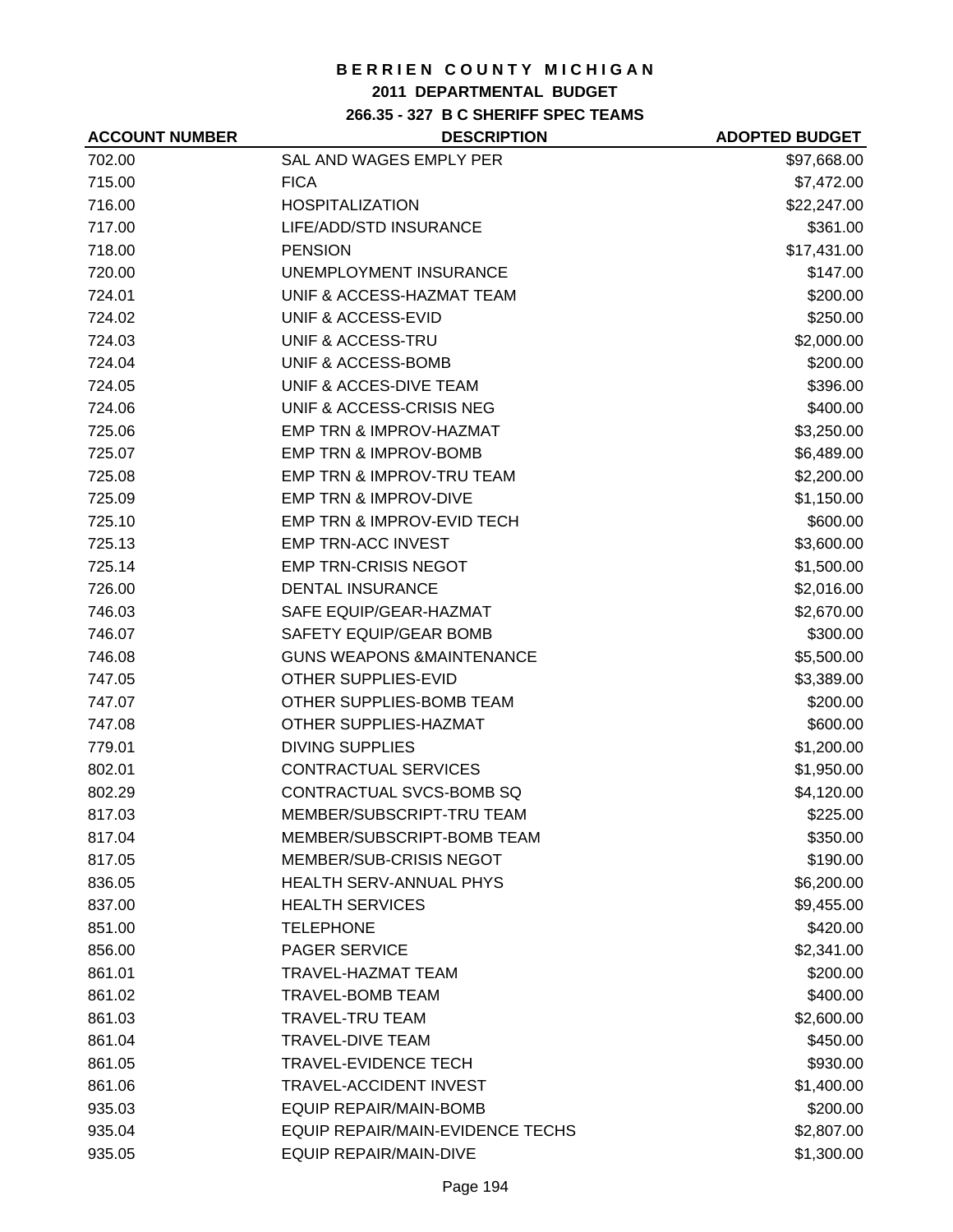| <b>DESCRIPTION</b>                         | <b>ADOPTED BUDGET</b> |
|--------------------------------------------|-----------------------|
| EQUIP REPAIR/MAINT-HAZMAT                  | \$1,775.00            |
| <b>VEHICLE REPAIRS &amp; MAINT</b>         | \$1,000.00            |
| RENTAL-TRAINING                            | \$500.00              |
| <b>TOOLS &amp; EQUIPMENT-HAZMAT</b>        | \$3,207.00            |
| <b>TOOLS &amp; EQUIPMENT-BOMB</b>          | \$200.00              |
| <b>TOOLS &amp; EQUIPMENT-DIVE</b>          | \$200.00              |
| <b>TOOLS &amp; EQUIPMENT-EVID</b>          | \$208.00              |
| <b>PURCHASED SOFTWARE</b>                  | \$1,474.00            |
| <b>DIVING EQUIPMENT</b>                    | \$4,155.00            |
| <b>ACTIVITY TOTALS</b>                     | \$231,693.00          |
| BERRIEN COUNTY MICHIGAN                    |                       |
| 2011 DEPARTMENTAL BUDGET                   |                       |
| 266.65 - 151 COMPREHENS COM COR PROG 10/11 |                       |
| <b>DESCRIPTION</b>                         | <b>ADOPTED BUDGET</b> |
| SAL AND WAGES EMPLY PER                    | \$66,959.00           |
| <b>FICA</b>                                | \$5,122.00            |
| <b>HOSPITALIZATION</b>                     | \$20,681.00           |
| LIFE/ADD/STD INSURANCE                     | \$391.00              |
| <b>PENSION</b>                             | \$9,510.00            |
| UNEMPLOYMENT INSURANCE                     | \$101.00              |
| <b>DENTAL INSURANCE</b>                    | \$1,535.00            |
| <b>ACTIVITY TOTALS</b>                     | \$104,299.00          |
|                                            |                       |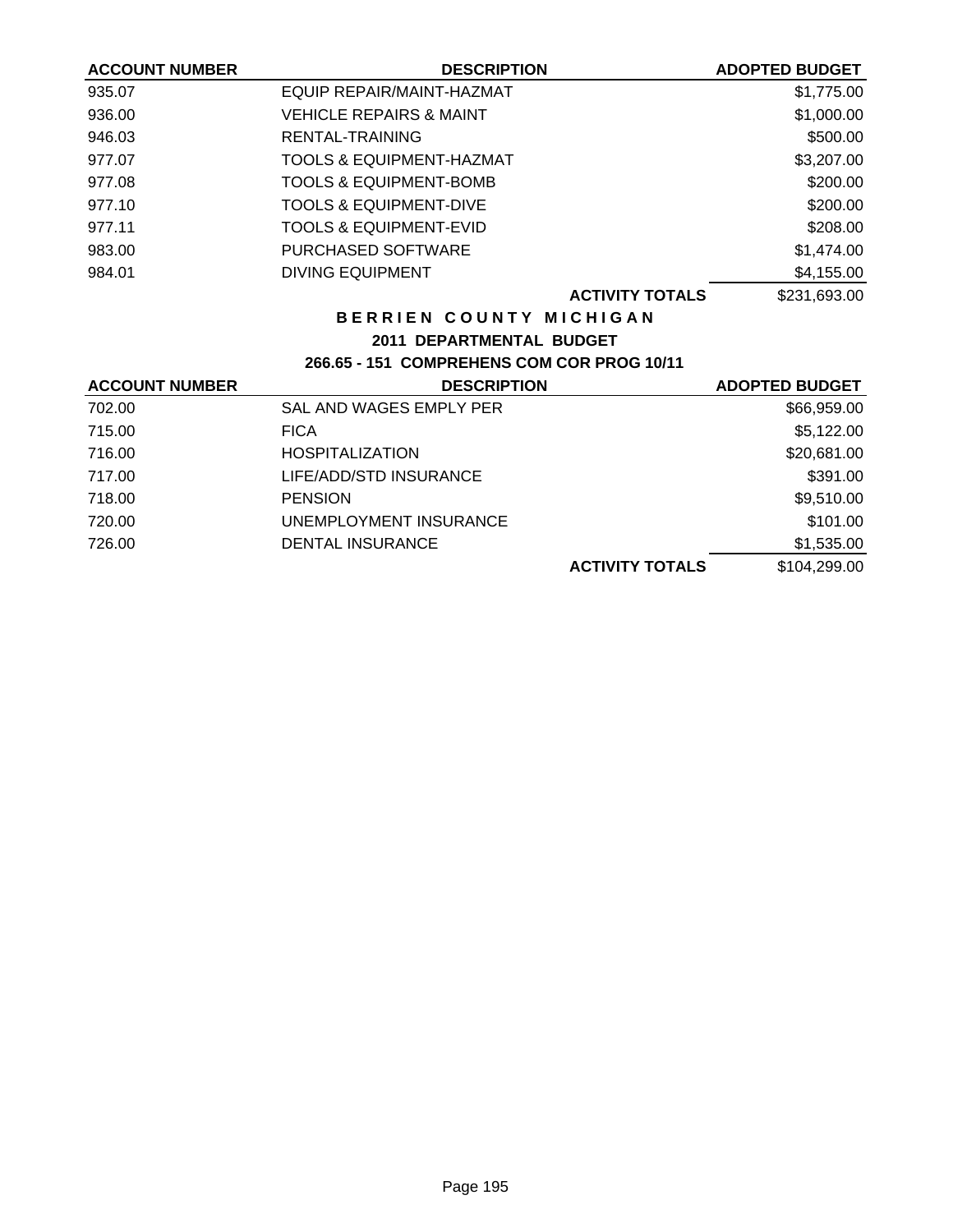#### **2011 DEPARTMENTAL BUDGET**

## **266.82 - 130 MI MNTL HLTH COURT GRANT-SCAO 09**

| <b>ACCOUNT NUMBER</b> | <b>DESCRIPTION</b>   |                        | <b>ADOPTED BUDGET</b> |
|-----------------------|----------------------|------------------------|-----------------------|
| 802.01                | CONTRACTUAL SERVICES |                        | \$15,000.00           |
|                       |                      | <b>ACTIVITY TOTALS</b> | \$15,000.00           |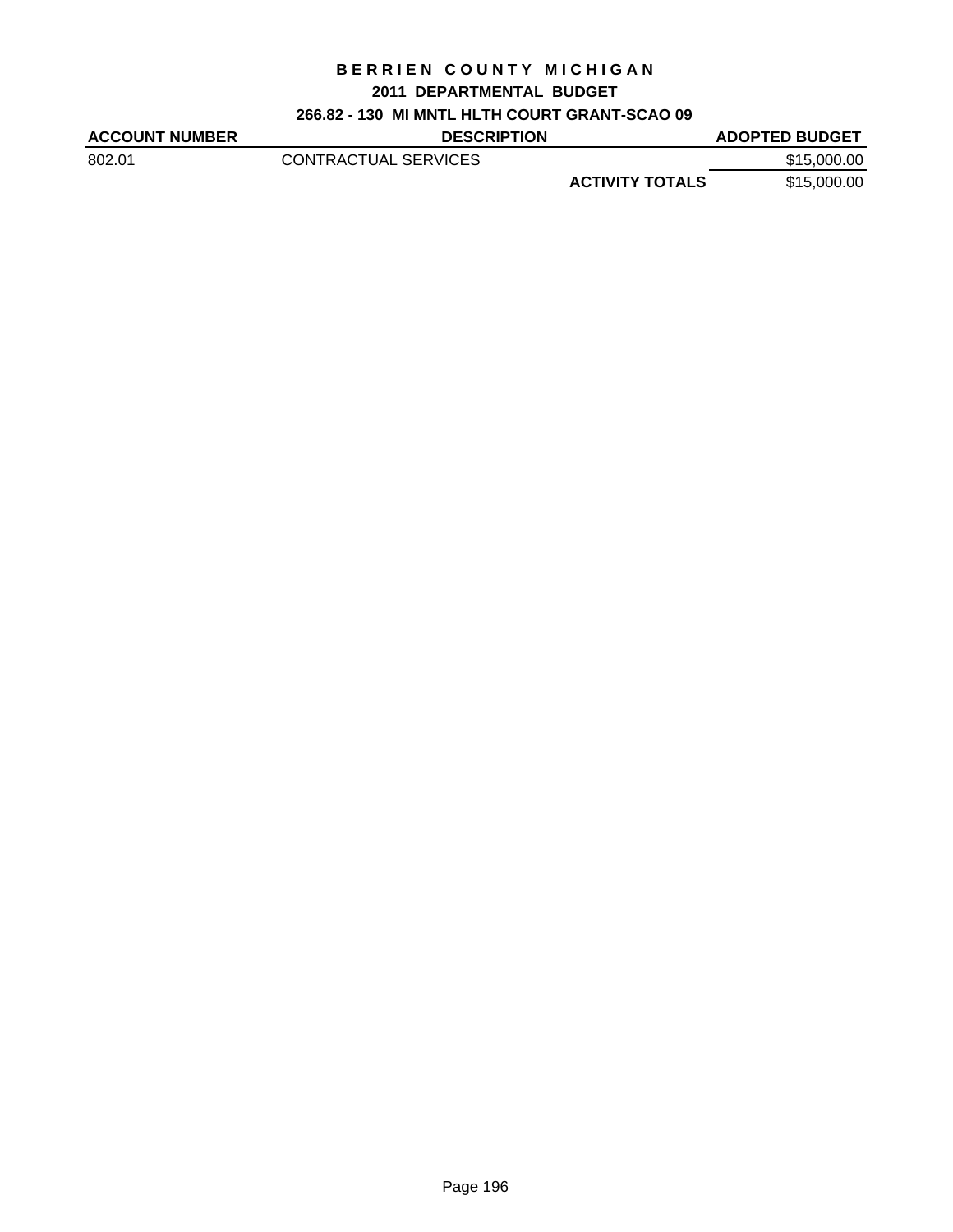## **2011 DEPARTMENTAL BUDGET**

**266.83 - 351 EQUIP & JAIL MGT-BC JAIL**

| <b>ACCOUNT NUMBER</b> | <b>DESCRIPTION</b>      | <b>ADOPTED BUDGET</b> |
|-----------------------|-------------------------|-----------------------|
| 801.00                | ADMINISTRATIVE EXPENSES | \$3,021.00            |
| 983.00                | PURCHASED SOFTWARE      | \$58,966.00           |
|                       | <b>ACTIVITY TOTALS</b>  | \$61,987.00           |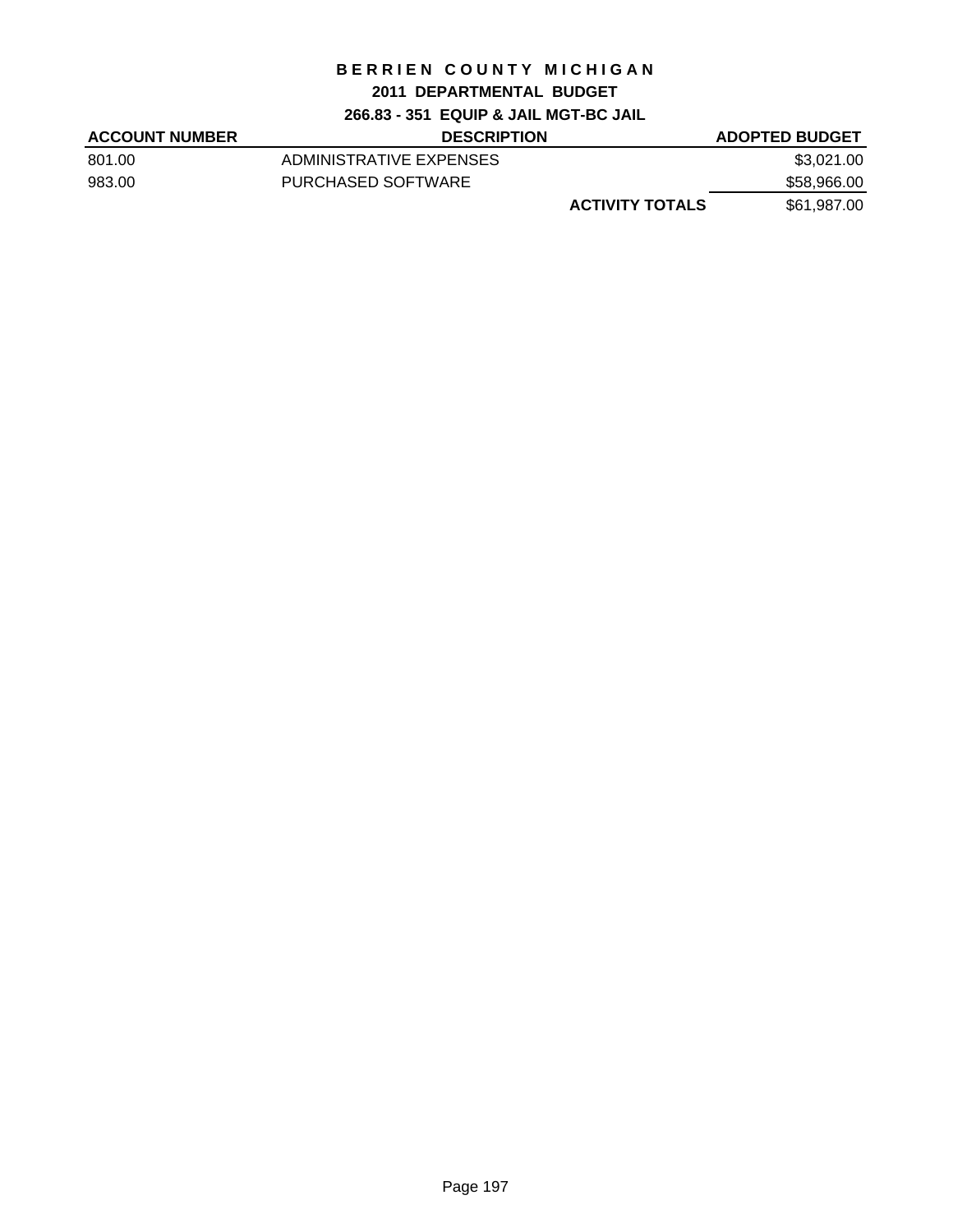## **2011 DEPARTMENTAL BUDGET**

**266.85 - 351 JUST ASSIS GRNT BC 09/10**

| <b>ACCOUNT NUMBER</b> | <b>DESCRIPTION</b>      | <b>ADOPTED BUDGET</b> |
|-----------------------|-------------------------|-----------------------|
| 801.00                | ADMINISTRATIVE EXPENSES | \$735.00              |
| 983.00                | PURCHASED SOFTWARE      | \$14,131.00           |
|                       | <b>ACTIVITY TOTALS</b>  | \$14,866.00           |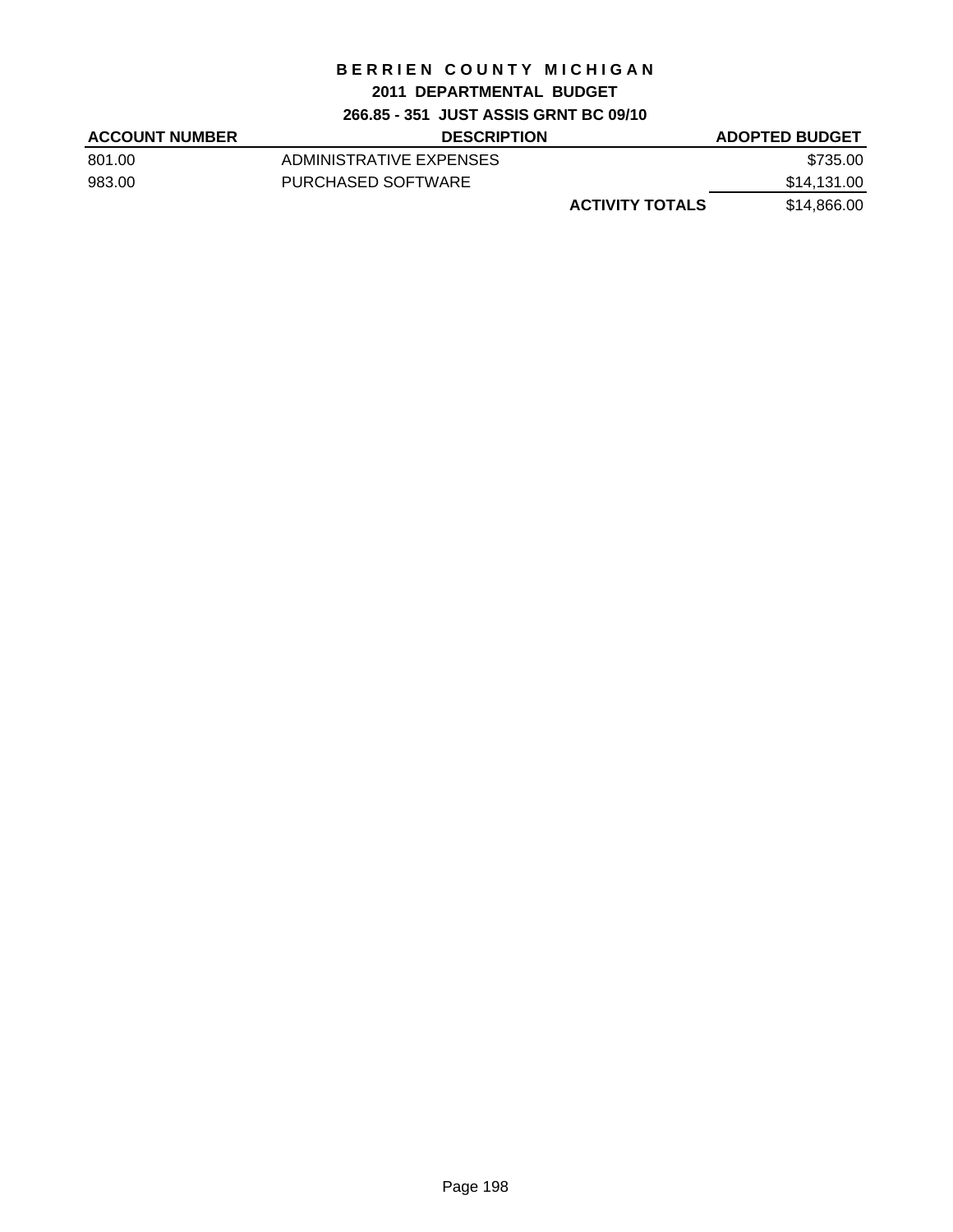### **2011 DEPARTMENTAL BUDGET**

## **266.86 - 169 DRUG TREATMENT GRANT 09/12**

| <b>ACCOUNT NUMBER</b> | <b>DESCRIPTION</b>        | <b>ADOPTED BUDGET</b> |
|-----------------------|---------------------------|-----------------------|
| 730.00                | <b>OFFICE SUPPLIES</b>    | \$4,800.00            |
| 761.00                | <b>MEDICAL SUPPLIES</b>   | \$5,381.00            |
| 802.01                | CONTRACTUAL SERVICES      | \$104,120.00          |
| 979.05                | <b>COMPUTER EQUIPMENT</b> | \$3,415.00            |
|                       | <b>ACTIVITY TOTALS</b>    | \$117,716.00          |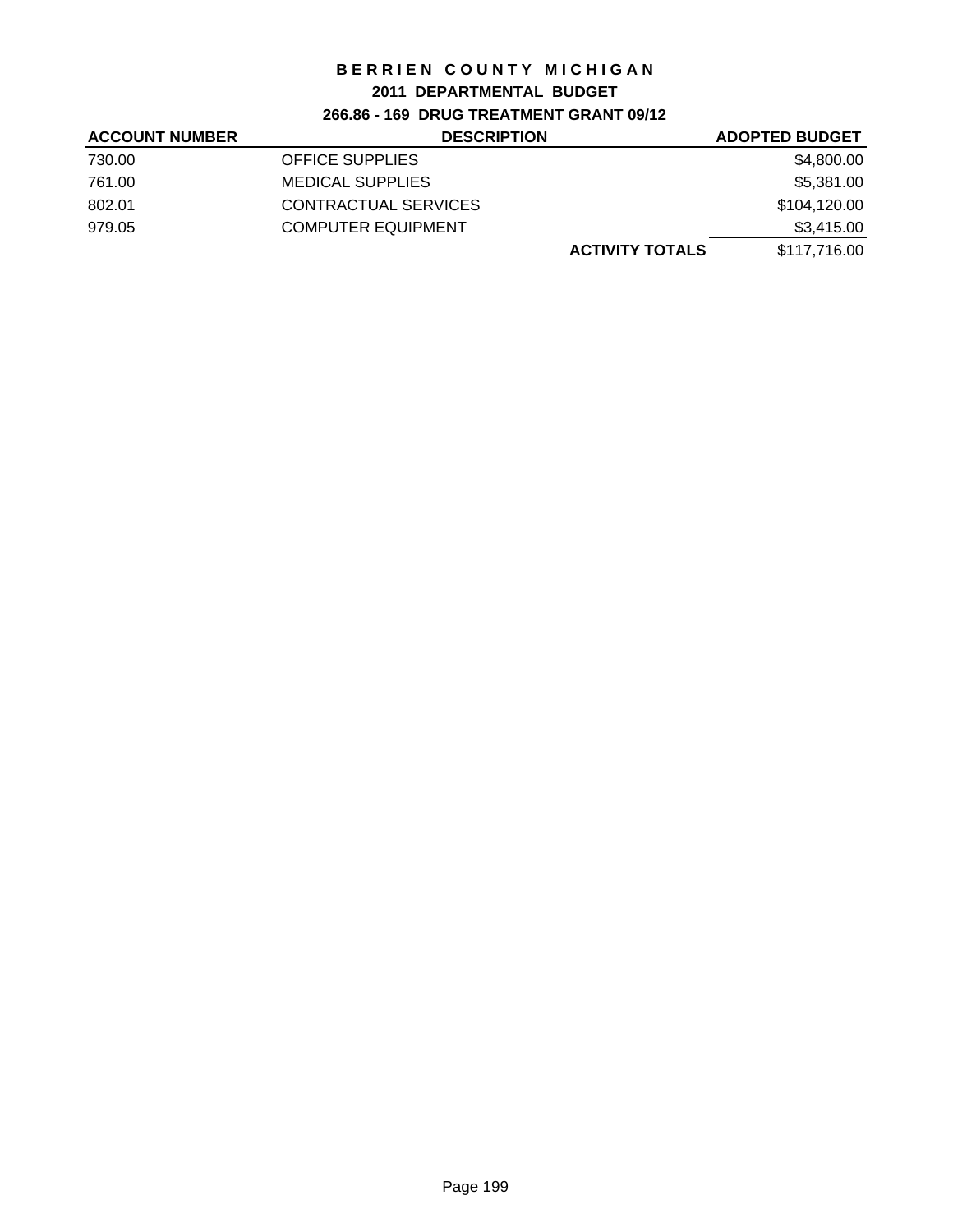#### **2011 DEPARTMENTAL BUDGET**

**266.87 - 169 MENTAL HLTH COURT GRANT 09/10**

| <b>ACCOUNT NUMBER</b> | <b>DESCRIPTION</b>      | <b>ADOPTED BUDGET</b> |
|-----------------------|-------------------------|-----------------------|
| 703.00                | SAL AND WAGES EMPLY TEM | \$15,555.00           |
| 715.00                | <b>FICA</b>             | \$1,190.00            |
| 720.00                | UNEMPLOYMENT INSURANCE  | \$23.00               |
| 728.00                | PRINTING & BINDING      | \$10.00               |
| 730.00                | <b>OFFICE SUPPLIES</b>  | \$1,665.00            |
| 861.00                | <b>TRAVEL</b>           | \$1,000.00            |
|                       | <b>ACTIVITY TOTALS</b>  | \$19,443.00           |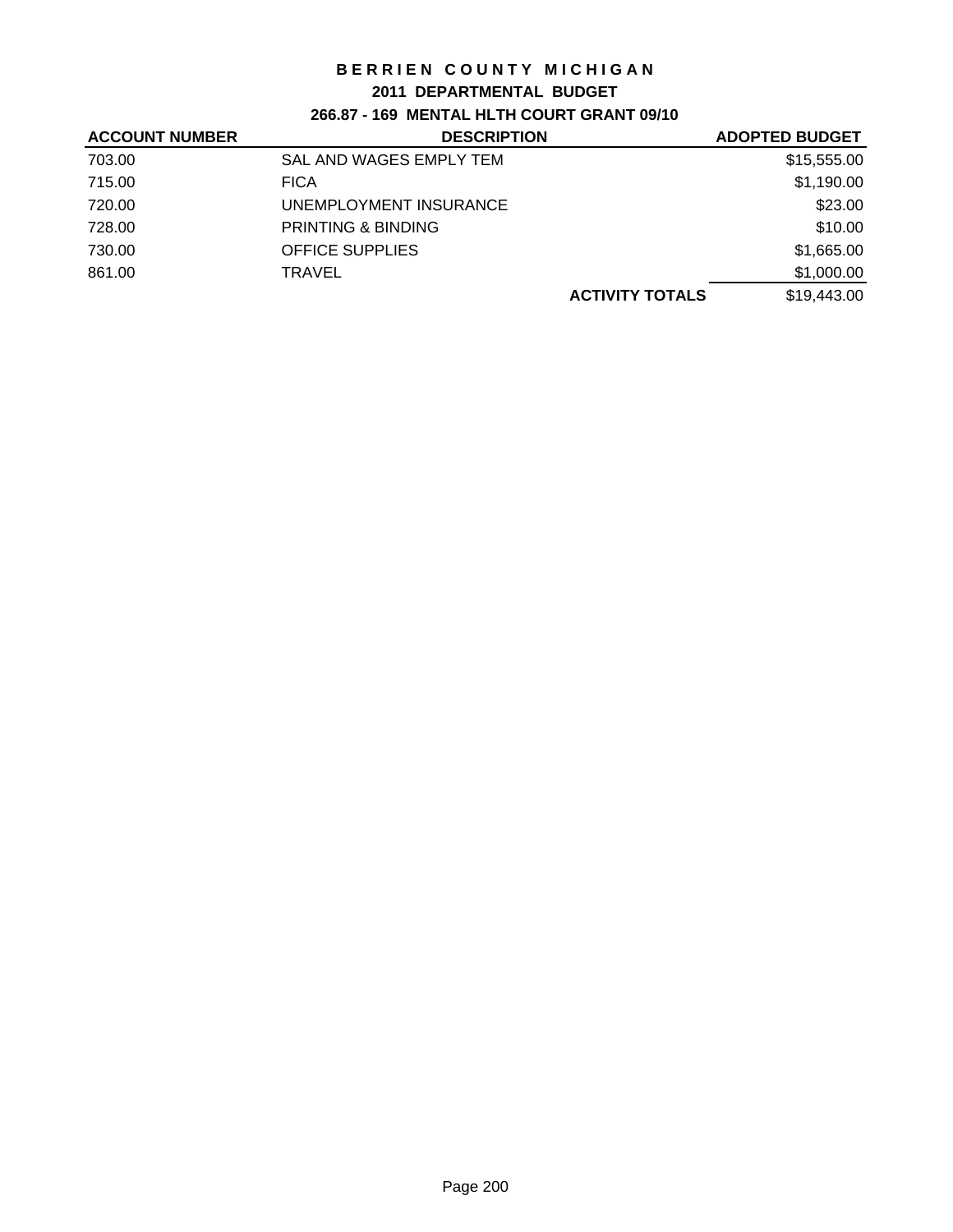## **2011 DEPARTMENTAL BUDGET**

**266.99 - 426 CERT-HM-VAN BUREN**

| <b>ACCOUNT NUMBER</b> | <b>DESCRIPTION</b>            | <b>ADOPTED BUDGET</b> |
|-----------------------|-------------------------------|-----------------------|
| 728.00                | <b>PRINTING &amp; BINDING</b> | \$3,000.00            |
| 781.00                | SUPPLIES AND MATERIALS        | \$2,125.00            |
| 802.00                | <b>CONSULTANTS</b>            | \$1,957.00            |
|                       | <b>ACTIVITY TOTALS</b>        | \$7,082.00            |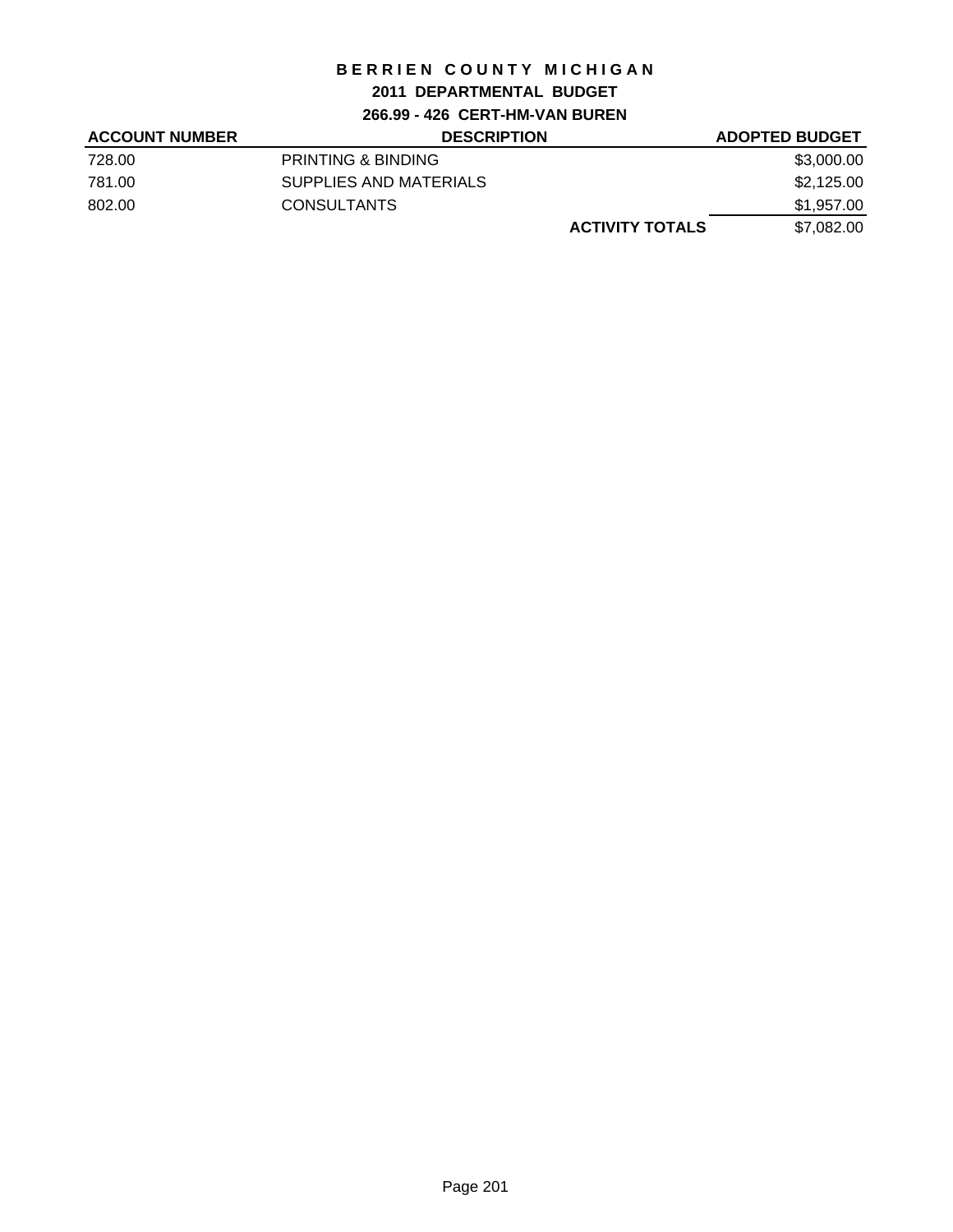### **2011 DEPARTMENTAL BUDGET**

**267.00 - 131 DRUG COURT PROGRAM**

| <b>ACCOUNT NUMBER</b> | <b>DESCRIPTION</b>                   |                        | <b>ADOPTED BUDGET</b> |
|-----------------------|--------------------------------------|------------------------|-----------------------|
| 702.00                | SAL AND WAGES EMPLY PER              |                        | \$110,813.00          |
| 715.00                | <b>FICA</b>                          |                        | \$8,477.00            |
| 716.00                | <b>HOSPITALIZATION</b>               |                        | \$38,728.00           |
| 717.00                | LIFE/ADD/STD INSURANCE               |                        | \$908.00              |
| 718.00                | <b>PENSION</b>                       |                        | \$8,510.00            |
| 720.00                | UNEMPLOYMENT INSURANCE               |                        | \$166.00              |
| 725.00                | <b>EMPLY TRAINING AND IMPROV</b>     |                        | \$900.00              |
| 726.00                | <b>DENTAL INSURANCE</b>              |                        | \$2,563.00            |
| 730.00                | <b>OFFICE SUPPLIES</b>               |                        | \$231.00              |
| 761.00                | <b>MEDICAL SUPPLIES</b>              |                        | \$700.00              |
| 802.01                | <b>CONTRACTUAL SERVICES</b>          |                        | \$5,000.00            |
| 815.05                | LEGAL-CONT ATTYS-DRUG CRT            |                        | \$120,000.00          |
| 817.00                | <b>MEMBERSHIP &amp; SUBSCRIPTION</b> |                        | \$100.00              |
| 848.08                | <b>RECOGNITION EXPENSES</b>          |                        | \$200.00              |
| 861.00                | TRAVEL                               |                        | \$1,100.00            |
| 979.02                | <b>OFFICE EQUIPMENT-SMALL</b>        |                        | \$18.00               |
|                       |                                      | <b>ACTIVITY TOTALS</b> | \$298,414.00          |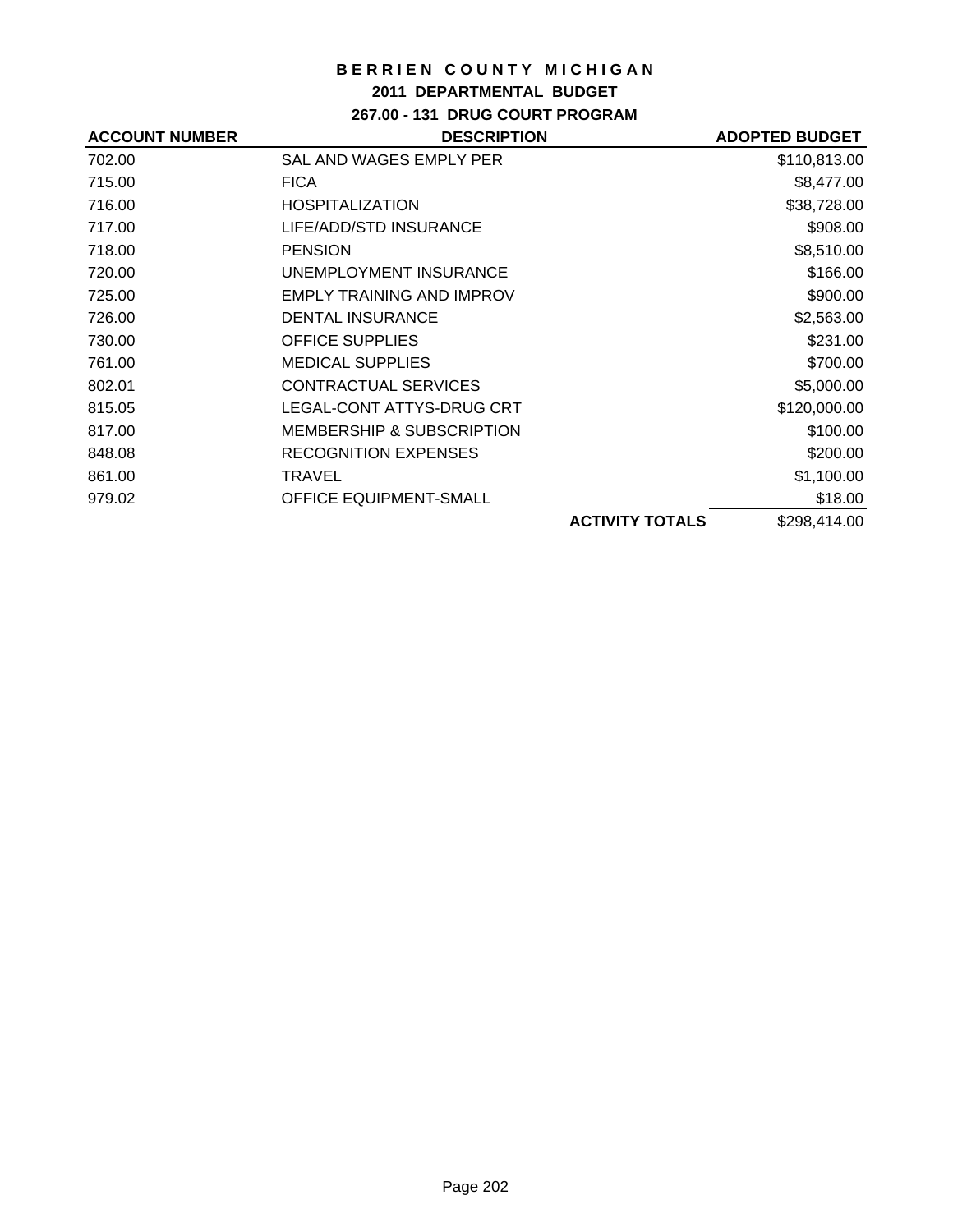### **2011 DEPARTMENTAL BUDGET**

# **268.00 - 131 SELF-HELP LEGAL RESOURCE CNTR**

| <b>ACCOUNT NUMBER</b> | <b>DESCRIPTION</b>                   |                        | <b>ADOPTED BUDGET</b> |
|-----------------------|--------------------------------------|------------------------|-----------------------|
| 702.00                | SAL AND WAGES EMPLY PER              |                        | \$35,641.00           |
| 703.00                | SAL AND WAGES EMPLY TEM              |                        | \$28,000.00           |
| 715.00                | <b>FICA</b>                          |                        | \$4,869.00            |
| 716.00                | <b>HOSPITALIZATION</b>               |                        | \$13,905.00           |
| 717.00                | LIFE/ADD/STD INSURANCE               |                        | \$330.00              |
| 720.00                | UNEMPLOYMENT INSURANCE               |                        | \$95.00               |
| 725.00                | <b>EMPLY TRAINING AND IMPROV</b>     |                        | \$1,500.00            |
| 726.00                | <b>DENTAL INSURANCE</b>              |                        | \$950.00              |
| 729.00                | <b>POSTAGE</b>                       |                        | \$300.00              |
| 730.00                | <b>OFFICE SUPPLIES</b>               |                        | \$300.00              |
| 730.05                | <b>CENTRAL OFFICE SUPPLIES</b>       |                        | \$300.00              |
| 817.00                | <b>MEMBERSHIP &amp; SUBSCRIPTION</b> |                        | \$200.00              |
| 848.08                | <b>RECOGNITION EXPENSES</b>          |                        | \$100.00              |
| 851.00                | <b>TELEPHONE</b>                     |                        | \$100.00              |
| 861.00                | TRAVEL                               |                        | \$200.00              |
| 901.00                | <b>ADVERTISING</b>                   |                        | \$2,000.00            |
| 947.00                | <b>EQUIPMENT RENTAL</b>              |                        | \$538.00              |
| 956.04                | MISC-MEETING EXPENSES                |                        | \$100.00              |
| 980.00                | <b>BOOKS</b>                         |                        | \$100.00              |
|                       |                                      | <b>ACTIVITY TOTALS</b> | \$89,528.00           |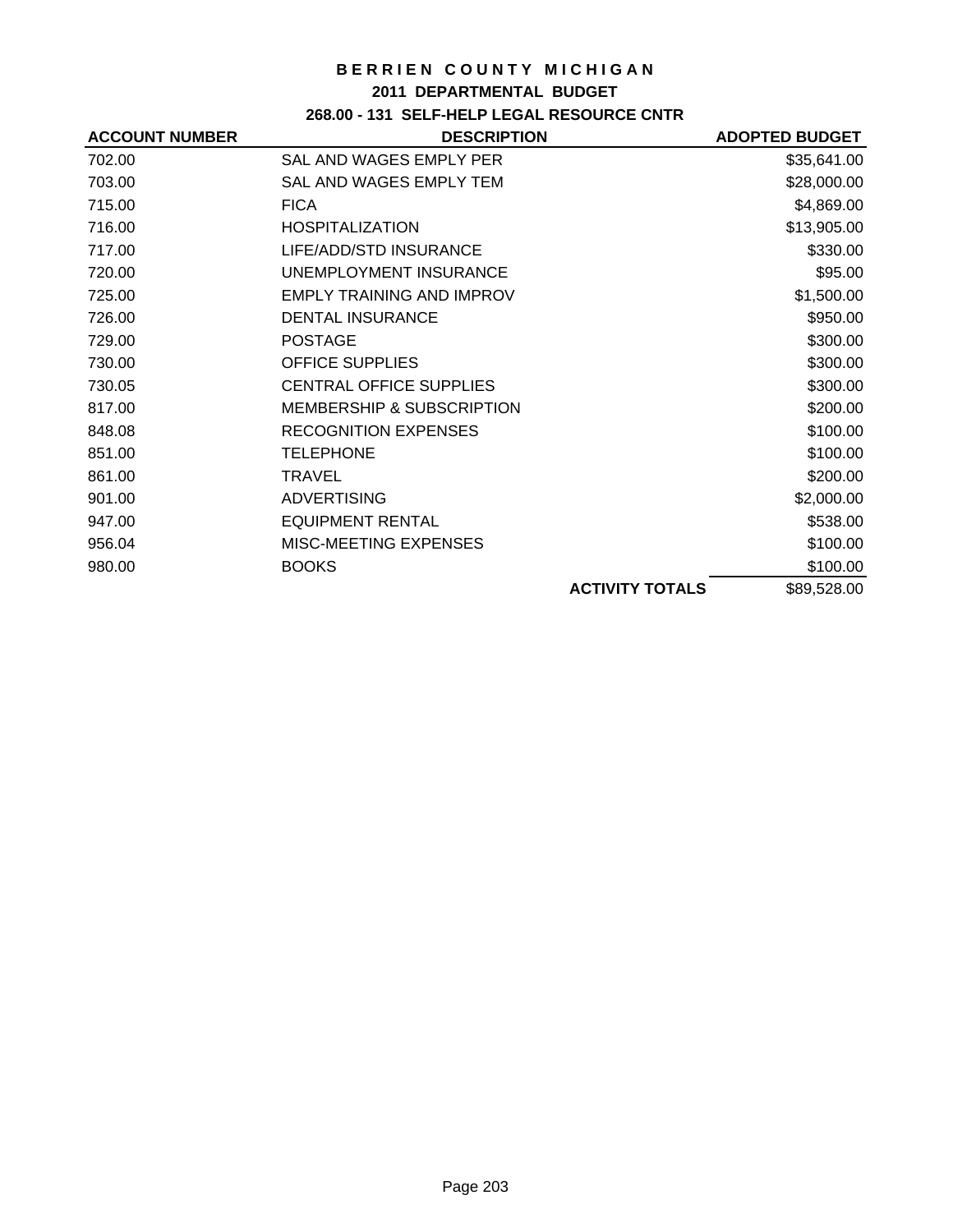## **2011 DEPARTMENTAL BUDGET**

**269.00 - 131 COUNTY LAW LIBRARY**

| <b>ACCOUNT NUMBER</b> | <b>DESCRIPTION</b>        | <b>ADOPTED BUDGET</b> |
|-----------------------|---------------------------|-----------------------|
| 802.17                | CONT SERV-LEXISNEXIS      | \$18,960.00           |
| 817.00                | MEMBERSHIP & SUBSCRIPTION | \$1,360.00            |
| 980.00                | BOOKS                     | \$61,666.00           |
|                       | <b>ACTIVITY TOTALS</b>    | \$81,986.00           |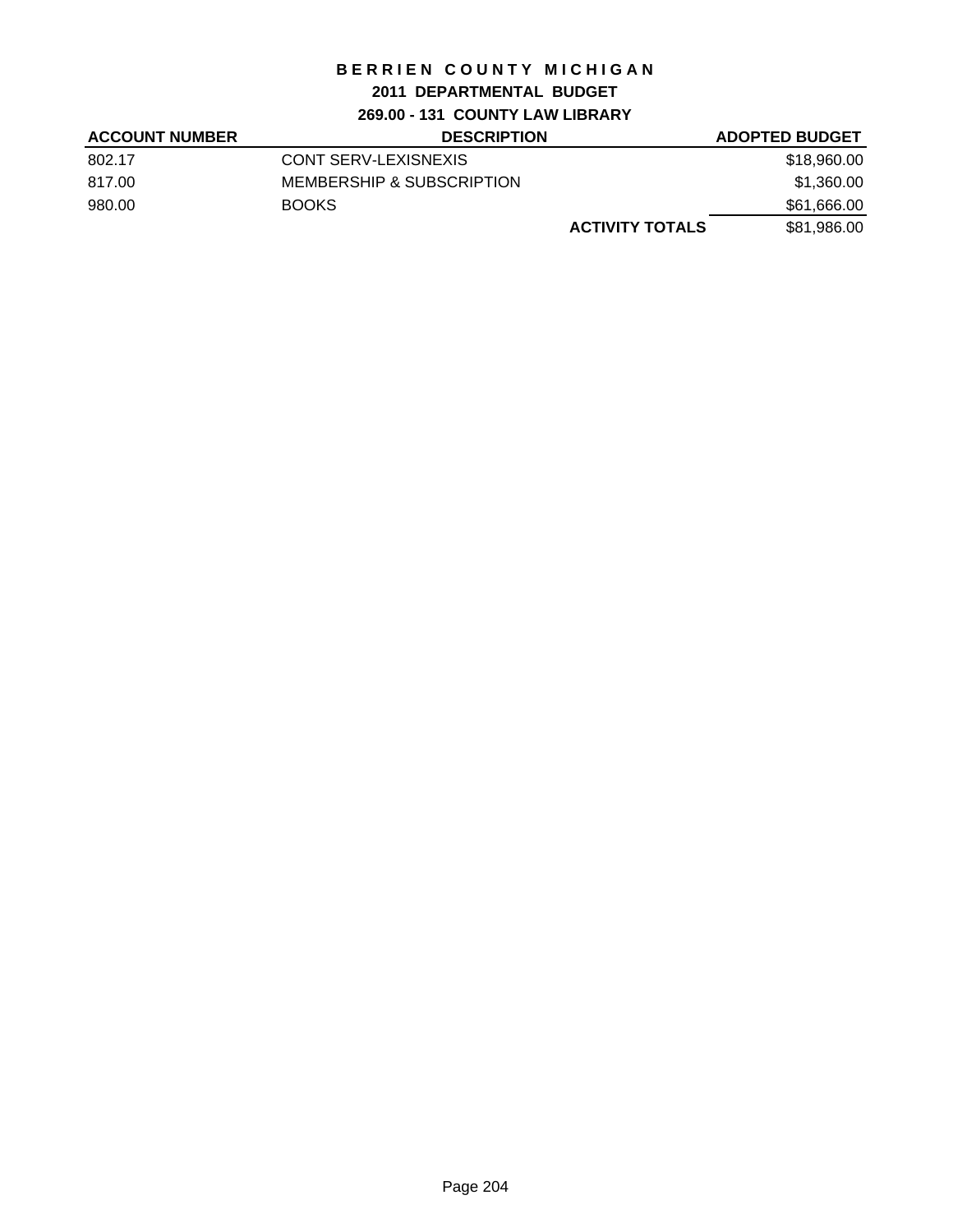### **2011 DEPARTMENTAL BUDGET**

## **270.00 - 672 SENIOR CITIZEN FUND-1988 LEVY**

| <b>ACCOUNT NUMBER</b> | <b>DESCRIPTION</b>            | <b>ADOPTED BUDGET</b> |
|-----------------------|-------------------------------|-----------------------|
| 880.00                | SENIOR CIT CTR-NORTH BERR     | \$292,246.00          |
| 880.01                | SENIOR CIT CTR-ST JOE-LIN     | \$292,246.00          |
| 880.02                | SENIOR CIT CTR-CENTRL CTY     | \$292,246.00          |
| 880.03                | SENIOR CIT CTR-NILES-BUCH     | \$292,246.00          |
| 880.04                | SENIOR CIT CTR-RIVER VALL     | \$292,246.00          |
| 880.05                | SENIOR CIT CTR-BH-BEN TWP     | \$292,246.00          |
| 880.06                | SENIOR CIT CTR - BUCHANAN     | \$292,246.00          |
| 960.00                | MISC RES FOR CONTINGENC       | \$20,672.00           |
| 963.00                | <b>INDIRECT COST RECOVERY</b> | \$1,056.00            |
|                       | <b>ACTIVITY TOTALS</b>        | \$2,067,450.00        |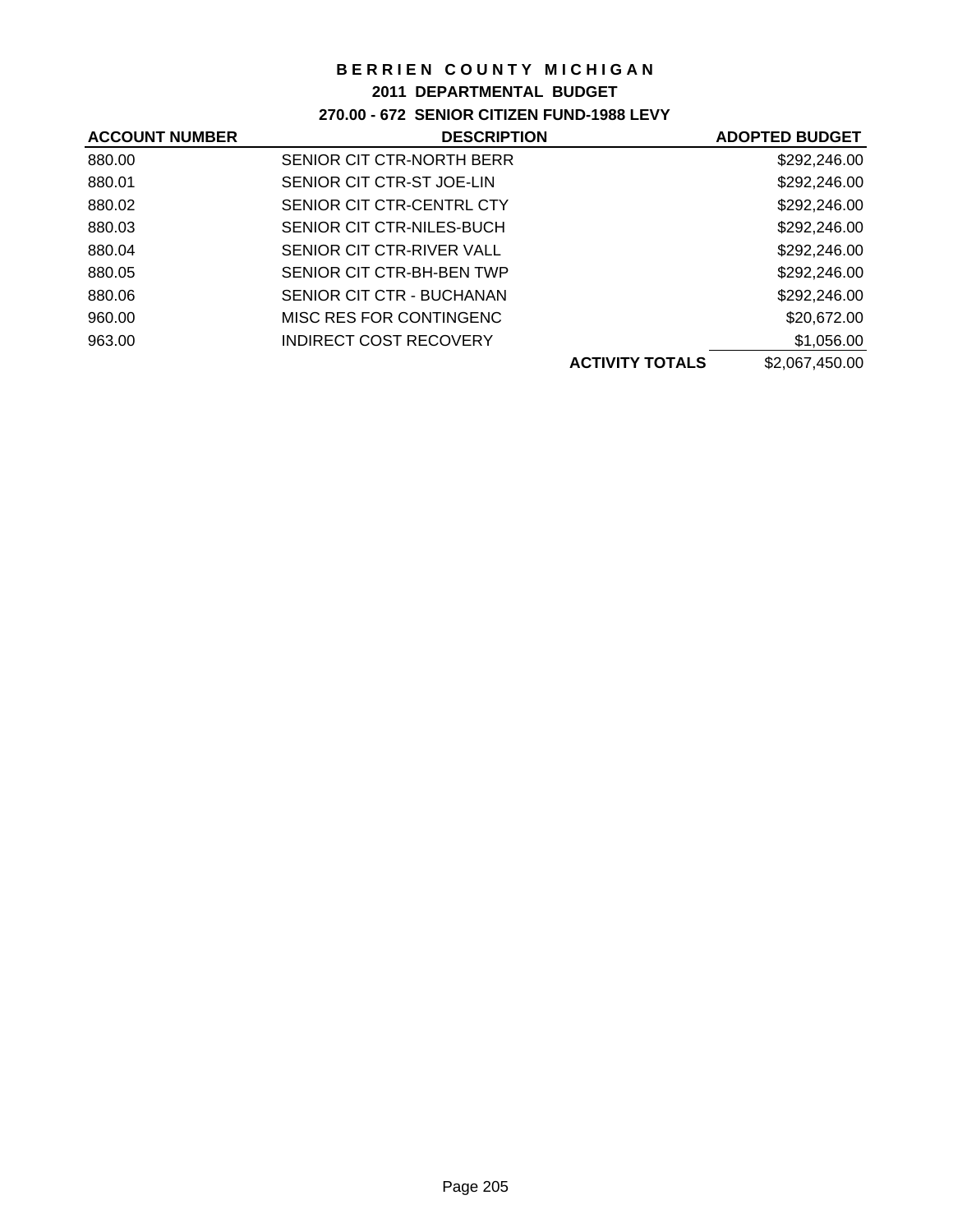#### **2011 DEPARTMENTAL BUDGET**

**271.00 - 739 LIBRARY BOARD**

ACCOUNT NUMBER DESCRIPTION DESCRIPTION ADOPTED BUDGET

958.00 **PENAL FINE DISTRIBUTION** 596,000.00 **ACTIVITY TOTALS** \$96,000.00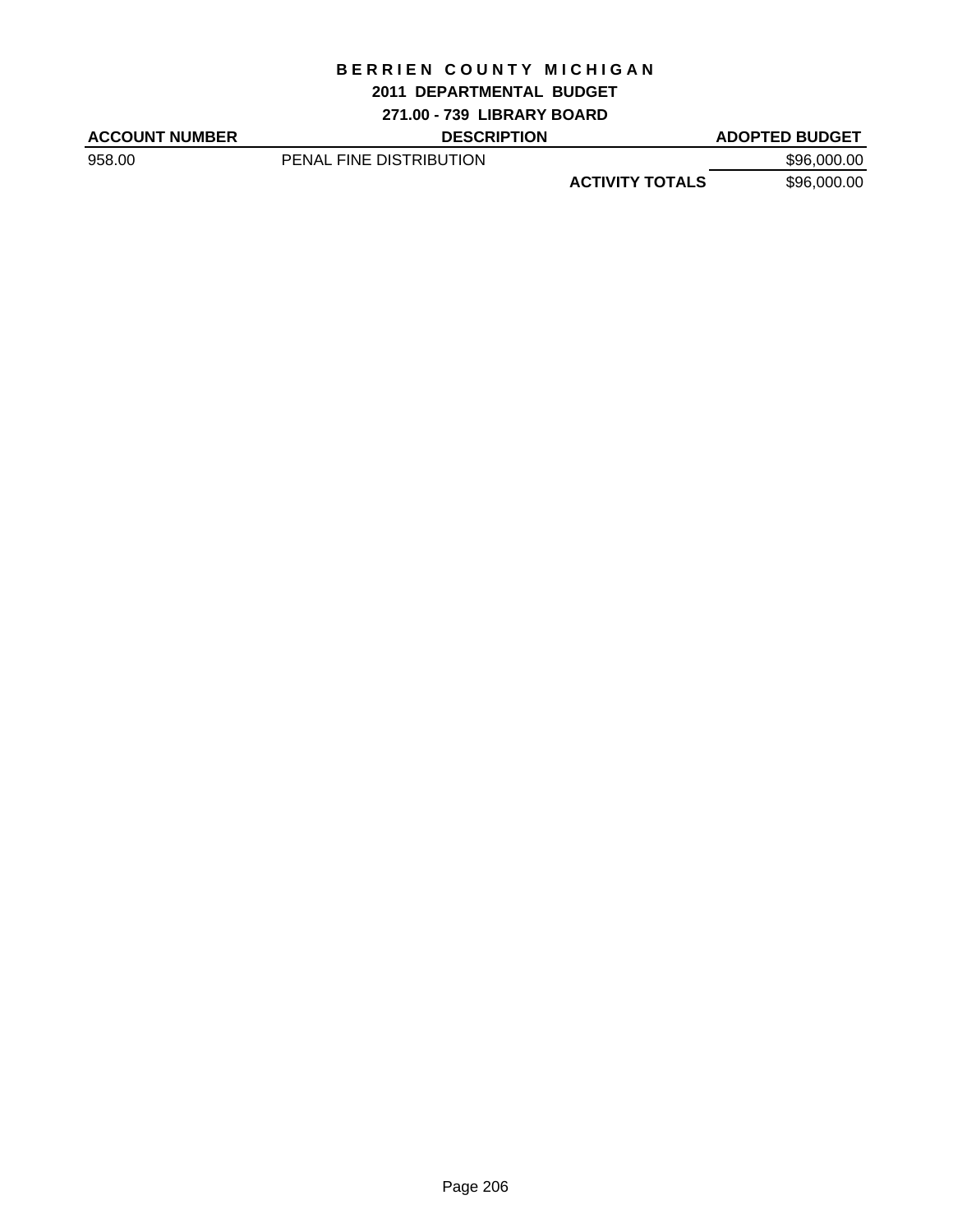### **2011 DEPARTMENTAL BUDGET**

## **273.22 - 428 HAZ MAT EMERG PREPARE GRANT**

| <b>ACCOUNT NUMBER</b> | <b>DESCRIPTION</b>               | <b>ADOPTED BUDGET</b> |
|-----------------------|----------------------------------|-----------------------|
| 725.00                | <b>EMPLY TRAINING AND IMPROV</b> | \$25,735.00           |
| 728.00                | <b>PRINTING &amp; BINDING</b>    | \$3,000.00            |
| 729.00                | <b>POSTAGE</b>                   | \$3,000.00            |
| 956.00                | <b>MISCELLANEOUS</b>             | \$2,000.00            |
| 956.04                | MISC-MEETING EXPENSES            | \$4,000.00            |
| 979.05                | <b>COMPUTER EQUIPMENT</b>        | \$7,000.00            |
|                       | <b>ACTIVITY TOTALS</b>           | \$44,735.00           |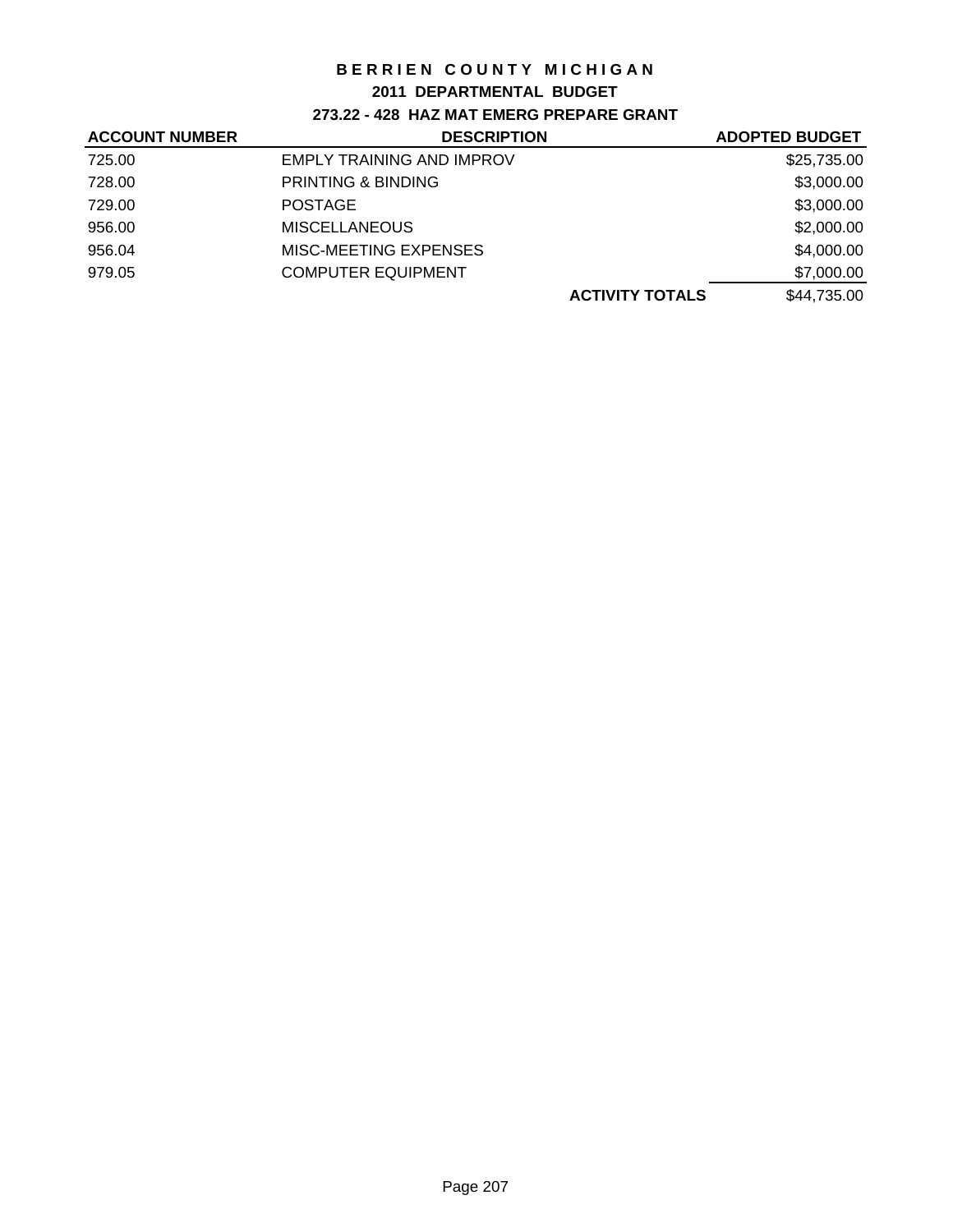### **2011 DEPARTMENTAL BUDGET**

### **273.71 - 426 HOMELAND SECURITY REGION 5 TRAINING GRANT**

| <b>ACCOUNT NUMBER</b> | <b>DESCRIPTION</b>        | <b>ADOPTED BUDGET</b> |
|-----------------------|---------------------------|-----------------------|
| 704.00                | SAL AND WAGES EMPLY OTIME | \$4,000.00            |
| 715.00                | FICA                      | \$306.00              |
| 718.00                | <b>PENSION</b>            | \$751.00              |
| 720.00                | UNEMPLOYMENT INSURANCE    | \$6.00                |
|                       | <b>ACTIVITY TOTALS</b>    | \$5,063.00            |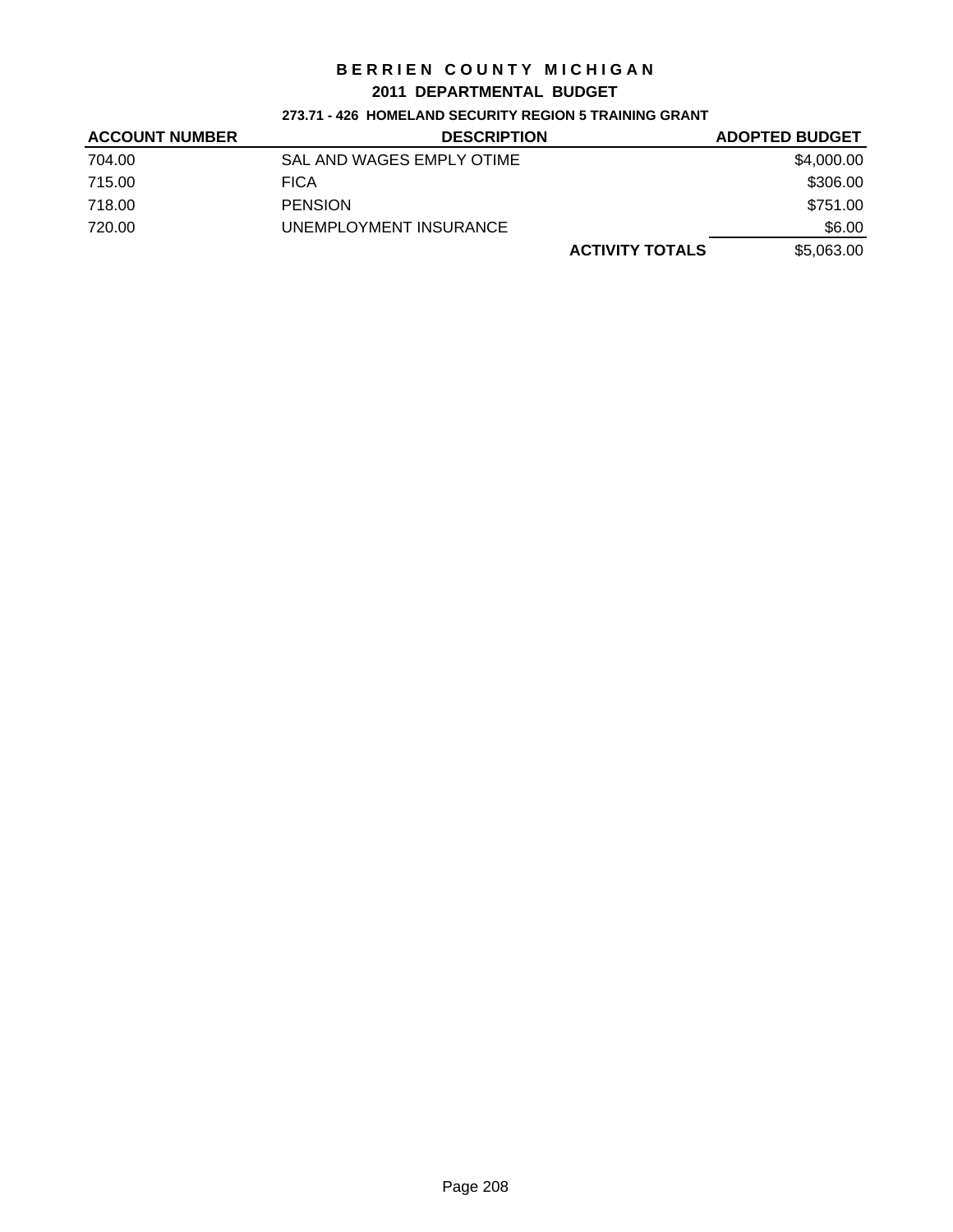### **2011 DEPARTMENTAL BUDGET**

### **273.72 - 662 JUSTICE ASST GRANT - BRIDGING THE GAP 10/11**

| <b>ACCOUNT NUMBER</b> | <b>DESCRIPTION</b>        | <b>ADOPTED BUDGET</b> |
|-----------------------|---------------------------|-----------------------|
| 725.00                | EMPLY TRAINING AND IMPROV | \$4,725.00            |
| 802.01                | CONTRACTUAL SERVICES      | \$3,996.00            |
| 861.00                | TRAVEL                    | \$1,000.00            |
| 979.05                | <b>COMPUTER EQUIPMENT</b> | \$5,494.00            |
|                       | <b>ACTIVITY TOTALS</b>    | \$15,215.00           |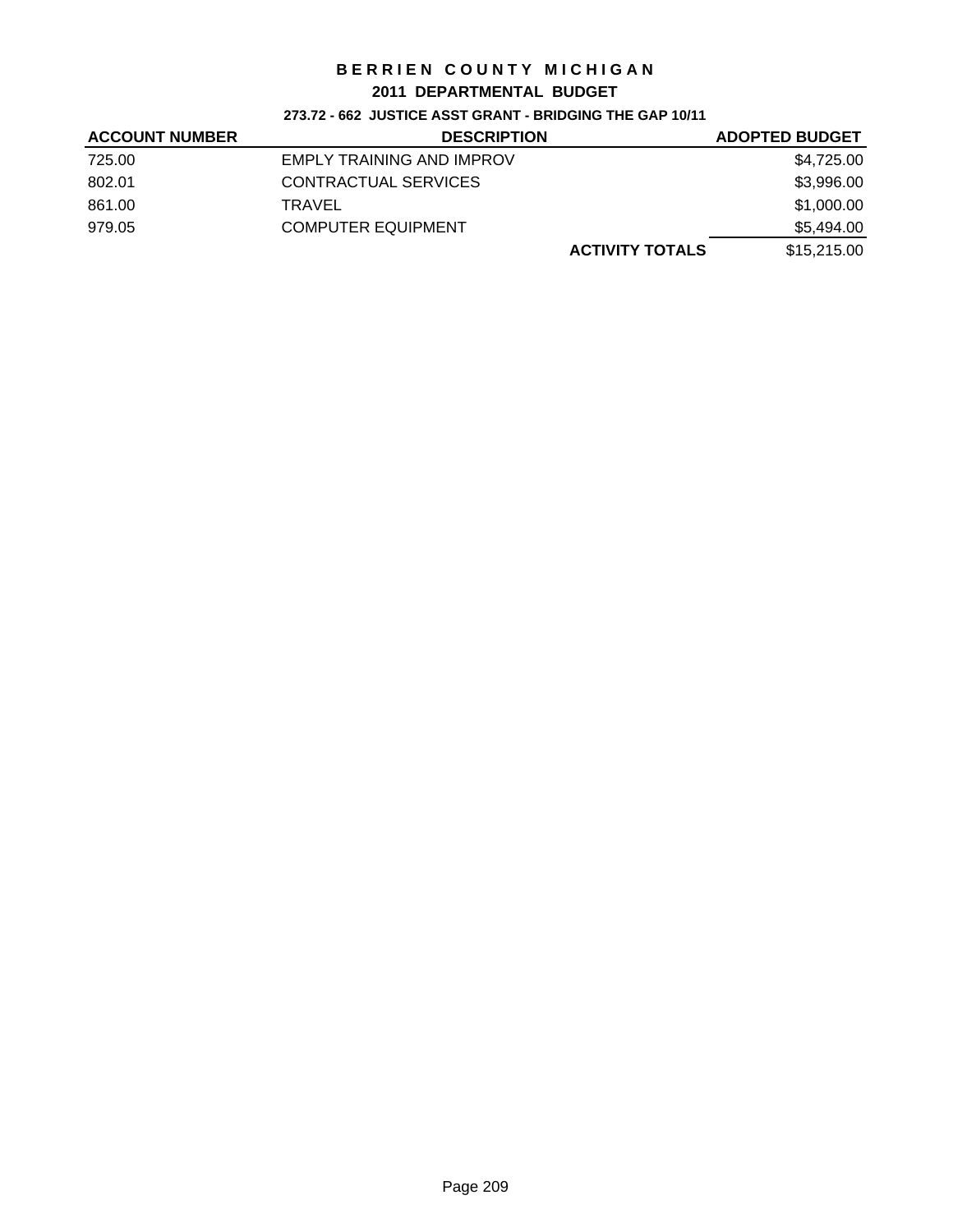#### **2011 DEPARTMENTAL BUDGET**

## **273.73 - 662 MENTAL HEALTH PLAN FOR JUV GRANT**

| <b>ACCOUNT NUMBER</b> | <b>DESCRIPTION</b>            | <b>ADOPTED BUDGET</b> |
|-----------------------|-------------------------------|-----------------------|
| 728.00                | <b>PRINTING &amp; BINDING</b> | \$799.00              |
| 729.00                | <b>POSTAGE</b>                | \$199.00              |
| 730.00                | <b>OFFICE SUPPLIES</b>        | \$890.00              |
| 802.01                | CONTRACTUAL SERVICES          | \$24,932.00           |
| 861.00                | TRAVEL                        | \$7,143.00            |
| 956.04                | MISC-MEETING EXPENSES         | \$7,184.00            |
|                       | <b>ACTIVITY TOTALS</b>        | \$41.147.00           |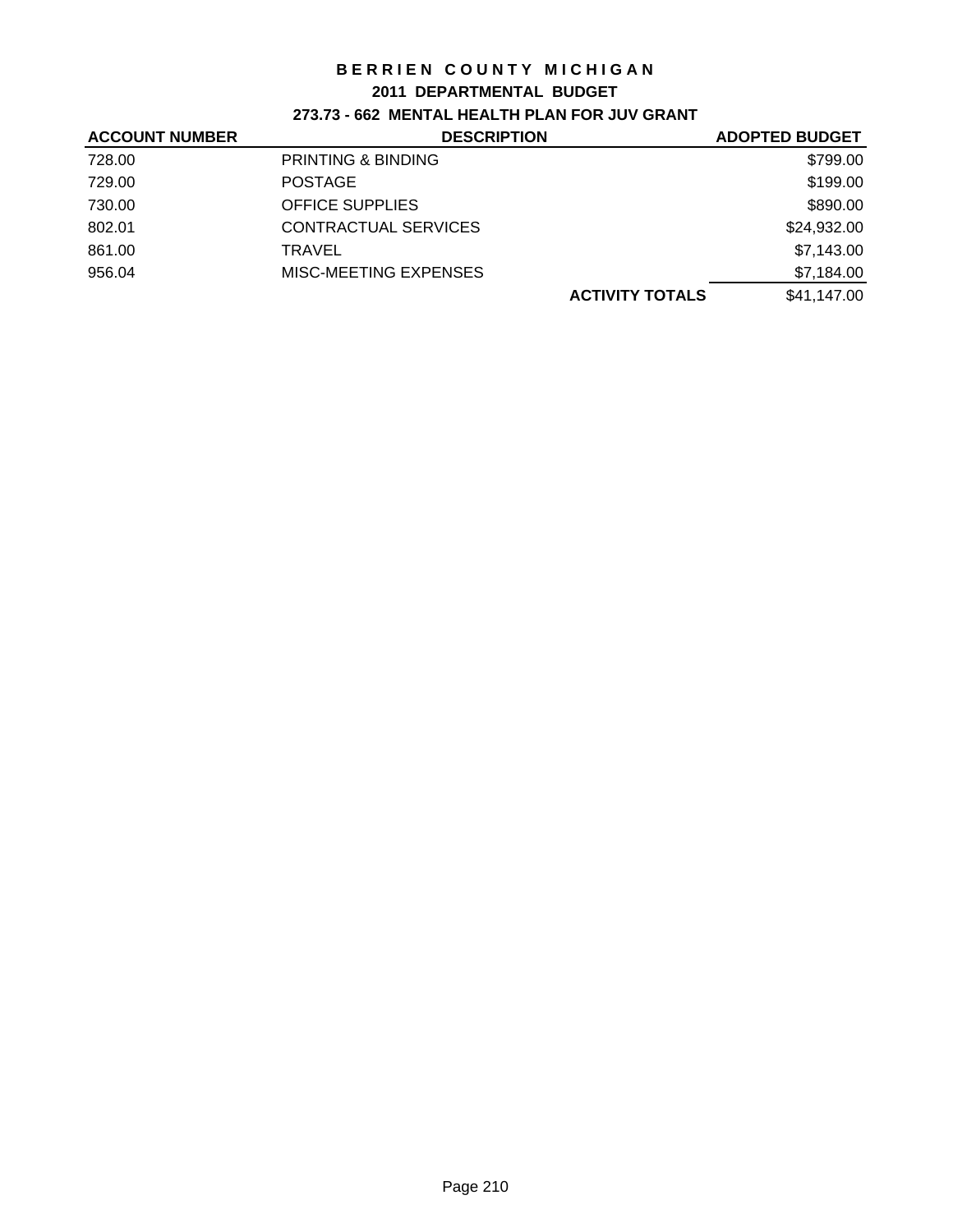### **2011 DEPARTMENTAL BUDGET**

## **274.17 - 728 MSHDA CDBG REHAB GRANT 2010-11**

| <b>ACCOUNT NUMBER</b> | <b>DESCRIPTION</b>        | <b>ADOPTED BUDGET</b> |
|-----------------------|---------------------------|-----------------------|
| 802.01                | CONTRACTUAL SERVICES      | \$200,000.00          |
| 802.04                | CONTRACTUAL SERVICES FEES | \$40,000.00           |
| 802.23                | CONTRACTUAL SERV-ADM FEE  | \$10,000.00           |
| 827.04                | RECORDING FEES            | \$300.00              |
|                       | <b>ACTIVITY TOTALS</b>    | \$250,300.00          |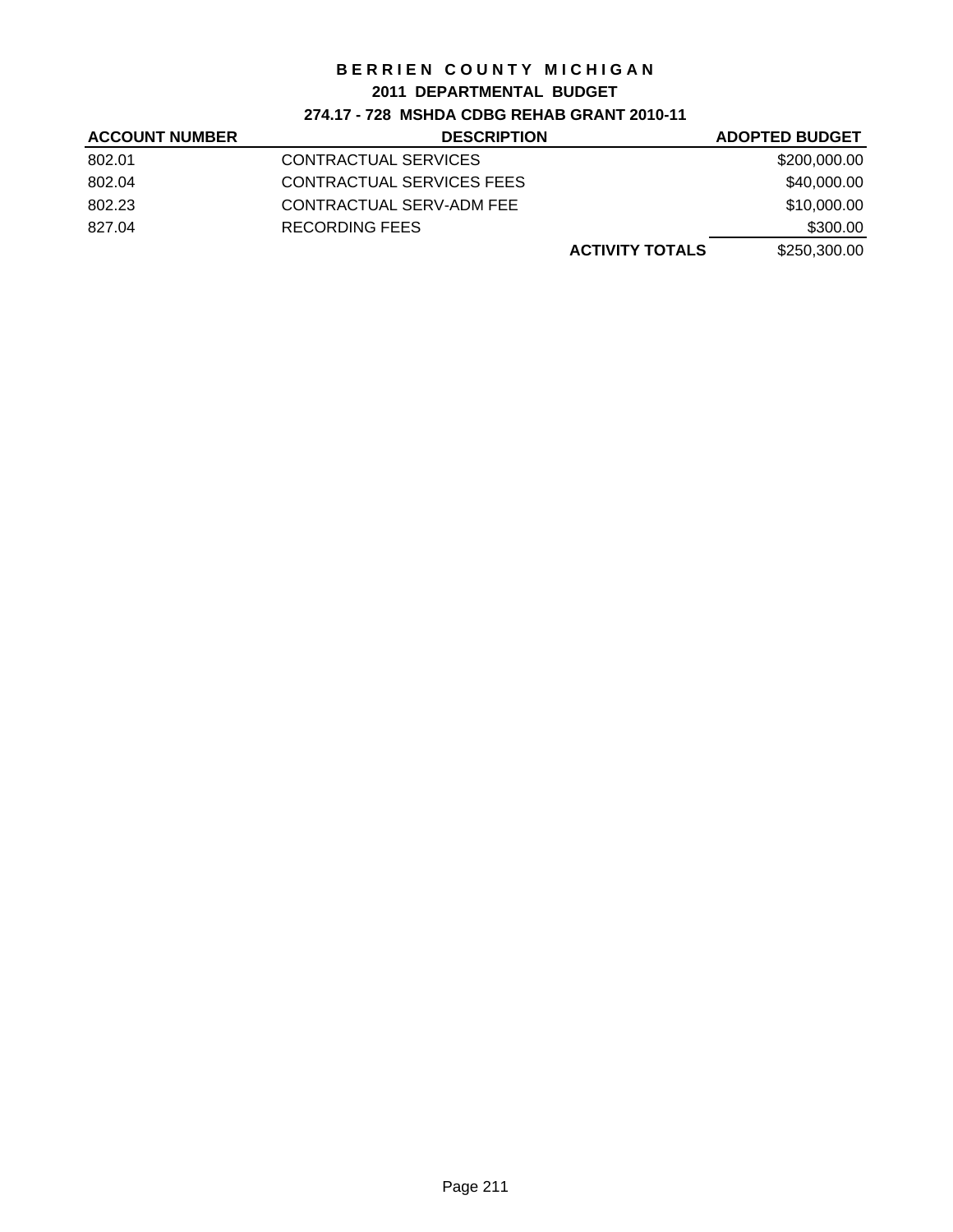### **2011 DEPARTMENTAL BUDGET**

## **281.00 - 728 BC PUB TRAN FUND/BUS PTOG**

| <b>ACCOUNT NUMBER</b> | <b>DESCRIPTION</b>                   |                        | <b>ADOPTED BUDGET</b> |
|-----------------------|--------------------------------------|------------------------|-----------------------|
| 725.00                | <b>EMPLY TRAINING AND IMPROV</b>     |                        | \$1,000.00            |
| 802.01                | CONTRACTUAL SERVICES                 |                        | \$885,000.00          |
| 802.04                | <b>CONTRACTUAL SERVICES FEES</b>     |                        | \$5,500.00            |
| 802.23                | CONTRACTUAL SERV-ADM FEE             |                        | \$70,000.00           |
| 813.00                | <b>AUDIT</b>                         |                        | \$8,500.00            |
| 817.00                | <b>MEMBERSHIP &amp; SUBSCRIPTION</b> |                        | \$1,900.00            |
| 827.09                | <b>LICENSE</b>                       |                        | \$5,500.00            |
| 861.00                | TRAVEL                               |                        | \$3,000.00            |
| 868.00                | <b>GAS OIL GREASE &amp; ANTIFRZE</b> |                        | \$160,000.00          |
| 901.00                | <b>ADVERTISING</b>                   |                        | \$300.00              |
| 901.01                | ADVERTISING-LEGAL                    |                        | \$200.00              |
| 914.00                | <b>LIABILITY INSURANCE</b>           |                        | \$40,000.00           |
| 931.00                | <b>BUILDING REP &amp; MAINT</b>      |                        | \$3,000.00            |
| 936.00                | <b>VEHICLE REPAIRS &amp; MAINT</b>   |                        | \$3,500.00            |
| 956.00                | <b>MISCELLANEOUS</b>                 |                        | \$100.00              |
|                       |                                      | <b>ACTIVITY TOTALS</b> | \$1,187,500.00        |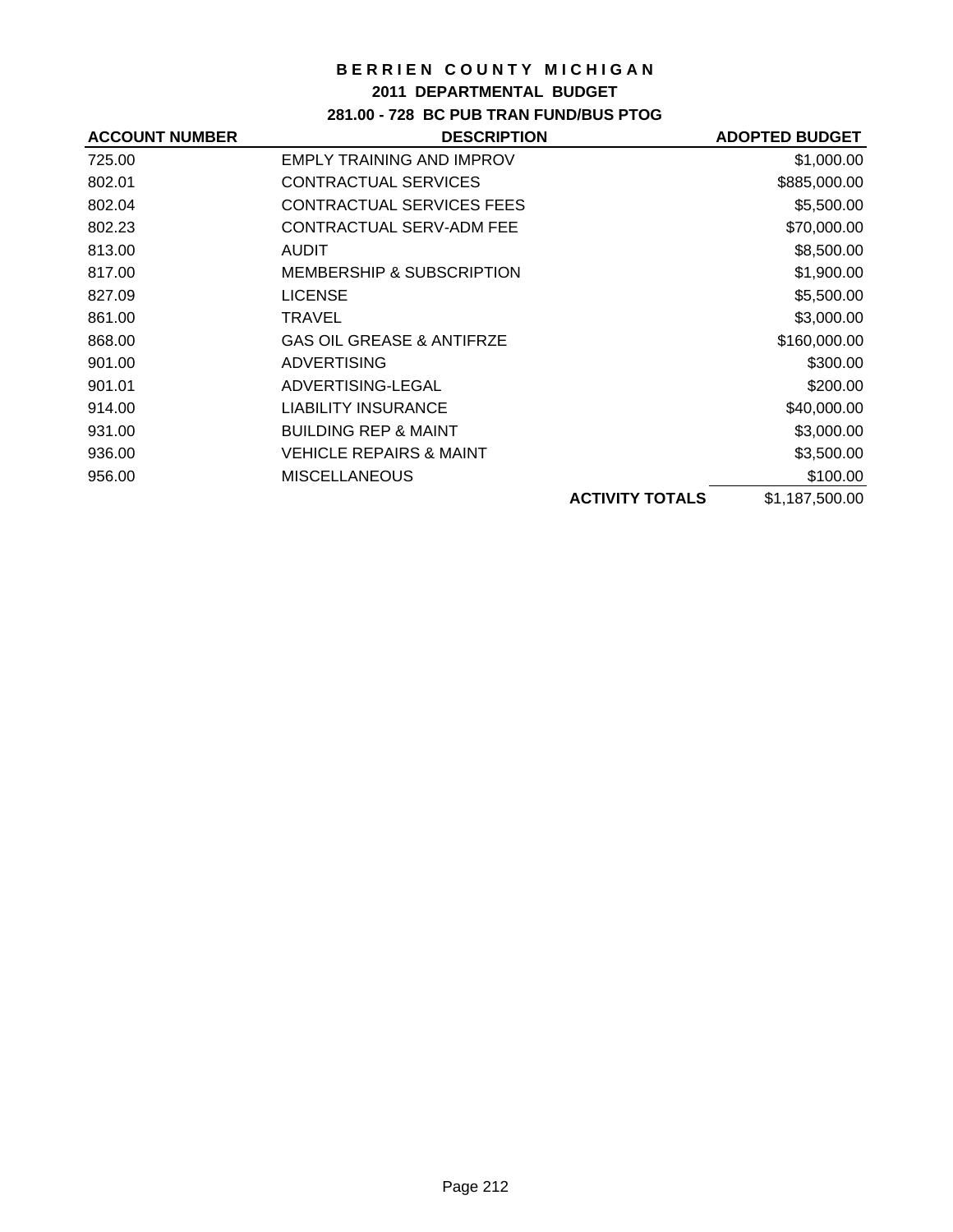#### **2011 DEPARTMENTAL BUDGET**

## **281.14 - 728 CLEAN SWEEP PEST COL GRT 791N800029**

| <b>ACCOUNT NUMBER</b> | <b>DESCRIPTION</b>        | <b>ADOPTED BUDGET</b>                |
|-----------------------|---------------------------|--------------------------------------|
| 725.00                | EMPLY TRAINING AND IMPROV | \$300.00                             |
| 802.01                | CONTRACTUAL SERVICES      | \$5,550.00                           |
| 861.00                | TRAVEL                    | \$150.00                             |
|                       |                           | \$6,000,00<br><b>ACTIVITY TOTALS</b> |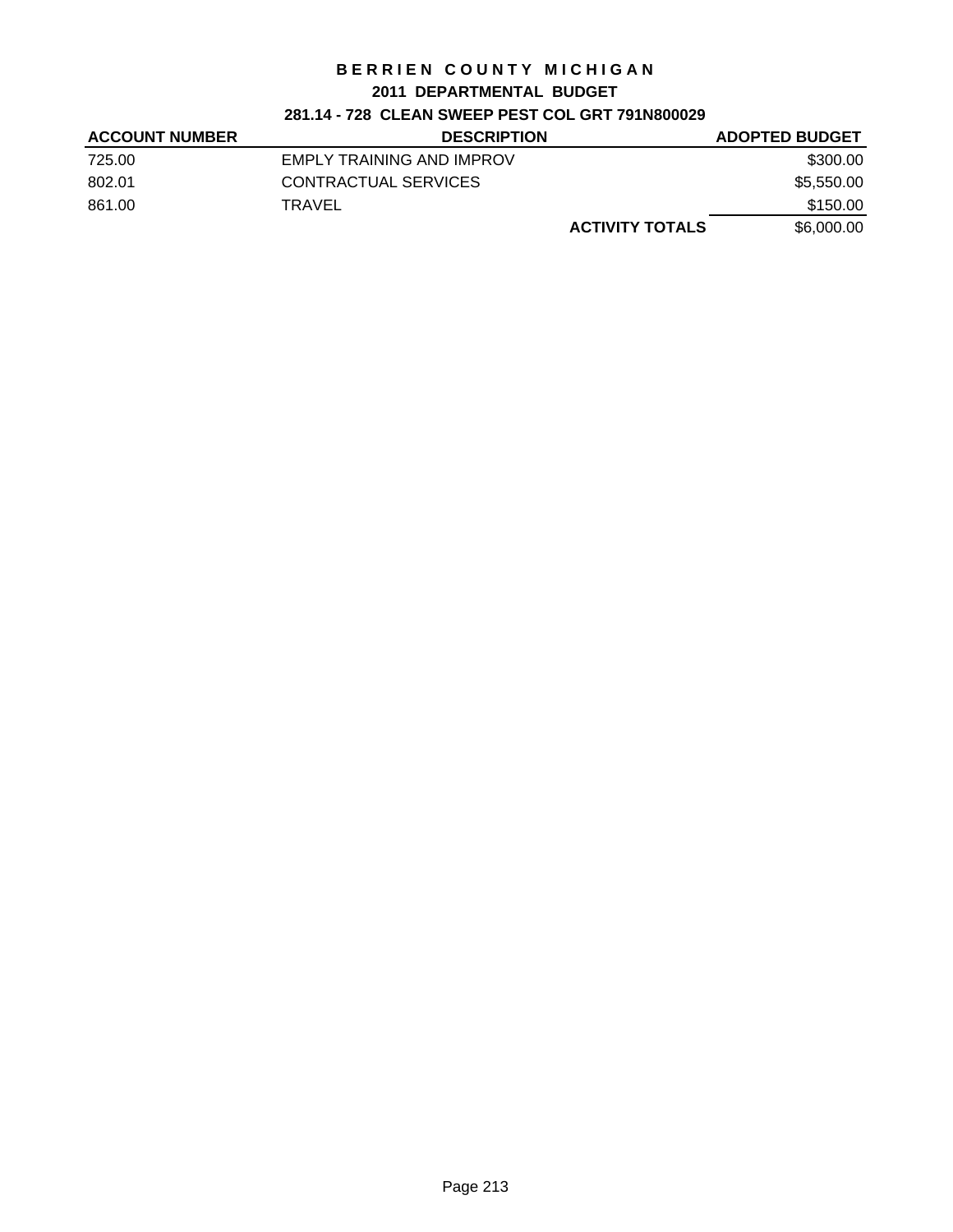## **2011 DEPARTMENTAL BUDGET**

# **282.00 - 728 CAPITAL BUS PURC GRANT-FEDERAL**

| <b>ACCOUNT NUMBER</b> |          | <b>DESCRIPTION</b> |                        | <b>ADOPTED BUDGET</b> |
|-----------------------|----------|--------------------|------------------------|-----------------------|
| 977.01                | VEHICLES |                    |                        | \$447,500,00          |
|                       |          |                    | <b>ACTIVITY TOTALS</b> | \$447,500.00          |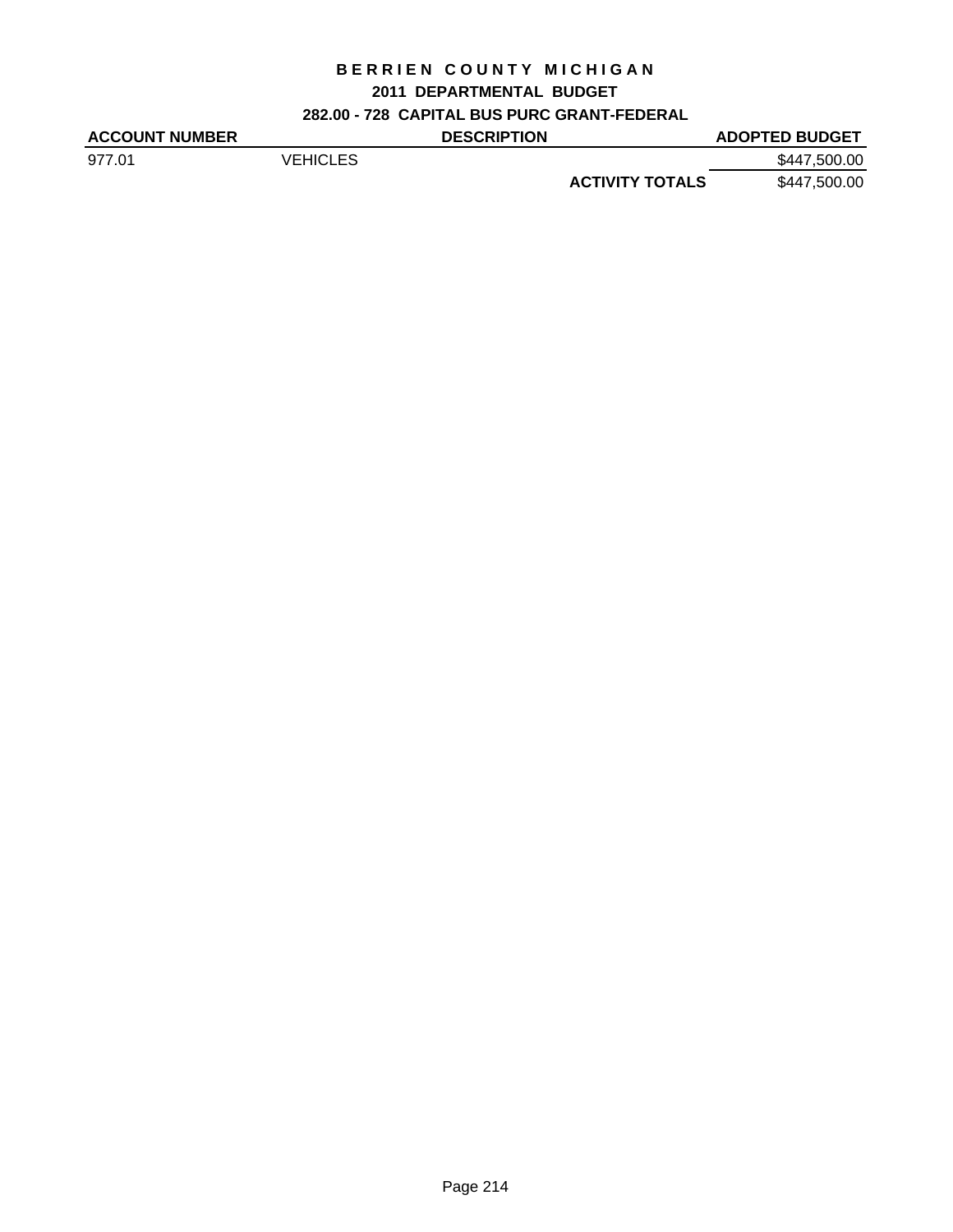#### **2011 DEPARTMENTAL BUDGET**

## **285.00 - 253 REVENUE SHARING RESERVE FUND**

| <b>ACCOUNT NUMBER</b> | <b>DESCRIPTION</b>     |                        | <b>ADOPTED BUDGET</b> |
|-----------------------|------------------------|------------------------|-----------------------|
| 999.00                | APPROP-COUNTY AGENCIES |                        | \$3,656,553.00        |
|                       |                        | <b>ACTIVITY TOTALS</b> | \$3,656,553.00        |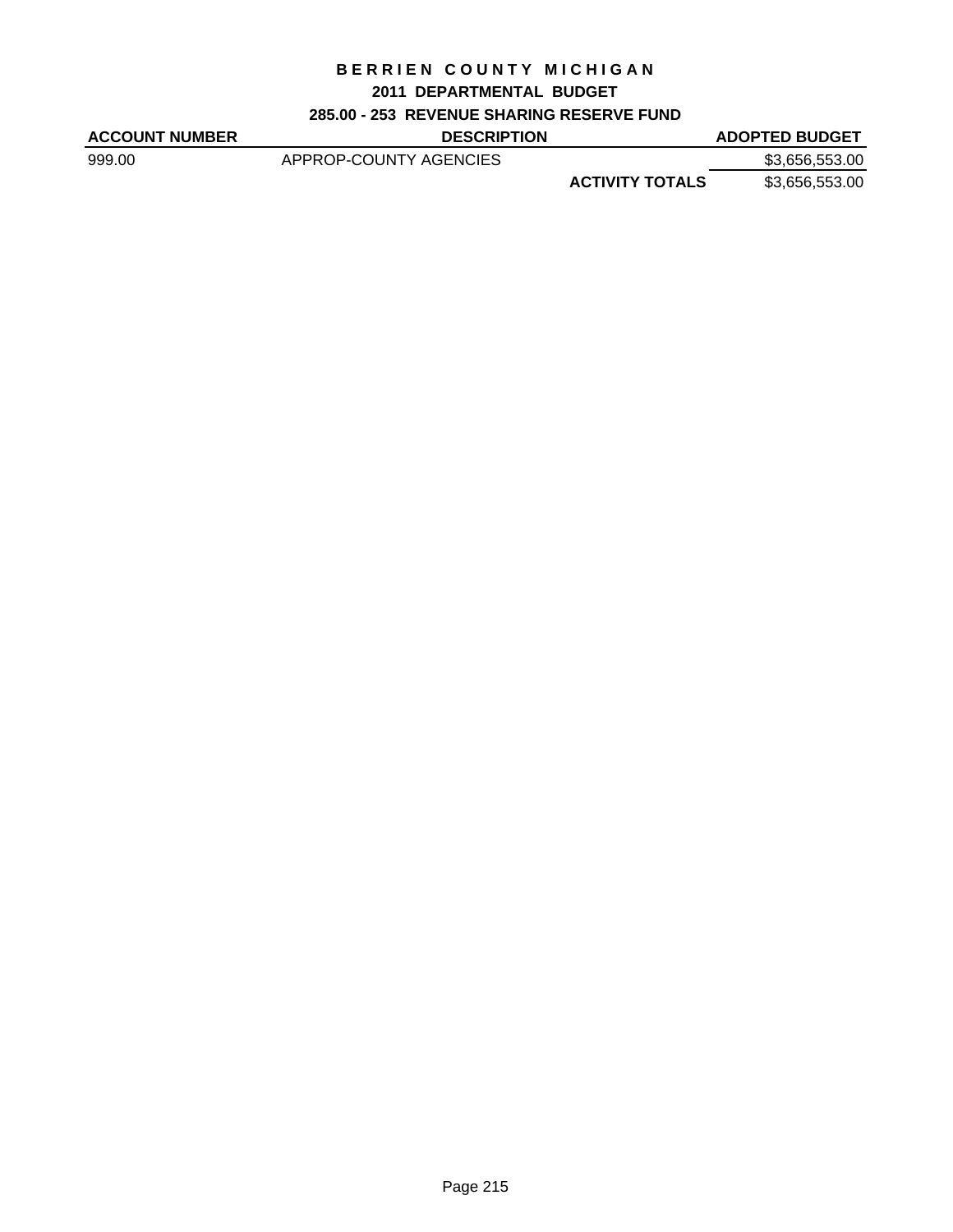#### **2011 DEPARTMENTAL BUDGET**

# **287.00 - 728 COMM DEV SUPPLEMENTAL SVS**

| <b>ACCOUNT NUMBER</b> | <b>DESCRIPTION</b>          | <b>ADOPTED BUDGET</b> |
|-----------------------|-----------------------------|-----------------------|
| 701.00                | <b>SAL AND WAGES SUPERV</b> | \$4,195.00            |
| 702.00                | SAL AND WAGES EMPLY PER     | \$10,535.00           |
| 715.00                | <b>FICA</b>                 | \$1,127.00            |
| 716.00                | <b>HOSPITALIZATION</b>      | \$3,198.00            |
| 717.00                | LIFE/ADD/STD INSURANCE      | \$76.00               |
| 718.00                | <b>PENSION</b>              | \$1,131.00            |
| 720.00                | UNEMPLOYMENT INSURANCE      | \$22.00               |
| 726.00                | DENTAL INSURANCE            | \$219.00              |
|                       | <b>ACTIVITY TOTALS</b>      | \$20,503.00           |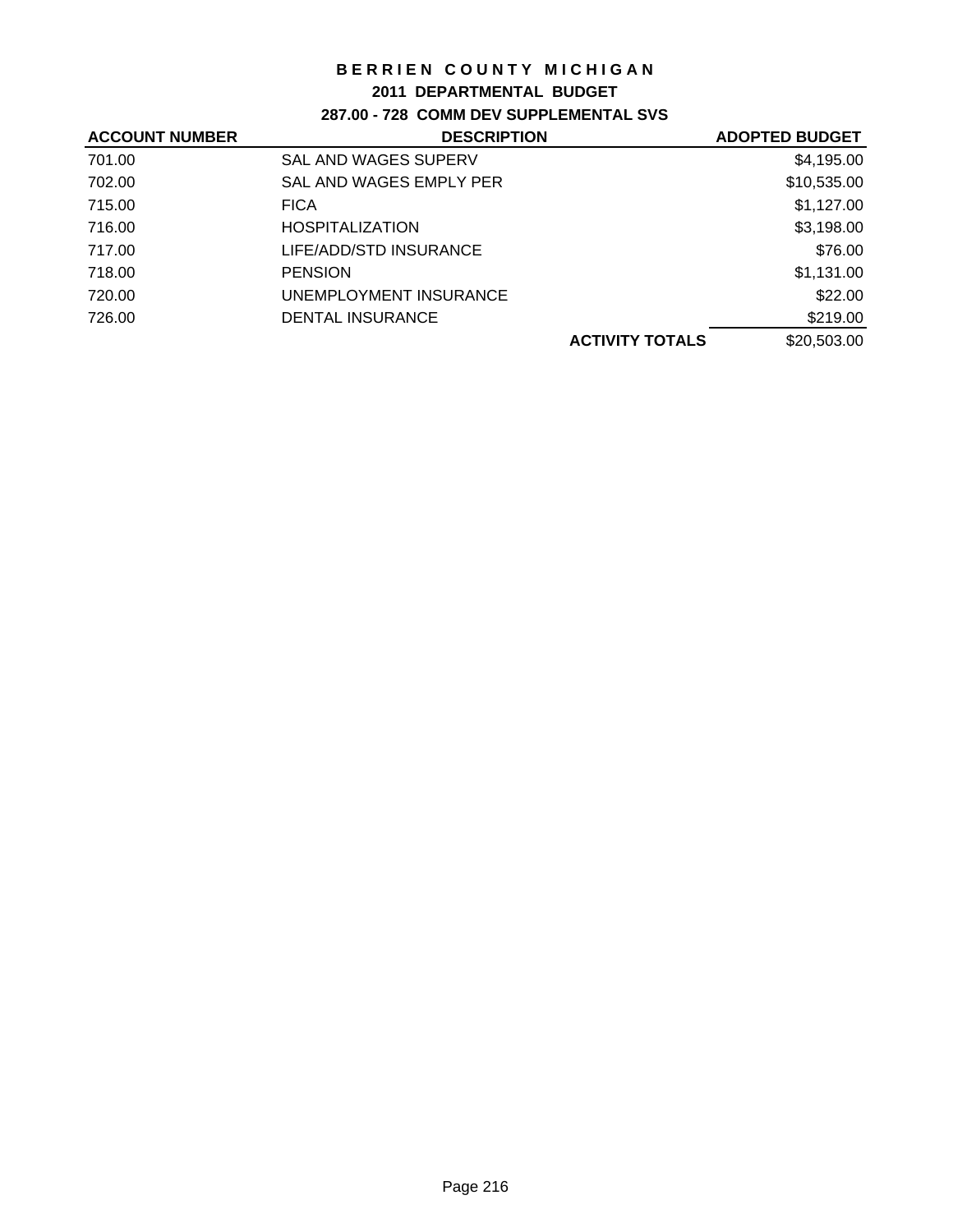#### **2011 DEPARTMENTAL BUDGET**

**290.00 - 670 SOCIAL SERVICES**

| <b>ACCOUNT NUMBER</b> |                | <b>DESCRIPTION</b> |                        | <b>ADOPTED BUDGET</b> |
|-----------------------|----------------|--------------------|------------------------|-----------------------|
| 849.00                | DHS FUNDS TRNS |                    |                        | \$644,870.00          |
|                       |                |                    | <b>ACTIVITY TOTALS</b> | \$644,870.00          |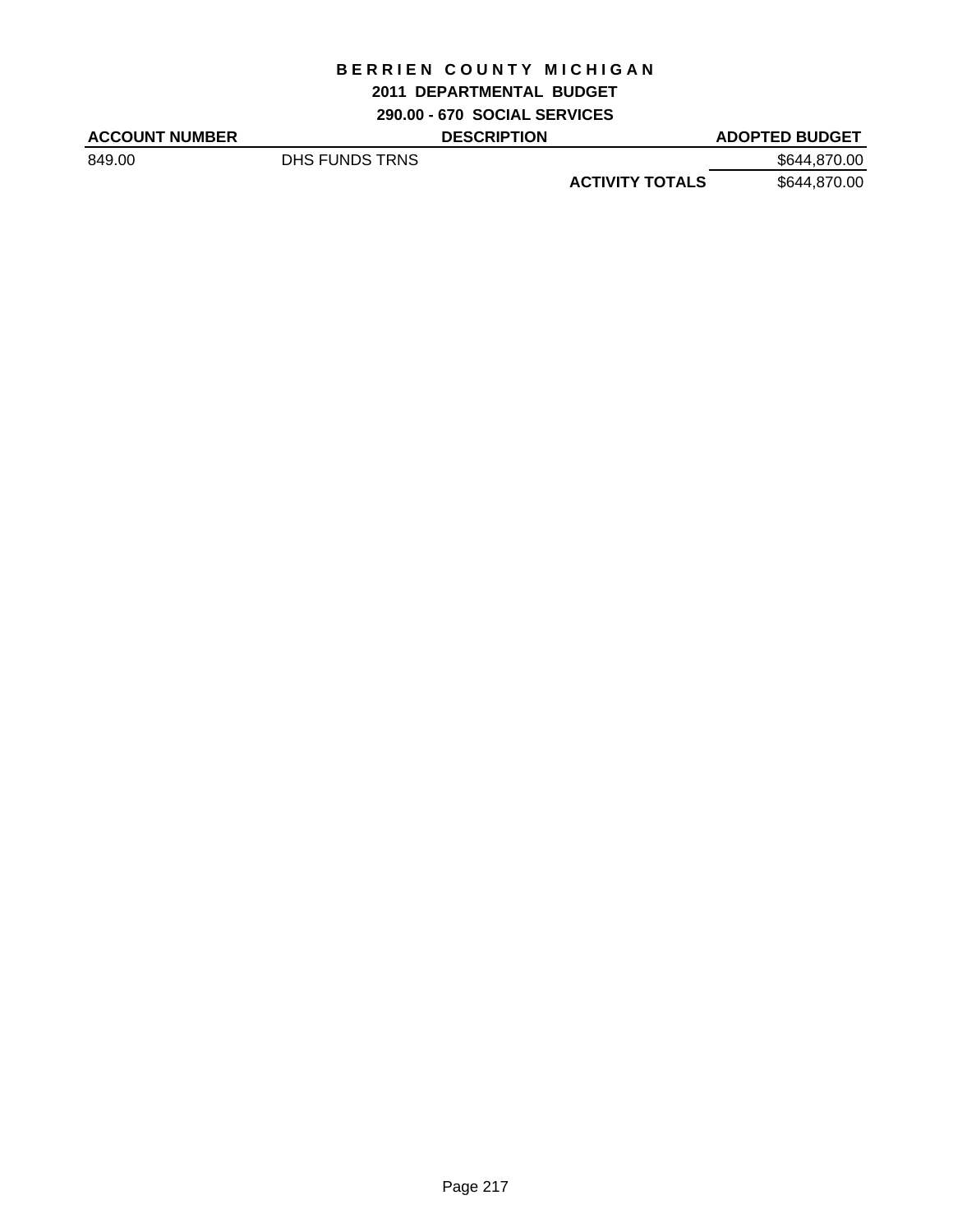#### **2011 DEPARTMENTAL BUDGET**

**292.00 - 662 CHILD CARE-JUVENILE CTR**

| <b>ACCOUNT NUMBER</b> | <b>DESCRIPTION</b>                   | <b>ADOPTED BUDGET</b> |
|-----------------------|--------------------------------------|-----------------------|
| 701.00                | SAL AND WAGES SUPERV                 | \$84,085.00           |
| 702.00                | SAL AND WAGES EMPLY PER              | \$1,529,829.00        |
| 703.00                | SAL AND WAGES EMPLY TEM              | \$134,800.00          |
| 704.00                | SAL AND WAGES EMPLY OTIME            | \$85,000.00           |
| 715.00                | <b>FICA</b>                          | \$140,279.00          |
| 716.00                | <b>HOSPITALIZATION</b>               | \$515,286.00          |
| 717.00                | LIFE/ADD/STD INSURANCE               | \$9,911.00            |
| 718.00                | <b>PENSION</b>                       | \$130,477.00          |
| 720.00                | UNEMPLOYMENT INSURANCE               | \$2,751.00            |
| 724.00                | UNIFORMS AND ACCESSORIES             | \$1,150.00            |
| 725.00                | <b>EMPLY TRAINING AND IMPROV</b>     | \$4,426.00            |
| 726.00                | <b>DENTAL INSURANCE</b>              | \$37,400.00           |
| 729.00                | <b>POSTAGE</b>                       | \$1,000.00            |
| 730.00                | <b>OFFICE SUPPLIES</b>               | \$556.00              |
| 730.05                | <b>CENTRAL OFFICE SUPPLIES</b>       | \$726.00              |
| 730.06                | <b>INTERNAL TRAINING SUPPLY</b>      | \$500.00              |
| 733.00                | <b>COPIER CHARGES</b>                | \$1,300.00            |
| 743.00                | <b>FOOD</b>                          | \$79,995.00           |
| 745.00                | <b>KITCHEN SUPPLIES</b>              | \$5,005.00            |
| 746.02                | SAFETY EQUIPMENT/GEAR                | \$1,538.00            |
| 747.00                | <b>OTHER SUPPLIES</b>                | \$79.00               |
| 747.01                | RECEPTION-SUPPLIES                   | \$700.00              |
| 747.02                | <b>RECREATION SUPPLIES</b>           | \$1,200.00            |
| 747.03                | <b>RESIDENTIAL SUPPLIES</b>          | \$1,422.00            |
| 747.04                | HEALTH&HYGIENE SUPPLIES              | \$3,000.00            |
| 749.01                | <b>CLOTH&amp;BEDDING RECEPTION</b>   | \$2,860.00            |
| 749.03                | <b>CLOTH&amp;BEDDING RESIDENTIAL</b> | \$3,440.00            |
| 761.00                | <b>MEDICAL SUPPLIES</b>              | \$2,800.00            |
| 762.00                | <b>DRUGS</b>                         | \$53,900.00           |
| 776.00                | <b>JANITORIAL SUPPLIES</b>           | \$11,116.00           |
| 777.00                | OTHER SUPPLIES PARKING               | \$609.00              |
| 778.00                | <b>LAUNDRY SUPPLIES</b>              | \$2,786.00            |
| 802.01                | <b>CONTRACTUAL SERVICES</b>          | \$11,500.00           |
| 802.02                | <b>SNOW PLOWING</b>                  | \$4,335.00            |
| 802.06                | CONTRACT SERVICES MEDICAL            | \$29,000.00           |
| 802.08                | CONT SERVICES-ACADEMIC IN            | \$2,254.00            |
| 817.00                | <b>MEMBERSHIP &amp; SUBSCRIPTION</b> | \$675.00              |
| 820.03                | <b>JANITORIAL SERVICES</b>           | \$1,920.00            |
| 836.00                | <b>HEALTH SERVICE DOCTORS</b>        | \$23,400.00           |
| 836.03                | HEALTH SERVICE HOSPITAL              | \$4,500.00            |
| 836.04                | <b>HEALTH SERV PSYCHIATRIC</b>       | \$19,000.00           |
| 837.00                | <b>HEALTH SERVICES</b>               | \$3,700.00            |
| 837.01                | <b>HEALTH SERV AMBULANCE</b>         | \$558.00              |
| 845.10                | <b>RES RECREATION ACTIVITIES</b>     | \$400.00              |
| 848.01                | <b>ALLOWANCES</b>                    | \$1,000.00            |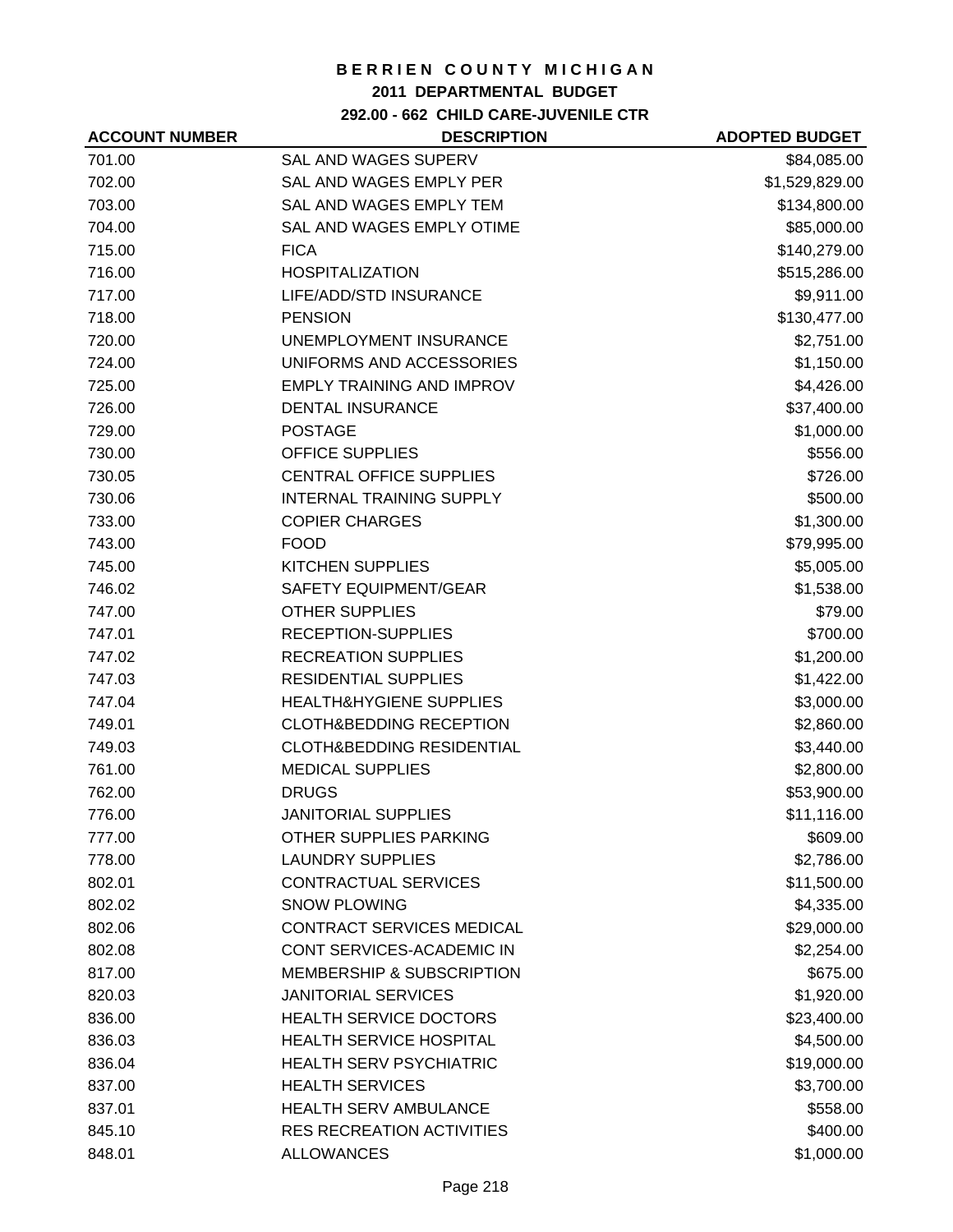| <b>ACCOUNT NUMBER</b> | <b>DESCRIPTION</b>                   |                        | <b>ADOPTED BUDGET</b> |
|-----------------------|--------------------------------------|------------------------|-----------------------|
| 848.07                | <b>INCENTIVE PROGRAM</b>             |                        | \$1,500.00            |
| 851.00                | <b>TELEPHONE</b>                     |                        | \$20,440.00           |
| 861.00                | <b>TRAVEL</b>                        |                        | \$1,000.00            |
| 868.00                | <b>GAS OIL GREASE &amp; ANTIFRZE</b> |                        | \$3,031.00            |
| 901.00                | <b>ADVERTISING</b>                   |                        | \$1,025.00            |
| 920.00                | <b>UTILITIES</b>                     |                        | \$44,411.00           |
| 921.00                | UTILITIES-HEAT                       |                        | \$46,137.00           |
| 922.00                | UTILITIES-WATER&SEWAGE               |                        | \$17,100.00           |
| 931.00                | <b>BUILDING REP &amp; MAINT</b>      |                        | \$16,146.00           |
| 931.01                | BLDG REP & MAINT-NON REIM            |                        | \$9,381.00            |
| 932.00                | <b>BUILDING REP &amp; MAINT-ELEC</b> |                        | \$4,585.00            |
| 932.01                | <b>BLDG R&amp;M-NON REIM-ELECT</b>   |                        | \$1,104.00            |
| 933.00                | <b>BUILDING REP &amp; MAIN-PLUMB</b> |                        | \$2,684.00            |
| 933.01                | <b>BLDG R&amp;M-NON REIM-PLUMB</b>   |                        | \$8,083.00            |
| 934.00                | <b>BUILDING REP &amp; MAINT-BOIL</b> |                        | \$1,500.00            |
| 934.01                | <b>BLDG R&amp;M-NON REIM-BOILER</b>  |                        | \$46.00               |
| 935.00                | <b>EQUIPMENT REPAIRS &amp; MAINT</b> |                        | \$7,765.00            |
| 935.01                | <b>EQUIPMENT R &amp; M-NON REIM</b>  |                        | \$9.00                |
| 936.00                | <b>VEHICLE REPAIRS &amp; MAINT</b>   |                        | \$18.00               |
| 937.00                | OFF EQUIP REP & MAINT                |                        | \$135.00              |
| 937.01                | SOFTWARE MAINTENANCE                 |                        | \$295.00              |
| 938.00                | <b>LAWN GROUNDS &amp; MAINT</b>      |                        | \$5,200.00            |
| 947.00                | <b>EQUIPMENT RENTAL</b>              |                        | \$1,730.00            |
| 961.01                | MISC-COMMISSARY SALES                |                        | \$3,500.00            |
| 963.00                | <b>INDIRECT COST RECOVERY</b>        |                        | \$277,015.00          |
| 975.00                | <b>BUILD &amp; BLDNG IMPROVEMENT</b> |                        | \$12,375.00           |
| 977.00                | <b>MACHINERY &amp; EQUIPMENT</b>     |                        | \$3,011.00            |
| 977.02                | <b>MACH &amp; EQUIPT-NON REIM</b>    |                        | \$8,436.00            |
| 977.04                | <b>TOOLS &amp; EQUIPMENT</b>         |                        | \$567.00              |
| 978.00                | <b>LIBRARY BOOKS</b>                 |                        | \$200.00              |
| 979.00                | <b>OFFICE EQUIP &amp; FURNITURE</b>  |                        | \$650.00              |
| 979.02                | OFFICE EQUIPMENT-SMALL               |                        | \$118.00              |
| 979.05                | <b>COMPUTER EQUIPMENT</b>            |                        | \$250.00              |
| 981.00                | <b>TOOLS</b>                         |                        | \$500.00              |
|                       |                                      | <b>ACTIVITY TOTALS</b> | \$3,455,315.00        |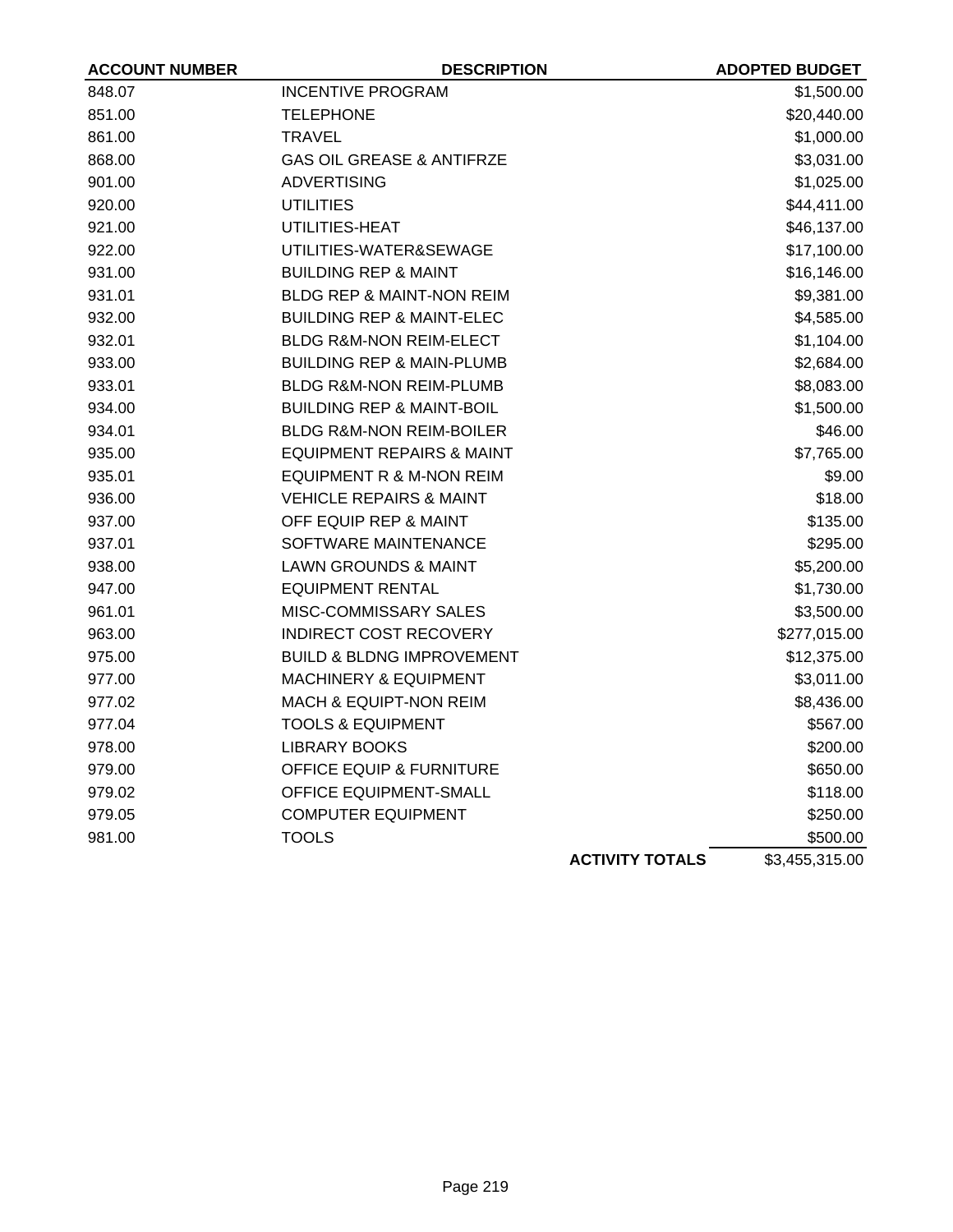## **2011 DEPARTMENTAL BUDGET**

**292.00 - 664 CHILD CARE-FOSTER CARE**

| <b>ACCOUNT NUMBER</b> | <b>DESCRIPTION</b>               |                        | <b>ADOPTED BUDGET</b> |
|-----------------------|----------------------------------|------------------------|-----------------------|
| 802.01                | CONTRACTUAL SERVICES             |                        | \$21,236.00           |
| 836.04                | <b>HEALTH SERV PSYCHIATRIC</b>   |                        | \$10,000.00           |
| 844.03                | <b>GROUP HOMES-BOARDING</b>      |                        | \$32,000.00           |
| 844.04                | <b>GROUP HOMES-NON SCHEDULED</b> |                        | \$770.00              |
| 844.05                | <b>SHELTER CARE</b>              |                        | \$15,000.00           |
| 844.07                | PRIVATE INST-BOARDING            |                        | \$1,572,000.00        |
| 844.08                | PRIVATE INST-NON SCHEDUL         |                        | \$1,000.00            |
| 844.09                | SHELTER HOMES-NON SCHED          |                        | \$1,600.00            |
| 844.12                | STATEWARD CHARGEBACKS            |                        | \$900,000.00          |
|                       |                                  | <b>ACTIVITY TOTALS</b> | \$2,553,606.00        |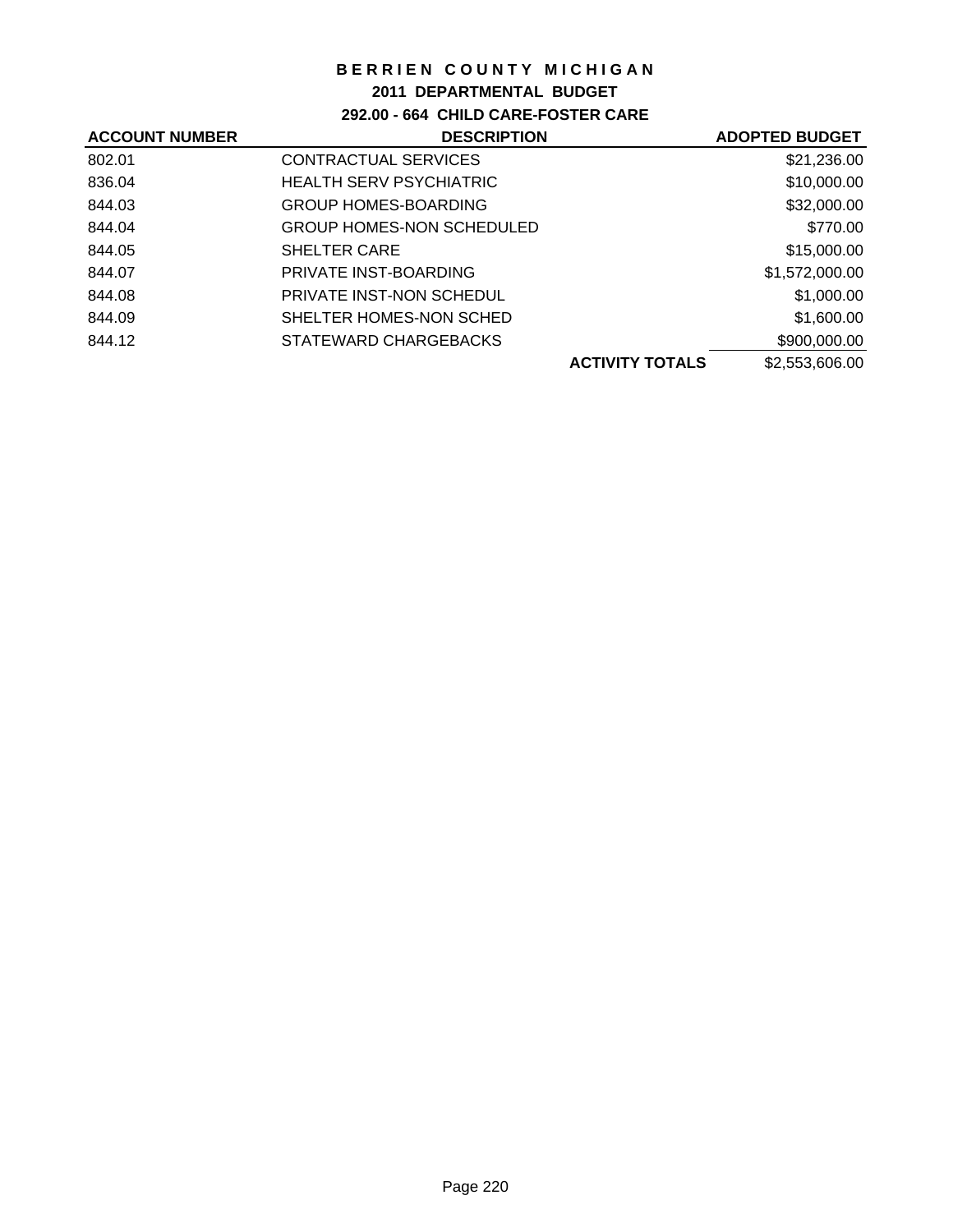#### **2011 DEPARTMENTAL BUDGET**

## **292.00 - 667 AFTER SCHOOL/TRUANCY ACADEMY**

| <b>ACCOUNT NUMBER</b> | <b>DESCRIPTION</b>                   |                        | <b>ADOPTED BUDGET</b> |
|-----------------------|--------------------------------------|------------------------|-----------------------|
| 730.02                | <b>OPERATING SUPPLIES</b>            |                        | \$7,605.00            |
| 733.00                | <b>COPIER CHARGES</b>                |                        | \$500.00              |
| 743.01                | PROGRAM MEALS                        |                        | \$14,800.00           |
| 776.00                | <b>JANITORIAL SUPPLIES</b>           |                        | \$500.00              |
| 802.01                | CONTRACTUAL SERVICES                 |                        | \$138,700.00          |
| 802.02                | <b>SNOW PLOWING</b>                  |                        | \$1,400.00            |
| 802.04                | <b>CONTRACTUAL SERVICES FEES</b>     |                        | \$50,000.00           |
| 802.08                | CONT SERVICES-ACADEMIC IN            |                        | \$65,121.00           |
| 820.03                | <b>JANITORIAL SERVICES</b>           |                        | \$7,200.00            |
| 851.00                | <b>TELEPHONE</b>                     |                        | \$800.00              |
| 861.00                | <b>TRAVEL</b>                        |                        | \$600.00              |
| 920.00                | <b>UTILITIES</b>                     |                        | \$3,870.00            |
| 921.00                | UTILITIES-HEAT                       |                        | \$4,000.00            |
| 931.00                | <b>BUILDING REP &amp; MAINT</b>      |                        | \$2,000.00            |
| 932.00                | <b>BUILDING REP &amp; MAINT-ELEC</b> |                        | \$1,000.00            |
| 933.00                | <b>BUILDING REP &amp; MAIN-PLUMB</b> |                        | \$1,000.00            |
| 934.00                | <b>BUILDING REP &amp; MAINT-BOIL</b> |                        | \$2,000.00            |
| 935.00                | <b>EQUIPMENT REPAIRS &amp; MAINT</b> |                        | \$1,000.00            |
| 938.00                | <b>LAWN GROUNDS &amp; MAINT</b>      |                        | \$1,900.00            |
| 947.00                | <b>EQUIPMENT RENTAL</b>              |                        | \$1,416.00            |
| 963.00                | <b>INDIRECT COST RECOVERY</b>        |                        | \$9,331.00            |
|                       |                                      | <b>ACTIVITY TOTALS</b> | \$314,743.00          |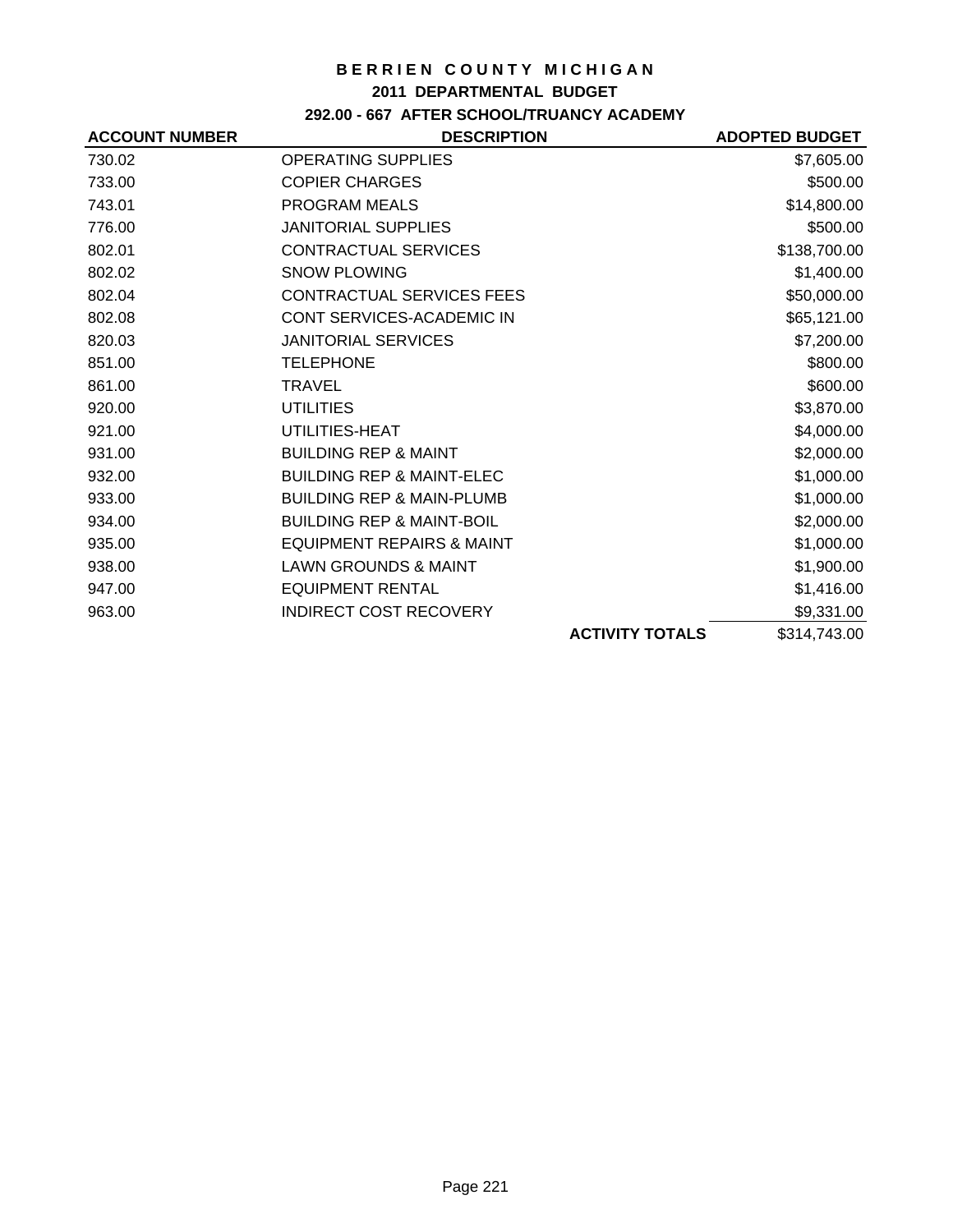## **2011 DEPARTMENTAL BUDGET**

# **292.00 - 668 HOME BASED SERVICES**

| <b>ACCOUNT NUMBER</b> | <b>DESCRIPTION</b>                   |                        | <b>ADOPTED BUDGET</b> |
|-----------------------|--------------------------------------|------------------------|-----------------------|
| 702.00                | SAL AND WAGES EMPLY PER              |                        | \$311,419.00          |
| 704.00                | SAL AND WAGES EMPLY OTIME            |                        | \$1,500.00            |
| 715.00                | <b>FICA</b>                          |                        | \$23,939.00           |
| 716.00                | <b>HOSPITALIZATION</b>               |                        | \$97,495.00           |
| 717.00                | LIFE/ADD/STD INSURANCE               |                        | \$1,495.00            |
| 718.00                | <b>PENSION</b>                       |                        | \$24,032.00           |
| 720.00                | UNEMPLOYMENT INSURANCE               |                        | \$469.00              |
| 725.00                | <b>EMPLY TRAINING AND IMPROV</b>     |                        | \$1,631.00            |
| 726.00                | <b>DENTAL INSURANCE</b>              |                        | \$6,160.00            |
| 730.00                | <b>OFFICE SUPPLIES</b>               |                        | \$215.00              |
| 802.01                | <b>CONTRACTUAL SERVICES</b>          |                        | \$1,199,382.00        |
| 836.04                | <b>HEALTH SERV PSYCHIATRIC</b>       |                        | \$22,000.00           |
| 848.12                | <b>EDUCATION EXPENSE</b>             |                        | \$350.00              |
| 851.00                | <b>TELEPHONE</b>                     |                        | \$3,800.00            |
| 861.00                | <b>TRAVEL</b>                        |                        | \$290.00              |
| 868.00                | <b>GAS OIL GREASE &amp; ANTIFRZE</b> |                        | \$4,243.00            |
| 947.02                | <b>EQUIPMENT RENTAL-TETHER</b>       |                        | \$30,000.00           |
| 963.00                | <b>INDIRECT COST RECOVERY</b>        |                        | \$38,871.00           |
|                       |                                      | <b>ACTIVITY TOTALS</b> | \$1,767,291.00        |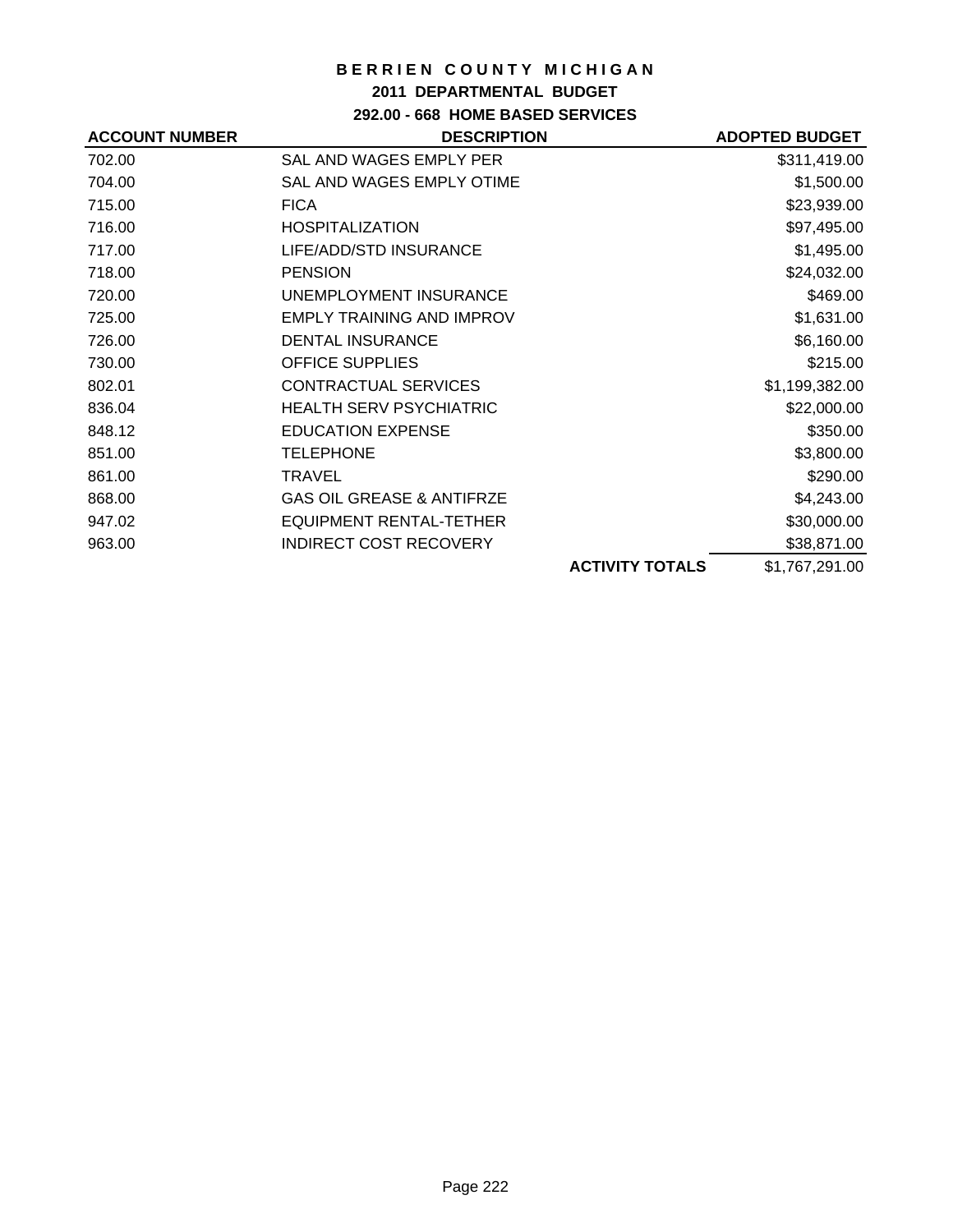#### **2011 DEPARTMENTAL BUDGET**

# **292.01 - 670 CHILD CARE-DEPT OF SOCIAL SERVICES**

| <b>ACCOUNT NUMBER</b> | <b>DESCRIPTION</b>     | <b>ADOPTED BUDGET</b> |
|-----------------------|------------------------|-----------------------|
| 844.12                | STATEWARD CHARGEBACKS  | \$3,960.00            |
| 849.00                | DHS FUNDS TRNS         | \$963,484.00          |
|                       | <b>ACTIVITY TOTALS</b> | \$967,444.00          |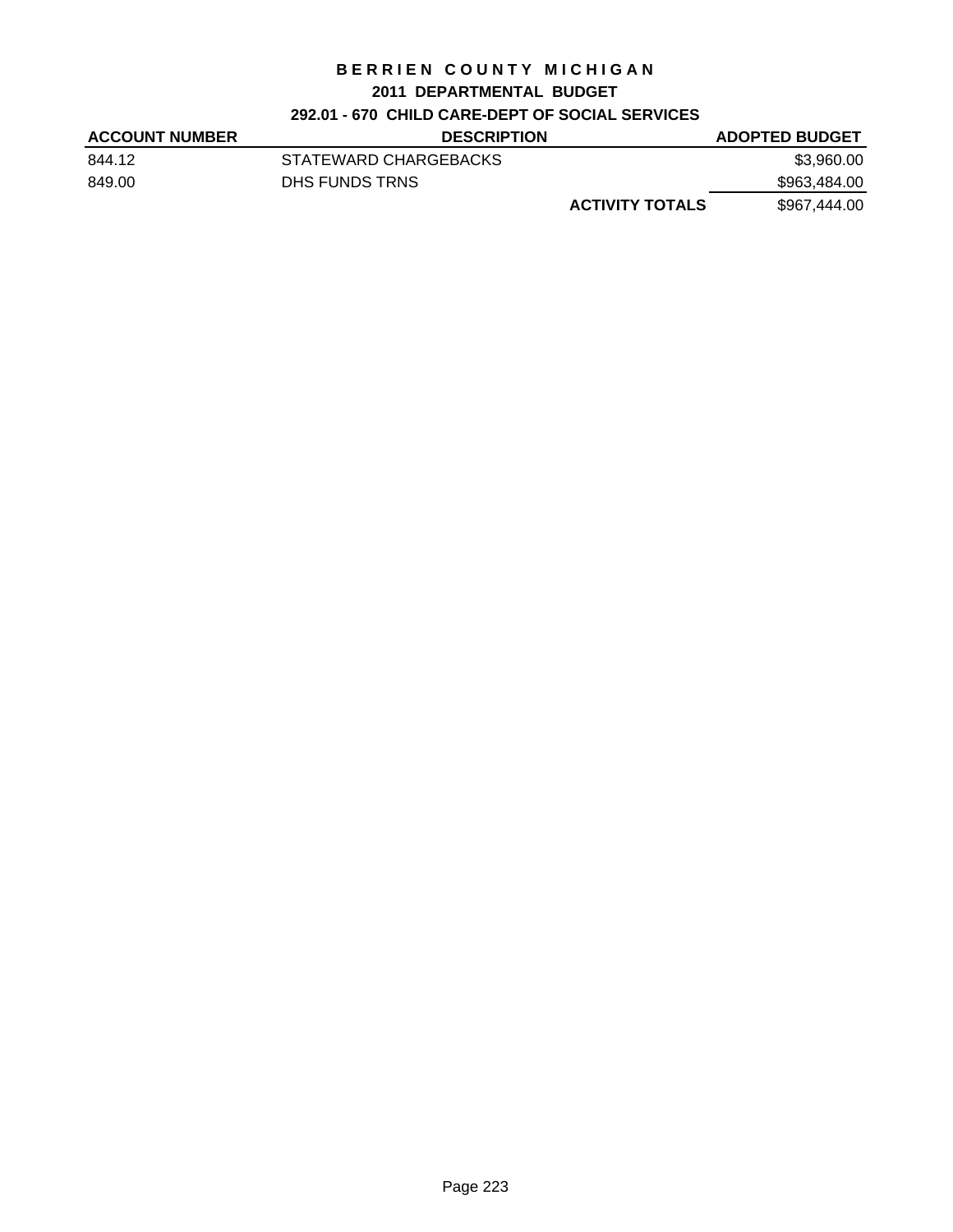## **2011 DEPARTMENTAL BUDGET**

**294.00 - 683 VETERANS TRUST**

| <b>ACCOUNT NUMBER</b> | <b>DESCRIPTION</b>         | <b>ADOPTED BUDGET</b>                 |
|-----------------------|----------------------------|---------------------------------------|
| 729.00                | <b>POSTAGE</b>             | \$60.00                               |
| 801.00                | ADMINISTRATIVE EXPENSES    | \$1,300.00                            |
| 823.00                | <b>VETERANS ASSISTANCE</b> | \$12,000.00                           |
| 851.00                | <b>TELEPHONE</b>           | \$80.00                               |
| 861.00                | TRAVEL                     | \$750.00                              |
| 956.04                | MISC-MEETING EXPENSES      | \$130.00                              |
|                       |                            | \$14,320.00<br><b>ACTIVITY TOTALS</b> |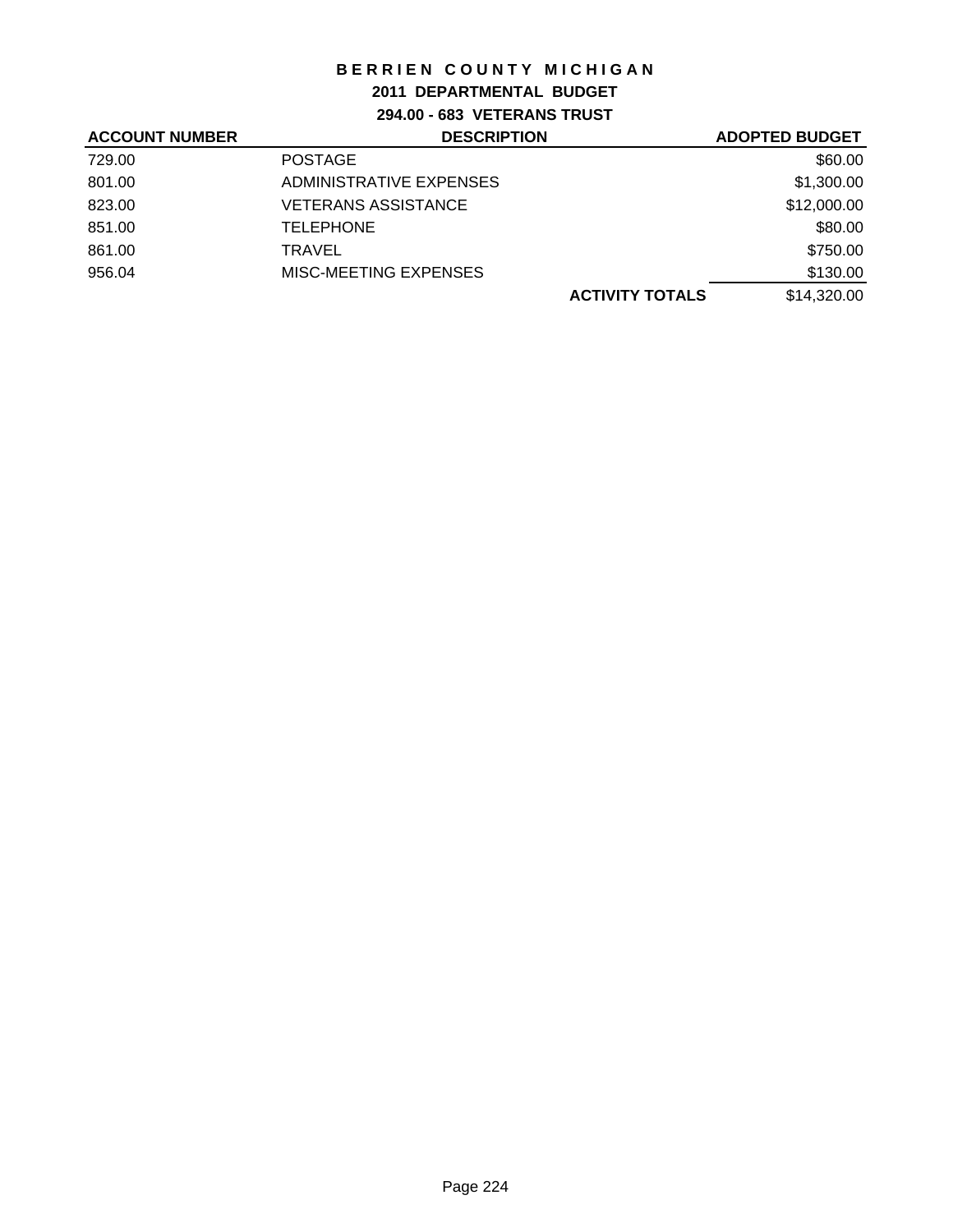#### **2011 DEPARTMENTAL BUDGET**

**296.00 - 441 BOARD OF PUBLIC WORKS**

| <b>ACCOUNT NUMBER</b> | <b>DESCRIPTION</b>      |                        | <b>ADOPTED BUDGET</b> |
|-----------------------|-------------------------|------------------------|-----------------------|
| 801.00                | ADMINISTRATIVE EXPENSES |                        | \$5,000.00            |
|                       |                         | <b>ACTIVITY TOTALS</b> | \$5,000.00            |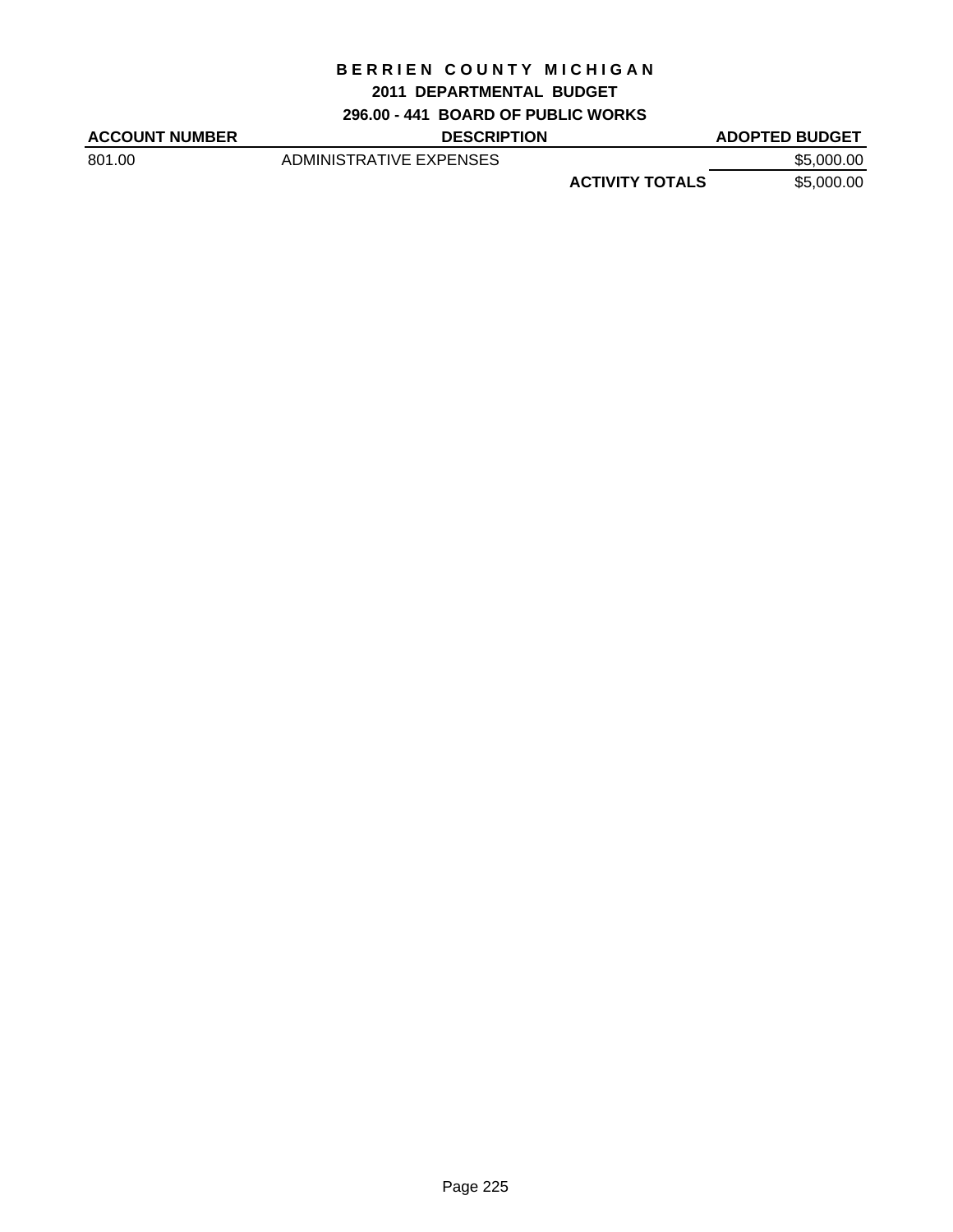## **2011 DEPARTMENTAL BUDGET**

**297.03 - 215 CAMPAIGN FINANCE ADM FUND**

| <b>ACCOUNT NUMBER</b> |                 | <b>DESCRIPTION</b> |                        | <b>ADOPTED BUDGET</b> |
|-----------------------|-----------------|--------------------|------------------------|-----------------------|
| 730.00                | OFFICE SUPPLIES |                    |                        | \$100.00              |
|                       |                 |                    | <b>ACTIVITY TOTALS</b> | \$100.00              |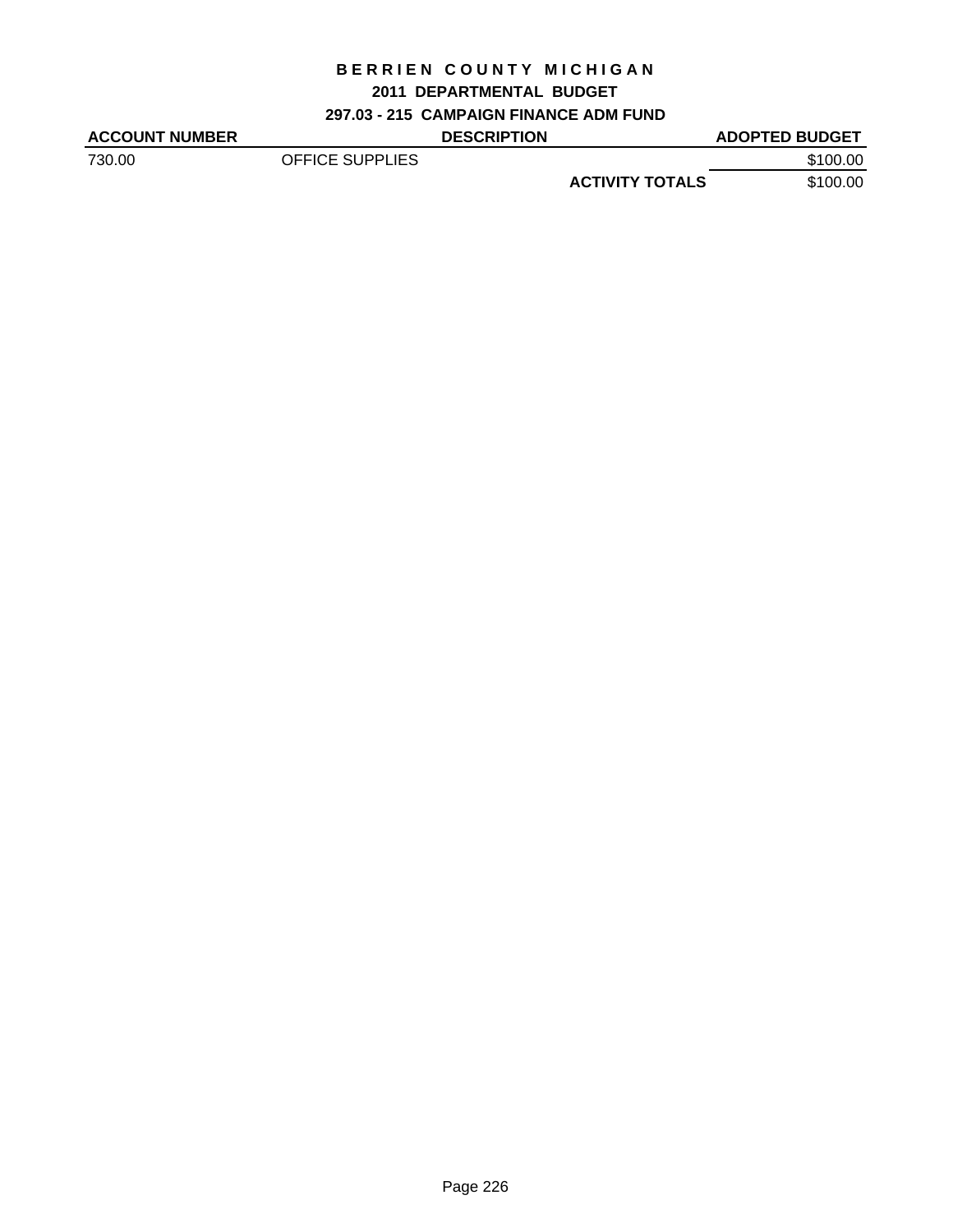#### **2011 DEPARTMENTAL BUDGET**

## **297.28 - 275 HOLLYWOOD BASIN WETLAND GRANT**

| <b>ACCOUNT NUMBER</b> | <b>DESCRIPTION</b>     | <b>ADOPTED BUDGET</b> |
|-----------------------|------------------------|-----------------------|
| 802.00                | <b>CONSULTANTS</b>     | \$2,000.00            |
| 802.01                | CONTRACTUAL SERVICES   | \$6,500.00            |
|                       | <b>ACTIVITY TOTALS</b> | \$8,500,00            |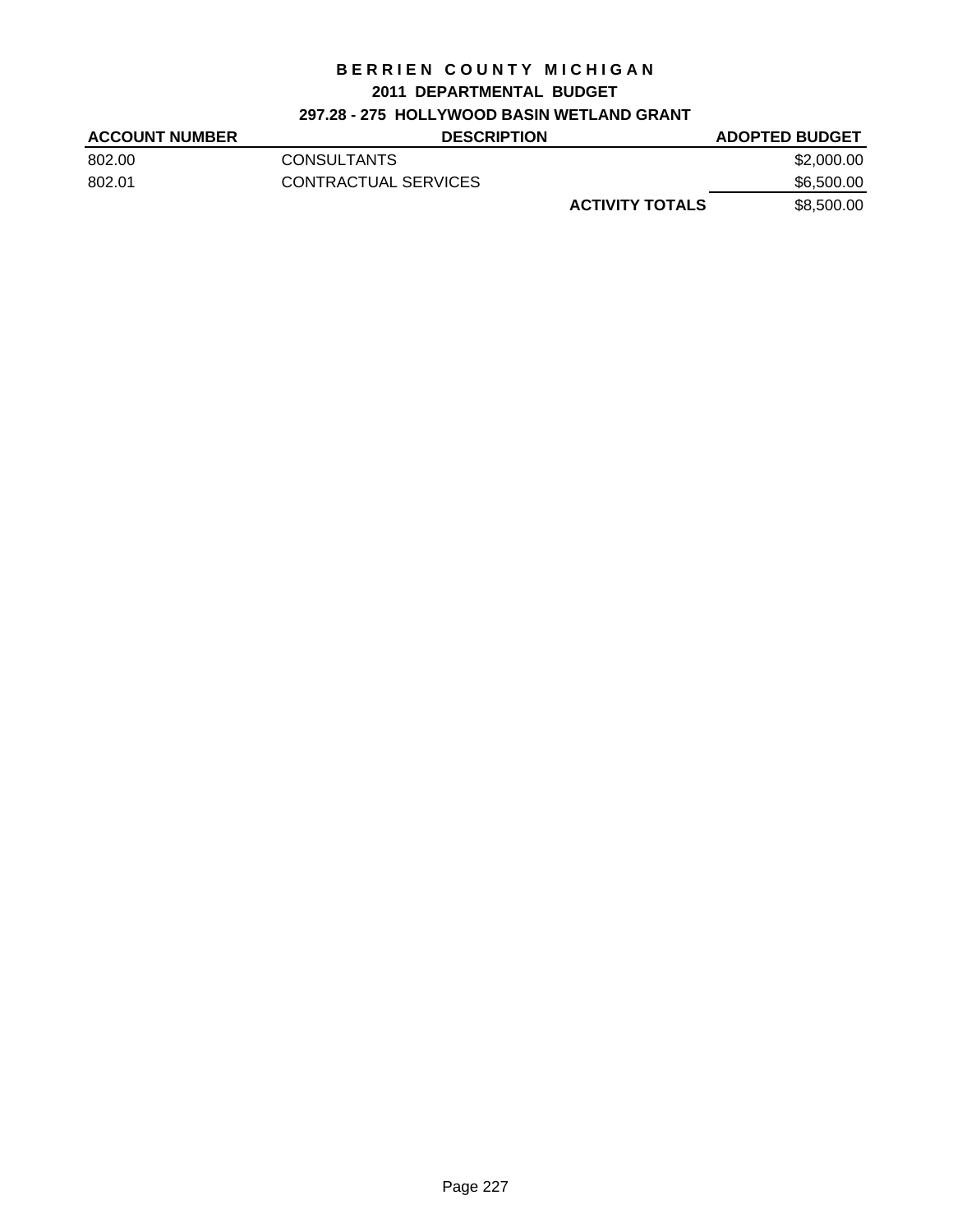# **2011 DEPARTMENTAL BUDGET**

**297.34 - 150 JUV ACCOUNT BLOCK GRANT**

| <b>ACCOUNT NUMBER</b> | <b>DESCRIPTION</b>      | <b>ADOPTED BUDGET</b> |
|-----------------------|-------------------------|-----------------------|
| 801.00                | ADMINISTRATIVE EXPENSES | \$755.00              |
| 802.01                | CONTRACTUAL SERVICES    | \$13,445.00           |
|                       | <b>ACTIVITY TOTALS</b>  | \$14,200.00           |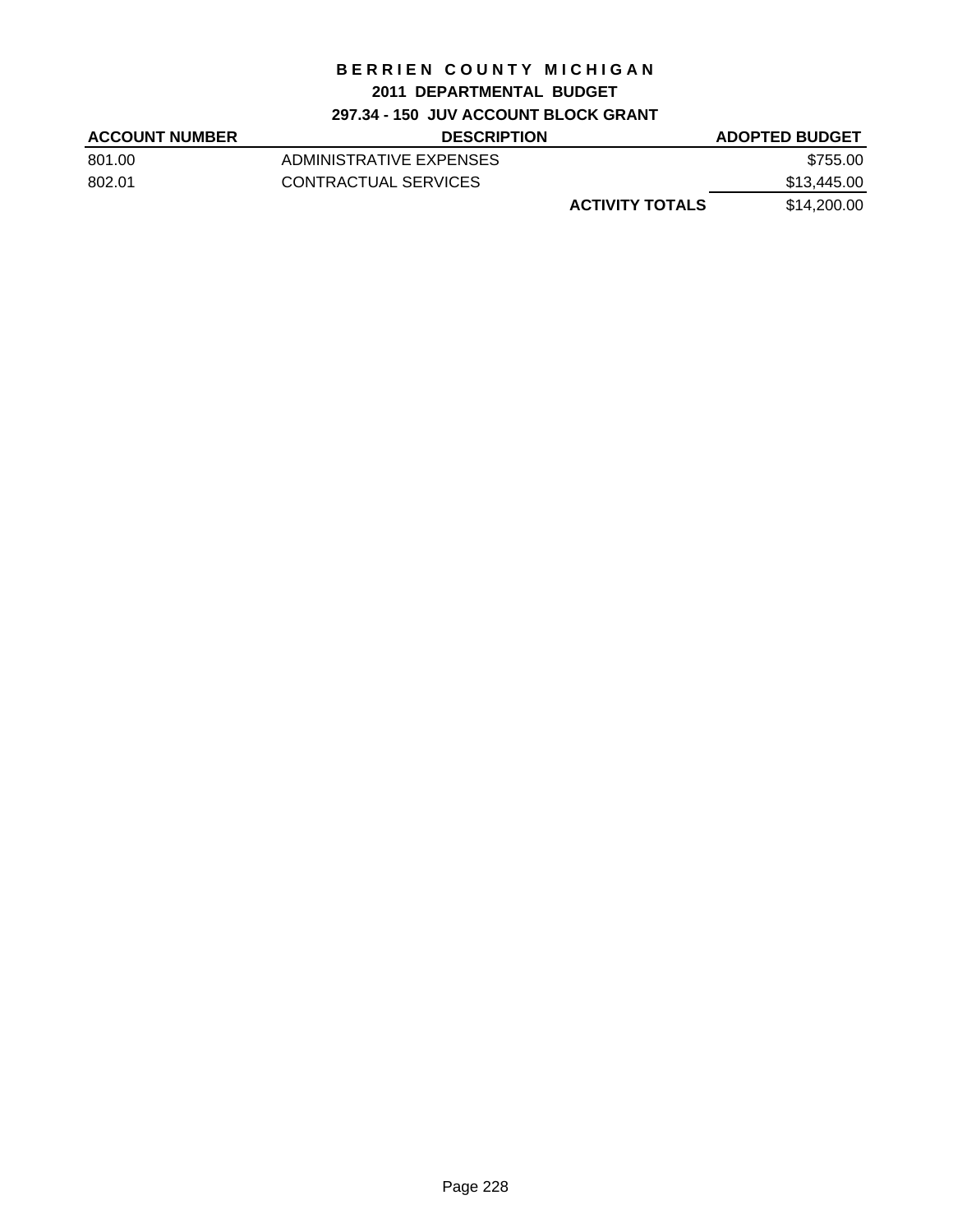#### **2011 DEPARTMENTAL BUDGET**

## **298.01 - 430 ANIMAL CONTROL NEUTER/SPAY PGM**

| <b>ACCOUNT NUMBER</b> | <b>DESCRIPTION</b>               | <b>ADOPTED BUDGET</b> |
|-----------------------|----------------------------------|-----------------------|
| 833.01                | <b>VETS NEUTERING FEES-INDIV</b> | \$4,500.00            |
| 833.02                | <b>VET NEUTERING FEES-COUNTY</b> | \$4,500.00            |
| 833.03                | NEUTERING FEE-INDIVIDUAL         | \$300.00              |
| 833.04                | <b>VET NEUTERING FEES-FELINE</b> | \$1,300.00            |
| 964.00                | <b>REFUNDS</b>                   | \$400.00              |
|                       | <b>ACTIVITY TOTALS</b>           | \$11,000.00           |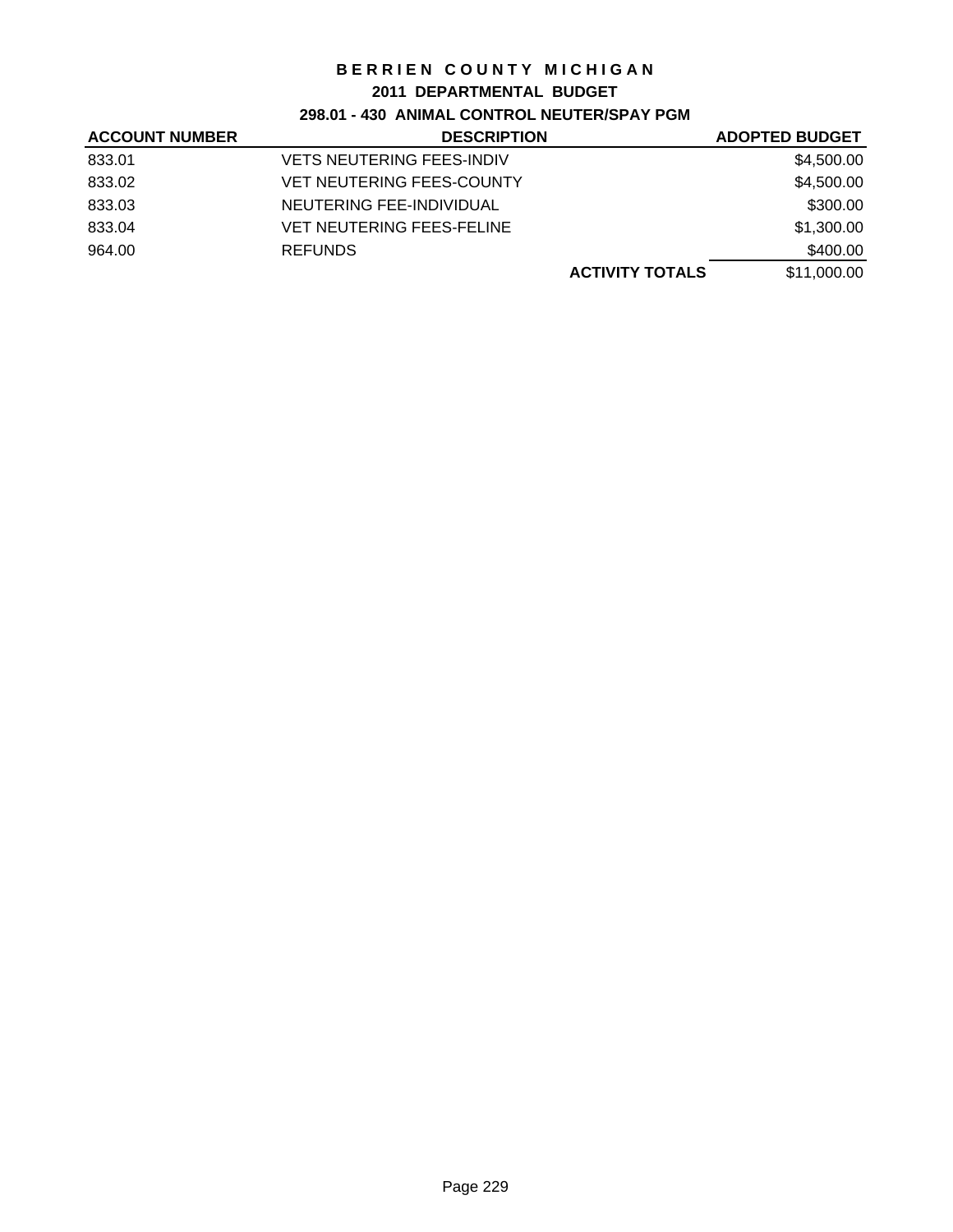#### **2011 DEPARTMENTAL BUDGET**

**403.00 - 261 CAPITAL RESERVE FUND**

ACCOUNT NUMBER DESCRIPTION DESCRIPTION ADOPTED BUDGET

999.00 APPROP-COUNTY AGENCIES \$809,839.00 **ACTIVITY TOTALS** \$809,839.00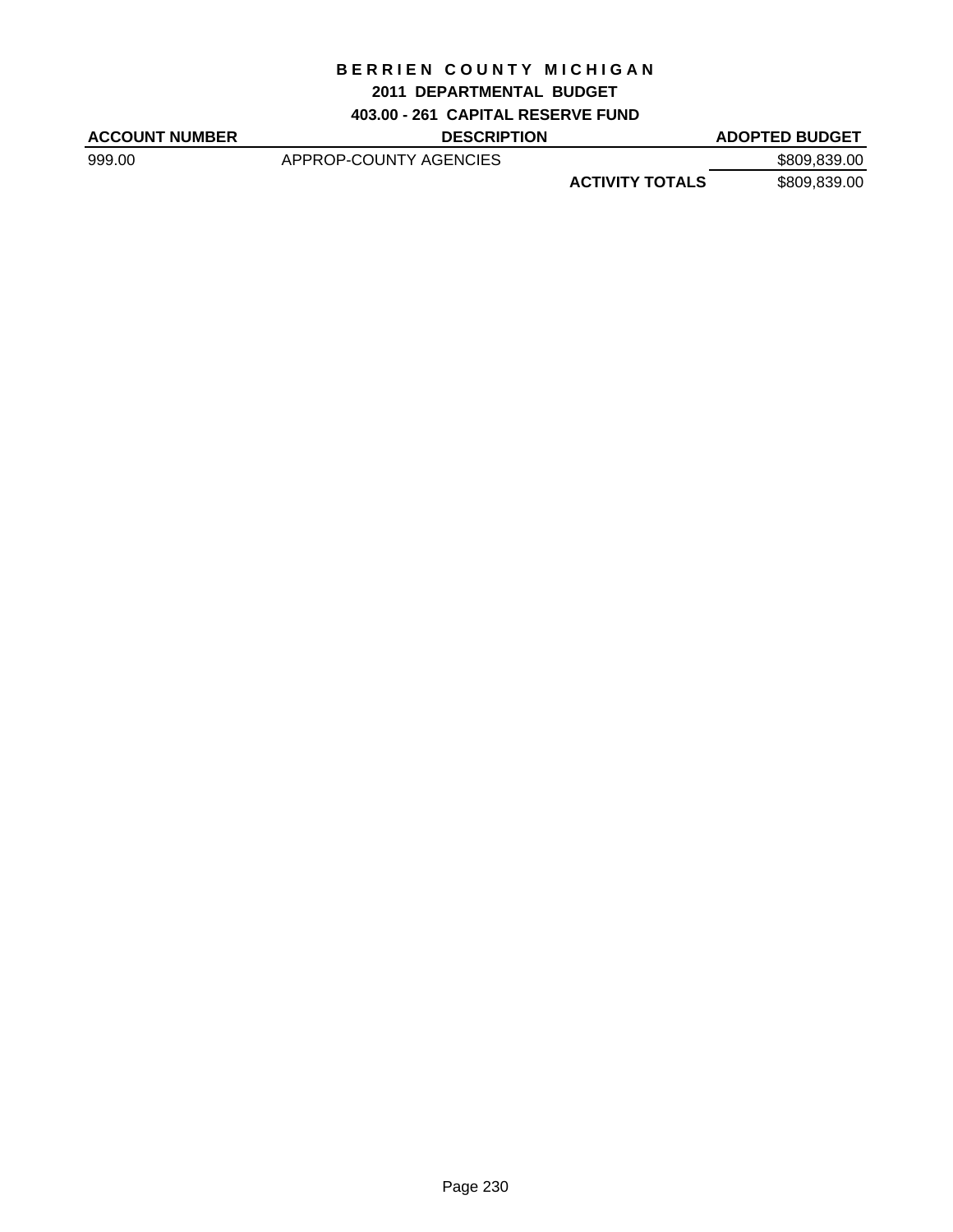#### **2011 DEPARTMENTAL BUDGET**

#### **413.00 - 430 BERRIEN COUNTY ANIMAL SHELTER CONST FUND**

| <b>ACCOUNT NUMBER</b> |                      | <b>DESCRIPTION</b> |                        | <b>ADOPTED BUDGET</b> |
|-----------------------|----------------------|--------------------|------------------------|-----------------------|
| 956.00                | <b>MISCELLANEOUS</b> |                    |                        | \$7,000.00            |
|                       |                      |                    | <b>ACTIVITY TOTALS</b> | \$7,000.00            |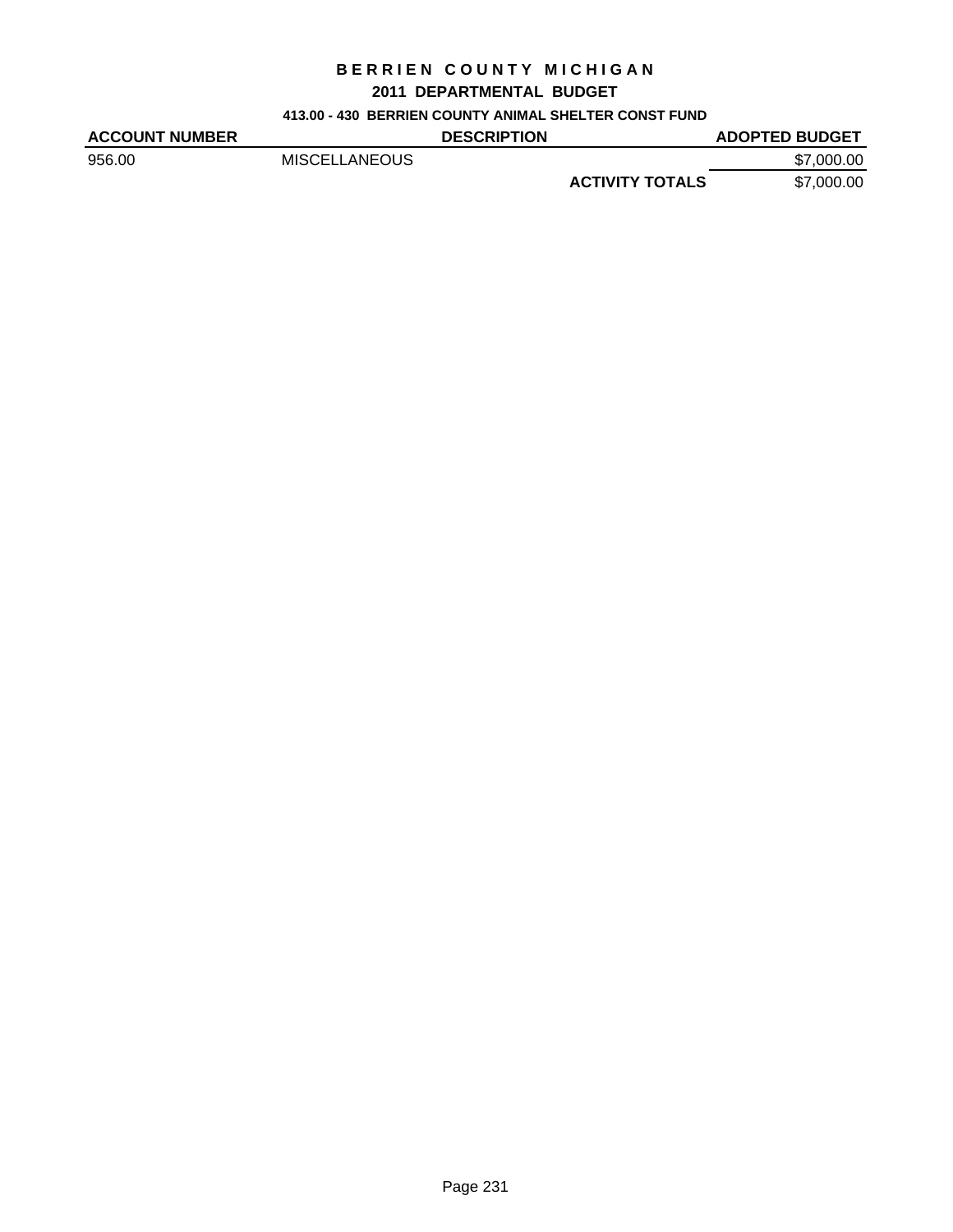#### **2011 DEPARTMENTAL BUDGET**

## **617.06 - 254 DELIN TAX FORECLOSURE FD 2006 LEVY**

| <b>ACCOUNT NUMBER</b> | <b>DESCRIPTION</b>   |                        | <b>ADOPTED BUDGET</b> |
|-----------------------|----------------------|------------------------|-----------------------|
| 802.01                | CONTRACTUAL SERVICES |                        | \$10,000.00           |
|                       |                      | <b>ACTIVITY TOTALS</b> | \$10,000,00           |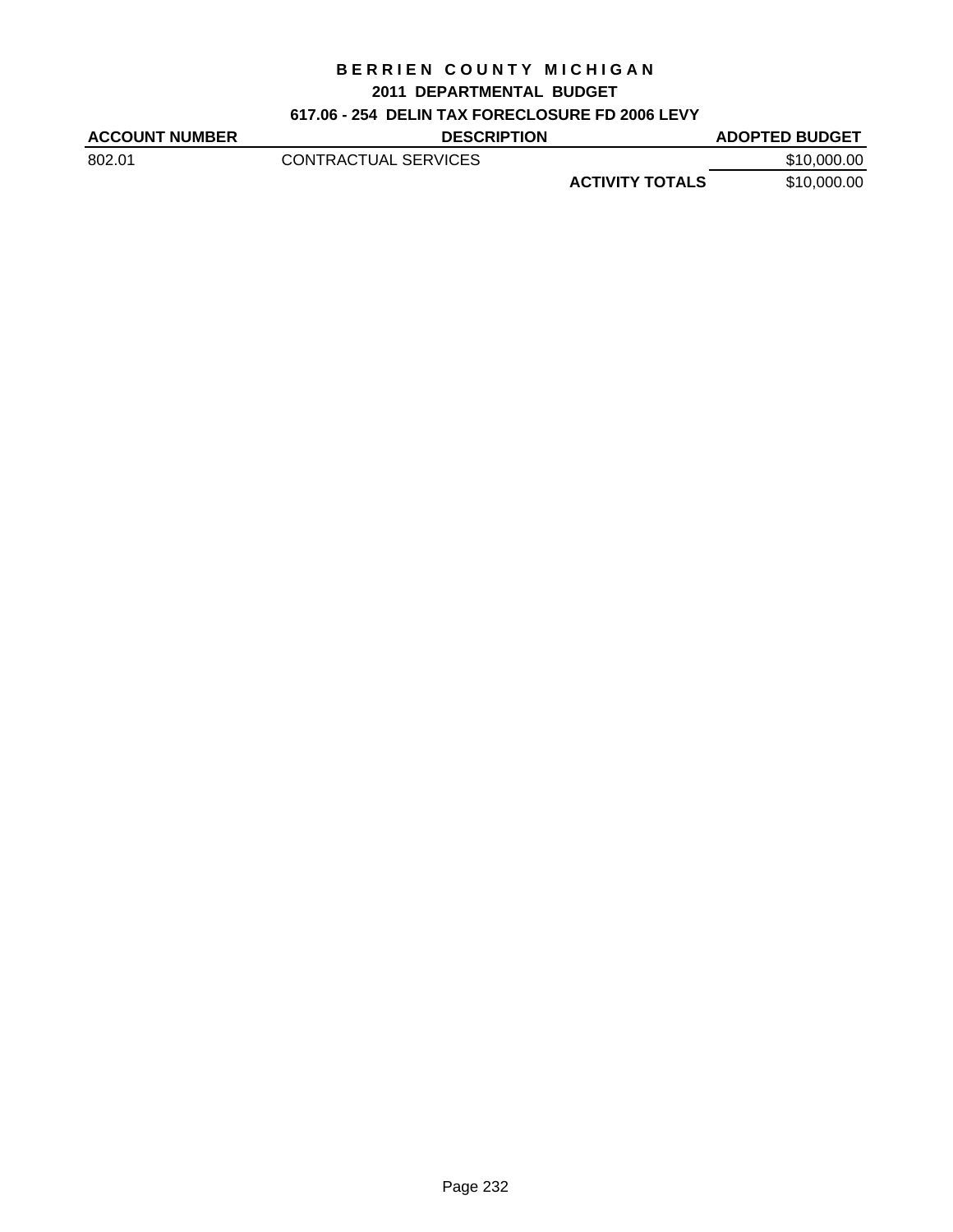#### **2011 DEPARTMENTAL BUDGET**

## **617.07 - 254 DELIN TAX FORECLOSURE FN 2007 LEVY**

| <b>ACCOUNT NUMBER</b> | <b>DESCRIPTION</b>   |                        | <b>ADOPTED BUDGET</b> |
|-----------------------|----------------------|------------------------|-----------------------|
| 802.01                | CONTRACTUAL SERVICES |                        | \$29,675.00           |
|                       |                      | <b>ACTIVITY TOTALS</b> | \$29,675.00           |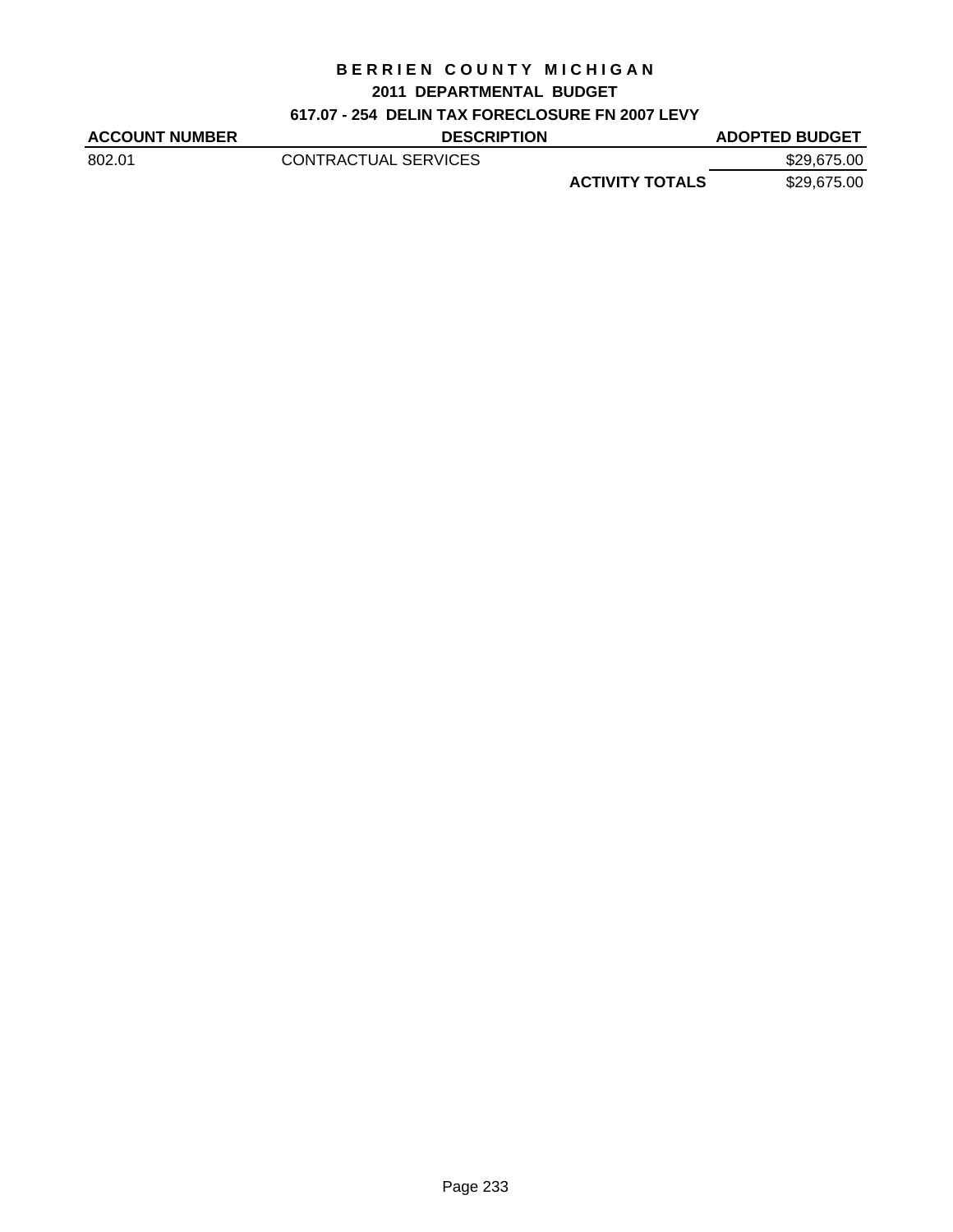#### **2011 DEPARTMENTAL BUDGET**

## **617.08 - 254 DELIN TAX FORECLOSURE FD 2008 LEVY**

| <b>ACCOUNT NUMBER</b> | <b>DESCRIPTION</b>                  |                        | <b>ADOPTED BUDGET</b> |
|-----------------------|-------------------------------------|------------------------|-----------------------|
| 702.00                | SAL AND WAGES EMPLY PER             |                        | \$65,495.00           |
| 715.00                | <b>FICA</b>                         |                        | \$5,010.00            |
| 716.00                | <b>HOSPITALIZATION</b>              |                        | \$28,791.00           |
| 717.00                | LIFE/ADD/STD INSURANCE              |                        | \$660.00              |
| 718.00                | <b>PENSION</b>                      |                        | \$5,030.00            |
| 720.00                | UNEMPLOYMENT INSURANCE              |                        | \$98.00               |
| 726.00                | <b>DENTAL INSURANCE</b>             |                        | \$1,800.00            |
| 728.00                | <b>PRINTING &amp; BINDING</b>       |                        | \$1,900.00            |
| 730.00                | <b>OFFICE SUPPLIES</b>              |                        | \$1,400.00            |
| 730.05                | <b>CENTRAL OFFICE SUPPLIES</b>      |                        | \$350.00              |
| 802.01                | CONTRACTUAL SERVICES                |                        | \$375,059.00          |
| 827.04                | <b>RECORDING FEES</b>               |                        | \$27,000.00           |
| 851.00                | <b>TELEPHONE</b>                    |                        | \$375.00              |
| 861.00                | TRAVEL                              |                        | \$2,500.00            |
| 901.00                | <b>ADVERTISING</b>                  |                        | \$2,300.00            |
| 938.00                | <b>LAWN GROUNDS &amp; MAINT</b>     |                        | \$18,900.00           |
| 946.02                | <b>RENT</b>                         |                        | \$1,200.00            |
| 956.04                | MISC-MEETING EXPENSES               |                        | \$675.00              |
| 979.00                | <b>OFFICE EQUIP &amp; FURNITURE</b> |                        | \$2,000.00            |
| 980.00                | <b>BOOKS</b>                        |                        | \$750.00              |
|                       |                                     | <b>ACTIVITY TOTALS</b> | \$541,293.00          |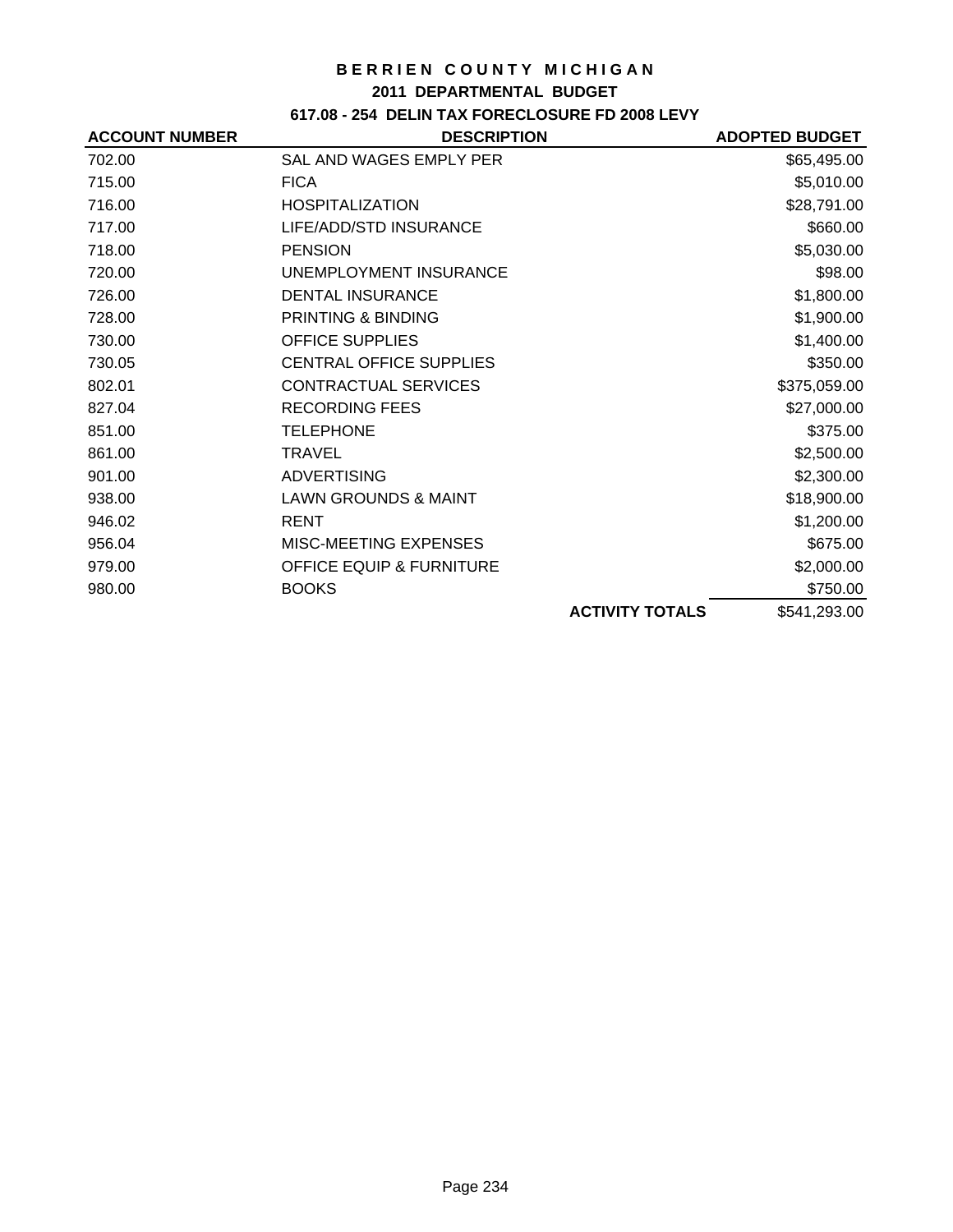#### **2011 DEPARTMENTAL BUDGET**

**617.09 - 254 DELIN TAX FORCLOSURE FD 2009 LEVY**

| <b>ACCOUNT NUMBER</b> | <b>DESCRIPTION</b>             | <b>ADOPTED BUDGET</b> |
|-----------------------|--------------------------------|-----------------------|
| 728.00                | PRINTING & BINDING             | \$5,200.00            |
| 730.00                | <b>OFFICE SUPPLIES</b>         | \$1,400.00            |
| 730.05                | <b>CENTRAL OFFICE SUPPLIES</b> | \$550.00              |
| 802.01                | CONTRACTUAL SERVICES           | \$81,600.00           |
| 827.00                | <b>FILING FEES</b>             | \$150.00              |
| 827.04                | RECORDING FEES                 | \$24,500.00           |
| 851.00                | <b>TELEPHONE</b>               | \$375.00              |
|                       | <b>ACTIVITY TOTALS</b>         | \$113,775.00          |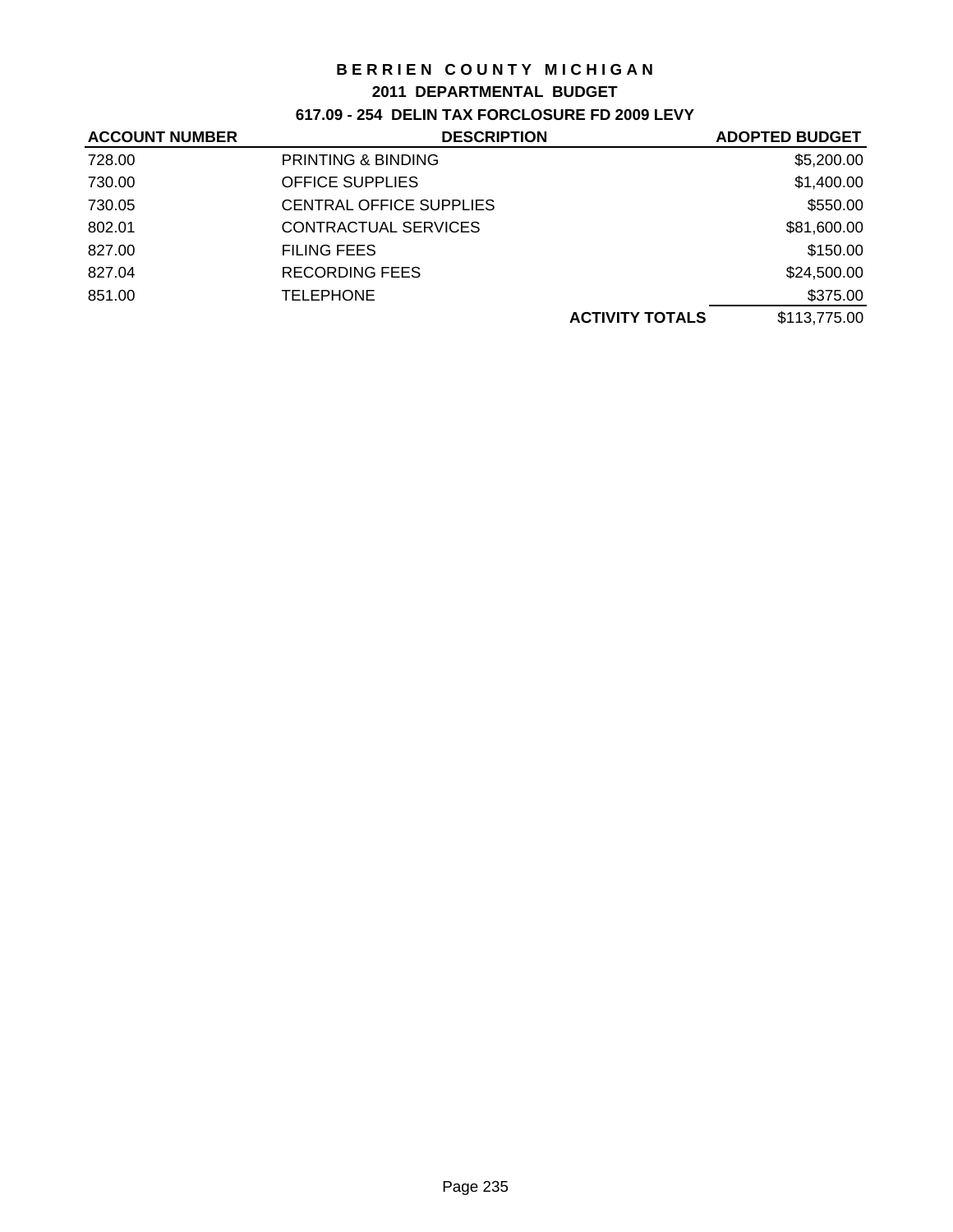## **2011 DEPARTMENTAL BUDGET**

# **618.00 - 253 DEL. PERSONAL PROPERTY TAX**

| <b>ACCOUNT NUMBER</b> | <b>DESCRIPTION</b>                   | <b>ADOPTED BUDGET</b> |
|-----------------------|--------------------------------------|-----------------------|
| 703.00                | SAL AND WAGES EMPLY TEM              | \$29,800.00           |
| 715.00                | <b>FICA</b>                          | \$2,280.00            |
| 720.00                | UNEMPLOYMENT INSURANCE               | \$45.00               |
| 827.00                | <b>FILING FEES</b>                   | \$275.00              |
| 868.00                | <b>GAS OIL GREASE &amp; ANTIFRZE</b> | \$1,350.00            |
| 901.00                | <b>ADVERTISING</b>                   | \$450.00              |
| 902.00                | ADVERTISING LEGAL NOTICE             | \$150.00              |
| 979.00                | <b>OFFICE EQUIP &amp; FURNITURE</b>  | \$1,125.00            |
| 999.00                | APPROP-COUNTY AGENCIES               | \$10,000.00           |
|                       | <b>ACTIVITY TOTALS</b>               | \$45,475.00           |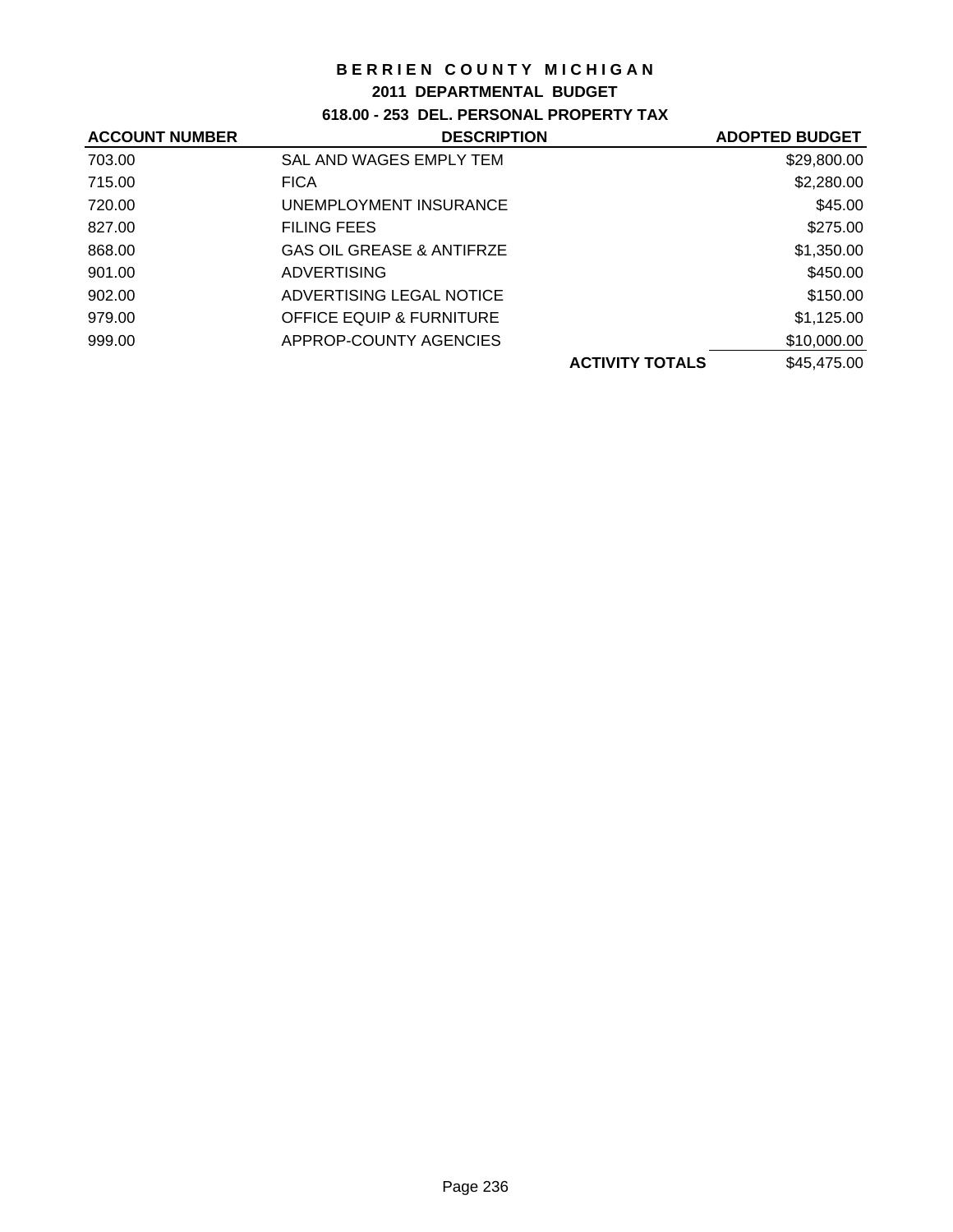#### **2011 DEPARTMENTAL BUDGET**

# **620.00 - 253 HOMESTEAD AUDIT ADMINISTRATION FUND**

| <b>ACCOUNT NUMBER</b> | <b>DESCRIPTION</b>                  | <b>ADOPTED BUDGET</b> |
|-----------------------|-------------------------------------|-----------------------|
| 702.00                | SAL AND WAGES EMPLY PER             | \$26,660.00           |
| 715.00                | <b>FICA</b>                         | \$2,040.00            |
| 716.00                | <b>HOSPITALIZATION</b>              | \$14,395.00           |
| 717.00                | LIFE/ADD/STD INSURANCE              | \$330.00              |
| 718.00                | <b>PENSION</b>                      | \$2,047.00            |
| 720.00                | UNEMPLOYMENT INSURANCE              | \$40.00               |
| 726.00                | DENTAL INSURANCE                    | \$900.00              |
| 730.00                | <b>OFFICE SUPPLIES</b>              | \$500.00              |
| 956.00                | <b>MISCELLANEOUS</b>                | \$450.00              |
| 960.00                | MISC RES FOR CONTINGENC             | \$43,088.00           |
| 979.00                | <b>OFFICE EQUIP &amp; FURNITURE</b> | \$500.00              |
|                       | <b>ACTIVITY TOTALS</b>              | \$90,950.00           |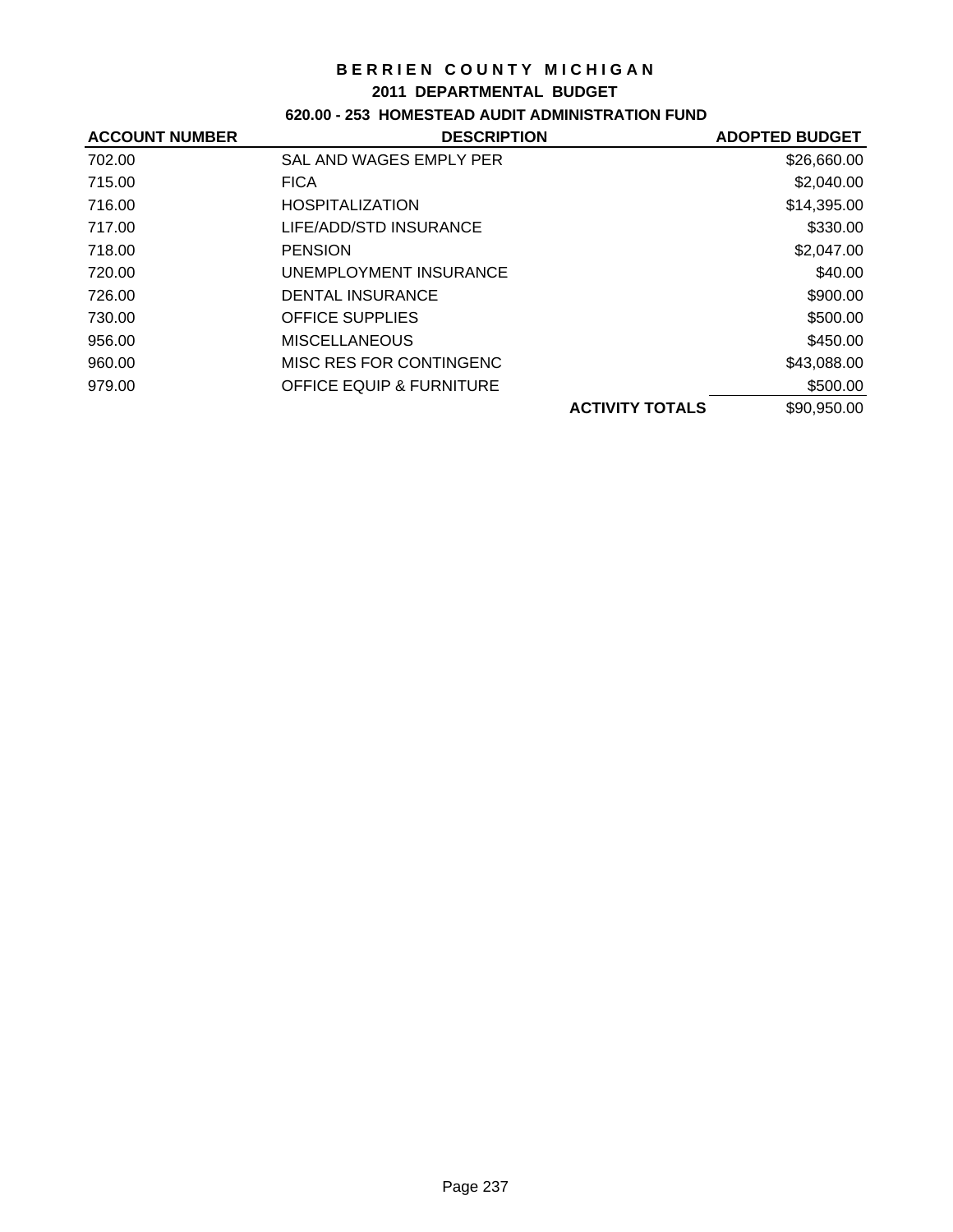## **2011 DEPARTMENTAL BUDGET**

## **677.01 - 851 WORKMENS COMPENSATION-SELF INS**

| <b>ACCOUNT NUMBER</b> | <b>DESCRIPTION</b>      | <b>ADOPTED BUDGET</b> |
|-----------------------|-------------------------|-----------------------|
| 722.00                | WORKMEN'S COMPENSATION  | \$126,030.00          |
| 837.00                | <b>HEALTH SERVICES</b>  | \$7,000.00            |
| 912.01                | INSURANCE-WORKMENS COMP | \$173,803.00          |
|                       | <b>ACTIVITY TOTALS</b>  | \$306,833.00          |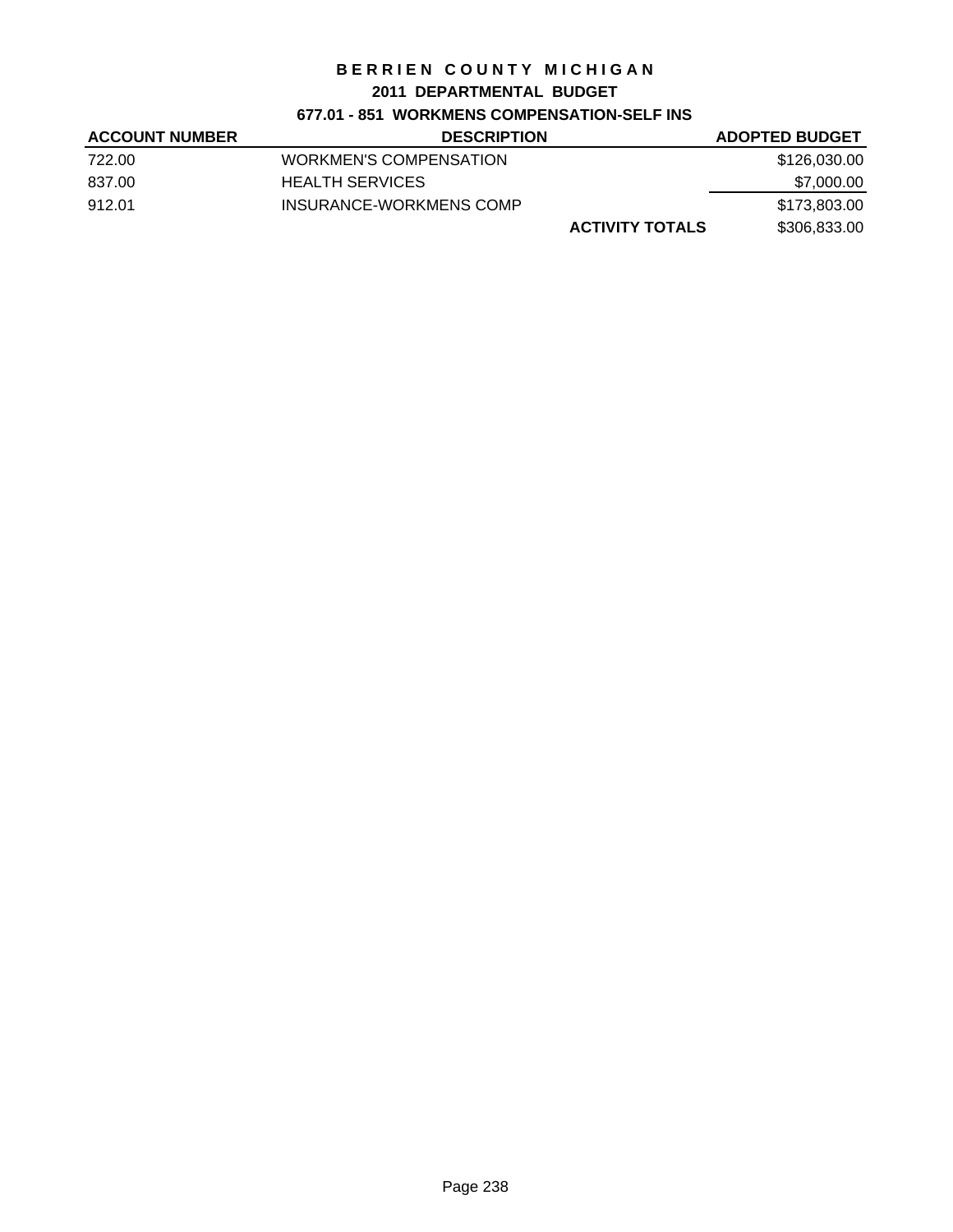#### **2011 DEPARTMENTAL BUDGET**

**677.02 - 852 SELF INS HLTH CARE/TERM CLAIM LIAB**

| <b>ACCOUNT NUMBER</b> | <b>DESCRIPTION</b>        | <b>ADOPTED BUDGET</b> |
|-----------------------|---------------------------|-----------------------|
| 716.00                | <b>HOSPITALIZATION</b>    | \$11,949,137.00       |
| 726.00                | DENTAL INSURANCE          | \$656,054.00          |
| 726.02                | <b>FLEX SPEND ADVANCE</b> | \$23,600.00           |
| 802.04                | CONTRACTUAL SERVICES FEES | \$9,640.00            |
| 999.00                | APPROP-COUNTY AGENCIES    | \$1,770,287.00        |
|                       | <b>ACTIVITY TOTALS</b>    | \$14,408,718.00       |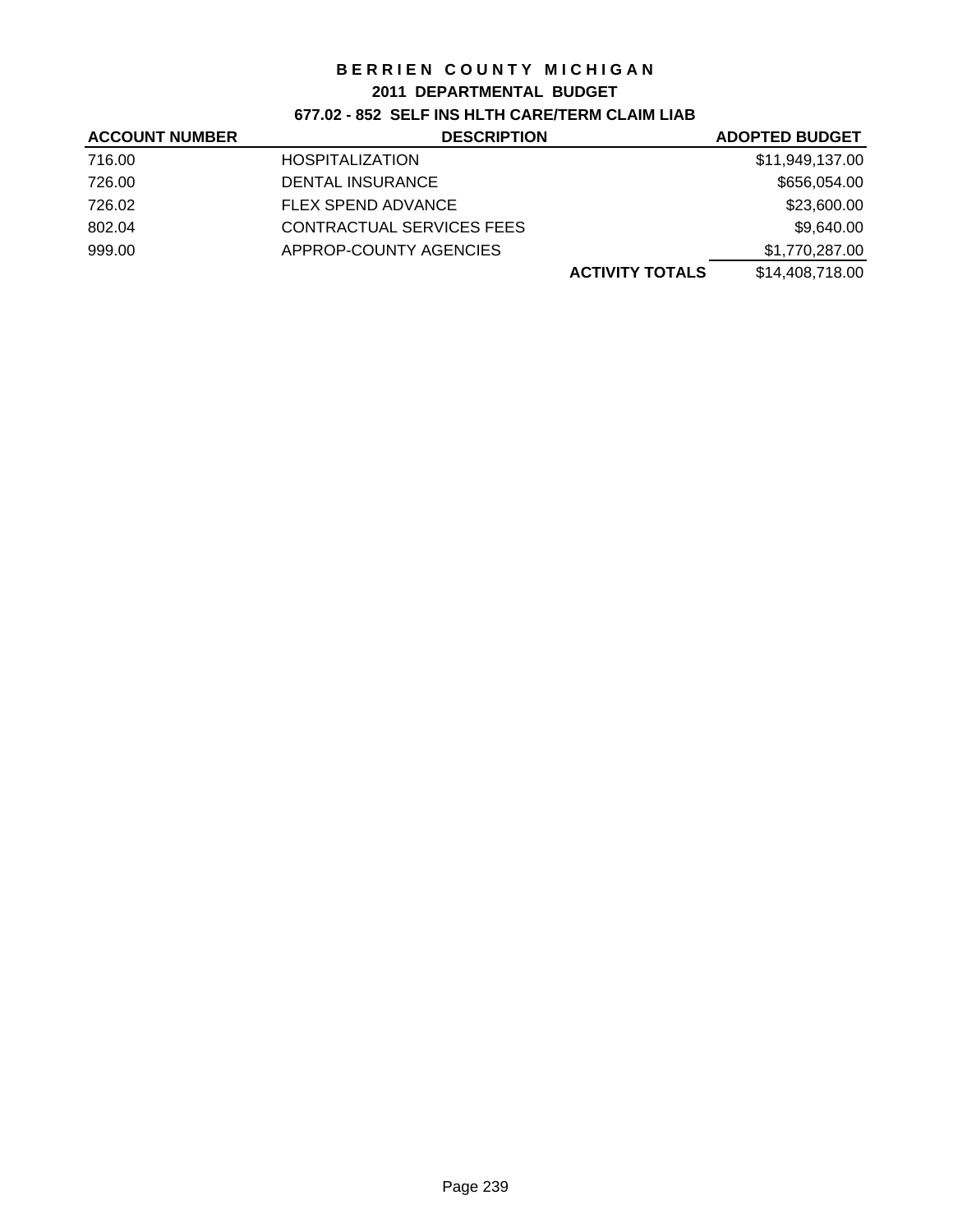#### **2011 DEPARTMENTAL BUDGET**

## **677.03 - 851 SELF INS-UNEMP COMP RESERVE FUND**

| <b>ACCOUNT NUMBER</b> | <b>DESCRIPTION</b>     | <b>ADOPTED BUDGET</b> |
|-----------------------|------------------------|-----------------------|
| 720.00                | UNEMPLOYMENT INSURANCE | \$88.864.00           |
| 912.02                | INSURANCE-UNEMPLOYMENT | \$1,600.00            |
|                       | <b>ACTIVITY TOTALS</b> | \$90,464.00           |